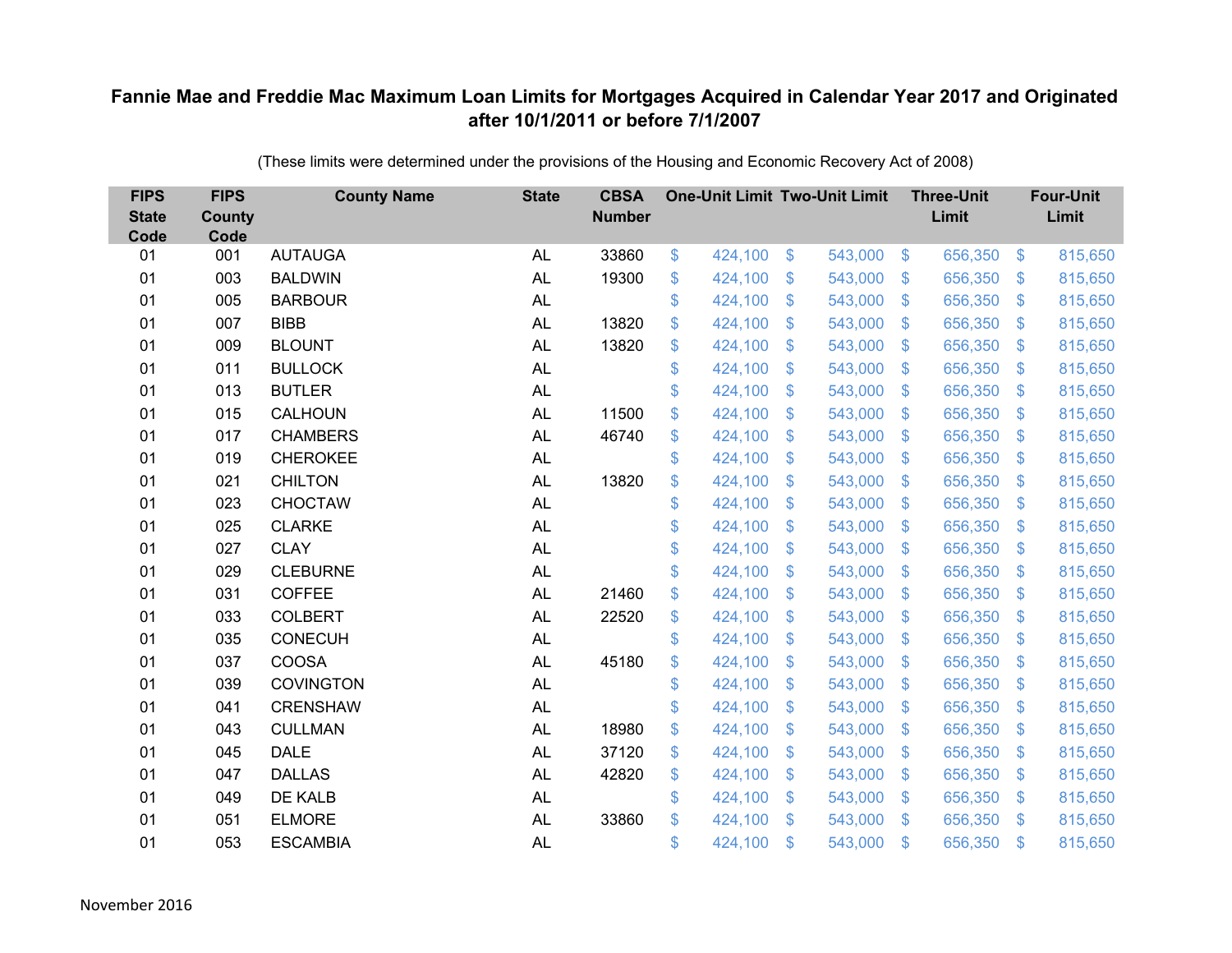| <b>FIPS</b><br><b>State</b><br>Code | <b>FIPS</b><br>County<br>Code | <b>County Name</b> | <b>State</b> | <b>CBSA</b><br><b>Number</b> | <b>One-Unit Limit Two-Unit Limit</b> |                |         |                           | <b>Three-Unit</b><br>Limit |                         | <b>Four-Unit</b><br>Limit |
|-------------------------------------|-------------------------------|--------------------|--------------|------------------------------|--------------------------------------|----------------|---------|---------------------------|----------------------------|-------------------------|---------------------------|
| 01                                  | 055                           | <b>ETOWAH</b>      | <b>AL</b>    | 23460                        | \$<br>424,100                        | \$             | 543,000 | $\sqrt[3]{5}$             | 656,350                    | $\sqrt[6]{3}$           | 815,650                   |
| 01                                  | 057                           | <b>FAYETTE</b>     | <b>AL</b>    |                              | \$<br>424,100                        | \$             | 543,000 | $\sqrt[6]{3}$             | 656,350                    | $\mathbb{S}$            | 815,650                   |
| 01                                  | 059                           | <b>FRANKLIN</b>    | <b>AL</b>    |                              | \$<br>424,100                        | $\mathfrak{S}$ | 543,000 | $\mathbb{S}$              | 656,350                    | $\mathfrak{S}$          | 815,650                   |
| 01                                  | 061                           | <b>GENEVA</b>      | <b>AL</b>    | 20020                        | \$<br>424,100                        | $\mathfrak{S}$ | 543,000 | $\mathbb{S}$              | 656,350                    | $\mathfrak{S}$          | 815,650                   |
| 01                                  | 063                           | <b>GREENE</b>      | <b>AL</b>    |                              | \$<br>424,100                        | \$             | 543,000 | $\boldsymbol{\mathsf{S}}$ | 656,350                    | $\mathbb{S}$            | 815,650                   |
| 01                                  | 065                           | <b>HALE</b>        | <b>AL</b>    | 46220                        | \$<br>424,100                        | $\mathfrak{S}$ | 543,000 | $\mathbb{S}$              | 656,350                    | $\mathbb{S}$            | 815,650                   |
| 01                                  | 067                           | <b>HENRY</b>       | <b>AL</b>    | 20020                        | \$<br>424,100                        | $\mathfrak{S}$ | 543,000 | $\mathbb{S}$              | 656,350                    | $\mathfrak{S}$          | 815,650                   |
| 01                                  | 069                           | <b>HOUSTON</b>     | <b>AL</b>    | 20020                        | \$<br>424,100                        | \$             | 543,000 | $\mathfrak{F}$            | 656,350                    | $\mathcal{L}$           | 815,650                   |
| 01                                  | 071                           | <b>JACKSON</b>     | <b>AL</b>    | 42460                        | \$<br>424,100                        | $\mathfrak{S}$ | 543,000 | $\mathbb{S}$              | 656,350                    | $\mathfrak{S}$          | 815,650                   |
| 01                                  | 073                           | <b>JEFFERSON</b>   | <b>AL</b>    | 13820                        | \$<br>424,100                        | $\mathfrak{S}$ | 543,000 | $\mathbb{S}$              | 656,350                    | $\mathfrak{S}$          | 815,650                   |
| 01                                  | 075                           | <b>LAMAR</b>       | <b>AL</b>    |                              | \$<br>424,100                        | \$             | 543,000 | $\mathcal{S}$             | 656,350                    | $\mathcal{L}$           | 815,650                   |
| 01                                  | 077                           | LAUDERDALE         | <b>AL</b>    | 22520                        | \$<br>424,100                        | \$             | 543,000 | S.                        | 656,350                    | $\mathcal{L}$           | 815,650                   |
| 01                                  | 079                           | <b>LAWRENCE</b>    | <b>AL</b>    | 19460                        | \$<br>424,100                        | $\mathfrak{S}$ | 543,000 | $\mathbb{S}$              | 656,350                    | $\mathfrak{S}$          | 815,650                   |
| 01                                  | 081                           | LEE                | AL           | 12220                        | \$<br>424,100                        | \$             | 543,000 | $\mathcal{S}$             | 656,350                    | $\mathcal{L}$           | 815,650                   |
| 01                                  | 083                           | <b>LIMESTONE</b>   | <b>AL</b>    | 26620                        | \$<br>424,100                        | \$             | 543,000 | $\mathcal{S}$             | 656,350                    | $\mathcal{L}$           | 815,650                   |
| 01                                  | 085                           | <b>LOWNDES</b>     | <b>AL</b>    | 33860                        | \$<br>424,100                        | $\mathfrak{S}$ | 543,000 | $\mathbb{S}$              | 656,350                    | $\sqrt[6]{\frac{1}{2}}$ | 815,650                   |
| 01                                  | 087                           | <b>MACON</b>       | <b>AL</b>    |                              | \$<br>424,100                        | \$             | 543,000 | $\sqrt[6]{3}$             | 656,350                    | $\sqrt[6]{\frac{1}{2}}$ | 815,650                   |
| 01                                  | 089                           | <b>MADISON</b>     | <b>AL</b>    | 26620                        | \$<br>424,100                        | \$             | 543,000 | S.                        | 656,350                    | $\mathcal{L}$           | 815,650                   |
| 01                                  | 091                           | <b>MARENGO</b>     | <b>AL</b>    |                              | \$<br>424,100                        | $\mathfrak{S}$ | 543,000 | $\mathbf{\$}$             | 656,350                    | $\mathbb{S}$            | 815,650                   |
| 01                                  | 093                           | <b>MARION</b>      | <b>AL</b>    |                              | \$<br>424,100                        | \$             | 543,000 | $\mathfrak{S}$            | 656,350                    | $\sqrt[6]{\frac{1}{2}}$ | 815,650                   |
| 01                                  | 095                           | <b>MARSHALL</b>    | <b>AL</b>    | 10700                        | \$<br>424,100                        | \$             | 543,000 | $\sqrt[6]{3}$             | 656,350                    | $\mathcal{L}$           | 815,650                   |
| 01                                  | 097                           | <b>MOBILE</b>      | AL           | 33660                        | \$<br>424,100                        | $\mathfrak{S}$ | 543,000 | $\mathbb{S}$              | 656,350                    | $\mathfrak{S}$          | 815,650                   |
| 01                                  | 099                           | <b>MONROE</b>      | <b>AL</b>    |                              | \$<br>424,100                        | \$             | 543,000 | $\mathbb{S}$              | 656,350                    | $\mathfrak{S}$          | 815,650                   |
| 01                                  | 101                           | <b>MONTGOMERY</b>  | <b>AL</b>    | 33860                        | \$<br>424,100                        | \$             | 543,000 | $\boldsymbol{\mathsf{S}}$ | 656,350                    | $\mathbb{S}$            | 815,650                   |
| 01                                  | 103                           | <b>MORGAN</b>      | <b>AL</b>    | 19460                        | \$<br>424,100                        | \$             | 543,000 | $\sqrt[6]{3}$             | 656,350                    | $\mathbb{S}$            | 815,650                   |
| 01                                  | 105                           | <b>PERRY</b>       | <b>AL</b>    |                              | \$<br>424,100                        | \$             | 543,000 | $\mathbf{\$}$             | 656,350                    | $\mathbf{\$}$           | 815,650                   |
| 01                                  | 107                           | <b>PICKENS</b>     | <b>AL</b>    | 46220                        | \$<br>424,100                        | \$             | 543,000 | $\mathfrak{s}$            | 656,350                    | \$                      | 815,650                   |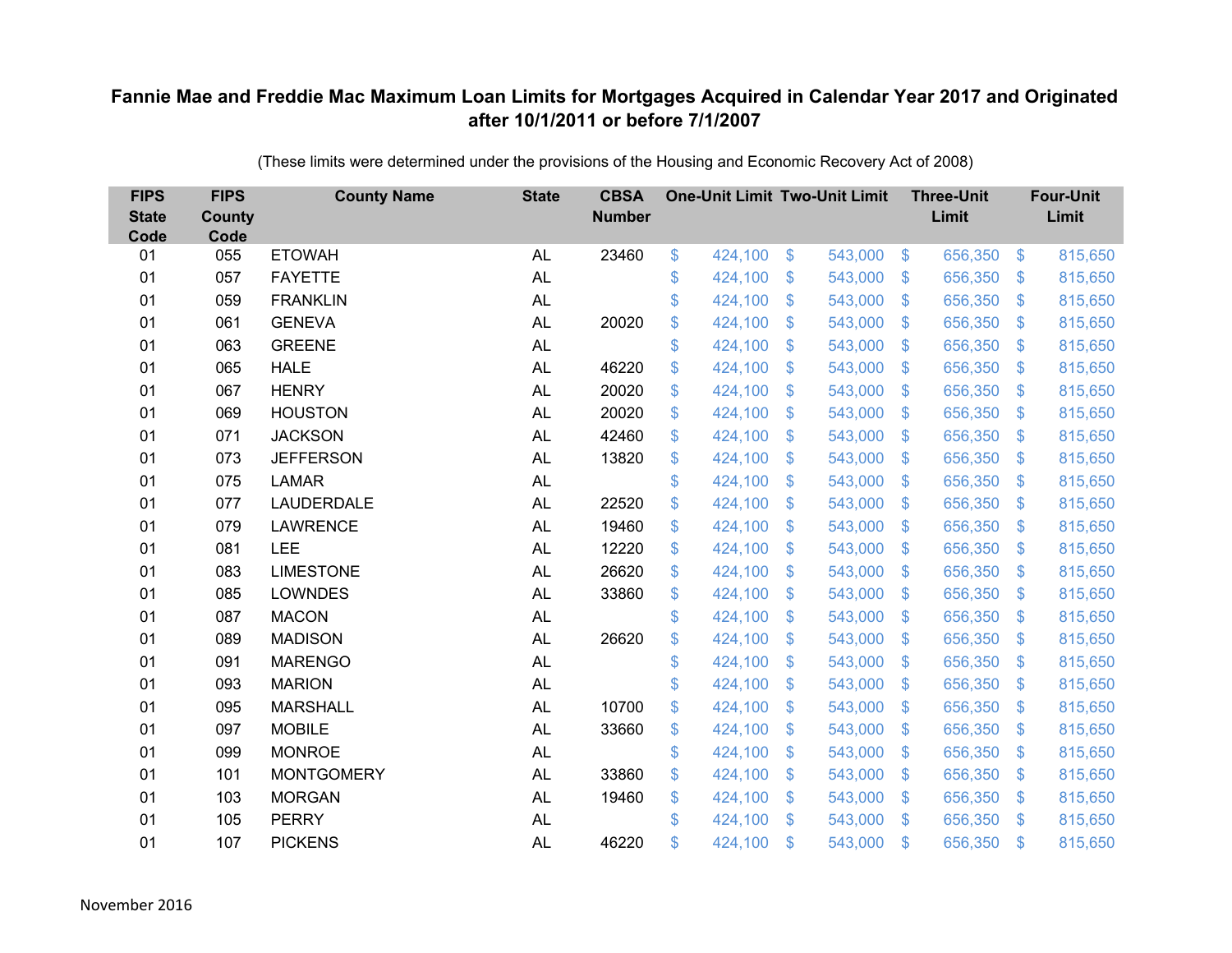| <b>FIPS</b><br><b>State</b><br>Code | <b>FIPS</b><br><b>County</b><br>Code | <b>County Name</b>     | <b>State</b> | <b>CBSA</b><br><b>Number</b> | <b>One-Unit Limit Two-Unit Limit</b> |                |         |                | <b>Three-Unit</b><br>Limit |                           | <b>Four-Unit</b><br>Limit |
|-------------------------------------|--------------------------------------|------------------------|--------------|------------------------------|--------------------------------------|----------------|---------|----------------|----------------------------|---------------------------|---------------------------|
| 01                                  | 109                                  | <b>PIKE</b>            | <b>AL</b>    | 45980                        | \$<br>424,100                        | \$             | 543,000 | $\sqrt{3}$     | 656,350                    | $\sqrt[6]{\frac{1}{2}}$   | 815,650                   |
| 01                                  | 111                                  | <b>RANDOLPH</b>        | <b>AL</b>    |                              | \$<br>424,100                        | \$             | 543,000 | $\mathbf{\$}$  | 656,350                    | $\mathbb{S}$              | 815,650                   |
| 01                                  | 113                                  | <b>RUSSELL</b>         | <b>AL</b>    | 17980                        | \$<br>424,100                        | $\mathfrak{S}$ | 543,000 | $\mathbf{\$}$  | 656,350                    | $\mathfrak{S}$            | 815,650                   |
| 01                                  | 115                                  | ST. CLAIR              | <b>AL</b>    | 13820                        | \$<br>424,100                        | \$             | 543,000 | $\mathfrak{S}$ | 656,350                    | $\mathfrak{S}$            | 815,650                   |
| 01                                  | 117                                  | <b>SHELBY</b>          | <b>AL</b>    | 13820                        | \$<br>424,100                        | $\mathfrak{S}$ | 543,000 | $\mathbf{\$}$  | 656,350                    | $\mathfrak{S}$            | 815,650                   |
| 01                                  | 119                                  | <b>SUMTER</b>          | <b>AL</b>    |                              | \$<br>424,100                        | $\mathfrak{S}$ | 543,000 | $\mathbf{\$}$  | 656,350                    | $\mathfrak{S}$            | 815,650                   |
| 01                                  | 121                                  | <b>TALLADEGA</b>       | AL           | 45180                        | \$<br>424,100                        | \$             | 543,000 | $\mathbb{S}$   | 656,350                    | $\mathbb{S}$              | 815,650                   |
| 01                                  | 123                                  | <b>TALLAPOOSA</b>      | <b>AL</b>    |                              | \$<br>424,100                        | $\mathfrak{S}$ | 543,000 | $\mathcal{S}$  | 656,350                    | $\mathcal{L}$             | 815,650                   |
| 01                                  | 125                                  | <b>TUSCALOOSA</b>      | <b>AL</b>    | 46220                        | \$<br>424,100                        | $\mathfrak{S}$ | 543,000 | $\mathbb{S}$   | 656,350                    | $\mathfrak{S}$            | 815,650                   |
| 01                                  | 127                                  | <b>WALKER</b>          | AL           | 13820                        | \$<br>424,100                        | \$             | 543,000 | S.             | 656,350                    | $\mathbb{S}$              | 815,650                   |
| 01                                  | 129                                  | <b>WASHINGTON</b>      | AL           |                              | \$<br>424,100                        | $\mathfrak{S}$ | 543,000 | $\mathbb{S}$   | 656,350                    | $\mathbb{S}$              | 815,650                   |
| 01                                  | 131                                  | <b>WILCOX</b>          | <b>AL</b>    |                              | \$<br>424,100                        | $\mathfrak{S}$ | 543,000 | $\mathbb{S}$   | 656,350                    | $\mathbb{S}$              | 815,650                   |
| 01                                  | 133                                  | <b>WINSTON</b>         | <b>AL</b>    |                              | \$<br>424,100                        | \$             | 543,000 | S.             | 656,350                    | $\mathfrak{S}$            | 815,650                   |
| 02                                  | 013                                  | <b>ALEUTIANS EAST</b>  | AK           |                              | \$<br>636,150                        | \$             | 814,500 | S.             | 984,525                    | <sup>\$</sup>             | 1,223,475                 |
| 02                                  | 016                                  | ALEUTIANS WEST         | AK           |                              | \$<br>636,150                        | \$             | 814,500 | $\mathfrak{S}$ | 984,525                    | $\mathcal{L}$             | 1,223,475                 |
| 02                                  | 020                                  | <b>ANCHORAGE</b>       | AK           | 11260                        | \$<br>636,150                        | $\mathfrak{F}$ | 814,500 | $\mathbb{S}$   | 984,525                    | $\mathcal{L}$             | 1,223,475                 |
| 02                                  | 050                                  | <b>BETHEL</b>          | AK           |                              | \$<br>636,150                        | $\mathfrak{S}$ | 814,500 | $\mathbf{\$}$  | 984,525                    | $\mathcal{S}$             | 1,223,475                 |
| 02                                  | 060                                  | <b>BRISTOL BAY</b>     | AK           |                              | \$<br>636,150                        | \$             | 814,500 | $\mathbb{S}$   | 984,525                    | $\mathcal{L}$             | 1,223,475                 |
| 02                                  | 068                                  | <b>DENALI</b>          | AK           |                              | \$<br>636,150                        | $\mathfrak{F}$ | 814,500 | $\sqrt[6]{3}$  | 984,525                    | -\$                       | 1,223,475                 |
| 02                                  | 070                                  | <b>DILLINGHAM</b>      | AK           |                              | \$<br>636,150                        | $\mathfrak{S}$ | 814,500 | $\mathbb{S}$   | 984,525                    | $\boldsymbol{\mathsf{S}}$ | 1,223,475                 |
| 02                                  | 090                                  | <b>FAIRBANKS NORTH</b> | AK           | 21820                        | \$<br>636,150                        | \$             | 814,500 | $\sqrt[6]{3}$  | 984,525                    | $\frac{1}{2}$             | 1,223,475                 |
| 02                                  | 100                                  | <b>HAINES</b>          | AK           |                              | \$<br>636,150                        | $\mathfrak{S}$ | 814,500 | S.             | 984,525                    | -\$                       | 1,223,475                 |
| 02                                  | 105                                  | HOONAH-ANGOON C        | AK           |                              | \$<br>636,150                        | \$             | 814,500 | $\sqrt[6]{3}$  | 984,525                    | $\mathcal{L}$             | 1,223,475                 |
| 02                                  | 110                                  | <b>JUNEAU</b>          | AK           | 27940                        | \$<br>636,150                        | $\mathfrak{S}$ | 814,500 | $\mathcal{S}$  | 984,525                    | \$                        | 1,223,475                 |
| 02                                  | 122                                  | <b>KENAI PENINSULA</b> | AK           |                              | \$<br>636,150                        | $\mathfrak{S}$ | 814,500 | $\sqrt[6]{3}$  | 984,525                    | <sup>\$</sup>             | 1,223,475                 |
| 02                                  | 130                                  | <b>KETCHIKAN GATEW</b> | AK           | 28540                        | \$<br>636,150                        | $\mathfrak{S}$ | 814,500 | $\mathbb{S}$   | 984,525                    | S.                        | 1,223,475                 |
| 02                                  | 150                                  | <b>KODIAK ISLAND</b>   | AK           |                              | \$<br>636,150                        | <sup>\$</sup>  | 814,500 | $\mathfrak{s}$ | 984,525                    | \$                        | 1,223,475                 |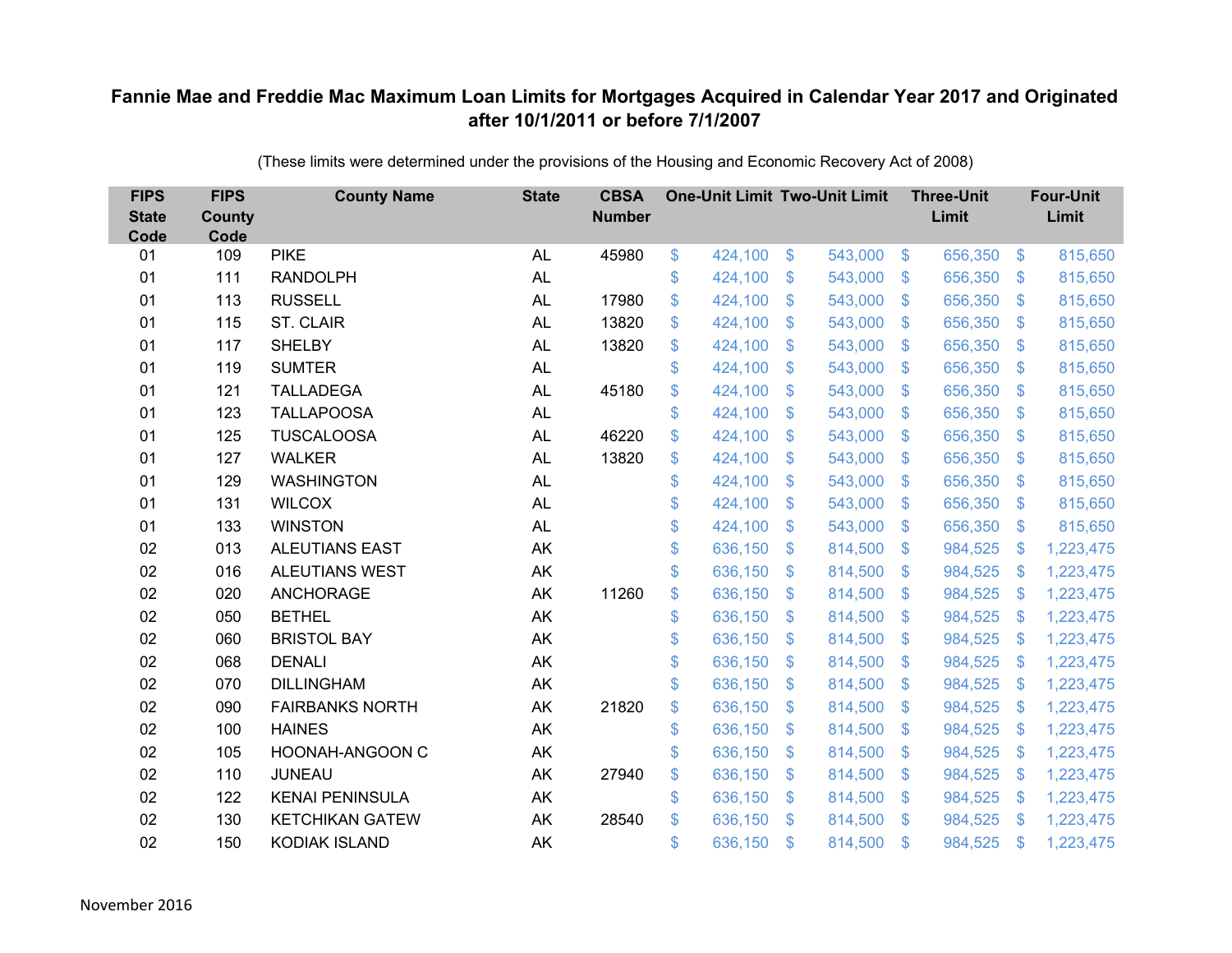| <b>FIPS</b><br><b>State</b><br>Code | <b>FIPS</b><br><b>County</b><br>Code | <b>County Name</b>     | <b>State</b> | <b>CBSA</b><br><b>Number</b> | <b>One-Unit Limit Two-Unit Limit</b> |                |         |               | <b>Three-Unit</b><br>Limit |                | <b>Four-Unit</b><br>Limit |
|-------------------------------------|--------------------------------------|------------------------|--------------|------------------------------|--------------------------------------|----------------|---------|---------------|----------------------------|----------------|---------------------------|
| 02                                  | 158                                  | KUSILVAK CENSUS AREA   | AK           |                              | \$<br>636,150                        | $\frac{1}{2}$  | 814,500 | $\sqrt[6]{3}$ | 984,525                    | $\frac{1}{2}$  | 1,223,475                 |
| 02                                  | 164                                  | <b>LAKE AND PENINS</b> | AK           |                              | \$<br>636,150                        | $\mathfrak{S}$ | 814,500 | $\mathbf{\$}$ | 984,525                    | <sup>\$</sup>  | 1,223,475                 |
| 02                                  | 170                                  | MATANUSKA-SUSIT        | AK           | 11260                        | \$<br>636,150                        | -S             | 814,500 | $\mathbf{\$}$ | 984,525                    | \$             | 1,223,475                 |
| 02                                  | 180                                  | <b>NOME</b>            | AK           |                              | \$<br>636,150                        | \$             | 814,500 | $\sqrt{3}$    | 984,525                    | \$             | 1,223,475                 |
| 02                                  | 185                                  | NORTH SLOPE            | AK           |                              | \$<br>636,150                        | \$             | 814,500 | $\mathbf{\$}$ | 984,525                    | \$             | 1,223,475                 |
| 02                                  | 188                                  | <b>NORTHWEST ARCTI</b> | AK           |                              | \$<br>636,150                        | \$             | 814,500 | -\$           | 984,525                    | $\mathcal{S}$  | 1,223,475                 |
| 02                                  | 195                                  | PETERSBURG CENS        | AK           |                              | \$<br>636,150                        | $\mathcal{S}$  | 814,500 | $\mathbf{\$}$ | 984,525                    | \$             | 1,223,475                 |
| 02                                  | 198                                  | PRINCE OF WALES        | AK           |                              | \$<br>636,150                        | $\mathfrak{S}$ | 814,500 | $\sqrt[6]{3}$ | 984,525                    | -S             | 1,223,475                 |
| 02                                  | 220                                  | <b>SITKA</b>           | AK           |                              | \$<br>636,150                        | $\mathfrak{S}$ | 814,500 | $\mathbf{\$}$ | 984,525                    | \$             | 1,223,475                 |
| 02                                  | 230                                  | <b>SKAGWAY MUNICIP</b> | AK           |                              | \$<br>636,150                        | $\mathcal{S}$  | 814,500 | -\$           | 984,525                    | $\mathbf{\$}$  | 1,223,475                 |
| 02                                  | 240                                  | <b>SOUTHEAST FAIRB</b> | AK           |                              | \$<br>636,150                        | $\mathfrak{S}$ | 814,500 | $\mathcal{S}$ | 984,525                    | \$             | 1,223,475                 |
| 02                                  | 261                                  | VALDEZ-CORDOVA         | AK           |                              | \$<br>636,150                        | $\sqrt[6]{3}$  | 814,500 | $\mathbf{\$}$ | 984,525                    | \$             | 1,223,475                 |
| 02                                  | 275                                  | <b>WRANGELL CITY A</b> | AK           |                              | \$<br>636,150                        | $\mathfrak{S}$ | 814,500 | $\mathbf{\$}$ | 984,525                    | \$             | 1,223,475                 |
| 02                                  | 282                                  | YAKUTAT CITY           | AK           |                              | \$<br>636,150                        | $\mathfrak{F}$ | 814,500 | -S            | 984,525                    | -S             | 1,223,475                 |
| 02                                  | 290                                  | YUKON-KOYUKUK          | AK           |                              | \$<br>636,150                        | \$             | 814,500 | $\mathbf{\$}$ | 984,525                    | $\mathcal{L}$  | 1,223,475                 |
| 04                                  | 001                                  | <b>APACHE</b>          | AZ           |                              | \$<br>424,100                        | $\mathfrak{S}$ | 543,000 | \$            | 656,350                    | $\mathbf{\$}$  | 815,650                   |
| 04                                  | 003                                  | <b>COCHISE</b>         | AZ           | 43420                        | \$<br>424,100                        | \$             | 543,000 | $\mathbf{\$}$ | 656,350                    | $\mathfrak{S}$ | 815,650                   |
| 04                                  | 005                                  | COCONINO               | AZ           | 22380                        | \$<br>424,100                        | \$             | 543,000 | $\mathbf{\$}$ | 656,350                    | S.             | 815,650                   |
| 04                                  | 007                                  | <b>GILA</b>            | AZ           | 37740                        | \$<br>424,100                        | \$             | 543,000 | $\mathbf{\$}$ | 656,350                    | S.             | 815,650                   |
| 04                                  | 009                                  | <b>GRAHAM</b>          | $A\!Z$       | 40940                        | \$<br>424,100                        | \$             | 543,000 | \$            | 656,350                    | $\mathfrak{S}$ | 815,650                   |
| 04                                  | 011                                  | <b>GREENLEE</b>        | $A\!Z$       |                              | \$<br>424,100                        | $\mathfrak{F}$ | 543,000 | $\mathbf{\$}$ | 656,350                    | $\mathcal{S}$  | 815,650                   |
| 04                                  | 012                                  | <b>LA PAZ</b>          | AZ           |                              | \$<br>424,100                        | $\mathfrak{S}$ | 543,000 | $\mathbf{\$}$ | 656,350                    | S.             | 815,650                   |
| 04                                  | 013                                  | <b>MARICOPA</b>        | AZ           | 38060                        | \$<br>424,100                        | \$             | 543,000 | $\sqrt{3}$    | 656,350                    | $\mathfrak{S}$ | 815,650                   |
| 04                                  | 015                                  | <b>MOHAVE</b>          | AZ           | 29420                        | \$<br>424,100                        | \$             | 543,000 | $\mathcal{S}$ | 656,350                    | $\mathcal{L}$  | 815,650                   |
| 04                                  | 017                                  | <b>NAVAJO</b>          | AZ           | 43320                        | \$<br>424,100                        | \$             | 543,000 | -\$           | 656,350                    | $\mathfrak{F}$ | 815,650                   |
| 04                                  | 019                                  | <b>PIMA</b>            | <b>AZ</b>    | 46060                        | \$<br>424,100                        | $\mathfrak{S}$ | 543,000 | $\mathbf{\$}$ | 656,350                    | $\mathbf{\$}$  | 815,650                   |
| 04                                  | 021                                  | <b>PINAL</b>           | AZ           | 38060                        | \$<br>424,100                        | \$             | 543,000 | \$            | 656,350                    | $\mathfrak{s}$ | 815,650                   |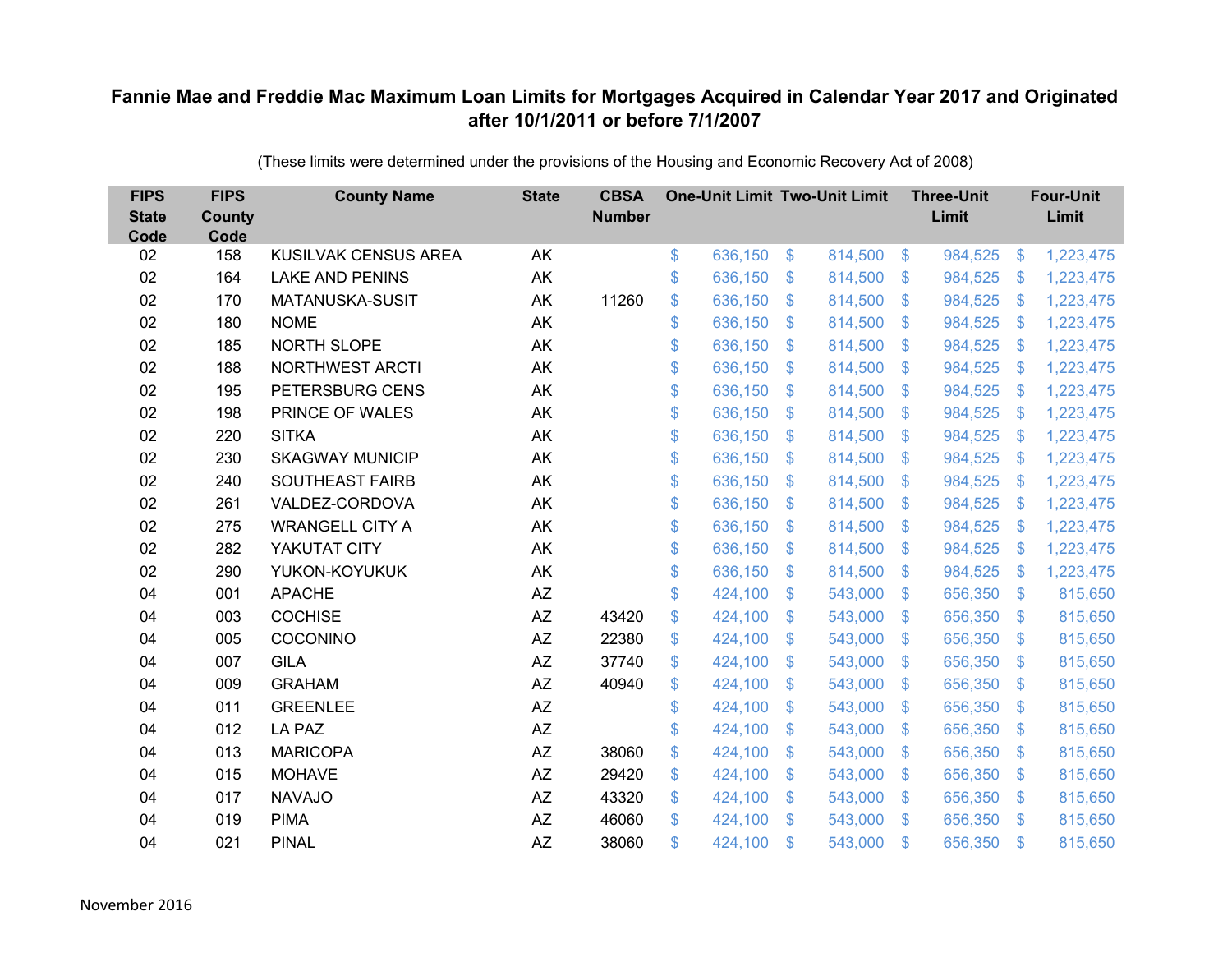| <b>FIPS</b><br><b>State</b><br>Code | <b>FIPS</b><br><b>County</b><br>Code | <b>County Name</b> | <b>State</b> | <b>CBSA</b><br><b>Number</b> | <b>One-Unit Limit Two-Unit Limit</b> |                |         |                           | <b>Three-Unit</b><br>Limit |                           | <b>Four-Unit</b><br>Limit |
|-------------------------------------|--------------------------------------|--------------------|--------------|------------------------------|--------------------------------------|----------------|---------|---------------------------|----------------------------|---------------------------|---------------------------|
| 04                                  | 023                                  | <b>SANTA CRUZ</b>  | AZ           | 35700                        | \$<br>424,100                        | \$             | 543,000 | $\sqrt[6]{3}$             | 656,350                    | $\boldsymbol{\$}$         | 815,650                   |
| 04                                  | 025                                  | YAVAPAI            | AZ           | 39140                        | \$<br>424,100                        | \$             | 543,000 | $\sqrt[6]{3}$             | 656,350                    | $\mathfrak{S}$            | 815,650                   |
| 04                                  | 027                                  | <b>YUMA</b>        | AZ           | 49740                        | \$<br>424,100                        | $\mathfrak{S}$ | 543,000 | $\mathcal{S}$             | 656,350                    | $\mathfrak{S}$            | 815,650                   |
| 05                                  | 001                                  | <b>ARKANSAS</b>    | AR           |                              | \$<br>424,100                        | \$             | 543,000 | $\mathfrak{S}$            | 656,350                    | $\sqrt[6]{3}$             | 815,650                   |
| 05                                  | 003                                  | <b>ASHLEY</b>      | <b>AR</b>    |                              | \$<br>424,100                        | \$             | 543,000 | $\mathcal{S}$             | 656,350                    | $\mathfrak{s}$            | 815,650                   |
| 05                                  | 005                                  | <b>BAXTER</b>      | <b>AR</b>    | 34260                        | \$<br>424,100                        | $\mathcal{S}$  | 543,000 | $\mathcal{S}$             | 656,350                    | $\mathbb{S}$              | 815,650                   |
| 05                                  | 007                                  | <b>BENTON</b>      | <b>AR</b>    | 22220                        | \$<br>424,100                        | \$             | 543,000 | $\mathfrak{S}$            | 656,350                    | $\mathfrak{S}$            | 815,650                   |
| 05                                  | 009                                  | <b>BOONE</b>       | AR           | 25460                        | \$<br>424,100                        | \$             | 543,000 | $\mathfrak{S}$            | 656,350                    | $\mathfrak{S}$            | 815,650                   |
| 05                                  | 011                                  | <b>BRADLEY</b>     | <b>AR</b>    |                              | \$<br>424,100                        | $\mathcal{S}$  | 543,000 | $\mathbb{S}$              | 656,350                    | $\mathfrak{F}$            | 815,650                   |
| 05                                  | 013                                  | CALHOUN            | <b>AR</b>    | 15780                        | \$<br>424,100                        | \$             | 543,000 | S.                        | 656,350                    | $\mathfrak{S}$            | 815,650                   |
| 05                                  | 015                                  | CARROLL            | <b>AR</b>    |                              | \$<br>424,100                        | \$             | 543,000 | $\mathfrak{S}$            | 656,350                    | $\mathfrak{S}$            | 815,650                   |
| 05                                  | 017                                  | <b>CHICOT</b>      | <b>AR</b>    |                              | \$<br>424,100                        | $\mathcal{S}$  | 543,000 | $\mathbb{S}$              | 656,350                    | $\mathbb{S}$              | 815,650                   |
| 05                                  | 019                                  | <b>CLARK</b>       | <b>AR</b>    | 11660                        | \$<br>424,100                        | \$             | 543,000 | $\mathfrak{F}$            | 656,350                    | $\mathfrak{S}$            | 815,650                   |
| 05                                  | 021                                  | <b>CLAY</b>        | AR           |                              | \$<br>424,100                        | \$             | 543,000 | S.                        | 656,350                    | $\mathfrak{S}$            | 815,650                   |
| 05                                  | 023                                  | <b>CLEBURNE</b>    | <b>AR</b>    |                              | \$<br>424,100                        | \$             | 543,000 | $\mathfrak{S}$            | 656,350                    | $\mathfrak{S}$            | 815,650                   |
| 05                                  | 025                                  | <b>CLEVELAND</b>   | <b>AR</b>    | 38220                        | \$<br>424,100                        | \$             | 543,000 | $\mathfrak{S}$            | 656,350                    | $\mathfrak{S}$            | 815,650                   |
| 05                                  | 027                                  | <b>COLUMBIA</b>    | <b>AR</b>    | 31620                        | \$<br>424,100                        | $\mathcal{S}$  | 543,000 | $\mathcal{S}$             | 656,350                    | $\mathbb{S}$              | 815,650                   |
| 05                                  | 029                                  | <b>CONWAY</b>      | <b>AR</b>    |                              | \$<br>424,100                        | \$             | 543,000 | $\mathfrak{S}$            | 656,350                    | $\sqrt[6]{3}$             | 815,650                   |
| 05                                  | 031                                  | <b>CRAIGHEAD</b>   | <b>AR</b>    | 27860                        | \$<br>424,100                        | \$             | 543,000 | $\sqrt[6]{3}$             | 656,350                    | $\mathcal{L}$             | 815,650                   |
| 05                                  | 033                                  | <b>CRAWFORD</b>    | <b>AR</b>    | 22900                        | \$<br>424,100                        | \$             | 543,000 | $\mathbb{S}$              | 656,350                    | $\mathfrak{F}$            | 815,650                   |
| 05                                  | 035                                  | <b>CRITTENDEN</b>  | <b>AR</b>    | 32820                        | \$<br>424,100                        | \$             | 543,000 | $\sqrt[6]{3}$             | 656,350                    | $\sqrt[6]{\frac{1}{2}}$   | 815,650                   |
| 05                                  | 037                                  | <b>CROSS</b>       | <b>AR</b>    |                              | \$<br>424,100                        | \$             | 543,000 | $\mathbb{S}$              | 656,350                    | $\mathbb{S}$              | 815,650                   |
| 05                                  | 039                                  | <b>DALLAS</b>      | <b>AR</b>    |                              | \$<br>424,100                        | \$             | 543,000 | $\mathfrak{S}$            | 656,350                    | $\mathfrak{S}$            | 815,650                   |
| 05                                  | 041                                  | <b>DESHA</b>       | AR           |                              | \$<br>424,100                        | \$             | 543,000 | $\boldsymbol{\mathsf{S}}$ | 656,350                    | $\boldsymbol{\mathsf{S}}$ | 815,650                   |
| 05                                  | 043                                  | <b>DREW</b>        | AR           |                              | \$<br>424,100                        | \$             | 543,000 | $\sqrt[6]{3}$             | 656,350                    | $\mathcal{L}$             | 815,650                   |
| 05                                  | 045                                  | <b>FAULKNER</b>    | <b>AR</b>    | 30780                        | \$<br>424,100                        | $\mathcal{S}$  | 543,000 | $\mathbf{\$}$             | 656,350                    | $\mathbf{\$}$             | 815,650                   |
| 05                                  | 047                                  | <b>FRANKLIN</b>    | <b>AR</b>    |                              | \$<br>424,100                        | \$             | 543,000 | $\mathfrak{s}$            | 656,350                    | \$                        | 815,650                   |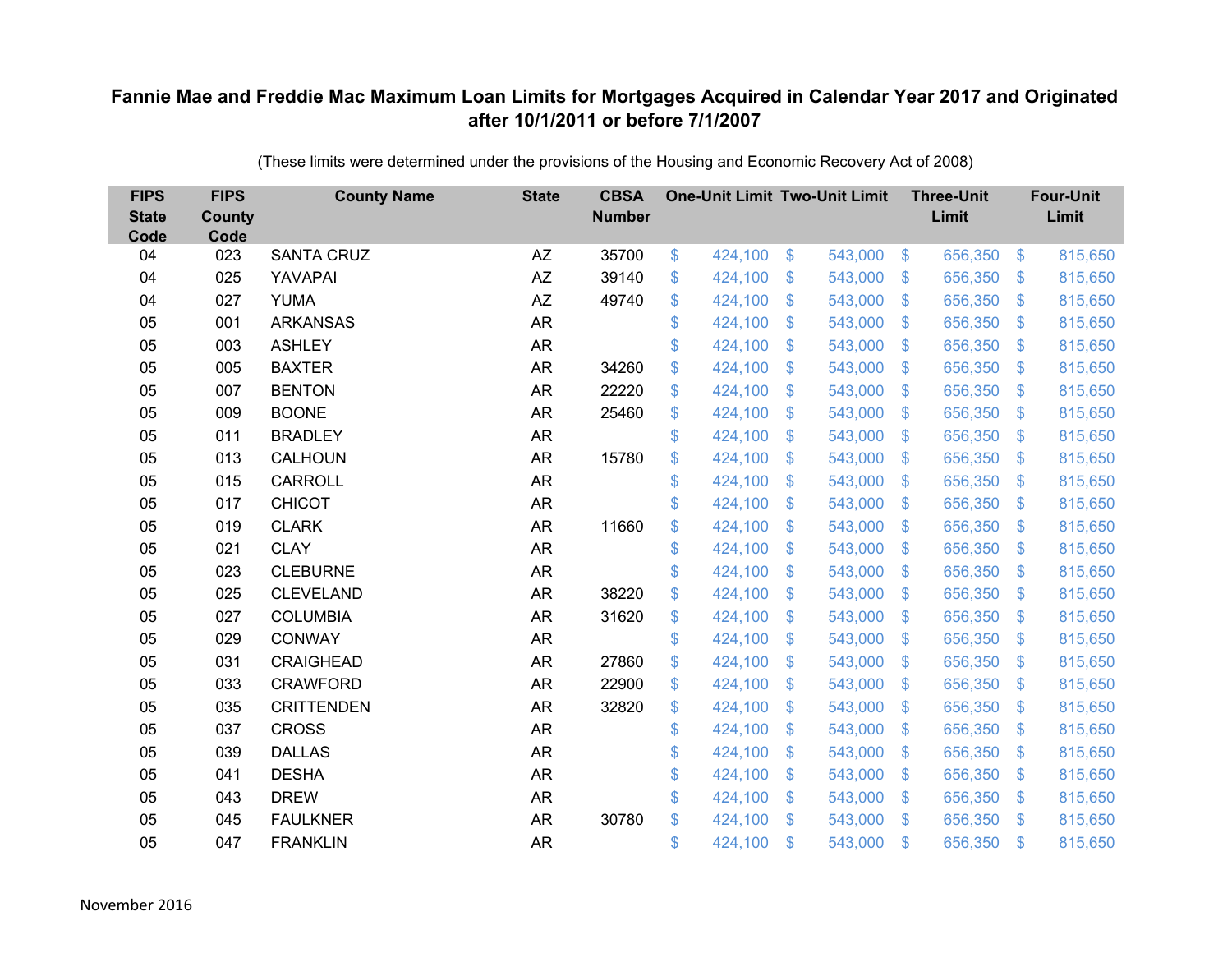| <b>FIPS</b><br><b>State</b><br>Code | <b>FIPS</b><br><b>County</b><br>Code | <b>County Name</b>  | <b>State</b> | <b>CBSA</b><br><b>Number</b> | <b>One-Unit Limit Two-Unit Limit</b> |                           |         |                         | <b>Three-Unit</b><br>Limit |                | <b>Four-Unit</b><br>Limit |
|-------------------------------------|--------------------------------------|---------------------|--------------|------------------------------|--------------------------------------|---------------------------|---------|-------------------------|----------------------------|----------------|---------------------------|
| 05                                  | 049                                  | <b>FULTON</b>       | <b>AR</b>    |                              | \$<br>424,100                        | \$                        | 543,000 | $\sqrt[6]{3}$           | 656,350                    | $\sqrt[6]{3}$  | 815,650                   |
| 05                                  | 051                                  | <b>GARLAND</b>      | <b>AR</b>    | 26300                        | \$<br>424,100                        | $\mathcal{S}$             | 543,000 | $\mathfrak{S}$          | 656,350                    | $\mathbf{\$}$  | 815,650                   |
| 05                                  | 053                                  | <b>GRANT</b>        | <b>AR</b>    | 30780                        | \$<br>424,100                        | $\boldsymbol{\mathsf{S}}$ | 543,000 | $\mathfrak{S}$          | 656,350                    | \$             | 815,650                   |
| 05                                  | 055                                  | <b>GREENE</b>       | AR           | 37500                        | \$<br>424,100                        | $\boldsymbol{\mathsf{S}}$ | 543,000 | $\sqrt[6]{\frac{1}{2}}$ | 656,350                    | $\mathcal{S}$  | 815,650                   |
| 05                                  | 057                                  | <b>HEMPSTEAD</b>    | <b>AR</b>    |                              | \$<br>424,100                        | $\mathcal{S}$             | 543,000 | $\mathfrak{S}$          | 656,350                    | $\mathfrak{S}$ | 815,650                   |
| 05                                  | 059                                  | <b>HOT SPRING</b>   | <b>AR</b>    | 31680                        | \$<br>424,100                        | \$                        | 543,000 | $\mathbb{S}$            | 656,350                    | $\mathcal{S}$  | 815,650                   |
| 05                                  | 061                                  | <b>HOWARD</b>       | <b>AR</b>    |                              | \$<br>424,100                        | $\mathfrak{S}$            | 543,000 | $\mathfrak{S}$          | 656,350                    | $\mathbf{\$}$  | 815,650                   |
| 05                                  | 063                                  | <b>INDEPENDENCE</b> | AR           | 12900                        | \$<br>424,100                        | $\mathfrak{S}$            | 543,000 | $\mathcal{L}$           | 656,350                    | $\mathcal{S}$  | 815,650                   |
| 05                                  | 065                                  | <b>IZARD</b>        | <b>AR</b>    |                              | \$<br>424,100                        | \$                        | 543,000 | $\mathfrak{S}$          | 656,350                    | \$.            | 815,650                   |
| 05                                  | 067                                  | <b>JACKSON</b>      | <b>AR</b>    |                              | \$<br>424,100                        | $\boldsymbol{\mathsf{S}}$ | 543,000 | $\mathfrak{S}$          | 656,350                    | $\mathcal{S}$  | 815,650                   |
| 05                                  | 069                                  | <b>JEFFERSON</b>    | <b>AR</b>    | 38220                        | \$<br>424,100                        | \$                        | 543,000 | $\sqrt[6]{\frac{1}{2}}$ | 656,350                    | $\mathfrak{F}$ | 815,650                   |
| 05                                  | 071                                  | <b>JOHNSON</b>      | <b>AR</b>    |                              | \$<br>424,100                        | $\boldsymbol{\mathsf{S}}$ | 543,000 | $\mathfrak{S}$          | 656,350                    | $\mathbf{\$}$  | 815,650                   |
| 05                                  | 073                                  | <b>LAFAYETTE</b>    | <b>AR</b>    |                              | \$<br>424,100                        | \$                        | 543,000 | $\mathcal{L}$           | 656,350                    | $\mathfrak{F}$ | 815,650                   |
| 05                                  | 075                                  | <b>LAWRENCE</b>     | <b>AR</b>    |                              | \$<br>424,100                        | $\mathbf{\$}$             | 543,000 | $\mathbb{S}$            | 656,350                    | $\mathbf{\$}$  | 815,650                   |
| 05                                  | 077                                  | LEE                 | <b>AR</b>    |                              | \$<br>424,100                        | $\boldsymbol{\mathsf{S}}$ | 543,000 | $\mathcal{L}$           | 656,350                    | $\mathcal{S}$  | 815,650                   |
| 05                                  | 079                                  | <b>LINCOLN</b>      | <b>AR</b>    | 38220                        | \$<br>424,100                        | $\boldsymbol{\mathsf{S}}$ | 543,000 | $\mathcal{S}$           | 656,350                    | $\mathcal{S}$  | 815,650                   |
| 05                                  | 081                                  | <b>LITTLE RIVER</b> | <b>AR</b>    | 45500                        | \$<br>424,100                        | $\boldsymbol{\mathsf{S}}$ | 543,000 | $\sqrt[6]{3}$           | 656,350                    | $\mathcal{S}$  | 815,650                   |
| 05                                  | 083                                  | <b>LOGAN</b>        | <b>AR</b>    |                              | \$<br>424,100                        | $\boldsymbol{\mathsf{S}}$ | 543,000 | $\mathbb{S}$            | 656,350                    | $\mathcal{S}$  | 815,650                   |
| 05                                  | 085                                  | <b>LONOKE</b>       | <b>AR</b>    | 30780                        | \$<br>424,100                        | $\boldsymbol{\mathsf{S}}$ | 543,000 | \$                      | 656,350                    | $\mathcal{S}$  | 815,650                   |
| 05                                  | 087                                  | <b>MADISON</b>      | <b>AR</b>    | 22220                        | \$<br>424,100                        | $\boldsymbol{\mathsf{S}}$ | 543,000 | $\sqrt[6]{3}$           | 656,350                    | $\mathcal{S}$  | 815,650                   |
| 05                                  | 089                                  | <b>MARION</b>       | <b>AR</b>    |                              | \$<br>424,100                        | $\mathcal{S}$             | 543,000 | \$                      | 656,350                    | $\mathcal{S}$  | 815,650                   |
| 05                                  | 091                                  | <b>MILLER</b>       | <b>AR</b>    | 45500                        | \$<br>424,100                        | $\boldsymbol{\mathsf{S}}$ | 543,000 | $\mathfrak{S}$          | 656,350                    | $\sqrt{3}$     | 815,650                   |
| 05                                  | 093                                  | <b>MISSISSIPPI</b>  | <b>AR</b>    | 14180                        | \$<br>424,100                        | $\boldsymbol{\mathsf{S}}$ | 543,000 | $\sqrt[6]{3}$           | 656,350                    | $\mathcal{S}$  | 815,650                   |
| 05                                  | 095                                  | <b>MONROE</b>       | <b>AR</b>    |                              | \$<br>424,100                        | $\frac{1}{2}$             | 543,000 | $\mathfrak{F}$          | 656,350                    | $\mathfrak{S}$ | 815,650                   |
| 05                                  | 097                                  | <b>MONTGOMERY</b>   | <b>AR</b>    |                              | \$<br>424,100                        | $\boldsymbol{\mathsf{S}}$ | 543,000 | $\mathfrak{S}$          | 656,350                    | $\mathcal{S}$  | 815,650                   |
| 05                                  | 099                                  | <b>NEVADA</b>       | <b>AR</b>    |                              | \$<br>424,100                        | $\mathcal{S}$             | 543,000 | $\mathbf{\$}$           | 656,350                    | <sup>\$</sup>  | 815,650                   |
| 05                                  | 101                                  | <b>NEWTON</b>       | <b>AR</b>    | 25460                        | \$<br>424,100                        | $\mathcal{S}$             | 543,000 | $\mathfrak{F}$          | 656,350                    | \$             | 815,650                   |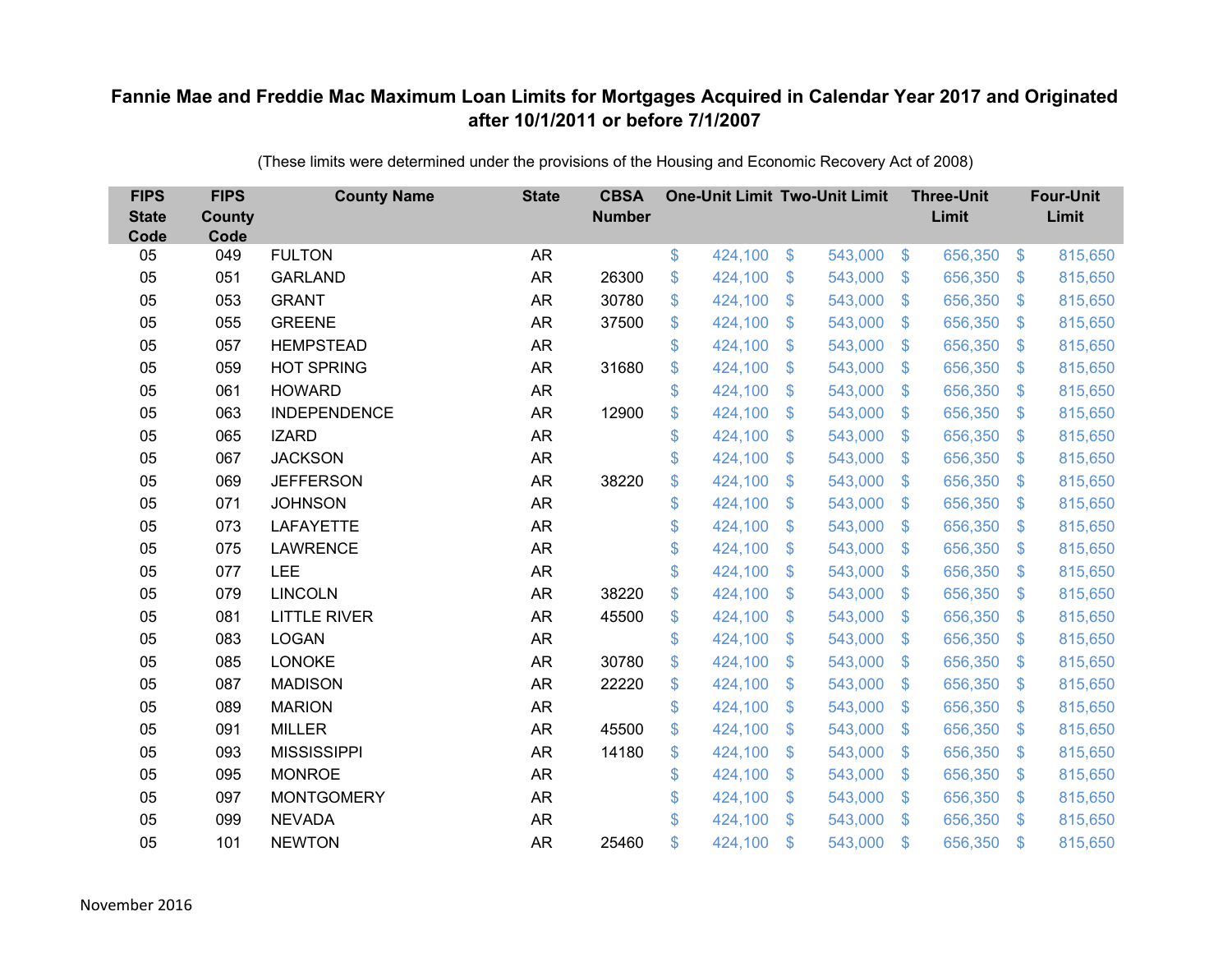| <b>FIPS</b><br><b>State</b><br>Code | <b>FIPS</b><br><b>County</b><br>Code | <b>County Name</b> | <b>State</b> | <b>CBSA</b><br><b>Number</b> | <b>One-Unit Limit Two-Unit Limit</b> |                           |         |                           | <b>Three-Unit</b><br>Limit |                | <b>Four-Unit</b><br>Limit |
|-------------------------------------|--------------------------------------|--------------------|--------------|------------------------------|--------------------------------------|---------------------------|---------|---------------------------|----------------------------|----------------|---------------------------|
| 05                                  | 103                                  | <b>OUACHITA</b>    | <b>AR</b>    | 15780                        | \$<br>424,100                        | $\$\$                     | 543,000 | $\sqrt[6]{3}$             | 656,350                    | $\frac{3}{2}$  | 815,650                   |
| 05                                  | 105                                  | <b>PERRY</b>       | <b>AR</b>    | 30780                        | \$<br>424,100                        | \$                        | 543,000 | $\sqrt[6]{3}$             | 656,350                    | $\mathcal{S}$  | 815,650                   |
| 05                                  | 107                                  | <b>PHILLIPS</b>    | <b>AR</b>    | 25760                        | \$<br>424,100                        | $\mathcal{S}$             | 543,000 | $\mathfrak{S}$            | 656,350                    | $\mathbf{\$}$  | 815,650                   |
| 05                                  | 109                                  | <b>PIKE</b>        | <b>AR</b>    |                              | \$<br>424,100                        | $\boldsymbol{\mathsf{S}}$ | 543,000 | $\sqrt[6]{3}$             | 656,350                    | $\mathcal{S}$  | 815,650                   |
| 05                                  | 111                                  | <b>POINSETT</b>    | <b>AR</b>    | 27860                        | \$<br>424,100                        | $\boldsymbol{\mathsf{S}}$ | 543,000 | $\mathfrak{S}$            | 656,350                    | \$.            | 815,650                   |
| 05                                  | 113                                  | <b>POLK</b>        | <b>AR</b>    |                              | \$<br>424,100                        | $\mathcal{S}$             | 543,000 | $\mathfrak{S}$            | 656,350                    | $\mathbf{\$}$  | 815,650                   |
| 05                                  | 115                                  | <b>POPE</b>        | <b>AR</b>    | 40780                        | \$<br>424,100                        | $\mathfrak{F}$            | 543,000 | $\sqrt[6]{3}$             | 656,350                    | $\mathcal{S}$  | 815,650                   |
| 05                                  | 117                                  | <b>PRAIRIE</b>     | <b>AR</b>    |                              | \$<br>424,100                        | \$                        | 543,000 | $\mathfrak{S}$            | 656,350                    | $\mathcal{S}$  | 815,650                   |
| 05                                  | 119                                  | <b>PULASKI</b>     | <b>AR</b>    | 30780                        | \$<br>424,100                        | \$                        | 543,000 | $\mathfrak{S}$            | 656,350                    | $\mathfrak{S}$ | 815,650                   |
| 05                                  | 121                                  | <b>RANDOLPH</b>    | <b>AR</b>    |                              | \$<br>424,100                        | $\boldsymbol{\mathsf{S}}$ | 543,000 | $\mathbb{S}$              | 656,350                    | <sup>\$</sup>  | 815,650                   |
| 05                                  | 123                                  | <b>ST. FRANCIS</b> | <b>AR</b>    | 22620                        | \$<br>424,100                        | \$                        | 543,000 | $\sqrt[6]{3}$             | 656,350                    | \$             | 815,650                   |
| 05                                  | 125                                  | <b>SALINE</b>      | <b>AR</b>    | 30780                        | \$<br>424,100                        | $\boldsymbol{\mathsf{S}}$ | 543,000 | $\mathfrak{S}$            | 656,350                    | $\mathbf{\$}$  | 815,650                   |
| 05                                  | 127                                  | <b>SCOTT</b>       | <b>AR</b>    |                              | \$<br>424,100                        | \$                        | 543,000 | $\mathcal{L}$             | 656,350                    | \$             | 815,650                   |
| 05                                  | 129                                  | <b>SEARCY</b>      | <b>AR</b>    |                              | \$<br>424,100                        | $\mathbf{\$}$             | 543,000 | $\mathbb{S}$              | 656,350                    | <sup>\$</sup>  | 815,650                   |
| 05                                  | 131                                  | <b>SEBASTIAN</b>   | <b>AR</b>    | 22900                        | \$<br>424,100                        | $\boldsymbol{\mathsf{S}}$ | 543,000 | $\sqrt[6]{3}$             | 656,350                    | $\mathcal{S}$  | 815,650                   |
| 05                                  | 133                                  | <b>SEVIER</b>      | <b>AR</b>    |                              | \$<br>424,100                        | $\boldsymbol{\mathsf{S}}$ | 543,000 | $\sqrt[6]{3}$             | 656,350                    | $\mathcal{S}$  | 815,650                   |
| 05                                  | 135                                  | <b>SHARP</b>       | <b>AR</b>    |                              | \$<br>424,100                        | $\mathcal{S}$             | 543,000 | \$                        | 656,350                    | $\mathcal{S}$  | 815,650                   |
| 05                                  | 137                                  | <b>STONE</b>       | <b>AR</b>    |                              | \$<br>424,100                        | $\boldsymbol{\mathsf{S}}$ | 543,000 | $\sqrt[6]{\frac{1}{2}}$   | 656,350                    | $\sqrt{3}$     | 815,650                   |
| 05                                  | 139                                  | <b>UNION</b>       | <b>AR</b>    | 20980                        | \$<br>424,100                        | $\boldsymbol{\mathsf{S}}$ | 543,000 | $\sqrt[6]{3}$             | 656,350                    | $\mathcal{S}$  | 815,650                   |
| 05                                  | 141                                  | <b>VAN BUREN</b>   | <b>AR</b>    |                              | \$<br>424,100                        | $\boldsymbol{\mathsf{S}}$ | 543,000 | $\mathfrak{S}$            | 656,350                    | $\mathbf{\$}$  | 815,650                   |
| 05                                  | 143                                  | <b>WASHINGTON</b>  | <b>AR</b>    | 22220                        | \$<br>424,100                        | $\boldsymbol{\mathsf{S}}$ | 543,000 | $\sqrt[6]{3}$             | 656,350                    | $\sqrt{3}$     | 815,650                   |
| 05                                  | 145                                  | <b>WHITE</b>       | <b>AR</b>    | 42620                        | \$<br>424,100                        | $\boldsymbol{\mathsf{S}}$ | 543,000 | $\mathfrak{S}$            | 656,350                    | $\mathcal{S}$  | 815,650                   |
| 05                                  | 147                                  | <b>WOODRUFF</b>    | <b>AR</b>    |                              | \$<br>424,100                        | $\boldsymbol{\mathsf{S}}$ | 543,000 | $\sqrt[6]{\frac{1}{2}}$   | 656,350                    | $\mathbf{\$}$  | 815,650                   |
| 05                                  | 149                                  | <b>YELL</b>        | <b>AR</b>    | 40780                        | \$<br>424,100                        | $\boldsymbol{\mathsf{S}}$ | 543,000 | $\boldsymbol{\mathsf{S}}$ | 656,350                    | \$             | 815,650                   |
| 06                                  | 001                                  | <b>ALAMEDA</b>     | CA           | 41860                        | \$<br>636,150                        | $\boldsymbol{\mathsf{S}}$ | 814,500 | $\sqrt[6]{3}$             | 984,525                    | -\$            | 1,223,475                 |
| 06                                  | 003                                  | <b>ALPINE</b>      | CA           |                              | \$<br>463,450                        | $\mathcal{S}$             | 593,300 | $\mathfrak{S}$            | 717,150                    | \$.            | 891,250                   |
| 06                                  | 005                                  | <b>AMADOR</b>      | CA           |                              | \$<br>424,100                        | $\mathcal{S}$             | 543,000 | $\mathfrak{s}$            | 656,350                    | $\mathbf{\$}$  | 815,650                   |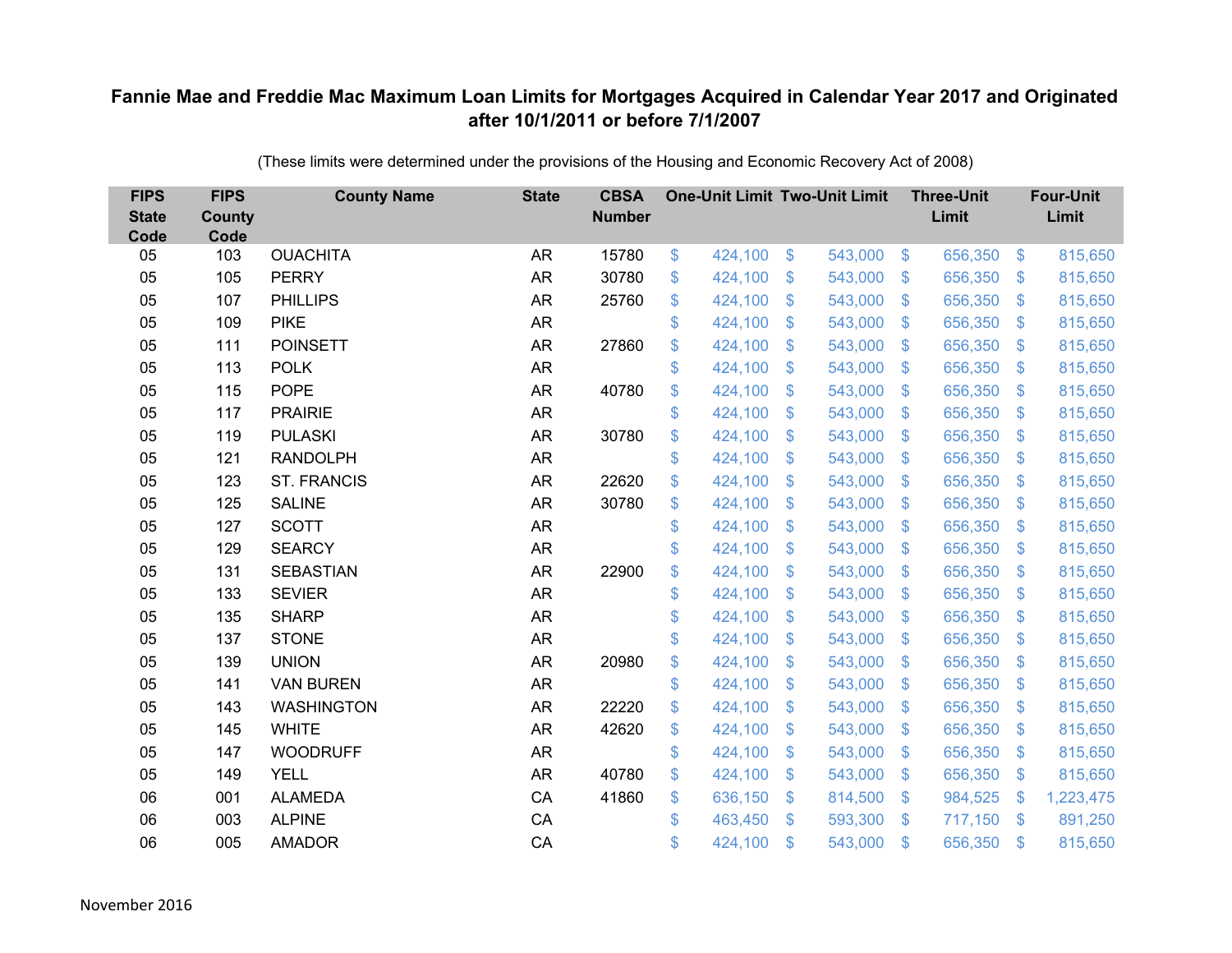| <b>FIPS</b><br><b>State</b><br>Code | <b>FIPS</b><br><b>County</b><br>Code | <b>County Name</b>  | <b>State</b> | <b>CBSA</b><br><b>Number</b> | <b>One-Unit Limit Two-Unit Limit</b> |                |         |                | <b>Three-Unit</b><br>Limit |                | <b>Four-Unit</b><br>Limit |
|-------------------------------------|--------------------------------------|---------------------|--------------|------------------------------|--------------------------------------|----------------|---------|----------------|----------------------------|----------------|---------------------------|
| 06                                  | 007                                  | <b>BUTTE</b>        | CA           | 17020                        | \$<br>424,100                        | $\$\$          | 543,000 | $\sqrt[6]{3}$  | 656,350                    | $\frac{3}{2}$  | 815,650                   |
| 06                                  | 009                                  | <b>CALAVERAS</b>    | CA           |                              | \$<br>424,100                        | \$             | 543,000 | $\mathbf{\$}$  | 656,350                    | $\mathbb{S}$   | 815,650                   |
| 06                                  | 011                                  | <b>COLUSA</b>       | CA           |                              | \$<br>424,100                        | $\mathfrak{S}$ | 543,000 | $\mathbb{S}$   | 656,350                    | $\mathfrak{S}$ | 815,650                   |
| 06                                  | 013                                  | <b>CONTRA COSTA</b> | CA           | 41860                        | \$<br>636,150                        | \$             | 814,500 | $\sqrt[6]{3}$  | 984,525                    | $\mathcal{L}$  | 1,223,475                 |
| 06                                  | 015                                  | <b>DEL NORTE</b>    | CA           | 18860                        | \$<br>424,100                        | \$             | 543,000 | $\mathfrak{F}$ | 656,350                    | $\mathfrak{S}$ | 815,650                   |
| 06                                  | 017                                  | EL DORADO           | CA           | 40900                        | \$<br>488,750                        | $\mathfrak{S}$ | 625,700 | $\mathbf{\$}$  | 756,300                    | $\mathfrak{S}$ | 939,900                   |
| 06                                  | 019                                  | <b>FRESNO</b>       | CA           | 23420                        | \$<br>424,100                        | \$             | 543,000 | $\mathfrak{S}$ | 656,350                    | $\mathbb{S}$   | 815,650                   |
| 06                                  | 021                                  | <b>GLENN</b>        | CA           |                              | \$<br>424,100                        | \$             | 543,000 | S.             | 656,350                    | $\mathbb{S}$   | 815,650                   |
| 06                                  | 023                                  | <b>HUMBOLDT</b>     | CA           | 21700                        | \$<br>424,100                        | $\mathfrak{S}$ | 543,000 | $\mathbb{S}$   | 656,350                    | $\mathfrak{S}$ | 815,650                   |
| 06                                  | 025                                  | <b>IMPERIAL</b>     | CA           | 20940                        | \$<br>424,100                        | \$             | 543,000 | $\mathcal{S}$  | 656,350                    | $\mathcal{L}$  | 815,650                   |
| 06                                  | 027                                  | <b>INYO</b>         | CA           |                              | \$<br>424,100                        | $\mathfrak{S}$ | 543,000 | $\mathbb{S}$   | 656,350                    | $\mathfrak{S}$ | 815,650                   |
| 06                                  | 029                                  | <b>KERN</b>         | CA           | 12540                        | \$<br>424,100                        | $\mathfrak{S}$ | 543,000 | $\mathbb{S}$   | 656,350                    | $\mathfrak{S}$ | 815,650                   |
| 06                                  | 031                                  | <b>KINGS</b>        | CA           | 25260                        | \$<br>424,100                        | $\mathfrak{S}$ | 543,000 | $\mathbb{S}$   | 656,350                    | $\mathbb{S}$   | 815,650                   |
| 06                                  | 033                                  | LAKE                | CA           | 17340                        | \$<br>424,100                        | \$             | 543,000 | S.             | 656,350                    | $\mathbb{S}$   | 815,650                   |
| 06                                  | 035                                  | LASSEN              | CA           | 45000                        | \$<br>424,100                        | \$             | 543,000 | $\mathfrak{S}$ | 656,350                    | $\sqrt[6]{3}$  | 815,650                   |
| 06                                  | 037                                  | <b>LOS ANGELES</b>  | CA           | 31080                        | \$<br>636,150                        | $\mathfrak{F}$ | 814,500 | $\mathfrak{S}$ | 984,525                    | $\mathcal{L}$  | 1,223,475                 |
| 06                                  | 039                                  | <b>MADERA</b>       | CA           | 31460                        | \$<br>424,100                        | $\mathfrak{S}$ | 543,000 | $\mathbf{\$}$  | 656,350                    | $\mathfrak{S}$ | 815,650                   |
| 06                                  | 041                                  | <b>MARIN</b>        | CA           | 41860                        | \$<br>636,150                        | \$             | 814,500 | $\mathfrak{S}$ | 984,525                    | $\mathcal{L}$  | 1,223,475                 |
| 06                                  | 043                                  | <b>MARIPOSA</b>     | CA           |                              | \$<br>424,100                        | \$             | 543,000 | $\sqrt[6]{3}$  | 656,350                    | $\mathfrak{S}$ | 815,650                   |
| 06                                  | 045                                  | MENDOCINO           | CA           | 46380                        | \$<br>424,100                        | $\mathfrak{S}$ | 543,000 | $\mathbb{S}$   | 656,350                    | $\mathfrak{S}$ | 815,650                   |
| 06                                  | 047                                  | <b>MERCED</b>       | CA           | 32900                        | \$<br>424,100                        | \$             | 543,000 | $\sqrt[6]{3}$  | 656,350                    | $\mathfrak{S}$ | 815,650                   |
| 06                                  | 049                                  | <b>MODOC</b>        | CA           |                              | \$<br>424,100                        | $\mathfrak{S}$ | 543,000 | $\mathbb{S}$   | 656,350                    | $\mathfrak{S}$ | 815,650                   |
| 06                                  | 051                                  | <b>MONO</b>         | CA           |                              | \$<br>529,000                        | \$             | 677,200 | $\mathbf{\$}$  | 818,600                    | $\mathfrak{F}$ | 1,017,300                 |
| 06                                  | 053                                  | <b>MONTEREY</b>     | CA           | 41500                        | \$<br>575,000                        | \$             | 736,100 | $\mathfrak{S}$ | 889,800                    | $\mathcal{L}$  | 1,105,800                 |
| 06                                  | 055                                  | <b>NAPA</b>         | CA           | 34900                        | \$<br>636,150                        | \$             | 814,500 | $\sqrt[6]{3}$  | 984,525                    | <sup>\$</sup>  | 1,223,475                 |
| 06                                  | 057                                  | <b>NEVADA</b>       | CA           | 46020                        | \$<br>477,250                        | $\mathfrak{S}$ | 610,950 | $\mathbb{S}$   | 738,500                    | $\mathbf{\$}$  | 917,800                   |
| 06                                  | 059                                  | <b>ORANGE</b>       | CA           | 31080                        | \$<br>636,150                        | \$             | 814,500 | $\mathfrak{s}$ | 984,525                    | \$             | 1,223,475                 |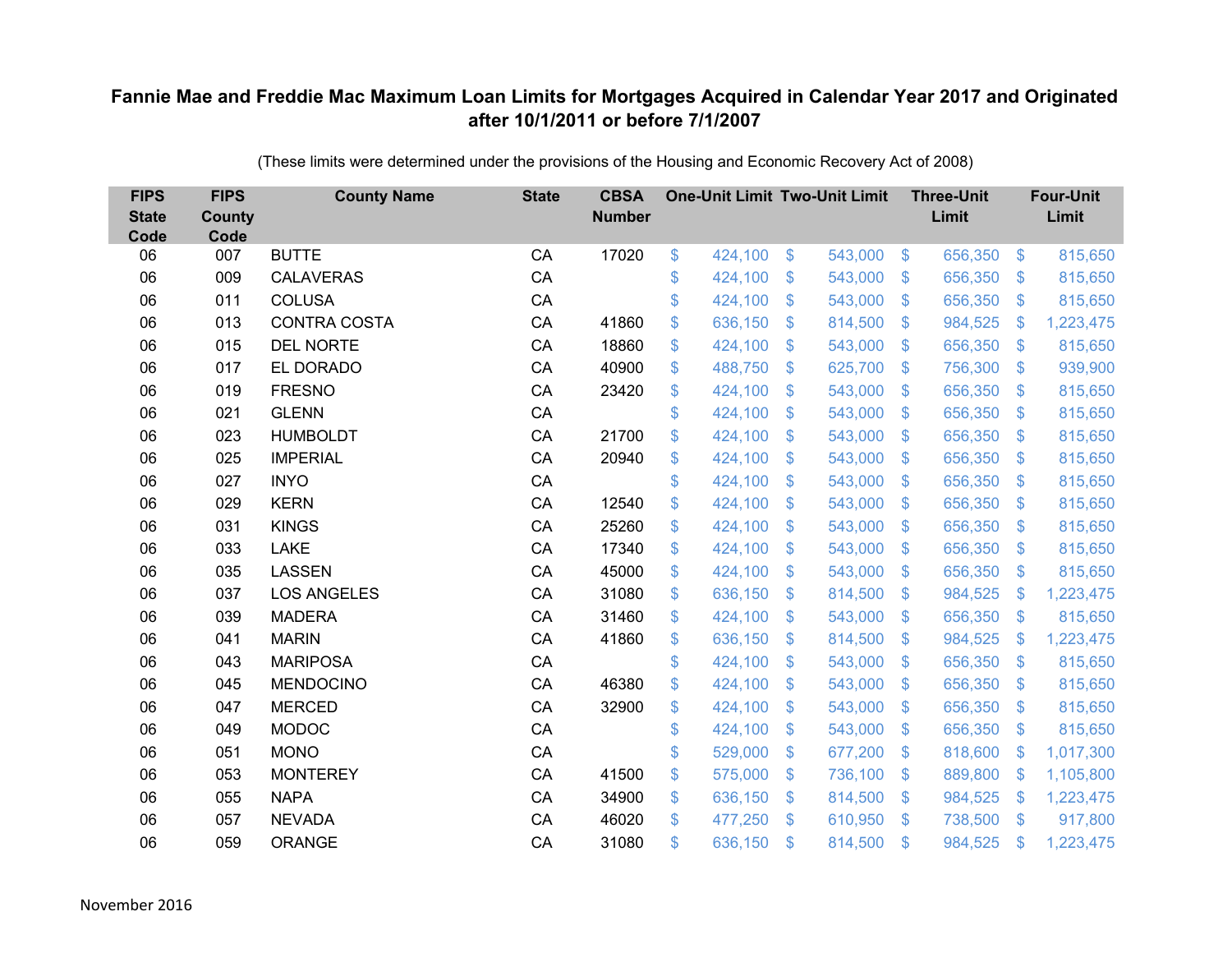| <b>FIPS</b><br><b>State</b><br>Code | <b>FIPS</b><br><b>County</b><br>Code | <b>County Name</b>     | <b>State</b> | <b>CBSA</b><br><b>Number</b> |               | <b>One-Unit Limit Two-Unit Limit</b> |                |         |                           | <b>Three-Unit</b><br>Limit |                | <b>Four-Unit</b><br>Limit |
|-------------------------------------|--------------------------------------|------------------------|--------------|------------------------------|---------------|--------------------------------------|----------------|---------|---------------------------|----------------------------|----------------|---------------------------|
| 06                                  | 061                                  | <b>PLACER</b>          | CA           | 40900                        | $\frac{1}{2}$ | 488,750                              | \$             | 625,700 | $\sqrt[6]{3}$             | 756,300                    | $\frac{3}{2}$  | 939,900                   |
| 06                                  | 063                                  | <b>PLUMAS</b>          | CA           |                              | \$            | 424,100                              | \$             | 543,000 | $\mathfrak{F}$            | 656,350                    | $\mathfrak{S}$ | 815,650                   |
| 06                                  | 065                                  | <b>RIVERSIDE</b>       | CA           | 40140                        | \$            | 424,100                              | $\mathfrak{S}$ | 543,000 | $\mathbf{\$}$             | 656,350                    | $\mathfrak{S}$ | 815,650                   |
| 06                                  | 067                                  | <b>SACRAMENTO</b>      | CA           | 40900                        | \$            | 488,750                              | \$             | 625,700 | $\sqrt[6]{3}$             | 756,300                    | $\mathfrak{S}$ | 939,900                   |
| 06                                  | 069                                  | <b>SAN BENITO</b>      | CA           | 41940                        | \$            | 636,150                              | \$             | 814,500 | $\mathfrak{F}$            | 984,525                    | \$             | 1,223,475                 |
| 06                                  | 071                                  | <b>SAN BERNARDINO</b>  | CA           | 40140                        | \$            | 424,100                              | $\mathfrak{S}$ | 543,000 | $\mathfrak{F}$            | 656,350                    | $\mathfrak{S}$ | 815,650                   |
| 06                                  | 073                                  | <b>SAN DIEGO</b>       | CA           | 41740                        | \$            | 612,950                              | \$             | 784,700 | $\mathfrak{F}$            | 948,500                    | \$             | 1,178,750                 |
| 06                                  | 075                                  | <b>SAN FRANCISCO</b>   | CA           | 41860                        | \$            | 636,150                              | \$             | 814,500 | $\mathcal{L}$             | 984,525                    | <sup>\$</sup>  | 1,223,475                 |
| 06                                  | 077                                  | <b>SAN JOAQUIN</b>     | CA           | 44700                        | \$            | 424,100                              | $\mathfrak{S}$ | 543,000 | $\mathfrak{F}$            | 656,350                    | $\mathfrak{S}$ | 815,650                   |
| 06                                  | 079                                  | <b>SAN LUIS OBISPO</b> | CA           | 42020                        | \$            | 586,500                              | $\mathfrak{F}$ | 750,800 | S.                        | 907,550                    | <sup>\$</sup>  | 1,127,900                 |
| 06                                  | 081                                  | <b>SAN MATEO</b>       | CA           | 41860                        | \$            | 636,150                              | $\mathfrak{S}$ | 814,500 | $\mathbb{S}$              | 984,525                    | $\mathcal{L}$  | 1,223,475                 |
| 06                                  | 083                                  | <b>SANTA BARBARA</b>   | CA           | 42200                        | \$            | 625,500                              | $\mathfrak{S}$ | 800,775 | $\mathfrak{F}$            | 967,950                    | $\mathbf{\$}$  | 1,202,925                 |
| 06                                  | 085                                  | <b>SANTA CLARA</b>     | CA           | 41940                        | \$            | 636,150                              | \$             | 814,500 | $\mathfrak{F}$            | 984,525                    | <sup>\$</sup>  | 1,223,475                 |
| 06                                  | 087                                  | <b>SANTA CRUZ</b>      | CA           | 42100                        | \$            | 636,150                              | $\mathfrak{S}$ | 814,500 | S.                        | 984,525                    | $\mathbf{\$}$  | 1,223,475                 |
| 06                                  | 089                                  | <b>SHASTA</b>          | CA           | 39820                        | \$            | 424,100                              | \$             | 543,000 | $\mathfrak{S}$            | 656,350                    | $\mathcal{L}$  | 815,650                   |
| 06                                  | 091                                  | <b>SIERRA</b>          | CA           |                              | \$            | 424,100                              | \$             | 543,000 | $\mathcal{S}$             | 656,350                    | $\mathcal{L}$  | 815,650                   |
| 06                                  | 093                                  | SISKIYOU               | CA           |                              | \$            | 424,100                              | $\mathfrak{S}$ | 543,000 | $\mathbb{S}$              | 656,350                    | $\mathbb{S}$   | 815,650                   |
| 06                                  | 095                                  | SOLANO                 | CA           | 46700                        | \$            | 431,250                              | \$             | 552,050 | $\boldsymbol{\mathsf{S}}$ | 667,350                    | $\mathcal{L}$  | 829,350                   |
| 06                                  | 097                                  | <b>SONOMA</b>          | CA           | 42220                        | \$            | 595,700                              | $\mathfrak{F}$ | 762,600 | S.                        | 921,800                    | $\mathcal{L}$  | 1,145,600                 |
| 06                                  | 099                                  | <b>STANISLAUS</b>      | CA           | 33700                        | \$            | 424,100                              | $\mathfrak{S}$ | 543,000 | $\mathfrak{F}$            | 656,350                    | $\sqrt[6]{3}$  | 815,650                   |
| 06                                  | 101                                  | <b>SUTTER</b>          | CA           | 49700                        | \$            | 424,100                              | \$             | 543,000 | $\mathcal{S}$             | 656,350                    | $\mathcal{L}$  | 815,650                   |
| 06                                  | 103                                  | <b>TEHAMA</b>          | CA           | 39780                        | \$            | 424,100                              | $\mathfrak{S}$ | 543,000 | $\mathfrak{F}$            | 656,350                    | $\mathbb{S}$   | 815,650                   |
| 06                                  | 105                                  | <b>TRINITY</b>         | CA           |                              | \$            | 424,100                              | \$             | 543,000 | $\mathbb{S}$              | 656,350                    | $\mathfrak{S}$ | 815,650                   |
| 06                                  | 107                                  | <b>TULARE</b>          | CA           | 47300                        | \$            | 424,100                              | \$             | 543,000 | $\boldsymbol{\mathsf{S}}$ | 656,350                    | $\mathcal{L}$  | 815,650                   |
| 06                                  | 109                                  | <b>TUOLUMNE</b>        | CA           | 43760                        | \$            | 424,100                              | \$             | 543,000 | $\mathcal{S}$             | 656,350                    | $\mathcal{L}$  | 815,650                   |
| 06                                  | 111                                  | <b>VENTURA</b>         | CA           | 37100                        | \$            | 636,150                              | $\mathfrak{S}$ | 814,500 | $\mathbf{\$}$             | 984,525                    | <sup>\$</sup>  | 1,223,475                 |
| 06                                  | 113                                  | <b>YOLO</b>            | CA           | 40900                        | \$            | 488,750                              | \$             | 625,700 | $\mathfrak{s}$            | 756,300                    | $\mathfrak{s}$ | 939,900                   |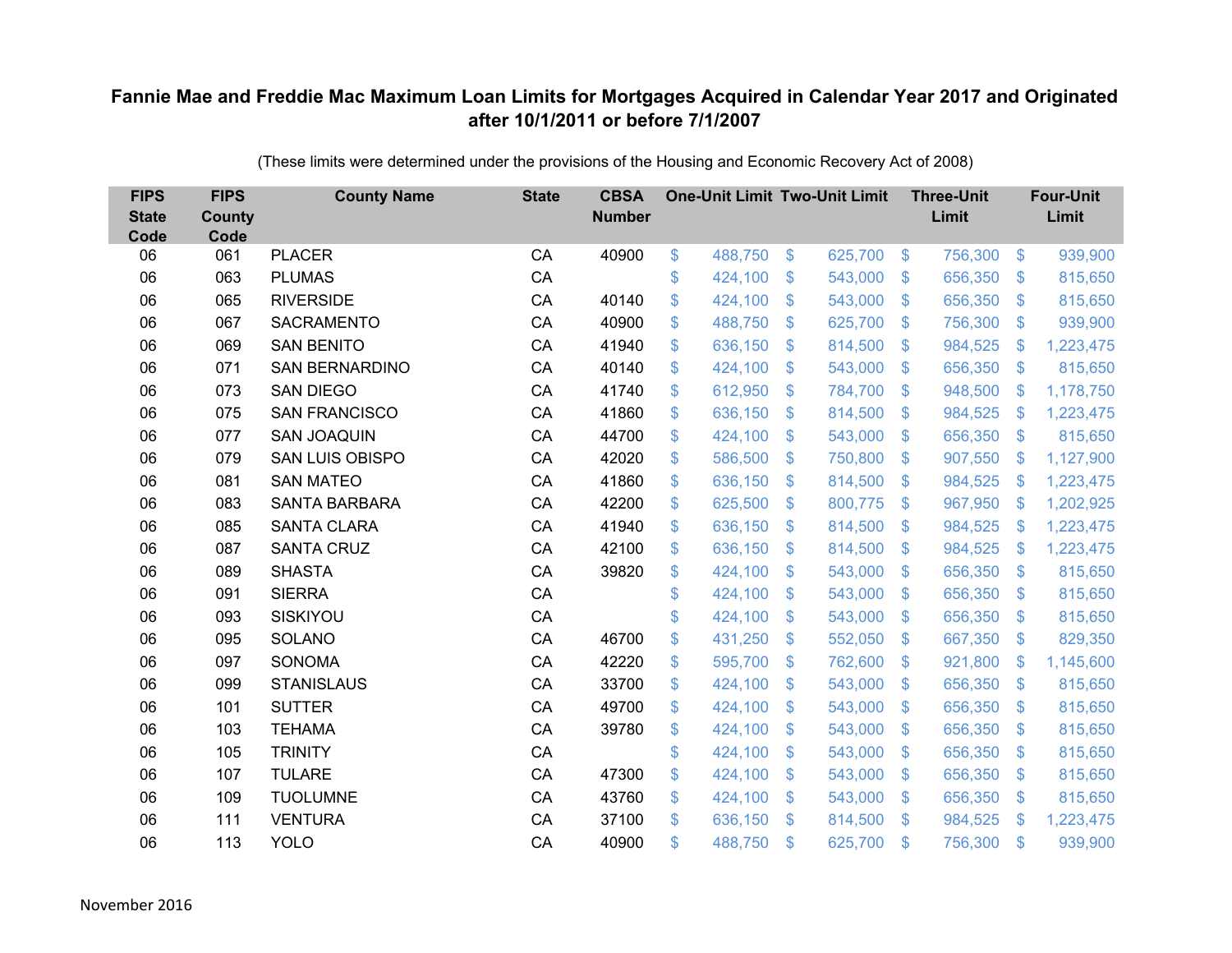| <b>FIPS</b><br><b>State</b><br>Code | <b>FIPS</b><br><b>County</b><br>Code | <b>County Name</b> | <b>State</b> | <b>CBSA</b><br><b>Number</b> | <b>One-Unit Limit Two-Unit Limit</b> |                |         |                | <b>Three-Unit</b><br>Limit |                           | <b>Four-Unit</b><br>Limit |
|-------------------------------------|--------------------------------------|--------------------|--------------|------------------------------|--------------------------------------|----------------|---------|----------------|----------------------------|---------------------------|---------------------------|
| 06                                  | 115                                  | <b>YUBA</b>        | CA           | 49700                        | \$<br>424,100                        | \$             | 543,000 | $\sqrt[6]{5}$  | 656,350                    | $\mathfrak{S}$            | 815,650                   |
| 08                                  | 001                                  | <b>ADAMS</b>       | CO           | 19740                        | \$<br>493,350                        | \$             | 631,550 | $\mathcal{S}$  | 763,450                    | $\mathcal{S}$             | 948,750                   |
| 08                                  | 003                                  | <b>ALAMOSA</b>     | CO           |                              | \$<br>424,100                        | $\mathfrak{S}$ | 543,000 | $\mathbf{\$}$  | 656,350                    | $\boldsymbol{\mathsf{S}}$ | 815,650                   |
| 08                                  | 005                                  | ARAPAHOE           | CO           | 19740                        | \$<br>493,350                        | \$             | 631,550 | $\sqrt{3}$     | 763,450                    | $\mathfrak{S}$            | 948,750                   |
| 08                                  | 007                                  | <b>ARCHULETA</b>   | CO           |                              | \$<br>424,100                        | \$             | 543,000 | \$             | 656,350                    | $\mathcal{L}$             | 815,650                   |
| 08                                  | 009                                  | <b>BACA</b>        | CO           |                              | \$<br>424,100                        | $\mathfrak{S}$ | 543,000 | $\mathfrak{S}$ | 656,350                    | S.                        | 815,650                   |
| 08                                  | 011                                  | <b>BENT</b>        | CO           |                              | \$<br>424,100                        | \$             | 543,000 | \$             | 656,350                    | $\mathcal{L}$             | 815,650                   |
| 08                                  | 013                                  | <b>BOULDER</b>     | CO           | 14500                        | \$<br>529,000                        | \$             | 677,200 | \$             | 818,600                    | $\mathcal{L}$             | 1,017,300                 |
| 08                                  | 014                                  | <b>BROOMFIELD</b>  | CO           | 19740                        | \$<br>493,350                        | \$             | 631,550 | $\mathbf{\$}$  | 763,450                    | $\mathcal{L}$             | 948,750                   |
| 08                                  | 015                                  | <b>CHAFFEE</b>     | CO           |                              | \$<br>424,100                        | $\mathfrak{S}$ | 543,000 | \$.            | 656,350                    | $\mathcal{S}$             | 815,650                   |
| 08                                  | 017                                  | <b>CHEYENNE</b>    | CO           |                              | \$<br>424,100                        | \$             | 543,000 | \$             | 656,350                    | $\mathcal{S}$             | 815,650                   |
| 08                                  | 019                                  | <b>CLEAR CREEK</b> | CO           | 19740                        | \$<br>493,350                        | \$             | 631,550 | $\mathfrak{S}$ | 763,450                    | $\mathcal{L}$             | 948,750                   |
| 08                                  | 021                                  | <b>CONEJOS</b>     | CO           |                              | \$<br>424,100                        | \$             | 543,000 | $\mathcal{S}$  | 656,350                    | $\mathcal{S}$             | 815,650                   |
| 08                                  | 023                                  | <b>COSTILLA</b>    | CO           |                              | \$<br>424,100                        | \$             | 543,000 | \$.            | 656,350                    | $\mathcal{L}$             | 815,650                   |
| 08                                  | 025                                  | <b>CROWLEY</b>     | CO           |                              | \$<br>424,100                        | \$             | 543,000 | $\mathbf{\$}$  | 656,350                    | $\mathbb{S}$              | 815,650                   |
| 08                                  | 027                                  | <b>CUSTER</b>      | CO           |                              | \$<br>424,100                        | \$             | 543,000 | \$             | 656,350                    | $\mathcal{L}$             | 815,650                   |
| 08                                  | 029                                  | <b>DELTA</b>       | CO           |                              | \$<br>424,100                        | \$             | 543,000 | $\sqrt{3}$     | 656,350                    | $\mathcal{L}$             | 815,650                   |
| 08                                  | 031                                  | <b>DENVER</b>      | CO           | 19740                        | \$<br>493,350                        | \$             | 631,550 | \$             | 763,450                    | $\boldsymbol{\mathsf{S}}$ | 948,750                   |
| 08                                  | 033                                  | <b>DOLORES</b>     | CO           |                              | \$<br>424,100                        | \$             | 543,000 | $\sqrt{3}$     | 656,350                    | $\mathcal{S}$             | 815,650                   |
| 08                                  | 035                                  | <b>DOUGLAS</b>     | CO           | 19740                        | \$<br>493,350                        | \$             | 631,550 | $\sqrt{3}$     | 763,450                    | $\mathfrak{F}$            | 948,750                   |
| 08                                  | 037                                  | <b>EAGLE</b>       | CO           | 20780                        | \$<br>636,150                        | \$             | 814,500 | $\sqrt{3}$     | 984,525                    | \$                        | 1,223,475                 |
| 08                                  | 039                                  | <b>ELBERT</b>      | CO           | 19740                        | \$<br>493,350                        | \$             | 631,550 | $\sqrt{3}$     | 763,450                    | $\mathcal{L}$             | 948,750                   |
| 08                                  | 041                                  | <b>EL PASO</b>     | CO           | 17820                        | \$<br>424,100                        | \$             | 543,000 | $\sqrt{3}$     | 656,350                    | $\mathcal{S}$             | 815,650                   |
| 08                                  | 043                                  | <b>FREMONT</b>     | CO           | 15860                        | \$<br>424,100                        | \$             | 543,000 | $\sqrt{3}$     | 656,350                    | $\boldsymbol{\mathsf{S}}$ | 815,650                   |
| 08                                  | 045                                  | <b>GARFIELD</b>    | CO           | 24060                        | \$<br>636,150                        | $\mathfrak{F}$ | 814,500 | $\mathcal{S}$  | 984,525                    | $\mathcal{L}$             | 1,223,475                 |
| 08                                  | 047                                  | <b>GILPIN</b>      | CO           | 19740                        | \$<br>493,350                        | $\mathfrak{S}$ | 631,550 | $\mathfrak{S}$ | 763,450                    | $\mathfrak{F}$            | 948,750                   |
| 08                                  | 049                                  | <b>GRAND</b>       | CO           |                              | \$<br>424,100                        | \$             | 543,000 | \$             | 656,350                    | \$                        | 815,650                   |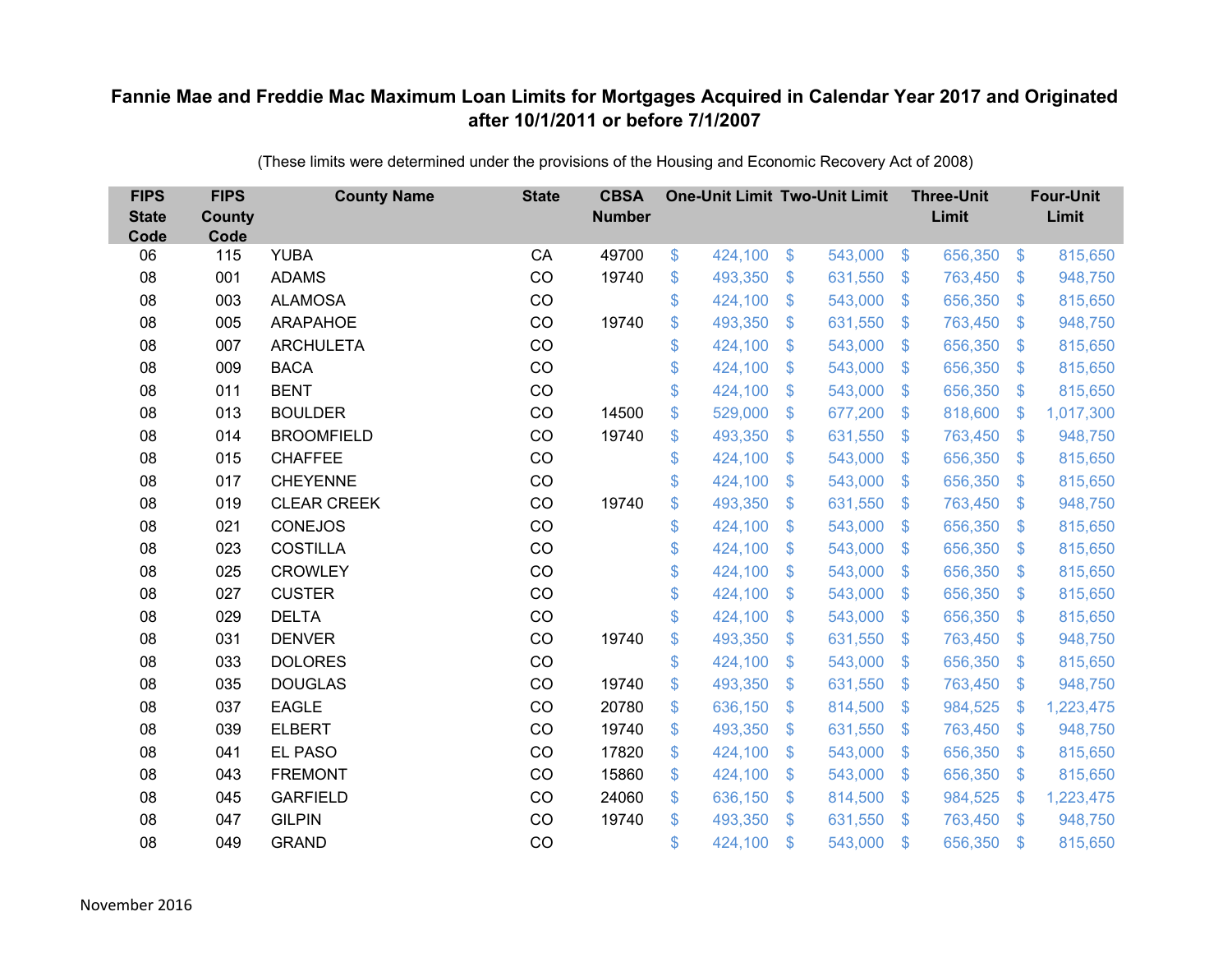| <b>FIPS</b><br><b>State</b><br>Code | <b>FIPS</b><br><b>County</b><br>Code | <b>County Name</b> | <b>State</b> | <b>CBSA</b><br><b>Number</b> | <b>One-Unit Limit Two-Unit Limit</b> |                |         |                           | <b>Three-Unit</b><br>Limit |                         | <b>Four-Unit</b><br>Limit |
|-------------------------------------|--------------------------------------|--------------------|--------------|------------------------------|--------------------------------------|----------------|---------|---------------------------|----------------------------|-------------------------|---------------------------|
| 08                                  | 051                                  | <b>GUNNISON</b>    | CO           |                              | \$<br>424,100                        | \$             | 543,000 | $\sqrt[6]{3}$             | 656,350                    | $\sqrt{3}$              | 815,650                   |
| 08                                  | 053                                  | <b>HINSDALE</b>    | CO           |                              | \$<br>427,800                        | \$             | 547,650 | $\mathcal{S}$             | 662,000                    | \$                      | 822,700                   |
| 08                                  | 055                                  | <b>HUERFANO</b>    | CO           |                              | \$<br>424,100                        | \$             | 543,000 | $\mathfrak{F}$            | 656,350                    | $\mathbb{S}$            | 815,650                   |
| 08                                  | 057                                  | <b>JACKSON</b>     | CO           |                              | \$<br>424,100                        | \$             | 543,000 | $\mathfrak{F}$            | 656,350                    | $\mathbb{S}$            | 815,650                   |
| 08                                  | 059                                  | <b>JEFFERSON</b>   | CO           | 19740                        | \$<br>493,350                        | $\mathfrak{S}$ | 631,550 | $\mathfrak{F}$            | 763,450                    | $\mathfrak{s}$          | 948,750                   |
| 08                                  | 061                                  | <b>KIOWA</b>       | CO           |                              | \$<br>424,100                        | \$             | 543,000 | S.                        | 656,350                    | $\mathcal{L}$           | 815,650                   |
| 08                                  | 063                                  | <b>KIT CARSON</b>  | CO           |                              | \$<br>424,100                        | $\mathfrak{S}$ | 543,000 | $\mathfrak{F}$            | 656,350                    | $\mathcal{L}$           | 815,650                   |
| 08                                  | 065                                  | <b>LAKE</b>        | CO           |                              | \$<br>625,500                        | $\mathfrak{S}$ | 800,775 | $\mathbf{\$}$             | 967,950                    | $\mathbf{\$}$           | 1,202,925                 |
| 08                                  | 067                                  | <b>LA PLATA</b>    | CO           | 20420                        | \$<br>424,100                        | \$             | 543,000 | $\mathbf{\$}$             | 656,350                    | $\mathcal{L}$           | 815,650                   |
| 08                                  | 069                                  | <b>LARIMER</b>     | CO           | 22660                        | \$<br>424,100                        | \$             | 543,000 | S.                        | 656,350                    | $\mathbb{S}$            | 815,650                   |
| 08                                  | 071                                  | <b>LAS ANIMAS</b>  | CO           |                              | \$<br>424,100                        | \$             | 543,000 | $\mathbb{S}$              | 656,350                    | $\mathfrak{F}$          | 815,650                   |
| 08                                  | 073                                  | <b>LINCOLN</b>     | CO           |                              | \$<br>424,100                        | $\mathfrak{S}$ | 543,000 | $\mathfrak{F}$            | 656,350                    | $\mathbb{S}$            | 815,650                   |
| 08                                  | 075                                  | <b>LOGAN</b>       | CO           | 44540                        | \$<br>424,100                        | \$             | 543,000 | $\mathbf{\$}$             | 656,350                    | $\mathcal{L}$           | 815,650                   |
| 08                                  | 077                                  | <b>MESA</b>        | CO           | 24300                        | \$<br>424,100                        | \$             | 543,000 | $\mathbf{\$}$             | 656,350                    | $\mathbb{S}$            | 815,650                   |
| 08                                  | 079                                  | <b>MINERAL</b>     | CO           |                              | \$<br>424,100                        | $\mathfrak{S}$ | 543,000 | $\mathbb{S}$              | 656,350                    | $\mathcal{L}$           | 815,650                   |
| 08                                  | 081                                  | <b>MOFFAT</b>      | CO           | 18780                        | \$<br>424,100                        | \$             | 543,000 | $\mathcal{L}$             | 656,350                    | $\sqrt[6]{\frac{1}{2}}$ | 815,650                   |
| 08                                  | 083                                  | <b>MONTEZUMA</b>   | CO           |                              | \$<br>424,100                        | \$             | 543,000 | S.                        | 656,350                    | $\mathcal{L}$           | 815,650                   |
| 08                                  | 085                                  | <b>MONTROSE</b>    | CO           | 33940                        | \$<br>424,100                        | $\mathfrak{S}$ | 543,000 | $\mathfrak{F}$            | 656,350                    | $\mathbb{S}$            | 815,650                   |
| 08                                  | 087                                  | <b>MORGAN</b>      | CO           | 22820                        | \$<br>424,100                        | \$             | 543,000 | $\mathbb{S}$              | 656,350                    | $\mathfrak{S}$          | 815,650                   |
| 08                                  | 089                                  | <b>OTERO</b>       | CO           |                              | \$<br>424,100                        | \$             | 543,000 | $\mathcal{L}$             | 656,350                    | $\mathcal{L}$           | 815,650                   |
| 08                                  | 091                                  | <b>OURAY</b>       | CO           |                              | \$<br>425,500                        | \$             | 544,700 | $\mathcal{S}$             | 658,450                    | $\mathcal{L}$           | 818,250                   |
| 08                                  | 093                                  | <b>PARK</b>        | CO           | 19740                        | \$<br>493,350                        | \$             | 631,550 | $\mathfrak{F}$            | 763,450                    | $\mathbb{S}$            | 948,750                   |
| 08                                  | 095                                  | <b>PHILLIPS</b>    | CO           |                              | \$<br>424,100                        | \$             | 543,000 | $\boldsymbol{\mathsf{S}}$ | 656,350                    | $\sqrt[6]{\frac{1}{2}}$ | 815,650                   |
| 08                                  | 097                                  | <b>PITKIN</b>      | CO           | 24060                        | \$<br>636,150                        | \$             | 814,500 | $\boldsymbol{\mathsf{S}}$ | 984,525                    | $\mathcal{L}$           | 1,223,475                 |
| 08                                  | 099                                  | <b>PROWERS</b>     | CO           |                              | \$<br>424,100                        | \$             | 543,000 | S.                        | 656,350                    | $\mathcal{L}$           | 815,650                   |
| 08                                  | 101                                  | <b>PUEBLO</b>      | CO           | 39380                        | \$<br>424,100                        | $\mathfrak{S}$ | 543,000 | $\mathbf{\$}$             | 656,350                    | $\mathbf{\$}$           | 815,650                   |
| 08                                  | 103                                  | RIO BLANCO         | CO           |                              | \$<br>424,100                        | $\mathfrak{S}$ | 543,000 | \$                        | 656,350                    | <sup>\$</sup>           | 815,650                   |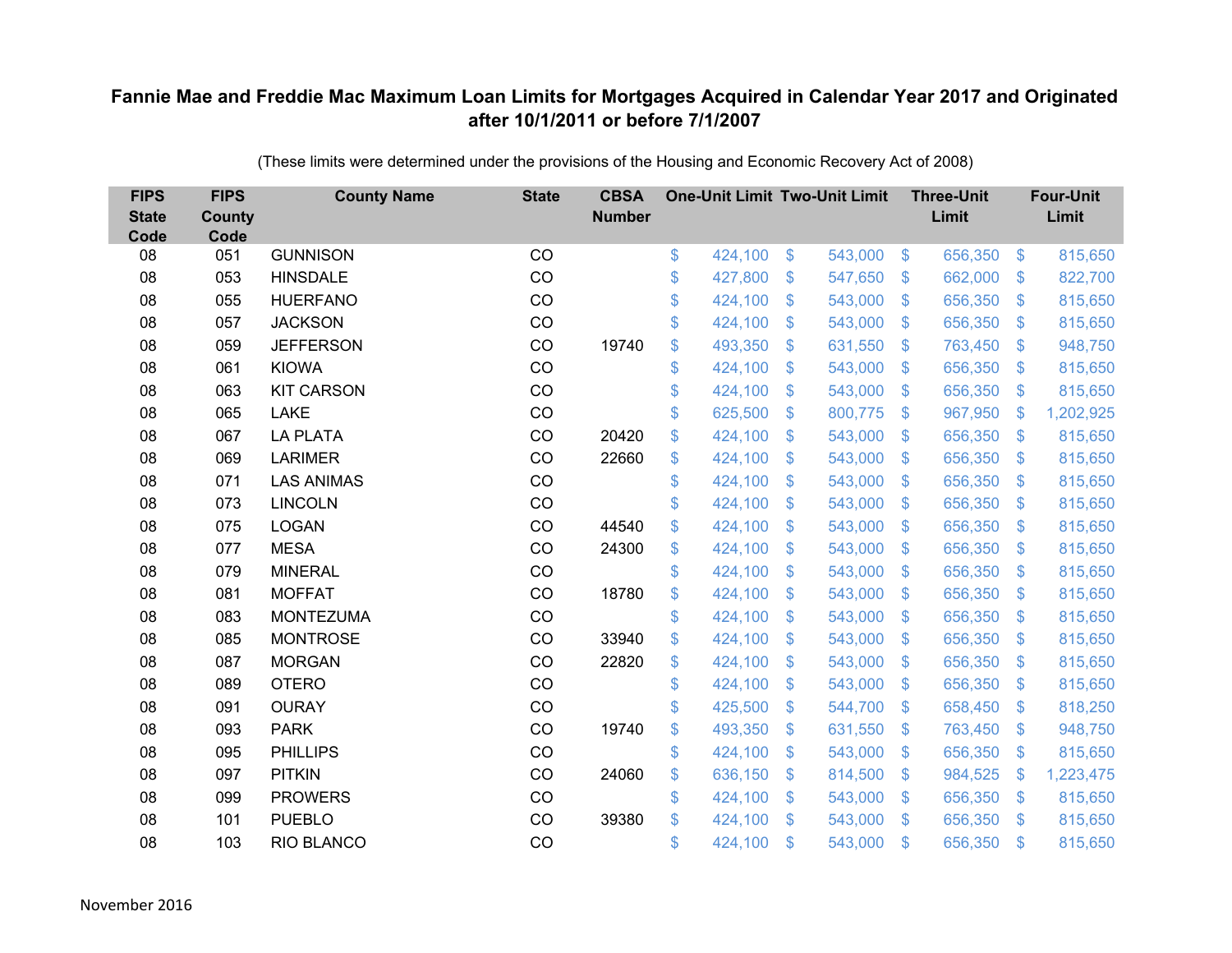| <b>FIPS</b><br><b>State</b><br>Code | <b>FIPS</b><br><b>County</b><br>Code | <b>County Name</b>     | <b>State</b> | <b>CBSA</b><br><b>Number</b> | <b>One-Unit Limit Two-Unit Limit</b> |                |         |                           | <b>Three-Unit</b><br>Limit |                           | <b>Four-Unit</b><br>Limit |
|-------------------------------------|--------------------------------------|------------------------|--------------|------------------------------|--------------------------------------|----------------|---------|---------------------------|----------------------------|---------------------------|---------------------------|
| 08                                  | 105                                  | <b>RIO GRANDE</b>      | CO           |                              | \$<br>424,100                        | \$             | 543,000 | $\sqrt[6]{5}$             | 656,350                    | $\sqrt{3}$                | 815,650                   |
| 08                                  | 107                                  | <b>ROUTT</b>           | CO           | 44460                        | \$<br>625,500                        | \$             | 800,775 | \$                        | 967,950                    | $\mathcal{L}$             | 1,202,925                 |
| 08                                  | 109                                  | <b>SAGUACHE</b>        | CO           |                              | \$<br>424,100                        | $\mathfrak{S}$ | 543,000 | $\mathfrak{F}$            | 656,350                    | $\mathbb{S}$              | 815,650                   |
| 08                                  | 111                                  | <b>SAN JUAN</b>        | CO           |                              | \$<br>424,100                        | \$             | 543,000 | $\mathfrak{F}$            | 656,350                    | $\sqrt[6]{\frac{1}{2}}$   | 815,650                   |
| 08                                  | 113                                  | <b>SAN MIGUEL</b>      | CO           |                              | \$<br>625,500                        | \$             | 800,775 | $\boldsymbol{\mathsf{S}}$ | 967,950                    | \$                        | 1,202,925                 |
| 08                                  | 115                                  | <b>SEDGWICK</b>        | CO           |                              | \$<br>424,100                        | $\mathfrak{S}$ | 543,000 | $\mathfrak{F}$            | 656,350                    | $\mathcal{L}$             | 815,650                   |
| 08                                  | 117                                  | <b>SUMMIT</b>          | CO           | 14720                        | \$<br>625,500                        | $\mathfrak{S}$ | 800,775 | $\mathfrak{F}$            | 967,950                    | $\mathfrak{F}$            | 1,202,925                 |
| 08                                  | 119                                  | <b>TELLER</b>          | CO           | 17820                        | \$<br>424,100                        | \$             | 543,000 | $\mathcal{L}$             | 656,350                    | $\mathcal{L}$             | 815,650                   |
| 08                                  | 121                                  | <b>WASHINGTON</b>      | CO           |                              | \$<br>424,100                        | $\mathfrak{S}$ | 543,000 | $\mathfrak{F}$            | 656,350                    | $\mathbb{S}$              | 815,650                   |
| 08                                  | 123                                  | <b>WELD</b>            | CO           | 24540                        | \$<br>424,100                        | $\mathfrak{S}$ | 543,000 | $\mathbb{S}$              | 656,350                    | $\mathbb{S}$              | 815,650                   |
| 08                                  | 125                                  | <b>YUMA</b>            | CO           |                              | \$<br>424,100                        | \$             | 543,000 | $\mathcal{S}$             | 656,350                    | $\mathcal{L}$             | 815,650                   |
| 09                                  | 001                                  | <b>FAIRFIELD</b>       | <b>CT</b>    | 14860                        | \$<br>601,450                        | \$             | 769,950 | $\mathcal{L}$             | 930,700                    | $\mathcal{L}$             | 1,156,650                 |
| 09                                  | 003                                  | <b>HARTFORD</b>        | <b>CT</b>    | 25540                        | \$<br>424,100                        | $\mathfrak{S}$ | 543,000 | $\mathfrak{F}$            | 656,350                    | $\mathcal{L}$             | 815,650                   |
| 09                                  | 005                                  | <b>LITCHFIELD</b>      | <b>CT</b>    | 45860                        | \$<br>424,100                        | \$             | 543,000 | S.                        | 656,350                    | $\mathcal{L}$             | 815,650                   |
| 09                                  | 007                                  | <b>MIDDLESEX</b>       | <b>CT</b>    | 25540                        | \$<br>424,100                        | \$             | 543,000 | S.                        | 656,350                    | $\mathcal{L}$             | 815,650                   |
| 09                                  | 009                                  | <b>NEW HAVEN</b>       | <b>CT</b>    | 35300                        | \$<br>424,100                        | $\mathfrak{S}$ | 543,000 | $\mathbb{S}$              | 656,350                    | $\mathbb{S}$              | 815,650                   |
| 09                                  | 011                                  | <b>NEW LONDON</b>      | <b>CT</b>    | 35980                        | \$<br>424,100                        | \$             | 543,000 | $\mathfrak{S}$            | 656,350                    | $\sqrt[6]{\frac{1}{2}}$   | 815,650                   |
| 09                                  | 013                                  | <b>TOLLAND</b>         | <b>CT</b>    | 25540                        | \$<br>424,100                        | \$             | 543,000 | $\mathbf{\$}$             | 656,350                    | $\mathcal{L}$             | 815,650                   |
| 09                                  | 015                                  | <b>WINDHAM</b>         | <b>CT</b>    | 49340                        | \$<br>424,100                        | $\mathfrak{S}$ | 543,000 | $\mathbb{S}$              | 656,350                    | $\mathbb{S}$              | 815,650                   |
| 10                                  | 001                                  | <b>KENT</b>            | DE           | 20100                        | \$<br>424,100                        | \$             | 543,000 | $\boldsymbol{\mathsf{S}}$ | 656,350                    | $\sqrt[6]{\frac{1}{2}}$   | 815,650                   |
| 10                                  | 003                                  | <b>NEW CASTLE</b>      | DE           | 37980                        | \$<br>424,100                        | \$             | 543,000 | S.                        | 656,350                    | $\mathcal{L}$             | 815,650                   |
| 10                                  | 005                                  | <b>SUSSEX</b>          | <b>DE</b>    | 41540                        | \$<br>424,100                        | $\mathfrak{S}$ | 543,000 | $\mathfrak{F}$            | 656,350                    | $\mathfrak{S}$            | 815,650                   |
| 11                                  | 001                                  | <b>DISTRICT OF COL</b> | DC           | 47900                        | \$<br>636,150                        | \$             | 814,500 | $\mathfrak{F}$            | 984,525                    | $\mathcal{L}$             | 1,223,475                 |
| 12                                  | 001                                  | <b>ALACHUA</b>         | FL           | 23540                        | \$<br>424,100                        | \$             | 543,000 | $\boldsymbol{\mathsf{S}}$ | 656,350                    | $\boldsymbol{\mathsf{S}}$ | 815,650                   |
| 12                                  | 003                                  | <b>BAKER</b>           | <b>FL</b>    | 27260                        | \$<br>424,100                        | \$             | 543,000 | $\mathbb{S}$              | 656,350                    | $\mathcal{L}$             | 815,650                   |
| 12                                  | 005                                  | <b>BAY</b>             | FL           | 37460                        | \$<br>424,100                        | $\mathfrak{S}$ | 543,000 | $\mathbf{\$}$             | 656,350                    | $\mathbb{S}$              | 815,650                   |
| 12                                  | 007                                  | <b>BRADFORD</b>        | <b>FL</b>    |                              | \$<br>424,100                        | \$             | 543,000 | \$                        | 656,350                    | $\mathbf{\$}$             | 815,650                   |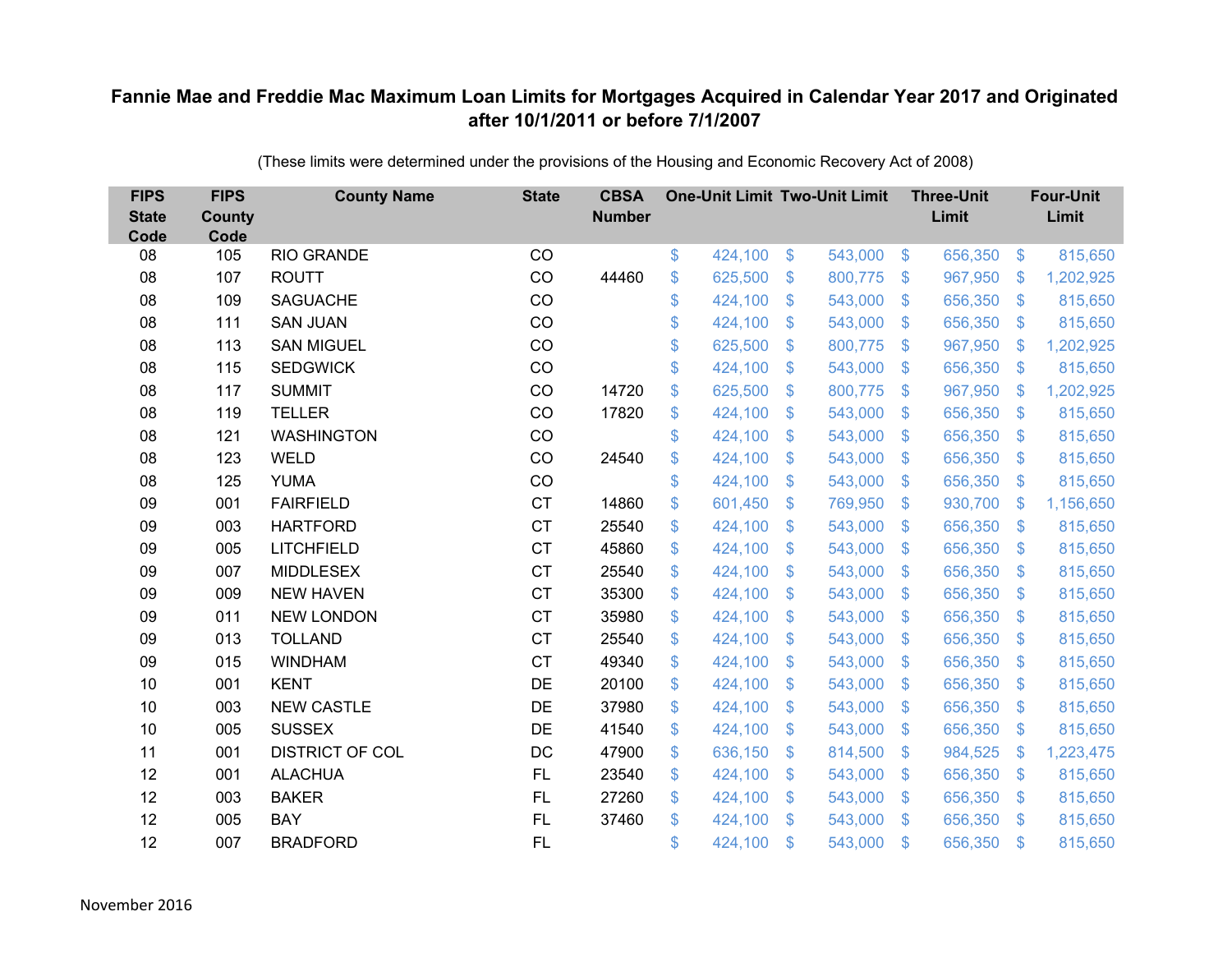| <b>FIPS</b><br><b>State</b><br>Code | <b>FIPS</b><br>County<br>Code | <b>County Name</b>  | <b>State</b> | <b>CBSA</b><br><b>Number</b> | <b>One-Unit Limit Two-Unit Limit</b> |                |         |                           | <b>Three-Unit</b><br>Limit |                         | <b>Four-Unit</b><br>Limit |
|-------------------------------------|-------------------------------|---------------------|--------------|------------------------------|--------------------------------------|----------------|---------|---------------------------|----------------------------|-------------------------|---------------------------|
| 12                                  | 009                           | <b>BREVARD</b>      | FL           | 37340                        | \$<br>424,100                        | $\$\$          | 543,000 | $\sqrt[6]{3}$             | 656,350                    | $\sqrt[6]{\frac{1}{2}}$ | 815,650                   |
| 12                                  | 011                           | <b>BROWARD</b>      | FL           | 33100                        | \$<br>424,100                        | \$             | 543,000 | $\mathcal{S}$             | 656,350                    | $\mathbb{S}$            | 815,650                   |
| 12                                  | 013                           | CALHOUN             | FL           |                              | \$<br>424,100                        | $\mathfrak{S}$ | 543,000 | $\mathcal{S}$             | 656,350                    | $\mathfrak{S}$          | 815,650                   |
| 12                                  | 015                           | <b>CHARLOTTE</b>    | FL           | 39460                        | \$<br>424,100                        | \$             | 543,000 | $\mathfrak{S}$            | 656,350                    | $\sqrt[6]{3}$           | 815,650                   |
| 12                                  | 017                           | <b>CITRUS</b>       | FL           | 26140                        | \$<br>424,100                        | $\mathfrak{S}$ | 543,000 | $\mathcal{S}$             | 656,350                    | $\mathfrak{S}$          | 815,650                   |
| 12                                  | 019                           | <b>CLAY</b>         | FL           | 27260                        | \$<br>424,100                        | $\mathfrak{S}$ | 543,000 | $\mathcal{S}$             | 656,350                    | $\mathfrak{S}$          | 815,650                   |
| 12                                  | 021                           | <b>COLLIER</b>      | FL           | 34940                        | \$<br>450,800                        | \$             | 577,100 | $\sqrt[6]{3}$             | 697,600                    | $\mathbb{S}$            | 866,950                   |
| 12                                  | 023                           | <b>COLUMBIA</b>     | FL           | 29380                        | \$<br>424,100                        | $\mathfrak{S}$ | 543,000 | $\mathbb{S}$              | 656,350                    | $\mathfrak{S}$          | 815,650                   |
| 12                                  | 027                           | DE SOTO             | FL           | 11580                        | \$<br>424,100                        | $\mathfrak{S}$ | 543,000 | $\mathbb{S}$              | 656,350                    | $\mathfrak{S}$          | 815,650                   |
| 12                                  | 029                           | <b>DIXIE</b>        | FL           |                              | \$<br>424,100                        | \$             | 543,000 | S.                        | 656,350                    | $\mathfrak{S}$          | 815,650                   |
| 12                                  | 031                           | <b>DUVAL</b>        | FL           | 27260                        | \$<br>424,100                        | $\mathfrak{S}$ | 543,000 | $\mathbb{S}$              | 656,350                    | $\mathfrak{S}$          | 815,650                   |
| 12                                  | 033                           | <b>ESCAMBIA</b>     | FL           | 37860                        | \$<br>424,100                        | $\mathfrak{S}$ | 543,000 | $\mathbb{S}$              | 656,350                    | $\mathbb{S}$            | 815,650                   |
| 12                                  | 035                           | <b>FLAGLER</b>      | FL           | 19660                        | \$<br>424,100                        | \$             | 543,000 | S.                        | 656,350                    | $\mathfrak{S}$          | 815,650                   |
| 12                                  | 037                           | <b>FRANKLIN</b>     | FL           |                              | \$<br>424,100                        | \$             | 543,000 | S.                        | 656,350                    | $\mathbb{S}$            | 815,650                   |
| 12                                  | 039                           | <b>GADSDEN</b>      | FL           | 45220                        | \$<br>424,100                        | \$             | 543,000 | $\mathfrak{S}$            | 656,350                    | $\sqrt[6]{3}$           | 815,650                   |
| 12                                  | 041                           | <b>GILCHRIST</b>    | FL           | 23540                        | \$<br>424,100                        | \$             | 543,000 | $\mathfrak{S}$            | 656,350                    | $\mathfrak{S}$          | 815,650                   |
| 12                                  | 043                           | <b>GLADES</b>       | FL           |                              | \$<br>424,100                        | $\mathfrak{S}$ | 543,000 | $\mathcal{S}$             | 656,350                    | $\mathbb{S}$            | 815,650                   |
| 12                                  | 045                           | <b>GULF</b>         | FL           | 37460                        | \$<br>424,100                        | \$             | 543,000 | $\mathfrak{S}$            | 656,350                    | $\sqrt[6]{3}$           | 815,650                   |
| 12                                  | 047                           | <b>HAMILTON</b>     | FL           |                              | \$<br>424,100                        | \$             | 543,000 | $\sqrt[6]{3}$             | 656,350                    | $\mathfrak{S}$          | 815,650                   |
| 12                                  | 049                           | <b>HARDEE</b>       | FL           | 48100                        | \$<br>424,100                        | $\mathfrak{S}$ | 543,000 | $\mathbb{S}$              | 656,350                    | $\mathfrak{S}$          | 815,650                   |
| 12                                  | 051                           | <b>HENDRY</b>       | FL           | 17500                        | \$<br>424,100                        | \$             | 543,000 | $\sqrt[6]{3}$             | 656,350                    | $\sqrt[6]{3}$           | 815,650                   |
| 12                                  | 053                           | <b>HERNANDO</b>     | <b>FL</b>    | 45300                        | \$<br>424,100                        | $\mathfrak{S}$ | 543,000 | $\mathbb{S}$              | 656,350                    | $\mathfrak{S}$          | 815,650                   |
| 12                                  | 055                           | <b>HIGHLANDS</b>    | FL           | 42700                        | \$<br>424,100                        | \$             | 543,000 | $\mathbb{S}$              | 656,350                    | $\mathfrak{S}$          | 815,650                   |
| 12                                  | 057                           | <b>HILLSBOROUGH</b> | FL           | 45300                        | \$<br>424,100                        | \$             | 543,000 | $\boldsymbol{\mathsf{S}}$ | 656,350                    | $\mathfrak{F}$          | 815,650                   |
| 12                                  | 059                           | <b>HOLMES</b>       | FL           |                              | \$<br>424,100                        | \$             | 543,000 | $\sqrt[6]{3}$             | 656,350                    | $\mathbb{S}$            | 815,650                   |
| 12                                  | 061                           | <b>INDIAN RIVER</b> | FL           | 42680                        | \$<br>424,100                        | $\mathfrak{S}$ | 543,000 | $\mathbb{S}$              | 656,350                    | $\mathbf{\$}$           | 815,650                   |
| 12                                  | 063                           | <b>JACKSON</b>      | <b>FL</b>    |                              | \$<br>424,100                        | \$             | 543,000 | $\mathfrak{s}$            | 656,350                    | \$                      | 815,650                   |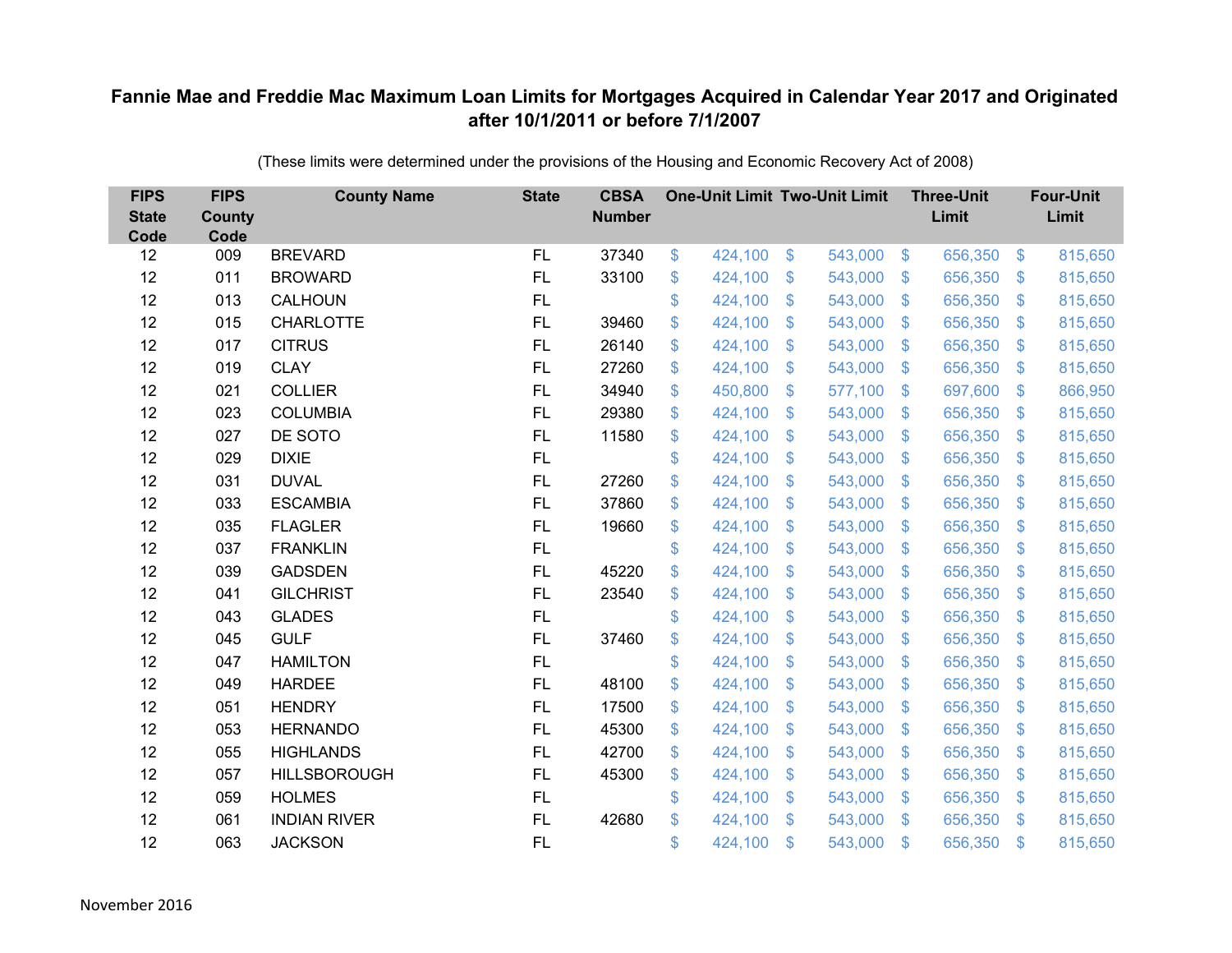| <b>FIPS</b><br><b>State</b><br>Code | <b>FIPS</b><br><b>County</b><br>Code | <b>County Name</b> | <b>State</b> | <b>CBSA</b><br><b>Number</b> | <b>One-Unit Limit Two-Unit Limit</b> |               |         |                           | <b>Three-Unit</b><br>Limit |                | <b>Four-Unit</b><br>Limit |
|-------------------------------------|--------------------------------------|--------------------|--------------|------------------------------|--------------------------------------|---------------|---------|---------------------------|----------------------------|----------------|---------------------------|
| 12                                  | 065                                  | <b>JEFFERSON</b>   | FL.          | 45220                        | \$<br>424,100                        | $\frac{3}{2}$ | 543,000 | $\sqrt[6]{3}$             | 656,350                    | $\frac{1}{2}$  | 815,650                   |
| 12                                  | 067                                  | <b>LAFAYETTE</b>   | FL           |                              | \$<br>424,100                        | \$            | 543,000 | $\mathcal{S}$             | 656,350                    | $\mathfrak{F}$ | 815,650                   |
| 12                                  | 069                                  | <b>LAKE</b>        | FL.          | 36740                        | \$<br>424,100                        | \$            | 543,000 | $\mathcal{S}$             | 656,350                    | $\mathbb{S}$   | 815,650                   |
| 12                                  | 071                                  | <b>LEE</b>         | FL.          | 15980                        | \$<br>424,100                        | \$            | 543,000 | $\mathcal{S}$             | 656,350                    | $\mathfrak{F}$ | 815,650                   |
| 12                                  | 073                                  | <b>LEON</b>        | FL           | 45220                        | \$<br>424,100                        | \$            | 543,000 | $\mathbf{\$}$             | 656,350                    | $\mathbf{\$}$  | 815,650                   |
| 12                                  | 075                                  | <b>LEVY</b>        | FL           |                              | \$<br>424,100                        | \$            | 543,000 | $\mathbf{\$}$             | 656,350                    | S.             | 815,650                   |
| 12                                  | 077                                  | <b>LIBERTY</b>     | <b>FL</b>    |                              | \$<br>424,100                        | \$            | 543,000 | $\boldsymbol{\mathsf{S}}$ | 656,350                    | $\mathcal{L}$  | 815,650                   |
| 12                                  | 079                                  | <b>MADISON</b>     | FL           |                              | \$<br>424,100                        | \$            | 543,000 | $\mathbf{\$}$             | 656,350                    | $\mathcal{S}$  | 815,650                   |
| 12                                  | 081                                  | <b>MANATEE</b>     | FL           | 35840                        | \$<br>424,100                        | \$            | 543,000 | $\mathsf{\$}$             | 656,350                    | $\mathfrak{F}$ | 815,650                   |
| 12                                  | 083                                  | <b>MARION</b>      | <b>FL</b>    | 36100                        | \$<br>424,100                        | \$            | 543,000 | $\mathbf{\$}$             | 656,350                    | $\mathcal{S}$  | 815,650                   |
| 12                                  | 085                                  | <b>MARTIN</b>      | FL           | 38940                        | \$<br>424,100                        | \$            | 543,000 | $\mathcal{S}$             | 656,350                    | $\mathcal{S}$  | 815,650                   |
| 12                                  | 086                                  | MIAMI-DADE         | FL           | 33100                        | \$<br>424,100                        | \$            | 543,000 | $\mathfrak{F}$            | 656,350                    | $\mathfrak{F}$ | 815,650                   |
| 12                                  | 087                                  | <b>MONROE</b>      | FL           | 28580                        | \$<br>529,000                        | \$            | 677,200 | $\mathbf{\$}$             | 818,600                    | \$             | 1,017,300                 |
| 12                                  | 089                                  | <b>NASSAU</b>      | FL.          | 27260                        | \$<br>424,100                        | \$            | 543,000 | S.                        | 656,350                    | $\mathcal{S}$  | 815,650                   |
| 12                                  | 091                                  | <b>OKALOOSA</b>    | FL           | 18880                        | \$<br>424,100                        | \$            | 543,000 | $\mathfrak{S}$            | 656,350                    | $\mathfrak{S}$ | 815,650                   |
| 12                                  | 093                                  | <b>OKEECHOBEE</b>  | FL           | 36380                        | \$<br>424,100                        | \$            | 543,000 | $\mathcal{S}$             | 656,350                    | $\mathcal{L}$  | 815,650                   |
| 12                                  | 095                                  | ORANGE             | FL           | 36740                        | \$<br>424,100                        | \$            | 543,000 | $\mathfrak{F}$            | 656,350                    | S.             | 815,650                   |
| 12                                  | 097                                  | <b>OSCEOLA</b>     | <b>FL</b>    | 36740                        | \$<br>424,100                        | \$            | 543,000 | $\mathfrak{F}$            | 656,350                    | $\mathcal{S}$  | 815,650                   |
| 12                                  | 099                                  | PALM BEACH         | FL           | 33100                        | \$<br>424,100                        | \$            | 543,000 | $\mathcal{S}$             | 656,350                    | $\mathcal{S}$  | 815,650                   |
| 12                                  | 101                                  | <b>PASCO</b>       | FL           | 45300                        | \$<br>424,100                        | \$            | 543,000 | $\mathfrak{F}$            | 656,350                    | $\mathfrak{F}$ | 815,650                   |
| 12                                  | 103                                  | <b>PINELLAS</b>    | FL           | 45300                        | \$<br>424,100                        | \$            | 543,000 | $\sqrt[6]{3}$             | 656,350                    | $\mathcal{S}$  | 815,650                   |
| 12                                  | 105                                  | <b>POLK</b>        | FL.          | 29460                        | \$<br>424,100                        | \$            | 543,000 | $\mathfrak{F}$            | 656,350                    | S.             | 815,650                   |
| 12                                  | 107                                  | <b>PUTNAM</b>      | FL           | 37260                        | \$<br>424,100                        | \$            | 543,000 | $\mathcal{S}$             | 656,350                    | $\mathbb{S}$   | 815,650                   |
| 12                                  | 109                                  | ST. JOHNS          | FL           | 27260                        | \$<br>424,100                        | \$            | 543,000 | $\sqrt[6]{3}$             | 656,350                    | $\mathcal{L}$  | 815,650                   |
| 12                                  | 111                                  | <b>ST. LUCIE</b>   | FL           | 38940                        | \$<br>424,100                        | \$            | 543,000 | $\sqrt[6]{3}$             | 656,350                    | $\mathcal{S}$  | 815,650                   |
| 12                                  | 113                                  | <b>SANTA ROSA</b>  | FL           | 37860                        | \$<br>424,100                        | \$            | 543,000 | $\mathbf{\$}$             | 656,350                    | <sup>\$</sup>  | 815,650                   |
| 12                                  | 115                                  | <b>SARASOTA</b>    | <b>FL</b>    | 35840                        | \$<br>424,100                        | \$            | 543,000 | $\mathfrak{s}$            | 656,350                    | $\mathbf{\$}$  | 815,650                   |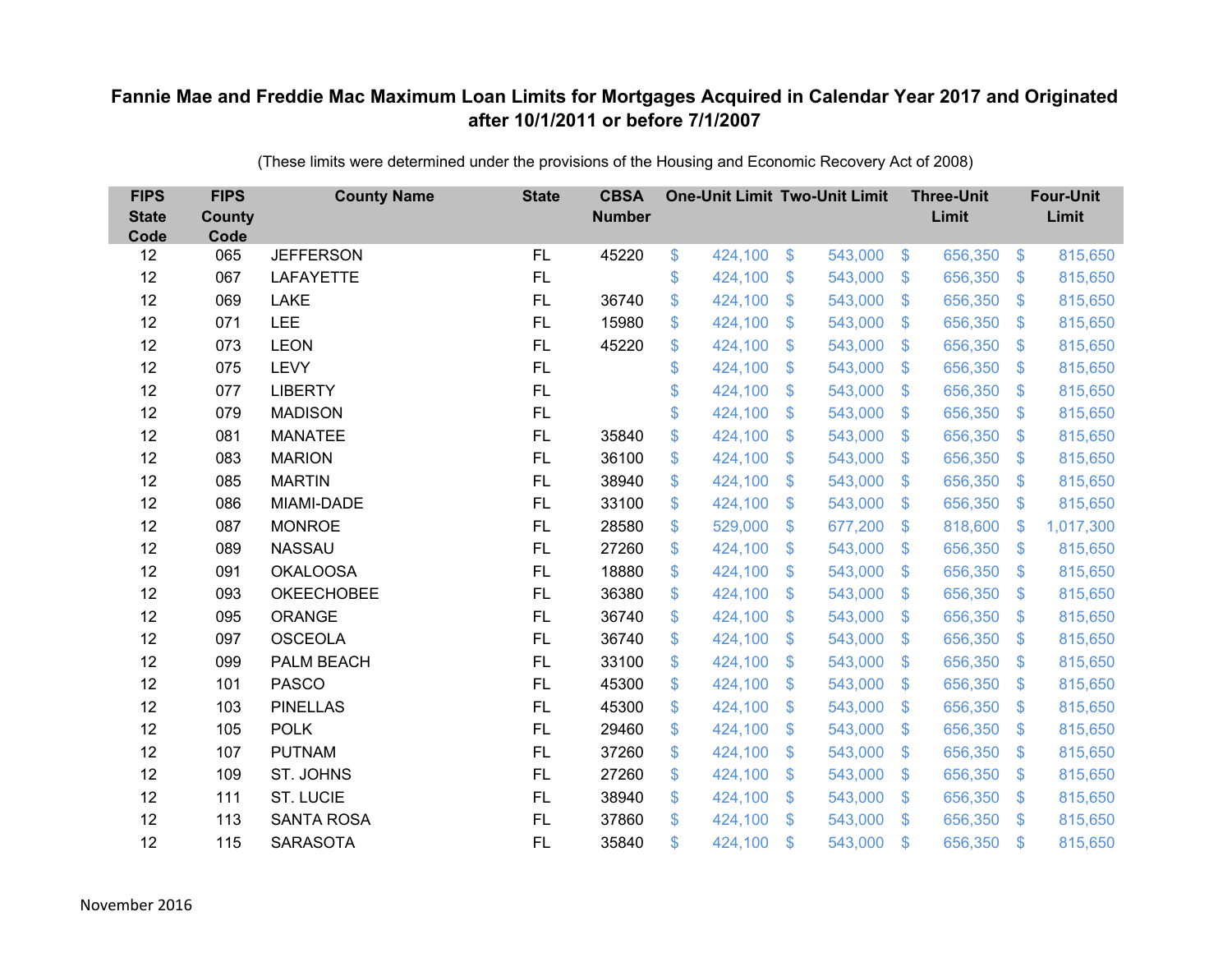| <b>FIPS</b><br><b>State</b><br>Code | <b>FIPS</b><br><b>County</b><br>Code | <b>County Name</b> | <b>State</b> | <b>CBSA</b><br><b>Number</b> |               | <b>One-Unit Limit Two-Unit Limit</b> |                           |         |                         | <b>Three-Unit</b><br>Limit |                         | <b>Four-Unit</b><br>Limit |
|-------------------------------------|--------------------------------------|--------------------|--------------|------------------------------|---------------|--------------------------------------|---------------------------|---------|-------------------------|----------------------------|-------------------------|---------------------------|
| 12                                  | 117                                  | <b>SEMINOLE</b>    | FL           | 36740                        | \$            | 424,100                              | $\boldsymbol{\mathsf{S}}$ | 543,000 | $\sqrt{3}$              | 656,350                    | $\boldsymbol{\$}$       | 815,650                   |
| 12                                  | 119                                  | <b>SUMTER</b>      | <b>FL</b>    | 45540                        | \$            | 424,100                              | \$                        | 543,000 | $\sqrt[6]{\frac{1}{2}}$ | 656,350                    | $\mathcal{L}$           | 815,650                   |
| 12                                  | 121                                  | <b>SUWANNEE</b>    | FL           |                              | \$            | 424,100                              | $\boldsymbol{\mathsf{S}}$ | 543,000 | $\sqrt[6]{\frac{1}{2}}$ | 656,350                    | $\sqrt[6]{\frac{1}{2}}$ | 815,650                   |
| 12                                  | 123                                  | <b>TAYLOR</b>      | FL           |                              | \$            | 424,100                              | \$                        | 543,000 | $\mathcal{L}$           | 656,350                    | $\mathcal{L}$           | 815,650                   |
| 12                                  | 125                                  | <b>UNION</b>       | FL           |                              | \$            | 424,100                              | $\mathcal{S}$             | 543,000 | $\mathfrak{S}$          | 656,350                    | $\mathfrak{S}$          | 815,650                   |
| 12                                  | 127                                  | <b>VOLUSIA</b>     | <b>FL</b>    | 19660                        | \$            | 424,100                              | \$                        | 543,000 | $\sqrt[6]{3}$           | 656,350                    | $\sqrt[6]{\frac{1}{2}}$ | 815,650                   |
| 12                                  | 129                                  | <b>WAKULLA</b>     | <b>FL</b>    | 45220                        | \$            | 424,100                              | $\mathfrak{S}$            | 543,000 | $\sqrt[6]{\frac{1}{2}}$ | 656,350                    | $\mathfrak{S}$          | 815,650                   |
| 12                                  | 131                                  | <b>WALTON</b>      | FL           | 18880                        | \$            | 424,100                              | $\mathfrak{S}$            | 543,000 | $\mathfrak{S}$          | 656,350                    | $\sqrt[6]{\frac{1}{2}}$ | 815,650                   |
| 12                                  | 133                                  | <b>WASHINGTON</b>  | <b>FL</b>    |                              | \$            | 424,100                              | $\mathcal{S}$             | 543,000 | $\sqrt[6]{\frac{1}{2}}$ | 656,350                    | \$                      | 815,650                   |
| 13                                  | 001                                  | <b>APPLING</b>     | GA           |                              | \$            | 424,100                              | $\mathfrak{S}$            | 543,000 | $\mathfrak{S}$          | 656,350                    | $\mathbb{S}$            | 815,650                   |
| 13                                  | 003                                  | <b>ATKINSON</b>    | GA           |                              | \$            | 424,100                              | \$                        | 543,000 | $\sqrt[6]{2}$           | 656,350                    | $\sqrt[6]{\frac{1}{2}}$ | 815,650                   |
| 13                                  | 005                                  | <b>BACON</b>       | GA           |                              | \$            | 424,100                              | \$                        | 543,000 | $\mathcal{L}$           | 656,350                    | $\mathcal{L}$           | 815,650                   |
| 13                                  | 007                                  | <b>BAKER</b>       | GA           | 10500                        | \$            | 424,100                              | $\mathcal{S}$             | 543,000 | $\mathfrak{S}$          | 656,350                    | $\mathfrak{S}$          | 815,650                   |
| 13                                  | 009                                  | <b>BALDWIN</b>     | GA           | 33300                        | \$            | 424,100                              | $\mathfrak{S}$            | 543,000 | $\sqrt[6]{3}$           | 656,350                    | $\mathbb{S}$            | 815,650                   |
| 13                                  | 011                                  | <b>BANKS</b>       | GA           |                              | \$            | 424,100                              | $\boldsymbol{\mathsf{S}}$ | 543,000 | $\sqrt[6]{\frac{1}{2}}$ | 656,350                    | $\mathcal{L}$           | 815,650                   |
| 13                                  | 013                                  | <b>BARROW</b>      | GA           | 12060                        | \$            | 424,100                              | $\boldsymbol{\mathsf{S}}$ | 543,000 | $\sqrt[6]{3}$           | 656,350                    | $\sqrt[6]{\frac{1}{2}}$ | 815,650                   |
| 13                                  | 015                                  | <b>BARTOW</b>      | GA           | 12060                        | \$            | 424,100                              | $\boldsymbol{\mathsf{S}}$ | 543,000 | $\sqrt[6]{3}$           | 656,350                    | $\mathcal{L}$           | 815,650                   |
| 13                                  | 017                                  | <b>BEN HILL</b>    | GA           | 22340                        | \$            | 424,100                              | $\mathcal{S}$             | 543,000 | $\mathfrak{S}$          | 656,350                    | $\mathfrak{S}$          | 815,650                   |
| 13                                  | 019                                  | <b>BERRIEN</b>     | GA           |                              | \$            | 424,100                              | $\mathfrak{S}$            | 543,000 | $\sqrt[6]{3}$           | 656,350                    | $\mathfrak{S}$          | 815,650                   |
| 13                                  | 021                                  | <b>BIBB</b>        | GA           | 31420                        | \$            | 424,100                              | \$                        | 543,000 | $\sqrt[6]{\frac{1}{2}}$ | 656,350                    | $\sqrt[6]{\frac{1}{2}}$ | 815,650                   |
| 13                                  | 023                                  | <b>BLECKLEY</b>    | GA           |                              | \$            | 424,100                              | $\mathfrak{S}$            | 543,000 | $\sqrt{3}$              | 656,350                    | $\mathbb{S}$            | 815,650                   |
| 13                                  | 025                                  | <b>BRANTLEY</b>    | GA           | 15260                        | \$            | 424,100                              | $\boldsymbol{\mathsf{S}}$ | 543,000 | $\mathfrak{S}$          | 656,350                    | $\mathfrak{S}$          | 815,650                   |
| 13                                  | 027                                  | <b>BROOKS</b>      | GA           | 46660                        | \$            | 424,100                              | \$                        | 543,000 | $\sqrt[6]{\frac{1}{2}}$ | 656,350                    | $\mathfrak{S}$          | 815,650                   |
| 13                                  | 029                                  | <b>BRYAN</b>       | GA           | 42340                        | \$            | 424,100                              | $\$\$                     | 543,000 | $\$\$                   | 656,350                    | \$                      | 815,650                   |
| 13                                  | 031                                  | <b>BULLOCH</b>     | GA           | 44340                        | \$            | 424,100                              | $\boldsymbol{\mathsf{S}}$ | 543,000 | $\sqrt[6]{3}$           | 656,350                    | $\mathfrak{S}$          | 815,650                   |
| 13                                  | 033                                  | <b>BURKE</b>       | GA           | 12260                        | \$            | 424,100                              | $\mathcal{S}$             | 543,000 | $\mathbb{S}$            | 656,350                    | $\mathbf{\$}$           | 815,650                   |
| 13                                  | 035                                  | <b>BUTTS</b>       | GA           | 12060                        | $\mathsf{\$}$ | 424,100                              | $\mathcal{S}$             | 543,000 | $\mathfrak{F}$          | 656,350                    | $\mathbf{\$}$           | 815,650                   |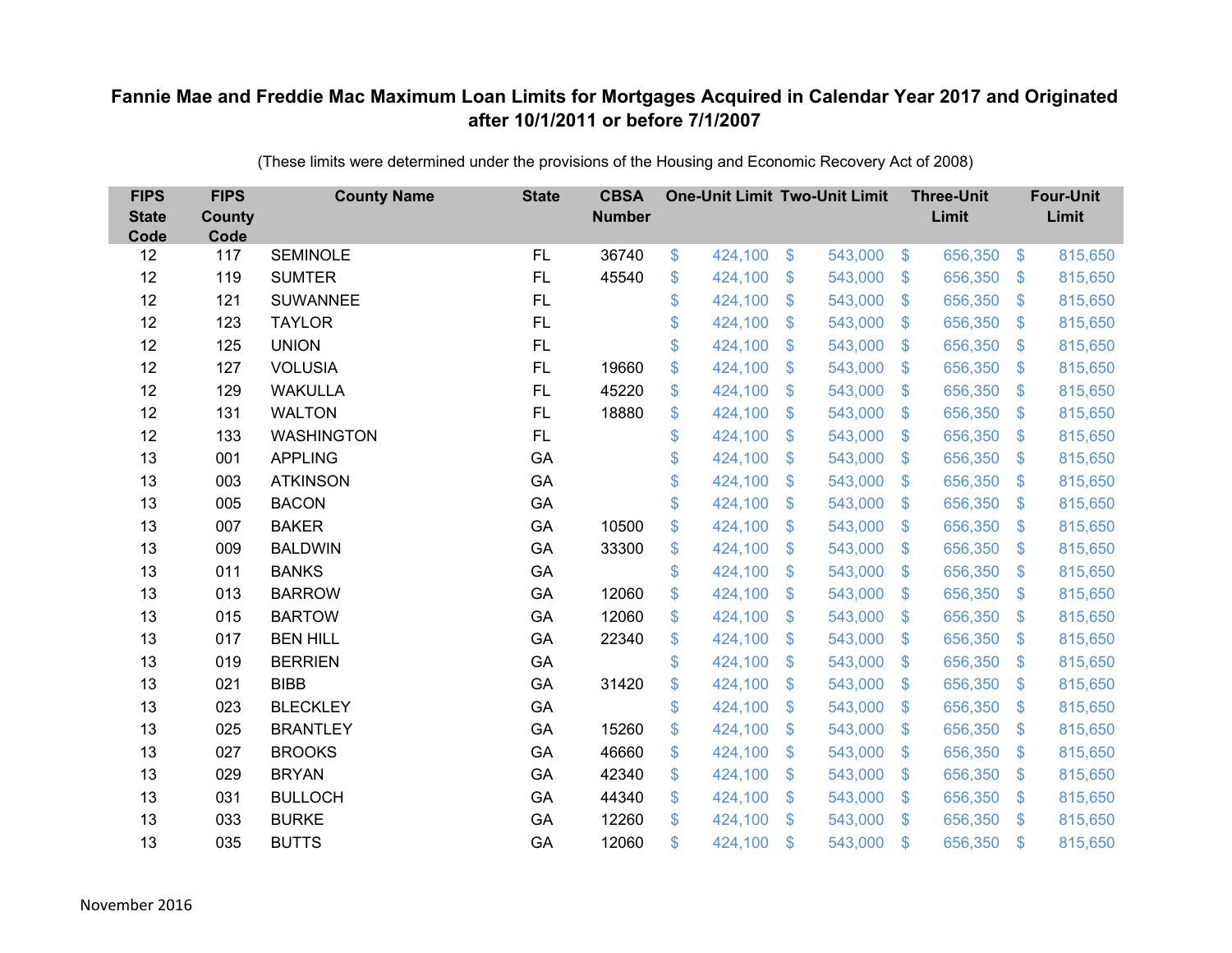| <b>FIPS</b><br><b>State</b><br>Code | <b>FIPS</b><br><b>County</b><br>Code | <b>County Name</b>   | <b>State</b> | <b>CBSA</b><br><b>Number</b> | <b>One-Unit Limit Two-Unit Limit</b> |                           |         |                           | <b>Three-Unit</b><br>Limit |                | <b>Four-Unit</b><br>Limit |
|-------------------------------------|--------------------------------------|----------------------|--------------|------------------------------|--------------------------------------|---------------------------|---------|---------------------------|----------------------------|----------------|---------------------------|
| 13                                  | 037                                  | CALHOUN              | GA           |                              | \$<br>424,100                        | \$                        | 543,000 | $\sqrt[6]{3}$             | 656,350                    | $\sqrt{3}$     | 815,650                   |
| 13                                  | 039                                  | <b>CAMDEN</b>        | GA           | 41220                        | \$<br>424,100                        | \$                        | 543,000 | $\mathfrak{S}$            | 656,350                    | $\mathfrak{F}$ | 815,650                   |
| 13                                  | 043                                  | CANDLER              | GA           |                              | \$<br>424,100                        | $\mathcal{S}$             | 543,000 | $\mathfrak{S}$            | 656,350                    | $\mathbf{\$}$  | 815,650                   |
| 13                                  | 045                                  | <b>CARROLL</b>       | GA           | 12060                        | \$<br>424,100                        | $\boldsymbol{\mathsf{S}}$ | 543,000 | $\mathfrak{S}$            | 656,350                    | $\mathbf{\$}$  | 815,650                   |
| 13                                  | 047                                  | <b>CATOOSA</b>       | GA           | 16860                        | \$<br>424,100                        | $\boldsymbol{\mathsf{S}}$ | 543,000 | $\boldsymbol{\mathsf{S}}$ | 656,350                    | \$             | 815,650                   |
| 13                                  | 049                                  | <b>CHARLTON</b>      | GA           |                              | \$<br>424,100                        | $\mathcal{S}$             | 543,000 | $\mathfrak{S}$            | 656,350                    | \$.            | 815,650                   |
| 13                                  | 051                                  | <b>CHATHAM</b>       | GA           | 42340                        | \$<br>424,100                        | $\mathcal{S}$             | 543,000 | $\mathfrak{S}$            | 656,350                    | $\mathfrak{S}$ | 815,650                   |
| 13                                  | 053                                  | <b>CHATTAHOOCHEE</b> | GA           | 17980                        | \$<br>424,100                        | $\boldsymbol{\mathsf{S}}$ | 543,000 | $\mathfrak{S}$            | 656,350                    | $\mathcal{S}$  | 815,650                   |
| 13                                  | 055                                  | <b>CHATTOOGA</b>     | GA           | 44900                        | \$<br>424,100                        | \$                        | 543,000 | $\mathfrak{S}$            | 656,350                    | \$.            | 815,650                   |
| 13                                  | 057                                  | <b>CHEROKEE</b>      | GA           | 12060                        | \$<br>424,100                        | $\mathcal{S}$             | 543,000 | $\mathfrak{S}$            | 656,350                    | $\mathbf{\$}$  | 815,650                   |
| 13                                  | 059                                  | <b>CLARKE</b>        | GA           | 12020                        | \$<br>424,100                        | $\boldsymbol{\mathsf{S}}$ | 543,000 | $\mathfrak{S}$            | 656,350                    | $\mathcal{S}$  | 815,650                   |
| 13                                  | 061                                  | <b>CLAY</b>          | GA           |                              | \$<br>424,100                        | $\boldsymbol{\mathsf{S}}$ | 543,000 | \$.                       | 656,350                    | $\mathcal{S}$  | 815,650                   |
| 13                                  | 063                                  | <b>CLAYTON</b>       | GA           | 12060                        | \$<br>424,100                        | \$                        | 543,000 | $\mathfrak{S}$            | 656,350                    | \$.            | 815,650                   |
| 13                                  | 065                                  | <b>CLINCH</b>        | GA           |                              | \$<br>424,100                        | $\boldsymbol{\mathsf{S}}$ | 543,000 | \$                        | 656,350                    | $\mathcal{S}$  | 815,650                   |
| 13                                  | 067                                  | <b>COBB</b>          | GA           | 12060                        | \$<br>424,100                        | $\boldsymbol{\mathsf{S}}$ | 543,000 | $\mathbb{S}$              | 656,350                    | $\mathcal{S}$  | 815,650                   |
| 13                                  | 069                                  | <b>COFFEE</b>        | GA           | 20060                        | \$<br>424,100                        | $\mathcal{S}$             | 543,000 | $\mathfrak{S}$            | 656,350                    | $\mathcal{S}$  | 815,650                   |
| 13                                  | 071                                  | <b>COLQUITT</b>      | GA           | 34220                        | \$<br>424,100                        | \$                        | 543,000 | $\sqrt[6]{\frac{1}{2}}$   | 656,350                    | $\sqrt{3}$     | 815,650                   |
| 13                                  | 073                                  | <b>COLUMBIA</b>      | GA           | 12260                        | \$<br>424,100                        | $\mathbf{\$}$             | 543,000 | $\mathbb{S}$              | 656,350                    | $\mathcal{S}$  | 815,650                   |
| 13                                  | 075                                  | <b>COOK</b>          | GA           |                              | \$<br>424,100                        | $\boldsymbol{\mathsf{S}}$ | 543,000 | $\mathfrak{S}$            | 656,350                    | $\mathbf{\$}$  | 815,650                   |
| 13                                  | 077                                  | <b>COWETA</b>        | GA           | 12060                        | \$<br>424,100                        | $\frac{1}{2}$             | 543,000 | $\sqrt[6]{\frac{1}{2}}$   | 656,350                    | $\sqrt{3}$     | 815,650                   |
| 13                                  | 079                                  | <b>CRAWFORD</b>      | GA           | 31420                        | \$<br>424,100                        | $\boldsymbol{\mathsf{S}}$ | 543,000 | $\mathfrak{S}$            | 656,350                    | $\mathcal{S}$  | 815,650                   |
| 13                                  | 081                                  | <b>CRISP</b>         | GA           | 18380                        | \$<br>424,100                        | $\mathcal{S}$             | 543,000 | $\mathfrak{S}$            | 656,350                    | $\mathbf{\$}$  | 815,650                   |
| 13                                  | 083                                  | <b>DADE</b>          | GA           | 16860                        | \$<br>424,100                        | $\frac{1}{2}$             | 543,000 | $\mathfrak{S}$            | 656,350                    | $\mathbf{\$}$  | 815,650                   |
| 13                                  | 085                                  | <b>DAWSON</b>        | GA           | 12060                        | \$<br>424,100                        | $\boldsymbol{\mathsf{S}}$ | 543,000 | $\boldsymbol{\mathsf{S}}$ | 656,350                    | \$             | 815,650                   |
| 13                                  | 087                                  | <b>DECATUR</b>       | GA           | 12460                        | \$<br>424,100                        | $\boldsymbol{\mathsf{S}}$ | 543,000 | $\mathfrak{S}$            | 656,350                    | $\mathcal{S}$  | 815,650                   |
| 13                                  | 089                                  | <b>DEKALB</b>        | GA           | 12060                        | \$<br>424,100                        | $\mathfrak{s}$            | 543,000 | $\mathbf{\$}$             | 656,350                    | <sup>\$</sup>  | 815,650                   |
| 13                                  | 091                                  | <b>DODGE</b>         | GA           |                              | \$<br>424,100                        | $\mathfrak{s}$            | 543,000 | $\mathbf{\$}$             | 656,350                    | \$             | 815,650                   |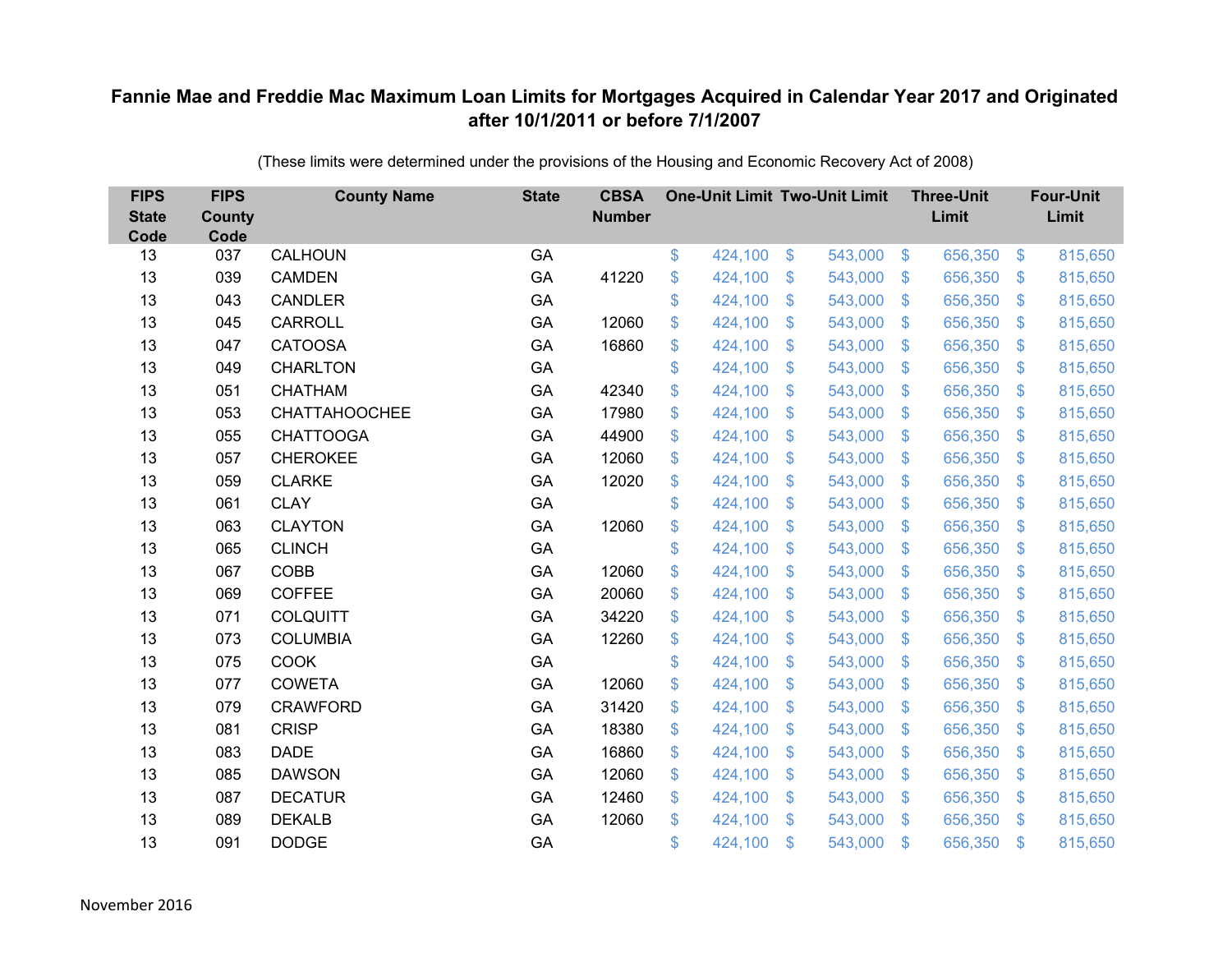| <b>FIPS</b><br><b>State</b><br>Code | <b>FIPS</b><br><b>County</b><br>Code | <b>County Name</b> | <b>State</b> | <b>CBSA</b><br><b>Number</b> | <b>One-Unit Limit Two-Unit Limit</b> |                           |         |                         | <b>Three-Unit</b><br>Limit |                | <b>Four-Unit</b><br>Limit |
|-------------------------------------|--------------------------------------|--------------------|--------------|------------------------------|--------------------------------------|---------------------------|---------|-------------------------|----------------------------|----------------|---------------------------|
| 13                                  | 093                                  | <b>DOOLY</b>       | GA           |                              | \$<br>424,100                        | $\$\$                     | 543,000 | $\sqrt[6]{3}$           | 656,350                    | $\sqrt{3}$     | 815,650                   |
| 13                                  | 095                                  | <b>DOUGHERTY</b>   | GA           | 10500                        | \$<br>424,100                        | \$                        | 543,000 | $\mathcal{L}$           | 656,350                    | \$             | 815,650                   |
| 13                                  | 097                                  | <b>DOUGLAS</b>     | GA           | 12060                        | \$<br>424,100                        | $\mathfrak{s}$            | 543,000 | $\mathfrak{S}$          | 656,350                    | $\mathbf{\$}$  | 815,650                   |
| 13                                  | 099                                  | <b>EARLY</b>       | GA           |                              | \$<br>424,100                        | $\boldsymbol{\mathsf{S}}$ | 543,000 | $\mathfrak{S}$          | 656,350                    | $\mathbf{\$}$  | 815,650                   |
| 13                                  | 101                                  | <b>ECHOLS</b>      | GA           | 46660                        | \$<br>424,100                        | $\mathsf{\$}$             | 543,000 | $\mathsf{\$}$           | 656,350                    | \$             | 815,650                   |
| 13                                  | 103                                  | <b>EFFINGHAM</b>   | GA           | 42340                        | \$<br>424,100                        | $\boldsymbol{\mathsf{S}}$ | 543,000 | $\sqrt[6]{\frac{1}{2}}$ | 656,350                    | $\mathcal{S}$  | 815,650                   |
| 13                                  | 105                                  | <b>ELBERT</b>      | GA           |                              | \$<br>424,100                        | $\boldsymbol{\mathsf{S}}$ | 543,000 | $\mathfrak{S}$          | 656,350                    | \$.            | 815,650                   |
| 13                                  | 107                                  | <b>EMANUEL</b>     | GA           |                              | \$<br>424,100                        | $\boldsymbol{\mathsf{S}}$ | 543,000 | $\mathfrak{S}$          | 656,350                    | $\mathbf{\$}$  | 815,650                   |
| 13                                  | 109                                  | <b>EVANS</b>       | GA           |                              | \$<br>424,100                        | \$                        | 543,000 | $\sqrt[6]{\frac{1}{2}}$ | 656,350                    | \$             | 815,650                   |
| 13                                  | 111                                  | <b>FANNIN</b>      | GA           |                              | \$<br>424,100                        | $\mathbf{\$}$             | 543,000 | $\mathbb{S}$            | 656,350                    | $\mathcal{S}$  | 815,650                   |
| 13                                  | 113                                  | <b>FAYETTE</b>     | GA           | 12060                        | \$<br>424,100                        | $\boldsymbol{\mathsf{S}}$ | 543,000 | $\mathfrak{S}$          | 656,350                    | \$             | 815,650                   |
| 13                                  | 115                                  | <b>FLOYD</b>       | GA           | 40660                        | \$<br>424,100                        | $\mathcal{S}$             | 543,000 | $\mathfrak{S}$          | 656,350                    | $\mathbf{\$}$  | 815,650                   |
| 13                                  | 117                                  | <b>FORSYTH</b>     | GA           | 12060                        | \$<br>424,100                        | \$                        | 543,000 | $\sqrt[6]{\frac{1}{2}}$ | 656,350                    | \$             | 815,650                   |
| 13                                  | 119                                  | <b>FRANKLIN</b>    | GA           |                              | \$<br>424,100                        | $\mathbf{\$}$             | 543,000 | $\mathbb{S}$            | 656,350                    | <sup>\$</sup>  | 815,650                   |
| 13                                  | 121                                  | <b>FULTON</b>      | GA           | 12060                        | \$<br>424,100                        | $\boldsymbol{\mathsf{S}}$ | 543,000 | $\mathfrak{S}$          | 656,350                    | $\mathcal{S}$  | 815,650                   |
| 13                                  | 123                                  | <b>GILMER</b>      | GA           |                              | \$<br>424,100                        | $\boldsymbol{\mathsf{S}}$ | 543,000 | $\mathfrak{S}$          | 656,350                    | $\sqrt{3}$     | 815,650                   |
| 13                                  | 125                                  | <b>GLASCOCK</b>    | GA           |                              | \$<br>424,100                        | $\boldsymbol{\mathsf{S}}$ | 543,000 | $\sqrt[6]{\frac{1}{2}}$ | 656,350                    | $\mathcal{S}$  | 815,650                   |
| 13                                  | 127                                  | <b>GLYNN</b>       | GA           | 15260                        | \$<br>424,100                        | $\mathcal{S}$             | 543,000 | $\mathfrak{S}$          | 656,350                    | $\mathcal{S}$  | 815,650                   |
| 13                                  | 129                                  | <b>GORDON</b>      | GA           | 15660                        | \$<br>424,100                        | $\$\$                     | 543,000 | $\mathfrak{S}$          | 656,350                    | $\mathbf{\$}$  | 815,650                   |
| 13                                  | 131                                  | <b>GRADY</b>       | GA           |                              | \$<br>424,100                        | $\boldsymbol{\mathsf{S}}$ | 543,000 | $\sqrt[6]{\frac{1}{2}}$ | 656,350                    | \$             | 815,650                   |
| 13                                  | 133                                  | <b>GREENE</b>      | GA           |                              | \$<br>515,200                        | $\boldsymbol{\mathsf{S}}$ | 659,550 | $\mathcal{L}$           | 797,250                    | $\mathcal{S}$  | 990,800                   |
| 13                                  | 135                                  | <b>GWINNETT</b>    | GA           | 12060                        | \$<br>424,100                        | $\boldsymbol{\mathsf{S}}$ | 543,000 | $\mathfrak{S}$          | 656,350                    | $\mathbf{\$}$  | 815,650                   |
| 13                                  | 137                                  | <b>HABERSHAM</b>   | GA           | 18460                        | \$<br>424,100                        | $\$\$                     | 543,000 | $\sqrt[6]{\frac{1}{2}}$ | 656,350                    | $\sqrt{3}$     | 815,650                   |
| 13                                  | 139                                  | <b>HALL</b>        | GA           | 23580                        | \$<br>424,100                        | $\boldsymbol{\mathsf{S}}$ | 543,000 | $\sqrt[6]{\frac{1}{2}}$ | 656,350                    | \$             | 815,650                   |
| 13                                  | 141                                  | <b>HANCOCK</b>     | GA           | 33300                        | \$<br>424,100                        | $\mathbf{\$}$             | 543,000 | $\mathfrak{S}$          | 656,350                    | $\mathcal{S}$  | 815,650                   |
| 13                                  | 143                                  | <b>HARALSON</b>    | GA           | 12060                        | \$<br>424,100                        | $\mathcal{S}$             | 543,000 | $\mathbb{S}$            | 656,350                    | $\mathfrak{S}$ | 815,650                   |
| 13                                  | 145                                  | <b>HARRIS</b>      | GA           | 17980                        | \$<br>424,100                        | \$                        | 543,000 | $\mathfrak{s}$          | 656,350                    | \$             | 815,650                   |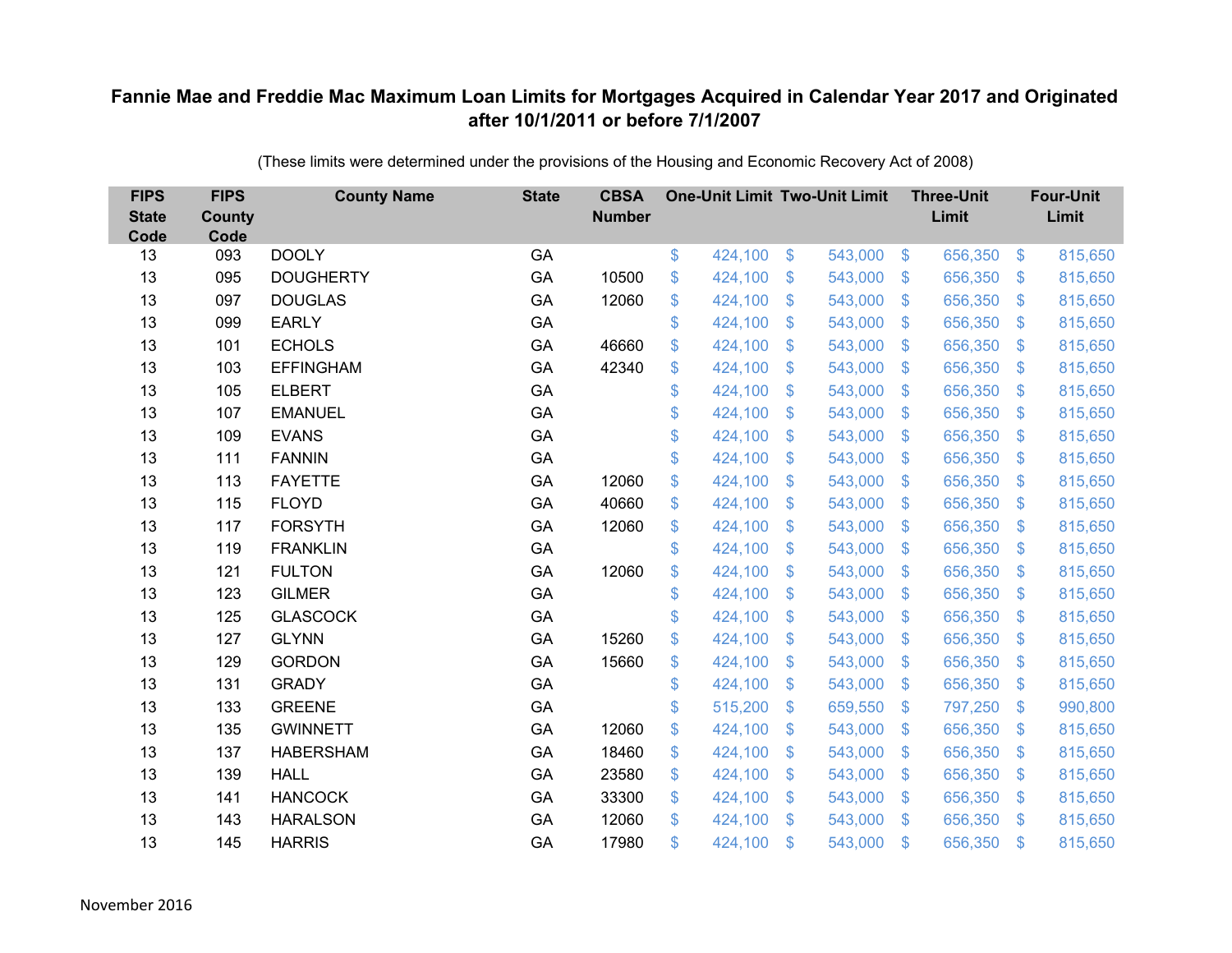| <b>FIPS</b><br><b>State</b><br>Code | <b>FIPS</b><br><b>County</b><br>Code | <b>County Name</b> | <b>State</b> | <b>CBSA</b><br><b>Number</b> | <b>One-Unit Limit Two-Unit Limit</b> |                           |         |                           | <b>Three-Unit</b><br>Limit |                | <b>Four-Unit</b><br>Limit |
|-------------------------------------|--------------------------------------|--------------------|--------------|------------------------------|--------------------------------------|---------------------------|---------|---------------------------|----------------------------|----------------|---------------------------|
| 13                                  | 147                                  | <b>HART</b>        | GA           |                              | \$<br>424,100                        | $\$\$                     | 543,000 | $\sqrt{3}$                | 656,350                    | $\frac{3}{2}$  | 815,650                   |
| 13                                  | 149                                  | <b>HEARD</b>       | GA           | 12060                        | \$<br>424,100                        | \$                        | 543,000 | $\sqrt[6]{\frac{1}{2}}$   | 656,350                    | \$             | 815,650                   |
| 13                                  | 151                                  | <b>HENRY</b>       | GA           | 12060                        | \$<br>424,100                        | $\mathcal{S}$             | 543,000 | $\mathfrak{S}$            | 656,350                    | $\mathbf{\$}$  | 815,650                   |
| 13                                  | 153                                  | <b>HOUSTON</b>     | GA           | 47580                        | \$<br>424,100                        | $\boldsymbol{\mathsf{S}}$ | 543,000 | $\sqrt[6]{\frac{1}{2}}$   | 656,350                    | $\mathcal{S}$  | 815,650                   |
| 13                                  | 155                                  | <b>IRWIN</b>       | GA           |                              | \$<br>424,100                        | $\boldsymbol{\mathsf{S}}$ | 543,000 | $\mathfrak{S}$            | 656,350                    | $\mathfrak{S}$ | 815,650                   |
| 13                                  | 157                                  | <b>JACKSON</b>     | GA           | 27600                        | \$<br>424,100                        | $\mathcal{S}$             | 543,000 | $\mathfrak{S}$            | 656,350                    | $\mathbf{\$}$  | 815,650                   |
| 13                                  | 159                                  | <b>JASPER</b>      | GA           | 12060                        | \$<br>424,100                        | $\boldsymbol{\mathsf{S}}$ | 543,000 | $\sqrt[6]{\frac{1}{2}}$   | 656,350                    | \$             | 815,650                   |
| 13                                  | 161                                  | <b>JEFF DAVIS</b>  | GA           |                              | \$<br>424,100                        | \$                        | 543,000 | $\sqrt[6]{\frac{1}{2}}$   | 656,350                    | $\mathcal{S}$  | 815,650                   |
| 13                                  | 163                                  | <b>JEFFERSON</b>   | GA           |                              | \$<br>424,100                        | \$                        | 543,000 | $\mathfrak{S}$            | 656,350                    | $\mathfrak{S}$ | 815,650                   |
| 13                                  | 165                                  | <b>JENKINS</b>     | GA           |                              | \$<br>424,100                        | $\boldsymbol{\mathsf{S}}$ | 543,000 | \$.                       | 656,350                    | <sup>\$</sup>  | 815,650                   |
| 13                                  | 167                                  | <b>JOHNSON</b>     | GA           | 20140                        | \$<br>424,100                        | \$                        | 543,000 | $\sqrt[6]{3}$             | 656,350                    | \$             | 815,650                   |
| 13                                  | 169                                  | <b>JONES</b>       | GA           | 31420                        | \$<br>424,100                        | $\boldsymbol{\mathsf{S}}$ | 543,000 | $\mathfrak{S}$            | 656,350                    | $\mathbf{\$}$  | 815,650                   |
| 13                                  | 171                                  | <b>LAMAR</b>       | GA           | 12060                        | \$<br>424,100                        | \$                        | 543,000 | $\sqrt[6]{3}$             | 656,350                    | \$             | 815,650                   |
| 13                                  | 173                                  | <b>LANIER</b>      | GA           | 46660                        | \$<br>424,100                        | $\mathbf{\$}$             | 543,000 | $\mathbb{S}$              | 656,350                    | $\mathcal{S}$  | 815,650                   |
| 13                                  | 175                                  | <b>LAURENS</b>     | GA           | 20140                        | \$<br>424,100                        | $\boldsymbol{\mathsf{S}}$ | 543,000 | $\sqrt[6]{3}$             | 656,350                    | $\mathcal{S}$  | 815,650                   |
| 13                                  | 177                                  | <b>LEE</b>         | GA           | 10500                        | \$<br>424,100                        | $\boldsymbol{\mathsf{S}}$ | 543,000 | $\mathfrak{S}$            | 656,350                    | $\mathcal{S}$  | 815,650                   |
| 13                                  | 179                                  | <b>LIBERTY</b>     | GA           | 25980                        | \$<br>424,100                        | $\mathcal{S}$             | 543,000 | $\mathfrak{S}$            | 656,350                    | $\mathcal{S}$  | 815,650                   |
| 13                                  | 181                                  | <b>LINCOLN</b>     | GA           | 12260                        | \$<br>424,100                        | $\boldsymbol{\mathsf{S}}$ | 543,000 | $\sqrt[6]{3}$             | 656,350                    | $\sqrt{3}$     | 815,650                   |
| 13                                  | 183                                  | <b>LONG</b>        | GA           | 25980                        | \$<br>424,100                        | $\boldsymbol{\mathsf{S}}$ | 543,000 | $\sqrt[6]{2}$             | 656,350                    | $\mathcal{S}$  | 815,650                   |
| 13                                  | 185                                  | <b>LOWNDES</b>     | GA           | 46660                        | \$<br>424,100                        | $\boldsymbol{\mathsf{S}}$ | 543,000 | $\mathfrak{S}$            | 656,350                    | $\mathbf{\$}$  | 815,650                   |
| 13                                  | 187                                  | <b>LUMPKIN</b>     | GA           |                              | \$<br>424,100                        | $\boldsymbol{\mathsf{S}}$ | 543,000 | $\sqrt[6]{3}$             | 656,350                    | $\sqrt{3}$     | 815,650                   |
| 13                                  | 189                                  | <b>MCDUFFIE</b>    | GA           | 12260                        | \$<br>424,100                        | $\boldsymbol{\mathsf{S}}$ | 543,000 | $\mathfrak{S}$            | 656,350                    | $\mathcal{S}$  | 815,650                   |
| 13                                  | 191                                  | <b>MCINTOSH</b>    | GA           | 15260                        | \$<br>424,100                        | $\$\$                     | 543,000 | $\sqrt[6]{3}$             | 656,350                    | $\mathbf{\$}$  | 815,650                   |
| 13                                  | 193                                  | <b>MACON</b>       | GA           |                              | \$<br>424,100                        | $\boldsymbol{\mathsf{S}}$ | 543,000 | $\boldsymbol{\mathsf{S}}$ | 656,350                    | \$             | 815,650                   |
| 13                                  | 195                                  | <b>MADISON</b>     | GA           | 12020                        | \$<br>424,100                        | $\boldsymbol{\mathsf{S}}$ | 543,000 | $\sqrt[6]{3}$             | 656,350                    | $\mathcal{S}$  | 815,650                   |
| 13                                  | 197                                  | <b>MARION</b>      | GA           | 17980                        | \$<br>424,100                        | $\mathcal{S}$             | 543,000 | $\mathbf{\$}$             | 656,350                    | <sup>\$</sup>  | 815,650                   |
| 13                                  | 199                                  | <b>MERIWETHER</b>  | GA           | 12060                        | \$<br>424,100                        | $\mathcal{S}$             | 543,000 | $\mathfrak{s}$            | 656,350                    | $\mathbf{\$}$  | 815,650                   |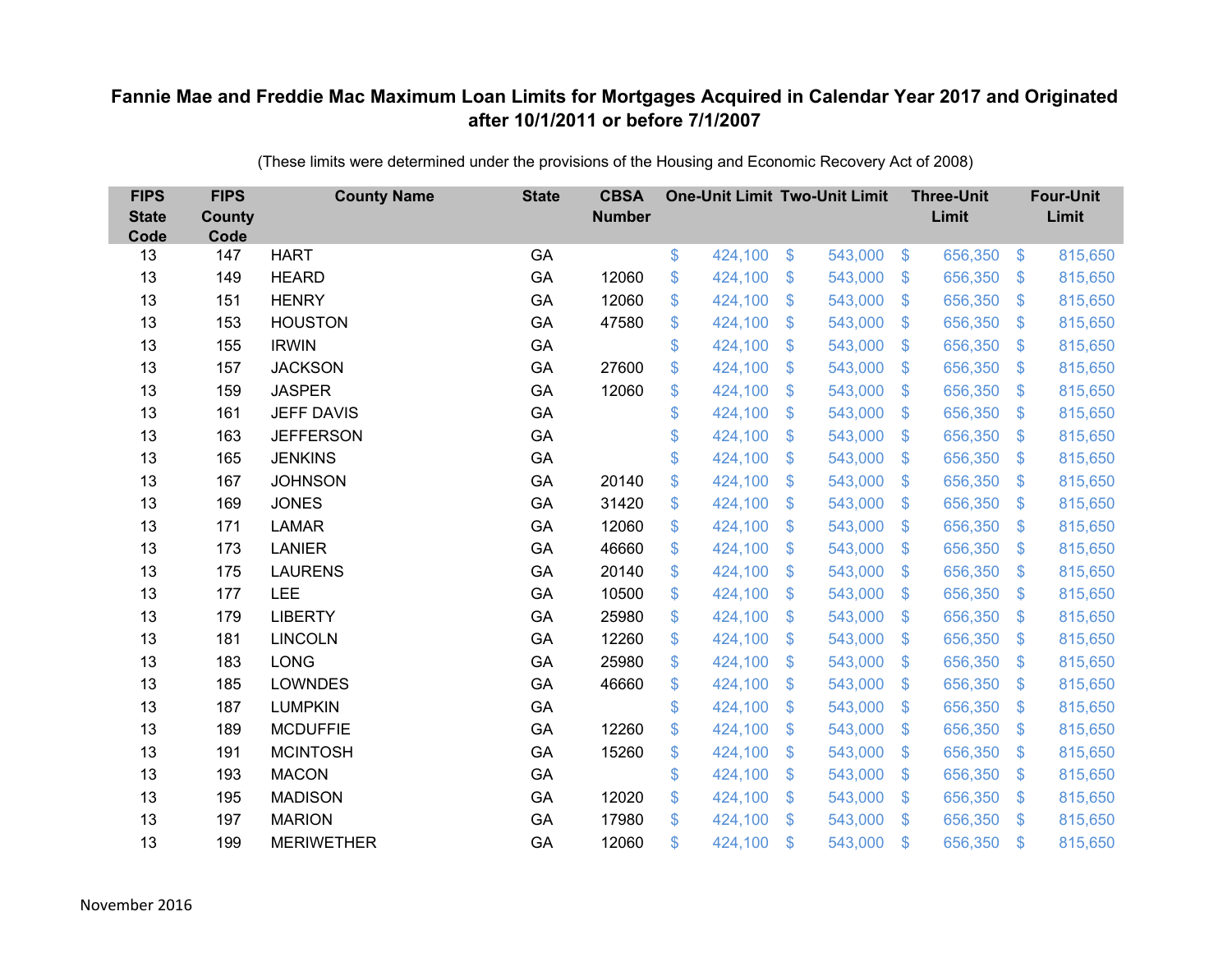| <b>FIPS</b><br><b>State</b><br>Code | <b>FIPS</b><br><b>County</b><br>Code | <b>County Name</b> | <b>State</b> | <b>CBSA</b><br><b>Number</b> | <b>One-Unit Limit Two-Unit Limit</b> |                |         |                | <b>Three-Unit</b><br>Limit |                         | <b>Four-Unit</b><br>Limit |
|-------------------------------------|--------------------------------------|--------------------|--------------|------------------------------|--------------------------------------|----------------|---------|----------------|----------------------------|-------------------------|---------------------------|
| 13                                  | 201                                  | <b>MILLER</b>      | GA           |                              | \$<br>424,100                        | $\$\$          | 543,000 | $\sqrt[6]{3}$  | 656,350                    | $\frac{3}{2}$           | 815,650                   |
| 13                                  | 205                                  | <b>MITCHELL</b>    | GA           |                              | \$<br>424,100                        | \$             | 543,000 | $\sqrt[6]{3}$  | 656,350                    | $\mathbb{S}$            | 815,650                   |
| 13                                  | 207                                  | <b>MONROE</b>      | GA           | 31420                        | \$<br>424,100                        | $\mathfrak{S}$ | 543,000 | $\mathbb{S}$   | 656,350                    | $\mathfrak{S}$          | 815,650                   |
| 13                                  | 209                                  | <b>MONTGOMERY</b>  | GA           | 47080                        | \$<br>424,100                        | \$             | 543,000 | $\sqrt[6]{3}$  | 656,350                    | $\mathfrak{S}$          | 815,650                   |
| 13                                  | 211                                  | <b>MORGAN</b>      | GA           | 12060                        | \$<br>424,100                        | \$             | 543,000 | $\mathfrak{F}$ | 656,350                    | $\mathbb{S}$            | 815,650                   |
| 13                                  | 213                                  | <b>MURRAY</b>      | GA           | 19140                        | \$<br>424,100                        | $\mathfrak{S}$ | 543,000 | $\mathcal{S}$  | 656,350                    | $\mathfrak{S}$          | 815,650                   |
| 13                                  | 215                                  | <b>MUSCOGEE</b>    | GA           | 17980                        | \$<br>424,100                        | \$             | 543,000 | $\mathfrak{S}$ | 656,350                    | $\mathbb{S}$            | 815,650                   |
| 13                                  | 217                                  | <b>NEWTON</b>      | GA           | 12060                        | \$<br>424,100                        | \$             | 543,000 | $\mathfrak{F}$ | 656,350                    | $\mathbb{S}$            | 815,650                   |
| 13                                  | 219                                  | <b>OCONEE</b>      | GA           | 12020                        | \$<br>424,100                        | $\mathfrak{S}$ | 543,000 | $\mathbb{S}$   | 656,350                    | $\mathfrak{S}$          | 815,650                   |
| 13                                  | 221                                  | <b>OGLETHORPE</b>  | GA           | 12020                        | \$<br>424,100                        | \$             | 543,000 | $\mathbf{\$}$  | 656,350                    | $\mathfrak{S}$          | 815,650                   |
| 13                                  | 223                                  | <b>PAULDING</b>    | GA           | 12060                        | \$<br>424,100                        | $\mathfrak{S}$ | 543,000 | $\mathbb{S}$   | 656,350                    | $\mathfrak{S}$          | 815,650                   |
| 13                                  | 225                                  | <b>PEACH</b>       | GA           | 47580                        | \$<br>424,100                        | $\mathfrak{S}$ | 543,000 | $\mathbb{S}$   | 656,350                    | $\mathfrak{S}$          | 815,650                   |
| 13                                  | 227                                  | <b>PICKENS</b>     | GA           | 12060                        | \$<br>424,100                        | $\mathfrak{S}$ | 543,000 | $\mathbb{S}$   | 656,350                    | $\mathfrak{S}$          | 815,650                   |
| 13                                  | 229                                  | <b>PIERCE</b>      | GA           | 48180                        | \$<br>424,100                        | \$             | 543,000 | S.             | 656,350                    | $\mathbb{S}$            | 815,650                   |
| 13                                  | 231                                  | <b>PIKE</b>        | GA           | 12060                        | \$<br>424,100                        | \$             | 543,000 | $\mathfrak{S}$ | 656,350                    | $\sqrt[6]{\frac{1}{2}}$ | 815,650                   |
| 13                                  | 233                                  | <b>POLK</b>        | GA           | 16340                        | \$<br>424,100                        | \$             | 543,000 | $\mathfrak{S}$ | 656,350                    | $\mathcal{L}$           | 815,650                   |
| 13                                  | 235                                  | <b>PULASKI</b>     | GA           | 47580                        | \$<br>424,100                        | $\mathfrak{S}$ | 543,000 | $\mathcal{S}$  | 656,350                    | $\mathbb{S}$            | 815,650                   |
| 13                                  | 237                                  | <b>PUTNAM</b>      | GA           |                              | \$<br>424,100                        | \$             | 543,000 | $\mathfrak{S}$ | 656,350                    | $\mathcal{L}$           | 815,650                   |
| 13                                  | 239                                  | QUITMAN            | GA           |                              | \$<br>424,100                        | \$             | 543,000 | $\sqrt[6]{3}$  | 656,350                    | $\mathcal{L}$           | 815,650                   |
| 13                                  | 241                                  | <b>RABUN</b>       | GA           |                              | \$<br>424,100                        | $\mathfrak{S}$ | 543,000 | $\mathbb{S}$   | 656,350                    | $\mathfrak{S}$          | 815,650                   |
| 13                                  | 243                                  | <b>RANDOLPH</b>    | GA           |                              | \$<br>424,100                        | \$             | 543,000 | $\sqrt[6]{3}$  | 656,350                    | $\mathcal{L}$           | 815,650                   |
| 13                                  | 245                                  | <b>RICHMOND</b>    | GA           | 12260                        | \$<br>424,100                        | $\mathfrak{S}$ | 543,000 | $\mathbb{S}$   | 656,350                    | $\mathbb{S}$            | 815,650                   |
| 13                                  | 247                                  | <b>ROCKDALE</b>    | GA           | 12060                        | \$<br>424,100                        | \$             | 543,000 | $\mathbb{S}$   | 656,350                    | $\mathfrak{S}$          | 815,650                   |
| 13                                  | 249                                  | <b>SCHLEY</b>      | GA           | 11140                        | \$<br>424,100                        | \$             | 543,000 | $\mathfrak{S}$ | 656,350                    | \$                      | 815,650                   |
| 13                                  | 251                                  | <b>SCREVEN</b>     | GA           |                              | \$<br>424,100                        | \$             | 543,000 | $\sqrt[6]{3}$  | 656,350                    | $\mathbb{S}$            | 815,650                   |
| 13                                  | 253                                  | <b>SEMINOLE</b>    | GA           |                              | \$<br>424,100                        | $\mathfrak{S}$ | 543,000 | $\mathbf{\$}$  | 656,350                    | <sup>\$</sup>           | 815,650                   |
| 13                                  | 255                                  | <b>SPALDING</b>    | GA           | 12060                        | \$<br>424,100                        | \$             | 543,000 | $\mathfrak{s}$ | 656,350                    | $\mathbf{\$}$           | 815,650                   |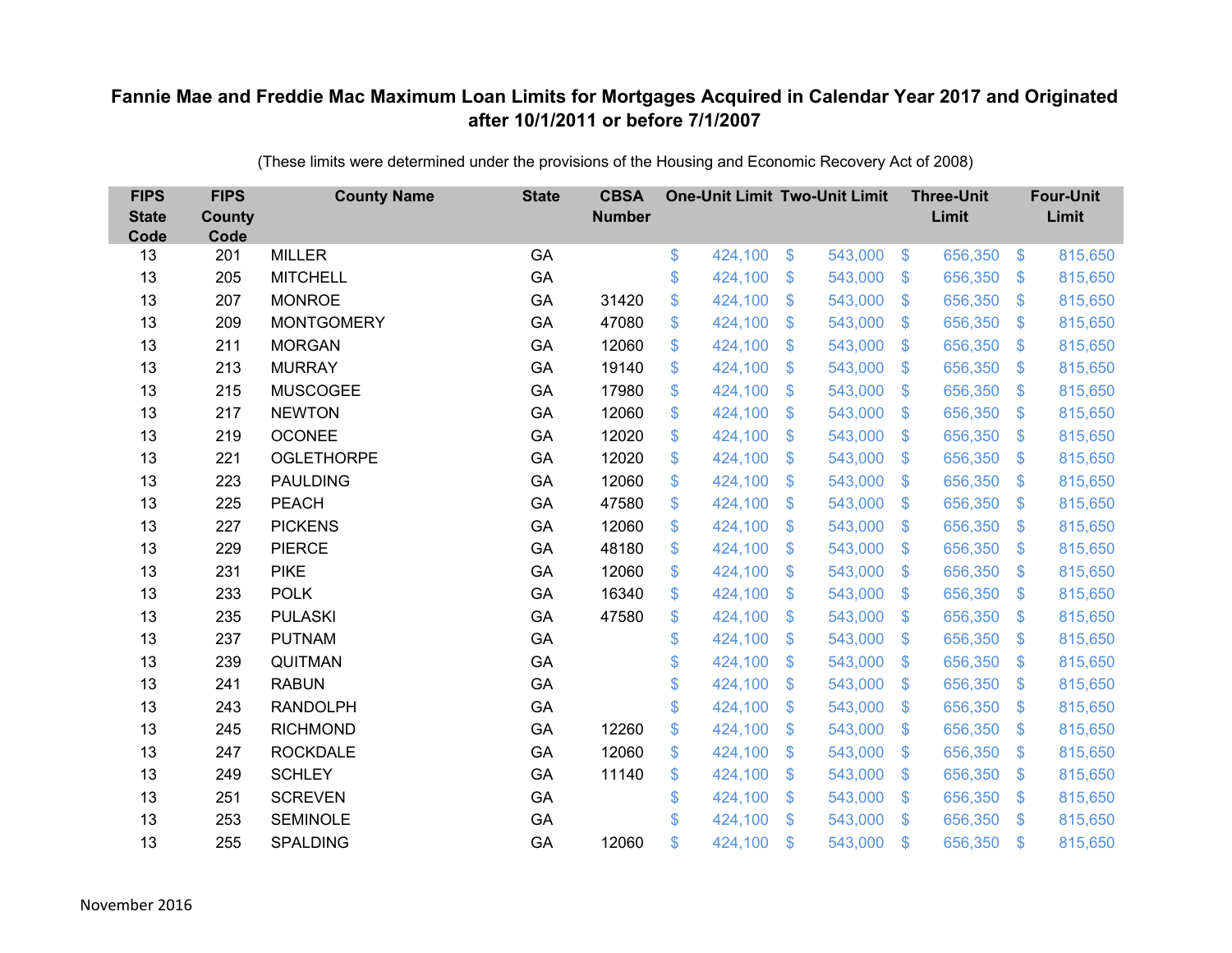| <b>FIPS</b><br><b>State</b><br>Code | <b>FIPS</b><br><b>County</b><br>Code | <b>County Name</b> | <b>State</b> | <b>CBSA</b><br><b>Number</b> | <b>One-Unit Limit Two-Unit Limit</b> |               |         |                           | <b>Three-Unit</b><br>Limit |                | <b>Four-Unit</b><br>Limit |
|-------------------------------------|--------------------------------------|--------------------|--------------|------------------------------|--------------------------------------|---------------|---------|---------------------------|----------------------------|----------------|---------------------------|
| 13                                  | 257                                  | <b>STEPHENS</b>    | GA           | 45740                        | \$<br>424,100                        | $\frac{3}{2}$ | 543,000 | $\sqrt[6]{3}$             | 656,350                    | $\frac{1}{2}$  | 815,650                   |
| 13                                  | 259                                  | <b>STEWART</b>     | GA           |                              | \$<br>424,100                        | \$            | 543,000 | $\mathcal{S}$             | 656,350                    | $\mathfrak{F}$ | 815,650                   |
| 13                                  | 261                                  | <b>SUMTER</b>      | GA           | 11140                        | \$<br>424,100                        | \$            | 543,000 | $\mathbf{\$}$             | 656,350                    | $\mathbb{S}$   | 815,650                   |
| 13                                  | 263                                  | <b>TALBOT</b>      | GA           |                              | \$<br>424,100                        | \$            | 543,000 | $\mathcal{S}$             | 656,350                    | $\mathfrak{F}$ | 815,650                   |
| 13                                  | 265                                  | <b>TALIAFERRO</b>  | GA           |                              | \$<br>424,100                        | \$            | 543,000 | $\mathfrak{F}$            | 656,350                    | $\mathbf{\$}$  | 815,650                   |
| 13                                  | 267                                  | <b>TATTNALL</b>    | GA           |                              | \$<br>424,100                        | \$            | 543,000 | $\mathbf{\$}$             | 656,350                    | S.             | 815,650                   |
| 13                                  | 269                                  | <b>TAYLOR</b>      | GA           |                              | \$<br>424,100                        | \$            | 543,000 | $\boldsymbol{\mathsf{S}}$ | 656,350                    | $\mathcal{L}$  | 815,650                   |
| 13                                  | 271                                  | <b>TELFAIR</b>     | GA           |                              | \$<br>424,100                        | \$            | 543,000 | $\boldsymbol{\mathsf{S}}$ | 656,350                    | $\mathfrak{F}$ | 815,650                   |
| 13                                  | 273                                  | <b>TERRELL</b>     | GA           | 10500                        | \$<br>424,100                        | \$            | 543,000 | $\mathfrak{F}$            | 656,350                    | $\mathfrak{F}$ | 815,650                   |
| 13                                  | 275                                  | <b>THOMAS</b>      | GA           | 45620                        | \$<br>424,100                        | \$            | 543,000 | $\mathbf{\$}$             | 656,350                    | $\mathfrak{F}$ | 815,650                   |
| 13                                  | 277                                  | <b>TIFT</b>        | GA           | 45700                        | \$<br>424,100                        | \$            | 543,000 | $\mathbb{S}$              | 656,350                    | $\mathfrak{F}$ | 815,650                   |
| 13                                  | 279                                  | <b>TOOMBS</b>      | GA           | 47080                        | \$<br>424,100                        | \$            | 543,000 | $\mathfrak{F}$            | 656,350                    | $\mathbb{S}$   | 815,650                   |
| 13                                  | 281                                  | <b>TOWNS</b>       | GA           |                              | \$<br>424,100                        | \$            | 543,000 | $\mathfrak{F}$            | 656,350                    | $\mathcal{L}$  | 815,650                   |
| 13                                  | 283                                  | <b>TREUTLEN</b>    | GA           |                              | \$<br>424,100                        | \$            | 543,000 | S.                        | 656,350                    | $\mathfrak{F}$ | 815,650                   |
| 13                                  | 285                                  | <b>TROUP</b>       | GA           | 29300                        | \$<br>424,100                        | \$            | 543,000 | $\mathfrak{S}$            | 656,350                    | $\frac{1}{2}$  | 815,650                   |
| 13                                  | 287                                  | <b>TURNER</b>      | GA           |                              | \$<br>424,100                        | \$            | 543,000 | $\mathcal{S}$             | 656,350                    | $\mathcal{L}$  | 815,650                   |
| 13                                  | 289                                  | <b>TWIGGS</b>      | GA           | 31420                        | \$<br>424,100                        | \$            | 543,000 | $\mathfrak{F}$            | 656,350                    | $\mathfrak{F}$ | 815,650                   |
| 13                                  | 291                                  | <b>UNION</b>       | GA           |                              | \$<br>424,100                        | \$            | 543,000 | $\boldsymbol{\mathsf{S}}$ | 656,350                    | $\mathcal{L}$  | 815,650                   |
| 13                                  | 293                                  | <b>UPSON</b>       | GA           | 45580                        | \$<br>424,100                        | \$            | 543,000 | $\mathfrak{S}$            | 656,350                    | $\mathfrak{F}$ | 815,650                   |
| 13                                  | 295                                  | <b>WALKER</b>      | GA           | 16860                        | \$<br>424,100                        | \$            | 543,000 | $\mathfrak{F}$            | 656,350                    | $\mathfrak{F}$ | 815,650                   |
| 13                                  | 297                                  | <b>WALTON</b>      | GA           | 12060                        | \$<br>424,100                        | \$            | 543,000 | $\sqrt[6]{3}$             | 656,350                    | $\mathfrak{F}$ | 815,650                   |
| 13                                  | 299                                  | <b>WARE</b>        | GA           | 48180                        | \$<br>424,100                        | \$            | 543,000 | $\mathfrak{F}$            | 656,350                    | $\mathfrak{F}$ | 815,650                   |
| 13                                  | 301                                  | <b>WARREN</b>      | GA           |                              | \$<br>424,100                        | \$            | 543,000 | $\mathcal{S}$             | 656,350                    | $\mathfrak{S}$ | 815,650                   |
| 13                                  | 303                                  | <b>WASHINGTON</b>  | GA           |                              | \$<br>424,100                        | \$            | 543,000 | $\boldsymbol{\mathsf{S}}$ | 656,350                    | $\mathcal{L}$  | 815,650                   |
| 13                                  | 305                                  | <b>WAYNE</b>       | GA           | 27700                        | \$<br>424,100                        | \$            | 543,000 | $\mathcal{S}$             | 656,350                    | $\mathfrak{F}$ | 815,650                   |
| 13                                  | 307                                  | <b>WEBSTER</b>     | GA           |                              | \$<br>424,100                        | \$            | 543,000 | $\mathbf{\$}$             | 656,350                    | <sup>\$</sup>  | 815,650                   |
| 13                                  | 309                                  | <b>WHEELER</b>     | GA           |                              | \$<br>424,100                        | \$            | 543,000 | $\mathfrak{s}$            | 656,350                    | $\mathbf{\$}$  | 815,650                   |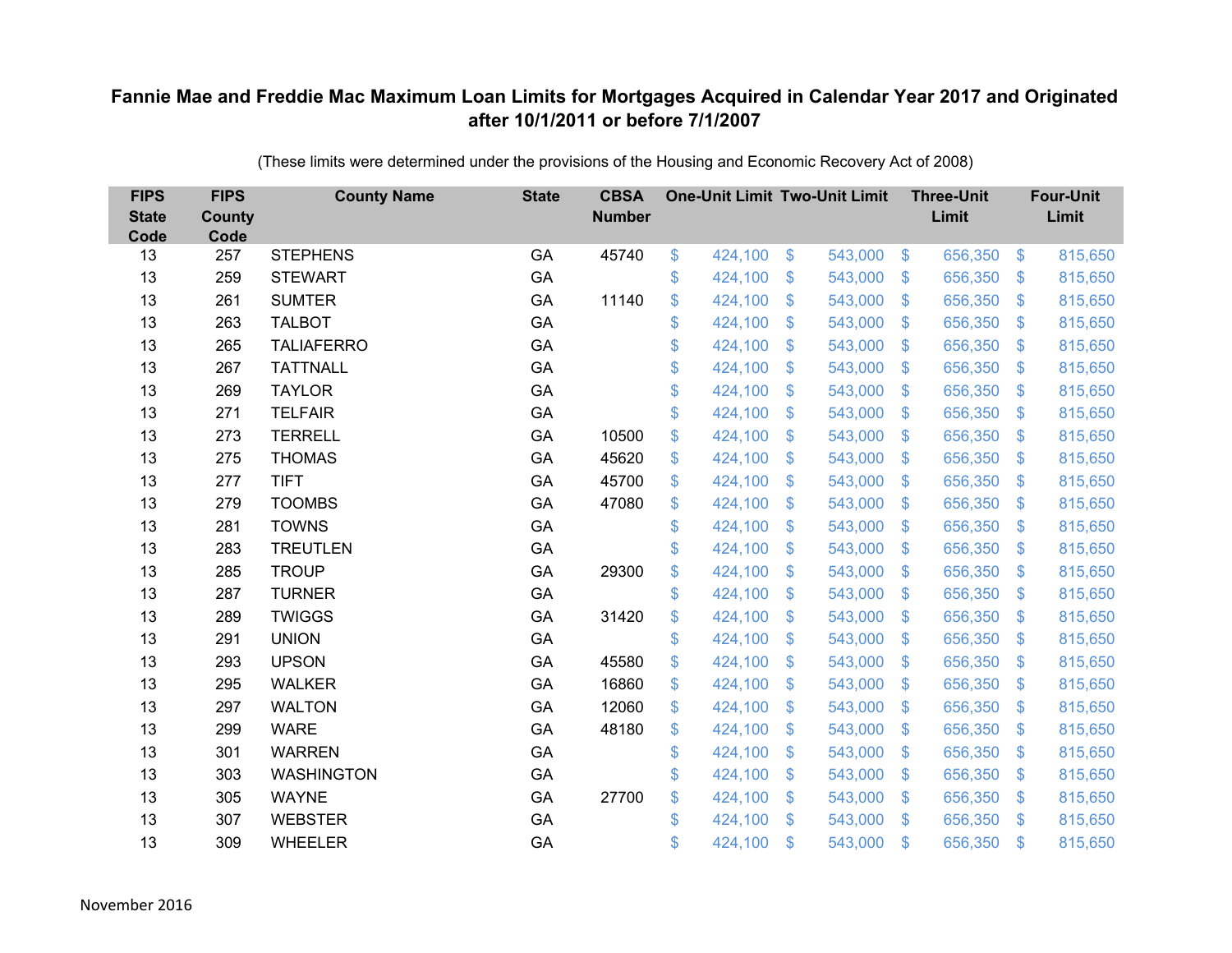| <b>FIPS</b><br><b>State</b><br>Code | <b>FIPS</b><br><b>County</b><br>Code | <b>County Name</b> | <b>State</b>   | <b>CBSA</b><br><b>Number</b> | <b>One-Unit Limit Two-Unit Limit</b> |                |         |                           | <b>Three-Unit</b><br>Limit |                         | <b>Four-Unit</b><br>Limit |
|-------------------------------------|--------------------------------------|--------------------|----------------|------------------------------|--------------------------------------|----------------|---------|---------------------------|----------------------------|-------------------------|---------------------------|
| 13                                  | 311                                  | <b>WHITE</b>       | GA             |                              | \$<br>424,100                        | $\$\$          | 543,000 | $\sqrt[6]{3}$             | 656,350                    | $\frac{3}{2}$           | 815,650                   |
| 13                                  | 313                                  | <b>WHITFIELD</b>   | GA             | 19140                        | \$<br>424,100                        | \$             | 543,000 | $\sqrt[6]{3}$             | 656,350                    | $\mathbb{S}$            | 815,650                   |
| 13                                  | 315                                  | <b>WILCOX</b>      | GA             |                              | \$<br>424,100                        | $\mathfrak{S}$ | 543,000 | $\mathbb{S}$              | 656,350                    | $\mathfrak{S}$          | 815,650                   |
| 13                                  | 317                                  | <b>WILKES</b>      | GA             |                              | \$<br>424,100                        | \$             | 543,000 | $\mathfrak{F}$            | 656,350                    | $\mathcal{L}$           | 815,650                   |
| 13                                  | 319                                  | <b>WILKINSON</b>   | GA             |                              | \$<br>424,100                        | \$             | 543,000 | $\mathfrak{F}$            | 656,350                    | \$.                     | 815,650                   |
| 13                                  | 321                                  | <b>WORTH</b>       | GA             | 10500                        | \$<br>424,100                        | $\mathfrak{S}$ | 543,000 | $\mathcal{S}$             | 656,350                    | $\mathfrak{S}$          | 815,650                   |
| 15                                  | 001                                  | <b>HAWAII</b>      | H <sub>l</sub> | 25900                        | \$<br>636,150                        | \$             | 814,500 | $\sqrt[6]{3}$             | 984,525                    | S.                      | 1,223,475                 |
| 15                                  | 003                                  | <b>HONOLULU</b>    | H <sub>l</sub> | 46520                        | \$<br>721,050                        | \$             | 923,050 | \$                        | 1,115,800                  | $\mathbf{\$}$           | 1,386,650                 |
| 15                                  | 005                                  | <b>KALAWAO</b>     | H <sub>l</sub> | 27980                        | \$<br>657,800                        | $\mathfrak{S}$ | 842,100 | -\$                       | 1,017,900                  | S.                      | 1,265,000                 |
| 15                                  | 007                                  | <b>KAUAI</b>       | H <sub>l</sub> | 28180                        | \$<br>713,000                        | \$             | 912,750 | -\$                       | 1,103,350                  | -S                      | 1,371,150                 |
| 15                                  | 009                                  | <b>MAUI</b>        | H <sub>l</sub> | 27980                        | \$<br>657,800                        | $\mathfrak{S}$ | 842,100 | $\mathcal{S}$             | 1,017,900                  | $\mathbb{S}$            | 1,265,000                 |
| 16                                  | 001                                  | <b>ADA</b>         | ID             | 14260                        | \$<br>424,100                        | $\mathfrak{S}$ | 543,000 | $\mathcal{S}$             | 656,350                    | $\sqrt[6]{\frac{1}{2}}$ | 815,650                   |
| 16                                  | 003                                  | <b>ADAMS</b>       | ID             |                              | \$<br>424,100                        | $\mathfrak{S}$ | 543,000 | $\mathfrak{S}$            | 656,350                    | \$                      | 815,650                   |
| 16                                  | 005                                  | <b>BANNOCK</b>     | ID             | 38540                        | \$<br>424,100                        | \$             | 543,000 | $\mathbb{S}$              | 656,350                    | $\mathcal{L}$           | 815,650                   |
| 16                                  | 007                                  | <b>BEAR LAKE</b>   | ID             |                              | \$<br>424,100                        | \$             | 543,000 | $\mathfrak{S}$            | 656,350                    | $\sqrt[6]{\frac{1}{2}}$ | 815,650                   |
| 16                                  | 009                                  | <b>BENEWAH</b>     | ID             |                              | \$<br>424,100                        | \$             | 543,000 | $\mathfrak{S}$            | 656,350                    | $\mathcal{L}$           | 815,650                   |
| 16                                  | 011                                  | <b>BINGHAM</b>     | ID             | 13940                        | \$<br>424,100                        | $\mathfrak{S}$ | 543,000 | $\mathcal{S}$             | 656,350                    | $\sqrt[6]{\frac{1}{2}}$ | 815,650                   |
| 16                                  | 013                                  | <b>BLAINE</b>      | ID             | 25200                        | \$<br>625,500                        | \$             | 800,775 | $\mathfrak{S}$            | 967,950                    | $\mathcal{L}$           | 1,202,925                 |
| 16                                  | 015                                  | <b>BOISE</b>       | ID             | 14260                        | \$<br>424,100                        | \$             | 543,000 | $\sqrt[6]{3}$             | 656,350                    | $\mathcal{L}$           | 815,650                   |
| 16                                  | 017                                  | <b>BONNER</b>      | ID             | 41760                        | \$<br>424,100                        | $\mathfrak{S}$ | 543,000 | $\mathbb{S}$              | 656,350                    | $\mathfrak{S}$          | 815,650                   |
| 16                                  | 019                                  | <b>BONNEVILLE</b>  | ID             | 26820                        | \$<br>424,100                        | \$             | 543,000 | $\sqrt[6]{3}$             | 656,350                    | $\mathcal{L}$           | 815,650                   |
| 16                                  | 021                                  | <b>BOUNDARY</b>    | ID             |                              | \$<br>424,100                        | $\mathcal{S}$  | 543,000 | $\mathbb{S}$              | 656,350                    | $\mathbb{S}$            | 815,650                   |
| 16                                  | 023                                  | <b>BUTTE</b>       | ID             | 26820                        | \$<br>424,100                        | \$             | 543,000 | $\mathcal{S}$             | 656,350                    | $\mathfrak{S}$          | 815,650                   |
| 16                                  | 025                                  | <b>CAMAS</b>       | ID             | 25200                        | \$<br>625,500                        | \$             | 800,775 | $\boldsymbol{\mathsf{S}}$ | 967,950                    | $\mathcal{L}$           | 1,202,925                 |
| 16                                  | 027                                  | <b>CANYON</b>      | ID             | 14260                        | \$<br>424,100                        | \$             | 543,000 | $\sqrt[6]{3}$             | 656,350                    | $\mathcal{L}$           | 815,650                   |
| 16                                  | 029                                  | <b>CARIBOU</b>     | ID             |                              | \$<br>424,100                        | \$             | 543,000 | $\mathbf{\$}$             | 656,350                    | $\mathbf{\$}$           | 815,650                   |
| 16                                  | 031                                  | <b>CASSIA</b>      | ID             | 15420                        | \$<br>424,100                        | \$             | 543,000 | $\mathfrak{s}$            | 656,350                    | $\mathbf{\$}$           | 815,650                   |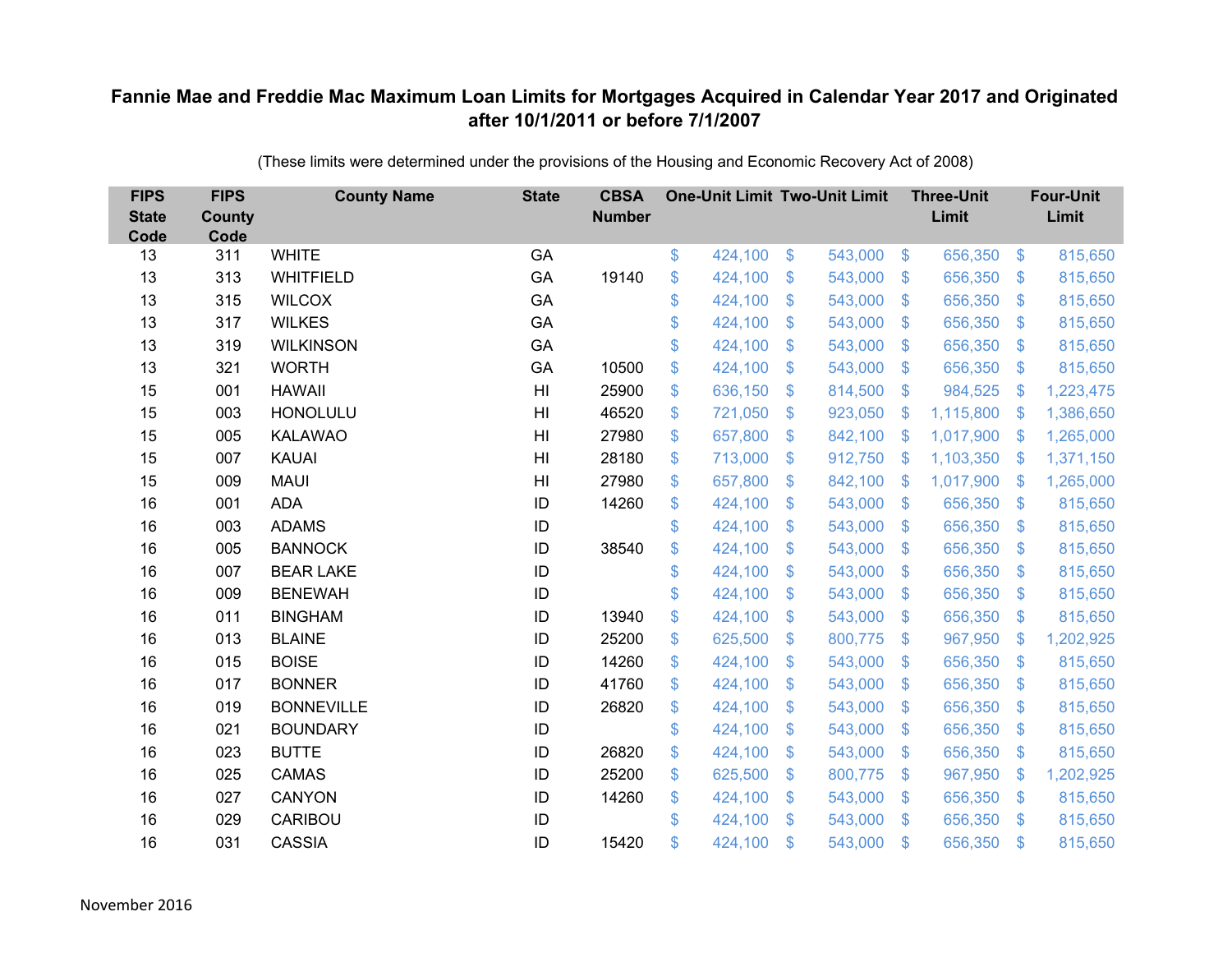| <b>FIPS</b><br><b>State</b><br>Code | <b>FIPS</b><br><b>County</b><br>Code | <b>County Name</b> | <b>State</b> | <b>CBSA</b><br><b>Number</b> | <b>One-Unit Limit Two-Unit Limit</b> |                |         |                           | <b>Three-Unit</b><br>Limit |                           | <b>Four-Unit</b><br>Limit |
|-------------------------------------|--------------------------------------|--------------------|--------------|------------------------------|--------------------------------------|----------------|---------|---------------------------|----------------------------|---------------------------|---------------------------|
| 16                                  | 033                                  | <b>CLARK</b>       | ID           |                              | \$<br>424,100                        | $\frac{3}{2}$  | 543,000 | $\sqrt[6]{3}$             | 656,350                    | \$                        | 815,650                   |
| 16                                  | 035                                  | <b>CLEARWATER</b>  | ID           |                              | \$<br>424,100                        | \$             | 543,000 | $\mathcal{L}$             | 656,350                    | $\mathfrak{F}$            | 815,650                   |
| 16                                  | 037                                  | <b>CUSTER</b>      | ID           |                              | \$<br>424,100                        | \$             | 543,000 | $\mathfrak{F}$            | 656,350                    | $\mathfrak{S}$            | 815,650                   |
| 16                                  | 039                                  | <b>ELMORE</b>      | ID           | 34300                        | \$<br>424,100                        | \$             | 543,000 | $\mathcal{L}$             | 656,350                    | $\mathfrak{F}$            | 815,650                   |
| 16                                  | 041                                  | <b>FRANKLIN</b>    | ID           | 30860                        | \$<br>424,100                        | \$             | 543,000 | $\boldsymbol{\mathsf{S}}$ | 656,350                    | $\boldsymbol{\mathsf{S}}$ | 815,650                   |
| 16                                  | 043                                  | <b>FREMONT</b>     | ID           | 39940                        | \$<br>424,100                        | \$             | 543,000 | $\mathcal{S}$             | 656,350                    | $\mathfrak{S}$            | 815,650                   |
| 16                                  | 045                                  | <b>GEM</b>         | ID           | 14260                        | \$<br>424,100                        | \$             | 543,000 | $\boldsymbol{\mathsf{S}}$ | 656,350                    | $\mathfrak{F}$            | 815,650                   |
| 16                                  | 047                                  | <b>GOODING</b>     | ID           |                              | \$<br>424,100                        | \$             | 543,000 | \$                        | 656,350                    | $\mathfrak{F}$            | 815,650                   |
| 16                                  | 049                                  | <b>IDAHO</b>       | ID           |                              | \$<br>424,100                        | \$             | 543,000 | $\mathfrak{F}$            | 656,350                    | $\mathfrak{S}$            | 815,650                   |
| 16                                  | 051                                  | <b>JEFFERSON</b>   | ID           | 26820                        | \$<br>424,100                        | $\mathbb{S}$   | 543,000 | $\mathbb{S}$              | 656,350                    | $\mathfrak{F}$            | 815,650                   |
| 16                                  | 053                                  | <b>JEROME</b>      | ID           | 46300                        | \$<br>424,100                        | $\mathfrak{S}$ | 543,000 | $\mathfrak{S}$            | 656,350                    | \$                        | 815,650                   |
| 16                                  | 055                                  | <b>KOOTENAI</b>    | ID           | 17660                        | \$<br>424,100                        | $\mathsf{\$}$  | 543,000 | $\mathfrak{S}$            | 656,350                    | $\mathfrak{S}$            | 815,650                   |
| 16                                  | 057                                  | LATAH              | ID           | 34140                        | \$<br>424,100                        | \$             | 543,000 | $\boldsymbol{\mathsf{S}}$ | 656,350                    | \$                        | 815,650                   |
| 16                                  | 059                                  | <b>LEMHI</b>       | ID           |                              | \$<br>424,100                        | $\mathbb{S}$   | 543,000 | $\mathbb{S}$              | 656,350                    | \$                        | 815,650                   |
| 16                                  | 061                                  | <b>LEWIS</b>       | ID           |                              | \$<br>424,100                        | \$             | 543,000 | $\sqrt[6]{3}$             | 656,350                    | \$                        | 815,650                   |
| 16                                  | 063                                  | <b>LINCOLN</b>     | ID           | 25200                        | \$<br>625,500                        | \$             | 800,775 | $\boldsymbol{\mathsf{S}}$ | 967,950                    | \$                        | 1,202,925                 |
| 16                                  | 065                                  | <b>MADISON</b>     | ID           | 39940                        | \$<br>424,100                        | \$             | 543,000 | $\mathfrak{F}$            | 656,350                    | $\mathcal{L}$             | 815,650                   |
| 16                                  | 067                                  | <b>MINIDOKA</b>    | ID           | 15420                        | \$<br>424,100                        | \$             | 543,000 | \$                        | 656,350                    | \$                        | 815,650                   |
| 16                                  | 069                                  | <b>NEZ PERCE</b>   | ID           | 30300                        | \$<br>424,100                        | \$             | 543,000 | $\mathfrak{S}$            | 656,350                    | $\mathcal{L}$             | 815,650                   |
| 16                                  | 071                                  | <b>ONEIDA</b>      | ID           |                              | \$<br>424,100                        | \$             | 543,000 | $\mathbf{\$}$             | 656,350                    | $\mathfrak{S}$            | 815,650                   |
| 16                                  | 073                                  | <b>OWYHEE</b>      | ID           | 14260                        | \$<br>424,100                        | \$             | 543,000 | $\mathfrak{S}$            | 656,350                    | $\mathcal{L}$             | 815,650                   |
| 16                                  | 075                                  | <b>PAYETTE</b>     | ID           | 36620                        | \$<br>424,100                        | \$             | 543,000 | $\mathbb{S}$              | 656,350                    | \$                        | 815,650                   |
| 16                                  | 077                                  | <b>POWER</b>       | ID           |                              | \$<br>424,100                        | \$             | 543,000 | $\mathfrak{F}$            | 656,350                    | \$                        | 815,650                   |
| 16                                  | 079                                  | <b>SHOSHONE</b>    | ID           |                              | \$<br>424,100                        | \$             | 543,000 | $\boldsymbol{\mathsf{S}}$ | 656,350                    | $\boldsymbol{\mathsf{S}}$ | 815,650                   |
| 16                                  | 081                                  | <b>TETON</b>       | ID           | 27220                        | \$<br>636,150                        | \$             | 814,500 | $\mathcal{S}$             | 984,525                    | \$                        | 1,223,475                 |
| 16                                  | 083                                  | <b>TWIN FALLS</b>  | ID           | 46300                        | \$<br>424,100                        | $\mathbf{\$}$  | 543,000 | $\mathbf{\$}$             | 656,350                    | \$                        | 815,650                   |
| 16                                  | 085                                  | VALLEY             | ID           |                              | \$<br>424,100                        | \$             | 543,000 | $\mathbf{\$}$             | 656,350                    | \$                        | 815,650                   |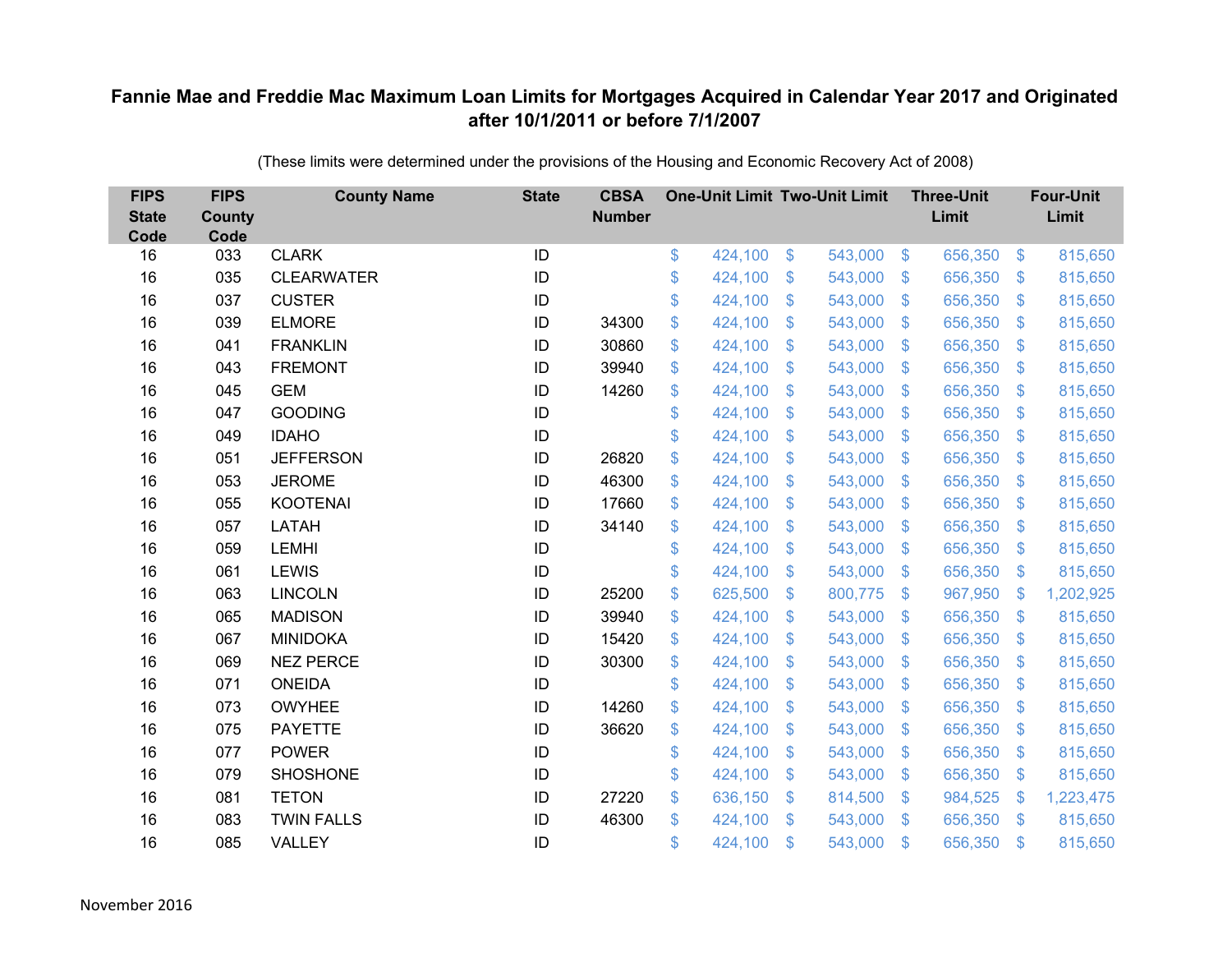| <b>FIPS</b><br><b>State</b><br>Code | <b>FIPS</b><br><b>County</b><br>Code | <b>County Name</b> | <b>State</b> | <b>CBSA</b><br><b>Number</b> | <b>One-Unit Limit Two-Unit Limit</b> |                           |         |                           | <b>Three-Unit</b><br>Limit |                | <b>Four-Unit</b><br>Limit |
|-------------------------------------|--------------------------------------|--------------------|--------------|------------------------------|--------------------------------------|---------------------------|---------|---------------------------|----------------------------|----------------|---------------------------|
| 16                                  | 087                                  | <b>WASHINGTON</b>  | ID           |                              | \$<br>424,100                        | $\$\$                     | 543,000 | $\sqrt[6]{3}$             | 656,350                    | $\frac{3}{2}$  | 815,650                   |
| 17                                  | 001                                  | <b>ADAMS</b>       | IL           | 39500                        | \$<br>424,100                        | \$                        | 543,000 | $\mathbb{S}$              | 656,350                    | $\mathcal{S}$  | 815,650                   |
| 17                                  | 003                                  | <b>ALEXANDER</b>   | IL           | 16020                        | \$<br>424,100                        | $\mathcal{S}$             | 543,000 | $\mathbb{S}$              | 656,350                    | $\mathbf{\$}$  | 815,650                   |
| 17                                  | 005                                  | <b>BOND</b>        | IL           | 41180                        | \$<br>424,100                        | $\boldsymbol{\mathsf{S}}$ | 543,000 | $\mathfrak{S}$            | 656,350                    | $\mathcal{S}$  | 815,650                   |
| 17                                  | 007                                  | <b>BOONE</b>       | IL           | 40420                        | \$<br>424,100                        | $\boldsymbol{\mathsf{S}}$ | 543,000 | $\mathfrak{F}$            | 656,350                    | <sup>\$</sup>  | 815,650                   |
| 17                                  | 009                                  | <b>BROWN</b>       | IL           |                              | \$<br>424,100                        | $\mathcal{S}$             | 543,000 | $\mathfrak{S}$            | 656,350                    | \$.            | 815,650                   |
| 17                                  | 011                                  | <b>BUREAU</b>      | IL           | 36860                        | \$<br>424,100                        | $\boldsymbol{\mathsf{S}}$ | 543,000 | $\mathfrak{S}$            | 656,350                    | $\mathfrak{F}$ | 815,650                   |
| 17                                  | 013                                  | CALHOUN            | IL           | 41180                        | \$<br>424,100                        | $\boldsymbol{\mathsf{S}}$ | 543,000 | $\mathfrak{S}$            | 656,350                    | $\mathcal{S}$  | 815,650                   |
| 17                                  | 015                                  | <b>CARROLL</b>     | IL           |                              | \$<br>424,100                        | \$                        | 543,000 | $\mathfrak{S}$            | 656,350                    | $\mathfrak{S}$ | 815,650                   |
| 17                                  | 017                                  | CASS               | IL           |                              | \$<br>424,100                        | \$                        | 543,000 | $\mathbb{S}$              | 656,350                    | $\mathcal{S}$  | 815,650                   |
| 17                                  | 019                                  | <b>CHAMPAIGN</b>   | IL           | 16580                        | \$<br>424,100                        | $\mathcal{S}$             | 543,000 | $\mathfrak{S}$            | 656,350                    | $\mathbf{\$}$  | 815,650                   |
| 17                                  | 021                                  | <b>CHRISTIAN</b>   | IL           | 45380                        | \$<br>424,100                        | $\mathcal{S}$             | 543,000 | $\mathfrak{S}$            | 656,350                    | $\mathbf{\$}$  | 815,650                   |
| 17                                  | 023                                  | <b>CLARK</b>       | IL           |                              | \$<br>424,100                        | \$                        | 543,000 | $\mathfrak{S}$            | 656,350                    | $\mathfrak{F}$ | 815,650                   |
| 17                                  | 025                                  | <b>CLAY</b>        | IL           |                              | \$<br>424,100                        | $\mathbf{\$}$             | 543,000 | $\mathbb{S}$              | 656,350                    | $\mathcal{S}$  | 815,650                   |
| 17                                  | 027                                  | <b>CLINTON</b>     | IL           | 41180                        | \$<br>424,100                        | $\boldsymbol{\mathsf{S}}$ | 543,000 | $\sqrt[6]{3}$             | 656,350                    | $\mathfrak{F}$ | 815,650                   |
| 17                                  | 029                                  | <b>COLES</b>       | IL           | 16660                        | \$<br>424,100                        | $\boldsymbol{\mathsf{S}}$ | 543,000 | \$                        | 656,350                    | $\mathcal{S}$  | 815,650                   |
| 17                                  | 031                                  | <b>COOK</b>        | IL           | 16980                        | \$<br>424,100                        | \$                        | 543,000 | $\mathfrak{S}$            | 656,350                    | $\mathbf{\$}$  | 815,650                   |
| 17                                  | 033                                  | <b>CRAWFORD</b>    | IL           |                              | \$<br>424,100                        | $\boldsymbol{\mathsf{S}}$ | 543,000 | $\mathfrak{S}$            | 656,350                    | $\mathcal{S}$  | 815,650                   |
| 17                                  | 035                                  | <b>CUMBERLAND</b>  | IL           | 16660                        | \$<br>424,100                        | $\boldsymbol{\mathsf{S}}$ | 543,000 | $\mathbb{S}$              | 656,350                    | $\mathcal{S}$  | 815,650                   |
| 17                                  | 037                                  | <b>DEKALB</b>      | IL           | 16980                        | \$<br>424,100                        | $\mathcal{S}$             | 543,000 | $\mathfrak{S}$            | 656,350                    | $\mathbf{\$}$  | 815,650                   |
| 17                                  | 039                                  | DE WITT            | IL           | 14010                        | \$<br>424,100                        | $\boldsymbol{\mathsf{S}}$ | 543,000 | $\mathfrak{S}$            | 656,350                    | $\mathcal{S}$  | 815,650                   |
| 17                                  | 041                                  | <b>DOUGLAS</b>     | IL           |                              | \$<br>424,100                        | $\mathcal{S}$             | 543,000 | $\mathfrak{S}$            | 656,350                    | $\mathcal{S}$  | 815,650                   |
| 17                                  | 043                                  | <b>DUPAGE</b>      | IL           | 16980                        | \$<br>424,100                        | $\boldsymbol{\mathsf{S}}$ | 543,000 | $\mathfrak{S}$            | 656,350                    | $\mathbf{\$}$  | 815,650                   |
| 17                                  | 045                                  | <b>EDGAR</b>       | IL           |                              | \$<br>424,100                        | $\boldsymbol{\mathsf{S}}$ | 543,000 | $\boldsymbol{\mathsf{S}}$ | 656,350                    | $\mathfrak{F}$ | 815,650                   |
| 17                                  | 047                                  | <b>EDWARDS</b>     | IL           |                              | \$<br>424,100                        | $\boldsymbol{\mathsf{S}}$ | 543,000 | $\mathfrak{S}$            | 656,350                    | $\mathcal{S}$  | 815,650                   |
| 17                                  | 049                                  | <b>EFFINGHAM</b>   | IL           | 20820                        | \$<br>424,100                        | $\mathcal{S}$             | 543,000 | $\mathbf{\$}$             | 656,350                    | <sup>\$</sup>  | 815,650                   |
| 17                                  | 051                                  | <b>FAYETTE</b>     | IL           |                              | \$<br>424,100                        | $\mathcal{S}$             | 543,000 | $\mathfrak{s}$            | 656,350                    | $\mathbf{\$}$  | 815,650                   |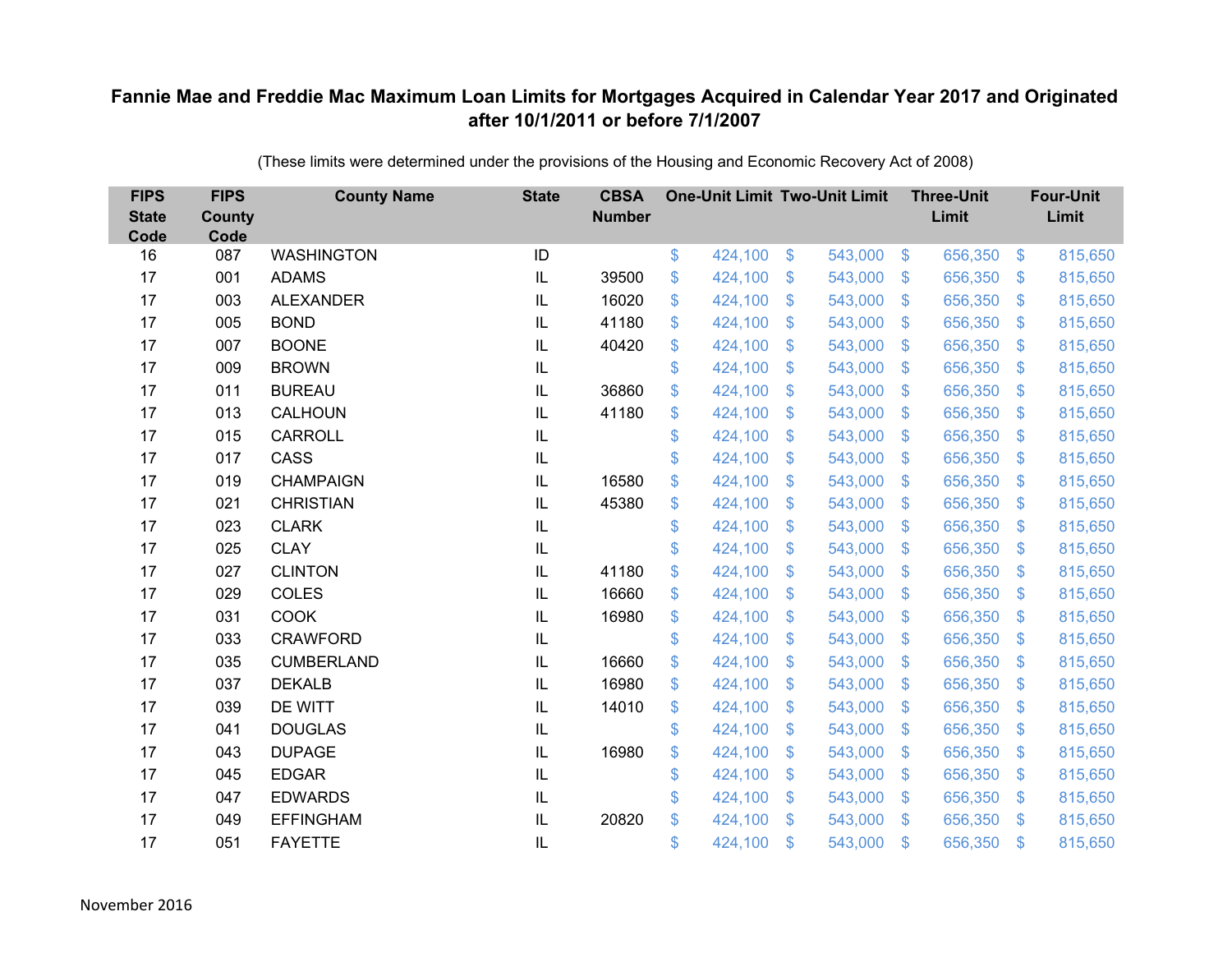| <b>FIPS</b><br><b>State</b><br>Code | <b>FIPS</b><br><b>County</b><br>Code | <b>County Name</b> | <b>State</b>  | <b>CBSA</b><br><b>Number</b> | <b>One-Unit Limit Two-Unit Limit</b> |               |         |                           | <b>Three-Unit</b><br>Limit |                           | <b>Four-Unit</b><br>Limit |
|-------------------------------------|--------------------------------------|--------------------|---------------|------------------------------|--------------------------------------|---------------|---------|---------------------------|----------------------------|---------------------------|---------------------------|
| 17                                  | 053                                  | <b>FORD</b>        | IL            | 16580                        | \$<br>424,100                        | $\mathcal{L}$ | 543,000 | $\sqrt[6]{5}$             | 656,350                    | $\mathfrak{S}$            | 815,650                   |
| 17                                  | 055                                  | <b>FRANKLIN</b>    | $\sf IL$      |                              | \$<br>424,100                        | \$            | 543,000 | $\mathcal{S}$             | 656,350                    | $\mathcal{S}$             | 815,650                   |
| 17                                  | 057                                  | <b>FULTON</b>      | IL            | 15900                        | \$<br>424,100                        | \$            | 543,000 | $\mathfrak{F}$            | 656,350                    | $\mathfrak{F}$            | 815,650                   |
| 17                                  | 059                                  | <b>GALLATIN</b>    | $\mathsf{IL}$ |                              | \$<br>424,100                        | \$            | 543,000 | $\mathcal{S}$             | 656,350                    | S.                        | 815,650                   |
| 17                                  | 061                                  | <b>GREENE</b>      | IL            |                              | \$<br>424,100                        | \$            | 543,000 | $\boldsymbol{\mathsf{S}}$ | 656,350                    | $\mathcal{L}$             | 815,650                   |
| 17                                  | 063                                  | <b>GRUNDY</b>      | $\sf IL$      | 16980                        | \$<br>424,100                        | \$            | 543,000 | $\mathcal{S}$             | 656,350                    | $\mathcal{S}$             | 815,650                   |
| 17                                  | 065                                  | <b>HAMILTON</b>    | $\sf IL$      |                              | \$<br>424,100                        | \$            | 543,000 | $\mathfrak{F}$            | 656,350                    | $\mathfrak{F}$            | 815,650                   |
| 17                                  | 067                                  | <b>HANCOCK</b>     | $\sf IL$      | 22800                        | \$<br>424,100                        | \$            | 543,000 | $\mathcal{L}$             | 656,350                    | $\mathcal{S}$             | 815,650                   |
| 17                                  | 069                                  | <b>HARDIN</b>      | $\sf IL$      |                              | \$<br>424,100                        | \$            | 543,000 | $\mathfrak{F}$            | 656,350                    | $\mathcal{L}$             | 815,650                   |
| 17                                  | 071                                  | <b>HENDERSON</b>   | $\sf IL$      | 15460                        | \$<br>424,100                        | \$            | 543,000 | $\mathbf{\$}$             | 656,350                    | S.                        | 815,650                   |
| 17                                  | 073                                  | <b>HENRY</b>       | IL            | 19340                        | \$<br>424,100                        | \$            | 543,000 | $\mathcal{S}$             | 656,350                    | $\mathcal{L}$             | 815,650                   |
| 17                                  | 075                                  | <b>IROQUOIS</b>    | $\sf IL$      |                              | \$<br>424,100                        | \$            | 543,000 | $\mathbf{\$}$             | 656,350                    | $\mathcal{L}$             | 815,650                   |
| 17                                  | 077                                  | <b>JACKSON</b>     | $\sf IL$      | 16060                        | \$<br>424,100                        | \$            | 543,000 | $\mathfrak{F}$            | 656,350                    | $\mathfrak{F}$            | 815,650                   |
| 17                                  | 079                                  | <b>JASPER</b>      | IL            |                              | \$<br>424,100                        | \$            | 543,000 | $\mathbf{\$}$             | 656,350                    | $\mathcal{S}$             | 815,650                   |
| 17                                  | 081                                  | <b>JEFFERSON</b>   | IL            | 34500                        | \$<br>424,100                        | \$            | 543,000 | $\mathcal{L}$             | 656,350                    | $\mathcal{L}$             | 815,650                   |
| 17                                  | 083                                  | <b>JERSEY</b>      | IL            | 41180                        | \$<br>424,100                        | \$            | 543,000 | $\mathfrak{F}$            | 656,350                    | $\mathbf{\$}$             | 815,650                   |
| 17                                  | 085                                  | <b>JO DAVIESS</b>  | IL            |                              | \$<br>424,100                        | \$            | 543,000 | $\sqrt[6]{3}$             | 656,350                    | $\mathfrak{S}$            | 815,650                   |
| 17                                  | 087                                  | <b>JOHNSON</b>     | $\sf IL$      |                              | \$<br>424,100                        | \$            | 543,000 | $\mathbf{\$}$             | 656,350                    | $\mathcal{L}$             | 815,650                   |
| 17                                  | 089                                  | <b>KANE</b>        | IL            | 16980                        | \$<br>424,100                        | \$            | 543,000 | $\mathcal{S}$             | 656,350                    | $\mathcal{S}$             | 815,650                   |
| 17                                  | 091                                  | <b>KANKAKEE</b>    | IL            | 28100                        | \$<br>424,100                        | \$            | 543,000 | $\boldsymbol{\mathsf{S}}$ | 656,350                    | $\boldsymbol{\mathsf{S}}$ | 815,650                   |
| 17                                  | 093                                  | <b>KENDALL</b>     | $\sf IL$      | 16980                        | \$<br>424,100                        | \$            | 543,000 | $\mathcal{S}$             | 656,350                    | $\mathcal{S}$             | 815,650                   |
| 17                                  | 095                                  | <b>KNOX</b>        | $\sf IL$      | 23660                        | \$<br>424,100                        | \$            | 543,000 | $\mathfrak{F}$            | 656,350                    | $\mathfrak{F}$            | 815,650                   |
| 17                                  | 097                                  | <b>LAKE</b>        | $\mathsf{IL}$ | 16980                        | \$<br>424,100                        | \$            | 543,000 | $\mathfrak{F}$            | 656,350                    | $\mathbb{S}$              | 815,650                   |
| 17                                  | 099                                  | <b>LA SALLE</b>    | $\sf IL$      | 36860                        | \$<br>424,100                        | \$            | 543,000 | $\boldsymbol{\mathsf{S}}$ | 656,350                    | $\mathcal{L}$             | 815,650                   |
| 17                                  | 101                                  | <b>LAWRENCE</b>    | $\sf IL$      |                              | \$<br>424,100                        | \$            | 543,000 | \$                        | 656,350                    | $\mathcal{S}$             | 815,650                   |
| 17                                  | 103                                  | LEE                | $\sf IL$      | 19940                        | \$<br>424,100                        | \$            | 543,000 | $\mathbf{\$}$             | 656,350                    | $\mathbf{\$}$             | 815,650                   |
| 17                                  | 105                                  | <b>LIVINGSTON</b>  | IL            | 38700                        | \$<br>424,100                        | \$            | 543,000 | $\mathfrak{s}$            | 656,350                    | \$.                       | 815,650                   |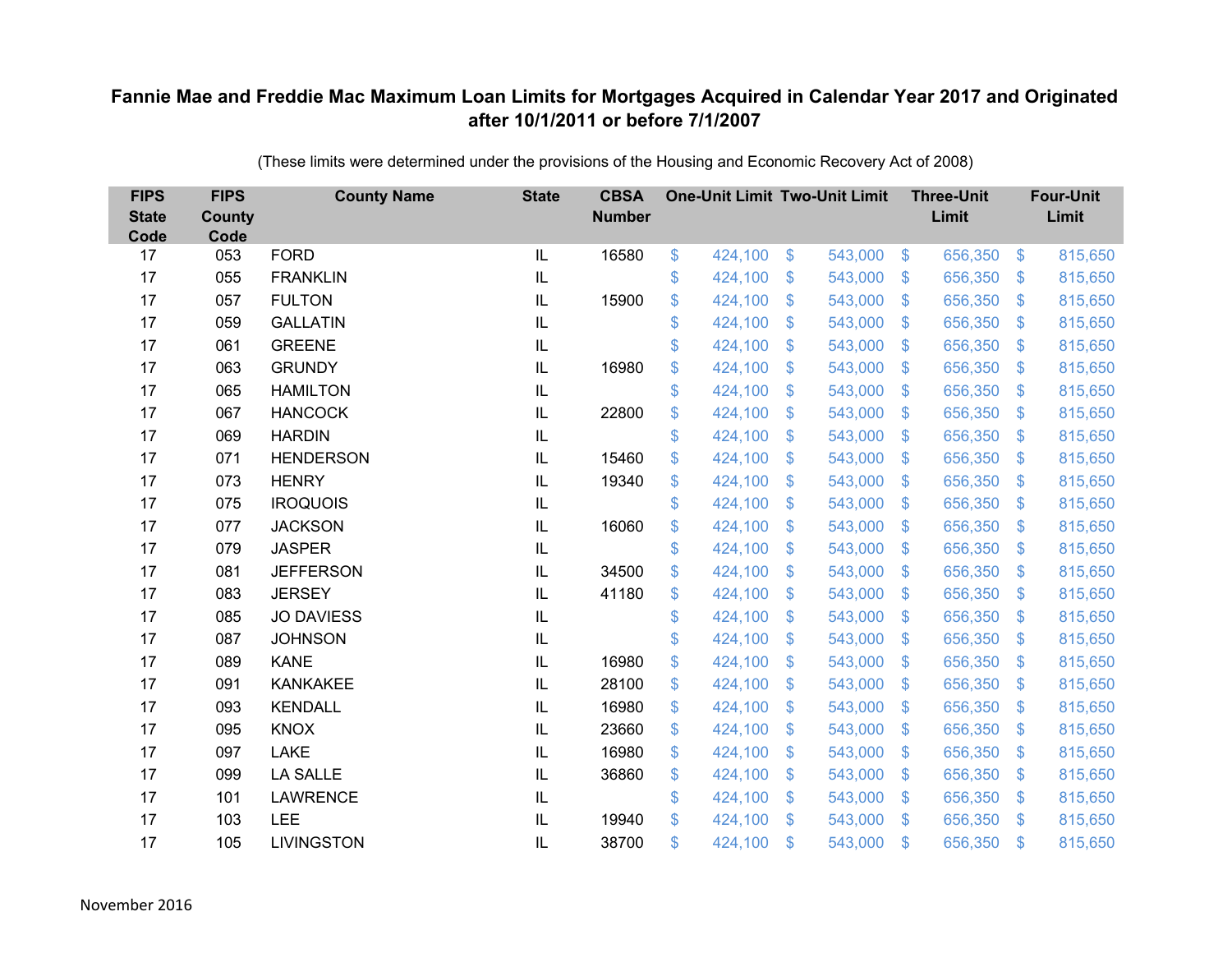| <b>FIPS</b><br><b>State</b><br>Code | <b>FIPS</b><br><b>County</b><br>Code | <b>County Name</b> | <b>State</b> | <b>CBSA</b><br><b>Number</b> | <b>One-Unit Limit Two-Unit Limit</b> |                           |         |                           | <b>Three-Unit</b><br>Limit |                | <b>Four-Unit</b><br>Limit |
|-------------------------------------|--------------------------------------|--------------------|--------------|------------------------------|--------------------------------------|---------------------------|---------|---------------------------|----------------------------|----------------|---------------------------|
| 17                                  | 107                                  | <b>LOGAN</b>       | IL           | 30660                        | \$<br>424,100                        | $\$\$                     | 543,000 | $\sqrt[6]{3}$             | 656,350                    | $\frac{3}{2}$  | 815,650                   |
| 17                                  | 109                                  | <b>MCDONOUGH</b>   | IL           | 31380                        | \$<br>424,100                        | \$                        | 543,000 | $\mathfrak{S}$            | 656,350                    | $\mathbf{\$}$  | 815,650                   |
| 17                                  | 111                                  | <b>MCHENRY</b>     | IL           | 16980                        | \$<br>424,100                        | $\mathcal{S}$             | 543,000 | $\mathbb{S}$              | 656,350                    | $\mathbf{\$}$  | 815,650                   |
| 17                                  | 113                                  | <b>MCLEAN</b>      | IL           | 14010                        | \$<br>424,100                        | $\boldsymbol{\mathsf{S}}$ | 543,000 | $\mathfrak{S}$            | 656,350                    | $\mathcal{S}$  | 815,650                   |
| 17                                  | 115                                  | <b>MACON</b>       | IL           | 19500                        | \$<br>424,100                        | $\boldsymbol{\mathsf{S}}$ | 543,000 | $\mathfrak{F}$            | 656,350                    | <sup>\$</sup>  | 815,650                   |
| 17                                  | 117                                  | <b>MACOUPIN</b>    | IL           | 41180                        | \$<br>424,100                        | $\mathcal{S}$             | 543,000 | $\mathfrak{S}$            | 656,350                    | \$.            | 815,650                   |
| 17                                  | 119                                  | <b>MADISON</b>     | IL           | 41180                        | \$<br>424,100                        | $\boldsymbol{\mathsf{S}}$ | 543,000 | $\mathfrak{S}$            | 656,350                    | \$             | 815,650                   |
| 17                                  | 121                                  | <b>MARION</b>      | IL           | 16460                        | \$<br>424,100                        | $\boldsymbol{\mathsf{S}}$ | 543,000 | $\mathfrak{S}$            | 656,350                    | $\mathcal{S}$  | 815,650                   |
| 17                                  | 123                                  | <b>MARSHALL</b>    | IL           | 37900                        | \$<br>424,100                        | \$                        | 543,000 | $\mathfrak{S}$            | 656,350                    | $\mathfrak{S}$ | 815,650                   |
| 17                                  | 125                                  | <b>MASON</b>       | IL           |                              | \$<br>424,100                        | \$                        | 543,000 | $\mathbb{S}$              | 656,350                    | $\mathcal{S}$  | 815,650                   |
| 17                                  | 127                                  | <b>MASSAC</b>      | IL           | 37140                        | \$<br>424,100                        | $\mathcal{S}$             | 543,000 | $\mathfrak{S}$            | 656,350                    | $\mathbf{\$}$  | 815,650                   |
| 17                                  | 129                                  | <b>MENARD</b>      | IL           | 44100                        | \$<br>424,100                        | $\mathcal{S}$             | 543,000 | $\mathfrak{S}$            | 656,350                    | $\mathbf{\$}$  | 815,650                   |
| 17                                  | 131                                  | <b>MERCER</b>      | IL           | 19340                        | \$<br>424,100                        | \$                        | 543,000 | $\mathfrak{S}$            | 656,350                    | \$             | 815,650                   |
| 17                                  | 133                                  | <b>MONROE</b>      | IL           | 41180                        | \$<br>424,100                        | $\mathbf{\$}$             | 543,000 | $\mathbb{S}$              | 656,350                    | $\mathcal{S}$  | 815,650                   |
| 17                                  | 135                                  | <b>MONTGOMERY</b>  | IL           |                              | \$<br>424,100                        | $\boldsymbol{\mathsf{S}}$ | 543,000 | $\sqrt[6]{3}$             | 656,350                    | $\mathcal{S}$  | 815,650                   |
| 17                                  | 137                                  | <b>MORGAN</b>      | IL           | 27300                        | \$<br>424,100                        | $\boldsymbol{\mathsf{S}}$ | 543,000 | \$                        | 656,350                    | $\mathcal{S}$  | 815,650                   |
| 17                                  | 139                                  | <b>MOULTRIE</b>    | IL           |                              | \$<br>424,100                        | \$                        | 543,000 | $\mathfrak{S}$            | 656,350                    | $\mathbf{\$}$  | 815,650                   |
| 17                                  | 141                                  | OGLE               | IL           | 40300                        | \$<br>424,100                        | $\boldsymbol{\mathsf{S}}$ | 543,000 | $\mathfrak{S}$            | 656,350                    | $\mathcal{S}$  | 815,650                   |
| 17                                  | 143                                  | <b>PEORIA</b>      | IL           | 37900                        | \$<br>424,100                        | $\boldsymbol{\mathsf{S}}$ | 543,000 | $\mathbb{S}$              | 656,350                    | $\mathcal{S}$  | 815,650                   |
| 17                                  | 145                                  | <b>PERRY</b>       | IL           |                              | \$<br>424,100                        | $\mathcal{S}$             | 543,000 | $\mathfrak{S}$            | 656,350                    | $\mathbf{\$}$  | 815,650                   |
| 17                                  | 147                                  | <b>PIATT</b>       | IL           | 16580                        | \$<br>424,100                        | $\boldsymbol{\mathsf{S}}$ | 543,000 | $\mathcal{L}$             | 656,350                    | $\mathcal{S}$  | 815,650                   |
| 17                                  | 149                                  | <b>PIKE</b>        | IL           |                              | \$<br>424,100                        | $\mathcal{S}$             | 543,000 | $\mathfrak{S}$            | 656,350                    | $\mathbf{\$}$  | 815,650                   |
| 17                                  | 151                                  | <b>POPE</b>        | IL           |                              | \$<br>424,100                        | $\boldsymbol{\mathsf{S}}$ | 543,000 | $\mathfrak{S}$            | 656,350                    | $\mathbf{\$}$  | 815,650                   |
| 17                                  | 153                                  | <b>PULASKI</b>     | IL           |                              | \$<br>424,100                        | $\boldsymbol{\mathsf{S}}$ | 543,000 | $\boldsymbol{\mathsf{S}}$ | 656,350                    | \$             | 815,650                   |
| 17                                  | 155                                  | <b>PUTNAM</b>      | IL           | 36860                        | \$<br>424,100                        | $\boldsymbol{\mathsf{S}}$ | 543,000 | $\mathcal{L}$             | 656,350                    | $\mathcal{S}$  | 815,650                   |
| 17                                  | 157                                  | <b>RANDOLPH</b>    | IL           |                              | \$<br>424,100                        | $\mathcal{S}$             | 543,000 | $\mathbf{\$}$             | 656,350                    | <sup>\$</sup>  | 815,650                   |
| 17                                  | 159                                  | <b>RICHLAND</b>    | IL           |                              | \$<br>424,100                        | $\mathcal{S}$             | 543,000 | $\mathfrak{s}$            | 656,350                    | $\mathbf{\$}$  | 815,650                   |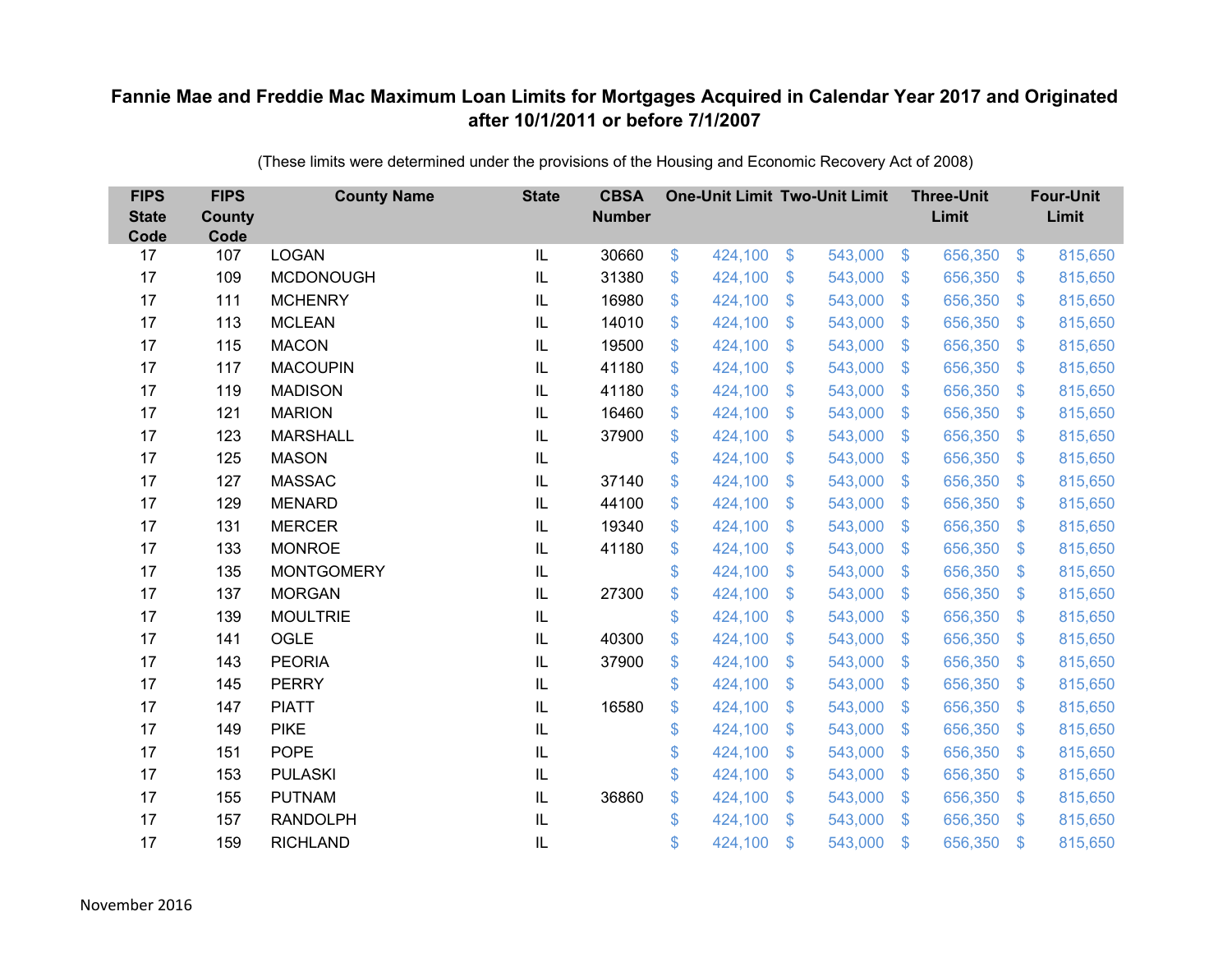| <b>FIPS</b><br><b>State</b><br>Code | <b>FIPS</b><br>County<br>Code | <b>County Name</b> | <b>State</b>  | <b>CBSA</b><br><b>Number</b> | <b>One-Unit Limit Two-Unit Limit</b> |                           |         |                           | <b>Three-Unit</b><br>Limit |                | <b>Four-Unit</b><br>Limit |
|-------------------------------------|-------------------------------|--------------------|---------------|------------------------------|--------------------------------------|---------------------------|---------|---------------------------|----------------------------|----------------|---------------------------|
| 17                                  | 161                           | <b>ROCK ISLAND</b> | $\mathsf{IL}$ | 19340                        | \$<br>424,100                        | \$                        | 543,000 | $\sqrt[6]{3}$             | 656,350                    | $\sqrt{3}$     | 815,650                   |
| 17                                  | 163                           | ST. CLAIR          | IL            | 41180                        | \$<br>424,100                        | \$                        | 543,000 | $\mathbb{S}$              | 656,350                    | $\mathcal{S}$  | 815,650                   |
| 17                                  | 165                           | <b>SALINE</b>      | IL            |                              | \$<br>424,100                        | $\mathcal{S}$             | 543,000 | $\mathfrak{S}$            | 656,350                    | $\mathbf{\$}$  | 815,650                   |
| 17                                  | 167                           | <b>SANGAMON</b>    | IL            | 44100                        | \$<br>424,100                        | $\boldsymbol{\mathsf{S}}$ | 543,000 | $\mathfrak{S}$            | 656,350                    | $\mathbf{\$}$  | 815,650                   |
| 17                                  | 169                           | <b>SCHUYLER</b>    | IL            |                              | \$<br>424,100                        | $\boldsymbol{\mathsf{S}}$ | 543,000 | $\mathfrak{F}$            | 656,350                    | <sup>\$</sup>  | 815,650                   |
| 17                                  | 171                           | <b>SCOTT</b>       | IL            | 27300                        | \$<br>424,100                        | $\mathcal{S}$             | 543,000 | $\mathfrak{S}$            | 656,350                    | $\mathbf{\$}$  | 815,650                   |
| 17                                  | 173                           | <b>SHELBY</b>      | IL            |                              | \$<br>424,100                        | $\mathcal{S}$             | 543,000 | $\mathfrak{S}$            | 656,350                    | $\mathfrak{S}$ | 815,650                   |
| 17                                  | 175                           | <b>STARK</b>       | IL            | 37900                        | \$<br>424,100                        | $\mathfrak{F}$            | 543,000 | $\mathcal{L}$             | 656,350                    | $\mathcal{S}$  | 815,650                   |
| 17                                  | 177                           | <b>STEPHENSON</b>  | IL            | 23300                        | \$<br>424,100                        | \$                        | 543,000 | $\mathfrak{S}$            | 656,350                    | $\mathfrak{S}$ | 815,650                   |
| 17                                  | 179                           | <b>TAZEWELL</b>    | IL            | 37900                        | \$<br>424,100                        | $\mathfrak{S}$            | 543,000 | $\mathbb{S}$              | 656,350                    | $\mathbf{\$}$  | 815,650                   |
| 17                                  | 181                           | <b>UNION</b>       | IL            |                              | \$<br>424,100                        | $\boldsymbol{\mathsf{S}}$ | 543,000 | $\mathcal{L}$             | 656,350                    | $\mathcal{S}$  | 815,650                   |
| 17                                  | 183                           | <b>VERMILION</b>   | IL            | 19180                        | \$<br>424,100                        | $\boldsymbol{\mathsf{S}}$ | 543,000 | \$.                       | 656,350                    | $\mathcal{S}$  | 815,650                   |
| 17                                  | 185                           | <b>WABASH</b>      | IL            |                              | \$<br>424,100                        | \$                        | 543,000 | $\mathfrak{S}$            | 656,350                    | \$.            | 815,650                   |
| 17                                  | 187                           | <b>WARREN</b>      | IL            |                              | \$<br>424,100                        | $\boldsymbol{\mathsf{S}}$ | 543,000 | \$.                       | 656,350                    | $\mathcal{S}$  | 815,650                   |
| 17                                  | 189                           | <b>WASHINGTON</b>  | IL            |                              | \$<br>424,100                        | $\boldsymbol{\mathsf{S}}$ | 543,000 | $\mathbb{S}$              | 656,350                    | $\mathcal{S}$  | 815,650                   |
| 17                                  | 191                           | <b>WAYNE</b>       | IL            |                              | \$<br>424,100                        | $\mathcal{S}$             | 543,000 | $\mathfrak{S}$            | 656,350                    | $\mathbf{\$}$  | 815,650                   |
| 17                                  | 193                           | <b>WHITE</b>       | IL            |                              | \$<br>424,100                        | $\boldsymbol{\mathsf{S}}$ | 543,000 | $\sqrt[6]{2}$             | 656,350                    | $\sqrt{3}$     | 815,650                   |
| 17                                  | 195                           | <b>WHITESIDE</b>   | IL            | 44580                        | \$<br>424,100                        | $\mathbf{\$}$             | 543,000 | $\mathbb{S}$              | 656,350                    | $\mathcal{S}$  | 815,650                   |
| 17                                  | 197                           | <b>WILL</b>        | IL            | 16980                        | \$<br>424,100                        | $\mathcal{S}$             | 543,000 | $\mathfrak{S}$            | 656,350                    | $\mathbf{\$}$  | 815,650                   |
| 17                                  | 199                           | <b>WILLIAMSON</b>  | IL            | 16060                        | \$<br>424,100                        | $\$\$                     | 543,000 | $\sqrt[6]{3}$             | 656,350                    | $\sqrt{3}$     | 815,650                   |
| 17                                  | 201                           | <b>WINNEBAGO</b>   | IL            | 40420                        | \$<br>424,100                        | $\boldsymbol{\mathsf{S}}$ | 543,000 | $\mathcal{L}$             | 656,350                    | $\mathcal{S}$  | 815,650                   |
| 17                                  | 203                           | <b>WOODFORD</b>    | IL            | 37900                        | \$<br>424,100                        | $\mathcal{S}$             | 543,000 | $\mathfrak{S}$            | 656,350                    | $\mathbf{\$}$  | 815,650                   |
| 18                                  | 001                           | <b>ADAMS</b>       | IN            | 19540                        | \$<br>424,100                        | $\$\$                     | 543,000 | $\mathfrak{S}$            | 656,350                    | $\mathbf{\$}$  | 815,650                   |
| 18                                  | 003                           | <b>ALLEN</b>       | IN            | 23060                        | \$<br>424,100                        | $\boldsymbol{\mathsf{S}}$ | 543,000 | $\boldsymbol{\mathsf{S}}$ | 656,350                    | \$             | 815,650                   |
| 18                                  | 005                           | <b>BARTHOLOMEW</b> | IN            | 18020                        | \$<br>424,100                        | $\mathcal{S}$             | 543,000 | $\mathbb{S}$              | 656,350                    | $\mathcal{S}$  | 815,650                   |
| 18                                  | 007                           | <b>BENTON</b>      | IN            | 29200                        | \$<br>424,100                        | $\mathcal{S}$             | 543,000 | $\mathbf{\$}$             | 656,350                    | <sup>\$</sup>  | 815,650                   |
| 18                                  | 009                           | <b>BLACKFORD</b>   | IN            |                              | \$<br>424,100                        | $\mathcal{S}$             | 543,000 | \$                        | 656,350                    | \$             | 815,650                   |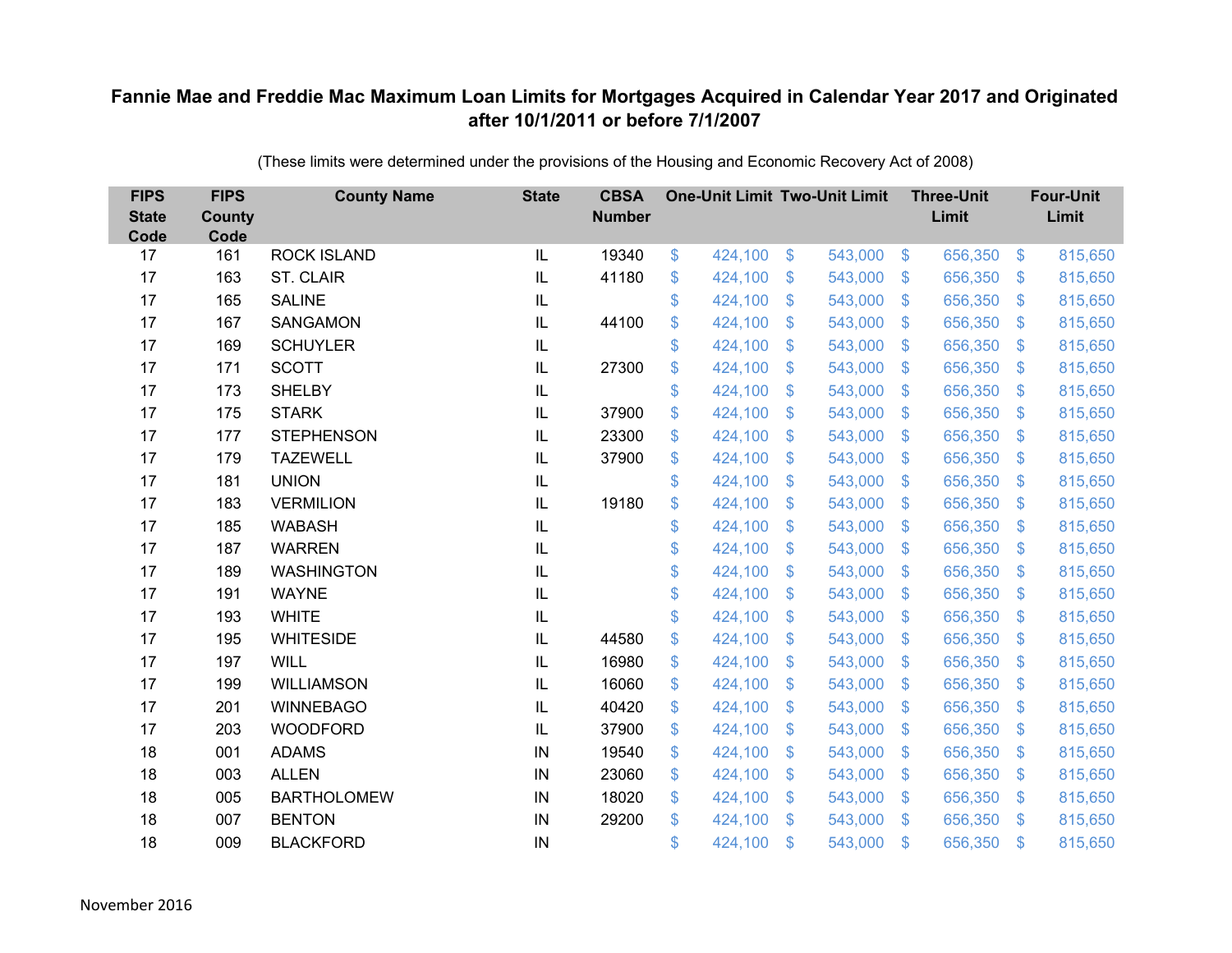| <b>FIPS</b><br><b>State</b><br>Code | <b>FIPS</b><br><b>County</b><br>Code | <b>County Name</b> | <b>State</b> | <b>CBSA</b><br><b>Number</b> | <b>One-Unit Limit Two-Unit Limit</b> |                           |         |                         | <b>Three-Unit</b><br>Limit |                | <b>Four-Unit</b><br>Limit |
|-------------------------------------|--------------------------------------|--------------------|--------------|------------------------------|--------------------------------------|---------------------------|---------|-------------------------|----------------------------|----------------|---------------------------|
| 18                                  | 011                                  | <b>BOONE</b>       | IN           | 26900                        | \$<br>424,100                        | $\$\$                     | 543,000 | $\sqrt{3}$              | 656,350                    | $\frac{3}{2}$  | 815,650                   |
| 18                                  | 013                                  | <b>BROWN</b>       | IN           | 26900                        | \$<br>424,100                        | \$                        | 543,000 | $\mathfrak{S}$          | 656,350                    | \$             | 815,650                   |
| 18                                  | 015                                  | <b>CARROLL</b>     | IN           | 29200                        | \$<br>424,100                        | $\boldsymbol{\mathsf{S}}$ | 543,000 | $\sqrt[6]{\frac{1}{2}}$ | 656,350                    | $\sqrt{3}$     | 815,650                   |
| 18                                  | 017                                  | CASS               | IN           | 30900                        | \$<br>424,100                        | $\boldsymbol{\mathsf{S}}$ | 543,000 | $\sqrt[6]{\frac{1}{2}}$ | 656,350                    | $\mathcal{S}$  | 815,650                   |
| 18                                  | 019                                  | <b>CLARK</b>       | IN           | 31140                        | \$<br>424,100                        | $\boldsymbol{\mathsf{S}}$ | 543,000 | $\mathfrak{F}$          | 656,350                    | $\mathfrak{S}$ | 815,650                   |
| 18                                  | 021                                  | <b>CLAY</b>        | IN           | 45460                        | \$<br>424,100                        | $\boldsymbol{\mathsf{S}}$ | 543,000 | $\sqrt[6]{\frac{1}{2}}$ | 656,350                    | $\sqrt{3}$     | 815,650                   |
| 18                                  | 023                                  | <b>CLINTON</b>     | IN           | 23140                        | \$<br>424,100                        | $\boldsymbol{\mathsf{S}}$ | 543,000 | $\mathfrak{S}$          | 656,350                    | \$             | 815,650                   |
| 18                                  | 025                                  | <b>CRAWFORD</b>    | IN           |                              | \$<br>424,100                        | \$                        | 543,000 | $\mathfrak{S}$          | 656,350                    | $\sqrt{3}$     | 815,650                   |
| 18                                  | 027                                  | <b>DAVIESS</b>     | IN           | 47780                        | \$<br>424,100                        | \$                        | 543,000 | $\sqrt[6]{\frac{1}{2}}$ | 656,350                    | \$             | 815,650                   |
| 18                                  | 029                                  | <b>DEARBORN</b>    | IN           | 17140                        | \$<br>424,100                        | $\mathcal{S}$             | 543,000 | $\mathfrak{S}$          | 656,350                    | $\mathcal{S}$  | 815,650                   |
| 18                                  | 031                                  | <b>DECATUR</b>     | IN           | 24700                        | \$<br>424,100                        | \$                        | 543,000 | $\sqrt[6]{\frac{1}{2}}$ | 656,350                    | \$             | 815,650                   |
| 18                                  | 033                                  | <b>DE KALB</b>     | IN           | 12140                        | \$<br>424,100                        | $\boldsymbol{\mathsf{S}}$ | 543,000 | $\mathfrak{F}$          | 656,350                    | $\mathcal{S}$  | 815,650                   |
| 18                                  | 035                                  | <b>DELAWARE</b>    | IN           | 34620                        | \$<br>424,100                        | \$                        | 543,000 | $\mathfrak{S}$          | 656,350                    | \$.            | 815,650                   |
| 18                                  | 037                                  | <b>DUBOIS</b>      | IN           | 27540                        | \$<br>424,100                        | $\boldsymbol{\mathsf{S}}$ | 543,000 | $\mathfrak{F}$          | 656,350                    | <sup>\$</sup>  | 815,650                   |
| 18                                  | 039                                  | <b>ELKHART</b>     | IN           | 21140                        | \$<br>424,100                        | $\boldsymbol{\mathsf{S}}$ | 543,000 | $\sqrt[6]{\frac{1}{2}}$ | 656,350                    | $\mathcal{S}$  | 815,650                   |
| 18                                  | 041                                  | <b>FAYETTE</b>     | IN           | 18220                        | \$<br>424,100                        | $\boldsymbol{\mathsf{S}}$ | 543,000 | \$                      | 656,350                    | $\mathcal{S}$  | 815,650                   |
| 18                                  | 043                                  | <b>FLOYD</b>       | IN           | 31140                        | \$<br>424,100                        | $\boldsymbol{\mathsf{S}}$ | 543,000 | $\mathcal{L}$           | 656,350                    | $\mathcal{S}$  | 815,650                   |
| 18                                  | 045                                  | <b>FOUNTAIN</b>    | IN           |                              | \$<br>424,100                        | $\mathbf{\$}$             | 543,000 | $\mathfrak{S}$          | 656,350                    | $\mathcal{S}$  | 815,650                   |
| 18                                  | 047                                  | <b>FRANKLIN</b>    | IN           |                              | \$<br>424,100                        | $\boldsymbol{\mathsf{S}}$ | 543,000 | $\sqrt[6]{3}$           | 656,350                    | $\mathcal{S}$  | 815,650                   |
| 18                                  | 049                                  | <b>FULTON</b>      | IN           |                              | \$<br>424,100                        | $\boldsymbol{\mathsf{S}}$ | 543,000 | $\sqrt[6]{\frac{1}{2}}$ | 656,350                    | $\sqrt{3}$     | 815,650                   |
| 18                                  | 051                                  | <b>GIBSON</b>      | IN           |                              | \$<br>424,100                        | $\mathcal{S}$             | 543,000 | $\mathfrak{S}$          | 656,350                    | $\mathcal{S}$  | 815,650                   |
| 18                                  | 053                                  | <b>GRANT</b>       | IN           | 31980                        | \$<br>424,100                        | $\boldsymbol{\mathsf{S}}$ | 543,000 | $\mathfrak{S}$          | 656,350                    | $\mathcal{S}$  | 815,650                   |
| 18                                  | 055                                  | <b>GREENE</b>      | IN           |                              | \$<br>424,100                        | $\boldsymbol{\mathsf{S}}$ | 543,000 | $\sqrt[6]{\frac{1}{2}}$ | 656,350                    | $\sqrt{3}$     | 815,650                   |
| 18                                  | 057                                  | <b>HAMILTON</b>    | IN           | 26900                        | \$<br>424,100                        | $\$\$                     | 543,000 | $\sqrt[6]{\frac{1}{2}}$ | 656,350                    | \$             | 815,650                   |
| 18                                  | 059                                  | <b>HANCOCK</b>     | IN           | 26900                        | \$<br>424,100                        | $\boldsymbol{\mathsf{S}}$ | 543,000 | $\mathcal{L}$           | 656,350                    | $\mathcal{S}$  | 815,650                   |
| 18                                  | 061                                  | <b>HARRISON</b>    | IN           | 31140                        | \$<br>424,100                        | $\mathcal{S}$             | 543,000 | $\mathbf{\$}$           | 656,350                    | <sup>\$</sup>  | 815,650                   |
| 18                                  | 063                                  | <b>HENDRICKS</b>   | IN           | 26900                        | \$<br>424,100                        | $\mathcal{S}$             | 543,000 | $\mathfrak{s}$          | 656,350                    | $\mathbf{\$}$  | 815,650                   |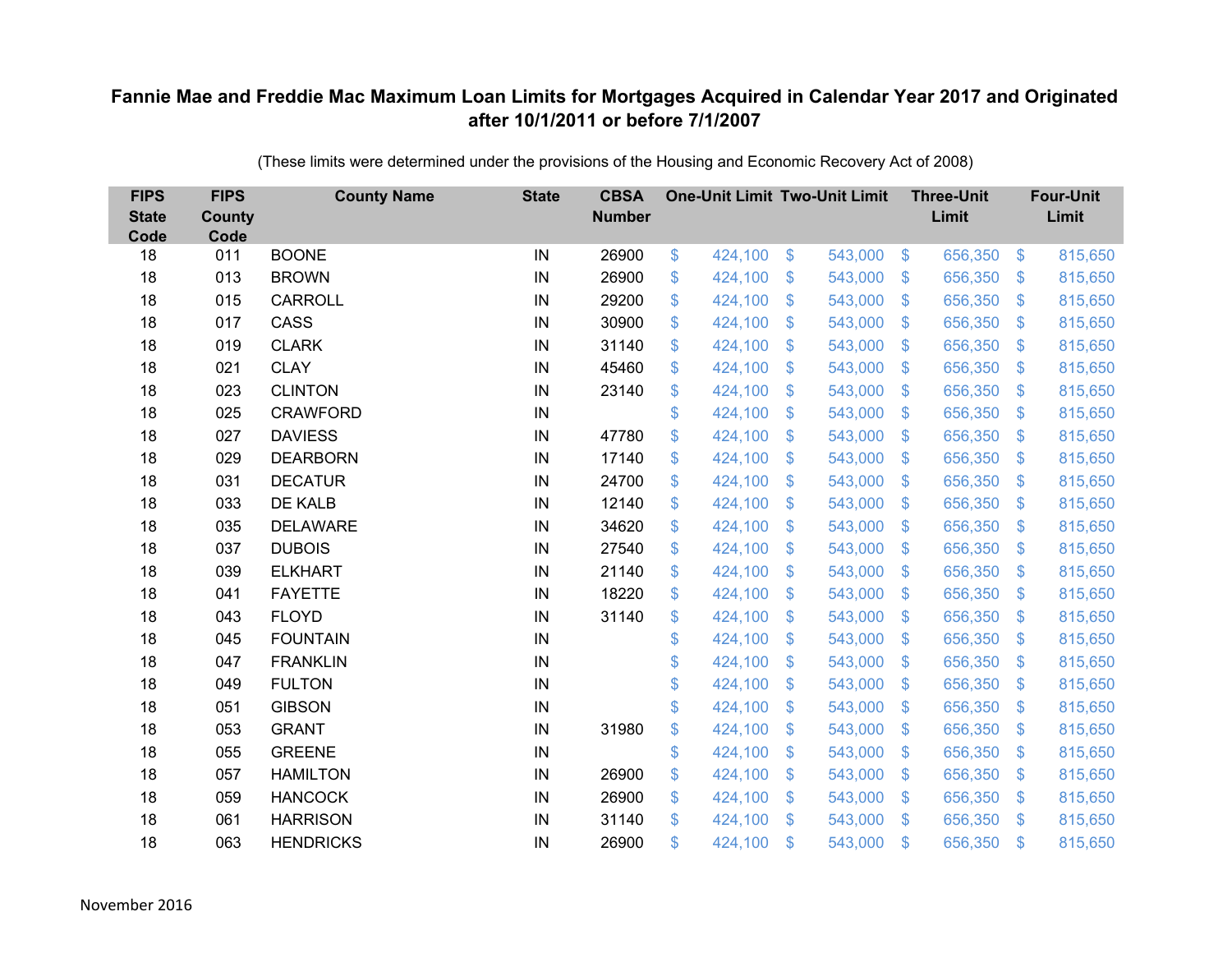| <b>FIPS</b><br><b>State</b><br>Code | <b>FIPS</b><br><b>County</b><br>Code | <b>County Name</b> | <b>State</b> | <b>CBSA</b><br><b>Number</b> | <b>One-Unit Limit Two-Unit Limit</b> |                           |         |                           | <b>Three-Unit</b><br>Limit |                | <b>Four-Unit</b><br>Limit |
|-------------------------------------|--------------------------------------|--------------------|--------------|------------------------------|--------------------------------------|---------------------------|---------|---------------------------|----------------------------|----------------|---------------------------|
| 18                                  | 065                                  | <b>HENRY</b>       | IN           | 35220                        | \$<br>424,100                        | \$                        | 543,000 | $\frac{3}{2}$             | 656,350                    | $\frac{3}{2}$  | 815,650                   |
| 18                                  | 067                                  | <b>HOWARD</b>      | IN           | 29020                        | \$<br>424,100                        | \$                        | 543,000 | $\sqrt[6]{3}$             | 656,350                    | $\mathfrak{F}$ | 815,650                   |
| 18                                  | 069                                  | <b>HUNTINGTON</b>  | IN           | 26540                        | \$<br>424,100                        | $\mathcal{S}$             | 543,000 | $\mathfrak{S}$            | 656,350                    | $\mathbf{\$}$  | 815,650                   |
| 18                                  | 071                                  | <b>JACKSON</b>     | IN           | 42980                        | \$<br>424,100                        | $\boldsymbol{\mathsf{S}}$ | 543,000 | $\sqrt[6]{3}$             | 656,350                    | $\mathcal{S}$  | 815,650                   |
| 18                                  | 073                                  | <b>JASPER</b>      | IN           | 16980                        | \$<br>424,100                        | $\boldsymbol{\mathsf{S}}$ | 543,000 | $\mathfrak{S}$            | 656,350                    | \$.            | 815,650                   |
| 18                                  | 075                                  | <b>JAY</b>         | IN           |                              | \$<br>424,100                        | $\mathcal{S}$             | 543,000 | $\mathfrak{S}$            | 656,350                    | $\mathbf{\$}$  | 815,650                   |
| 18                                  | 077                                  | <b>JEFFERSON</b>   | IN           | 31500                        | \$<br>424,100                        | $\boldsymbol{\mathsf{S}}$ | 543,000 | $\sqrt[6]{3}$             | 656,350                    | $\mathcal{S}$  | 815,650                   |
| 18                                  | 079                                  | <b>JENNINGS</b>    | IN           | 35860                        | \$<br>424,100                        | \$                        | 543,000 | $\sqrt[6]{3}$             | 656,350                    | $\mathcal{S}$  | 815,650                   |
| 18                                  | 081                                  | <b>JOHNSON</b>     | IN           | 26900                        | \$<br>424,100                        | \$                        | 543,000 | $\mathfrak{S}$            | 656,350                    | $\mathfrak{S}$ | 815,650                   |
| 18                                  | 083                                  | <b>KNOX</b>        | IN           | 47180                        | \$<br>424,100                        | $\boldsymbol{\mathsf{S}}$ | 543,000 | \$.                       | 656,350                    | <sup>\$</sup>  | 815,650                   |
| 18                                  | 085                                  | <b>KOSCIUSKO</b>   | IN           | 47700                        | \$<br>424,100                        | \$                        | 543,000 | $\sqrt[6]{3}$             | 656,350                    | $\mathfrak{F}$ | 815,650                   |
| 18                                  | 087                                  | LAGRANGE           | IN           |                              | \$<br>424,100                        | $\boldsymbol{\mathsf{S}}$ | 543,000 | $\mathfrak{S}$            | 656,350                    | $\mathbf{\$}$  | 815,650                   |
| 18                                  | 089                                  | <b>LAKE</b>        | IN           | 16980                        | \$<br>424,100                        | \$                        | 543,000 | $\sqrt[6]{3}$             | 656,350                    | $\mathfrak{F}$ | 815,650                   |
| 18                                  | 091                                  | <b>LA PORTE</b>    | IN           | 33140                        | \$<br>424,100                        | $\mathbf{\$}$             | 543,000 | $\mathbb{S}$              | 656,350                    | $\mathcal{S}$  | 815,650                   |
| 18                                  | 093                                  | <b>LAWRENCE</b>    | IN           | 13260                        | \$<br>424,100                        | $\boldsymbol{\mathsf{S}}$ | 543,000 | $\sqrt[6]{3}$             | 656,350                    | $\mathcal{S}$  | 815,650                   |
| 18                                  | 095                                  | <b>MADISON</b>     | IN           | 26900                        | \$<br>424,100                        | $\boldsymbol{\mathsf{S}}$ | 543,000 | $\mathcal{S}$             | 656,350                    | $\mathcal{S}$  | 815,650                   |
| 18                                  | 097                                  | <b>MARION</b>      | IN           | 26900                        | \$<br>424,100                        | $\mathfrak{s}$            | 543,000 | $\mathfrak{S}$            | 656,350                    | $\mathcal{S}$  | 815,650                   |
| 18                                  | 099                                  | <b>MARSHALL</b>    | IN           | 38500                        | \$<br>424,100                        | $\boldsymbol{\mathsf{S}}$ | 543,000 | $\sqrt[6]{3}$             | 656,350                    | $\sqrt{3}$     | 815,650                   |
| 18                                  | 101                                  | <b>MARTIN</b>      | IN           |                              | \$<br>424,100                        | $\boldsymbol{\mathsf{S}}$ | 543,000 | $\sqrt[6]{3}$             | 656,350                    | $\mathcal{S}$  | 815,650                   |
| 18                                  | 103                                  | <b>MIAMI</b>       | IN           | 37940                        | \$<br>424,100                        | $\boldsymbol{\mathsf{S}}$ | 543,000 | $\mathfrak{S}$            | 656,350                    | $\mathbf{\$}$  | 815,650                   |
| 18                                  | 105                                  | <b>MONROE</b>      | IN           | 14020                        | \$<br>424,100                        | $\boldsymbol{\mathsf{S}}$ | 543,000 | $\sqrt[6]{3}$             | 656,350                    | $\sqrt{3}$     | 815,650                   |
| 18                                  | 107                                  | <b>MONTGOMERY</b>  | IN           | 18820                        | \$<br>424,100                        | $\boldsymbol{\mathsf{S}}$ | 543,000 | $\mathfrak{S}$            | 656,350                    | $\mathcal{S}$  | 815,650                   |
| 18                                  | 109                                  | <b>MORGAN</b>      | IN           | 26900                        | \$<br>424,100                        | $\$\$                     | 543,000 | $\sqrt[6]{3}$             | 656,350                    | $\mathbf{\$}$  | 815,650                   |
| 18                                  | 111                                  | <b>NEWTON</b>      | IN           | 16980                        | \$<br>424,100                        | $\boldsymbol{\mathsf{S}}$ | 543,000 | $\boldsymbol{\mathsf{S}}$ | 656,350                    | \$             | 815,650                   |
| 18                                  | 113                                  | <b>NOBLE</b>       | IN           | 28340                        | \$<br>424,100                        | $\boldsymbol{\mathsf{S}}$ | 543,000 | $\sqrt[6]{3}$             | 656,350                    | $\mathcal{S}$  | 815,650                   |
| 18                                  | 115                                  | OHIO               | IN           | 17140                        | \$<br>424,100                        | $\mathfrak{s}$            | 543,000 | $\mathfrak{F}$            | 656,350                    | <sup>\$</sup>  | 815,650                   |
| 18                                  | 117                                  | ORANGE             | IN           |                              | \$<br>424,100                        | $\mathfrak{s}$            | 543,000 | $\mathbf{\$}$             | 656,350                    | $\mathbf{\$}$  | 815,650                   |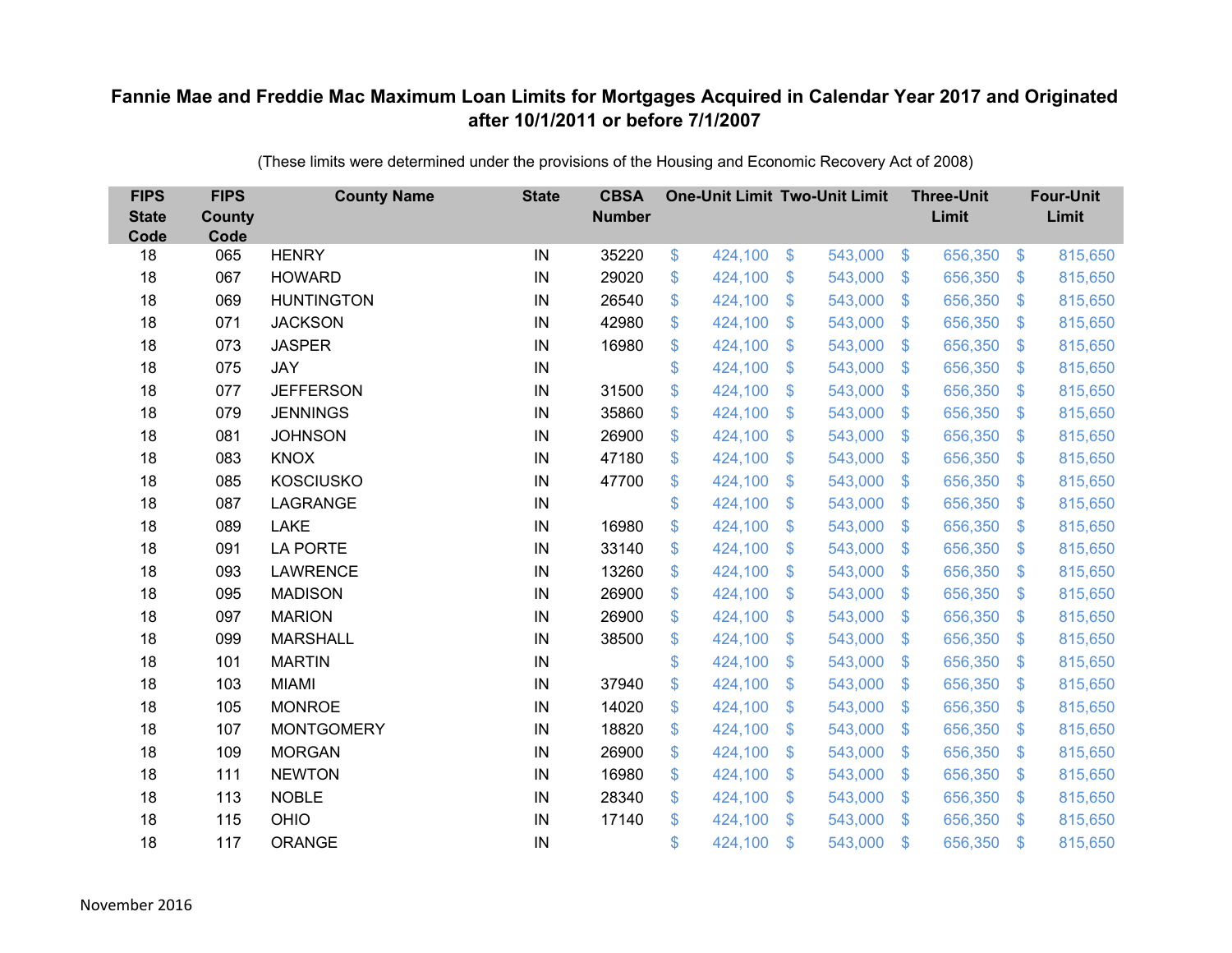| <b>FIPS</b><br><b>State</b><br>Code | <b>FIPS</b><br><b>County</b><br>Code | <b>County Name</b> | <b>State</b> | <b>CBSA</b><br><b>Number</b> | <b>One-Unit Limit Two-Unit Limit</b> |               |         |                           | <b>Three-Unit</b><br>Limit |                | <b>Four-Unit</b><br>Limit |
|-------------------------------------|--------------------------------------|--------------------|--------------|------------------------------|--------------------------------------|---------------|---------|---------------------------|----------------------------|----------------|---------------------------|
| 18                                  | 119                                  | <b>OWEN</b>        | IN           | 14020                        | \$<br>424,100                        | $\frac{3}{2}$ | 543,000 | $\sqrt[6]{3}$             | 656,350                    | $\frac{1}{2}$  | 815,650                   |
| 18                                  | 121                                  | <b>PARKE</b>       | IN           |                              | \$<br>424,100                        | \$            | 543,000 | $\mathcal{S}$             | 656,350                    | $\mathcal{S}$  | 815,650                   |
| 18                                  | 123                                  | <b>PERRY</b>       | IN           |                              | \$<br>424,100                        | \$            | 543,000 | $\mathcal{S}$             | 656,350                    | $\mathbf{\$}$  | 815,650                   |
| 18                                  | 125                                  | <b>PIKE</b>        | IN           | 27540                        | \$<br>424,100                        | \$            | 543,000 | $\sqrt[6]{3}$             | 656,350                    | $\mathfrak{S}$ | 815,650                   |
| 18                                  | 127                                  | <b>PORTER</b>      | IN           | 16980                        | \$<br>424,100                        | \$            | 543,000 | $\mathcal{S}$             | 656,350                    | $\mathcal{L}$  | 815,650                   |
| 18                                  | 129                                  | <b>POSEY</b>       | IN           | 21780                        | \$<br>424,100                        | \$            | 543,000 | $\mathcal{S}$             | 656,350                    | S.             | 815,650                   |
| 18                                  | 131                                  | <b>PULASKI</b>     | IN           |                              | \$<br>424,100                        | \$            | 543,000 | $\sqrt[6]{3}$             | 656,350                    | $\mathcal{S}$  | 815,650                   |
| 18                                  | 133                                  | <b>PUTNAM</b>      | IN           | 26900                        | \$<br>424,100                        | \$            | 543,000 | $\mathbb{S}$              | 656,350                    | $\mathcal{S}$  | 815,650                   |
| 18                                  | 135                                  | <b>RANDOLPH</b>    | IN           |                              | \$<br>424,100                        | \$            | 543,000 | $\mathfrak{F}$            | 656,350                    | $\mathfrak{F}$ | 815,650                   |
| 18                                  | 137                                  | <b>RIPLEY</b>      | IN           |                              | \$<br>424,100                        | \$            | 543,000 | S.                        | 656,350                    | \$.            | 815,650                   |
| 18                                  | 139                                  | <b>RUSH</b>        | IN           |                              | \$<br>424,100                        | \$            | 543,000 | $\mathfrak{S}$            | 656,350                    | $\mathcal{S}$  | 815,650                   |
| 18                                  | 141                                  | ST. JOSEPH         | IN           | 43780                        | \$<br>424,100                        | \$            | 543,000 | $\mathfrak{F}$            | 656,350                    | $\mathbf{\$}$  | 815,650                   |
| 18                                  | 143                                  | <b>SCOTT</b>       | IN           | 31140                        | \$<br>424,100                        | \$            | 543,000 | $\mathbf{\$}$             | 656,350                    | $\mathcal{S}$  | 815,650                   |
| 18                                  | 145                                  | <b>SHELBY</b>      | IN           | 26900                        | \$<br>424,100                        | \$            | 543,000 | $\mathbf{\$}$             | 656,350                    | S.             | 815,650                   |
| 18                                  | 147                                  | <b>SPENCER</b>     | IN           |                              | \$<br>424,100                        | \$            | 543,000 | $\mathfrak{S}$            | 656,350                    | $\mathcal{S}$  | 815,650                   |
| 18                                  | 149                                  | <b>STARKE</b>      | IN           |                              | \$<br>424,100                        | \$            | 543,000 | $\mathfrak{S}$            | 656,350                    | $\mathcal{L}$  | 815,650                   |
| 18                                  | 151                                  | <b>STEUBEN</b>     | IN           | 11420                        | \$<br>424,100                        | \$            | 543,000 | $\mathcal{S}$             | 656,350                    | $\mathcal{S}$  | 815,650                   |
| 18                                  | 153                                  | <b>SULLIVAN</b>    | IN           | 45460                        | \$<br>424,100                        | \$            | 543,000 | $\boldsymbol{\mathsf{S}}$ | 656,350                    | $\mathfrak{S}$ | 815,650                   |
| 18                                  | 155                                  | SWITZERLAND        | IN           |                              | \$<br>424,100                        | \$            | 543,000 | $\sqrt[6]{3}$             | 656,350                    | $\mathcal{S}$  | 815,650                   |
| 18                                  | 157                                  | TIPPECANOE         | IN           | 29200                        | \$<br>424,100                        | \$            | 543,000 | $\mathfrak{F}$            | 656,350                    | $\mathfrak{F}$ | 815,650                   |
| 18                                  | 159                                  | <b>TIPTON</b>      | IN           |                              | \$<br>424,100                        | \$            | 543,000 | $\sqrt[6]{3}$             | 656,350                    | $\mathfrak{S}$ | 815,650                   |
| 18                                  | 161                                  | <b>UNION</b>       | IN           | 17140                        | \$<br>424,100                        | \$            | 543,000 | $\mathfrak{F}$            | 656,350                    | $\mathcal{L}$  | 815,650                   |
| 18                                  | 163                                  | VANDERBURGH        | IN           | 21780                        | \$<br>424,100                        | \$            | 543,000 | $\sqrt[6]{3}$             | 656,350                    | $\mathbb{S}$   | 815,650                   |
| 18                                  | 165                                  | <b>VERMILLION</b>  | IN           | 45460                        | \$<br>424,100                        | \$            | 543,000 | $\boldsymbol{\mathsf{S}}$ | 656,350                    | $\mathcal{L}$  | 815,650                   |
| 18                                  | 167                                  | <b>VIGO</b>        | IN           | 45460                        | \$<br>424,100                        | \$            | 543,000 | $\mathcal{S}$             | 656,350                    | $\mathcal{S}$  | 815,650                   |
| 18                                  | 169                                  | <b>WABASH</b>      | IN           | 47340                        | \$<br>424,100                        | \$            | 543,000 | $\mathbf{\$}$             | 656,350                    | $\mathbf{\$}$  | 815,650                   |
| 18                                  | 171                                  | <b>WARREN</b>      | IN           |                              | \$<br>424,100                        | \$            | 543,000 | $\mathfrak{s}$            | 656,350                    | $\mathfrak{s}$ | 815,650                   |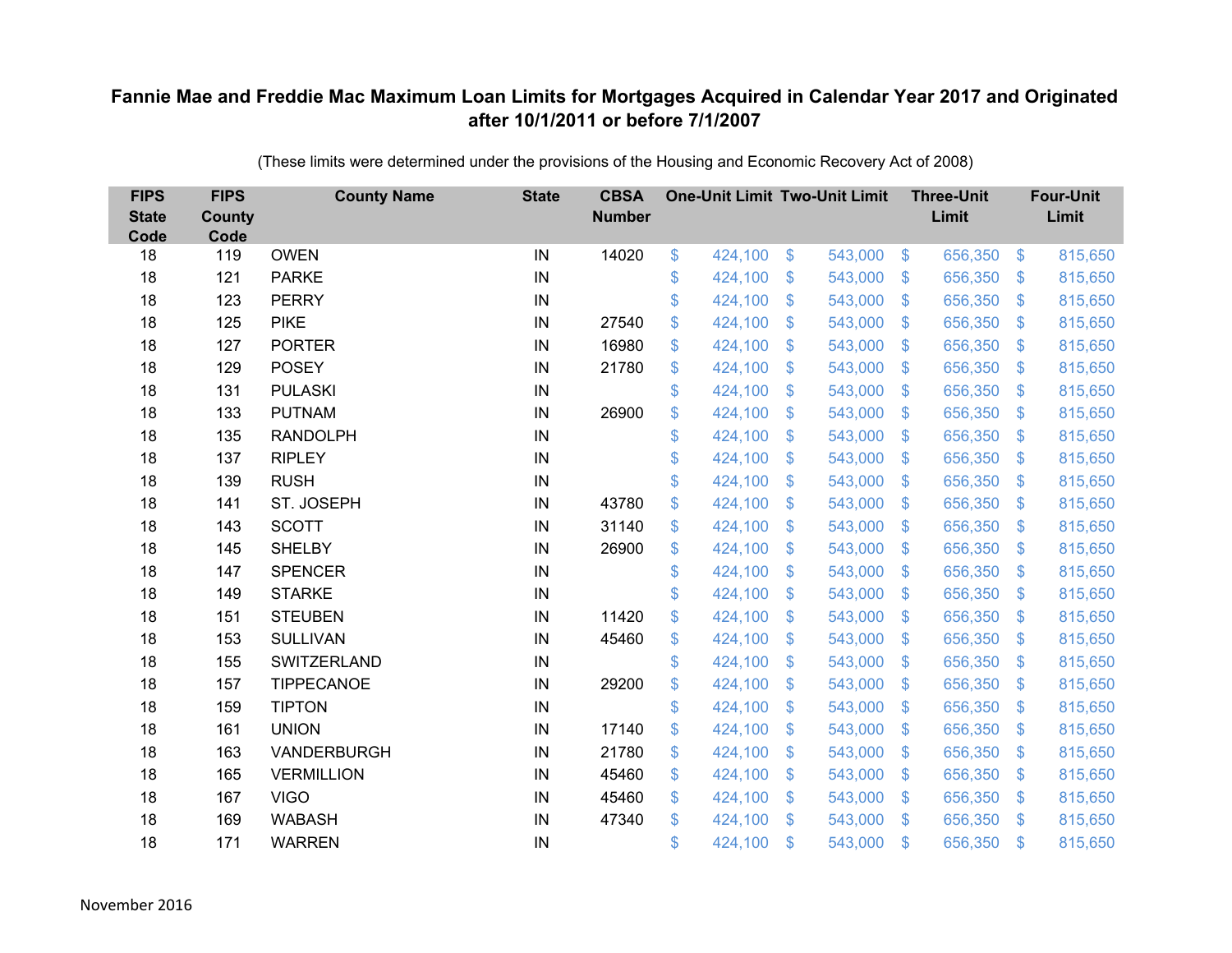| <b>FIPS</b><br><b>State</b><br>Code | <b>FIPS</b><br><b>County</b><br>Code | <b>County Name</b> | <b>State</b> | <b>CBSA</b><br><b>Number</b> | <b>One-Unit Limit Two-Unit Limit</b> |                           |         |                           | <b>Three-Unit</b><br>Limit |                | <b>Four-Unit</b><br>Limit |
|-------------------------------------|--------------------------------------|--------------------|--------------|------------------------------|--------------------------------------|---------------------------|---------|---------------------------|----------------------------|----------------|---------------------------|
| 18                                  | 173                                  | <b>WARRICK</b>     | IN           | 21780                        | \$<br>424,100                        | \$                        | 543,000 | $\sqrt{3}$                | 656,350                    | $\sqrt{3}$     | 815,650                   |
| 18                                  | 175                                  | <b>WASHINGTON</b>  | IN           | 31140                        | \$<br>424,100                        | \$                        | 543,000 | $\mathfrak{S}$            | 656,350                    | $\mathbf{\$}$  | 815,650                   |
| 18                                  | 177                                  | <b>WAYNE</b>       | IN           | 39980                        | \$<br>424,100                        | $\mathcal{S}$             | 543,000 | $\mathfrak{S}$            | 656,350                    | $\mathbf{\$}$  | 815,650                   |
| 18                                  | 179                                  | <b>WELLS</b>       | IN           | 23060                        | \$<br>424,100                        | $\boldsymbol{\mathsf{S}}$ | 543,000 | $\mathfrak{S}$            | 656,350                    | $\mathbf{\$}$  | 815,650                   |
| 18                                  | 181                                  | <b>WHITE</b>       | IN           |                              | \$<br>424,100                        | $\boldsymbol{\mathsf{S}}$ | 543,000 | $\boldsymbol{\mathsf{S}}$ | 656,350                    | \$             | 815,650                   |
| 18                                  | 183                                  | <b>WHITLEY</b>     | IN           | 23060                        | \$<br>424,100                        | $\mathcal{S}$             | 543,000 | $\mathfrak{S}$            | 656,350                    | $\mathbf{\$}$  | 815,650                   |
| 19                                  | 001                                  | <b>ADAIR</b>       | IA           |                              | \$<br>424,100                        | $\boldsymbol{\mathsf{S}}$ | 543,000 | $\mathfrak{S}$            | 656,350                    | \$             | 815,650                   |
| 19                                  | 003                                  | <b>ADAMS</b>       | IA           |                              | \$<br>424,100                        | $\boldsymbol{\mathsf{S}}$ | 543,000 | $\sqrt[6]{3}$             | 656,350                    | $\mathcal{S}$  | 815,650                   |
| 19                                  | 005                                  | <b>ALLAMAKEE</b>   | IA           |                              | \$<br>424,100                        | $\boldsymbol{\mathsf{S}}$ | 543,000 | $\sqrt[6]{3}$             | 656,350                    | \$             | 815,650                   |
| 19                                  | 007                                  | <b>APPANOOSE</b>   | IA           |                              | \$<br>424,100                        | $\mathfrak{S}$            | 543,000 | $\mathbb{S}$              | 656,350                    | $\sqrt[6]{3}$  | 815,650                   |
| 19                                  | 009                                  | <b>AUDUBON</b>     | IA           |                              | \$<br>424,100                        | \$                        | 543,000 | $\sqrt[6]{3}$             | 656,350                    | $\sqrt{3}$     | 815,650                   |
| 19                                  | 011                                  | <b>BENTON</b>      | IA           | 16300                        | \$<br>424,100                        | \$                        | 543,000 | $\mathbb{S}$              | 656,350                    | $\mathcal{S}$  | 815,650                   |
| 19                                  | 013                                  | <b>BLACK HAWK</b>  | IA           | 47940                        | \$<br>424,100                        | $\mathcal{S}$             | 543,000 | $\mathfrak{S}$            | 656,350                    | $\mathfrak{S}$ | 815,650                   |
| 19                                  | 015                                  | <b>BOONE</b>       | IA           | 14340                        | \$<br>424,100                        | \$                        | 543,000 | $\mathbb{S}$              | 656,350                    | $\sqrt[6]{3}$  | 815,650                   |
| 19                                  | 017                                  | <b>BREMER</b>      | IA           | 47940                        | \$<br>424,100                        | $\mathcal{S}$             | 543,000 | $\mathfrak{S}$            | 656,350                    | $\mathbf{\$}$  | 815,650                   |
| 19                                  | 019                                  | <b>BUCHANAN</b>    | IA           |                              | \$<br>424,100                        | $\boldsymbol{\mathsf{S}}$ | 543,000 | $\mathcal{S}$             | 656,350                    | $\mathcal{S}$  | 815,650                   |
| 19                                  | 021                                  | <b>BUENA VISTA</b> | IA           | 44740                        | \$<br>424,100                        | \$                        | 543,000 | $\mathfrak{S}$            | 656,350                    | \$.            | 815,650                   |
| 19                                  | 023                                  | <b>BUTLER</b>      | IA           |                              | \$<br>424,100                        | $\boldsymbol{\mathsf{S}}$ | 543,000 | \$.                       | 656,350                    | $\mathcal{S}$  | 815,650                   |
| 19                                  | 025                                  | CALHOUN            | IA           |                              | \$<br>424,100                        | \$                        | 543,000 | $\mathbb{S}$              | 656,350                    | $\mathcal{S}$  | 815,650                   |
| 19                                  | 027                                  | <b>CARROLL</b>     | IA           |                              | \$<br>424,100                        | \$                        | 543,000 | \$                        | 656,350                    | $\mathcal{S}$  | 815,650                   |
| 19                                  | 029                                  | CASS               | IA           |                              | \$<br>424,100                        | \$                        | 543,000 | $\mathbb{S}$              | 656,350                    | \$             | 815,650                   |
| 19                                  | 031                                  | <b>CEDAR</b>       | IA           |                              | \$<br>424,100                        | $\boldsymbol{\mathsf{S}}$ | 543,000 | $\mathfrak{S}$            | 656,350                    | $\mathcal{S}$  | 815,650                   |
| 19                                  | 033                                  | CERRO GORDO        | IA           | 32380                        | \$<br>424,100                        | $\boldsymbol{\mathsf{S}}$ | 543,000 | $\sqrt[6]{3}$             | 656,350                    | $\mathcal{S}$  | 815,650                   |
| 19                                  | 035                                  | <b>CHEROKEE</b>    | IA           |                              | \$<br>424,100                        | $\mathcal{S}$             | 543,000 | $\mathfrak{S}$            | 656,350                    | $\mathbf{\$}$  | 815,650                   |
| 19                                  | 037                                  | <b>CHICKASAW</b>   | IA           |                              | \$<br>424,100                        | $\boldsymbol{\mathsf{S}}$ | 543,000 | $\sqrt[6]{3}$             | 656,350                    | $\mathcal{S}$  | 815,650                   |
| 19                                  | 039                                  | <b>CLARKE</b>      | IA           |                              | \$<br>424,100                        | $\mathbf{\$}$             | 543,000 | $\mathbb{S}$              | 656,350                    | $\mathbf{\$}$  | 815,650                   |
| 19                                  | 041                                  | <b>CLAY</b>        | IA           | 43980                        | \$<br>424,100                        | $\mathcal{S}$             | 543,000 | $\mathfrak{F}$            | 656,350                    | \$             | 815,650                   |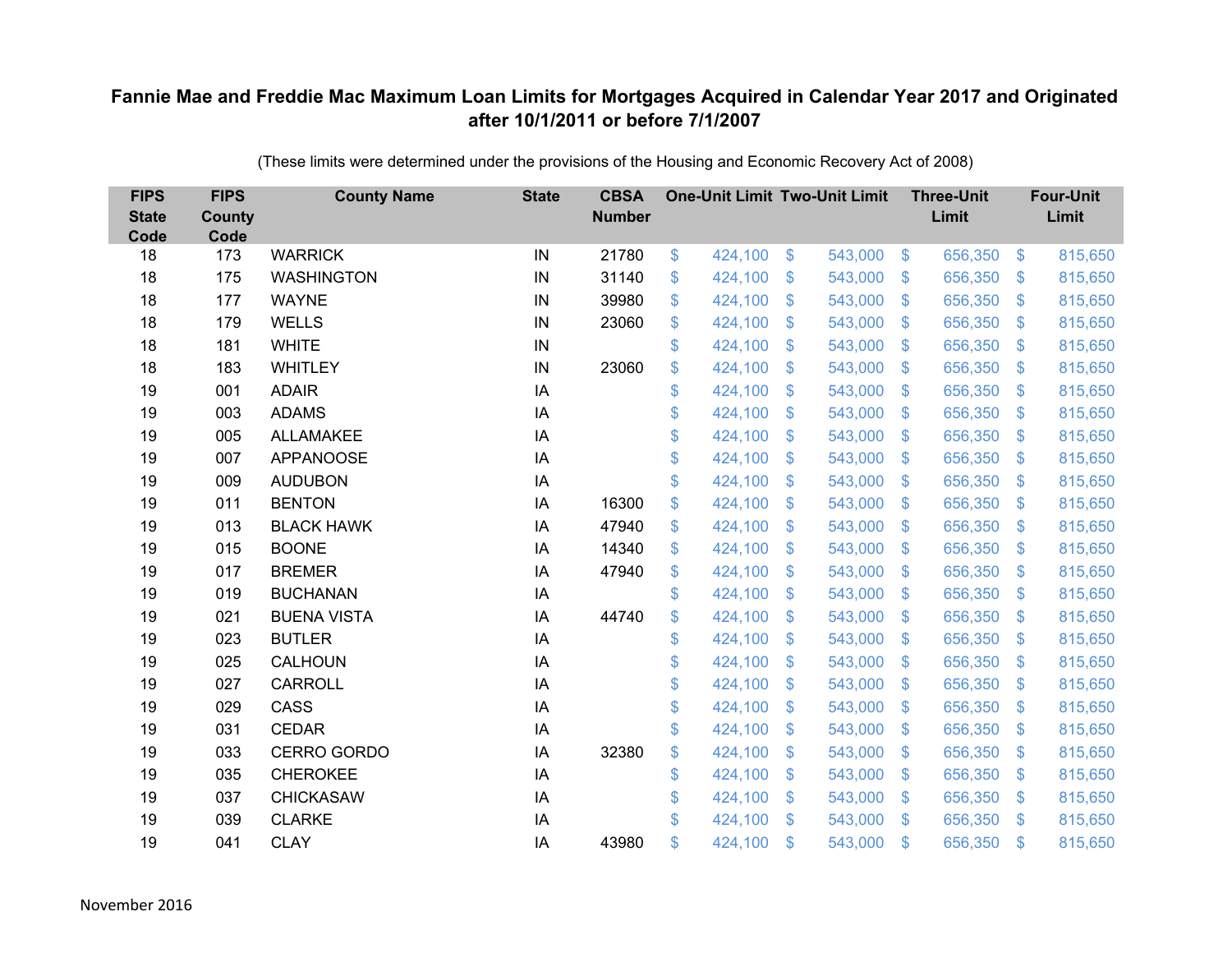| <b>FIPS</b><br><b>State</b><br>Code | <b>FIPS</b><br><b>County</b><br>Code | <b>County Name</b> | <b>State</b> | <b>CBSA</b><br><b>Number</b> | <b>One-Unit Limit Two-Unit Limit</b> |                |         |                | <b>Three-Unit</b><br>Limit |                           | <b>Four-Unit</b><br>Limit |
|-------------------------------------|--------------------------------------|--------------------|--------------|------------------------------|--------------------------------------|----------------|---------|----------------|----------------------------|---------------------------|---------------------------|
| 19                                  | 043                                  | <b>CLAYTON</b>     | IA           |                              | \$<br>424,100                        | \$             | 543,000 | $\sqrt[6]{3}$  | 656,350                    | $\frac{1}{2}$             | 815,650                   |
| 19                                  | 045                                  | <b>CLINTON</b>     | IA           | 17540                        | \$<br>424,100                        | \$             | 543,000 | $\sqrt{3}$     | 656,350                    | $\mathcal{S}$             | 815,650                   |
| 19                                  | 047                                  | <b>CRAWFORD</b>    | IA           |                              | \$<br>424,100                        | \$             | 543,000 | $\sqrt{3}$     | 656,350                    | $\boldsymbol{\mathsf{S}}$ | 815,650                   |
| 19                                  | 049                                  | <b>DALLAS</b>      | IA           | 19780                        | \$<br>424,100                        | \$             | 543,000 | $\sqrt{3}$     | 656,350                    | $\mathcal{L}$             | 815,650                   |
| 19                                  | 051                                  | <b>DAVIS</b>       | IA           | 36900                        | \$<br>424,100                        | \$             | 543,000 | $\sqrt{3}$     | 656,350                    | $\mathfrak{F}$            | 815,650                   |
| 19                                  | 053                                  | <b>DECATUR</b>     | IA           |                              | \$<br>424,100                        | \$             | 543,000 | $\sqrt{3}$     | 656,350                    | $\mathfrak{S}$            | 815,650                   |
| 19                                  | 055                                  | <b>DELAWARE</b>    | IA           |                              | \$<br>424,100                        | \$             | 543,000 | $\sqrt{3}$     | 656,350                    | $\boldsymbol{\mathsf{S}}$ | 815,650                   |
| 19                                  | 057                                  | <b>DES MOINES</b>  | IA           | 15460                        | \$<br>424,100                        | $\mathfrak{S}$ | 543,000 | $\mathbf{\$}$  | 656,350                    | $\mathbb{S}$              | 815,650                   |
| 19                                  | 059                                  | <b>DICKINSON</b>   | IA           | 44020                        | \$<br>424,100                        | \$             | 543,000 | \$             | 656,350                    | $\mathcal{L}$             | 815,650                   |
| 19                                  | 061                                  | <b>DUBUQUE</b>     | IA           | 20220                        | \$<br>424,100                        | $\mathfrak{S}$ | 543,000 | $\mathfrak{S}$ | 656,350                    | S.                        | 815,650                   |
| 19                                  | 063                                  | <b>EMMET</b>       | IA           |                              | \$<br>424,100                        | \$             | 543,000 | \$             | 656,350                    | $\boldsymbol{\theta}$     | 815,650                   |
| 19                                  | 065                                  | <b>FAYETTE</b>     | IA           |                              | \$<br>424,100                        | \$             | 543,000 | \$             | 656,350                    | $\mathcal{L}$             | 815,650                   |
| 19                                  | 067                                  | <b>FLOYD</b>       | IA           |                              | \$<br>424,100                        | $\mathfrak{S}$ | 543,000 | $\mathfrak{S}$ | 656,350                    | $\mathfrak{F}$            | 815,650                   |
| 19                                  | 069                                  | <b>FRANKLIN</b>    | IA           |                              | \$<br>424,100                        | \$             | 543,000 | $\mathfrak{F}$ | 656,350                    | \$.                       | 815,650                   |
| 19                                  | 071                                  | <b>FREMONT</b>     | IA           |                              | \$<br>424,100                        | \$             | 543,000 | $\mathfrak{F}$ | 656,350                    | $\mathcal{L}$             | 815,650                   |
| 19                                  | 073                                  | <b>GREENE</b>      | IA           |                              | \$<br>424,100                        | \$             | 543,000 | \$             | 656,350                    | $\boldsymbol{\mathsf{S}}$ | 815,650                   |
| 19                                  | 075                                  | <b>GRUNDY</b>      | IA           | 47940                        | \$<br>424,100                        | \$             | 543,000 | $\mathcal{S}$  | 656,350                    | $\mathfrak{F}$            | 815,650                   |
| 19                                  | 077                                  | <b>GUTHRIE</b>     | IA           | 19780                        | \$<br>424,100                        | $\mathfrak{S}$ | 543,000 | $\mathfrak{S}$ | 656,350                    | $\mathbf{\$}$             | 815,650                   |
| 19                                  | 079                                  | <b>HAMILTON</b>    | IA           |                              | \$<br>424,100                        | $\mathfrak{S}$ | 543,000 | $\mathcal{S}$  | 656,350                    | $\mathfrak{F}$            | 815,650                   |
| 19                                  | 081                                  | <b>HANCOCK</b>     | IA           |                              | \$<br>424,100                        | \$             | 543,000 | \$             | 656,350                    | $\boldsymbol{\mathsf{S}}$ | 815,650                   |
| 19                                  | 083                                  | <b>HARDIN</b>      | IA           |                              | \$<br>424,100                        | $\mathfrak{S}$ | 543,000 | $\mathbf{\$}$  | 656,350                    | $\mathfrak{F}$            | 815,650                   |
| 19                                  | 085                                  | <b>HARRISON</b>    | IA           | 36540                        | \$<br>424,100                        | \$             | 543,000 | \$.            | 656,350                    | $\mathcal{L}$             | 815,650                   |
| 19                                  | 087                                  | <b>HENRY</b>       | IA           |                              | \$<br>424,100                        | \$             | 543,000 | $\sqrt{3}$     | 656,350                    | $\mathfrak{S}$            | 815,650                   |
| 19                                  | 089                                  | <b>HOWARD</b>      | IA           |                              | \$<br>424,100                        | \$             | 543,000 | \$             | 656,350                    | $\boldsymbol{\mathsf{S}}$ | 815,650                   |
| 19                                  | 091                                  | <b>HUMBOLDT</b>    | IA           |                              | \$<br>424,100                        | \$             | 543,000 | $\mathcal{S}$  | 656,350                    | $\mathfrak{F}$            | 815,650                   |
| 19                                  | 093                                  | <b>IDA</b>         | IA           |                              | \$<br>424,100                        | $\mathfrak{S}$ | 543,000 | \$             | 656,350                    | $\mathfrak{F}$            | 815,650                   |
| 19                                  | 095                                  | <b>IOWA</b>        | IA           |                              | \$<br>424,100                        | \$             | 543,000 | \$             | 656,350                    | $\mathfrak{s}$            | 815,650                   |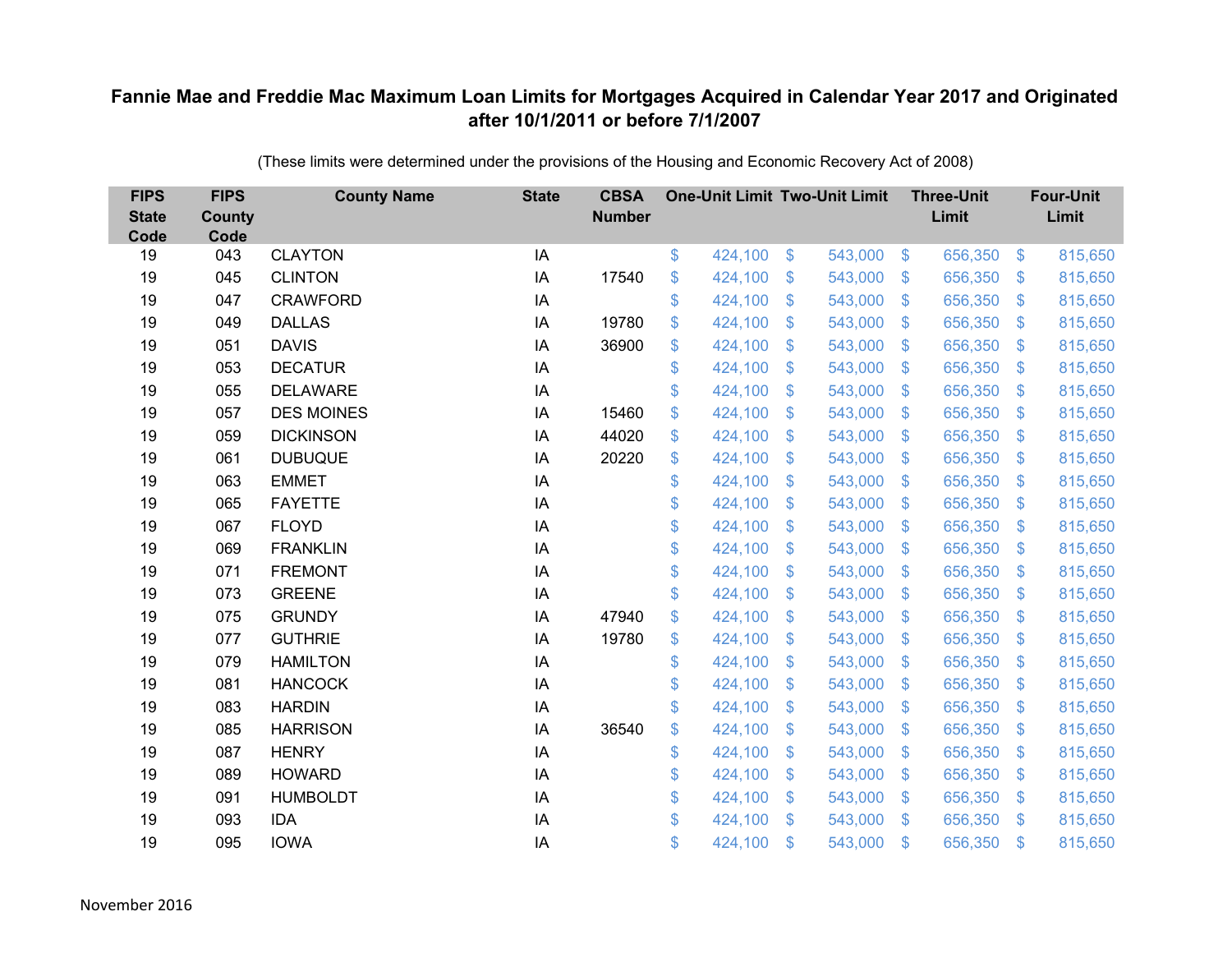| <b>FIPS</b><br><b>State</b><br>Code | <b>FIPS</b><br><b>County</b><br>Code | <b>County Name</b> | <b>State</b> | <b>CBSA</b><br><b>Number</b> | <b>One-Unit Limit Two-Unit Limit</b> |                |         |                | <b>Three-Unit</b><br>Limit |                           | <b>Four-Unit</b><br>Limit |
|-------------------------------------|--------------------------------------|--------------------|--------------|------------------------------|--------------------------------------|----------------|---------|----------------|----------------------------|---------------------------|---------------------------|
| 19                                  | 097                                  | <b>JACKSON</b>     | IA           |                              | \$<br>424,100                        | $\frac{1}{2}$  | 543,000 | $\sqrt[6]{3}$  | 656,350                    | $\mathfrak{F}$            | 815,650                   |
| 19                                  | 099                                  | <b>JASPER</b>      | IA           | 35500                        | \$<br>424,100                        | \$             | 543,000 | $\mathbf{\$}$  | 656,350                    | $\mathfrak{F}$            | 815,650                   |
| 19                                  | 101                                  | <b>JEFFERSON</b>   | IA           | 21840                        | \$<br>424,100                        | \$             | 543,000 | $\sqrt{3}$     | 656,350                    | $\boldsymbol{\mathsf{S}}$ | 815,650                   |
| 19                                  | 103                                  | <b>JOHNSON</b>     | IA           | 26980                        | \$<br>424,100                        | \$             | 543,000 | $\mathcal{S}$  | 656,350                    | $\mathcal{L}$             | 815,650                   |
| 19                                  | 105                                  | <b>JONES</b>       | IA           | 16300                        | \$<br>424,100                        | $\mathfrak{S}$ | 543,000 | $\mathbf{\$}$  | 656,350                    | $\mathfrak{F}$            | 815,650                   |
| 19                                  | 107                                  | <b>KEOKUK</b>      | IA           |                              | \$<br>424,100                        | \$             | 543,000 | $\mathcal{S}$  | 656,350                    | $\mathcal{L}$             | 815,650                   |
| 19                                  | 109                                  | <b>KOSSUTH</b>     | IA           |                              | \$<br>424,100                        | $\mathfrak{S}$ | 543,000 | $\sqrt{3}$     | 656,350                    | $\mathcal{L}$             | 815,650                   |
| 19                                  | 111                                  | LEE                | IA           | 22800                        | \$<br>424,100                        | $\mathfrak{S}$ | 543,000 | $\mathbf{\$}$  | 656,350                    | $\mathbf{\$}$             | 815,650                   |
| 19                                  | 113                                  | <b>LINN</b>        | IA           | 16300                        | \$<br>424,100                        | \$             | 543,000 | $\sqrt{3}$     | 656,350                    | $\mathcal{L}$             | 815,650                   |
| 19                                  | 115                                  | <b>LOUISA</b>      | IA           |                              | \$<br>424,100                        | $\mathfrak{S}$ | 543,000 | $\mathbf{\$}$  | 656,350                    | S.                        | 815,650                   |
| 19                                  | 117                                  | <b>LUCAS</b>       | IA           |                              | \$<br>424,100                        | \$             | 543,000 | $\sqrt{3}$     | 656,350                    | $\boldsymbol{\mathsf{S}}$ | 815,650                   |
| 19                                  | 119                                  | <b>LYON</b>        | IA           |                              | \$<br>424,100                        | \$             | 543,000 | $\mathbf{\$}$  | 656,350                    | $\mathcal{L}$             | 815,650                   |
| 19                                  | 121                                  | <b>MADISON</b>     | IA           | 19780                        | \$<br>424,100                        | $\mathfrak{S}$ | 543,000 | $\mathbf{\$}$  | 656,350                    | $\mathfrak{F}$            | 815,650                   |
| 19                                  | 123                                  | <b>MAHASKA</b>     | IA           | 36820                        | \$<br>424,100                        | $\mathfrak{S}$ | 543,000 | $\mathbf{\$}$  | 656,350                    | $\mathfrak{F}$            | 815,650                   |
| 19                                  | 125                                  | <b>MARION</b>      | IA           |                              | \$<br>424,100                        | \$             | 543,000 | $\mathfrak{S}$ | 656,350                    | $\mathcal{L}$             | 815,650                   |
| 19                                  | 127                                  | <b>MARSHALL</b>    | IA           | 32260                        | \$<br>424,100                        | \$             | 543,000 | \$             | 656,350                    | $\boldsymbol{\mathsf{S}}$ | 815,650                   |
| 19                                  | 129                                  | <b>MILLS</b>       | IA           | 36540                        | \$<br>424,100                        | \$             | 543,000 | \$             | 656,350                    | $\mathcal{L}$             | 815,650                   |
| 19                                  | 131                                  | <b>MITCHELL</b>    | IA           |                              | \$<br>424,100                        | \$             | 543,000 | \$.            | 656,350                    | S.                        | 815,650                   |
| 19                                  | 133                                  | <b>MONONA</b>      | IA           |                              | \$<br>424,100                        | $\mathfrak{S}$ | 543,000 | $\mathfrak{F}$ | 656,350                    | $\mathfrak{F}$            | 815,650                   |
| 19                                  | 135                                  | <b>MONROE</b>      | IA           |                              | \$<br>424,100                        | \$             | 543,000 | $\mathfrak{S}$ | 656,350                    | $\mathcal{L}$             | 815,650                   |
| 19                                  | 137                                  | <b>MONTGOMERY</b>  | IA           |                              | \$<br>424,100                        | \$             | 543,000 | $\sqrt{3}$     | 656,350                    | $\mathfrak{F}$            | 815,650                   |
| 19                                  | 139                                  | <b>MUSCATINE</b>   | IA           | 34700                        | \$<br>424,100                        | \$             | 543,000 | \$.            | 656,350                    | $\mathcal{L}$             | 815,650                   |
| 19                                  | 141                                  | <b>O'BRIEN</b>     | IA           |                              | \$<br>424,100                        | \$             | 543,000 | $\mathbf{\$}$  | 656,350                    | $\mathcal{S}$             | 815,650                   |
| 19                                  | 143                                  | <b>OSCEOLA</b>     | IA           |                              | \$<br>424,100                        | \$             | 543,000 | \$             | 656,350                    | $\boldsymbol{\mathsf{S}}$ | 815,650                   |
| 19                                  | 145                                  | <b>PAGE</b>        | IA           |                              | \$<br>424,100                        | $\mathfrak{F}$ | 543,000 | $\mathcal{S}$  | 656,350                    | $\mathcal{S}$             | 815,650                   |
| 19                                  | 147                                  | PALO ALTO          | IA           |                              | \$<br>424,100                        | $\mathbb{S}$   | 543,000 | $\mathbb{S}$   | 656,350                    | $\mathfrak{F}$            | 815,650                   |
| 19                                  | 149                                  | PLYMOUTH           | IA           | 43580                        | \$<br>424,100                        | \$             | 543,000 | \$             | 656,350                    | $\mathfrak{s}$            | 815,650                   |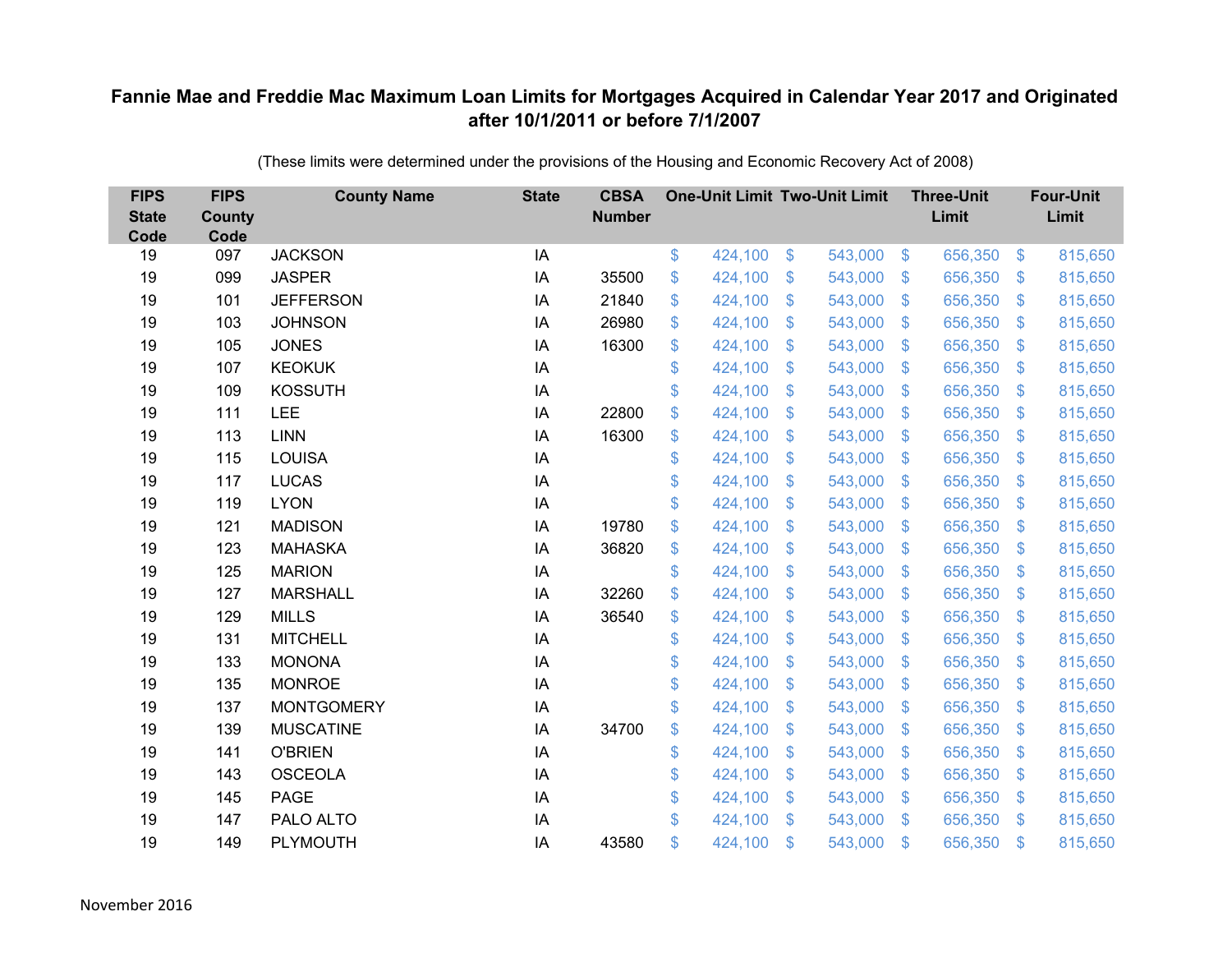| <b>FIPS</b><br><b>State</b><br>Code | <b>FIPS</b><br><b>County</b><br>Code | <b>County Name</b>   | <b>State</b> | <b>CBSA</b><br><b>Number</b> | <b>One-Unit Limit Two-Unit Limit</b> |                |         |                | <b>Three-Unit</b><br>Limit |                           | <b>Four-Unit</b><br>Limit |
|-------------------------------------|--------------------------------------|----------------------|--------------|------------------------------|--------------------------------------|----------------|---------|----------------|----------------------------|---------------------------|---------------------------|
| 19                                  | 151                                  | <b>POCAHONTAS</b>    | IA           |                              | \$<br>424,100                        | $\frac{1}{2}$  | 543,000 | $\sqrt[6]{3}$  | 656,350                    | $\frac{1}{2}$             | 815,650                   |
| 19                                  | 153                                  | <b>POLK</b>          | IA           | 19780                        | \$<br>424,100                        | \$             | 543,000 | $\sqrt{3}$     | 656,350                    | $\mathcal{S}$             | 815,650                   |
| 19                                  | 155                                  | <b>POTTAWATTAMIE</b> | IA           | 36540                        | \$<br>424,100                        | \$             | 543,000 | $\sqrt{3}$     | 656,350                    | $\boldsymbol{\mathsf{S}}$ | 815,650                   |
| 19                                  | 157                                  | <b>POWESHIEK</b>     | IA           |                              | \$<br>424,100                        | \$             | 543,000 | $\mathcal{S}$  | 656,350                    | $\mathcal{L}$             | 815,650                   |
| 19                                  | 159                                  | <b>RINGGOLD</b>      | IA           |                              | \$<br>424,100                        | \$             | 543,000 | $\mathbf{\$}$  | 656,350                    | $\mathfrak{F}$            | 815,650                   |
| 19                                  | 161                                  | <b>SAC</b>           | IA           |                              | \$<br>424,100                        | \$             | 543,000 | $\mathcal{S}$  | 656,350                    | $\mathcal{L}$             | 815,650                   |
| 19                                  | 163                                  | <b>SCOTT</b>         | IA           | 19340                        | \$<br>424,100                        | \$             | 543,000 | $\sqrt{3}$     | 656,350                    | $\mathcal{L}$             | 815,650                   |
| 19                                  | 165                                  | <b>SHELBY</b>        | IA           |                              | \$<br>424,100                        | \$             | 543,000 | $\mathbf{\$}$  | 656,350                    | $\mathbf{\$}$             | 815,650                   |
| 19                                  | 167                                  | <b>SIOUX</b>         | IA           |                              | \$<br>424,100                        | \$             | 543,000 | $\sqrt{3}$     | 656,350                    | $\mathcal{L}$             | 815,650                   |
| 19                                  | 169                                  | <b>STORY</b>         | IA           | 11180                        | \$<br>424,100                        | $\mathfrak{S}$ | 543,000 | $\mathbf{\$}$  | 656,350                    | S.                        | 815,650                   |
| 19                                  | 171                                  | <b>TAMA</b>          | IA           |                              | \$<br>424,100                        | \$             | 543,000 | $\sqrt{3}$     | 656,350                    | $\boldsymbol{\mathsf{S}}$ | 815,650                   |
| 19                                  | 173                                  | <b>TAYLOR</b>        | IA           |                              | \$<br>424,100                        | \$             | 543,000 | $\mathbf{\$}$  | 656,350                    | $\mathcal{L}$             | 815,650                   |
| 19                                  | 175                                  | <b>UNION</b>         | IA           |                              | \$<br>424,100                        | $\mathfrak{S}$ | 543,000 | $\mathbf{\$}$  | 656,350                    | $\mathfrak{F}$            | 815,650                   |
| 19                                  | 177                                  | <b>VAN BUREN</b>     | IA           |                              | \$<br>424,100                        | $\mathfrak{S}$ | 543,000 | $\mathbf{\$}$  | 656,350                    | $\mathcal{S}$             | 815,650                   |
| 19                                  | 179                                  | <b>WAPELLO</b>       | IA           | 36900                        | \$<br>424,100                        | \$             | 543,000 | $\mathfrak{S}$ | 656,350                    | $\mathcal{L}$             | 815,650                   |
| 19                                  | 181                                  | <b>WARREN</b>        | IA           | 19780                        | \$<br>424,100                        | \$             | 543,000 | \$             | 656,350                    | $\boldsymbol{\mathsf{S}}$ | 815,650                   |
| 19                                  | 183                                  | <b>WASHINGTON</b>    | IA           | 26980                        | \$<br>424,100                        | \$             | 543,000 | \$             | 656,350                    | $\mathcal{L}$             | 815,650                   |
| 19                                  | 185                                  | <b>WAYNE</b>         | IA           |                              | \$<br>424,100                        | \$             | 543,000 | \$.            | 656,350                    | $\mathbf{\$}$             | 815,650                   |
| 19                                  | 187                                  | <b>WEBSTER</b>       | IA           | 22700                        | \$<br>424,100                        | $\mathfrak{F}$ | 543,000 | \$             | 656,350                    | $\mathcal{S}$             | 815,650                   |
| 19                                  | 189                                  | <b>WINNEBAGO</b>     | IA           |                              | \$<br>424,100                        | \$             | 543,000 | $\mathfrak{S}$ | 656,350                    | $\mathcal{L}$             | 815,650                   |
| 19                                  | 191                                  | <b>WINNESHIEK</b>    | IA           |                              | \$<br>424,100                        | \$             | 543,000 | $\sqrt{3}$     | 656,350                    | $\mathcal{S}$             | 815,650                   |
| 19                                  | 193                                  | <b>WOODBURY</b>      | IA           | 43580                        | \$<br>424,100                        | $\mathfrak{F}$ | 543,000 | \$.            | 656,350                    | $\mathcal{S}$             | 815,650                   |
| 19                                  | 195                                  | <b>WORTH</b>         | IA           | 32380                        | \$<br>424,100                        | \$             | 543,000 | $\mathbf{\$}$  | 656,350                    | $\mathcal{S}$             | 815,650                   |
| 19                                  | 197                                  | <b>WRIGHT</b>        | IA           |                              | \$<br>424,100                        | \$             | 543,000 | \$             | 656,350                    | $\boldsymbol{\mathsf{S}}$ | 815,650                   |
| 20                                  | 001                                  | <b>ALLEN</b>         | KS           |                              | \$<br>424,100                        | $\mathfrak{F}$ | 543,000 | $\mathcal{S}$  | 656,350                    | $\mathfrak{F}$            | 815,650                   |
| 20                                  | 003                                  | <b>ANDERSON</b>      | KS           |                              | \$<br>424,100                        | $\mathbb{S}$   | 543,000 | $\mathbb{S}$   | 656,350                    | $\mathfrak{F}$            | 815,650                   |
| 20                                  | 005                                  | <b>ATCHISON</b>      | KS           | 11860                        | \$<br>424,100                        | \$             | 543,000 | \$             | 656,350                    | $\mathfrak{s}$            | 815,650                   |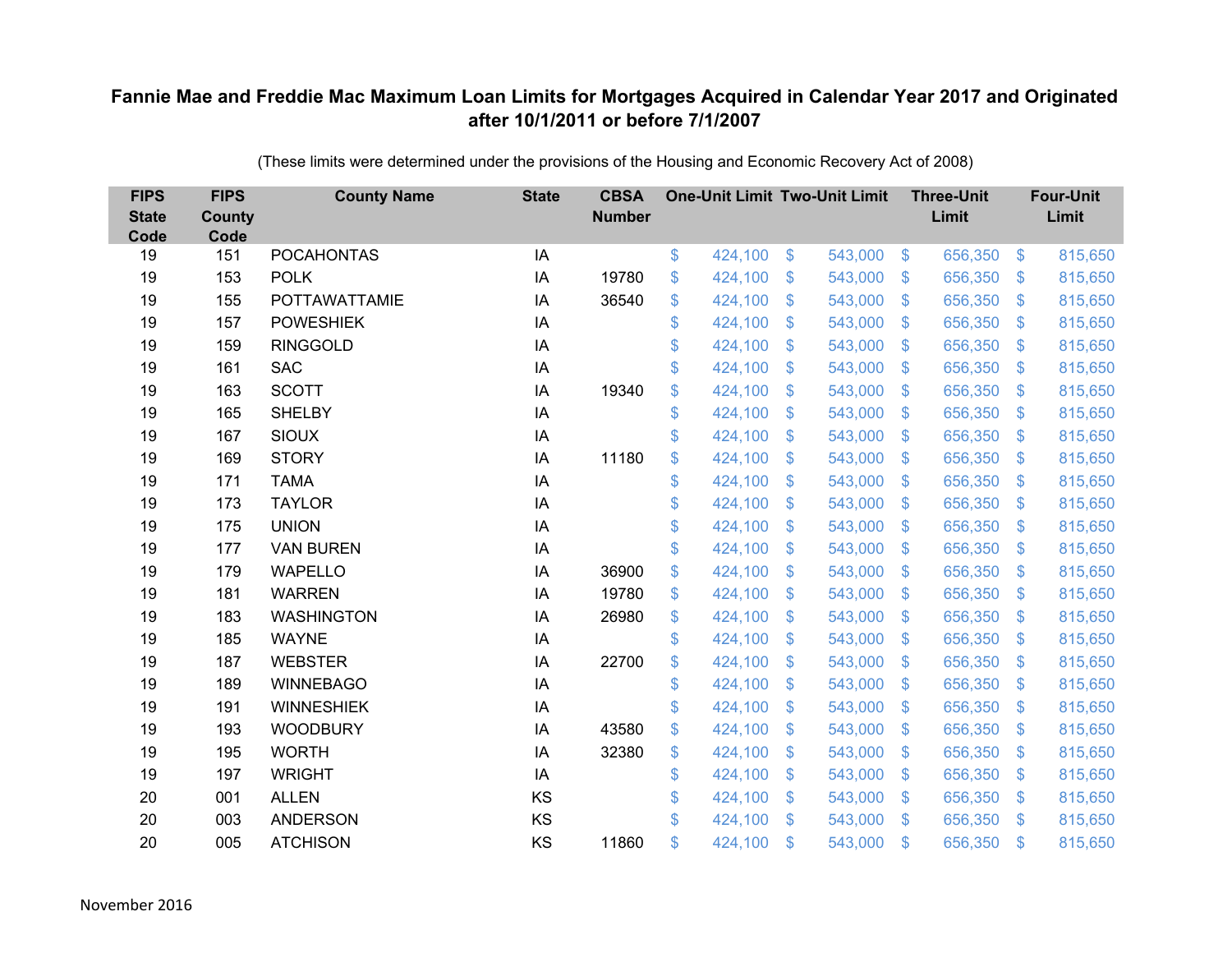| <b>FIPS</b><br><b>State</b><br>Code | <b>FIPS</b><br><b>County</b><br>Code | <b>County Name</b> | <b>State</b> | <b>CBSA</b><br><b>Number</b> | <b>One-Unit Limit Two-Unit Limit</b> |                |         |                           | <b>Three-Unit</b><br>Limit |                           | <b>Four-Unit</b><br>Limit |
|-------------------------------------|--------------------------------------|--------------------|--------------|------------------------------|--------------------------------------|----------------|---------|---------------------------|----------------------------|---------------------------|---------------------------|
| 20                                  | 007                                  | <b>BARBER</b>      | KS           |                              | \$<br>424,100                        | $\sqrt[6]{3}$  | 543,000 | $\sqrt[6]{3}$             | 656,350                    | $\mathfrak{S}$            | 815,650                   |
| 20                                  | 009                                  | <b>BARTON</b>      | KS           | 24460                        | \$<br>424,100                        | \$             | 543,000 | $\mathcal{S}$             | 656,350                    | $\mathcal{L}$             | 815,650                   |
| 20                                  | 011                                  | <b>BOURBON</b>     | KS           |                              | \$<br>424,100                        | $\mathfrak{S}$ | 543,000 | $\mathfrak{S}$            | 656,350                    | $\boldsymbol{\mathsf{S}}$ | 815,650                   |
| 20                                  | 013                                  | <b>BROWN</b>       | KS           |                              | \$<br>424,100                        | \$             | 543,000 | $\mathbf{\$}$             | 656,350                    | $\boldsymbol{\mathsf{S}}$ | 815,650                   |
| 20                                  | 015                                  | <b>BUTLER</b>      | KS           | 48620                        | \$<br>424,100                        | \$             | 543,000 | $\boldsymbol{\mathsf{S}}$ | 656,350                    | \$                        | 815,650                   |
| 20                                  | 017                                  | <b>CHASE</b>       | KS           |                              | \$<br>424,100                        | \$             | 543,000 | $\mathbf{\$}$             | 656,350                    | $\mathfrak{F}$            | 815,650                   |
| 20                                  | 019                                  | CHAUTAUQUA         | KS           |                              | \$<br>424,100                        | $\mathfrak{S}$ | 543,000 | $\mathbf{\$}$             | 656,350                    | $\mathfrak{F}$            | 815,650                   |
| 20                                  | 021                                  | <b>CHEROKEE</b>    | KS           |                              | \$<br>424,100                        | \$             | 543,000 | $\mathcal{S}$             | 656,350                    | $\mathcal{L}$             | 815,650                   |
| 20                                  | 023                                  | <b>CHEYENNE</b>    | KS           |                              | \$<br>424,100                        | $\mathfrak{S}$ | 543,000 | $\mathfrak{S}$            | 656,350                    | $\mathcal{L}$             | 815,650                   |
| 20                                  | 025                                  | <b>CLARK</b>       | KS           |                              | \$<br>424,100                        | $\mathfrak{S}$ | 543,000 | $\mathbf{\$}$             | 656,350                    | $\mathbf{\$}$             | 815,650                   |
| 20                                  | 027                                  | <b>CLAY</b>        | KS           |                              | \$<br>424,100                        | \$             | 543,000 | \$                        | 656,350                    | $\mathcal{L}$             | 815,650                   |
| 20                                  | 029                                  | <b>CLOUD</b>       | KS           |                              | \$<br>424,100                        | \$             | 543,000 | \$                        | 656,350                    | $\mathcal{L}$             | 815,650                   |
| 20                                  | 031                                  | <b>COFFEY</b>      | KS           |                              | \$<br>424,100                        | $\mathfrak{S}$ | 543,000 | $\mathfrak{S}$            | 656,350                    | $\mathbf{\$}$             | 815,650                   |
| 20                                  | 033                                  | <b>COMANCHE</b>    | KS           |                              | \$<br>424,100                        | \$             | 543,000 | \$                        | 656,350                    | $\mathfrak{F}$            | 815,650                   |
| 20                                  | 035                                  | <b>COWLEY</b>      | KS           | 11680                        | \$<br>424,100                        | \$             | 543,000 | \$                        | 656,350                    | $\mathcal{L}$             | 815,650                   |
| 20                                  | 037                                  | <b>CRAWFORD</b>    | KS           | 38260                        | \$<br>424,100                        | \$             | 543,000 | $\mathfrak{S}$            | 656,350                    | $\mathcal{L}$             | 815,650                   |
| 20                                  | 039                                  | <b>DECATUR</b>     | KS           |                              | \$<br>424,100                        | \$             | 543,000 | $\sqrt{3}$                | 656,350                    | $\mathfrak{S}$            | 815,650                   |
| 20                                  | 041                                  | <b>DICKINSON</b>   | KS           |                              | \$<br>424,100                        | $\mathfrak{F}$ | 543,000 | \$.                       | 656,350                    | $\mathcal{L}$             | 815,650                   |
| 20                                  | 043                                  | <b>DONIPHAN</b>    | KS           | 41140                        | \$<br>424,100                        | \$             | 543,000 | $\mathbf{\$}$             | 656,350                    | $\mathfrak{F}$            | 815,650                   |
| 20                                  | 045                                  | <b>DOUGLAS</b>     | KS           | 29940                        | \$<br>424,100                        | \$             | 543,000 | \$                        | 656,350                    | $\boldsymbol{\mathsf{S}}$ | 815,650                   |
| 20                                  | 047                                  | <b>EDWARDS</b>     | KS           |                              | \$<br>424,100                        | \$             | 543,000 | $\mathcal{S}$             | 656,350                    | $\mathfrak{F}$            | 815,650                   |
| 20                                  | 049                                  | <b>ELK</b>         | KS           |                              | \$<br>424,100                        | \$             | 543,000 | $\mathfrak{S}$            | 656,350                    | $\boldsymbol{\mathsf{S}}$ | 815,650                   |
| 20                                  | 051                                  | <b>ELLIS</b>       | KS           | 25700                        | \$<br>424,100                        | \$             | 543,000 | $\sqrt{3}$                | 656,350                    | $\mathfrak{F}$            | 815,650                   |
| 20                                  | 053                                  | <b>ELLSWORTH</b>   | KS           |                              | \$<br>424,100                        | \$             | 543,000 | $\boldsymbol{\mathsf{S}}$ | 656,350                    | \$                        | 815,650                   |
| 20                                  | 055                                  | <b>FINNEY</b>      | KS           | 23780                        | \$<br>424,100                        | \$             | 543,000 | $\mathcal{S}$             | 656,350                    | $\mathcal{L}$             | 815,650                   |
| 20                                  | 057                                  | <b>FORD</b>        | KS           | 19980                        | \$<br>424,100                        | $\mathfrak{S}$ | 543,000 | \$                        | 656,350                    | \$                        | 815,650                   |
| 20                                  | 059                                  | <b>FRANKLIN</b>    | KS           | 36840                        | \$<br>424,100                        | \$             | 543,000 | \$                        | 656,350                    | $\mathfrak{s}$            | 815,650                   |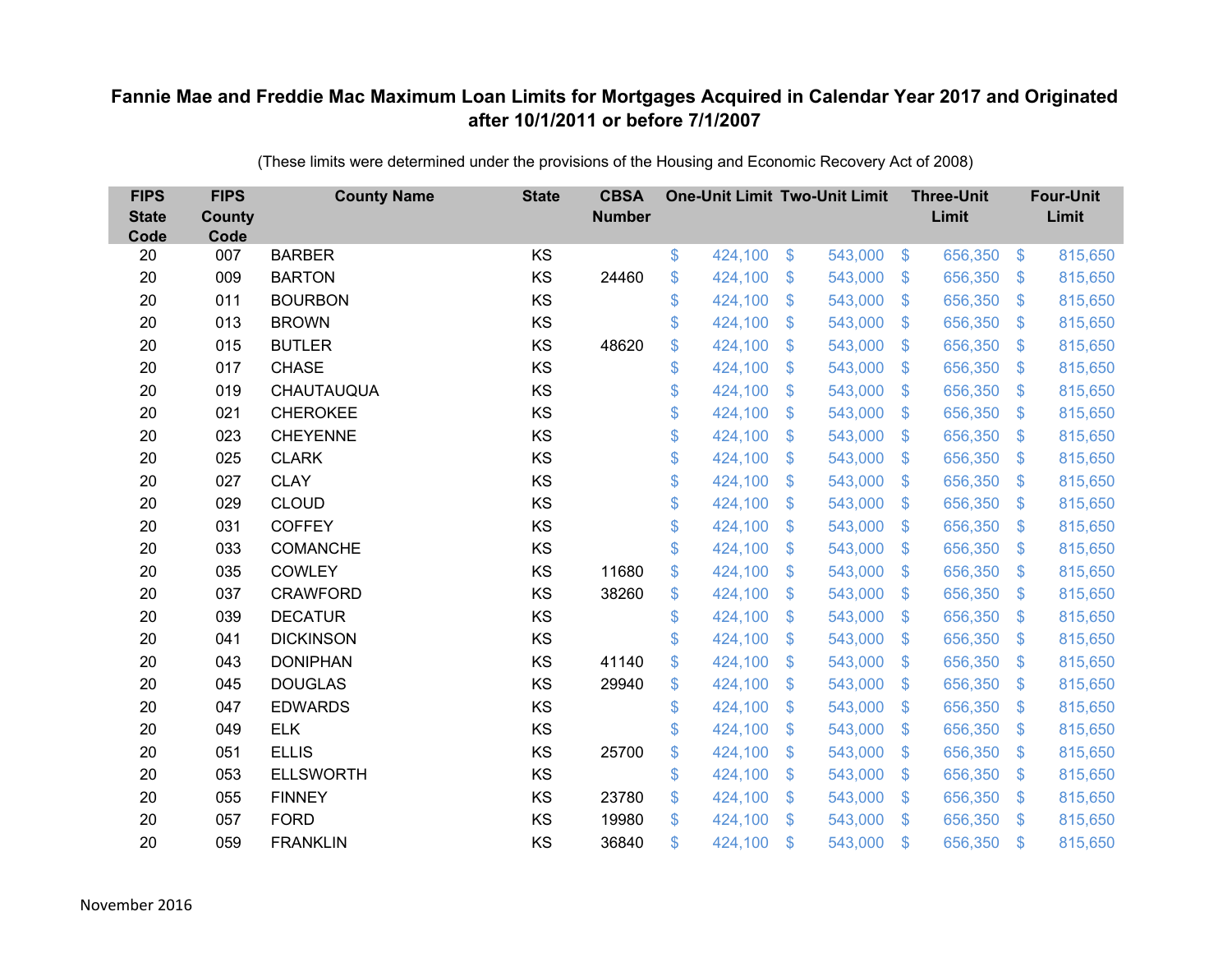| <b>FIPS</b><br><b>State</b><br>Code | <b>FIPS</b><br><b>County</b><br>Code | <b>County Name</b> | <b>State</b> | <b>CBSA</b><br><b>Number</b> | <b>One-Unit Limit Two-Unit Limit</b> |                |         |                | <b>Three-Unit</b><br>Limit |                           | <b>Four-Unit</b><br>Limit |
|-------------------------------------|--------------------------------------|--------------------|--------------|------------------------------|--------------------------------------|----------------|---------|----------------|----------------------------|---------------------------|---------------------------|
| 20                                  | 061                                  | <b>GEARY</b>       | KS           | 27920                        | \$<br>424,100                        | $\frac{3}{2}$  | 543,000 | $\sqrt[6]{3}$  | 656,350                    | $\frac{1}{2}$             | 815,650                   |
| 20                                  | 063                                  | GOVE               | KS           |                              | \$<br>424,100                        | \$             | 543,000 | $\mathcal{S}$  | 656,350                    | $\mathcal{L}$             | 815,650                   |
| 20                                  | 065                                  | <b>GRAHAM</b>      | KS           |                              | \$<br>424,100                        | $\mathfrak{S}$ | 543,000 | $\mathbf{\$}$  | 656,350                    | $\mathfrak{F}$            | 815,650                   |
| 20                                  | 067                                  | <b>GRANT</b>       | KS           |                              | \$<br>424,100                        | \$             | 543,000 | $\mathcal{S}$  | 656,350                    | $\mathcal{L}$             | 815,650                   |
| 20                                  | 069                                  | <b>GRAY</b>        | KS           |                              | \$<br>424,100                        | \$             | 543,000 | $\sqrt{3}$     | 656,350                    | $\mathbf{\$}$             | 815,650                   |
| 20                                  | 071                                  | <b>GREELEY</b>     | KS           |                              | \$<br>424,100                        | $\mathfrak{S}$ | 543,000 | $\mathbf{\$}$  | 656,350                    | S.                        | 815,650                   |
| 20                                  | 073                                  | <b>GREENWOOD</b>   | KS           |                              | \$<br>424,100                        | \$             | 543,000 | $\sqrt{3}$     | 656,350                    | $\mathcal{L}$             | 815,650                   |
| 20                                  | 075                                  | <b>HAMILTON</b>    | KS           |                              | \$<br>424,100                        | \$             | 543,000 | $\sqrt{3}$     | 656,350                    | $\mathcal{L}$             | 815,650                   |
| 20                                  | 077                                  | <b>HARPER</b>      | KS           |                              | \$<br>424,100                        | $\mathfrak{S}$ | 543,000 | $\mathbf{\$}$  | 656,350                    | $\mathfrak{F}$            | 815,650                   |
| 20                                  | 079                                  | <b>HARVEY</b>      | KS           | 48620                        | \$<br>424,100                        | $\mathfrak{F}$ | 543,000 | $\mathbf{\$}$  | 656,350                    | $\mathcal{S}$             | 815,650                   |
| 20                                  | 081                                  | <b>HASKELL</b>     | KS           |                              | \$<br>424,100                        | $\mathfrak{S}$ | 543,000 | $\mathbf{\$}$  | 656,350                    | $\mathcal{L}$             | 815,650                   |
| 20                                  | 083                                  | <b>HODGEMAN</b>    | KS           |                              | \$<br>424,100                        | $\mathfrak{S}$ | 543,000 | $\mathfrak{S}$ | 656,350                    | $\mathfrak{F}$            | 815,650                   |
| 20                                  | 085                                  | <b>JACKSON</b>     | KS           | 45820                        | \$<br>424,100                        | \$             | 543,000 | \$             | 656,350                    | $\mathcal{L}$             | 815,650                   |
| 20                                  | 087                                  | <b>JEFFERSON</b>   | KS           | 45820                        | \$<br>424,100                        | \$             | 543,000 | \$.            | 656,350                    | $\mathcal{S}$             | 815,650                   |
| 20                                  | 089                                  | <b>JEWELL</b>      | KS           |                              | \$<br>424,100                        | \$             | 543,000 | \$             | 656,350                    | $\mathcal{L}$             | 815,650                   |
| 20                                  | 091                                  | <b>JOHNSON</b>     | KS           | 28140                        | \$<br>424,100                        | \$             | 543,000 | $\mathfrak{F}$ | 656,350                    | $\mathcal{L}$             | 815,650                   |
| 20                                  | 093                                  | <b>KEARNY</b>      | KS           | 23780                        | \$<br>424,100                        | $\mathfrak{S}$ | 543,000 | $\mathfrak{S}$ | 656,350                    | $\mathcal{S}$             | 815,650                   |
| 20                                  | 095                                  | <b>KINGMAN</b>     | KS           | 48620                        | \$<br>424,100                        | \$             | 543,000 | \$             | 656,350                    | $\mathcal{L}$             | 815,650                   |
| 20                                  | 097                                  | <b>KIOWA</b>       | KS           |                              | \$<br>424,100                        | $\mathfrak{S}$ | 543,000 | $\mathcal{S}$  | 656,350                    | $\mathcal{S}$             | 815,650                   |
| 20                                  | 099                                  | <b>LABETTE</b>     | KS           | 37660                        | \$<br>424,100                        | $\mathfrak{S}$ | 543,000 | $\mathfrak{S}$ | 656,350                    | $\mathfrak{F}$            | 815,650                   |
| 20                                  | 101                                  | <b>LANE</b>        | KS           |                              | \$<br>424,100                        | $\mathfrak{S}$ | 543,000 | $\mathcal{S}$  | 656,350                    | $\mathcal{S}$             | 815,650                   |
| 20                                  | 103                                  | <b>LEAVENWORTH</b> | KS           | 28140                        | \$<br>424,100                        | $\mathfrak{S}$ | 543,000 | \$.            | 656,350                    | $\mathcal{L}$             | 815,650                   |
| 20                                  | 105                                  | <b>LINCOLN</b>     | KS           |                              | \$<br>424,100                        | \$             | 543,000 | $\mathbf{\$}$  | 656,350                    | $\boldsymbol{\mathsf{S}}$ | 815,650                   |
| 20                                  | 107                                  | <b>LINN</b>        | KS           | 28140                        | \$<br>424,100                        | \$             | 543,000 | $\mathfrak{F}$ | 656,350                    | $\mathcal{L}$             | 815,650                   |
| 20                                  | 109                                  | <b>LOGAN</b>       | KS           |                              | \$<br>424,100                        | \$             | 543,000 | $\mathcal{S}$  | 656,350                    | $\mathcal{L}$             | 815,650                   |
| 20                                  | 111                                  | <b>LYON</b>        | KS           | 21380                        | \$<br>424,100                        | $\mathfrak{S}$ | 543,000 | $\mathbf{\$}$  | 656,350                    | $\mathbf{\$}$             | 815,650                   |
| 20                                  | 113                                  | <b>MCPHERSON</b>   | KS           | 32700                        | \$<br>424,100                        | \$             | 543,000 | \$             | 656,350                    | $\mathfrak{s}$            | 815,650                   |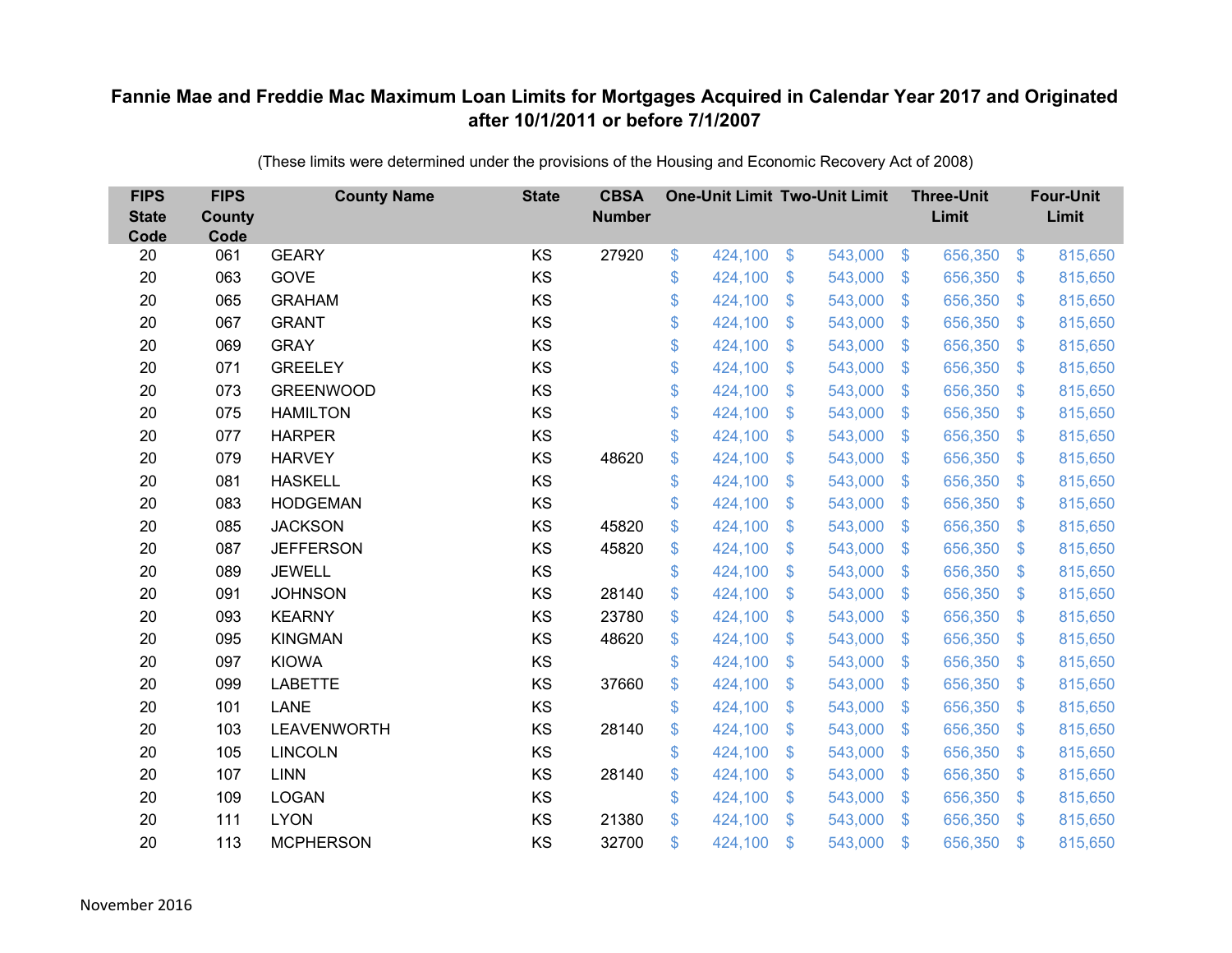| <b>FIPS</b><br><b>State</b><br>Code | <b>FIPS</b><br><b>County</b><br>Code | <b>County Name</b>  | <b>State</b> | <b>CBSA</b><br><b>Number</b> | <b>One-Unit Limit Two-Unit Limit</b> |                |         |                           | <b>Three-Unit</b><br>Limit |                | <b>Four-Unit</b><br>Limit |
|-------------------------------------|--------------------------------------|---------------------|--------------|------------------------------|--------------------------------------|----------------|---------|---------------------------|----------------------------|----------------|---------------------------|
| 20                                  | 115                                  | <b>MARION</b>       | KS           |                              | \$<br>424,100                        | \$             | 543,000 | $\sqrt[6]{3}$             | 656,350                    | $\frac{3}{2}$  | 815,650                   |
| 20                                  | 117                                  | <b>MARSHALL</b>     | KS           |                              | \$<br>424,100                        | \$             | 543,000 | $\mathbf{\$}$             | 656,350                    | $\mathcal{L}$  | 815,650                   |
| 20                                  | 119                                  | <b>MEADE</b>        | KS           |                              | \$<br>424,100                        | $\mathfrak{S}$ | 543,000 | $\mathfrak{F}$            | 656,350                    | $\mathfrak{S}$ | 815,650                   |
| 20                                  | 121                                  | <b>MIAMI</b>        | KS           | 28140                        | \$<br>424,100                        | \$             | 543,000 | $\mathcal{L}$             | 656,350                    | $\mathcal{L}$  | 815,650                   |
| 20                                  | 123                                  | <b>MITCHELL</b>     | KS           |                              | \$<br>424,100                        | \$             | 543,000 | $\mathfrak{F}$            | 656,350                    | $\mathbf{\$}$  | 815,650                   |
| 20                                  | 125                                  | <b>MONTGOMERY</b>   | KS           | 17700                        | \$<br>424,100                        | $\mathfrak{S}$ | 543,000 | $\mathbb{S}$              | 656,350                    | $\mathbb{S}$   | 815,650                   |
| 20                                  | 127                                  | <b>MORRIS</b>       | KS           |                              | \$<br>424,100                        | \$             | 543,000 | $\mathfrak{F}$            | 656,350                    | $\mathcal{L}$  | 815,650                   |
| 20                                  | 129                                  | <b>MORTON</b>       | KS           |                              | \$<br>424,100                        | \$             | 543,000 | $\mathbb{S}$              | 656,350                    | $\mathcal{L}$  | 815,650                   |
| 20                                  | 131                                  | <b>NEMAHA</b>       | KS           |                              | \$<br>424,100                        | $\mathfrak{S}$ | 543,000 | $\mathfrak{F}$            | 656,350                    | $\mathfrak{S}$ | 815,650                   |
| 20                                  | 133                                  | <b>NEOSHO</b>       | KS           |                              | \$<br>424,100                        | \$             | 543,000 | S.                        | 656,350                    | $\mathfrak{S}$ | 815,650                   |
| 20                                  | 135                                  | <b>NESS</b>         | KS           |                              | \$<br>424,100                        | $\mathfrak{S}$ | 543,000 | $\mathbb{S}$              | 656,350                    | $\mathfrak{S}$ | 815,650                   |
| 20                                  | 137                                  | <b>NORTON</b>       | KS           |                              | \$<br>424,100                        | $\mathfrak{S}$ | 543,000 | $\mathbb{S}$              | 656,350                    | $\mathbb{S}$   | 815,650                   |
| 20                                  | 139                                  | <b>OSAGE</b>        | KS           | 45820                        | \$<br>424,100                        | \$             | 543,000 | S.                        | 656,350                    | \$             | 815,650                   |
| 20                                  | 141                                  | <b>OSBORNE</b>      | KS           |                              | \$<br>424,100                        | \$             | 543,000 | S.                        | 656,350                    | $\mathfrak{S}$ | 815,650                   |
| 20                                  | 143                                  | <b>OTTAWA</b>       | KS           | 41460                        | \$<br>424,100                        | \$             | 543,000 | $\mathfrak{S}$            | 656,350                    | $\mathfrak{S}$ | 815,650                   |
| 20                                  | 145                                  | <b>PAWNEE</b>       | KS           |                              | \$<br>424,100                        | \$             | 543,000 | $\mathcal{S}$             | 656,350                    | $\mathfrak{S}$ | 815,650                   |
| 20                                  | 147                                  | <b>PHILLIPS</b>     | KS           |                              | \$<br>424,100                        | $\mathfrak{S}$ | 543,000 | $\mathbb{S}$              | 656,350                    | $\mathbb{S}$   | 815,650                   |
| 20                                  | 149                                  | <b>POTTAWATOMIE</b> | KS           | 31740                        | \$<br>424,100                        | \$             | 543,000 | $\boldsymbol{\mathsf{S}}$ | 656,350                    | $\mathfrak{S}$ | 815,650                   |
| 20                                  | 151                                  | <b>PRATT</b>        | KS           |                              | \$<br>424,100                        | \$             | 543,000 | S.                        | 656,350                    | $\mathfrak{S}$ | 815,650                   |
| 20                                  | 153                                  | <b>RAWLINS</b>      | KS           |                              | \$<br>424,100                        | $\mathfrak{S}$ | 543,000 | $\mathfrak{F}$            | 656,350                    | $\mathfrak{S}$ | 815,650                   |
| 20                                  | 155                                  | <b>RENO</b>         | KS           | 26740                        | \$<br>424,100                        | \$             | 543,000 | $\mathcal{S}$             | 656,350                    | $\mathfrak{S}$ | 815,650                   |
| 20                                  | 157                                  | <b>REPUBLIC</b>     | KS           |                              | \$<br>424,100                        | \$             | 543,000 | $\mathbf{\$}$             | 656,350                    | $\mathfrak{S}$ | 815,650                   |
| 20                                  | 159                                  | <b>RICE</b>         | KS           |                              | \$<br>424,100                        | \$             | 543,000 | $\mathbb{S}$              | 656,350                    | $\mathfrak{S}$ | 815,650                   |
| 20                                  | 161                                  | <b>RILEY</b>        | KS           | 31740                        | \$<br>424,100                        | \$             | 543,000 | $\mathcal{L}$             | 656,350                    | $\mathcal{L}$  | 815,650                   |
| 20                                  | 163                                  | <b>ROOKS</b>        | KS           |                              | \$<br>424,100                        | \$             | 543,000 | $\sqrt[6]{3}$             | 656,350                    | $\mathfrak{S}$ | 815,650                   |
| 20                                  | 165                                  | <b>RUSH</b>         | KS           |                              | \$<br>424,100                        | $\mathfrak{S}$ | 543,000 | $\mathbf{\$}$             | 656,350                    | $\mathbb{S}$   | 815,650                   |
| 20                                  | 167                                  | <b>RUSSELL</b>      | KS           |                              | \$<br>424,100                        | \$             | 543,000 | $\mathfrak{s}$            | 656,350                    | $\mathbf{\$}$  | 815,650                   |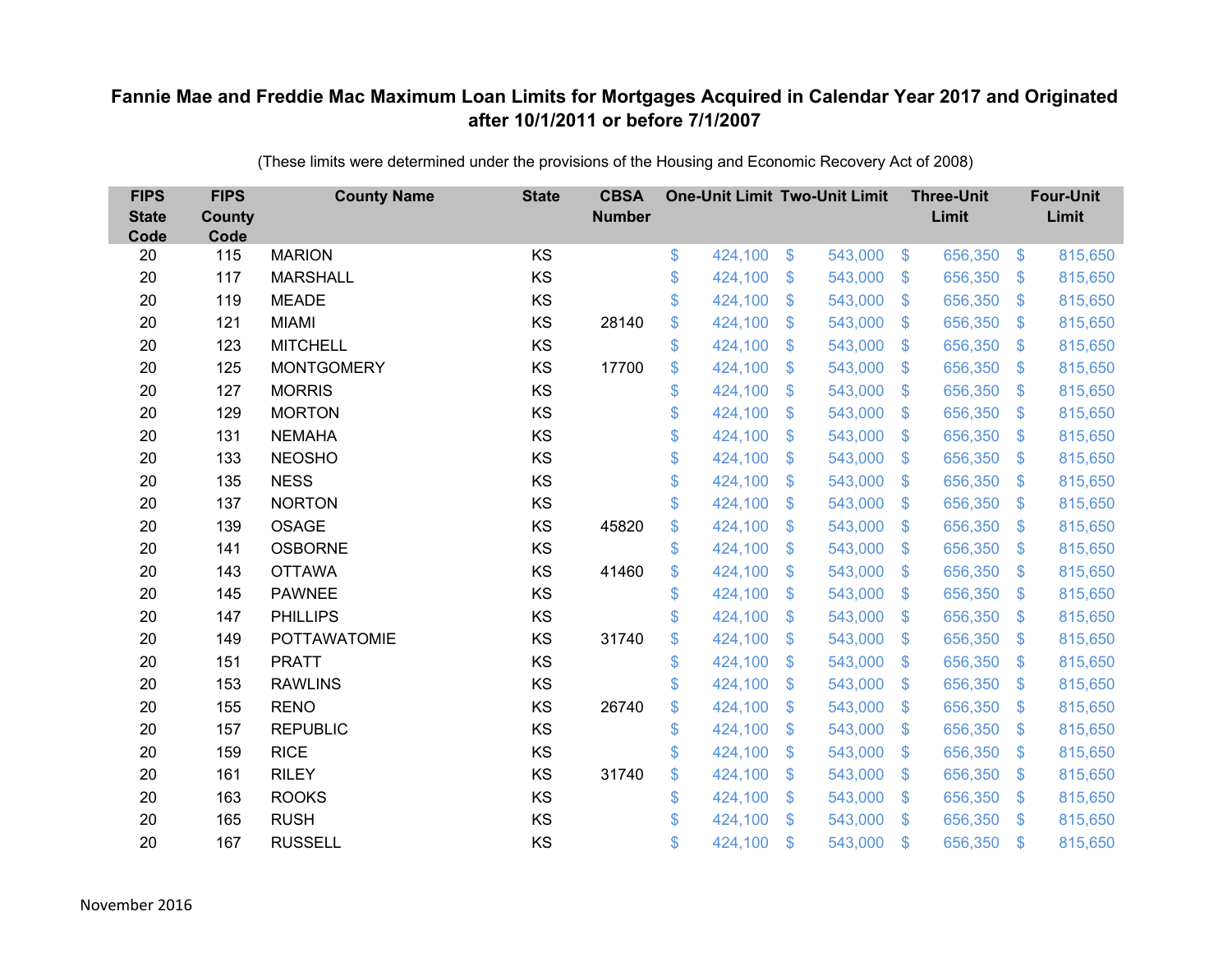| <b>FIPS</b><br><b>State</b><br>Code | <b>FIPS</b><br><b>County</b><br>Code | <b>County Name</b> | <b>State</b> | <b>CBSA</b><br><b>Number</b> | <b>One-Unit Limit Two-Unit Limit</b> |               |         |                           | <b>Three-Unit</b><br>Limit |                | <b>Four-Unit</b><br>Limit |
|-------------------------------------|--------------------------------------|--------------------|--------------|------------------------------|--------------------------------------|---------------|---------|---------------------------|----------------------------|----------------|---------------------------|
| 20                                  | 169                                  | <b>SALINE</b>      | KS           | 41460                        | \$<br>424,100                        | $\frac{3}{2}$ | 543,000 | $\sqrt[6]{3}$             | 656,350                    | $\frac{1}{2}$  | 815,650                   |
| 20                                  | 171                                  | <b>SCOTT</b>       | KS           |                              | \$<br>424,100                        | \$            | 543,000 | $\mathcal{S}$             | 656,350                    | $\mathfrak{F}$ | 815,650                   |
| 20                                  | 173                                  | <b>SEDGWICK</b>    | KS           | 48620                        | \$<br>424,100                        | \$            | 543,000 | $\mathcal{S}$             | 656,350                    | $\mathbb{S}$   | 815,650                   |
| 20                                  | 175                                  | <b>SEWARD</b>      | KS           | 30580                        | \$<br>424,100                        | \$            | 543,000 | $\mathcal{S}$             | 656,350                    | $\mathfrak{F}$ | 815,650                   |
| 20                                  | 177                                  | <b>SHAWNEE</b>     | KS           | 45820                        | \$<br>424,100                        | \$            | 543,000 | $\mathfrak{F}$            | 656,350                    | <sup>\$</sup>  | 815,650                   |
| 20                                  | 179                                  | <b>SHERIDAN</b>    | KS           |                              | \$<br>424,100                        | \$            | 543,000 | $\mathcal{S}$             | 656,350                    | S.             | 815,650                   |
| 20                                  | 181                                  | <b>SHERMAN</b>     | KS           |                              | \$<br>424,100                        | \$            | 543,000 | $\boldsymbol{\mathsf{S}}$ | 656,350                    | $\mathcal{L}$  | 815,650                   |
| 20                                  | 183                                  | <b>SMITH</b>       | KS           |                              | \$<br>424,100                        | \$            | 543,000 | $\mathfrak{F}$            | 656,350                    | $\mathfrak{F}$ | 815,650                   |
| 20                                  | 185                                  | <b>STAFFORD</b>    | KS           |                              | \$<br>424,100                        | \$            | 543,000 | $\mathfrak{F}$            | 656,350                    | $\mathfrak{F}$ | 815,650                   |
| 20                                  | 187                                  | <b>STANTON</b>     | KS           |                              | \$<br>424,100                        | \$            | 543,000 | $\mathbf{\$}$             | 656,350                    | $\mathfrak{F}$ | 815,650                   |
| 20                                  | 189                                  | <b>STEVENS</b>     | KS           |                              | \$<br>424,100                        | \$            | 543,000 | $\mathbb{S}$              | 656,350                    | $\mathfrak{F}$ | 815,650                   |
| 20                                  | 191                                  | <b>SUMNER</b>      | KS           | 48620                        | \$<br>424,100                        | \$            | 543,000 | $\mathfrak{F}$            | 656,350                    | $\mathfrak{F}$ | 815,650                   |
| 20                                  | 193                                  | <b>THOMAS</b>      | KS           |                              | \$<br>424,100                        | \$            | 543,000 | $\mathfrak{F}$            | 656,350                    | $\mathcal{L}$  | 815,650                   |
| 20                                  | 195                                  | <b>TREGO</b>       | KS           |                              | \$<br>424,100                        | \$            | 543,000 | S.                        | 656,350                    | $\mathfrak{F}$ | 815,650                   |
| 20                                  | 197                                  | <b>WABAUNSEE</b>   | KS           | 45820                        | \$<br>424,100                        | \$            | 543,000 | $\mathfrak{S}$            | 656,350                    | $\mathfrak{F}$ | 815,650                   |
| 20                                  | 199                                  | <b>WALLACE</b>     | KS           |                              | \$<br>424,100                        | \$            | 543,000 | $\mathcal{S}$             | 656,350                    | $\mathcal{L}$  | 815,650                   |
| 20                                  | 201                                  | <b>WASHINGTON</b>  | KS           |                              | \$<br>424,100                        | \$            | 543,000 | $\mathfrak{F}$            | 656,350                    | $\mathfrak{F}$ | 815,650                   |
| 20                                  | 203                                  | <b>WICHITA</b>     | KS           |                              | \$<br>424,100                        | \$            | 543,000 | $\boldsymbol{\mathsf{S}}$ | 656,350                    | $\mathcal{L}$  | 815,650                   |
| 20                                  | 205                                  | <b>WILSON</b>      | KS           |                              | \$<br>424,100                        | \$            | 543,000 | S.                        | 656,350                    | $\mathfrak{F}$ | 815,650                   |
| 20                                  | 207                                  | <b>WOODSON</b>     | KS           |                              | \$<br>424,100                        | \$            | 543,000 | $\mathfrak{F}$            | 656,350                    | $\mathfrak{F}$ | 815,650                   |
| 20                                  | 209                                  | <b>WYANDOTTE</b>   | KS           | 28140                        | \$<br>424,100                        | \$            | 543,000 | $\sqrt[6]{3}$             | 656,350                    | $\mathfrak{F}$ | 815,650                   |
| 21                                  | 001                                  | <b>ADAIR</b>       | KY           |                              | \$<br>424,100                        | \$            | 543,000 | $\mathfrak{F}$            | 656,350                    | $\mathfrak{F}$ | 815,650                   |
| 21                                  | 003                                  | <b>ALLEN</b>       | KY           | 14540                        | \$<br>424,100                        | \$            | 543,000 | $\mathcal{S}$             | 656,350                    | $\mathfrak{S}$ | 815,650                   |
| 21                                  | 005                                  | <b>ANDERSON</b>    | KY           | 23180                        | \$<br>424,100                        | \$            | 543,000 | $\boldsymbol{\mathsf{S}}$ | 656,350                    | $\mathcal{L}$  | 815,650                   |
| 21                                  | 007                                  | <b>BALLARD</b>     | KY           | 37140                        | \$<br>424,100                        | \$            | 543,000 | $\mathcal{S}$             | 656,350                    | $\mathfrak{F}$ | 815,650                   |
| 21                                  | 009                                  | <b>BARREN</b>      | KY           | 23980                        | \$<br>424,100                        | \$            | 543,000 | $\mathbf{\$}$             | 656,350                    | <sup>\$</sup>  | 815,650                   |
| 21                                  | 011                                  | <b>BATH</b>        | KY           | 34460                        | \$<br>424,100                        | \$            | 543,000 | $\mathfrak{s}$            | 656,350                    | $\mathbf{\$}$  | 815,650                   |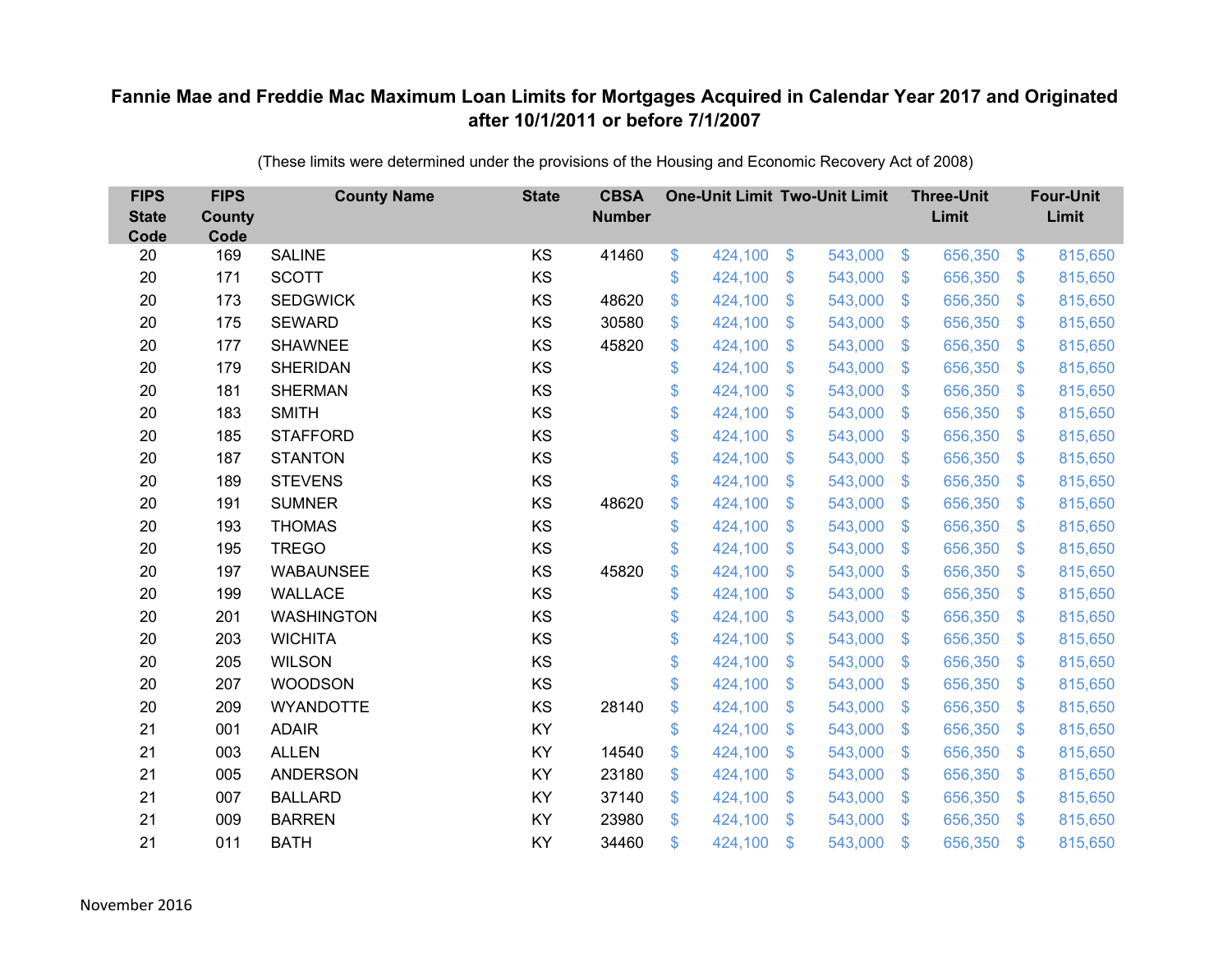| <b>FIPS</b><br><b>State</b><br>Code | <b>FIPS</b><br><b>County</b><br>Code | <b>County Name</b>  | <b>State</b> | <b>CBSA</b><br><b>Number</b> | <b>One-Unit Limit Two-Unit Limit</b> |                |         |                | <b>Three-Unit</b><br>Limit |                           | <b>Four-Unit</b><br>Limit |
|-------------------------------------|--------------------------------------|---------------------|--------------|------------------------------|--------------------------------------|----------------|---------|----------------|----------------------------|---------------------------|---------------------------|
| 21                                  | 013                                  | <b>BELL</b>         | KY           | 33180                        | \$<br>424,100                        | \$             | 543,000 | $\sqrt[3]{5}$  | 656,350                    | $\frac{1}{2}$             | 815,650                   |
| 21                                  | 015                                  | <b>BOONE</b>        | KY           | 17140                        | \$<br>424,100                        | \$             | 543,000 | $\mathbf{\$}$  | 656,350                    | $\mathfrak{F}$            | 815,650                   |
| 21                                  | 017                                  | <b>BOURBON</b>      | KY           | 30460                        | \$<br>424,100                        | \$             | 543,000 | $\sqrt{3}$     | 656,350                    | $\boldsymbol{\mathsf{S}}$ | 815,650                   |
| 21                                  | 019                                  | <b>BOYD</b>         | KY           | 26580                        | \$<br>424,100                        | \$             | 543,000 | $\sqrt{3}$     | 656,350                    | $\mathcal{L}$             | 815,650                   |
| 21                                  | 021                                  | <b>BOYLE</b>        | KY           | 19220                        | \$<br>424,100                        | $\mathfrak{S}$ | 543,000 | $\mathbf{\$}$  | 656,350                    | $\mathfrak{F}$            | 815,650                   |
| 21                                  | 023                                  | <b>BRACKEN</b>      | KY           | 17140                        | \$<br>424,100                        | \$             | 543,000 | -\$            | 656,350                    | $\mathfrak{S}$            | 815,650                   |
| 21                                  | 025                                  | <b>BREATHITT</b>    | KY           |                              | \$<br>424,100                        | \$             | 543,000 | $\mathbf{\$}$  | 656,350                    | $\mathfrak{S}$            | 815,650                   |
| 21                                  | 027                                  | <b>BRECKINRIDGE</b> | KY           |                              | \$<br>424,100                        | $\mathfrak{S}$ | 543,000 | $\mathbf{\$}$  | 656,350                    | $\mathbb{S}$              | 815,650                   |
| 21                                  | 029                                  | <b>BULLITT</b>      | KY           | 31140                        | \$<br>424,100                        | \$             | 543,000 | \$             | 656,350                    | $\mathcal{L}$             | 815,650                   |
| 21                                  | 031                                  | <b>BUTLER</b>       | KY           | 14540                        | \$<br>424,100                        | \$             | 543,000 | $\mathbf{\$}$  | 656,350                    | S.                        | 815,650                   |
| 21                                  | 033                                  | CALDWELL            | KY           |                              | \$<br>424,100                        | \$             | 543,000 | $\sqrt{3}$     | 656,350                    | $\boldsymbol{\mathsf{S}}$ | 815,650                   |
| 21                                  | 035                                  | CALLOWAY            | KY           | 34660                        | \$<br>424,100                        | \$             | 543,000 | \$             | 656,350                    | $\mathcal{L}$             | 815,650                   |
| 21                                  | 037                                  | <b>CAMPBELL</b>     | KY           | 17140                        | \$<br>424,100                        | $\mathcal{S}$  | 543,000 | $\mathfrak{S}$ | 656,350                    | $\mathfrak{F}$            | 815,650                   |
| 21                                  | 039                                  | <b>CARLISLE</b>     | KY           |                              | \$<br>424,100                        | $\mathfrak{F}$ | 543,000 | \$.            | 656,350                    | \$.                       | 815,650                   |
| 21                                  | 041                                  | <b>CARROLL</b>      | KY           |                              | \$<br>424,100                        | \$             | 543,000 | $\mathbf{\$}$  | 656,350                    | $\mathcal{S}$             | 815,650                   |
| 21                                  | 043                                  | <b>CARTER</b>       | KY           |                              | \$<br>424,100                        | \$             | 543,000 | \$             | 656,350                    | $\boldsymbol{\mathsf{S}}$ | 815,650                   |
| 21                                  | 045                                  | <b>CASEY</b>        | KY           |                              | \$<br>424,100                        | \$             | 543,000 | $\mathbf{\$}$  | 656,350                    | $\mathcal{S}$             | 815,650                   |
| 21                                  | 047                                  | <b>CHRISTIAN</b>    | <b>KY</b>    | 17300                        | \$<br>424,100                        | \$             | 543,000 | $\mathfrak{S}$ | 656,350                    | $\mathbf{\$}$             | 815,650                   |
| 21                                  | 049                                  | <b>CLARK</b>        | KY           | 30460                        | \$<br>424,100                        | $\mathfrak{F}$ | 543,000 | $\mathcal{S}$  | 656,350                    | $\mathcal{S}$             | 815,650                   |
| 21                                  | 051                                  | <b>CLAY</b>         | KY           |                              | \$<br>424,100                        | \$             | 543,000 | $\mathfrak{S}$ | 656,350                    | $\boldsymbol{\mathsf{S}}$ | 815,650                   |
| 21                                  | 053                                  | <b>CLINTON</b>      | KY           |                              | \$<br>424,100                        | $\mathfrak{S}$ | 543,000 | $\mathbf{\$}$  | 656,350                    | S.                        | 815,650                   |
| 21                                  | 055                                  | <b>CRITTENDEN</b>   | KY           |                              | \$<br>424,100                        | $\mathfrak{F}$ | 543,000 | \$.            | 656,350                    | $\mathcal{L}$             | 815,650                   |
| 21                                  | 057                                  | <b>CUMBERLAND</b>   | KY           |                              | \$<br>424,100                        | \$             | 543,000 | $\sqrt{3}$     | 656,350                    | $\mathfrak{S}$            | 815,650                   |
| 21                                  | 059                                  | <b>DAVIESS</b>      | KY           | 36980                        | \$<br>424,100                        | \$             | 543,000 | $\sqrt{3}$     | 656,350                    | $\boldsymbol{\mathsf{S}}$ | 815,650                   |
| 21                                  | 061                                  | <b>EDMONSON</b>     | KY           | 14540                        | \$<br>424,100                        | \$             | 543,000 | $\mathcal{S}$  | 656,350                    | $\mathcal{S}$             | 815,650                   |
| 21                                  | 063                                  | <b>ELLIOTT</b>      | KY           |                              | \$<br>424,100                        | $\mathfrak{S}$ | 543,000 | $\mathbf{\$}$  | 656,350                    | <sup>\$</sup>             | 815,650                   |
| 21                                  | 065                                  | <b>ESTILL</b>       | KY           |                              | \$<br>424,100                        | \$             | 543,000 | \$             | 656,350                    | $\mathfrak{s}$            | 815,650                   |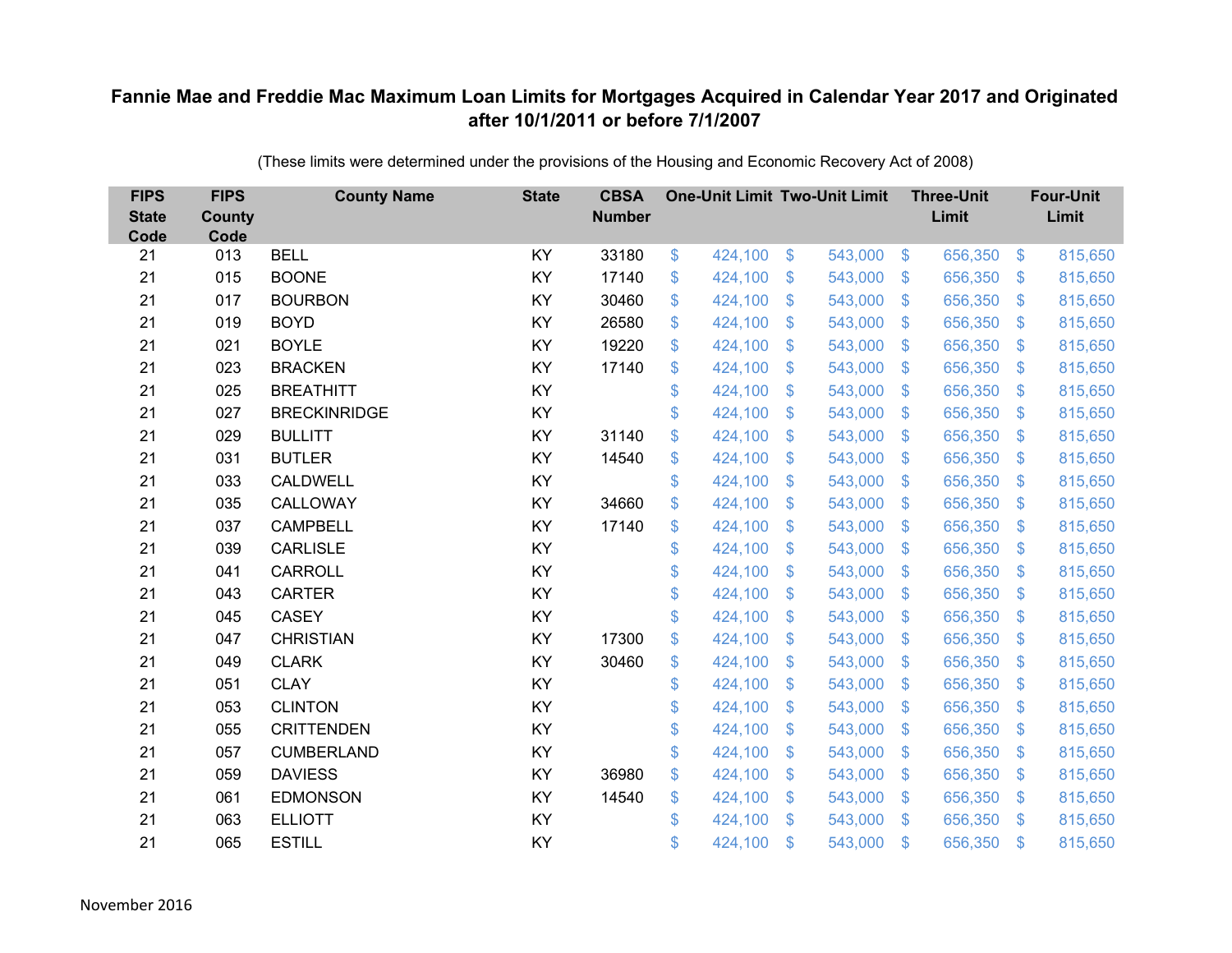| <b>FIPS</b><br><b>State</b><br>Code | <b>FIPS</b><br><b>County</b><br>Code | <b>County Name</b> | <b>State</b> | <b>CBSA</b><br><b>Number</b> | <b>One-Unit Limit Two-Unit Limit</b> |                           |         |                           | <b>Three-Unit</b><br>Limit |                | <b>Four-Unit</b><br>Limit |
|-------------------------------------|--------------------------------------|--------------------|--------------|------------------------------|--------------------------------------|---------------------------|---------|---------------------------|----------------------------|----------------|---------------------------|
| 21                                  | 067                                  | <b>FAYETTE</b>     | KY           | 30460                        | \$<br>424,100                        | $\$\$                     | 543,000 | $\sqrt{3}$                | 656,350                    | $\frac{3}{2}$  | 815,650                   |
| 21                                  | 069                                  | <b>FLEMING</b>     | KY           |                              | \$<br>424,100                        | \$                        | 543,000 | $\sqrt[6]{3}$             | 656,350                    | $\mathcal{S}$  | 815,650                   |
| 21                                  | 071                                  | <b>FLOYD</b>       | KY           |                              | \$<br>424,100                        | $\mathcal{S}$             | 543,000 | $\mathfrak{S}$            | 656,350                    | $\mathbf{\$}$  | 815,650                   |
| 21                                  | 073                                  | <b>FRANKLIN</b>    | KY           | 23180                        | \$<br>424,100                        | $\boldsymbol{\mathsf{S}}$ | 543,000 | $\mathfrak{S}$            | 656,350                    | $\mathcal{S}$  | 815,650                   |
| 21                                  | 075                                  | <b>FULTON</b>      | KY           | 46460                        | \$<br>424,100                        | $\boldsymbol{\mathsf{S}}$ | 543,000 | $\mathfrak{F}$            | 656,350                    | <sup>\$</sup>  | 815,650                   |
| 21                                  | 077                                  | <b>GALLATIN</b>    | KY           | 17140                        | \$<br>424,100                        | $\mathcal{S}$             | 543,000 | $\mathfrak{S}$            | 656,350                    | \$.            | 815,650                   |
| 21                                  | 079                                  | <b>GARRARD</b>     | KY           |                              | \$<br>424,100                        | $\boldsymbol{\mathsf{S}}$ | 543,000 | $\sqrt[6]{3}$             | 656,350                    | \$             | 815,650                   |
| 21                                  | 081                                  | <b>GRANT</b>       | KY           | 17140                        | \$<br>424,100                        | $\boldsymbol{\mathsf{S}}$ | 543,000 | $\sqrt[6]{3}$             | 656,350                    | $\mathcal{S}$  | 815,650                   |
| 21                                  | 083                                  | <b>GRAVES</b>      | KY           | 32460                        | \$<br>424,100                        | \$                        | 543,000 | $\mathfrak{S}$            | 656,350                    | $\mathfrak{S}$ | 815,650                   |
| 21                                  | 085                                  | <b>GRAYSON</b>     | KY           |                              | \$<br>424,100                        | \$                        | 543,000 | $\mathbb{S}$              | 656,350                    | $\mathcal{S}$  | 815,650                   |
| 21                                  | 087                                  | <b>GREEN</b>       | KY           |                              | \$<br>424,100                        | $\mathfrak{S}$            | 543,000 | $\mathfrak{S}$            | 656,350                    | $\mathcal{S}$  | 815,650                   |
| 21                                  | 089                                  | <b>GREENUP</b>     | KY           | 26580                        | \$<br>424,100                        | $\mathfrak{S}$            | 543,000 | $\mathfrak{S}$            | 656,350                    | $\mathbf{\$}$  | 815,650                   |
| 21                                  | 091                                  | <b>HANCOCK</b>     | KY           | 36980                        | \$<br>424,100                        | \$                        | 543,000 | $\sqrt[6]{3}$             | 656,350                    | \$             | 815,650                   |
| 21                                  | 093                                  | <b>HARDIN</b>      | KY           | 21060                        | \$<br>424,100                        | $\mathbf{\$}$             | 543,000 | $\mathbb{S}$              | 656,350                    | $\mathcal{S}$  | 815,650                   |
| 21                                  | 095                                  | <b>HARLAN</b>      | KY           |                              | \$<br>424,100                        | $\boldsymbol{\mathsf{S}}$ | 543,000 | $\sqrt[6]{3}$             | 656,350                    | $\mathfrak{F}$ | 815,650                   |
| 21                                  | 097                                  | <b>HARRISON</b>    | KY           |                              | \$<br>424,100                        | $\boldsymbol{\mathsf{S}}$ | 543,000 | $\mathfrak{S}$            | 656,350                    | $\mathcal{S}$  | 815,650                   |
| 21                                  | 099                                  | <b>HART</b>        | KY           |                              | \$<br>424,100                        | \$                        | 543,000 | $\mathfrak{S}$            | 656,350                    | $\mathbf{\$}$  | 815,650                   |
| 21                                  | 101                                  | <b>HENDERSON</b>   | KY           | 21780                        | \$<br>424,100                        | $\boldsymbol{\mathsf{S}}$ | 543,000 | \$                        | 656,350                    | $\mathcal{S}$  | 815,650                   |
| 21                                  | 103                                  | <b>HENRY</b>       | KY           | 31140                        | \$<br>424,100                        | $\boldsymbol{\mathsf{S}}$ | 543,000 | $\sqrt[6]{3}$             | 656,350                    | $\mathcal{S}$  | 815,650                   |
| 21                                  | 105                                  | <b>HICKMAN</b>     | KY           |                              | \$<br>424,100                        | $\boldsymbol{\mathsf{S}}$ | 543,000 | $\mathfrak{S}$            | 656,350                    | $\sqrt{3}$     | 815,650                   |
| 21                                  | 107                                  | <b>HOPKINS</b>     | KY           | 31580                        | \$<br>424,100                        | $\boldsymbol{\mathsf{S}}$ | 543,000 | $\mathfrak{S}$            | 656,350                    | $\mathcal{S}$  | 815,650                   |
| 21                                  | 109                                  | <b>JACKSON</b>     | KY           |                              | \$<br>424,100                        | $\boldsymbol{\mathsf{S}}$ | 543,000 | $\mathfrak{S}$            | 656,350                    | $\mathcal{S}$  | 815,650                   |
| 21                                  | 111                                  | <b>JEFFERSON</b>   | KY           | 31140                        | \$<br>424,100                        | $\boldsymbol{\mathsf{S}}$ | 543,000 | $\mathfrak{S}$            | 656,350                    | $\mathbf{\$}$  | 815,650                   |
| 21                                  | 113                                  | <b>JESSAMINE</b>   | KY           | 30460                        | \$<br>424,100                        | $\boldsymbol{\mathsf{S}}$ | 543,000 | $\boldsymbol{\mathsf{S}}$ | 656,350                    | $\mathfrak{F}$ | 815,650                   |
| 21                                  | 115                                  | <b>JOHNSON</b>     | KY           |                              | \$<br>424,100                        | $\boldsymbol{\mathsf{S}}$ | 543,000 | $\mathfrak{S}$            | 656,350                    | $\mathcal{S}$  | 815,650                   |
| 21                                  | 117                                  | <b>KENTON</b>      | KY           | 17140                        | \$<br>424,100                        | $\mathcal{S}$             | 543,000 | $\mathbf{\$}$             | 656,350                    | <sup>\$</sup>  | 815,650                   |
| 21                                  | 119                                  | <b>KNOTT</b>       | KY           |                              | \$<br>424,100                        | $\mathcal{S}$             | 543,000 | $\mathbf{\$}$             | 656,350                    | $\mathbf{\$}$  | 815,650                   |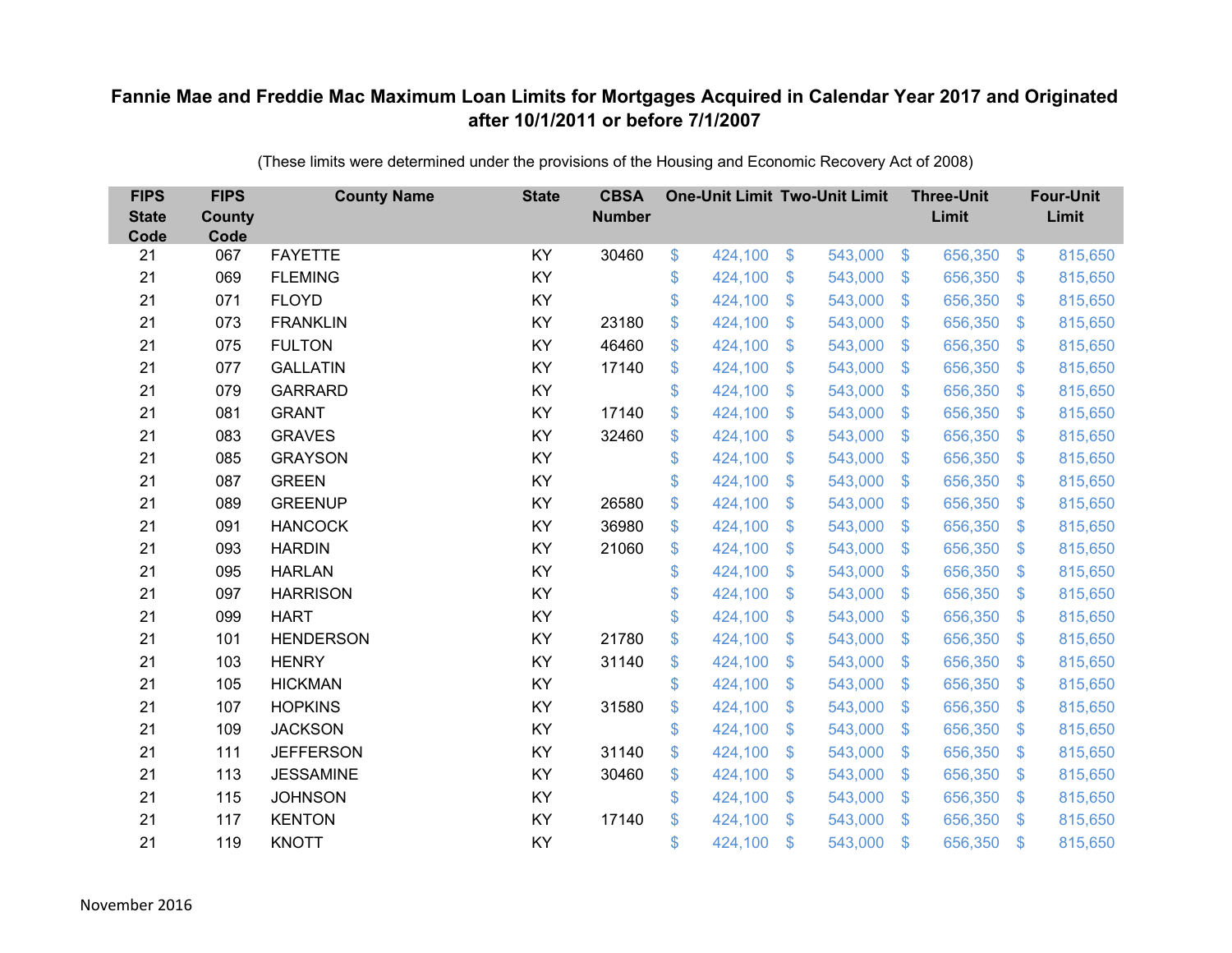| <b>FIPS</b><br><b>State</b><br>Code | <b>FIPS</b><br><b>County</b><br>Code | <b>County Name</b> | <b>State</b> | <b>CBSA</b><br><b>Number</b> | <b>One-Unit Limit Two-Unit Limit</b> |                |         |                | <b>Three-Unit</b><br>Limit |                           | <b>Four-Unit</b><br>Limit |
|-------------------------------------|--------------------------------------|--------------------|--------------|------------------------------|--------------------------------------|----------------|---------|----------------|----------------------------|---------------------------|---------------------------|
| 21                                  | 121                                  | <b>KNOX</b>        | KY           | 30940                        | \$<br>424,100                        | \$             | 543,000 | $\sqrt[3]{5}$  | 656,350                    | $\frac{1}{2}$             | 815,650                   |
| 21                                  | 123                                  | <b>LARUE</b>       | KY           | 21060                        | \$<br>424,100                        | $\mathcal{S}$  | 543,000 | $\mathbf{\$}$  | 656,350                    | $\mathcal{S}$             | 815,650                   |
| 21                                  | 125                                  | <b>LAUREL</b>      | KY           | 30940                        | \$<br>424,100                        | \$             | 543,000 | $\sqrt{3}$     | 656,350                    | $\boldsymbol{\mathsf{S}}$ | 815,650                   |
| 21                                  | 127                                  | <b>LAWRENCE</b>    | KY           |                              | \$<br>424,100                        | \$             | 543,000 | $\sqrt{3}$     | 656,350                    | $\mathcal{L}$             | 815,650                   |
| 21                                  | 129                                  | LEE                | KY           |                              | \$<br>424,100                        | $\mathsf{\$}$  | 543,000 | $\mathfrak{S}$ | 656,350                    | $\mathfrak{F}$            | 815,650                   |
| 21                                  | 131                                  | <b>LESLIE</b>      | KY           |                              | \$<br>424,100                        | \$             | 543,000 | $\mathbf{\$}$  | 656,350                    | $\mathcal{S}$             | 815,650                   |
| 21                                  | 133                                  | <b>LETCHER</b>     | KY           |                              | \$<br>424,100                        | $\mathfrak{S}$ | 543,000 | $\mathbf{\$}$  | 656,350                    | $\boldsymbol{\mathsf{S}}$ | 815,650                   |
| 21                                  | 135                                  | <b>LEWIS</b>       | KY           |                              | \$<br>424,100                        | \$             | 543,000 | \$             | 656,350                    | $\mathcal{L}$             | 815,650                   |
| 21                                  | 137                                  | <b>LINCOLN</b>     | KY           | 19220                        | \$<br>424,100                        | \$             | 543,000 | \$             | 656,350                    | $\boldsymbol{\mathsf{S}}$ | 815,650                   |
| 21                                  | 139                                  | <b>LIVINGSTON</b>  | KY           | 37140                        | \$<br>424,100                        | \$             | 543,000 | $\mathfrak{S}$ | 656,350                    | $\mathcal{S}$             | 815,650                   |
| 21                                  | 141                                  | <b>LOGAN</b>       | KY           |                              | \$<br>424,100                        | \$             | 543,000 | \$             | 656,350                    | $\mathcal{L}$             | 815,650                   |
| 21                                  | 143                                  | <b>LYON</b>        | KY           |                              | \$<br>424,100                        | $\mathcal{S}$  | 543,000 | $\mathfrak{S}$ | 656,350                    | $\mathbf{\$}$             | 815,650                   |
| 21                                  | 145                                  | <b>MCCRACKEN</b>   | KY           | 37140                        | \$<br>424,100                        | \$             | 543,000 | \$             | 656,350                    | $\mathcal{L}$             | 815,650                   |
| 21                                  | 147                                  | <b>MCCREARY</b>    | KY           |                              | \$<br>424,100                        | \$             | 543,000 | \$.            | 656,350                    | $\mathbf{\$}$             | 815,650                   |
| 21                                  | 149                                  | <b>MCLEAN</b>      | KY           | 36980                        | \$<br>424,100                        | $\mathfrak{F}$ | 543,000 | \$             | 656,350                    | $\frac{1}{2}$             | 815,650                   |
| 21                                  | 151                                  | <b>MADISON</b>     | KY           | 40080                        | \$<br>424,100                        | \$             | 543,000 | $\mathfrak{S}$ | 656,350                    | $\mathcal{L}$             | 815,650                   |
| 21                                  | 153                                  | <b>MAGOFFIN</b>    | KY           |                              | \$<br>424,100                        | \$             | 543,000 | $\sqrt{3}$     | 656,350                    | $\mathfrak{S}$            | 815,650                   |
| 21                                  | 155                                  | <b>MARION</b>      | KY           |                              | \$<br>424,100                        | $\mathfrak{F}$ | 543,000 | \$.            | 656,350                    | $\mathcal{L}$             | 815,650                   |
| 21                                  | 157                                  | <b>MARSHALL</b>    | KY           |                              | \$<br>424,100                        | \$             | 543,000 | $\mathbf{\$}$  | 656,350                    | $\mathfrak{S}$            | 815,650                   |
| 21                                  | 159                                  | <b>MARTIN</b>      | KY           |                              | \$<br>424,100                        | \$             | 543,000 | \$             | 656,350                    | $\mathcal{L}$             | 815,650                   |
| 21                                  | 161                                  | <b>MASON</b>       | KY           | 32500                        | \$<br>424,100                        | $\mathfrak{S}$ | 543,000 | $\sqrt{3}$     | 656,350                    | $\mathcal{S}$             | 815,650                   |
| 21                                  | 163                                  | <b>MEADE</b>       | KY           | 21060                        | \$<br>424,100                        | \$             | 543,000 | \$             | 656,350                    | $\boldsymbol{\mathsf{S}}$ | 815,650                   |
| 21                                  | 165                                  | <b>MENIFEE</b>     | KY           | 34460                        | \$<br>424,100                        | \$             | 543,000 | $\sqrt{3}$     | 656,350                    | $\boldsymbol{\mathsf{S}}$ | 815,650                   |
| 21                                  | 167                                  | <b>MERCER</b>      | KY           |                              | \$<br>424,100                        | \$             | 543,000 | $\frac{1}{2}$  | 656,350                    | $\mathfrak{F}$            | 815,650                   |
| 21                                  | 169                                  | <b>METCALFE</b>    | KY           | 23980                        | \$<br>424,100                        | \$             | 543,000 | $\mathcal{S}$  | 656,350                    | $\mathcal{L}$             | 815,650                   |
| 21                                  | 171                                  | <b>MONROE</b>      | KY           |                              | \$<br>424,100                        | $\mathfrak{S}$ | 543,000 | \$             | 656,350                    | $\mathfrak{s}$            | 815,650                   |
| 21                                  | 173                                  | <b>MONTGOMERY</b>  | KY           | 34460                        | \$<br>424,100                        | \$             | 543,000 | \$             | 656,350                    | $\mathfrak{s}$            | 815,650                   |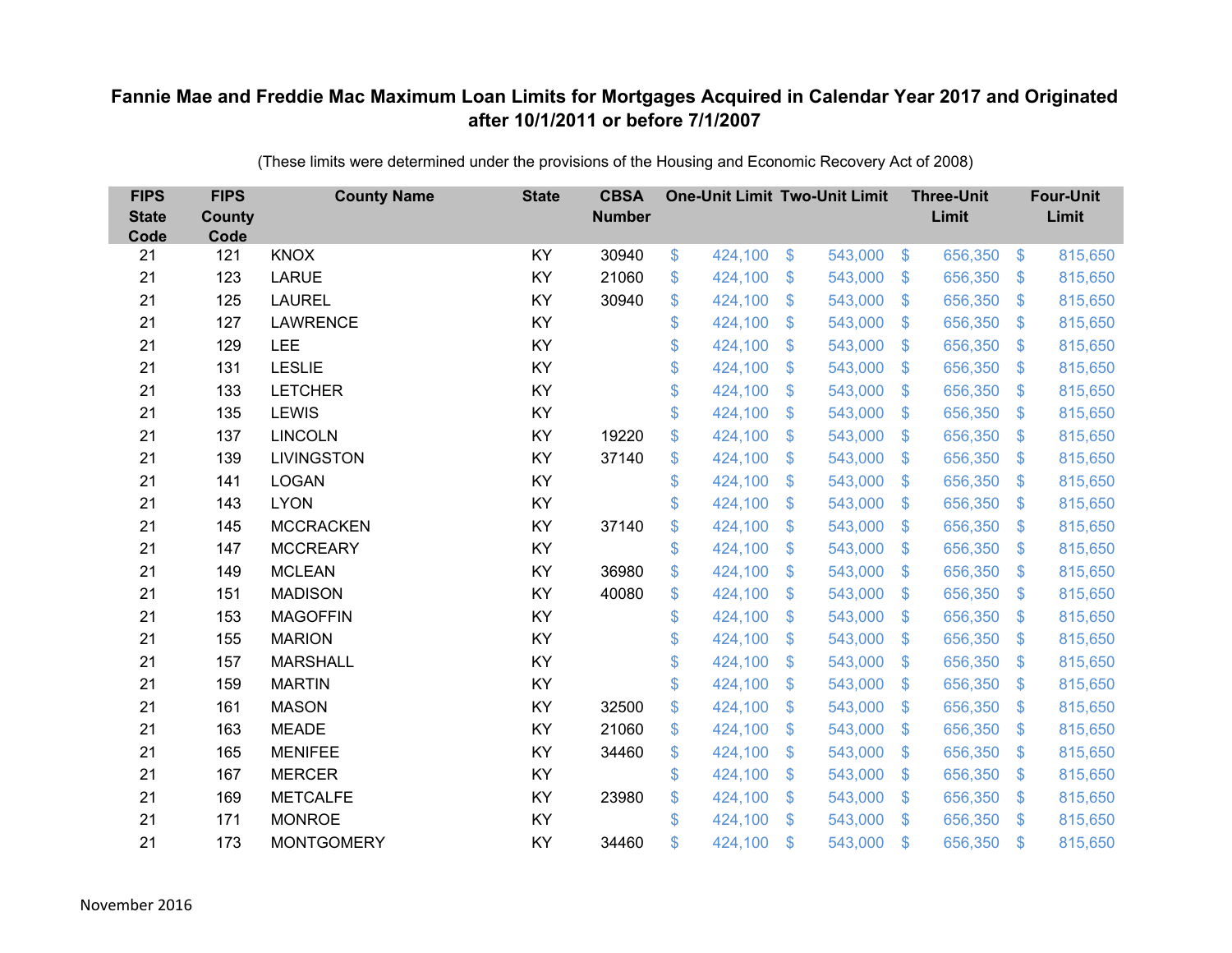| <b>FIPS</b><br><b>State</b><br>Code | <b>FIPS</b><br><b>County</b><br>Code | <b>County Name</b> | <b>State</b> | <b>CBSA</b><br><b>Number</b> | <b>One-Unit Limit Two-Unit Limit</b> |                |         |                           | <b>Three-Unit</b><br>Limit |                           | <b>Four-Unit</b><br>Limit |
|-------------------------------------|--------------------------------------|--------------------|--------------|------------------------------|--------------------------------------|----------------|---------|---------------------------|----------------------------|---------------------------|---------------------------|
| 21                                  | 175                                  | <b>MORGAN</b>      | KY           |                              | \$<br>424,100                        | \$             | 543,000 | $\sqrt[6]{3}$             | 656,350                    | $\frac{3}{2}$             | 815,650                   |
| 21                                  | 177                                  | <b>MUHLENBERG</b>  | KY           |                              | \$<br>424,100                        | \$             | 543,000 | \$                        | 656,350                    | $\mathfrak{S}$            | 815,650                   |
| 21                                  | 179                                  | <b>NELSON</b>      | KY           | 12680                        | \$<br>424,100                        | $\mathfrak{S}$ | 543,000 | $\mathfrak{F}$            | 656,350                    | $\mathfrak{S}$            | 815,650                   |
| 21                                  | 181                                  | <b>NICHOLAS</b>    | KY           |                              | \$<br>424,100                        | \$             | 543,000 | $\mathcal{L}$             | 656,350                    | $\mathfrak{S}$            | 815,650                   |
| 21                                  | 183                                  | <b>OHIO</b>        | KY           |                              | \$<br>424,100                        | \$             | 543,000 | $\mathfrak{F}$            | 656,350                    | $\mathbb{S}$              | 815,650                   |
| 21                                  | 185                                  | <b>OLDHAM</b>      | KY           | 31140                        | \$<br>424,100                        | $\mathfrak{S}$ | 543,000 | $\mathfrak{F}$            | 656,350                    | $\mathbb{S}$              | 815,650                   |
| 21                                  | 187                                  | <b>OWEN</b>        | KY           |                              | \$<br>424,100                        | \$             | 543,000 | $\mathfrak{F}$            | 656,350                    | $\mathcal{L}$             | 815,650                   |
| 21                                  | 189                                  | <b>OWSLEY</b>      | KY           |                              | \$<br>424,100                        | \$             | 543,000 | $\mathfrak{F}$            | 656,350                    | $\mathfrak{S}$            | 815,650                   |
| 21                                  | 191                                  | <b>PENDLETON</b>   | KY           | 17140                        | \$<br>424,100                        | $\mathfrak{S}$ | 543,000 | $\mathfrak{F}$            | 656,350                    | $\mathfrak{s}$            | 815,650                   |
| 21                                  | 193                                  | <b>PERRY</b>       | KY           |                              | \$<br>424,100                        | \$             | 543,000 | S.                        | 656,350                    | $\mathfrak{S}$            | 815,650                   |
| 21                                  | 195                                  | <b>PIKE</b>        | KY           |                              | \$<br>424,100                        | $\mathfrak{S}$ | 543,000 | $\mathbb{S}$              | 656,350                    | $\mathfrak{S}$            | 815,650                   |
| 21                                  | 197                                  | <b>POWELL</b>      | KY           |                              | \$<br>424,100                        | $\mathfrak{S}$ | 543,000 | $\mathfrak{F}$            | 656,350                    | $\mathbb{S}$              | 815,650                   |
| 21                                  | 199                                  | <b>PULASKI</b>     | KY           | 43700                        | \$<br>424,100                        | \$             | 543,000 | $\mathbf{\$}$             | 656,350                    | \$                        | 815,650                   |
| 21                                  | 201                                  | <b>ROBERTSON</b>   | KY           |                              | \$<br>424,100                        | \$             | 543,000 | S.                        | 656,350                    | $\mathfrak{S}$            | 815,650                   |
| 21                                  | 203                                  | <b>ROCKCASTLE</b>  | KY           | 40080                        | \$<br>424,100                        | \$             | 543,000 | $\mathfrak{S}$            | 656,350                    | $\mathfrak{S}$            | 815,650                   |
| 21                                  | 205                                  | <b>ROWAN</b>       | KY           |                              | \$<br>424,100                        | \$             | 543,000 | $\boldsymbol{\mathsf{S}}$ | 656,350                    | $\mathfrak{S}$            | 815,650                   |
| 21                                  | 207                                  | <b>RUSSELL</b>     | KY           |                              | \$<br>424,100                        | $\mathfrak{S}$ | 543,000 | $\mathfrak{F}$            | 656,350                    | $\mathbb{S}$              | 815,650                   |
| 21                                  | 209                                  | <b>SCOTT</b>       | <b>KY</b>    | 30460                        | \$<br>424,100                        | \$             | 543,000 | $\boldsymbol{\mathsf{S}}$ | 656,350                    | $\mathfrak{S}$            | 815,650                   |
| 21                                  | 211                                  | <b>SHELBY</b>      | KY           | 31140                        | \$<br>424,100                        | \$             | 543,000 | S.                        | 656,350                    | $\mathfrak{S}$            | 815,650                   |
| 21                                  | 213                                  | <b>SIMPSON</b>     | KY           |                              | \$<br>424,100                        | $\mathfrak{S}$ | 543,000 | $\mathfrak{F}$            | 656,350                    | $\mathfrak{F}$            | 815,650                   |
| 21                                  | 215                                  | <b>SPENCER</b>     | KY           | 31140                        | \$<br>424,100                        | \$             | 543,000 | $\mathcal{S}$             | 656,350                    | $\mathfrak{S}$            | 815,650                   |
| 21                                  | 217                                  | <b>TAYLOR</b>      | KY           | 15820                        | \$<br>424,100                        | \$             | 543,000 | $\mathbf{\$}$             | 656,350                    | $\mathfrak{S}$            | 815,650                   |
| 21                                  | 219                                  | <b>TODD</b>        | KY           |                              | \$<br>424,100                        | \$             | 543,000 | $\mathbb{S}$              | 656,350                    | $\mathfrak{S}$            | 815,650                   |
| 21                                  | 221                                  | <b>TRIGG</b>       | KY           | 17300                        | \$<br>424,100                        | \$             | 543,000 | $\mathcal{L}$             | 656,350                    | $\boldsymbol{\mathsf{S}}$ | 815,650                   |
| 21                                  | 223                                  | <b>TRIMBLE</b>     | KY           | 31140                        | \$<br>424,100                        | \$             | 543,000 | $\mathcal{S}$             | 656,350                    | $\mathfrak{S}$            | 815,650                   |
| 21                                  | 225                                  | <b>UNION</b>       | KY           |                              | \$<br>424,100                        | $\mathfrak{S}$ | 543,000 | $\mathbf{\$}$             | 656,350                    | <sup>\$</sup>             | 815,650                   |
| 21                                  | 227                                  | <b>WARREN</b>      | KY           | 14540                        | \$<br>424,100                        | \$             | 543,000 | $\mathfrak{s}$            | 656,350                    | $\mathbf{\$}$             | 815,650                   |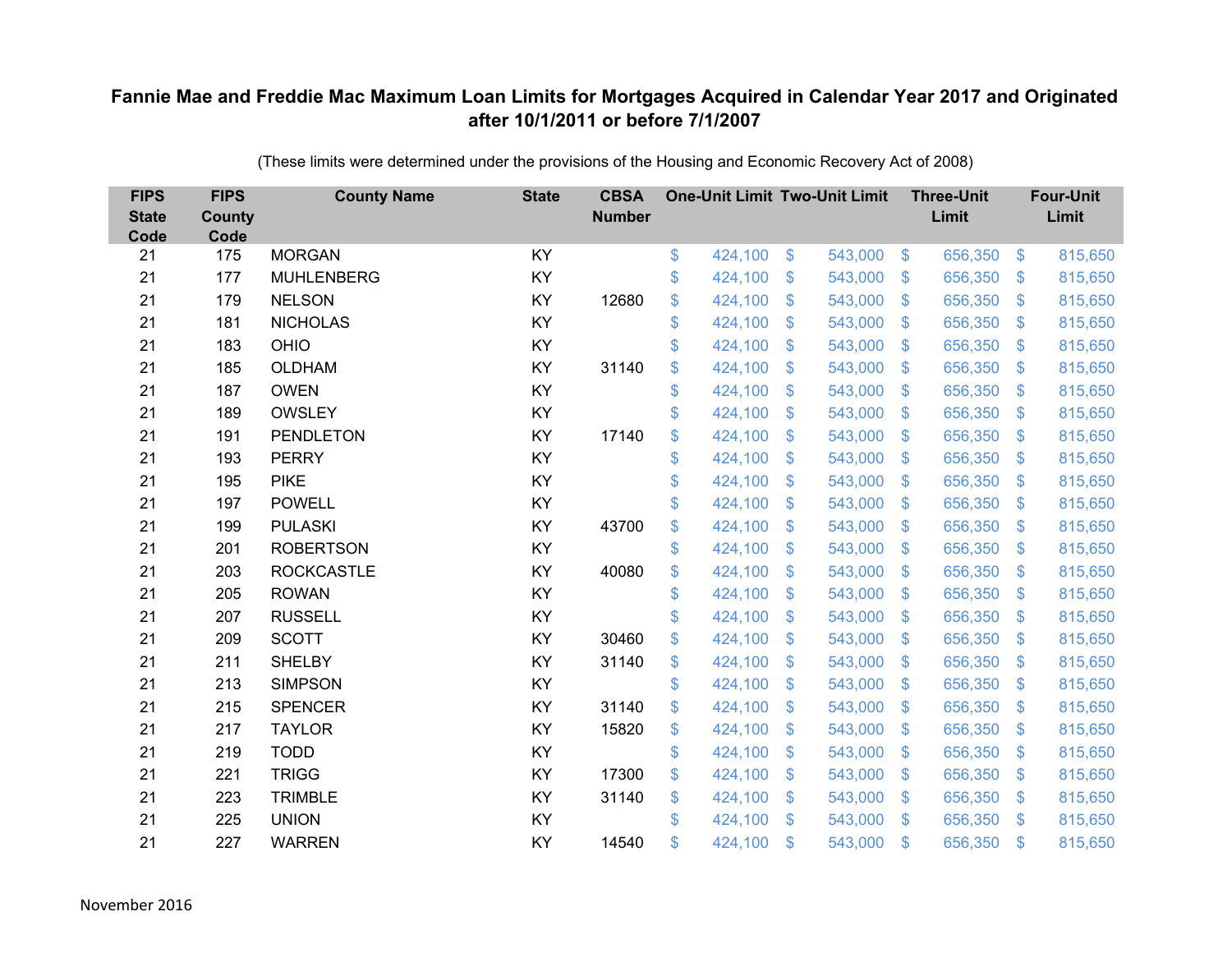| <b>FIPS</b><br><b>State</b><br>Code | <b>FIPS</b><br><b>County</b><br>Code | <b>County Name</b>     | <b>State</b> | <b>CBSA</b><br><b>Number</b> | <b>One-Unit Limit Two-Unit Limit</b> |                |         |                         | <b>Three-Unit</b><br>Limit |                | <b>Four-Unit</b><br>Limit |
|-------------------------------------|--------------------------------------|------------------------|--------------|------------------------------|--------------------------------------|----------------|---------|-------------------------|----------------------------|----------------|---------------------------|
| 21                                  | 229                                  | <b>WASHINGTON</b>      | KY           |                              | \$<br>424,100                        | $\frac{3}{2}$  | 543,000 | $\sqrt[3]{5}$           | 656,350                    | $\frac{3}{2}$  | 815,650                   |
| 21                                  | 231                                  | <b>WAYNE</b>           | KY           |                              | \$<br>424,100                        | \$             | 543,000 | \$                      | 656,350                    | $\mathcal{L}$  | 815,650                   |
| 21                                  | 233                                  | <b>WEBSTER</b>         | KY           |                              | \$<br>424,100                        | $\mathbb{S}$   | 543,000 | $\mathbb{S}$            | 656,350                    | $\mathbb{S}$   | 815,650                   |
| 21                                  | 235                                  | <b>WHITLEY</b>         | KY           | 30940                        | \$<br>424,100                        | \$             | 543,000 | $\sqrt[6]{3}$           | 656,350                    | \$             | 815,650                   |
| 21                                  | 237                                  | <b>WOLFE</b>           | KY           |                              | \$<br>424,100                        | \$             | 543,000 | $\mathcal{L}$           | 656,350                    | $\mathfrak{F}$ | 815,650                   |
| 21                                  | 239                                  | <b>WOODFORD</b>        | KY           | 30460                        | \$<br>424,100                        | $\mathfrak{S}$ | 543,000 | -\$                     | 656,350                    | $\mathfrak{F}$ | 815,650                   |
| 22                                  | 001                                  | <b>ACADIA</b>          | LA           | 29180                        | \$<br>424,100                        | $\mathfrak{S}$ | 543,000 | $\mathfrak{F}$          | 656,350                    | $\mathfrak{S}$ | 815,650                   |
| 22                                  | 003                                  | <b>ALLEN</b>           | LA           |                              | \$<br>424,100                        | \$             | 543,000 | $\sqrt[6]{3}$           | 656,350                    | $\mathfrak{F}$ | 815,650                   |
| 22                                  | 005                                  | <b>ASCENSION</b>       | LA           | 12940                        | \$<br>424,100                        | \$             | 543,000 | $\mathcal{S}$           | 656,350                    | $\mathfrak{S}$ | 815,650                   |
| 22                                  | 007                                  | <b>ASSUMPTION</b>      | LA           |                              | \$<br>424,100                        | $\mathfrak{S}$ | 543,000 | $\mathbf{\$}$           | 656,350                    | $\mathfrak{S}$ | 815,650                   |
| 22                                  | 009                                  | <b>AVOYELLES</b>       | LA           |                              | \$<br>424,100                        | $\mathfrak{S}$ | 543,000 | $\sqrt[6]{3}$           | 656,350                    | \$             | 815,650                   |
| 22                                  | 011                                  | <b>BEAUREGARD</b>      | LA           | 19760                        | \$<br>424,100                        | \$             | 543,000 | $\mathbb{S}$            | 656,350                    | \$             | 815,650                   |
| 22                                  | 013                                  | <b>BIENVILLE</b>       | LA           |                              | \$<br>424,100                        | $\mathfrak{S}$ | 543,000 | $\mathcal{S}$           | 656,350                    | $\mathfrak{S}$ | 815,650                   |
| 22                                  | 015                                  | <b>BOSSIER</b>         | LA           | 43340                        | \$<br>424,100                        | \$             | 543,000 | $\mathbb{S}$            | 656,350                    | $\mathcal{L}$  | 815,650                   |
| 22                                  | 017                                  | CADDO                  | LA           | 43340                        | \$<br>424,100                        | $\mathfrak{S}$ | 543,000 | \$                      | 656,350                    | \$             | 815,650                   |
| 22                                  | 019                                  | CALCASIEU              | LA           | 29340                        | \$<br>424,100                        | $\mathfrak{S}$ | 543,000 | \$                      | 656,350                    | \$.            | 815,650                   |
| 22                                  | 021                                  | <b>CALDWELL</b>        | LA           |                              | \$<br>424,100                        | \$             | 543,000 | $\sqrt[6]{\frac{1}{2}}$ | 656,350                    | \$             | 815,650                   |
| 22                                  | 023                                  | <b>CAMERON</b>         | LA           | 29340                        | \$<br>424,100                        | $\mathbb{S}$   | 543,000 | $\mathbb{S}$            | 656,350                    | \$.            | 815,650                   |
| 22                                  | 025                                  | <b>CATAHOULA</b>       | LA           |                              | \$<br>424,100                        | \$             | 543,000 | $\mathbb{S}$            | 656,350                    | $\mathbb{S}$   | 815,650                   |
| 22                                  | 027                                  | <b>CLAIBORNE</b>       | LA           |                              | \$<br>424,100                        | \$             | 543,000 | $\sqrt[6]{\frac{1}{2}}$ | 656,350                    | \$             | 815,650                   |
| 22                                  | 029                                  | <b>CONCORDIA</b>       | LA           | 35020                        | \$<br>424,100                        | \$             | 543,000 | $\mathbb{S}$            | 656,350                    | $\mathcal{L}$  | 815,650                   |
| 22                                  | 031                                  | DE SOTO                | LA           | 43340                        | \$<br>424,100                        | \$             | 543,000 | $\mathbb{S}$            | 656,350                    | \$.            | 815,650                   |
| 22                                  | 033                                  | <b>EAST BATON ROUG</b> | LA           | 12940                        | \$<br>424,100                        | \$             | 543,000 | $\sqrt[6]{\frac{1}{2}}$ | 656,350                    | $\frac{1}{2}$  | 815,650                   |
| 22                                  | 035                                  | <b>EAST CARROLL</b>    | LA           |                              | \$<br>424,100                        | \$             | 543,000 | $\mathcal{L}$           | 656,350                    | \$             | 815,650                   |
| 22                                  | 037                                  | <b>EAST FELICIANA</b>  | LA           | 12940                        | \$<br>424,100                        | \$             | 543,000 | \$                      | 656,350                    | \$             | 815,650                   |
| 22                                  | 039                                  | <b>EVANGELINE</b>      | LA           |                              | \$<br>424,100                        | \$             | 543,000 | $\mathfrak{F}$          | 656,350                    | \$             | 815,650                   |
| 22                                  | 041                                  | <b>FRANKLIN</b>        | LA           |                              | \$<br>424,100                        | \$             | 543,000 | $\mathfrak{s}$          | 656,350                    | \$             | 815,650                   |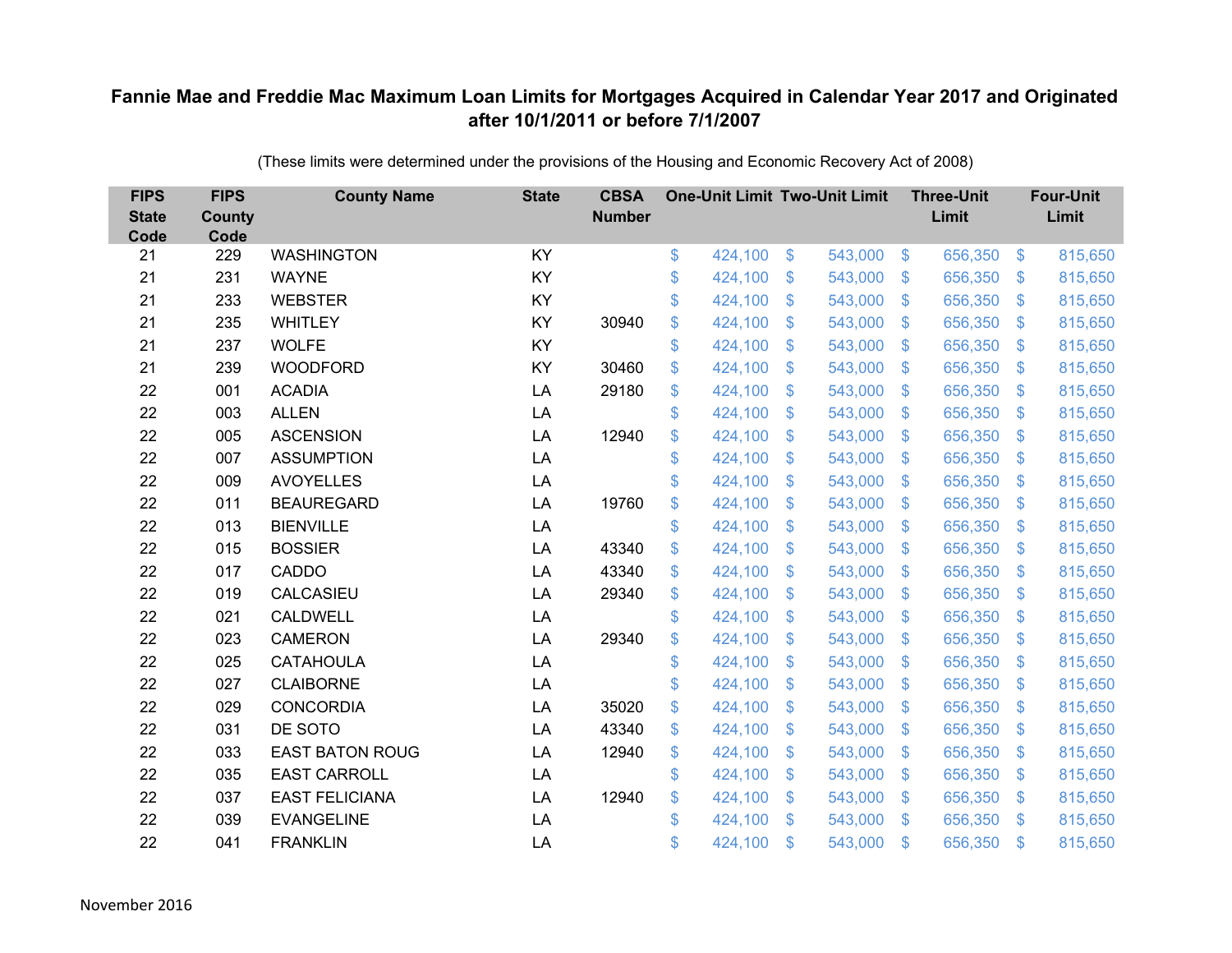| <b>FIPS</b><br><b>State</b><br>Code | <b>FIPS</b><br><b>County</b><br>Code | <b>County Name</b>     | <b>State</b> | <b>CBSA</b><br><b>Number</b> | <b>One-Unit Limit Two-Unit Limit</b> |                           |         |                | <b>Three-Unit</b><br>Limit |                | <b>Four-Unit</b><br>Limit |
|-------------------------------------|--------------------------------------|------------------------|--------------|------------------------------|--------------------------------------|---------------------------|---------|----------------|----------------------------|----------------|---------------------------|
| 22                                  | 043                                  | <b>GRANT</b>           | LA           | 10780                        | \$<br>424,100                        | $\$\$                     | 543,000 | $\sqrt[6]{3}$  | 656,350                    | $\sqrt[6]{3}$  | 815,650                   |
| 22                                  | 045                                  | <b>IBERIA</b>          | LA           | 29180                        | \$<br>424,100                        | \$                        | 543,000 | $\mathcal{S}$  | 656,350                    | S.             | 815,650                   |
| 22                                  | 047                                  | <b>IBERVILLE</b>       | LA           | 12940                        | \$<br>424,100                        | $\mathcal{S}$             | 543,000 | $\mathcal{S}$  | 656,350                    | $\mathbb{S}$   | 815,650                   |
| 22                                  | 049                                  | <b>JACKSON</b>         | LA           |                              | \$<br>424,100                        | $\boldsymbol{\mathsf{S}}$ | 543,000 | $\sqrt[6]{3}$  | 656,350                    | $\mathfrak{S}$ | 815,650                   |
| 22                                  | 051                                  | <b>JEFFERSON</b>       | LA           | 35380                        | \$<br>424,100                        | $\boldsymbol{\mathsf{S}}$ | 543,000 | $\mathcal{S}$  | 656,350                    | $\mathbb{S}$   | 815,650                   |
| 22                                  | 053                                  | <b>JEFFERSON DAVIS</b> | LA           |                              | \$<br>424,100                        | $\mathfrak{S}$            | 543,000 | $\mathcal{S}$  | 656,350                    | $\mathbb{S}$   | 815,650                   |
| 22                                  | 055                                  | <b>LAFAYETTE</b>       | LA           | 29180                        | \$<br>424,100                        | $\mathfrak{F}$            | 543,000 | $\mathcal{S}$  | 656,350                    | S.             | 815,650                   |
| 22                                  | 057                                  | <b>LAFOURCHE</b>       | LA           | 26380                        | \$<br>424,100                        | \$                        | 543,000 | $\mathcal{S}$  | 656,350                    | $\mathcal{S}$  | 815,650                   |
| 22                                  | 059                                  | <b>LASALLE</b>         | LA           |                              | \$<br>424,100                        | \$                        | 543,000 | $\mathcal{S}$  | 656,350                    | $\mathbb{S}$   | 815,650                   |
| 22                                  | 061                                  | <b>LINCOLN</b>         | LA           | 40820                        | \$<br>424,100                        | \$                        | 543,000 | $\mathbb{S}$   | 656,350                    | S.             | 815,650                   |
| 22                                  | 063                                  | <b>LIVINGSTON</b>      | LA           | 12940                        | \$<br>424,100                        | \$                        | 543,000 | $\mathfrak{S}$ | 656,350                    | $\mathbb{S}$   | 815,650                   |
| 22                                  | 065                                  | <b>MADISON</b>         | LA           |                              | \$<br>424,100                        | $\mathfrak{S}$            | 543,000 | $\mathfrak{S}$ | 656,350                    | S.             | 815,650                   |
| 22                                  | 067                                  | <b>MOREHOUSE</b>       | LA           | 12820                        | \$<br>424,100                        | \$                        | 543,000 | $\mathcal{S}$  | 656,350                    | S.             | 815,650                   |
| 22                                  | 069                                  | <b>NATCHITOCHES</b>    | LA           | 35060                        | \$<br>424,100                        | \$                        | 543,000 | $\mathcal{S}$  | 656,350                    | S.             | 815,650                   |
| 22                                  | 071                                  | <b>ORLEANS</b>         | LA           | 35380                        | \$<br>424,100                        | \$                        | 543,000 | $\sqrt{3}$     | 656,350                    | $\sqrt[6]{3}$  | 815,650                   |
| 22                                  | 073                                  | <b>OUACHITA</b>        | LA           | 33740                        | \$<br>424,100                        | $\boldsymbol{\mathsf{S}}$ | 543,000 | $\mathcal{S}$  | 656,350                    | $\sqrt[6]{3}$  | 815,650                   |
| 22                                  | 075                                  | <b>PLAQUEMINES</b>     | LA           | 35380                        | \$<br>424,100                        | $\mathcal{S}$             | 543,000 | $\mathcal{S}$  | 656,350                    | S.             | 815,650                   |
| 22                                  | 077                                  | POINTE COUPEE          | LA           | 12940                        | \$<br>424,100                        | $\boldsymbol{\mathsf{S}}$ | 543,000 | $\mathcal{S}$  | 656,350                    | $\sqrt[6]{3}$  | 815,650                   |
| 22                                  | 079                                  | <b>RAPIDES</b>         | LA           | 10780                        | \$<br>424,100                        | $\boldsymbol{\mathsf{S}}$ | 543,000 | $\sqrt{3}$     | 656,350                    | $\mathbf{\$}$  | 815,650                   |
| 22                                  | 081                                  | <b>RED RIVER</b>       | LA           |                              | \$<br>424,100                        | $\boldsymbol{\mathsf{S}}$ | 543,000 | $\mathfrak{S}$ | 656,350                    | $\mathbb{S}$   | 815,650                   |
| 22                                  | 083                                  | <b>RICHLAND</b>        | LA           |                              | \$<br>424,100                        | $\boldsymbol{\mathsf{S}}$ | 543,000 | $\sqrt[6]{3}$  | 656,350                    | $\mathfrak{S}$ | 815,650                   |
| 22                                  | 085                                  | <b>SABINE</b>          | LA           |                              | \$<br>424,100                        | $\mathcal{S}$             | 543,000 | $\mathcal{S}$  | 656,350                    | S.             | 815,650                   |
| 22                                  | 087                                  | ST. BERNARD            | LA           | 35380                        | \$<br>424,100                        | $\boldsymbol{\mathsf{S}}$ | 543,000 | $\mathcal{S}$  | 656,350                    | $\mathbb{S}$   | 815,650                   |
| 22                                  | 089                                  | <b>ST. CHARLES</b>     | LA           | 35380                        | \$<br>424,100                        | $\boldsymbol{\mathsf{S}}$ | 543,000 | $\sqrt{3}$     | 656,350                    | $\mathcal{S}$  | 815,650                   |
| 22                                  | 091                                  | ST. HELENA             | LA           | 12940                        | \$<br>424,100                        | $\boldsymbol{\mathsf{S}}$ | 543,000 | $\mathcal{S}$  | 656,350                    | S.             | 815,650                   |
| 22                                  | 093                                  | ST. JAMES              | LA           | 35380                        | \$<br>424,100                        | $\mathcal{S}$             | 543,000 | $\mathbb{S}$   | 656,350                    | $\mathfrak{L}$ | 815,650                   |
| 22                                  | 095                                  | ST. JOHN THE BA        | LA           | 35380                        | \$<br>424,100                        | $\mathfrak{s}$            | 543,000 | \$             | 656,350                    | $\mathfrak{L}$ | 815,650                   |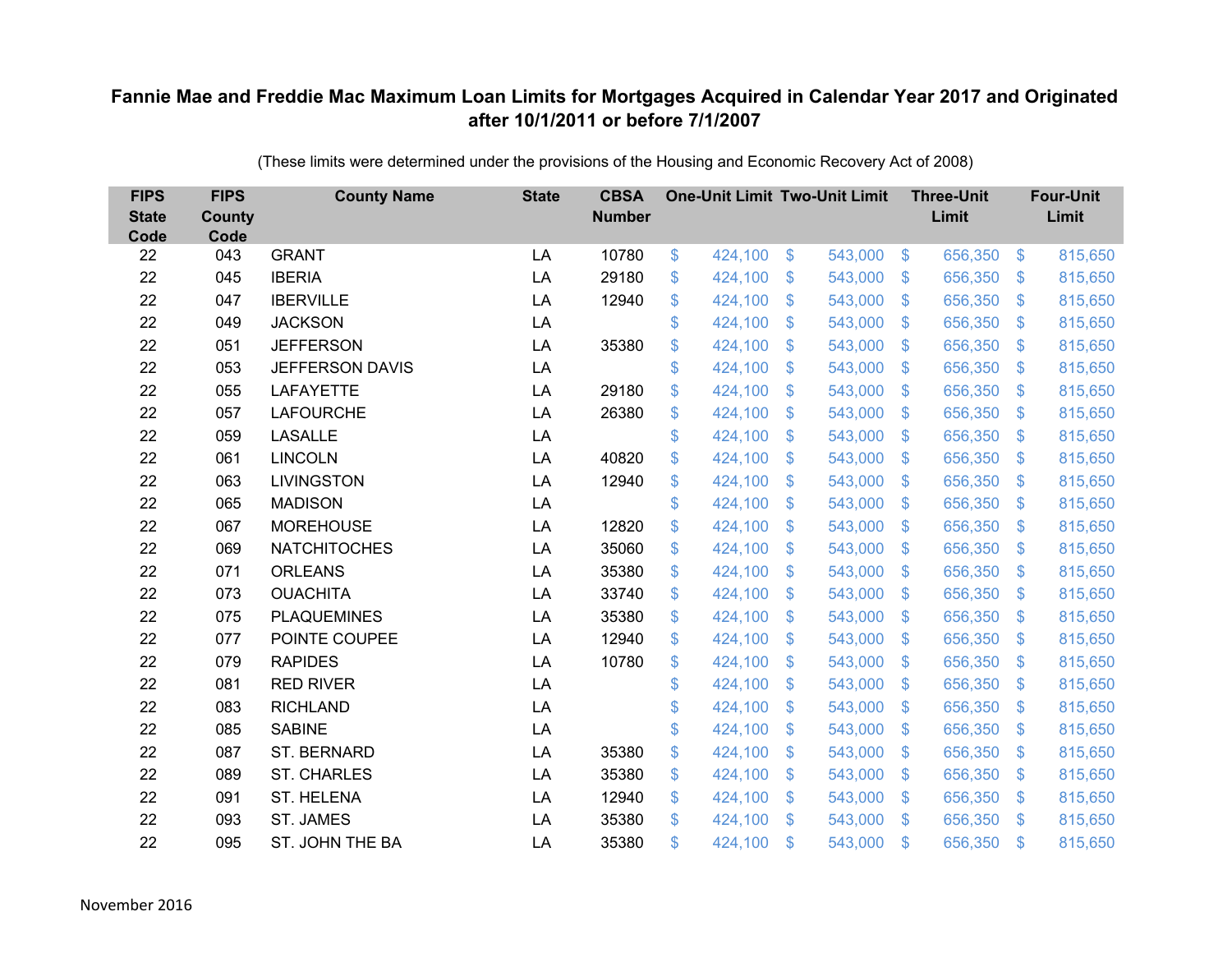| <b>FIPS</b><br><b>State</b><br>Code | <b>FIPS</b><br><b>County</b><br>Code | <b>County Name</b>     | <b>State</b> | <b>CBSA</b><br><b>Number</b> | <b>One-Unit Limit Two-Unit Limit</b> |                           |         |                | <b>Three-Unit</b><br>Limit |                | <b>Four-Unit</b><br>Limit |
|-------------------------------------|--------------------------------------|------------------------|--------------|------------------------------|--------------------------------------|---------------------------|---------|----------------|----------------------------|----------------|---------------------------|
| 22                                  | 097                                  | <b>ST. LANDRY</b>      | LA           | 36660                        | \$<br>424,100                        | $\$\$                     | 543,000 | $\sqrt[6]{3}$  | 656,350                    | $\sqrt[6]{3}$  | 815,650                   |
| 22                                  | 099                                  | <b>ST. MARTIN</b>      | LA           | 29180                        | \$<br>424,100                        | \$                        | 543,000 | $\mathcal{S}$  | 656,350                    | S.             | 815,650                   |
| 22                                  | 101                                  | ST. MARY               | LA           | 34020                        | \$<br>424,100                        | $\mathfrak{s}$            | 543,000 | $\mathcal{S}$  | 656,350                    | S.             | 815,650                   |
| 22                                  | 103                                  | <b>ST. TAMMANY</b>     | LA           | 35380                        | \$<br>424,100                        | $\boldsymbol{\mathsf{S}}$ | 543,000 | $\sqrt[6]{3}$  | 656,350                    | $\mathfrak{S}$ | 815,650                   |
| 22                                  | 105                                  | <b>TANGIPAHOA</b>      | LA           | 25220                        | \$<br>424,100                        | $\boldsymbol{\mathsf{S}}$ | 543,000 | $\mathcal{S}$  | 656,350                    | S.             | 815,650                   |
| 22                                  | 107                                  | <b>TENSAS</b>          | LA           |                              | \$<br>424,100                        | $\mathfrak{S}$            | 543,000 | $\mathcal{S}$  | 656,350                    | S.             | 815,650                   |
| 22                                  | 109                                  | <b>TERREBONNE</b>      | LA           | 26380                        | \$<br>424,100                        | $\mathfrak{F}$            | 543,000 | $\mathcal{S}$  | 656,350                    | S.             | 815,650                   |
| 22                                  | 111                                  | <b>UNION</b>           | LA           | 33740                        | \$<br>424,100                        | \$                        | 543,000 | $\sqrt[6]{3}$  | 656,350                    | $\mathcal{S}$  | 815,650                   |
| 22                                  | 113                                  | <b>VERMILION</b>       | LA           | 29180                        | \$<br>424,100                        | \$                        | 543,000 | $\mathcal{S}$  | 656,350                    | $\mathbb{S}$   | 815,650                   |
| 22                                  | 115                                  | <b>VERNON</b>          | LA           | 22860                        | \$<br>424,100                        | \$                        | 543,000 | $\mathbb{S}$   | 656,350                    | S.             | 815,650                   |
| 22                                  | 117                                  | <b>WASHINGTON</b>      | LA           | 14220                        | \$<br>424,100                        | \$                        | 543,000 | $\mathfrak{S}$ | 656,350                    | S.             | 815,650                   |
| 22                                  | 119                                  | <b>WEBSTER</b>         | LA           | 43340                        | \$<br>424,100                        | $\mathfrak{S}$            | 543,000 | $\mathfrak{S}$ | 656,350                    | S.             | 815,650                   |
| 22                                  | 121                                  | <b>WEST BATON ROUG</b> | LA           | 12940                        | \$<br>424,100                        | \$                        | 543,000 | $\mathcal{S}$  | 656,350                    | S.             | 815,650                   |
| 22                                  | 123                                  | <b>WEST CARROLL</b>    | LA           |                              | \$<br>424,100                        | \$                        | 543,000 | $\mathcal{S}$  | 656,350                    | S.             | 815,650                   |
| 22                                  | 125                                  | <b>WEST FELICIANA</b>  | LA           | 12940                        | \$<br>424,100                        | \$                        | 543,000 | $\sqrt{3}$     | 656,350                    | $\mathcal{S}$  | 815,650                   |
| 22                                  | 127                                  | <b>WINN</b>            | LA           |                              | \$<br>424,100                        | $\boldsymbol{\mathsf{S}}$ | 543,000 | $\mathcal{S}$  | 656,350                    | $\mathcal{S}$  | 815,650                   |
| 23                                  | 001                                  | ANDROSCOGGIN           | <b>ME</b>    | 30340                        | \$<br>424,100                        | $\mathfrak{s}$            | 543,000 | $\mathcal{S}$  | 656,350                    | S.             | 815,650                   |
| 23                                  | 003                                  | <b>AROOSTOOK</b>       | ME           |                              | \$<br>424,100                        | $\boldsymbol{\mathsf{S}}$ | 543,000 | $\mathfrak{S}$ | 656,350                    | $\sqrt[6]{3}$  | 815,650                   |
| 23                                  | 005                                  | <b>CUMBERLAND</b>      | <b>ME</b>    | 38860                        | \$<br>424,100                        | $\boldsymbol{\mathsf{S}}$ | 543,000 | $\sqrt[6]{3}$  | 656,350                    | $\mathbf{\$}$  | 815,650                   |
| 23                                  | 007                                  | <b>FRANKLIN</b>        | <b>ME</b>    |                              | \$<br>424,100                        | $\boldsymbol{\mathsf{S}}$ | 543,000 | $\mathfrak{S}$ | 656,350                    | $\mathbb{S}$   | 815,650                   |
| 23                                  | 009                                  | <b>HANCOCK</b>         | <b>ME</b>    |                              | \$<br>424,100                        | $\boldsymbol{\mathsf{S}}$ | 543,000 | $\sqrt[6]{3}$  | 656,350                    | $\mathfrak{S}$ | 815,650                   |
| 23                                  | 011                                  | <b>KENNEBEC</b>        | ME           | 12300                        | \$<br>424,100                        | $\boldsymbol{\mathsf{S}}$ | 543,000 | $\mathcal{S}$  | 656,350                    | S.             | 815,650                   |
| 23                                  | 013                                  | <b>KNOX</b>            | <b>ME</b>    |                              | \$<br>424,100                        | $\boldsymbol{\mathsf{S}}$ | 543,000 | $\mathcal{S}$  | 656,350                    | $\mathbb{S}$   | 815,650                   |
| 23                                  | 015                                  | <b>LINCOLN</b>         | <b>ME</b>    |                              | \$<br>424,100                        | $\boldsymbol{\mathsf{S}}$ | 543,000 | $\sqrt{3}$     | 656,350                    | $\mathcal{L}$  | 815,650                   |
| 23                                  | 017                                  | <b>OXFORD</b>          | <b>ME</b>    |                              | \$<br>424,100                        | $\boldsymbol{\mathsf{S}}$ | 543,000 | $\mathcal{S}$  | 656,350                    | S.             | 815,650                   |
| 23                                  | 019                                  | <b>PENOBSCOT</b>       | <b>ME</b>    | 12620                        | \$<br>424,100                        | $\mathfrak{s}$            | 543,000 | $\mathbb{S}$   | 656,350                    | $\mathfrak{L}$ | 815,650                   |
| 23                                  | 021                                  | <b>PISCATAQUIS</b>     | <b>ME</b>    |                              | \$<br>424,100                        | $\mathfrak{s}$            | 543,000 | \$             | 656,350                    | $\mathfrak{L}$ | 815,650                   |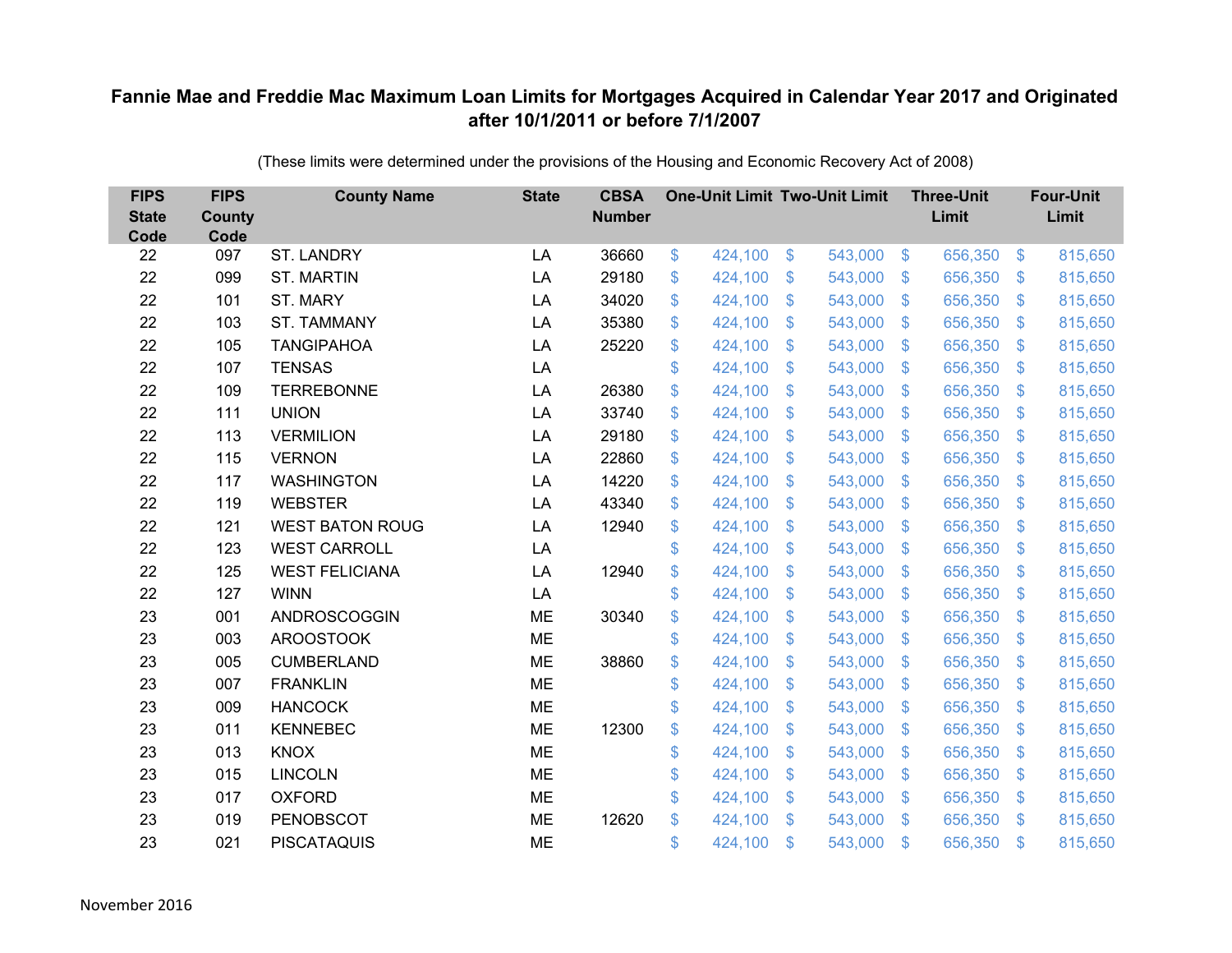| <b>FIPS</b><br><b>State</b><br>Code | <b>FIPS</b><br><b>County</b><br>Code | <b>County Name</b>  | <b>State</b> | <b>CBSA</b><br><b>Number</b> | <b>One-Unit Limit Two-Unit Limit</b> |                |         |                           | <b>Three-Unit</b><br>Limit |                           | <b>Four-Unit</b><br>Limit |
|-------------------------------------|--------------------------------------|---------------------|--------------|------------------------------|--------------------------------------|----------------|---------|---------------------------|----------------------------|---------------------------|---------------------------|
| 23                                  | 023                                  | SAGADAHOC           | <b>ME</b>    | 38860                        | \$<br>424,100                        | $\frac{1}{2}$  | 543,000 | $\sqrt[6]{3}$             | 656,350                    | $\sqrt{3}$                | 815,650                   |
| 23                                  | 025                                  | <b>SOMERSET</b>     | <b>ME</b>    |                              | \$<br>424,100                        | \$             | 543,000 | $\mathcal{S}$             | 656,350                    | $\mathfrak{S}$            | 815,650                   |
| 23                                  | 027                                  | <b>WALDO</b>        | <b>ME</b>    |                              | \$<br>424,100                        | $\mathfrak{S}$ | 543,000 | $\mathfrak{F}$            | 656,350                    | $\mathfrak{S}$            | 815,650                   |
| 23                                  | 029                                  | <b>WASHINGTON</b>   | <b>ME</b>    |                              | \$<br>424,100                        | \$             | 543,000 | $\mathfrak{F}$            | 656,350                    | $\mathfrak{S}$            | 815,650                   |
| 23                                  | 031                                  | <b>YORK</b>         | <b>ME</b>    | 38860                        | \$<br>424,100                        | \$             | 543,000 | $\mathfrak{F}$            | 656,350                    | $\mathbf{\$}$             | 815,650                   |
| 24                                  | 001                                  | <b>ALLEGANY</b>     | <b>MD</b>    | 19060                        | \$<br>424,100                        | \$             | 543,000 | $\mathbb{S}$              | 656,350                    | $\mathbb{S}$              | 815,650                   |
| 24                                  | 003                                  | <b>ANNE ARUNDEL</b> | <b>MD</b>    | 12580                        | \$<br>517,500                        | $\mathfrak{S}$ | 662,500 | $\mathfrak{F}$            | 800,800                    | $\mathfrak{S}$            | 995,200                   |
| 24                                  | 005                                  | <b>BALTIMORE</b>    | <b>MD</b>    | 12580                        | \$<br>517,500                        | $\mathfrak{F}$ | 662,500 | $\sqrt[6]{3}$             | 800,800                    | $\mathfrak{S}$            | 995,200                   |
| 24                                  | 009                                  | <b>CALVERT</b>      | <b>MD</b>    | 47900                        | \$<br>636,150                        | $\mathfrak{S}$ | 814,500 | $\mathcal{S}$             | 984,525                    | $\mathbb{S}$              | 1,223,475                 |
| 24                                  | 011                                  | <b>CAROLINE</b>     | <b>MD</b>    |                              | \$<br>424,100                        | $\mathfrak{S}$ | 543,000 | $\mathbb{S}$              | 656,350                    | $\mathbb{S}$              | 815,650                   |
| 24                                  | 013                                  | CARROLL             | <b>MD</b>    | 12580                        | \$<br>517,500                        | \$             | 662,500 | $\mathcal{S}$             | 800,800                    | $\mathfrak{S}$            | 995,200                   |
| 24                                  | 015                                  | <b>CECIL</b>        | <b>MD</b>    | 37980                        | \$<br>424,100                        | \$             | 543,000 | S.                        | 656,350                    | $\mathfrak{S}$            | 815,650                   |
| 24                                  | 017                                  | <b>CHARLES</b>      | <b>MD</b>    | 47900                        | \$<br>636,150                        | $\mathcal{S}$  | 814,500 | $\mathfrak{F}$            | 984,525                    | $\boldsymbol{\mathsf{S}}$ | 1,223,475                 |
| 24                                  | 019                                  | <b>DORCHESTER</b>   | MD           | 15700                        | \$<br>424,100                        | $\mathfrak{F}$ | 543,000 | S.                        | 656,350                    | $\mathfrak{S}$            | 815,650                   |
| 24                                  | 021                                  | <b>FREDERICK</b>    | <b>MD</b>    | 47900                        | \$<br>636,150                        | \$             | 814,500 | S.                        | 984,525                    | <sup>\$</sup>             | 1,223,475                 |
| 24                                  | 023                                  | <b>GARRETT</b>      | <b>MD</b>    |                              | \$<br>424,100                        | $\mathfrak{S}$ | 543,000 | $\mathbb{S}$              | 656,350                    | $\mathcal{L}$             | 815,650                   |
| 24                                  | 025                                  | <b>HARFORD</b>      | <b>MD</b>    | 12580                        | \$<br>517,500                        | \$             | 662,500 | $\mathfrak{S}$            | 800,800                    | $\sqrt[6]{3}$             | 995,200                   |
| 24                                  | 027                                  | <b>HOWARD</b>       | <b>MD</b>    | 12580                        | \$<br>517,500                        | \$             | 662,500 | S.                        | 800,800                    | $\mathbb{S}$              | 995,200                   |
| 24                                  | 029                                  | <b>KENT</b>         | <b>MD</b>    |                              | \$<br>424,100                        | $\mathcal{S}$  | 543,000 | $\mathbf{\$}$             | 656,350                    | $\sqrt[6]{3}$             | 815,650                   |
| 24                                  | 031                                  | <b>MONTGOMERY</b>   | <b>MD</b>    | 47900                        | \$<br>636,150                        | \$             | 814,500 | $\boldsymbol{\mathsf{S}}$ | 984,525                    | $\boldsymbol{\mathsf{S}}$ | 1,223,475                 |
| 24                                  | 033                                  | PRINCE GEORGE'S     | <b>MD</b>    | 47900                        | \$<br>636,150                        | $\mathfrak{F}$ | 814,500 | $\sqrt[6]{3}$             | 984,525                    | $\mathcal{L}$             | 1,223,475                 |
| 24                                  | 035                                  | <b>QUEEN ANNE'S</b> | <b>MD</b>    | 12580                        | \$<br>517,500                        | $\mathcal{S}$  | 662,500 | $\mathfrak{F}$            | 800,800                    | $\mathfrak{S}$            | 995,200                   |
| 24                                  | 037                                  | ST. MARY'S          | <b>MD</b>    | 15680                        | \$<br>424,100                        | \$             | 543,000 | $\mathbf{\$}$             | 656,350                    | $\mathfrak{S}$            | 815,650                   |
| 24                                  | 039                                  | <b>SOMERSET</b>     | <b>MD</b>    | 41540                        | \$<br>424,100                        | \$             | 543,000 | $\boldsymbol{\mathsf{S}}$ | 656,350                    | $\boldsymbol{\mathsf{S}}$ | 815,650                   |
| 24                                  | 041                                  | <b>TALBOT</b>       | <b>MD</b>    | 20660                        | \$<br>424,100                        | \$             | 543,000 | $\mathcal{S}$             | 656,350                    | $\mathfrak{S}$            | 815,650                   |
| 24                                  | 043                                  | <b>WASHINGTON</b>   | <b>MD</b>    | 25180                        | \$<br>424,100                        | $\mathcal{S}$  | 543,000 | $\mathbf{\$}$             | 656,350                    | $\mathbb{S}$              | 815,650                   |
| 24                                  | 045                                  | <b>WICOMICO</b>     | <b>MD</b>    | 41540                        | \$<br>424,100                        | \$             | 543,000 | \$                        | 656,350                    | $\mathbf{\$}$             | 815,650                   |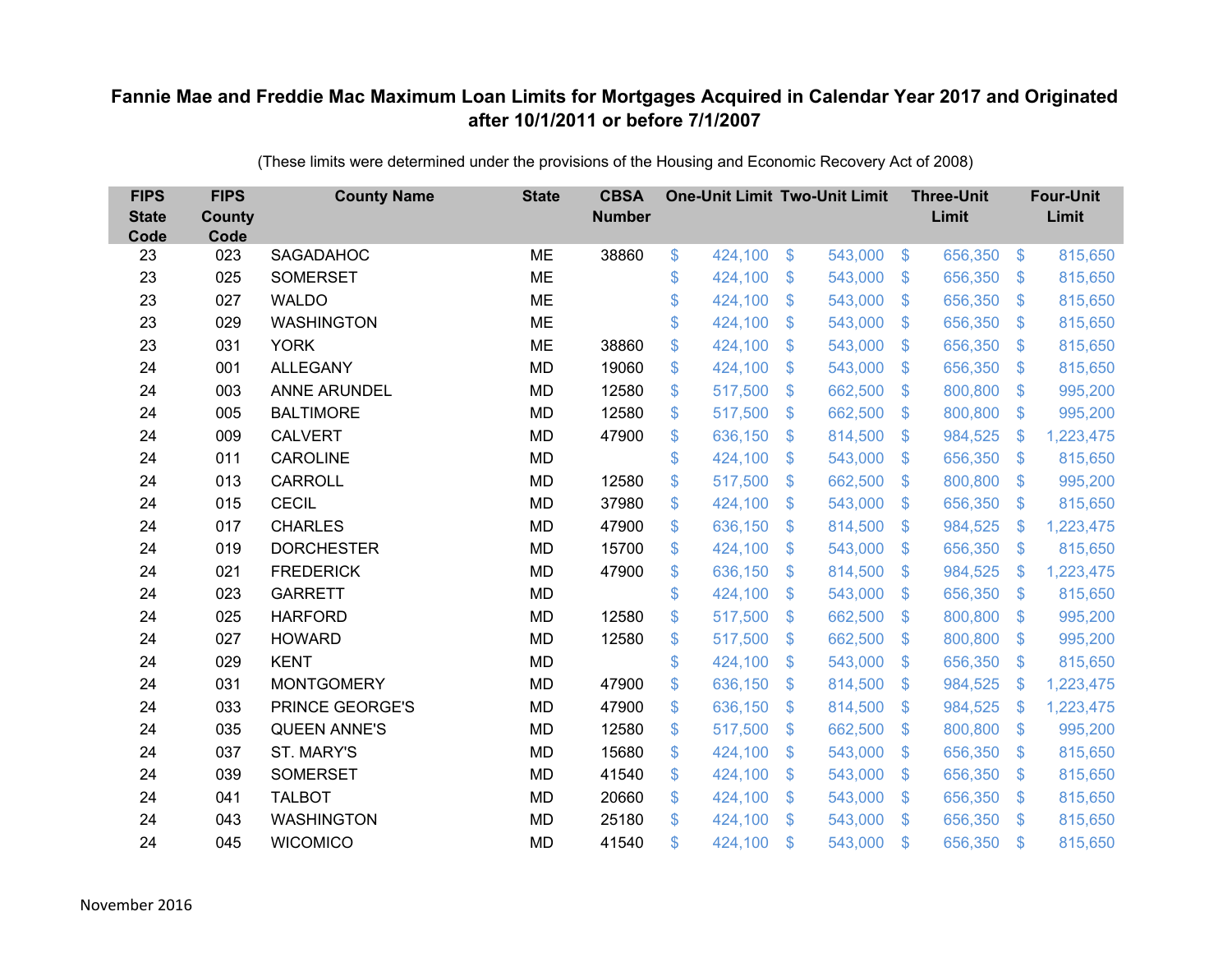| <b>FIPS</b><br><b>State</b><br>Code | <b>FIPS</b><br><b>County</b><br>Code | <b>County Name</b>    | <b>State</b> | <b>CBSA</b><br><b>Number</b> | <b>One-Unit Limit Two-Unit Limit</b> |                |         |                           | <b>Three-Unit</b><br>Limit |                           | <b>Four-Unit</b><br>Limit |
|-------------------------------------|--------------------------------------|-----------------------|--------------|------------------------------|--------------------------------------|----------------|---------|---------------------------|----------------------------|---------------------------|---------------------------|
| 24                                  | 047                                  | <b>WORCESTER</b>      | MD           | 41540                        | \$<br>424,100                        | $\frac{1}{2}$  | 543,000 | $\sqrt[6]{3}$             | 656,350                    | $\frac{3}{2}$             | 815,650                   |
| 24                                  | 510                                  | <b>BALTIMORE CITY</b> | <b>MD</b>    | 12580                        | \$<br>517,500                        | \$             | 662,500 | $\sqrt[6]{3}$             | 800,800                    | \$                        | 995,200                   |
| 25                                  | 001                                  | <b>BARNSTABLE</b>     | MA           | 12700                        | \$<br>424,100                        | \$             | 543,000 | $\frac{1}{2}$             | 656,350                    | $\sqrt[6]{3}$             | 815,650                   |
| 25                                  | 003                                  | <b>BERKSHIRE</b>      | MA           | 38340                        | \$<br>424,100                        | \$             | 543,000 | $\boldsymbol{\mathsf{S}}$ | 656,350                    | $\mathfrak{S}$            | 815,650                   |
| 25                                  | 005                                  | <b>BRISTOL</b>        | MA           | 39300                        | \$<br>426,650                        | \$             | 546,200 | $\mathfrak{F}$            | 660,200                    | $\mathfrak{S}$            | 820,500                   |
| 25                                  | 007                                  | <b>DUKES</b>          | MA           | 47240                        | \$<br>636,150                        | \$             | 814,500 | $\sqrt[6]{3}$             | 984,525                    | $\boldsymbol{\mathsf{S}}$ | 1,223,475                 |
| 25                                  | 009                                  | <b>ESSEX</b>          | MA           | 14460                        | \$<br>598,000                        | \$             | 765,550 | $\mathfrak{F}$            | 925,350                    | $\mathcal{L}$             | 1,150,000                 |
| 25                                  | 011                                  | <b>FRANKLIN</b>       | <b>MA</b>    | 24640                        | \$<br>424,100                        | $\mathfrak{S}$ | 543,000 | $\mathbb{S}$              | 656,350                    | $\sqrt[6]{3}$             | 815,650                   |
| 25                                  | 013                                  | <b>HAMPDEN</b>        | MA           | 44140                        | \$<br>424,100                        | \$             | 543,000 | $\mathfrak{S}$            | 656,350                    | $\mathfrak{S}$            | 815,650                   |
| 25                                  | 015                                  | <b>HAMPSHIRE</b>      | <b>MA</b>    | 44140                        | \$<br>424,100                        | $\mathfrak{S}$ | 543,000 | $\mathbb{S}$              | 656,350                    | $\mathfrak{S}$            | 815,650                   |
| 25                                  | 017                                  | <b>MIDDLESEX</b>      | MA           | 14460                        | \$<br>598,000                        | \$             | 765,550 | $\sqrt[6]{3}$             | 925,350                    | $\mathcal{L}$             | 1,150,000                 |
| 25                                  | 019                                  | <b>NANTUCKET</b>      | <b>MA</b>    |                              | \$<br>636,150                        | $\mathfrak{F}$ | 814,500 | $\mathcal{L}$             | 984,525                    | <sup>\$</sup>             | 1,223,475                 |
| 25                                  | 021                                  | <b>NORFOLK</b>        | <b>MA</b>    | 14460                        | \$<br>598,000                        | $\mathfrak{S}$ | 765,550 | $\mathfrak{F}$            | 925,350                    | $\mathcal{L}$             | 1,150,000                 |
| 25                                  | 023                                  | <b>PLYMOUTH</b>       | <b>MA</b>    | 14460                        | \$<br>598,000                        | \$             | 765,550 | $\mathcal{L}$             | 925,350                    | <sup>\$</sup>             | 1,150,000                 |
| 25                                  | 025                                  | <b>SUFFOLK</b>        | <b>MA</b>    | 14460                        | \$<br>598,000                        | \$             | 765,550 | $\mathcal{S}$             | 925,350                    | <sup>\$</sup>             | 1,150,000                 |
| 25                                  | 027                                  | <b>WORCESTER</b>      | <b>MA</b>    | 49340                        | \$<br>424,100                        | \$             | 543,000 | $\mathcal{L}$             | 656,350                    | $\mathfrak{S}$            | 815,650                   |
| 26                                  | 001                                  | <b>ALCONA</b>         | MI           |                              | \$<br>424,100                        | \$             | 543,000 | $\mathfrak{S}$            | 656,350                    | $\mathfrak{S}$            | 815,650                   |
| 26                                  | 003                                  | <b>ALGER</b>          | MI           |                              | \$<br>424,100                        | \$             | 543,000 | $\mathfrak{F}$            | 656,350                    | $\mathfrak{S}$            | 815,650                   |
| 26                                  | 005                                  | <b>ALLEGAN</b>        | MI           | 26090                        | \$<br>424,100                        | \$             | 543,000 | $\mathcal{S}$             | 656,350                    | $\mathfrak{S}$            | 815,650                   |
| 26                                  | 007                                  | <b>ALPENA</b>         | MI           | 10980                        | \$<br>424,100                        | \$             | 543,000 | $\mathfrak{F}$            | 656,350                    | $\sqrt[6]{3}$             | 815,650                   |
| 26                                  | 009                                  | <b>ANTRIM</b>         | MI           |                              | \$<br>424,100                        | $\mathfrak{S}$ | 543,000 | $\mathbb{S}$              | 656,350                    | $\mathfrak{S}$            | 815,650                   |
| 26                                  | 011                                  | <b>ARENAC</b>         | MI           |                              | \$<br>424,100                        | \$             | 543,000 | $\mathfrak{F}$            | 656,350                    | $\mathfrak{S}$            | 815,650                   |
| 26                                  | 013                                  | <b>BARAGA</b>         | MI           |                              | \$<br>424,100                        | \$             | 543,000 | $\mathfrak{S}$            | 656,350                    | $\sqrt[6]{3}$             | 815,650                   |
| 26                                  | 015                                  | <b>BARRY</b>          | MI           | 24340                        | \$<br>424,100                        | \$             | 543,000 | $\frac{1}{2}$             | 656,350                    | \$                        | 815,650                   |
| 26                                  | 017                                  | <b>BAY</b>            | MI           | 13020                        | \$<br>424,100                        | \$             | 543,000 | $\mathcal{S}$             | 656,350                    | $\mathfrak{S}$            | 815,650                   |
| 26                                  | 019                                  | <b>BENZIE</b>         | MI           | 45900                        | \$<br>424,100                        | $\mathfrak{S}$ | 543,000 | $\mathbf{\$}$             | 656,350                    | <sup>\$</sup>             | 815,650                   |
| 26                                  | 021                                  | <b>BERRIEN</b>        | MI           | 35660                        | \$<br>424,100                        | \$             | 543,000 | $\mathfrak{s}$            | 656,350                    | $\mathbf{\$}$             | 815,650                   |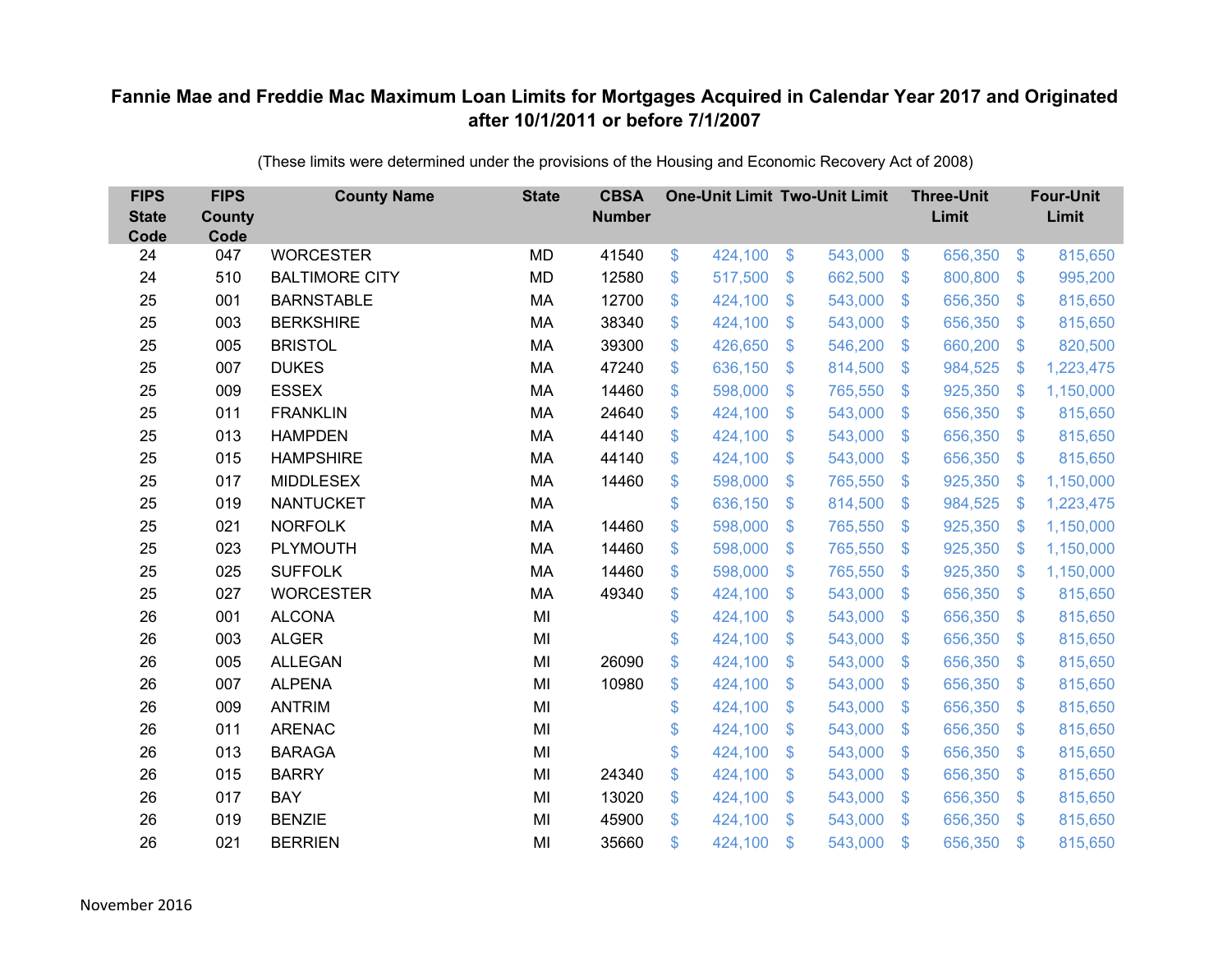| <b>FIPS</b><br><b>State</b><br>Code | <b>FIPS</b><br><b>County</b><br>Code | <b>County Name</b>    | <b>State</b> | <b>CBSA</b><br><b>Number</b> | <b>One-Unit Limit Two-Unit Limit</b> |                |         |                | <b>Three-Unit</b><br>Limit |                           | <b>Four-Unit</b><br>Limit |
|-------------------------------------|--------------------------------------|-----------------------|--------------|------------------------------|--------------------------------------|----------------|---------|----------------|----------------------------|---------------------------|---------------------------|
| 26                                  | 023                                  | <b>BRANCH</b>         | MI           | 17740                        | \$<br>424,100                        | \$             | 543,000 | $\sqrt[3]{5}$  | 656,350                    | $\frac{1}{2}$             | 815,650                   |
| 26                                  | 025                                  | CALHOUN               | MI           | 12980                        | \$<br>424,100                        | \$             | 543,000 | $\sqrt{3}$     | 656,350                    | $\mathcal{S}$             | 815,650                   |
| 26                                  | 027                                  | CASS                  | MI           | 43780                        | \$<br>424,100                        | \$             | 543,000 | $\sqrt{3}$     | 656,350                    | $\boldsymbol{\mathsf{S}}$ | 815,650                   |
| 26                                  | 029                                  | <b>CHARLEVOIX</b>     | MI           |                              | \$<br>424,100                        | \$             | 543,000 | $\sqrt{3}$     | 656,350                    | $\mathcal{L}$             | 815,650                   |
| 26                                  | 031                                  | CHEBOYGAN             | MI           |                              | \$<br>424,100                        | \$             | 543,000 | $\mathbf{\$}$  | 656,350                    | $\mathfrak{F}$            | 815,650                   |
| 26                                  | 033                                  | <b>CHIPPEWA</b>       | MI           | 42300                        | \$<br>424,100                        | \$             | 543,000 | $\sqrt{3}$     | 656,350                    | $\mathfrak{S}$            | 815,650                   |
| 26                                  | 035                                  | <b>CLARE</b>          | MI           |                              | \$<br>424,100                        | \$             | 543,000 | $\sqrt{3}$     | 656,350                    | $\boldsymbol{\mathsf{S}}$ | 815,650                   |
| 26                                  | 037                                  | <b>CLINTON</b>        | MI           | 29620                        | \$<br>424,100                        | $\mathfrak{S}$ | 543,000 | $\mathbf{\$}$  | 656,350                    | $\mathbb{S}$              | 815,650                   |
| 26                                  | 039                                  | <b>CRAWFORD</b>       | MI           |                              | \$<br>424,100                        | \$             | 543,000 | \$             | 656,350                    | $\mathcal{L}$             | 815,650                   |
| 26                                  | 041                                  | <b>DELTA</b>          | MI           | 21540                        | \$<br>424,100                        | \$             | 543,000 | \$.            | 656,350                    | S.                        | 815,650                   |
| 26                                  | 043                                  | <b>DICKINSON</b>      | MI           | 27020                        | \$<br>424,100                        | $\$\$          | 543,000 | \$             | 656,350                    | $\boldsymbol{\mathsf{S}}$ | 815,650                   |
| 26                                  | 045                                  | <b>EATON</b>          | MI           | 29620                        | \$<br>424,100                        | \$             | 543,000 | \$             | 656,350                    | $\mathcal{L}$             | 815,650                   |
| 26                                  | 047                                  | <b>EMMET</b>          | MI           |                              | \$<br>424,100                        | $\mathfrak{S}$ | 543,000 | $\mathfrak{S}$ | 656,350                    | $\mathfrak{F}$            | 815,650                   |
| 26                                  | 049                                  | <b>GENESEE</b>        | MI           | 22420                        | \$<br>424,100                        | \$             | 543,000 | \$             | 656,350                    | \$.                       | 815,650                   |
| 26                                  | 051                                  | <b>GLADWIN</b>        | MI           |                              | \$<br>424,100                        | \$             | 543,000 | \$             | 656,350                    | $\mathcal{L}$             | 815,650                   |
| 26                                  | 053                                  | <b>GOGEBIC</b>        | MI           |                              | \$<br>424,100                        | \$             | 543,000 | \$             | 656,350                    | $\boldsymbol{\mathsf{S}}$ | 815,650                   |
| 26                                  | 055                                  | <b>GRAND TRAVERSE</b> | MI           | 45900                        | \$<br>424,100                        | \$             | 543,000 | $\mathcal{S}$  | 656,350                    | $\mathcal{S}$             | 815,650                   |
| 26                                  | 057                                  | <b>GRATIOT</b>        | MI           | 10940                        | \$<br>424,100                        | \$             | 543,000 | $\mathfrak{S}$ | 656,350                    | $\mathbf{\$}$             | 815,650                   |
| 26                                  | 059                                  | <b>HILLSDALE</b>      | MI           | 25880                        | \$<br>424,100                        | $\mathfrak{F}$ | 543,000 | $\mathcal{S}$  | 656,350                    | $\mathcal{S}$             | 815,650                   |
| 26                                  | 061                                  | <b>HOUGHTON</b>       | MI           | 26340                        | \$<br>424,100                        | \$             | 543,000 | \$             | 656,350                    | $\boldsymbol{\mathsf{S}}$ | 815,650                   |
| 26                                  | 063                                  | <b>HURON</b>          | MI           |                              | \$<br>424,100                        | $\mathfrak{S}$ | 543,000 | $\mathbf{\$}$  | 656,350                    | S.                        | 815,650                   |
| 26                                  | 065                                  | <b>INGHAM</b>         | MI           | 29620                        | \$<br>424,100                        | $\mathfrak{S}$ | 543,000 | \$.            | 656,350                    | $\mathcal{L}$             | 815,650                   |
| 26                                  | 067                                  | <b>IONIA</b>          | MI           | 26960                        | \$<br>424,100                        | \$             | 543,000 | $\sqrt{3}$     | 656,350                    | $\mathfrak{S}$            | 815,650                   |
| 26                                  | 069                                  | <b>IOSCO</b>          | MI           |                              | \$<br>424,100                        | \$             | 543,000 | \$             | 656,350                    | $\boldsymbol{\mathsf{S}}$ | 815,650                   |
| 26                                  | 071                                  | <b>IRON</b>           | MI           |                              | \$<br>424,100                        | \$             | 543,000 | $\mathcal{S}$  | 656,350                    | $\mathcal{L}$             | 815,650                   |
| 26                                  | 073                                  | <b>ISABELLA</b>       | MI           | 34380                        | \$<br>424,100                        | $\mathfrak{S}$ | 543,000 | $\mathcal{S}$  | 656,350                    | $\mathbf{\$}$             | 815,650                   |
| 26                                  | 075                                  | <b>JACKSON</b>        | MI           | 27100                        | \$<br>424,100                        | \$             | 543,000 | \$             | 656,350                    | $\mathfrak{s}$            | 815,650                   |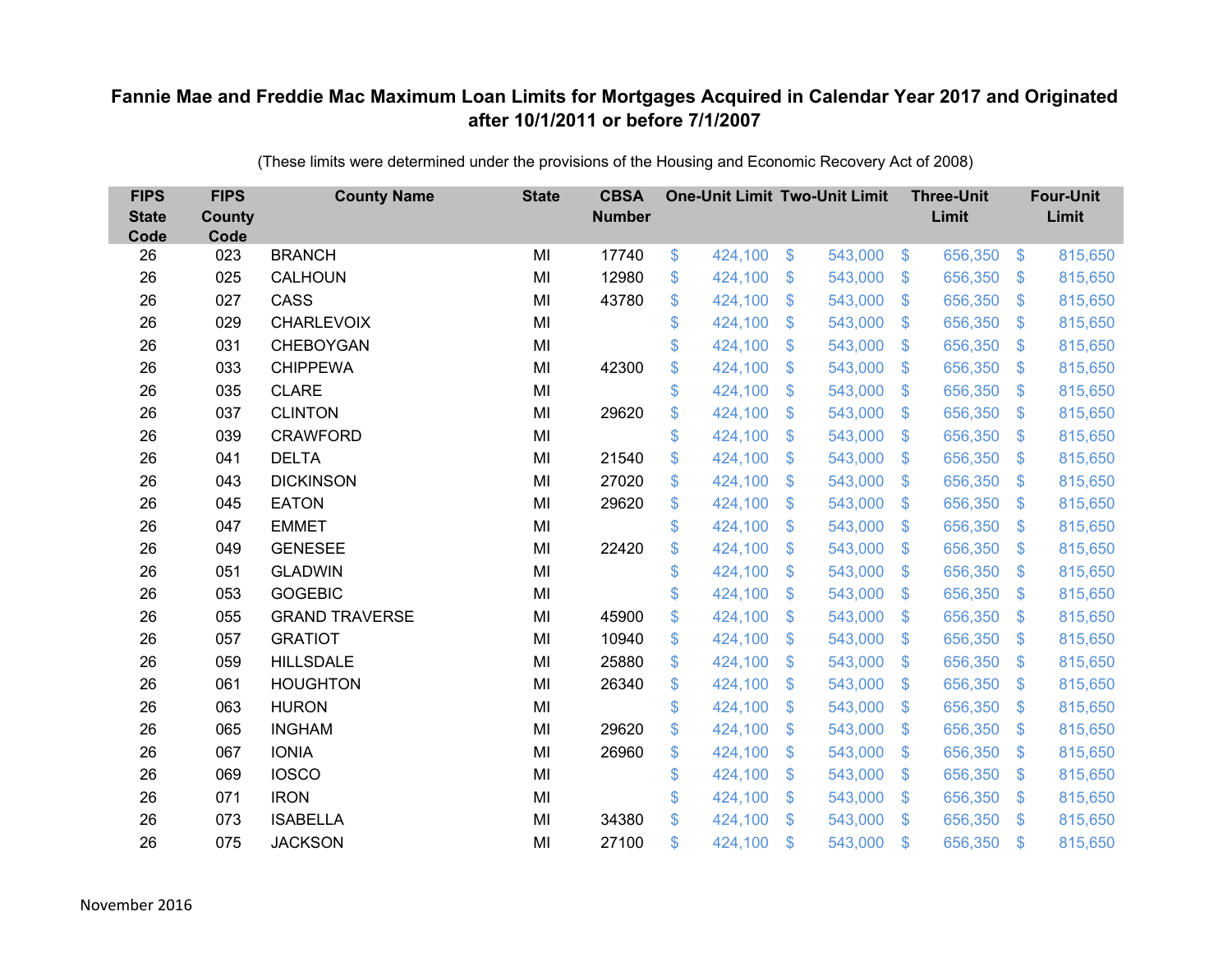| <b>FIPS</b><br><b>State</b><br>Code | <b>FIPS</b><br><b>County</b><br>Code | <b>County Name</b> | <b>State</b> | <b>CBSA</b><br><b>Number</b> | <b>One-Unit Limit Two-Unit Limit</b> |                |         |                           | <b>Three-Unit</b><br>Limit |                           | <b>Four-Unit</b><br>Limit |
|-------------------------------------|--------------------------------------|--------------------|--------------|------------------------------|--------------------------------------|----------------|---------|---------------------------|----------------------------|---------------------------|---------------------------|
| 26                                  | 077                                  | <b>KALAMAZOO</b>   | MI           | 28020                        | \$<br>424,100                        | $\frac{1}{2}$  | 543,000 | $\sqrt[6]{3}$             | 656,350                    | $\frac{3}{2}$             | 815,650                   |
| 26                                  | 079                                  | <b>KALKASKA</b>    | MI           | 45900                        | \$<br>424,100                        | \$             | 543,000 | $\mathbf{\$}$             | 656,350                    | $\mathfrak{S}$            | 815,650                   |
| 26                                  | 081                                  | <b>KENT</b>        | MI           | 24340                        | \$<br>424,100                        | \$             | 543,000 | $\boldsymbol{\mathsf{S}}$ | 656,350                    | $\sqrt[6]{3}$             | 815,650                   |
| 26                                  | 083                                  | <b>KEWEENAW</b>    | MI           | 26340                        | \$<br>424,100                        | \$             | 543,000 | $\boldsymbol{\mathsf{S}}$ | 656,350                    | $\mathfrak{S}$            | 815,650                   |
| 26                                  | 085                                  | <b>LAKE</b>        | MI           |                              | \$<br>424,100                        | \$             | 543,000 | $\mathfrak{F}$            | 656,350                    | $\mathfrak{F}$            | 815,650                   |
| 26                                  | 087                                  | <b>LAPEER</b>      | MI           | 19820                        | \$<br>424,100                        | \$             | 543,000 | $\mathfrak{S}$            | 656,350                    | $\sqrt[6]{3}$             | 815,650                   |
| 26                                  | 089                                  | LEELANAU           | MI           | 45900                        | \$<br>424,100                        | \$             | 543,000 | $\mathfrak{F}$            | 656,350                    | $\mathfrak{S}$            | 815,650                   |
| 26                                  | 091                                  | <b>LENAWEE</b>     | MI           | 10300                        | \$<br>424,100                        | $\mathfrak{S}$ | 543,000 | $\mathbb{S}$              | 656,350                    | $\mathfrak{S}$            | 815,650                   |
| 26                                  | 093                                  | <b>LIVINGSTON</b>  | MI           | 19820                        | \$<br>424,100                        | \$             | 543,000 | $\mathfrak{S}$            | 656,350                    | $\mathfrak{S}$            | 815,650                   |
| 26                                  | 095                                  | <b>LUCE</b>        | MI           |                              | \$<br>424,100                        | \$             | 543,000 | $\mathbb{S}$              | 656,350                    | $\mathbb{S}$              | 815,650                   |
| 26                                  | 097                                  | <b>MACKINAC</b>    | MI           |                              | \$<br>424,100                        | \$             | 543,000 | $\mathfrak{S}$            | 656,350                    | $\sqrt[6]{3}$             | 815,650                   |
| 26                                  | 099                                  | <b>MACOMB</b>      | MI           | 19820                        | \$<br>424,100                        | \$             | 543,000 | $\mathfrak{F}$            | 656,350                    | $\mathfrak{S}$            | 815,650                   |
| 26                                  | 101                                  | <b>MANISTEE</b>    | MI           |                              | \$<br>424,100                        | $\mathfrak{S}$ | 543,000 | $\mathfrak{F}$            | 656,350                    | \$.                       | 815,650                   |
| 26                                  | 103                                  | <b>MARQUETTE</b>   | MI           | 32100                        | \$<br>424,100                        | \$             | 543,000 | S.                        | 656,350                    | $\mathbb{S}$              | 815,650                   |
| 26                                  | 105                                  | <b>MASON</b>       | MI           | 31220                        | \$<br>424,100                        | \$             | 543,000 | S.                        | 656,350                    | $\mathfrak{S}$            | 815,650                   |
| 26                                  | 107                                  | <b>MECOSTA</b>     | MI           | 13660                        | \$<br>424,100                        | \$             | 543,000 | $\frac{1}{2}$             | 656,350                    | $\mathfrak{S}$            | 815,650                   |
| 26                                  | 109                                  | <b>MENOMINEE</b>   | MI           | 31940                        | \$<br>424,100                        | \$             | 543,000 | $\mathfrak{F}$            | 656,350                    | $\mathfrak{S}$            | 815,650                   |
| 26                                  | 111                                  | <b>MIDLAND</b>     | MI           | 33220                        | \$<br>424,100                        | \$             | 543,000 | $\mathfrak{F}$            | 656,350                    | $\mathbb{S}$              | 815,650                   |
| 26                                  | 113                                  | <b>MISSAUKEE</b>   | MI           | 15620                        | \$<br>424,100                        | \$             | 543,000 | $\mathfrak{F}$            | 656,350                    | $\mathfrak{S}$            | 815,650                   |
| 26                                  | 115                                  | <b>MONROE</b>      | MI           | 33780                        | \$<br>424,100                        | \$             | 543,000 | $\mathfrak{F}$            | 656,350                    | $\sqrt[6]{3}$             | 815,650                   |
| 26                                  | 117                                  | <b>MONTCALM</b>    | MI           | 24340                        | \$<br>424,100                        | $\mathfrak{S}$ | 543,000 | $\mathbb{S}$              | 656,350                    | $\mathfrak{S}$            | 815,650                   |
| 26                                  | 119                                  | <b>MONTMORENCY</b> | MI           |                              | \$<br>424,100                        | \$             | 543,000 | $\mathbf{\$}$             | 656,350                    | $\mathfrak{S}$            | 815,650                   |
| 26                                  | 121                                  | <b>MUSKEGON</b>    | MI           | 34740                        | \$<br>424,100                        | \$             | 543,000 | $\mathfrak{S}$            | 656,350                    | $\sqrt[6]{3}$             | 815,650                   |
| 26                                  | 123                                  | <b>NEWAYGO</b>     | MI           |                              | \$<br>424,100                        | \$             | 543,000 | $\sqrt[6]{\frac{1}{2}}$   | 656,350                    | $\boldsymbol{\mathsf{S}}$ | 815,650                   |
| 26                                  | 125                                  | <b>OAKLAND</b>     | MI           | 19820                        | \$<br>424,100                        | \$             | 543,000 | $\sqrt[6]{3}$             | 656,350                    | $\mathfrak{S}$            | 815,650                   |
| 26                                  | 127                                  | <b>OCEANA</b>      | MI           |                              | \$<br>424,100                        | $\mathfrak{S}$ | 543,000 | $\mathbf{\$}$             | 656,350                    | $\mathbb{S}$              | 815,650                   |
| 26                                  | 129                                  | <b>OGEMAW</b>      | MI           |                              | \$<br>424,100                        | \$             | 543,000 | $\mathfrak{s}$            | 656,350                    | $\mathbf{\$}$             | 815,650                   |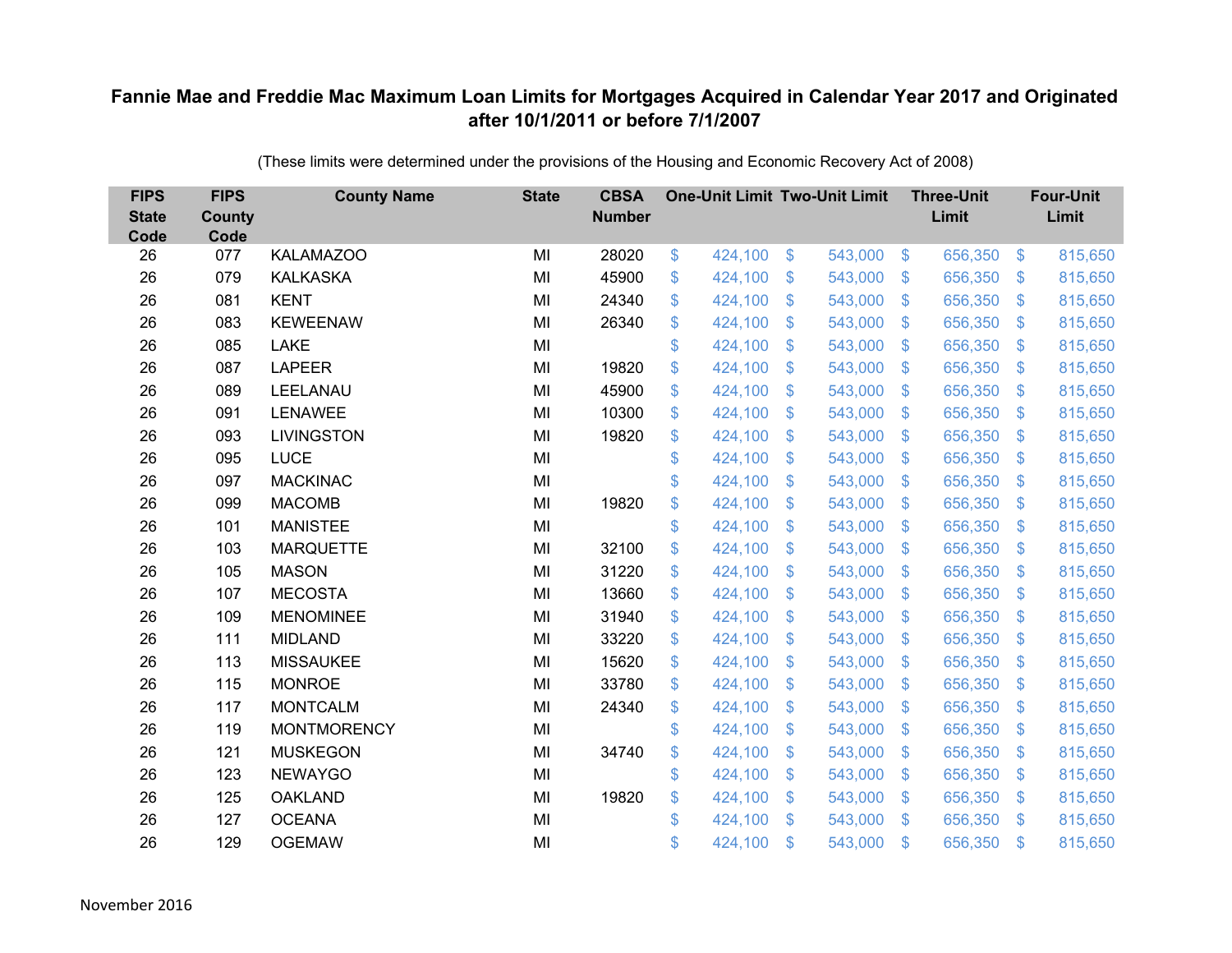| <b>FIPS</b><br><b>State</b><br>Code | <b>FIPS</b><br><b>County</b><br>Code | <b>County Name</b> | <b>State</b> | <b>CBSA</b><br><b>Number</b> | <b>One-Unit Limit Two-Unit Limit</b> |                           |         |                         | <b>Three-Unit</b><br>Limit |                           | <b>Four-Unit</b><br>Limit |
|-------------------------------------|--------------------------------------|--------------------|--------------|------------------------------|--------------------------------------|---------------------------|---------|-------------------------|----------------------------|---------------------------|---------------------------|
| 26                                  | 131                                  | ONTONAGON          | MI           |                              | \$<br>424,100                        | $\sqrt[6]{3}$             | 543,000 | $\sqrt[6]{3}$           | 656,350                    | $\sqrt[6]{3}$             | 815,650                   |
| 26                                  | 133                                  | <b>OSCEOLA</b>     | MI           |                              | \$<br>424,100                        | \$                        | 543,000 | $\mathcal{S}$           | 656,350                    | $\mathfrak{S}$            | 815,650                   |
| 26                                  | 135                                  | <b>OSCODA</b>      | MI           |                              | \$<br>424,100                        | $\mathfrak{S}$            | 543,000 | $\mathbf{\$}$           | 656,350                    | $\mathbb{S}$              | 815,650                   |
| 26                                  | 137                                  | <b>OTSEGO</b>      | MI           |                              | \$<br>424,100                        | \$                        | 543,000 | $\mathbf{\$}$           | 656,350                    | $\mathbb{S}$              | 815,650                   |
| 26                                  | 139                                  | <b>OTTAWA</b>      | MI           | 24340                        | \$<br>424,100                        | $\boldsymbol{\mathsf{S}}$ | 543,000 | $\sqrt{3}$              | 656,350                    | $\mathcal{L}$             | 815,650                   |
| 26                                  | 141                                  | PRESQUE ISLE       | MI           |                              | \$<br>424,100                        | \$                        | 543,000 | $\mathbf{\$}$           | 656,350                    | $\mathfrak{S}$            | 815,650                   |
| 26                                  | 143                                  | <b>ROSCOMMON</b>   | MI           |                              | \$<br>424,100                        | $\mathfrak{S}$            | 543,000 | $\mathbf{\$}$           | 656,350                    | $\mathfrak{F}$            | 815,650                   |
| 26                                  | 145                                  | <b>SAGINAW</b>     | MI           | 40980                        | \$<br>424,100                        | $\mathfrak{F}$            | 543,000 | $\mathcal{S}$           | 656,350                    | $\mathfrak{S}$            | 815,650                   |
| 26                                  | 147                                  | <b>ST. CLAIR</b>   | MI           | 19820                        | \$<br>424,100                        | \$                        | 543,000 | $\mathfrak{S}$          | 656,350                    | $\mathbb{S}$              | 815,650                   |
| 26                                  | 149                                  | ST. JOSEPH         | MI           | 44780                        | \$<br>424,100                        | $\mathfrak{S}$            | 543,000 | $\mathbb{S}$            | 656,350                    | $\mathbb{S}$              | 815,650                   |
| 26                                  | 151                                  | <b>SANILAC</b>     | MI           |                              | \$<br>424,100                        | $\mathfrak{F}$            | 543,000 | $\mathcal{S}$           | 656,350                    | $\mathfrak{S}$            | 815,650                   |
| 26                                  | 153                                  | <b>SCHOOLCRAFT</b> | MI           |                              | \$<br>424,100                        | $\mathfrak{F}$            | 543,000 | $\mathbb{S}$            | 656,350                    | $\mathfrak{S}$            | 815,650                   |
| 26                                  | 155                                  | <b>SHIAWASSEE</b>  | MI           | 37020                        | \$<br>424,100                        | \$                        | 543,000 | $\mathfrak{S}$          | 656,350                    | $\mathbb{S}$              | 815,650                   |
| 26                                  | 157                                  | <b>TUSCOLA</b>     | MI           |                              | \$<br>424,100                        | $\mathfrak{F}$            | 543,000 | $\mathbb{S}$            | 656,350                    | $\mathfrak{S}$            | 815,650                   |
| 26                                  | 159                                  | <b>VAN BUREN</b>   | MI           | 28020                        | \$<br>424,100                        | $\mathfrak{F}$            | 543,000 | $\mathfrak{S}$          | 656,350                    | $\mathfrak{S}$            | 815,650                   |
| 26                                  | 161                                  | <b>WASHTENAW</b>   | MI           | 11460                        | \$<br>424,100                        | $\mathfrak{S}$            | 543,000 | $\mathcal{S}$           | 656,350                    | $\mathbf{\$}$             | 815,650                   |
| 26                                  | 163                                  | <b>WAYNE</b>       | MI           | 19820                        | \$<br>424,100                        | \$                        | 543,000 | $\sqrt{3}$              | 656,350                    | $\sqrt[6]{3}$             | 815,650                   |
| 26                                  | 165                                  | <b>WEXFORD</b>     | MI           | 15620                        | \$<br>424,100                        | $\mathfrak{F}$            | 543,000 | $\mathbb{S}$            | 656,350                    | $\mathfrak{S}$            | 815,650                   |
| 27                                  | 001                                  | <b>AITKIN</b>      | <b>MN</b>    |                              | \$<br>424,100                        | \$                        | 543,000 | $\mathbf{\$}$           | 656,350                    | $\mathbb{S}$              | 815,650                   |
| 27                                  | 003                                  | <b>ANOKA</b>       | <b>MN</b>    | 33460                        | \$<br>424,100                        | \$                        | 543,000 | $\sqrt[6]{\frac{1}{2}}$ | 656,350                    | $\boldsymbol{\mathsf{S}}$ | 815,650                   |
| 27                                  | 005                                  | <b>BECKER</b>      | <b>MN</b>    |                              | \$<br>424,100                        | $\mathfrak{F}$            | 543,000 | $\mathcal{S}$           | 656,350                    | $\mathfrak{S}$            | 815,650                   |
| 27                                  | 007                                  | <b>BELTRAMI</b>    | <b>MN</b>    | 13420                        | \$<br>424,100                        | $\mathfrak{S}$            | 543,000 | $\mathbb{S}$            | 656,350                    | $\mathbb{S}$              | 815,650                   |
| 27                                  | 009                                  | <b>BENTON</b>      | <b>MN</b>    | 41060                        | \$<br>424,100                        | \$                        | 543,000 | $\mathbf{\$}$           | 656,350                    | $\mathbb{S}$              | 815,650                   |
| 27                                  | 011                                  | <b>BIG STONE</b>   | <b>MN</b>    |                              | \$<br>424,100                        | $\boldsymbol{\mathsf{S}}$ | 543,000 | $\sqrt{3}$              | 656,350                    | $\mathcal{L}$             | 815,650                   |
| 27                                  | 013                                  | <b>BLUE EARTH</b>  | <b>MN</b>    | 31860                        | \$<br>424,100                        | \$                        | 543,000 | $\mathcal{S}$           | 656,350                    | $\mathfrak{S}$            | 815,650                   |
| 27                                  | 015                                  | <b>BROWN</b>       | <b>MN</b>    | 35580                        | \$<br>424,100                        | $\mathcal{S}$             | 543,000 | $\mathbb{S}$            | 656,350                    | $\mathbb{S}$              | 815,650                   |
| 27                                  | 017                                  | <b>CARLTON</b>     | <b>MN</b>    | 20260                        | \$<br>424,100                        | $\mathcal{S}$             | 543,000 | $\mathfrak{s}$          | 656,350                    | <sup>\$</sup>             | 815,650                   |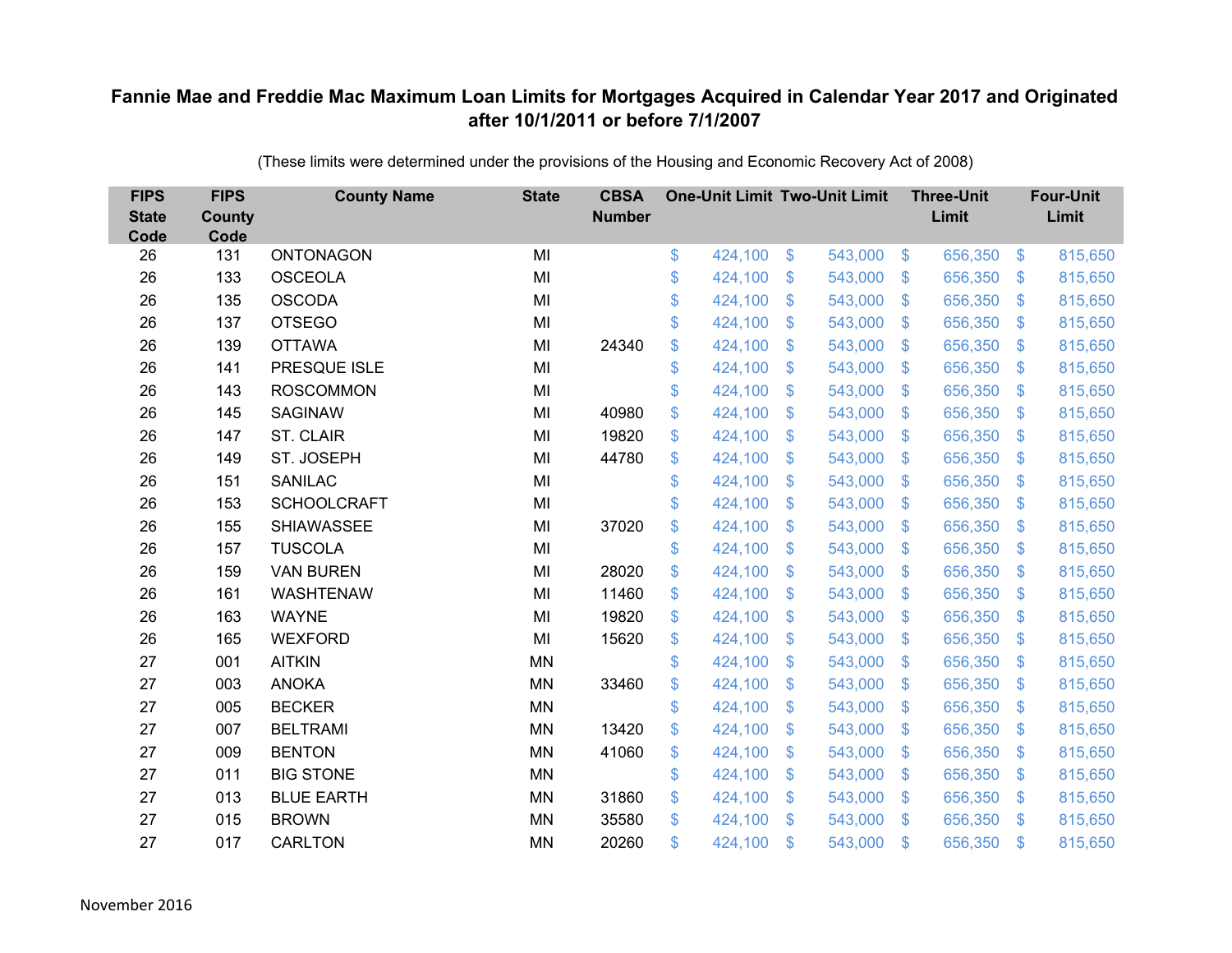| <b>FIPS</b><br><b>State</b><br>Code | <b>FIPS</b><br><b>County</b><br>Code | <b>County Name</b> | <b>State</b> | <b>CBSA</b><br><b>Number</b> | <b>One-Unit Limit Two-Unit Limit</b> |                |         |                | <b>Three-Unit</b><br>Limit |                           | <b>Four-Unit</b><br>Limit |
|-------------------------------------|--------------------------------------|--------------------|--------------|------------------------------|--------------------------------------|----------------|---------|----------------|----------------------------|---------------------------|---------------------------|
| 27                                  | 019                                  | <b>CARVER</b>      | <b>MN</b>    | 33460                        | \$<br>424,100                        | $\$\$          | 543,000 | $\sqrt[3]{5}$  | 656,350                    | $\frac{1}{2}$             | 815,650                   |
| 27                                  | 021                                  | CASS               | <b>MN</b>    | 14660                        | \$<br>424,100                        | \$             | 543,000 | $\sqrt{3}$     | 656,350                    | $\mathfrak{F}$            | 815,650                   |
| 27                                  | 023                                  | <b>CHIPPEWA</b>    | <b>MN</b>    |                              | \$<br>424,100                        | $\mathfrak{S}$ | 543,000 | $\mathbf{\$}$  | 656,350                    | $\mathfrak{F}$            | 815,650                   |
| 27                                  | 025                                  | <b>CHISAGO</b>     | <b>MN</b>    | 33460                        | \$<br>424,100                        | \$             | 543,000 | $\sqrt{3}$     | 656,350                    | $\boldsymbol{\mathsf{S}}$ | 815,650                   |
| 27                                  | 027                                  | <b>CLAY</b>        | <b>MN</b>    | 22020                        | \$<br>424,100                        | \$             | 543,000 | $\sqrt{3}$     | 656,350                    | $\mathcal{L}$             | 815,650                   |
| 27                                  | 029                                  | <b>CLEARWATER</b>  | <b>MN</b>    |                              | \$<br>424,100                        | $\mathfrak{S}$ | 543,000 | $\mathbf{\$}$  | 656,350                    | S.                        | 815,650                   |
| 27                                  | 031                                  | <b>COOK</b>        | <b>MN</b>    |                              | \$<br>424,100                        | \$             | 543,000 | $\mathcal{S}$  | 656,350                    | $\mathfrak{F}$            | 815,650                   |
| 27                                  | 033                                  | <b>COTTONWOOD</b>  | <b>MN</b>    |                              | \$<br>424,100                        | \$             | 543,000 | $\mathbf{\$}$  | 656,350                    | $\mathfrak{F}$            | 815,650                   |
| 27                                  | 035                                  | <b>CROW WING</b>   | <b>MN</b>    | 14660                        | \$<br>424,100                        | $\mathcal{S}$  | 543,000 | $\mathfrak{S}$ | 656,350                    | $\mathfrak{F}$            | 815,650                   |
| 27                                  | 037                                  | <b>DAKOTA</b>      | MN           | 33460                        | \$<br>424,100                        | $\mathfrak{F}$ | 543,000 | \$.            | 656,350                    | $\mathfrak{F}$            | 815,650                   |
| 27                                  | 039                                  | <b>DODGE</b>       | <b>MN</b>    | 40340                        | \$<br>424,100                        | \$             | 543,000 | \$             | 656,350                    | $\mathcal{L}$             | 815,650                   |
| 27                                  | 041                                  | <b>DOUGLAS</b>     | <b>MN</b>    | 10820                        | \$<br>424,100                        | $\mathcal{S}$  | 543,000 | $\mathfrak{S}$ | 656,350                    | $\mathbf{\$}$             | 815,650                   |
| 27                                  | 043                                  | <b>FARIBAULT</b>   | <b>MN</b>    |                              | \$<br>424,100                        | \$             | 543,000 | \$             | 656,350                    | $\mathcal{L}$             | 815,650                   |
| 27                                  | 045                                  | <b>FILLMORE</b>    | <b>MN</b>    | 40340                        | \$<br>424,100                        | \$             | 543,000 | \$.            | 656,350                    | $\mathcal{L}$             | 815,650                   |
| 27                                  | 047                                  | <b>FREEBORN</b>    | <b>MN</b>    | 10660                        | \$<br>424,100                        | \$             | 543,000 | \$             | 656,350                    | $\mathfrak{F}$            | 815,650                   |
| 27                                  | 049                                  | <b>GOODHUE</b>     | <b>MN</b>    | 39860                        | \$<br>424,100                        | $\mathfrak{F}$ | 543,000 | $\mathfrak{F}$ | 656,350                    | $\mathcal{L}$             | 815,650                   |
| 27                                  | 051                                  | <b>GRANT</b>       | <b>MN</b>    |                              | \$<br>424,100                        | $\mathfrak{S}$ | 543,000 | $\mathbf{\$}$  | 656,350                    | $\mathfrak{F}$            | 815,650                   |
| 27                                  | 053                                  | <b>HENNEPIN</b>    | <b>MN</b>    | 33460                        | \$<br>424,100                        | \$             | 543,000 | \$             | 656,350                    | $\mathfrak{S}$            | 815,650                   |
| 27                                  | 055                                  | <b>HOUSTON</b>     | <b>MN</b>    | 29100                        | \$<br>424,100                        | \$             | 543,000 | $\sqrt{3}$     | 656,350                    | $\mathfrak{F}$            | 815,650                   |
| 27                                  | 057                                  | <b>HUBBARD</b>     | <b>MN</b>    |                              | \$<br>424,100                        | \$             | 543,000 | $\mathfrak{S}$ | 656,350                    | $\mathfrak{F}$            | 815,650                   |
| 27                                  | 059                                  | <b>ISANTI</b>      | <b>MN</b>    | 33460                        | \$<br>424,100                        | \$             | 543,000 | $\sqrt{3}$     | 656,350                    | $\frac{1}{2}$             | 815,650                   |
| 27                                  | 061                                  | <b>ITASCA</b>      | <b>MN</b>    |                              | \$<br>424,100                        | \$             | 543,000 | $\mathfrak{S}$ | 656,350                    | $\mathcal{L}$             | 815,650                   |
| 27                                  | 063                                  | <b>JACKSON</b>     | <b>MN</b>    |                              | \$<br>424,100                        | \$             | 543,000 | $\sqrt{3}$     | 656,350                    | $\boldsymbol{\mathsf{S}}$ | 815,650                   |
| 27                                  | 065                                  | <b>KANABEC</b>     | <b>MN</b>    |                              | \$<br>424,100                        | \$             | 543,000 | $\sqrt{3}$     | 656,350                    | $\mathcal{L}$             | 815,650                   |
| 27                                  | 067                                  | <b>KANDIYOHI</b>   | <b>MN</b>    | 48820                        | \$<br>424,100                        | \$             | 543,000 | $\mathcal{S}$  | 656,350                    | $\mathcal{L}$             | 815,650                   |
| 27                                  | 069                                  | <b>KITTSON</b>     | <b>MN</b>    |                              | \$<br>424,100                        | $\mathfrak{S}$ | 543,000 | $\mathbf{\$}$  | 656,350                    | $\mathfrak{F}$            | 815,650                   |
| 27                                  | 071                                  | <b>KOOCHICHING</b> | <b>MN</b>    |                              | \$<br>424,100                        | \$             | 543,000 | \$             | 656,350                    | $\mathfrak{s}$            | 815,650                   |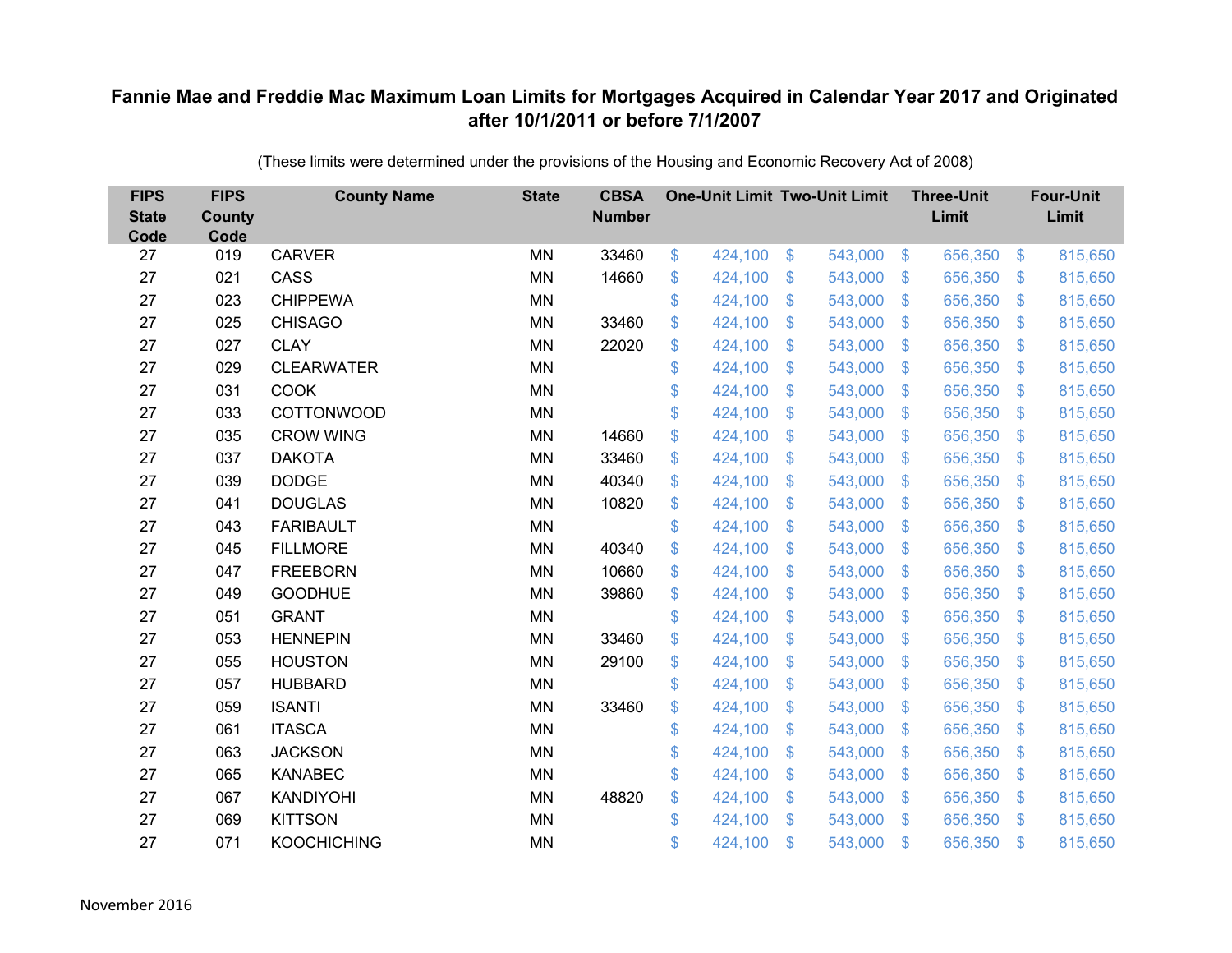| <b>FIPS</b><br><b>State</b><br>Code | <b>FIPS</b><br><b>County</b><br>Code | <b>County Name</b>   | <b>State</b> | <b>CBSA</b><br><b>Number</b> | <b>One-Unit Limit Two-Unit Limit</b> |                |         |                | <b>Three-Unit</b><br>Limit |                           | <b>Four-Unit</b><br>Limit |
|-------------------------------------|--------------------------------------|----------------------|--------------|------------------------------|--------------------------------------|----------------|---------|----------------|----------------------------|---------------------------|---------------------------|
| 27                                  | 073                                  | <b>LAC QUI PARLE</b> | <b>MN</b>    |                              | \$<br>424,100                        | $\sqrt[6]{3}$  | 543,000 | $\sqrt[6]{3}$  | 656,350                    | $\mathfrak{S}$            | 815,650                   |
| 27                                  | 075                                  | <b>LAKE</b>          | <b>MN</b>    |                              | \$<br>424,100                        | \$             | 543,000 | $\mathcal{S}$  | 656,350                    | $\mathfrak{F}$            | 815,650                   |
| 27                                  | 077                                  | LAKE OF THE WOO      | <b>MN</b>    |                              | \$<br>424,100                        | $\mathfrak{S}$ | 543,000 | $\mathbf{\$}$  | 656,350                    | $\mathfrak{F}$            | 815,650                   |
| 27                                  | 079                                  | LE SUEUR             | <b>MN</b>    | 33460                        | \$<br>424,100                        | \$             | 543,000 | $\mathbf{\$}$  | 656,350                    | $\mathfrak{F}$            | 815,650                   |
| 27                                  | 081                                  | <b>LINCOLN</b>       | <b>MN</b>    |                              | \$<br>424,100                        | $\mathfrak{S}$ | 543,000 | $\sqrt{3}$     | 656,350                    | $\mathcal{L}$             | 815,650                   |
| 27                                  | 083                                  | <b>LYON</b>          | MN           | 32140                        | \$<br>424,100                        | \$             | 543,000 | $\mathbf{\$}$  | 656,350                    | $\mathfrak{F}$            | 815,650                   |
| 27                                  | 085                                  | <b>MCLEOD</b>        | <b>MN</b>    | 26780                        | \$<br>424,100                        | $\mathfrak{S}$ | 543,000 | $\mathbf{\$}$  | 656,350                    | $\mathfrak{F}$            | 815,650                   |
| 27                                  | 087                                  | <b>MAHNOMEN</b>      | <b>MN</b>    |                              | \$<br>424,100                        | $\mathfrak{S}$ | 543,000 | $\mathcal{S}$  | 656,350                    | $\mathfrak{F}$            | 815,650                   |
| 27                                  | 089                                  | <b>MARSHALL</b>      | <b>MN</b>    |                              | \$<br>424,100                        | $\mathfrak{S}$ | 543,000 | $\mathbf{\$}$  | 656,350                    | $\mathbf{\$}$             | 815,650                   |
| 27                                  | 091                                  | <b>MARTIN</b>        | <b>MN</b>    |                              | \$<br>424,100                        | $\mathfrak{S}$ | 543,000 | $\mathbf{\$}$  | 656,350                    | S.                        | 815,650                   |
| 27                                  | 093                                  | <b>MEEKER</b>        | MN           |                              | \$<br>424,100                        | \$             | 543,000 | $\mathcal{S}$  | 656,350                    | $\mathcal{L}$             | 815,650                   |
| 27                                  | 095                                  | <b>MILLE LACS</b>    | MN           | 33460                        | \$<br>424,100                        | \$             | 543,000 | \$.            | 656,350                    | $\mathbf{\$}$             | 815,650                   |
| 27                                  | 097                                  | <b>MORRISON</b>      | <b>MN</b>    |                              | \$<br>424,100                        | $\mathcal{S}$  | 543,000 | $\mathbf{\$}$  | 656,350                    | $\mathbf{\$}$             | 815,650                   |
| 27                                  | 099                                  | <b>MOWER</b>         | MN           | 12380                        | \$<br>424,100                        | \$             | 543,000 | \$             | 656,350                    | $\mathfrak{F}$            | 815,650                   |
| 27                                  | 101                                  | <b>MURRAY</b>        | <b>MN</b>    |                              | \$<br>424,100                        | $\mathfrak{F}$ | 543,000 | \$             | 656,350                    | $\mathfrak{F}$            | 815,650                   |
| 27                                  | 103                                  | <b>NICOLLET</b>      | <b>MN</b>    | 31860                        | \$<br>424,100                        | $\mathfrak{S}$ | 543,000 | $\mathfrak{S}$ | 656,350                    | $\mathbf{\$}$             | 815,650                   |
| 27                                  | 105                                  | <b>NOBLES</b>        | <b>MN</b>    | 49380                        | \$<br>424,100                        | \$             | 543,000 | $\sqrt{3}$     | 656,350                    | $\mathfrak{S}$            | 815,650                   |
| 27                                  | 107                                  | <b>NORMAN</b>        | <b>MN</b>    |                              | \$<br>424,100                        | \$             | 543,000 | \$.            | 656,350                    | $\mathfrak{F}$            | 815,650                   |
| 27                                  | 109                                  | <b>OLMSTED</b>       | <b>MN</b>    | 40340                        | \$<br>424,100                        | $\mathfrak{S}$ | 543,000 | $\mathbf{\$}$  | 656,350                    | S.                        | 815,650                   |
| 27                                  | 111                                  | <b>OTTER TAIL</b>    | <b>MN</b>    | 22260                        | \$<br>424,100                        | \$             | 543,000 | $\sqrt{3}$     | 656,350                    | $\boldsymbol{\mathsf{S}}$ | 815,650                   |
| 27                                  | 113                                  | <b>PENNINGTON</b>    | <b>MN</b>    |                              | \$<br>424,100                        | $\mathfrak{F}$ | 543,000 | $\mathcal{S}$  | 656,350                    | $\mathfrak{F}$            | 815,650                   |
| 27                                  | 115                                  | <b>PINE</b>          | <b>MN</b>    |                              | \$<br>424,100                        | $\mathfrak{S}$ | 543,000 | $\mathbf{\$}$  | 656,350                    | $\mathbf{\$}$             | 815,650                   |
| 27                                  | 117                                  | <b>PIPESTONE</b>     | <b>MN</b>    |                              | \$<br>424,100                        | \$             | 543,000 | $\mathbf{\$}$  | 656,350                    | $\mathbb{S}$              | 815,650                   |
| 27                                  | 119                                  | <b>POLK</b>          | <b>MN</b>    | 24220                        | \$<br>424,100                        | \$             | 543,000 | $\sqrt{3}$     | 656,350                    | $\mathcal{L}$             | 815,650                   |
| 27                                  | 121                                  | <b>POPE</b>          | <b>MN</b>    |                              | \$<br>424,100                        | $\mathfrak{S}$ | 543,000 | $\sqrt[6]{3}$  | 656,350                    | $\mathfrak{F}$            | 815,650                   |
| 27                                  | 123                                  | <b>RAMSEY</b>        | <b>MN</b>    | 33460                        | \$<br>424,100                        | $\mathcal{S}$  | 543,000 | $\mathbf{\$}$  | 656,350                    | $\mathbf{\$}$             | 815,650                   |
| 27                                  | 125                                  | <b>RED LAKE</b>      | <b>MN</b>    |                              | \$<br>424,100                        | \$             | 543,000 | \$             | 656,350                    | $\mathfrak{s}$            | 815,650                   |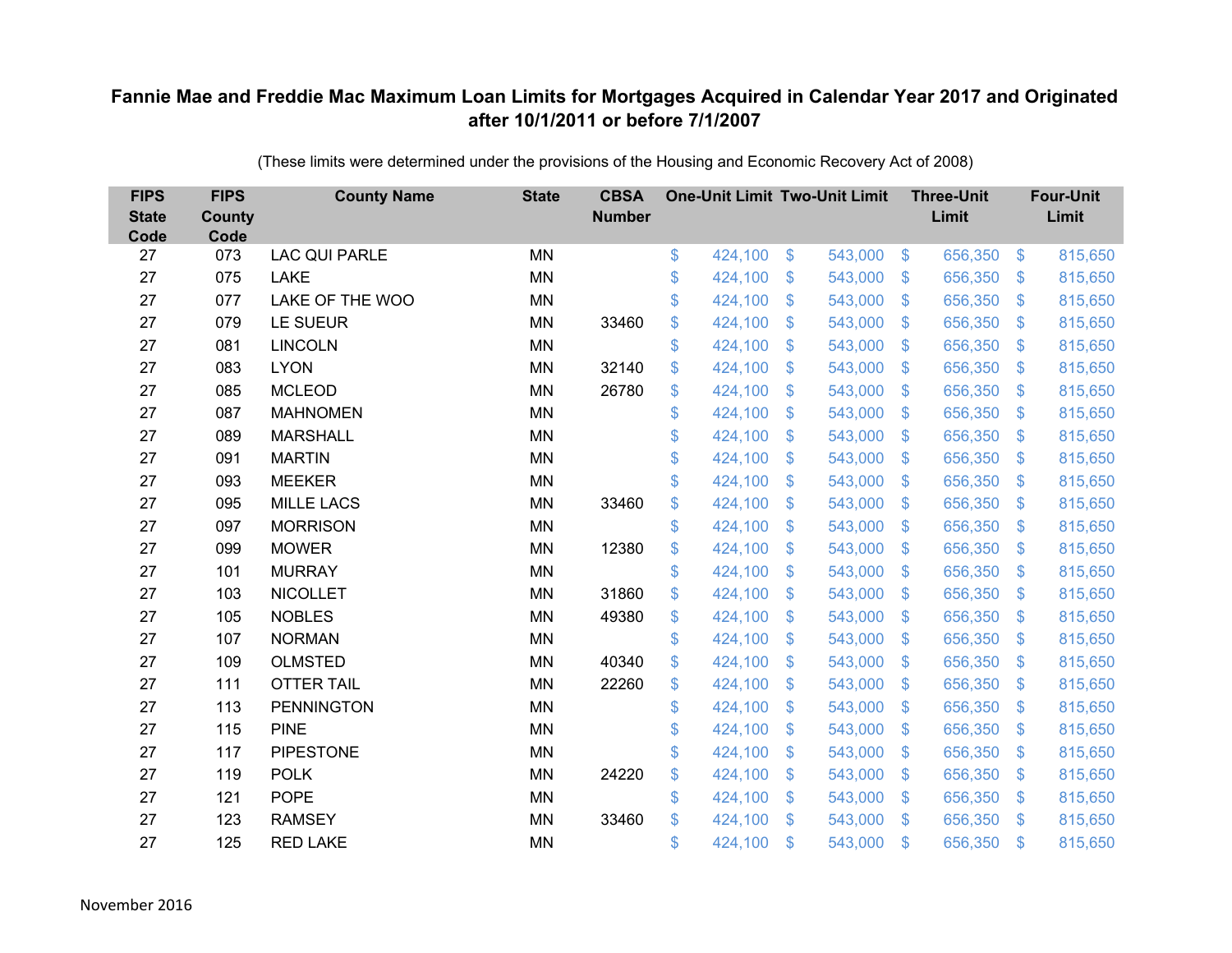| <b>FIPS</b><br><b>State</b><br>Code | <b>FIPS</b><br><b>County</b><br>Code | <b>County Name</b> | <b>State</b> | <b>CBSA</b><br><b>Number</b> | <b>One-Unit Limit Two-Unit Limit</b> |                |         |                | <b>Three-Unit</b><br>Limit |                           | <b>Four-Unit</b><br>Limit |
|-------------------------------------|--------------------------------------|--------------------|--------------|------------------------------|--------------------------------------|----------------|---------|----------------|----------------------------|---------------------------|---------------------------|
| 27                                  | 127                                  | <b>REDWOOD</b>     | <b>MN</b>    |                              | \$<br>424,100                        | $\sqrt[6]{3}$  | 543,000 | $\sqrt[6]{3}$  | 656,350                    | $\mathfrak{S}$            | 815,650                   |
| 27                                  | 129                                  | <b>RENVILLE</b>    | <b>MN</b>    |                              | \$<br>424,100                        | \$             | 543,000 | $\mathcal{S}$  | 656,350                    | $\mathcal{L}$             | 815,650                   |
| 27                                  | 131                                  | <b>RICE</b>        | <b>MN</b>    | 22060                        | \$<br>424,100                        | $\mathfrak{S}$ | 543,000 | $\mathbf{\$}$  | 656,350                    | $\mathfrak{F}$            | 815,650                   |
| 27                                  | 133                                  | <b>ROCK</b>        | <b>MN</b>    |                              | \$<br>424,100                        | \$             | 543,000 | $\mathbf{\$}$  | 656,350                    | $\mathfrak{F}$            | 815,650                   |
| 27                                  | 135                                  | <b>ROSEAU</b>      | <b>MN</b>    |                              | \$<br>424,100                        | \$             | 543,000 | $\sqrt{3}$     | 656,350                    | $\mathcal{L}$             | 815,650                   |
| 27                                  | 137                                  | ST. LOUIS          | <b>MN</b>    | 20260                        | \$<br>424,100                        | \$             | 543,000 | $\mathbf{\$}$  | 656,350                    | $\mathcal{S}$             | 815,650                   |
| 27                                  | 139                                  | <b>SCOTT</b>       | <b>MN</b>    | 33460                        | \$<br>424,100                        | $\mathfrak{S}$ | 543,000 | $\mathbf{\$}$  | 656,350                    | $\mathfrak{F}$            | 815,650                   |
| 27                                  | 141                                  | <b>SHERBURNE</b>   | <b>MN</b>    | 33460                        | \$<br>424,100                        | $\mathfrak{S}$ | 543,000 | $\mathcal{S}$  | 656,350                    | $\mathcal{S}$             | 815,650                   |
| 27                                  | 143                                  | <b>SIBLEY</b>      | <b>MN</b>    | 33460                        | \$<br>424,100                        | $\mathfrak{S}$ | 543,000 | $\mathbf{\$}$  | 656,350                    | $\mathbf{\$}$             | 815,650                   |
| 27                                  | 145                                  | <b>STEARNS</b>     | <b>MN</b>    | 41060                        | \$<br>424,100                        | $\mathfrak{S}$ | 543,000 | $\mathbf{\$}$  | 656,350                    | S.                        | 815,650                   |
| 27                                  | 147                                  | <b>STEELE</b>      | <b>MN</b>    | 36940                        | \$<br>424,100                        | $\mathfrak{F}$ | 543,000 | $\mathcal{S}$  | 656,350                    | $\mathcal{L}$             | 815,650                   |
| 27                                  | 149                                  | <b>STEVENS</b>     | MN           |                              | \$<br>424,100                        | \$             | 543,000 | \$.            | 656,350                    | $\mathbf{\$}$             | 815,650                   |
| 27                                  | 151                                  | <b>SWIFT</b>       | <b>MN</b>    |                              | \$<br>424,100                        | $\mathcal{S}$  | 543,000 | $\mathfrak{S}$ | 656,350                    | $\mathbf{\$}$             | 815,650                   |
| 27                                  | 153                                  | <b>TODD</b>        | <b>MN</b>    |                              | \$<br>424,100                        | \$             | 543,000 | \$             | 656,350                    | $\mathcal{S}$             | 815,650                   |
| 27                                  | 155                                  | <b>TRAVERSE</b>    | <b>MN</b>    |                              | \$<br>424,100                        | $\mathfrak{F}$ | 543,000 | \$             | 656,350                    | $\mathcal{S}$             | 815,650                   |
| 27                                  | 157                                  | <b>WABASHA</b>     | <b>MN</b>    | 40340                        | \$<br>424,100                        | $\mathfrak{S}$ | 543,000 | $\mathfrak{S}$ | 656,350                    | $\mathbf{\$}$             | 815,650                   |
| 27                                  | 159                                  | <b>WADENA</b>      | <b>MN</b>    |                              | \$<br>424,100                        | \$             | 543,000 | $\sqrt{3}$     | 656,350                    | $\mathfrak{S}$            | 815,650                   |
| 27                                  | 161                                  | <b>WASECA</b>      | <b>MN</b>    |                              | \$<br>424,100                        | \$             | 543,000 | \$.            | 656,350                    | $\mathcal{S}$             | 815,650                   |
| 27                                  | 163                                  | <b>WASHINGTON</b>  | <b>MN</b>    | 33460                        | \$<br>424,100                        | \$             | 543,000 | $\mathbf{\$}$  | 656,350                    | S.                        | 815,650                   |
| 27                                  | 165                                  | <b>WATONWAN</b>    | <b>MN</b>    |                              | \$<br>424,100                        | \$             | 543,000 | \$             | 656,350                    | $\boldsymbol{\mathsf{S}}$ | 815,650                   |
| 27                                  | 167                                  | <b>WILKIN</b>      | <b>MN</b>    | 47420                        | \$<br>424,100                        | $\mathfrak{F}$ | 543,000 | $\mathcal{S}$  | 656,350                    | $\mathcal{S}$             | 815,650                   |
| 27                                  | 169                                  | <b>WINONA</b>      | <b>MN</b>    | 49100                        | \$<br>424,100                        | $\mathfrak{S}$ | 543,000 | $\mathfrak{S}$ | 656,350                    | $\mathfrak{F}$            | 815,650                   |
| 27                                  | 171                                  | <b>WRIGHT</b>      | <b>MN</b>    | 33460                        | \$<br>424,100                        | \$             | 543,000 | $\mathbf{\$}$  | 656,350                    | $\mathbb{S}$              | 815,650                   |
| 27                                  | 173                                  | YELLOW MEDICINE    | <b>MN</b>    |                              | \$<br>424,100                        | \$             | 543,000 | $\sqrt{3}$     | 656,350                    | $\mathcal{L}$             | 815,650                   |
| 28                                  | 001                                  | <b>ADAMS</b>       | <b>MS</b>    | 35020                        | \$<br>424,100                        | \$             | 543,000 | $\mathcal{S}$  | 656,350                    | $\mathcal{L}$             | 815,650                   |
| 28                                  | 003                                  | <b>ALCORN</b>      | <b>MS</b>    | 18420                        | \$<br>424,100                        | $\mathcal{S}$  | 543,000 | $\mathbf{\$}$  | 656,350                    | $\mathbf{\$}$             | 815,650                   |
| 28                                  | 005                                  | <b>AMITE</b>       | <b>MS</b>    | 32620                        | \$<br>424,100                        | \$             | 543,000 | \$             | 656,350                    | $\mathfrak{s}$            | 815,650                   |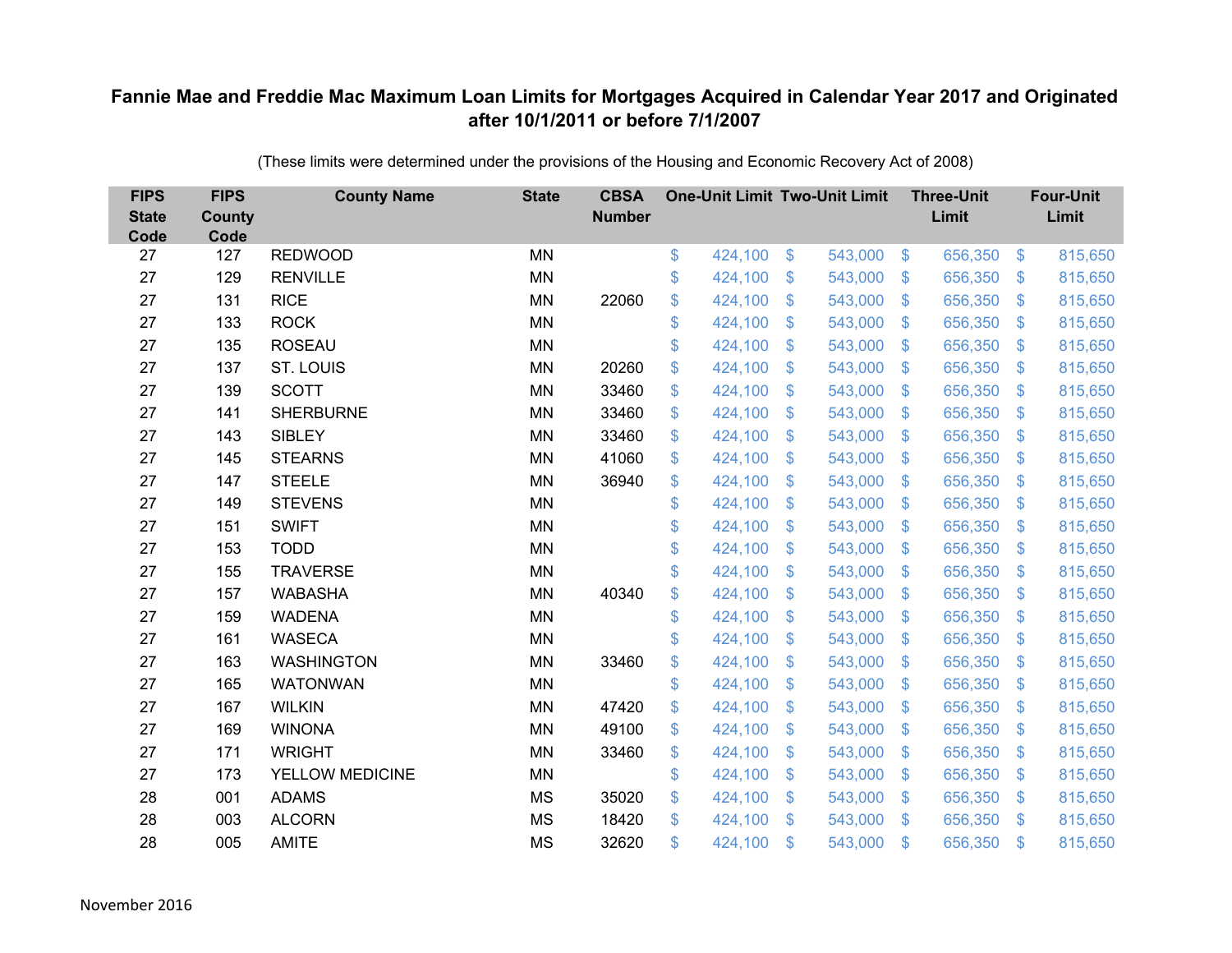| <b>FIPS</b><br><b>State</b><br>Code | <b>FIPS</b><br><b>County</b><br>Code | <b>County Name</b> | <b>State</b> | <b>CBSA</b><br><b>Number</b> | <b>One-Unit Limit Two-Unit Limit</b> |                |         |                | <b>Three-Unit</b><br>Limit |                           | <b>Four-Unit</b><br>Limit |
|-------------------------------------|--------------------------------------|--------------------|--------------|------------------------------|--------------------------------------|----------------|---------|----------------|----------------------------|---------------------------|---------------------------|
| 28                                  | 007                                  | <b>ATTALA</b>      | <b>MS</b>    |                              | \$<br>424,100                        | $\$\$          | 543,000 | $\sqrt[3]{5}$  | 656,350                    | $\frac{1}{2}$             | 815,650                   |
| 28                                  | 009                                  | <b>BENTON</b>      | <b>MS</b>    | 32820                        | \$<br>424,100                        | \$             | 543,000 | $\sqrt{3}$     | 656,350                    | $\mathcal{S}$             | 815,650                   |
| 28                                  | 011                                  | <b>BOLIVAR</b>     | <b>MS</b>    | 17380                        | \$<br>424,100                        | $\mathfrak{S}$ | 543,000 | $\mathbf{\$}$  | 656,350                    | $\mathfrak{F}$            | 815,650                   |
| 28                                  | 013                                  | CALHOUN            | <b>MS</b>    |                              | \$<br>424,100                        | \$             | 543,000 | $\sqrt{3}$     | 656,350                    | $\boldsymbol{\mathsf{S}}$ | 815,650                   |
| 28                                  | 015                                  | <b>CARROLL</b>     | <b>MS</b>    | 24900                        | \$<br>424,100                        | \$             | 543,000 | $\sqrt{3}$     | 656,350                    | $\mathcal{L}$             | 815,650                   |
| 28                                  | 017                                  | <b>CHICKASAW</b>   | <b>MS</b>    |                              | \$<br>424,100                        | $\mathfrak{S}$ | 543,000 | $\mathbf{\$}$  | 656,350                    | S.                        | 815,650                   |
| 28                                  | 019                                  | <b>CHOCTAW</b>     | <b>MS</b>    |                              | \$<br>424,100                        | \$             | 543,000 | $\mathcal{S}$  | 656,350                    | $\mathcal{L}$             | 815,650                   |
| 28                                  | 021                                  | <b>CLAIBORNE</b>   | <b>MS</b>    | 46980                        | \$<br>424,100                        | \$             | 543,000 | $\mathbf{\$}$  | 656,350                    | $\mathcal{L}$             | 815,650                   |
| 28                                  | 023                                  | <b>CLARKE</b>      | <b>MS</b>    | 32940                        | \$<br>424,100                        | $\mathcal{S}$  | 543,000 | $\mathfrak{S}$ | 656,350                    | $\mathfrak{F}$            | 815,650                   |
| 28                                  | 025                                  | <b>CLAY</b>        | <b>MS</b>    |                              | \$<br>424,100                        | $\mathfrak{F}$ | 543,000 | \$.            | 656,350                    | \$.                       | 815,650                   |
| 28                                  | 027                                  | <b>COAHOMA</b>     | <b>MS</b>    | 17260                        | \$<br>424,100                        | \$             | 543,000 | \$             | 656,350                    | $\mathcal{L}$             | 815,650                   |
| 28                                  | 029                                  | <b>COPIAH</b>      | <b>MS</b>    | 27140                        | \$<br>424,100                        | $\mathfrak{S}$ | 543,000 | $\mathfrak{S}$ | 656,350                    | $\mathbf{\$}$             | 815,650                   |
| 28                                  | 031                                  | <b>COVINGTON</b>   | <b>MS</b>    |                              | \$<br>424,100                        | \$             | 543,000 | \$             | 656,350                    | $\mathcal{L}$             | 815,650                   |
| 28                                  | 033                                  | <b>DESOTO</b>      | <b>MS</b>    | 32820                        | \$<br>424,100                        | \$             | 543,000 | \$.            | 656,350                    | $\mathcal{L}$             | 815,650                   |
| 28                                  | 035                                  | <b>FORREST</b>     | <b>MS</b>    | 25620                        | \$<br>424,100                        | \$             | 543,000 | \$             | 656,350                    | $\mathfrak{F}$            | 815,650                   |
| 28                                  | 037                                  | <b>FRANKLIN</b>    | <b>MS</b>    |                              | \$<br>424,100                        | $\mathfrak{F}$ | 543,000 | $\mathfrak{F}$ | 656,350                    | $\mathcal{L}$             | 815,650                   |
| 28                                  | 039                                  | <b>GEORGE</b>      | <b>MS</b>    |                              | \$<br>424,100                        | $\mathfrak{S}$ | 543,000 | $\mathbf{\$}$  | 656,350                    | $\mathfrak{F}$            | 815,650                   |
| 28                                  | 041                                  | <b>GREENE</b>      | <b>MS</b>    |                              | \$<br>424,100                        | \$             | 543,000 | \$             | 656,350                    | $\mathfrak{S}$            | 815,650                   |
| 28                                  | 043                                  | <b>GRENADA</b>     | <b>MS</b>    | 24980                        | \$<br>424,100                        | \$             | 543,000 | $\sqrt{3}$     | 656,350                    | $\mathfrak{F}$            | 815,650                   |
| 28                                  | 045                                  | <b>HANCOCK</b>     | <b>MS</b>    | 25060                        | \$<br>424,100                        | \$             | 543,000 | \$             | 656,350                    | $\boldsymbol{\mathsf{S}}$ | 815,650                   |
| 28                                  | 047                                  | <b>HARRISON</b>    | <b>MS</b>    | 25060                        | \$<br>424,100                        | \$             | 543,000 | $\sqrt{3}$     | 656,350                    | $\boldsymbol{\mathsf{S}}$ | 815,650                   |
| 28                                  | 049                                  | <b>HINDS</b>       | <b>MS</b>    | 27140                        | \$<br>424,100                        | \$             | 543,000 | \$             | 656,350                    | $\mathcal{L}$             | 815,650                   |
| 28                                  | 051                                  | <b>HOLMES</b>      | <b>MS</b>    |                              | \$<br>424,100                        | \$             | 543,000 | $\sqrt{3}$     | 656,350                    | $\boldsymbol{\mathsf{S}}$ | 815,650                   |
| 28                                  | 053                                  | <b>HUMPHREYS</b>   | <b>MS</b>    |                              | \$<br>424,100                        | \$             | 543,000 | $\sqrt[6]{3}$  | 656,350                    | $\mathcal{L}$             | 815,650                   |
| 28                                  | 055                                  | <b>ISSAQUENA</b>   | <b>MS</b>    |                              | \$<br>424,100                        | \$             | 543,000 | $\mathcal{S}$  | 656,350                    | $\mathcal{L}$             | 815,650                   |
| 28                                  | 057                                  | <b>ITAWAMBA</b>    | <b>MS</b>    | 46180                        | \$<br>424,100                        | $\mathfrak{S}$ | 543,000 | $\mathcal{S}$  | 656,350                    | \$                        | 815,650                   |
| 28                                  | 059                                  | <b>JACKSON</b>     | <b>MS</b>    | 25060                        | \$<br>424,100                        | \$             | 543,000 | \$             | 656,350                    | \$                        | 815,650                   |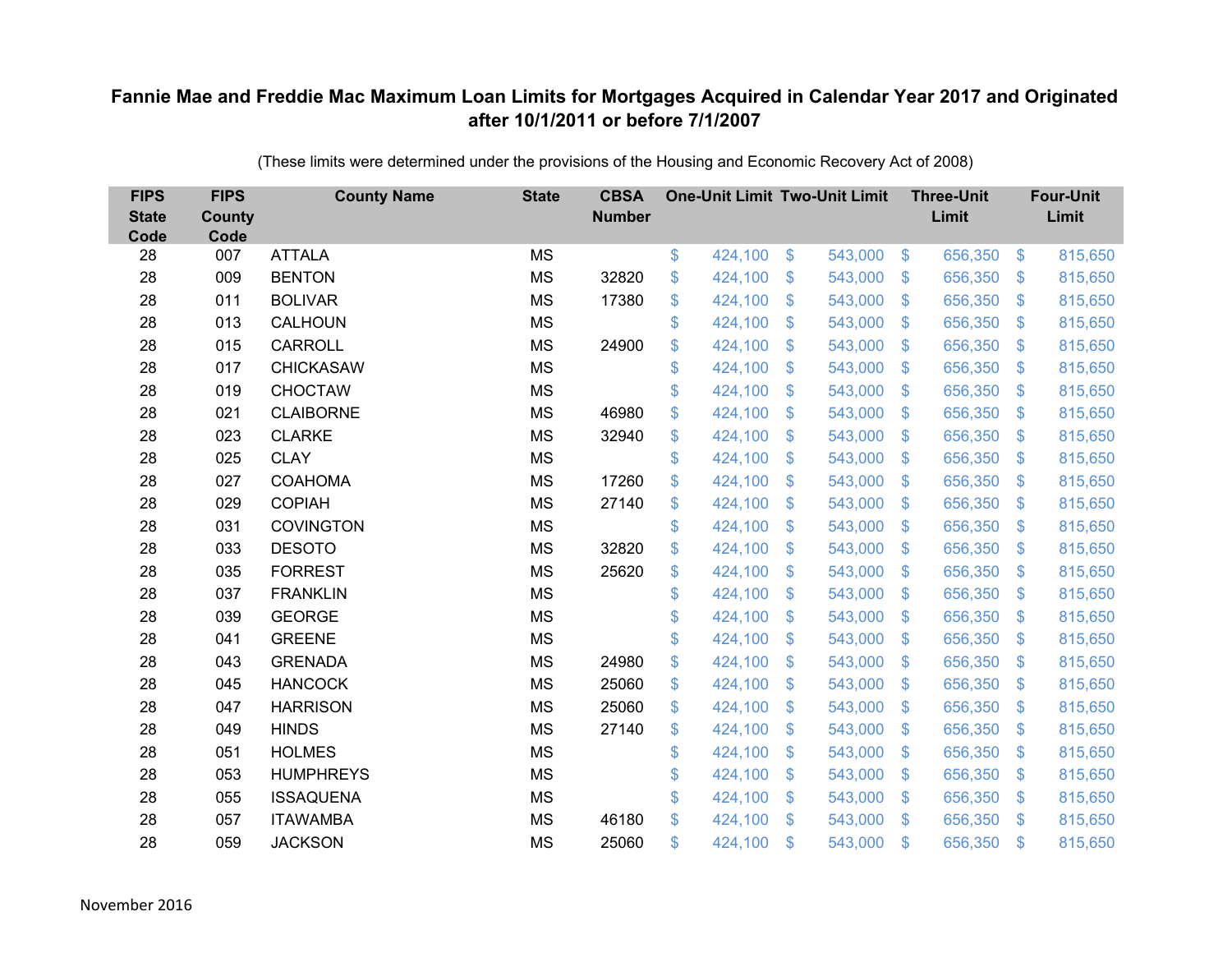| <b>FIPS</b><br><b>State</b><br>Code | <b>FIPS</b><br><b>County</b><br>Code | <b>County Name</b>     | <b>State</b> | <b>CBSA</b><br><b>Number</b> |                | <b>One-Unit Limit Two-Unit Limit</b> |                |         |                           | <b>Three-Unit</b><br>Limit |                         | <b>Four-Unit</b><br>Limit |
|-------------------------------------|--------------------------------------|------------------------|--------------|------------------------------|----------------|--------------------------------------|----------------|---------|---------------------------|----------------------------|-------------------------|---------------------------|
| 28                                  | 061                                  | <b>JASPER</b>          | <b>MS</b>    | 29860                        | $\mathfrak{F}$ | 424,100                              | $\frac{1}{2}$  | 543,000 | $\sqrt[6]{3}$             | 656,350                    | $\mathfrak{S}$          | 815,650                   |
| 28                                  | 063                                  | <b>JEFFERSON</b>       | <b>MS</b>    |                              | \$             | 424,100                              | \$             | 543,000 | $\mathfrak{F}$            | 656,350                    | $\mathfrak{S}$          | 815,650                   |
| 28                                  | 065                                  | <b>JEFFERSON DAVIS</b> | <b>MS</b>    |                              | \$             | 424,100                              | \$             | 543,000 | S.                        | 656,350                    | $\mathfrak{S}$          | 815,650                   |
| 28                                  | 067                                  | <b>JONES</b>           | <b>MS</b>    | 29860                        | \$             | 424,100                              | $\mathfrak{S}$ | 543,000 | $\mathbf{\$}$             | 656,350                    | $\mathbb{S}$            | 815,650                   |
| 28                                  | 069                                  | <b>KEMPER</b>          | <b>MS</b>    | 32940                        | \$             | 424,100                              | \$             | 543,000 | $\boldsymbol{\mathsf{S}}$ | 656,350                    | $\sqrt[6]{\frac{1}{2}}$ | 815,650                   |
| 28                                  | 071                                  | <b>LAFAYETTE</b>       | <b>MS</b>    | 37060                        | \$             | 424,100                              | \$             | 543,000 | $\sqrt[6]{3}$             | 656,350                    | $\mathfrak{S}$          | 815,650                   |
| 28                                  | 073                                  | <b>LAMAR</b>           | <b>MS</b>    | 25620                        | \$             | 424,100                              | $\mathfrak{S}$ | 543,000 | $\mathbb{S}$              | 656,350                    | $\mathfrak{S}$          | 815,650                   |
| 28                                  | 075                                  | LAUDERDALE             | <b>MS</b>    | 32940                        | \$             | 424,100                              | \$             | 543,000 | $\mathbb{S}$              | 656,350                    | $\mathfrak{S}$          | 815,650                   |
| 28                                  | 077                                  | <b>LAWRENCE</b>        | <b>MS</b>    |                              | \$             | 424,100                              | \$             | 543,000 | $\boldsymbol{\mathsf{S}}$ | 656,350                    | $\mathcal{L}$           | 815,650                   |
| 28                                  | 079                                  | <b>LEAKE</b>           | <b>MS</b>    |                              | \$             | 424,100                              | \$             | 543,000 | $\mathbf{\$}$             | 656,350                    | $\mathfrak{S}$          | 815,650                   |
| 28                                  | 081                                  | <b>LEE</b>             | <b>MS</b>    | 46180                        | \$             | 424,100                              | $\mathfrak{S}$ | 543,000 | $\mathfrak{F}$            | 656,350                    | $\mathfrak{S}$          | 815,650                   |
| 28                                  | 083                                  | <b>LEFLORE</b>         | <b>MS</b>    | 24900                        | \$             | 424,100                              | \$             | 543,000 | $\mathfrak{S}$            | 656,350                    | $\sqrt[6]{\frac{1}{2}}$ | 815,650                   |
| 28                                  | 085                                  | <b>LINCOLN</b>         | <b>MS</b>    | 15020                        | \$             | 424,100                              | $\mathfrak{S}$ | 543,000 | $\mathbb{S}$              | 656,350                    | $\mathfrak{S}$          | 815,650                   |
| 28                                  | 087                                  | <b>LOWNDES</b>         | <b>MS</b>    | 18060                        | \$             | 424,100                              | \$             | 543,000 | S.                        | 656,350                    | $\mathfrak{S}$          | 815,650                   |
| 28                                  | 089                                  | <b>MADISON</b>         | <b>MS</b>    | 27140                        | \$             | 424,100                              | $\mathfrak{S}$ | 543,000 | $\mathbb{S}$              | 656,350                    | $\mathfrak{S}$          | 815,650                   |
| 28                                  | 091                                  | <b>MARION</b>          | <b>MS</b>    |                              | \$             | 424,100                              | \$             | 543,000 | $\mathcal{S}$             | 656,350                    | $\mathfrak{S}$          | 815,650                   |
| 28                                  | 093                                  | <b>MARSHALL</b>        | <b>MS</b>    | 32820                        | \$             | 424,100                              | \$             | 543,000 | $\mathbb{S}$              | 656,350                    | $\mathfrak{S}$          | 815,650                   |
| 28                                  | 095                                  | <b>MONROE</b>          | <b>MS</b>    |                              | \$             | 424,100                              | \$             | 543,000 | S.                        | 656,350                    | $\mathbb{S}$            | 815,650                   |
| 28                                  | 097                                  | <b>MONTGOMERY</b>      | <b>MS</b>    |                              | \$             | 424,100                              | \$             | 543,000 | $\mathfrak{S}$            | 656,350                    | $\mathcal{L}$           | 815,650                   |
| 28                                  | 099                                  | <b>NESHOBA</b>         | <b>MS</b>    |                              | \$             | 424,100                              | $\mathfrak{F}$ | 543,000 | $\mathcal{L}$             | 656,350                    | $\mathcal{L}$           | 815,650                   |
| 28                                  | 101                                  | <b>NEWTON</b>          | <b>MS</b>    |                              | \$             | 424,100                              | \$             | 543,000 | S.                        | 656,350                    | $\mathcal{L}$           | 815,650                   |
| 28                                  | 103                                  | <b>NOXUBEE</b>         | <b>MS</b>    |                              | \$             | 424,100                              | $\mathfrak{S}$ | 543,000 | $\mathbb{S}$              | 656,350                    | $\mathfrak{S}$          | 815,650                   |
| 28                                  | 105                                  | <b>OKTIBBEHA</b>       | <b>MS</b>    | 44260                        | \$             | 424,100                              | \$             | 543,000 | $\mathcal{S}$             | 656,350                    | $\mathcal{L}$           | 815,650                   |
| 28                                  | 107                                  | <b>PANOLA</b>          | <b>MS</b>    |                              | \$             | 424,100                              | \$             | 543,000 | $\boldsymbol{\mathsf{S}}$ | 656,350                    | $\mathcal{L}$           | 815,650                   |
| 28                                  | 109                                  | <b>PEARL RIVER</b>     | <b>MS</b>    | 38100                        | \$             | 424,100                              | \$             | 543,000 | $\sqrt[6]{3}$             | 656,350                    | $\mathcal{L}$           | 815,650                   |
| 28                                  | 111                                  | <b>PERRY</b>           | <b>MS</b>    | 25620                        | \$             | 424,100                              | $\mathfrak{S}$ | 543,000 | $\mathfrak{F}$            | 656,350                    | $\mathbb{S}$            | 815,650                   |
| 28                                  | 113                                  | <b>PIKE</b>            | <b>MS</b>    | 32620                        | \$             | 424,100                              | $\mathfrak{S}$ | 543,000 | $\mathfrak{s}$            | 656,350                    | $\mathbf{\$}$           | 815,650                   |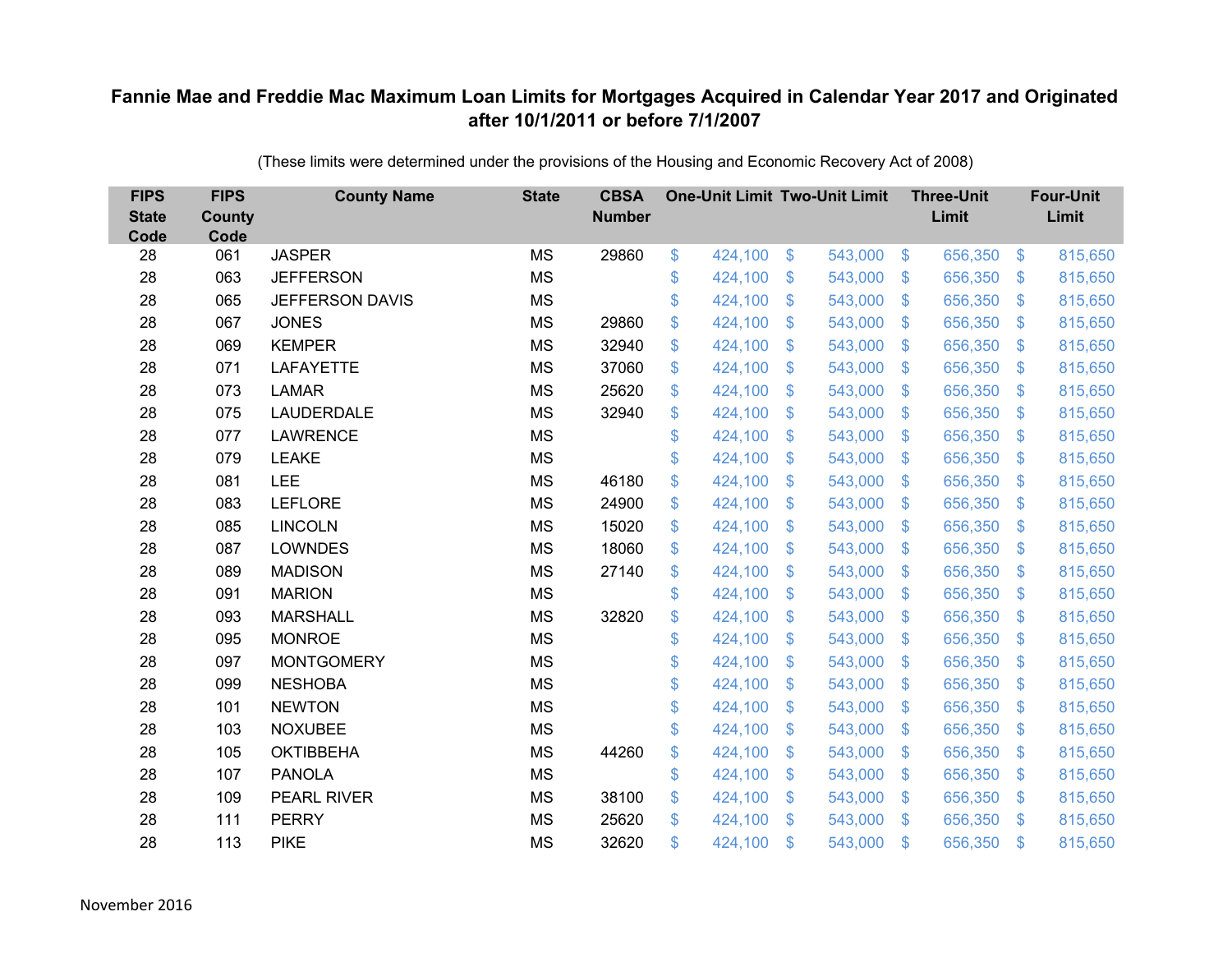| <b>FIPS</b><br><b>State</b><br>Code | <b>FIPS</b><br><b>County</b><br>Code | <b>County Name</b>  | <b>State</b> | <b>CBSA</b><br><b>Number</b> | <b>One-Unit Limit Two-Unit Limit</b> |                |         |                | <b>Three-Unit</b><br>Limit |                | <b>Four-Unit</b><br>Limit |
|-------------------------------------|--------------------------------------|---------------------|--------------|------------------------------|--------------------------------------|----------------|---------|----------------|----------------------------|----------------|---------------------------|
| 28                                  | 115                                  | <b>PONTOTOC</b>     | <b>MS</b>    | 46180                        | \$<br>424,100                        | $\frac{3}{2}$  | 543,000 | $\sqrt[6]{3}$  | 656,350                    | $\frac{1}{2}$  | 815,650                   |
| 28                                  | 117                                  | <b>PRENTISS</b>     | <b>MS</b>    |                              | \$<br>424,100                        | \$             | 543,000 | $\mathcal{S}$  | 656,350                    | $\mathcal{S}$  | 815,650                   |
| 28                                  | 119                                  | QUITMAN             | <b>MS</b>    |                              | \$<br>424,100                        | $\mathfrak{S}$ | 543,000 | $\mathbf{\$}$  | 656,350                    | $\mathfrak{F}$ | 815,650                   |
| 28                                  | 121                                  | <b>RANKIN</b>       | <b>MS</b>    | 27140                        | \$<br>424,100                        | \$             | 543,000 | $\mathcal{S}$  | 656,350                    | $\mathcal{L}$  | 815,650                   |
| 28                                  | 123                                  | <b>SCOTT</b>        | <b>MS</b>    |                              | \$<br>424,100                        | \$             | 543,000 | $\sqrt{3}$     | 656,350                    | $\mathbf{\$}$  | 815,650                   |
| 28                                  | 125                                  | <b>SHARKEY</b>      | <b>MS</b>    |                              | \$<br>424,100                        | $\mathfrak{S}$ | 543,000 | $\mathbf{\$}$  | 656,350                    | S.             | 815,650                   |
| 28                                  | 127                                  | <b>SIMPSON</b>      | <b>MS</b>    | 27140                        | \$<br>424,100                        | \$             | 543,000 | $\sqrt{3}$     | 656,350                    | $\mathcal{L}$  | 815,650                   |
| 28                                  | 129                                  | <b>SMITH</b>        | <b>MS</b>    |                              | \$<br>424,100                        | \$             | 543,000 | $\mathbf{\$}$  | 656,350                    | $\mathfrak{F}$ | 815,650                   |
| 28                                  | 131                                  | <b>STONE</b>        | <b>MS</b>    |                              | \$<br>424,100                        | $\mathfrak{S}$ | 543,000 | $\mathbf{\$}$  | 656,350                    | $\mathfrak{F}$ | 815,650                   |
| 28                                  | 133                                  | <b>SUNFLOWER</b>    | <b>MS</b>    | 26940                        | \$<br>424,100                        | \$             | 543,000 | $\mathbf{\$}$  | 656,350                    | $\mathfrak{F}$ | 815,650                   |
| 28                                  | 135                                  | <b>TALLAHATCHIE</b> | <b>MS</b>    |                              | \$<br>424,100                        | $\mathfrak{S}$ | 543,000 | $\mathbf{\$}$  | 656,350                    | $\mathcal{L}$  | 815,650                   |
| 28                                  | 137                                  | <b>TATE</b>         | <b>MS</b>    | 32820                        | \$<br>424,100                        | $\mathfrak{S}$ | 543,000 | $\mathfrak{S}$ | 656,350                    | $\mathfrak{F}$ | 815,650                   |
| 28                                  | 139                                  | <b>TIPPAH</b>       | <b>MS</b>    |                              | \$<br>424,100                        | \$             | 543,000 | $\mathcal{S}$  | 656,350                    | $\mathcal{L}$  | 815,650                   |
| 28                                  | 141                                  | <b>TISHOMINGO</b>   | <b>MS</b>    |                              | \$<br>424,100                        | \$             | 543,000 | \$.            | 656,350                    | S.             | 815,650                   |
| 28                                  | 143                                  | <b>TUNICA</b>       | <b>MS</b>    | 32820                        | \$<br>424,100                        | \$             | 543,000 | $\sqrt{3}$     | 656,350                    | $\mathcal{L}$  | 815,650                   |
| 28                                  | 145                                  | <b>UNION</b>        | <b>MS</b>    |                              | \$<br>424,100                        | $\mathfrak{F}$ | 543,000 | $\mathfrak{F}$ | 656,350                    | $\mathcal{L}$  | 815,650                   |
| 28                                  | 147                                  | <b>WALTHALL</b>     | <b>MS</b>    |                              | \$<br>424,100                        | $\mathfrak{S}$ | 543,000 | $\mathbf{\$}$  | 656,350                    | $\mathcal{S}$  | 815,650                   |
| 28                                  | 149                                  | <b>WARREN</b>       | <b>MS</b>    | 46980                        | \$<br>424,100                        | \$             | 543,000 | \$             | 656,350                    | $\mathcal{L}$  | 815,650                   |
| 28                                  | 151                                  | <b>WASHINGTON</b>   | <b>MS</b>    | 24740                        | \$<br>424,100                        | $\mathfrak{F}$ | 543,000 | $\mathcal{S}$  | 656,350                    | $\mathcal{S}$  | 815,650                   |
| 28                                  | 153                                  | <b>WAYNE</b>        | <b>MS</b>    |                              | \$<br>424,100                        | $\mathfrak{S}$ | 543,000 | $\mathfrak{S}$ | 656,350                    | $\mathfrak{F}$ | 815,650                   |
| 28                                  | 155                                  | <b>WEBSTER</b>      | <b>MS</b>    |                              | \$<br>424,100                        | $\mathfrak{F}$ | 543,000 | $\mathcal{S}$  | 656,350                    | $\mathcal{S}$  | 815,650                   |
| 28                                  | 157                                  | <b>WILKINSON</b>    | <b>MS</b>    |                              | \$<br>424,100                        | $\mathfrak{S}$ | 543,000 | $\mathbf{\$}$  | 656,350                    | $\mathcal{L}$  | 815,650                   |
| 28                                  | 159                                  | <b>WINSTON</b>      | <b>MS</b>    |                              | \$<br>424,100                        | \$             | 543,000 | $\mathbf{\$}$  | 656,350                    | $\mathfrak{S}$ | 815,650                   |
| 28                                  | 161                                  | YALOBUSHA           | <b>MS</b>    |                              | \$<br>424,100                        | \$             | 543,000 | $\mathcal{S}$  | 656,350                    | $\mathcal{L}$  | 815,650                   |
| 28                                  | 163                                  | YAZOO               | <b>MS</b>    | 27140                        | \$<br>424,100                        | \$             | 543,000 | $\mathcal{S}$  | 656,350                    | $\mathcal{S}$  | 815,650                   |
| 29                                  | 001                                  | <b>ADAIR</b>        | <b>MO</b>    | 28860                        | \$<br>424,100                        | $\mathfrak{S}$ | 543,000 | $\mathbf{\$}$  | 656,350                    | <sup>\$</sup>  | 815,650                   |
| 29                                  | 003                                  | <b>ANDREW</b>       | <b>MO</b>    | 41140                        | \$<br>424,100                        | \$             | 543,000 | \$             | 656,350                    | $\mathfrak{s}$ | 815,650                   |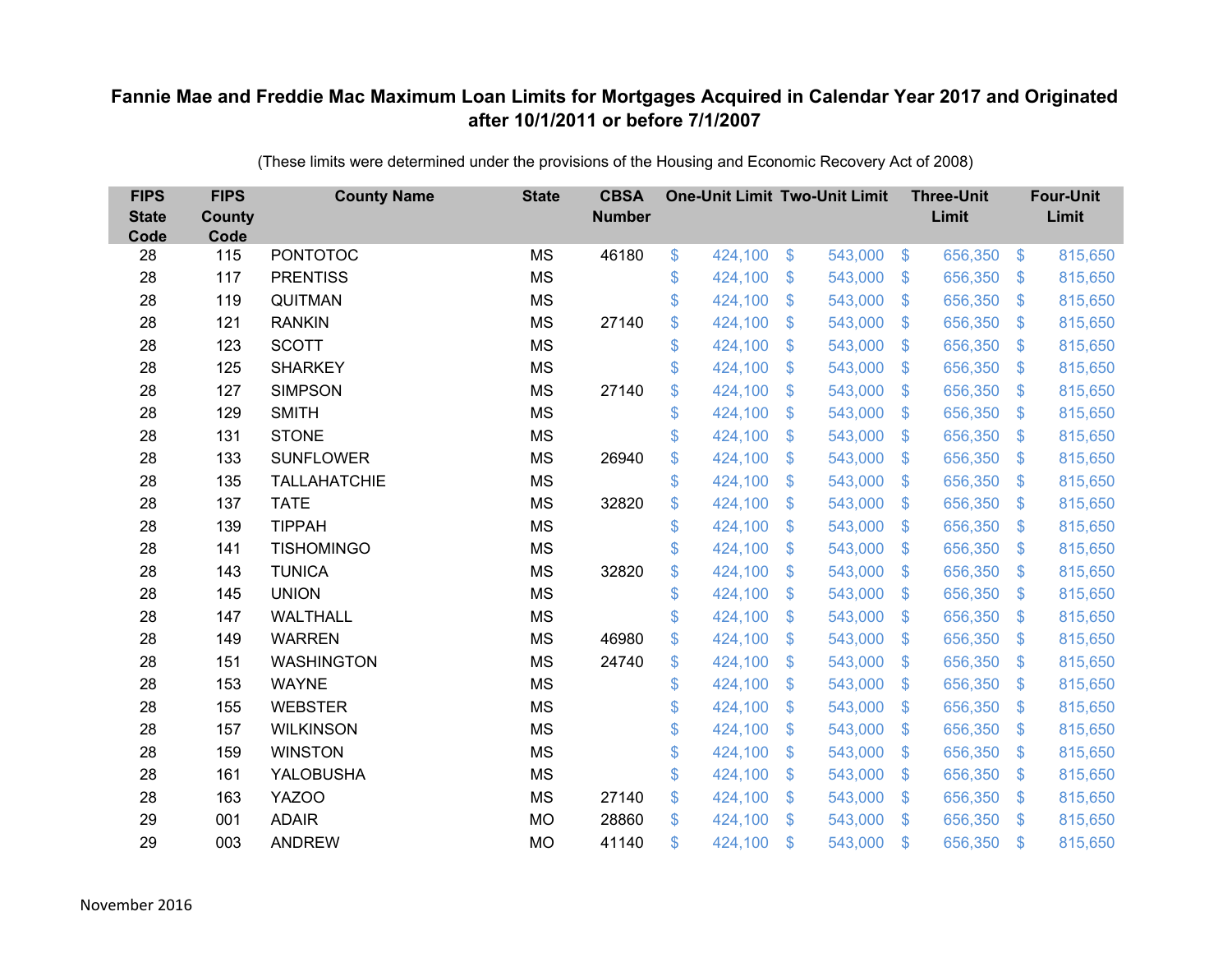| <b>FIPS</b><br><b>State</b><br>Code | <b>FIPS</b><br><b>County</b><br>Code | <b>County Name</b>    | <b>State</b> | <b>CBSA</b><br><b>Number</b> | <b>One-Unit Limit Two-Unit Limit</b> |                |         |                | <b>Three-Unit</b><br>Limit |                           | <b>Four-Unit</b><br>Limit |
|-------------------------------------|--------------------------------------|-----------------------|--------------|------------------------------|--------------------------------------|----------------|---------|----------------|----------------------------|---------------------------|---------------------------|
| 29                                  | 005                                  | <b>ATCHISON</b>       | <b>MO</b>    |                              | \$<br>424,100                        | $\sqrt[6]{3}$  | 543,000 | $\sqrt[6]{3}$  | 656,350                    | $\mathfrak{S}$            | 815,650                   |
| 29                                  | 007                                  | <b>AUDRAIN</b>        | <b>MO</b>    | 33020                        | \$<br>424,100                        | \$             | 543,000 | $\mathcal{S}$  | 656,350                    | $\mathcal{L}$             | 815,650                   |
| 29                                  | 009                                  | <b>BARRY</b>          | <b>MO</b>    |                              | \$<br>424,100                        | $\mathfrak{S}$ | 543,000 | $\mathbf{\$}$  | 656,350                    | $\boldsymbol{\mathsf{S}}$ | 815,650                   |
| 29                                  | 011                                  | <b>BARTON</b>         | <b>MO</b>    |                              | \$<br>424,100                        | \$             | 543,000 | $\mathbf{\$}$  | 656,350                    | $\mathfrak{F}$            | 815,650                   |
| 29                                  | 013                                  | <b>BATES</b>          | <b>MO</b>    | 28140                        | \$<br>424,100                        | \$             | 543,000 | $\sqrt{3}$     | 656,350                    | $\mathcal{L}$             | 815,650                   |
| 29                                  | 015                                  | <b>BENTON</b>         | <b>MO</b>    |                              | \$<br>424,100                        | \$             | 543,000 | $\mathbf{\$}$  | 656,350                    | $\mathcal{S}$             | 815,650                   |
| 29                                  | 017                                  | <b>BOLLINGER</b>      | <b>MO</b>    | 16020                        | \$<br>424,100                        | $\mathfrak{S}$ | 543,000 | $\mathbf{\$}$  | 656,350                    | $\mathfrak{F}$            | 815,650                   |
| 29                                  | 019                                  | <b>BOONE</b>          | <b>MO</b>    | 17860                        | \$<br>424,100                        | $\mathfrak{F}$ | 543,000 | $\mathcal{S}$  | 656,350                    | $\mathfrak{F}$            | 815,650                   |
| 29                                  | 021                                  | <b>BUCHANAN</b>       | <b>MO</b>    | 41140                        | \$<br>424,100                        | $\mathfrak{S}$ | 543,000 | $\mathfrak{S}$ | 656,350                    | $\mathcal{L}$             | 815,650                   |
| 29                                  | 023                                  | <b>BUTLER</b>         | <b>MO</b>    | 38740                        | \$<br>424,100                        | $\mathfrak{S}$ | 543,000 | $\mathbf{\$}$  | 656,350                    | S.                        | 815,650                   |
| 29                                  | 025                                  | <b>CALDWELL</b>       | <b>MO</b>    | 28140                        | \$<br>424,100                        | \$             | 543,000 | \$             | 656,350                    | $\mathcal{L}$             | 815,650                   |
| 29                                  | 027                                  | CALLAWAY              | <b>MO</b>    | 27620                        | \$<br>424,100                        | \$             | 543,000 | \$             | 656,350                    | $\mathcal{L}$             | 815,650                   |
| 29                                  | 029                                  | <b>CAMDEN</b>         | <b>MO</b>    |                              | \$<br>424,100                        | $\mathfrak{S}$ | 543,000 | $\mathfrak{S}$ | 656,350                    | $\mathbf{\$}$             | 815,650                   |
| 29                                  | 031                                  | <b>CAPE GIRARDEAU</b> | <b>MO</b>    | 16020                        | \$<br>424,100                        | \$             | 543,000 | \$             | 656,350                    | $\mathfrak{F}$            | 815,650                   |
| 29                                  | 033                                  | <b>CARROLL</b>        | <b>MO</b>    |                              | \$<br>424,100                        | \$             | 543,000 | \$             | 656,350                    | $\mathcal{L}$             | 815,650                   |
| 29                                  | 035                                  | <b>CARTER</b>         | <b>MO</b>    |                              | \$<br>424,100                        | $\mathfrak{S}$ | 543,000 | $\mathfrak{S}$ | 656,350                    | $\mathcal{L}$             | 815,650                   |
| 29                                  | 037                                  | CASS                  | <b>MO</b>    | 28140                        | \$<br>424,100                        | \$             | 543,000 | $\sqrt{3}$     | 656,350                    | $\mathfrak{S}$            | 815,650                   |
| 29                                  | 039                                  | <b>CEDAR</b>          | <b>MO</b>    |                              | \$<br>424,100                        | $\mathfrak{S}$ | 543,000 | \$.            | 656,350                    | $\mathcal{L}$             | 815,650                   |
| 29                                  | 041                                  | <b>CHARITON</b>       | <b>MO</b>    |                              | \$<br>424,100                        | $\mathfrak{S}$ | 543,000 | $\mathbf{\$}$  | 656,350                    | $\mathfrak{F}$            | 815,650                   |
| 29                                  | 043                                  | <b>CHRISTIAN</b>      | <b>MO</b>    | 44180                        | \$<br>424,100                        | $\$\$          | 543,000 | \$             | 656,350                    | $\boldsymbol{\mathsf{S}}$ | 815,650                   |
| 29                                  | 045                                  | <b>CLARK</b>          | <b>MO</b>    | 22800                        | \$<br>424,100                        | $\mathfrak{S}$ | 543,000 | $\mathcal{S}$  | 656,350                    | $\mathfrak{F}$            | 815,650                   |
| 29                                  | 047                                  | <b>CLAY</b>           | <b>MO</b>    | 28140                        | \$<br>424,100                        | $\mathfrak{S}$ | 543,000 | $\mathfrak{S}$ | 656,350                    | $\boldsymbol{\mathsf{S}}$ | 815,650                   |
| 29                                  | 049                                  | <b>CLINTON</b>        | <b>MO</b>    | 28140                        | \$<br>424,100                        | \$             | 543,000 | $\mathbf{\$}$  | 656,350                    | $\mathfrak{F}$            | 815,650                   |
| 29                                  | 051                                  | COLE                  | <b>MO</b>    | 27620                        | \$<br>424,100                        | \$             | 543,000 | $\sqrt[6]{3}$  | 656,350                    | $\mathcal{L}$             | 815,650                   |
| 29                                  | 053                                  | <b>COOPER</b>         | <b>MO</b>    |                              | \$<br>424,100                        | \$             | 543,000 | $\mathcal{S}$  | 656,350                    | $\mathcal{L}$             | 815,650                   |
| 29                                  | 055                                  | <b>CRAWFORD</b>       | <b>MO</b>    |                              | \$<br>424,100                        | $\mathcal{S}$  | 543,000 | \$             | 656,350                    | \$                        | 815,650                   |
| 29                                  | 057                                  | <b>DADE</b>           | <b>MO</b>    |                              | \$<br>424,100                        | \$             | 543,000 | \$             | 656,350                    | $\mathfrak{s}$            | 815,650                   |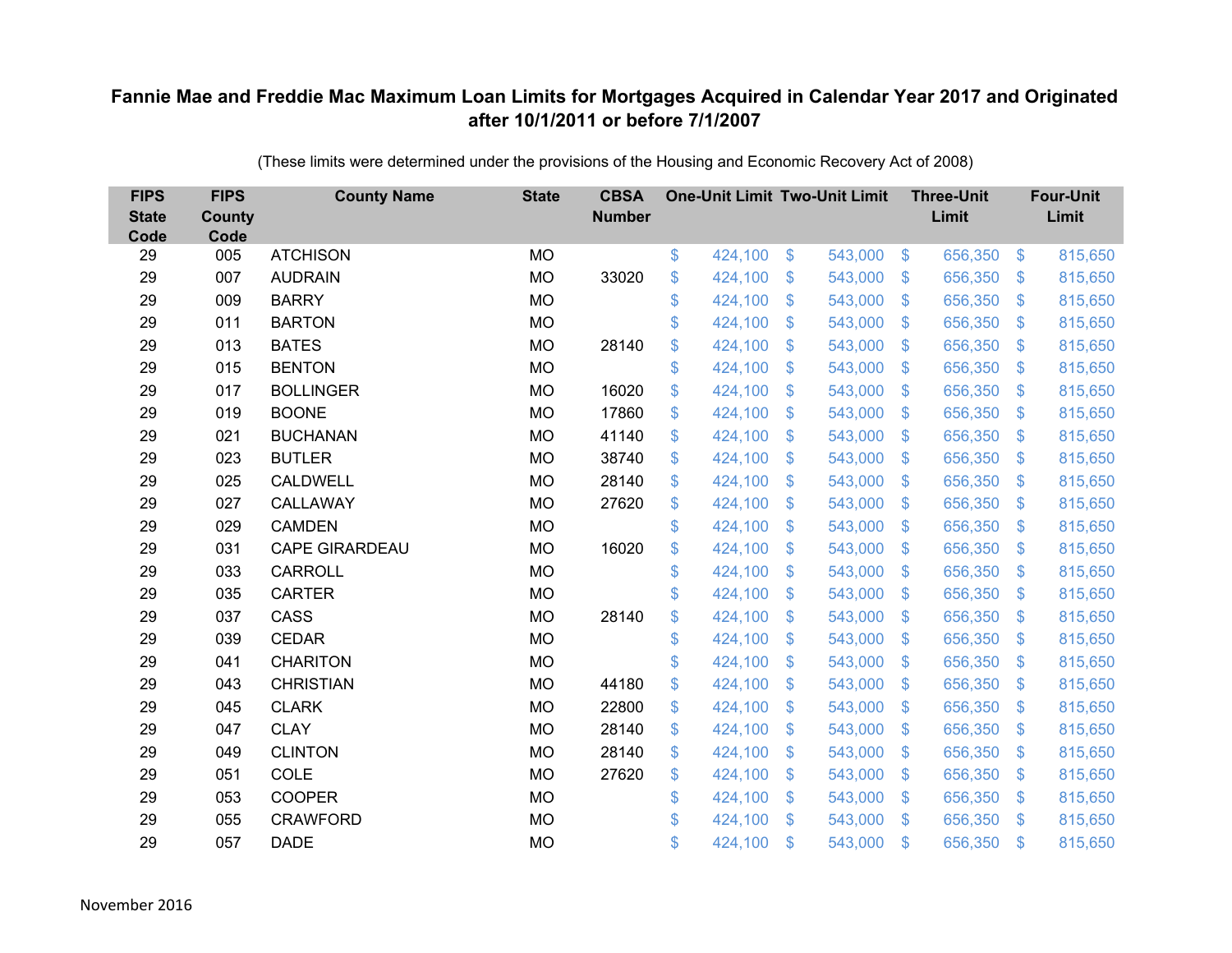| <b>FIPS</b><br><b>State</b><br>Code | <b>FIPS</b><br><b>County</b><br>Code | <b>County Name</b> | <b>State</b> | <b>CBSA</b><br><b>Number</b> | <b>One-Unit Limit Two-Unit Limit</b> |                           |         |                | <b>Three-Unit</b><br>Limit |                | <b>Four-Unit</b><br>Limit |
|-------------------------------------|--------------------------------------|--------------------|--------------|------------------------------|--------------------------------------|---------------------------|---------|----------------|----------------------------|----------------|---------------------------|
| 29                                  | 059                                  | <b>DALLAS</b>      | <b>MO</b>    | 44180                        | \$<br>424,100                        | \$                        | 543,000 | $\sqrt[6]{3}$  | 656,350                    | $\frac{3}{2}$  | 815,650                   |
| 29                                  | 061                                  | <b>DAVIESS</b>     | <b>MO</b>    |                              | \$<br>424,100                        | \$                        | 543,000 | $\mathfrak{S}$ | 656,350                    | $\mathbf{\$}$  | 815,650                   |
| 29                                  | 063                                  | DE KALB            | <b>MO</b>    | 41140                        | \$<br>424,100                        | $\mathcal{S}$             | 543,000 | $\mathfrak{S}$ | 656,350                    | $\mathbf{\$}$  | 815,650                   |
| 29                                  | 065                                  | <b>DENT</b>        | <b>MO</b>    |                              | \$<br>424,100                        | $\boldsymbol{\mathsf{S}}$ | 543,000 | $\mathcal{L}$  | 656,350                    | $\mathcal{S}$  | 815,650                   |
| 29                                  | 067                                  | <b>DOUGLAS</b>     | <b>MO</b>    |                              | \$<br>424,100                        | $\boldsymbol{\mathsf{S}}$ | 543,000 | $\mathfrak{F}$ | 656,350                    | \$.            | 815,650                   |
| 29                                  | 069                                  | <b>DUNKLIN</b>     | <b>MO</b>    | 28380                        | \$<br>424,100                        | $\mathcal{S}$             | 543,000 | $\mathfrak{S}$ | 656,350                    | \$.            | 815,650                   |
| 29                                  | 071                                  | <b>FRANKLIN</b>    | <b>MO</b>    | 41180                        | \$<br>424,100                        | $\boldsymbol{\mathsf{S}}$ | 543,000 | $\mathfrak{S}$ | 656,350                    | $\mathfrak{F}$ | 815,650                   |
| 29                                  | 073                                  | <b>GASCONADE</b>   | <b>MO</b>    |                              | \$<br>424,100                        | $\boldsymbol{\mathsf{S}}$ | 543,000 | $\mathfrak{S}$ | 656,350                    | $\mathcal{S}$  | 815,650                   |
| 29                                  | 075                                  | <b>GENTRY</b>      | <b>MO</b>    |                              | \$<br>424,100                        | $\mathcal{S}$             | 543,000 | $\mathfrak{S}$ | 656,350                    | $\mathfrak{S}$ | 815,650                   |
| 29                                  | 077                                  | <b>GREENE</b>      | <b>MO</b>    | 44180                        | \$<br>424,100                        | \$                        | 543,000 | $\mathbb{S}$   | 656,350                    | $\sqrt[6]{3}$  | 815,650                   |
| 29                                  | 079                                  | <b>GRUNDY</b>      | <b>MO</b>    |                              | \$<br>424,100                        | $\mathfrak{S}$            | 543,000 | $\mathfrak{S}$ | 656,350                    | $\mathbf{\$}$  | 815,650                   |
| 29                                  | 081                                  | <b>HARRISON</b>    | <b>MO</b>    |                              | \$<br>424,100                        | $\mathfrak{S}$            | 543,000 | $\mathfrak{S}$ | 656,350                    | $\mathbf{\$}$  | 815,650                   |
| 29                                  | 083                                  | <b>HENRY</b>       | <b>MO</b>    |                              | \$<br>424,100                        | \$                        | 543,000 | $\mathfrak{S}$ | 656,350                    | \$             | 815,650                   |
| 29                                  | 085                                  | <b>HICKORY</b>     | <b>MO</b>    |                              | \$<br>424,100                        | $\mathbf{\$}$             | 543,000 | $\mathbb{S}$   | 656,350                    | $\sqrt[6]{3}$  | 815,650                   |
| 29                                  | 087                                  | <b>HOLT</b>        | <b>MO</b>    |                              | \$<br>424,100                        | $\boldsymbol{\mathsf{S}}$ | 543,000 | $\sqrt[6]{3}$  | 656,350                    | $\mathcal{S}$  | 815,650                   |
| 29                                  | 089                                  | <b>HOWARD</b>      | <b>MO</b>    |                              | \$<br>424,100                        | $\boldsymbol{\mathsf{S}}$ | 543,000 | $\mathfrak{F}$ | 656,350                    | $\mathcal{S}$  | 815,650                   |
| 29                                  | 091                                  | <b>HOWELL</b>      | <b>MO</b>    | 48460                        | \$<br>424,100                        | \$                        | 543,000 | $\mathfrak{S}$ | 656,350                    | $\mathbf{\$}$  | 815,650                   |
| 29                                  | 093                                  | <b>IRON</b>        | <b>MO</b>    |                              | \$<br>424,100                        | $\boldsymbol{\mathsf{S}}$ | 543,000 | $\sqrt[6]{3}$  | 656,350                    | $\mathcal{S}$  | 815,650                   |
| 29                                  | 095                                  | <b>JACKSON</b>     | <b>MO</b>    | 28140                        | \$<br>424,100                        | $\boldsymbol{\mathsf{S}}$ | 543,000 | $\mathbb{S}$   | 656,350                    | $\mathcal{S}$  | 815,650                   |
| 29                                  | 097                                  | <b>JASPER</b>      | <b>MO</b>    | 27900                        | \$<br>424,100                        | $\mathcal{S}$             | 543,000 | $\mathfrak{S}$ | 656,350                    | $\mathbf{\$}$  | 815,650                   |
| 29                                  | 099                                  | <b>JEFFERSON</b>   | <b>MO</b>    | 41180                        | \$<br>424,100                        | $\boldsymbol{\mathsf{S}}$ | 543,000 | $\sqrt[6]{3}$  | 656,350                    | $\mathcal{S}$  | 815,650                   |
| 29                                  | 101                                  | <b>JOHNSON</b>     | <b>MO</b>    | 47660                        | \$<br>424,100                        | $\boldsymbol{\mathsf{S}}$ | 543,000 | $\mathfrak{S}$ | 656,350                    | $\mathcal{S}$  | 815,650                   |
| 29                                  | 103                                  | <b>KNOX</b>        | <b>MO</b>    |                              | \$<br>424,100                        | $\boldsymbol{\mathsf{S}}$ | 543,000 | $\mathfrak{S}$ | 656,350                    | $\mathbf{\$}$  | 815,650                   |
| 29                                  | 105                                  | <b>LACLEDE</b>     | <b>MO</b>    | 30060                        | \$<br>424,100                        | $\boldsymbol{\mathsf{S}}$ | 543,000 | $\sqrt[6]{3}$  | 656,350                    | \$             | 815,650                   |
| 29                                  | 107                                  | <b>LAFAYETTE</b>   | <b>MO</b>    | 28140                        | \$<br>424,100                        | $\boldsymbol{\mathsf{S}}$ | 543,000 | $\mathfrak{S}$ | 656,350                    | $\mathcal{S}$  | 815,650                   |
| 29                                  | 109                                  | <b>LAWRENCE</b>    | <b>MO</b>    |                              | \$<br>424,100                        | $\mathcal{S}$             | 543,000 | $\mathbb{S}$   | 656,350                    | <sup>\$</sup>  | 815,650                   |
| 29                                  | 111                                  | <b>LEWIS</b>       | <b>MO</b>    | 39500                        | \$<br>424,100                        | $\mathcal{S}$             | 543,000 | $\mathfrak{F}$ | 656,350                    | $\mathbf{\$}$  | 815,650                   |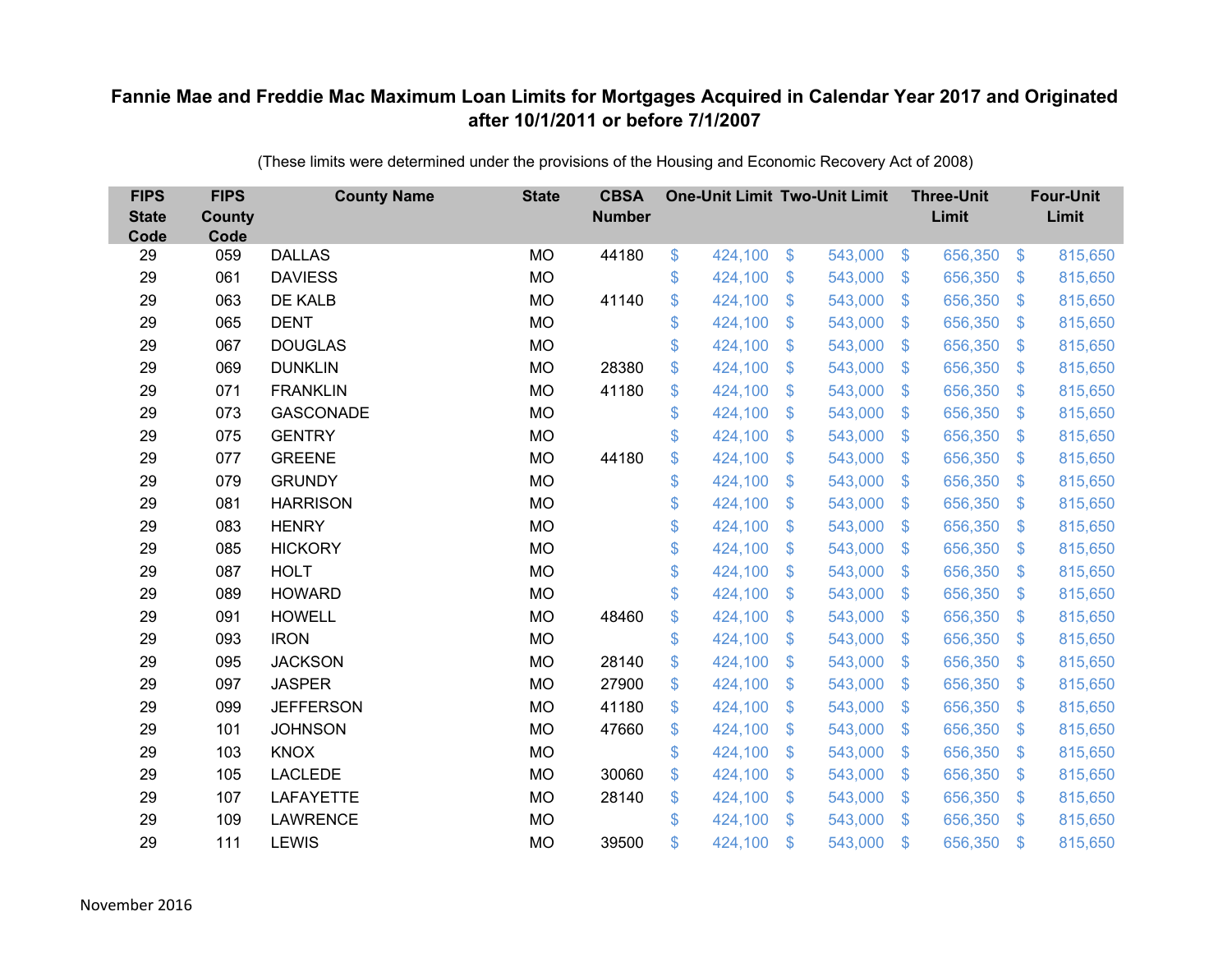| <b>FIPS</b><br><b>State</b><br>Code | <b>FIPS</b><br><b>County</b><br>Code | <b>County Name</b> | <b>State</b> | <b>CBSA</b><br><b>Number</b> | <b>One-Unit Limit Two-Unit Limit</b> |                |         |                | <b>Three-Unit</b><br>Limit |                | <b>Four-Unit</b><br>Limit |
|-------------------------------------|--------------------------------------|--------------------|--------------|------------------------------|--------------------------------------|----------------|---------|----------------|----------------------------|----------------|---------------------------|
| 29                                  | 113                                  | <b>LINCOLN</b>     | <b>MO</b>    | 41180                        | \$<br>424,100                        | $\frac{3}{2}$  | 543,000 | $\sqrt[6]{3}$  | 656,350                    | $\frac{1}{2}$  | 815,650                   |
| 29                                  | 115                                  | <b>LINN</b>        | <b>MO</b>    |                              | \$<br>424,100                        | \$             | 543,000 | $\mathcal{S}$  | 656,350                    | $\mathcal{L}$  | 815,650                   |
| 29                                  | 117                                  | <b>LIVINGSTON</b>  | <b>MO</b>    |                              | \$<br>424,100                        | $\mathfrak{S}$ | 543,000 | $\mathbf{\$}$  | 656,350                    | $\mathfrak{F}$ | 815,650                   |
| 29                                  | 119                                  | <b>MCDONALD</b>    | <b>MO</b>    | 22220                        | \$<br>424,100                        | \$             | 543,000 | $\mathcal{S}$  | 656,350                    | $\mathcal{L}$  | 815,650                   |
| 29                                  | 121                                  | <b>MACON</b>       | <b>MO</b>    |                              | \$<br>424,100                        | \$             | 543,000 | $\sqrt{3}$     | 656,350                    | $\mathbf{\$}$  | 815,650                   |
| 29                                  | 123                                  | <b>MADISON</b>     | <b>MO</b>    |                              | \$<br>424,100                        | $\mathfrak{S}$ | 543,000 | $\mathbf{\$}$  | 656,350                    | S.             | 815,650                   |
| 29                                  | 125                                  | <b>MARIES</b>      | <b>MO</b>    |                              | \$<br>424,100                        | \$             | 543,000 | $\sqrt{3}$     | 656,350                    | $\mathcal{L}$  | 815,650                   |
| 29                                  | 127                                  | <b>MARION</b>      | <b>MO</b>    | 25300                        | \$<br>424,100                        | \$             | 543,000 | $\mathbf{\$}$  | 656,350                    | $\mathcal{L}$  | 815,650                   |
| 29                                  | 129                                  | <b>MERCER</b>      | <b>MO</b>    |                              | \$<br>424,100                        | $\mathfrak{S}$ | 543,000 | $\mathbf{\$}$  | 656,350                    | $\mathfrak{F}$ | 815,650                   |
| 29                                  | 131                                  | <b>MILLER</b>      | <b>MO</b>    |                              | \$<br>424,100                        | \$             | 543,000 | $\mathbf{\$}$  | 656,350                    | $\mathcal{S}$  | 815,650                   |
| 29                                  | 133                                  | <b>MISSISSIPPI</b> | <b>MO</b>    |                              | \$<br>424,100                        | $\mathfrak{S}$ | 543,000 | $\mathbf{\$}$  | 656,350                    | $\mathcal{L}$  | 815,650                   |
| 29                                  | 135                                  | <b>MONITEAU</b>    | <b>MO</b>    | 27620                        | \$<br>424,100                        | $\mathfrak{S}$ | 543,000 | $\mathfrak{S}$ | 656,350                    | $\mathfrak{F}$ | 815,650                   |
| 29                                  | 137                                  | <b>MONROE</b>      | <b>MO</b>    |                              | \$<br>424,100                        | \$             | 543,000 | $\mathfrak{F}$ | 656,350                    | $\mathcal{L}$  | 815,650                   |
| 29                                  | 139                                  | <b>MONTGOMERY</b>  | <b>MO</b>    |                              | \$<br>424,100                        | \$             | 543,000 | \$.            | 656,350                    | S.             | 815,650                   |
| 29                                  | 141                                  | <b>MORGAN</b>      | <b>MO</b>    |                              | \$<br>424,100                        | \$             | 543,000 | $\sqrt{3}$     | 656,350                    | $\mathcal{L}$  | 815,650                   |
| 29                                  | 143                                  | <b>NEW MADRID</b>  | <b>MO</b>    |                              | \$<br>424,100                        | $\mathfrak{S}$ | 543,000 | $\mathfrak{S}$ | 656,350                    | $\mathcal{L}$  | 815,650                   |
| 29                                  | 145                                  | <b>NEWTON</b>      | <b>MO</b>    | 27900                        | \$<br>424,100                        | $\mathfrak{S}$ | 543,000 | $\mathfrak{S}$ | 656,350                    | $\mathcal{S}$  | 815,650                   |
| 29                                  | 147                                  | <b>NODAWAY</b>     | <b>MO</b>    | 32340                        | \$<br>424,100                        | \$             | 543,000 | \$             | 656,350                    | $\mathcal{L}$  | 815,650                   |
| 29                                  | 149                                  | <b>OREGON</b>      | <b>MO</b>    |                              | \$<br>424,100                        | $\mathfrak{S}$ | 543,000 | $\mathcal{S}$  | 656,350                    | $\mathcal{S}$  | 815,650                   |
| 29                                  | 151                                  | <b>OSAGE</b>       | <b>MO</b>    | 27620                        | \$<br>424,100                        | $\mathfrak{S}$ | 543,000 | $\mathfrak{S}$ | 656,350                    | $\mathfrak{F}$ | 815,650                   |
| 29                                  | 153                                  | <b>OZARK</b>       | <b>MO</b>    |                              | \$<br>424,100                        | $\mathfrak{F}$ | 543,000 | $\mathcal{S}$  | 656,350                    | $\mathcal{S}$  | 815,650                   |
| 29                                  | 155                                  | <b>PEMISCOT</b>    | <b>MO</b>    |                              | \$<br>424,100                        | $\mathfrak{S}$ | 543,000 | \$.            | 656,350                    | $\mathcal{L}$  | 815,650                   |
| 29                                  | 157                                  | <b>PERRY</b>       | <b>MO</b>    |                              | \$<br>424,100                        | \$             | 543,000 | $\mathbf{\$}$  | 656,350                    | $\mathfrak{S}$ | 815,650                   |
| 29                                  | 159                                  | <b>PETTIS</b>      | <b>MO</b>    | 42740                        | \$<br>424,100                        | \$             | 543,000 | \$             | 656,350                    | $\mathcal{L}$  | 815,650                   |
| 29                                  | 161                                  | <b>PHELPS</b>      | <b>MO</b>    | 40620                        | \$<br>424,100                        | \$             | 543,000 | $\mathcal{S}$  | 656,350                    | $\mathcal{L}$  | 815,650                   |
| 29                                  | 163                                  | <b>PIKE</b>        | <b>MO</b>    |                              | \$<br>424,100                        | $\mathfrak{S}$ | 543,000 | $\mathbf{\$}$  | 656,350                    | <sup>\$</sup>  | 815,650                   |
| 29                                  | 165                                  | <b>PLATTE</b>      | <b>MO</b>    | 28140                        | \$<br>424,100                        | \$             | 543,000 | \$             | 656,350                    | $\mathfrak{s}$ | 815,650                   |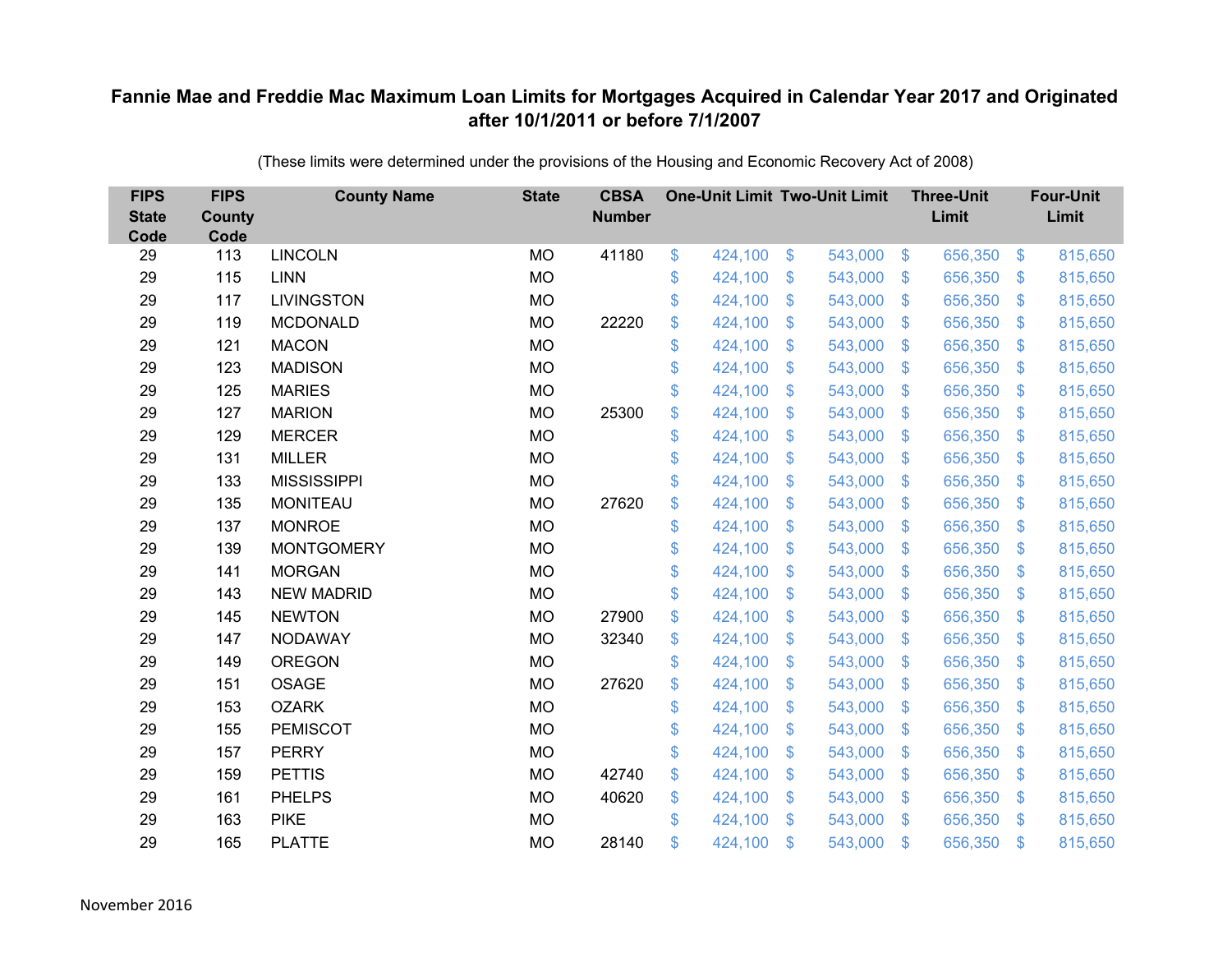| <b>FIPS</b><br><b>State</b><br>Code | <b>FIPS</b><br>County<br>Code | <b>County Name</b>  | <b>State</b> | <b>CBSA</b><br><b>Number</b> | <b>One-Unit Limit Two-Unit Limit</b> |                |         |                | <b>Three-Unit</b><br>Limit |                | <b>Four-Unit</b><br>Limit |
|-------------------------------------|-------------------------------|---------------------|--------------|------------------------------|--------------------------------------|----------------|---------|----------------|----------------------------|----------------|---------------------------|
| 29                                  | 167                           | <b>POLK</b>         | <b>MO</b>    | 44180                        | \$<br>424,100                        | $\$\$          | 543,000 | $\sqrt[6]{3}$  | 656,350                    | $\sqrt[6]{3}$  | 815,650                   |
| 29                                  | 169                           | <b>PULASKI</b>      | <b>MO</b>    | 22780                        | \$<br>424,100                        | \$             | 543,000 | $\mathcal{S}$  | 656,350                    | $\mathbb{S}$   | 815,650                   |
| 29                                  | 171                           | <b>PUTNAM</b>       | <b>MO</b>    |                              | \$<br>424,100                        | $\mathfrak{S}$ | 543,000 | $\mathbf{\$}$  | 656,350                    | $\mathbb{S}$   | 815,650                   |
| 29                                  | 173                           | <b>RALLS</b>        | <b>MO</b>    | 25300                        | \$<br>424,100                        | \$             | 543,000 | $\sqrt[6]{3}$  | 656,350                    | $\sqrt[6]{3}$  | 815,650                   |
| 29                                  | 175                           | <b>RANDOLPH</b>     | <b>MO</b>    | 33620                        | \$<br>424,100                        | $\mathfrak{S}$ | 543,000 | $\mathbf{\$}$  | 656,350                    | $\mathfrak{S}$ | 815,650                   |
| 29                                  | 177                           | <b>RAY</b>          | <b>MO</b>    | 28140                        | \$<br>424,100                        | $\mathfrak{S}$ | 543,000 | $\mathbf{\$}$  | 656,350                    | $\mathbb{S}$   | 815,650                   |
| 29                                  | 179                           | <b>REYNOLDS</b>     | <b>MO</b>    |                              | \$<br>424,100                        | \$             | 543,000 | $\mathcal{S}$  | 656,350                    | $\mathfrak{S}$ | 815,650                   |
| 29                                  | 181                           | <b>RIPLEY</b>       | <b>MO</b>    |                              | \$<br>424,100                        | \$             | 543,000 | $\mathcal{S}$  | 656,350                    | $\mathfrak{S}$ | 815,650                   |
| 29                                  | 183                           | <b>ST. CHARLES</b>  | <b>MO</b>    | 41180                        | \$<br>424,100                        | $\mathfrak{S}$ | 543,000 | $\mathbb{S}$   | 656,350                    | $\mathfrak{S}$ | 815,650                   |
| 29                                  | 185                           | ST. CLAIR           | <b>MO</b>    |                              | \$<br>424,100                        | \$             | 543,000 | S.             | 656,350                    | $\mathbb{S}$   | 815,650                   |
| 29                                  | 186                           | STE. GENEVIEVE      | <b>MO</b>    |                              | \$<br>424,100                        | $\mathfrak{S}$ | 543,000 | $\mathbb{S}$   | 656,350                    | $\mathbb{S}$   | 815,650                   |
| 29                                  | 187                           | <b>ST. FRANCOIS</b> | <b>MO</b>    | 22100                        | \$<br>424,100                        | $\mathfrak{S}$ | 543,000 | S.             | 656,350                    | $\mathbb{S}$   | 815,650                   |
| 29                                  | 189                           | ST. LOUIS           | <b>MO</b>    | 41180                        | \$<br>424,100                        | \$             | 543,000 | $\mathcal{S}$  | 656,350                    | $\mathfrak{S}$ | 815,650                   |
| 29                                  | 195                           | <b>SALINE</b>       | <b>MO</b>    | 32180                        | \$<br>424,100                        | \$             | 543,000 | S.             | 656,350                    | $\mathbb{S}$   | 815,650                   |
| 29                                  | 197                           | <b>SCHUYLER</b>     | <b>MO</b>    | 28860                        | \$<br>424,100                        | \$             | 543,000 | $\mathfrak{S}$ | 656,350                    | $\mathfrak{S}$ | 815,650                   |
| 29                                  | 199                           | <b>SCOTLAND</b>     | <b>MO</b>    |                              | \$<br>424,100                        | $\mathfrak{F}$ | 543,000 | $\mathfrak{S}$ | 656,350                    | $\mathfrak{S}$ | 815,650                   |
| 29                                  | 201                           | <b>SCOTT</b>        | <b>MO</b>    | 43460                        | \$<br>424,100                        | $\mathfrak{S}$ | 543,000 | $\mathcal{S}$  | 656,350                    | $\mathbb{S}$   | 815,650                   |
| 29                                  | 203                           | <b>SHANNON</b>      | <b>MO</b>    |                              | \$<br>424,100                        | \$             | 543,000 | $\sqrt[6]{3}$  | 656,350                    | $\mathfrak{S}$ | 815,650                   |
| 29                                  | 205                           | <b>SHELBY</b>       | <b>MO</b>    |                              | \$<br>424,100                        | \$             | 543,000 | $\sqrt[6]{3}$  | 656,350                    | $\mathfrak{S}$ | 815,650                   |
| 29                                  | 207                           | <b>STODDARD</b>     | <b>MO</b>    |                              | \$<br>424,100                        | $\mathfrak{S}$ | 543,000 | $\mathbb{S}$   | 656,350                    | $\mathfrak{S}$ | 815,650                   |
| 29                                  | 209                           | <b>STONE</b>        | <b>MO</b>    | 14700                        | \$<br>424,100                        | \$             | 543,000 | $\sqrt[6]{3}$  | 656,350                    | $\sqrt[6]{3}$  | 815,650                   |
| 29                                  | 211                           | <b>SULLIVAN</b>     | <b>MO</b>    |                              | \$<br>424,100                        | $\mathfrak{S}$ | 543,000 | S.             | 656,350                    | $\mathbb{S}$   | 815,650                   |
| 29                                  | 213                           | <b>TANEY</b>        | <b>MO</b>    | 14700                        | \$<br>424,100                        | \$             | 543,000 | $\mathbf{\$}$  | 656,350                    | $\mathfrak{S}$ | 815,650                   |
| 29                                  | 215                           | <b>TEXAS</b>        | <b>MO</b>    |                              | \$<br>424,100                        | \$             | 543,000 | $\mathfrak{F}$ | 656,350                    | \$             | 815,650                   |
| 29                                  | 217                           | <b>VERNON</b>       | <b>MO</b>    |                              | \$<br>424,100                        | \$             | 543,000 | $\sqrt[6]{3}$  | 656,350                    | $\mathbb{S}$   | 815,650                   |
| 29                                  | 219                           | <b>WARREN</b>       | <b>MO</b>    | 41180                        | \$<br>424,100                        | $\mathfrak{S}$ | 543,000 | $\mathbb{S}$   | 656,350                    | $\mathbb{S}$   | 815,650                   |
| 29                                  | 221                           | <b>WASHINGTON</b>   | <b>MO</b>    |                              | \$<br>424,100                        | \$             | 543,000 | $\mathfrak{F}$ | 656,350                    | $\mathbf{\$}$  | 815,650                   |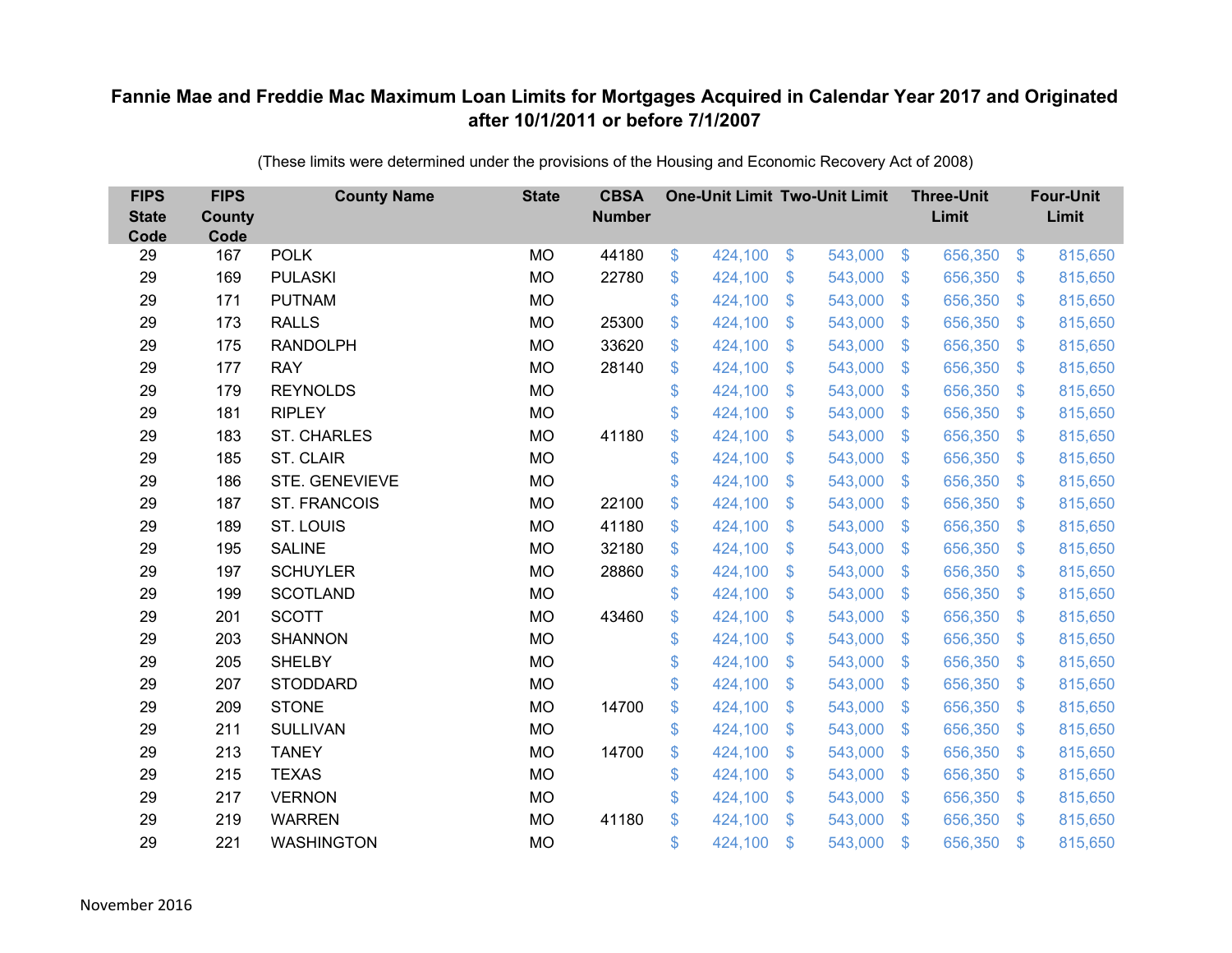| <b>FIPS</b><br><b>State</b><br>Code | <b>FIPS</b><br><b>County</b><br>Code | <b>County Name</b>   | <b>State</b> | <b>CBSA</b><br><b>Number</b> | <b>One-Unit Limit Two-Unit Limit</b> |                |         |                           | <b>Three-Unit</b><br>Limit |                           | <b>Four-Unit</b><br>Limit |
|-------------------------------------|--------------------------------------|----------------------|--------------|------------------------------|--------------------------------------|----------------|---------|---------------------------|----------------------------|---------------------------|---------------------------|
| 29                                  | 223                                  | <b>WAYNE</b>         | <b>MO</b>    |                              | \$<br>424,100                        | \$             | 543,000 | $\frac{3}{2}$             | 656,350                    | $\frac{3}{2}$             | 815,650                   |
| 29                                  | 225                                  | <b>WEBSTER</b>       | <b>MO</b>    | 44180                        | \$<br>424,100                        | \$             | 543,000 | S.                        | 656,350                    | $\mathfrak{S}$            | 815,650                   |
| 29                                  | 227                                  | <b>WORTH</b>         | <b>MO</b>    |                              | \$<br>424,100                        | $\mathfrak{S}$ | 543,000 | $\mathfrak{F}$            | 656,350                    | $\mathbb{S}$              | 815,650                   |
| 29                                  | 229                                  | <b>WRIGHT</b>        | <b>MO</b>    |                              | \$<br>424,100                        | \$             | 543,000 | $\mathfrak{S}$            | 656,350                    | $\mathfrak{S}$            | 815,650                   |
| 29                                  | 510                                  | ST. LOUIS CITY       | <b>MO</b>    | 41180                        | \$<br>424,100                        | \$             | 543,000 | $\mathfrak{F}$            | 656,350                    | $\mathbb{S}$              | 815,650                   |
| 30                                  | 001                                  | <b>BEAVERHEAD</b>    | <b>MT</b>    |                              | \$<br>424,100                        | $\mathfrak{S}$ | 543,000 | $\mathcal{S}$             | 656,350                    | $\mathbb{S}$              | 815,650                   |
| 30                                  | 003                                  | <b>BIG HORN</b>      | MT           |                              | \$<br>424,100                        | \$             | 543,000 | $\mathfrak{F}$            | 656,350                    | $\mathfrak{S}$            | 815,650                   |
| 30                                  | 005                                  | <b>BLAINE</b>        | MT           |                              | \$<br>424,100                        | \$             | 543,000 | S.                        | 656,350                    | $\mathfrak{S}$            | 815,650                   |
| 30                                  | 007                                  | <b>BROADWATER</b>    | <b>MT</b>    |                              | \$<br>424,100                        | $\mathfrak{S}$ | 543,000 | $\mathbb{S}$              | 656,350                    | $\mathfrak{S}$            | 815,650                   |
| 30                                  | 009                                  | <b>CARBON</b>        | MT           | 13740                        | \$<br>424,100                        | \$             | 543,000 | S.                        | 656,350                    | $\mathbb{S}$              | 815,650                   |
| 30                                  | 011                                  | <b>CARTER</b>        | <b>MT</b>    |                              | \$<br>424,100                        | \$             | 543,000 | S.                        | 656,350                    | $\mathcal{L}$             | 815,650                   |
| 30                                  | 013                                  | <b>CASCADE</b>       | <b>MT</b>    | 24500                        | \$<br>424,100                        | $\mathfrak{S}$ | 543,000 | $\mathfrak{F}$            | 656,350                    | $\mathbb{S}$              | 815,650                   |
| 30                                  | 015                                  | CHOUTEAU             | MT           |                              | \$<br>424,100                        | \$             | 543,000 | $\mathbf{\$}$             | 656,350                    | $\mathcal{L}$             | 815,650                   |
| 30                                  | 017                                  | <b>CUSTER</b>        | MT           |                              | \$<br>424,100                        | \$             | 543,000 | S.                        | 656,350                    | $\mathbb{S}$              | 815,650                   |
| 30                                  | 019                                  | <b>DANIELS</b>       | <b>MT</b>    |                              | \$<br>424,100                        | \$             | 543,000 | $\mathfrak{S}$            | 656,350                    | $\mathcal{L}$             | 815,650                   |
| 30                                  | 021                                  | <b>DAWSON</b>        | MT           |                              | \$<br>424,100                        | $\mathfrak{F}$ | 543,000 | $\mathfrak{S}$            | 656,350                    | $\mathcal{L}$             | 815,650                   |
| 30                                  | 023                                  | <b>DEER LODGE</b>    | <b>MT</b>    |                              | \$<br>424,100                        | $\mathfrak{S}$ | 543,000 | $\mathbb{S}$              | 656,350                    | $\mathbb{S}$              | 815,650                   |
| 30                                  | 025                                  | <b>FALLON</b>        | MT           |                              | \$<br>424,100                        | \$             | 543,000 | $\mathbb{S}$              | 656,350                    | $\mathcal{L}$             | 815,650                   |
| 30                                  | 027                                  | <b>FERGUS</b>        | MT           |                              | \$<br>424,100                        | \$             | 543,000 | $\sqrt[6]{3}$             | 656,350                    | $\mathcal{L}$             | 815,650                   |
| 30                                  | 029                                  | <b>FLATHEAD</b>      | <b>MT</b>    | 28060                        | \$<br>424,100                        | \$             | 543,000 | $\mathfrak{F}$            | 656,350                    | $\mathfrak{F}$            | 815,650                   |
| 30                                  | 031                                  | <b>GALLATIN</b>      | MT           | 14580                        | \$<br>424,100                        | \$             | 543,000 | $\mathfrak{S}$            | 656,350                    | $\sqrt[6]{\frac{1}{2}}$   | 815,650                   |
| 30                                  | 033                                  | <b>GARFIELD</b>      | MT           |                              | \$<br>424,100                        | \$             | 543,000 | $\mathbf{\$}$             | 656,350                    | $\mathbb{S}$              | 815,650                   |
| 30                                  | 035                                  | <b>GLACIER</b>       | MT           |                              | \$<br>424,100                        | \$             | 543,000 | $\mathfrak{F}$            | 656,350                    | $\mathbb{S}$              | 815,650                   |
| 30                                  | 037                                  | <b>GOLDEN VALLEY</b> | MT           | 13740                        | \$<br>424,100                        | \$             | 543,000 | $\boldsymbol{\mathsf{S}}$ | 656,350                    | $\boldsymbol{\mathsf{S}}$ | 815,650                   |
| 30                                  | 039                                  | <b>GRANITE</b>       | MT           |                              | \$<br>424,100                        | \$             | 543,000 | S.                        | 656,350                    | $\mathcal{L}$             | 815,650                   |
| 30                                  | 041                                  | <b>HILL</b>          | <b>MT</b>    |                              | \$<br>424,100                        | $\mathcal{S}$  | 543,000 | $\mathbf{\$}$             | 656,350                    | $\mathbb{S}$              | 815,650                   |
| 30                                  | 043                                  | <b>JEFFERSON</b>     | <b>MT</b>    | 25740                        | \$<br>424,100                        | $\mathcal{S}$  | 543,000 | $\mathfrak{s}$            | 656,350                    | $\mathbb{S}$              | 815,650                   |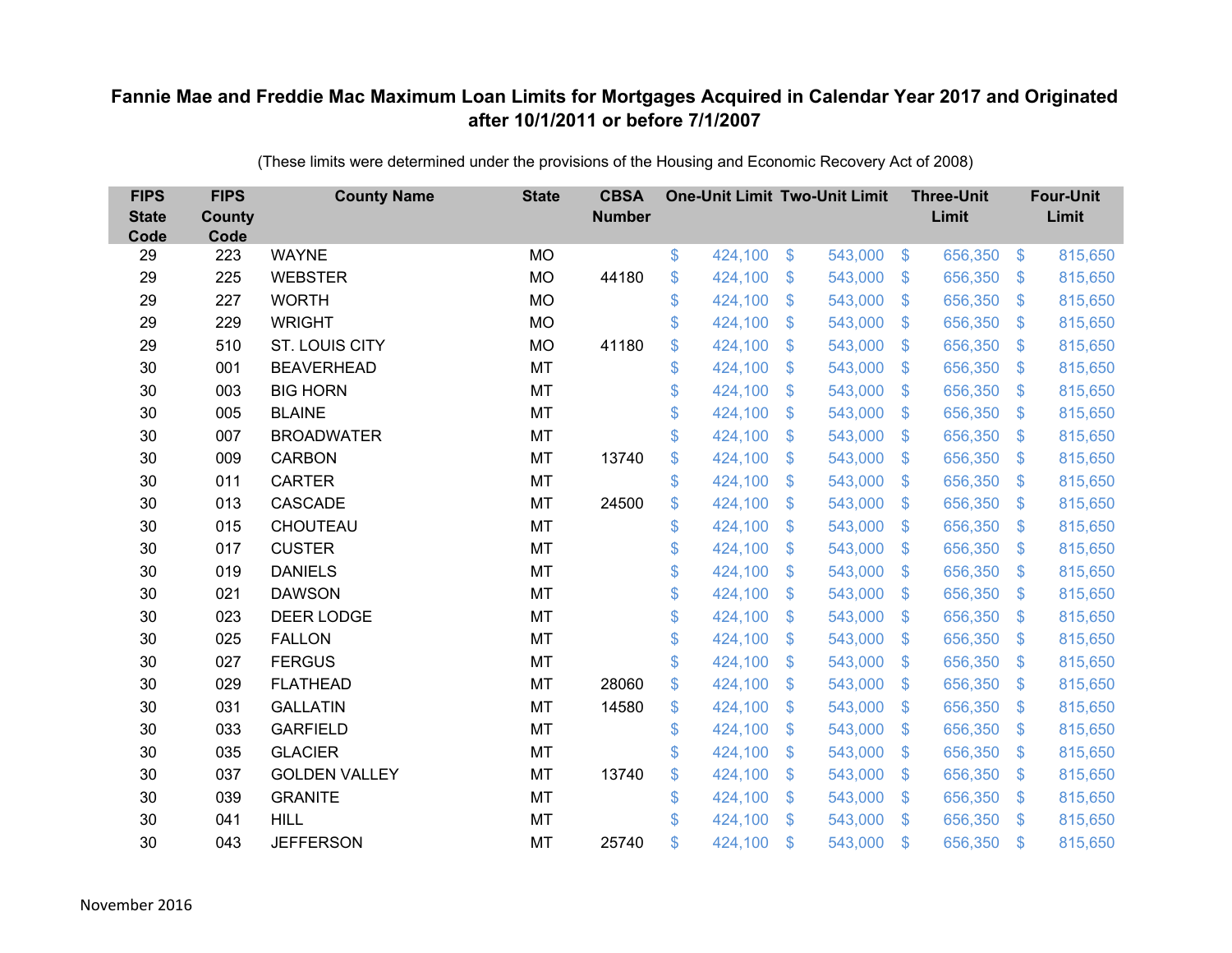| <b>FIPS</b><br><b>State</b><br>Code | <b>FIPS</b><br><b>County</b><br>Code | <b>County Name</b>     | <b>State</b> | <b>CBSA</b><br><b>Number</b> | <b>One-Unit Limit Two-Unit Limit</b> |                           |         |               | <b>Three-Unit</b><br>Limit |                           | <b>Four-Unit</b><br>Limit |
|-------------------------------------|--------------------------------------|------------------------|--------------|------------------------------|--------------------------------------|---------------------------|---------|---------------|----------------------------|---------------------------|---------------------------|
| 30                                  | 045                                  | <b>JUDITH BASIN</b>    | MT           |                              | \$<br>424,100                        | \$                        | 543,000 | $\sqrt[6]{3}$ | 656,350                    | $\sqrt[6]{3}$             | 815,650                   |
| 30                                  | 047                                  | <b>LAKE</b>            | MT           |                              | \$<br>424,100                        | \$                        | 543,000 | $\sqrt[6]{3}$ | 656,350                    | S.                        | 815,650                   |
| 30                                  | 049                                  | <b>LEWIS AND CLARK</b> | MT           | 25740                        | \$<br>424,100                        | $\mathcal{S}$             | 543,000 | $\mathcal{S}$ | 656,350                    | $\mathbb{S}$              | 815,650                   |
| 30                                  | 051                                  | <b>LIBERTY</b>         | <b>MT</b>    |                              | \$<br>424,100                        | $\boldsymbol{\mathsf{S}}$ | 543,000 | $\mathcal{S}$ | 656,350                    | $\mathbb{S}$              | 815,650                   |
| 30                                  | 053                                  | <b>LINCOLN</b>         | MT           |                              | \$<br>424,100                        | $\boldsymbol{\mathsf{S}}$ | 543,000 | $\mathbf{\$}$ | 656,350                    | $\mathbf{\$}$             | 815,650                   |
| 30                                  | 055                                  | <b>MCCONE</b>          | MT           |                              | \$<br>424,100                        | $\mathcal{S}$             | 543,000 | $\mathcal{S}$ | 656,350                    | S.                        | 815,650                   |
| 30                                  | 057                                  | <b>MADISON</b>         | <b>MT</b>    |                              | \$<br>424,100                        | $\mathcal{S}$             | 543,000 | $\mathcal{S}$ | 656,350                    | $\mathbb{S}$              | 815,650                   |
| 30                                  | 059                                  | <b>MEAGHER</b>         | MT           |                              | \$<br>424,100                        | $\mathfrak{S}$            | 543,000 | $\sqrt[6]{3}$ | 656,350                    | $\mathcal{S}$             | 815,650                   |
| 30                                  | 061                                  | <b>MINERAL</b>         | <b>MT</b>    |                              | \$<br>424,100                        | \$                        | 543,000 | $\mathcal{S}$ | 656,350                    | $\mathbb{S}$              | 815,650                   |
| 30                                  | 063                                  | <b>MISSOULA</b>        | MT           | 33540                        | \$<br>424,100                        | $\mathfrak{S}$            | 543,000 | $\mathcal{S}$ | 656,350                    | S.                        | 815,650                   |
| 30                                  | 065                                  | <b>MUSSELSHELL</b>     | MT           |                              | \$<br>424,100                        | $\mathfrak{S}$            | 543,000 | $\sqrt[6]{3}$ | 656,350                    | S.                        | 815,650                   |
| 30                                  | 067                                  | <b>PARK</b>            | MT           |                              | \$<br>424,100                        | \$                        | 543,000 | $\mathbb{S}$  | 656,350                    | S.                        | 815,650                   |
| 30                                  | 069                                  | <b>PETROLEUM</b>       | <b>MT</b>    |                              | \$<br>424,100                        | \$                        | 543,000 | $\mathcal{S}$ | 656,350                    | S.                        | 815,650                   |
| 30                                  | 071                                  | <b>PHILLIPS</b>        | MT           |                              | \$<br>424,100                        | $\boldsymbol{\mathsf{S}}$ | 543,000 | $\mathbb{S}$  | 656,350                    | $\mathcal{S}$             | 815,650                   |
| 30                                  | 073                                  | <b>PONDERA</b>         | <b>MT</b>    |                              | \$<br>424,100                        | $\boldsymbol{\mathsf{S}}$ | 543,000 | $\mathcal{S}$ | 656,350                    | $\mathcal{S}$             | 815,650                   |
| 30                                  | 075                                  | POWDER RIVER           | <b>MT</b>    |                              | \$<br>424,100                        | $\mathcal{S}$             | 543,000 | \$.           | 656,350                    | S.                        | 815,650                   |
| 30                                  | 077                                  | <b>POWELL</b>          | MT           |                              | \$<br>424,100                        | $\boldsymbol{\mathsf{S}}$ | 543,000 | $\sqrt{3}$    | 656,350                    | $\mathcal{S}$             | 815,650                   |
| 30                                  | 079                                  | <b>PRAIRIE</b>         | MT           |                              | \$<br>424,100                        | $\mathbf{\$}$             | 543,000 | $\mathbb{S}$  | 656,350                    | $\sqrt[6]{3}$             | 815,650                   |
| 30                                  | 081                                  | <b>RAVALLI</b>         | <b>MT</b>    |                              | \$<br>424,100                        | $\boldsymbol{\mathsf{S}}$ | 543,000 | $\mathcal{S}$ | 656,350                    | $\mathbf{\$}$             | 815,650                   |
| 30                                  | 083                                  | <b>RICHLAND</b>        | MT           |                              | \$<br>424,100                        | $\boldsymbol{\mathsf{S}}$ | 543,000 | $\sqrt{3}$    | 656,350                    | $\boldsymbol{\mathsf{S}}$ | 815,650                   |
| 30                                  | 085                                  | <b>ROOSEVELT</b>       | MT           |                              | \$<br>424,100                        | $\boldsymbol{\mathsf{S}}$ | 543,000 | $\sqrt[6]{3}$ | 656,350                    | $\mathcal{S}$             | 815,650                   |
| 30                                  | 087                                  | <b>ROSEBUD</b>         | <b>MT</b>    |                              | \$<br>424,100                        | $\mathcal{S}$             | 543,000 | $\mathcal{S}$ | 656,350                    | S.                        | 815,650                   |
| 30                                  | 089                                  | <b>SANDERS</b>         | <b>MT</b>    |                              | \$<br>424,100                        | $\boldsymbol{\mathsf{S}}$ | 543,000 | $\mathcal{S}$ | 656,350                    | $\mathbb{S}$              | 815,650                   |
| 30                                  | 091                                  | <b>SHERIDAN</b>        | MT           |                              | \$<br>424,100                        | $\boldsymbol{\mathsf{S}}$ | 543,000 | $\sqrt{3}$    | 656,350                    | $\mathbf{\$}$             | 815,650                   |
| 30                                  | 093                                  | <b>SILVER BOW</b>      | MT           | 15580                        | \$<br>424,100                        | $\boldsymbol{\mathsf{S}}$ | 543,000 | $\mathcal{S}$ | 656,350                    | S.                        | 815,650                   |
| 30                                  | 095                                  | <b>STILLWATER</b>      | <b>MT</b>    |                              | \$<br>424,100                        | $\mathfrak{s}$            | 543,000 | $\mathbf{\$}$ | 656,350                    | \$.                       | 815,650                   |
| 30                                  | 097                                  | <b>SWEET GRASS</b>     | <b>MT</b>    |                              | \$<br>424,100                        | $\mathfrak{s}$            | 543,000 | \$            | 656,350                    | $\mathfrak{L}$            | 815,650                   |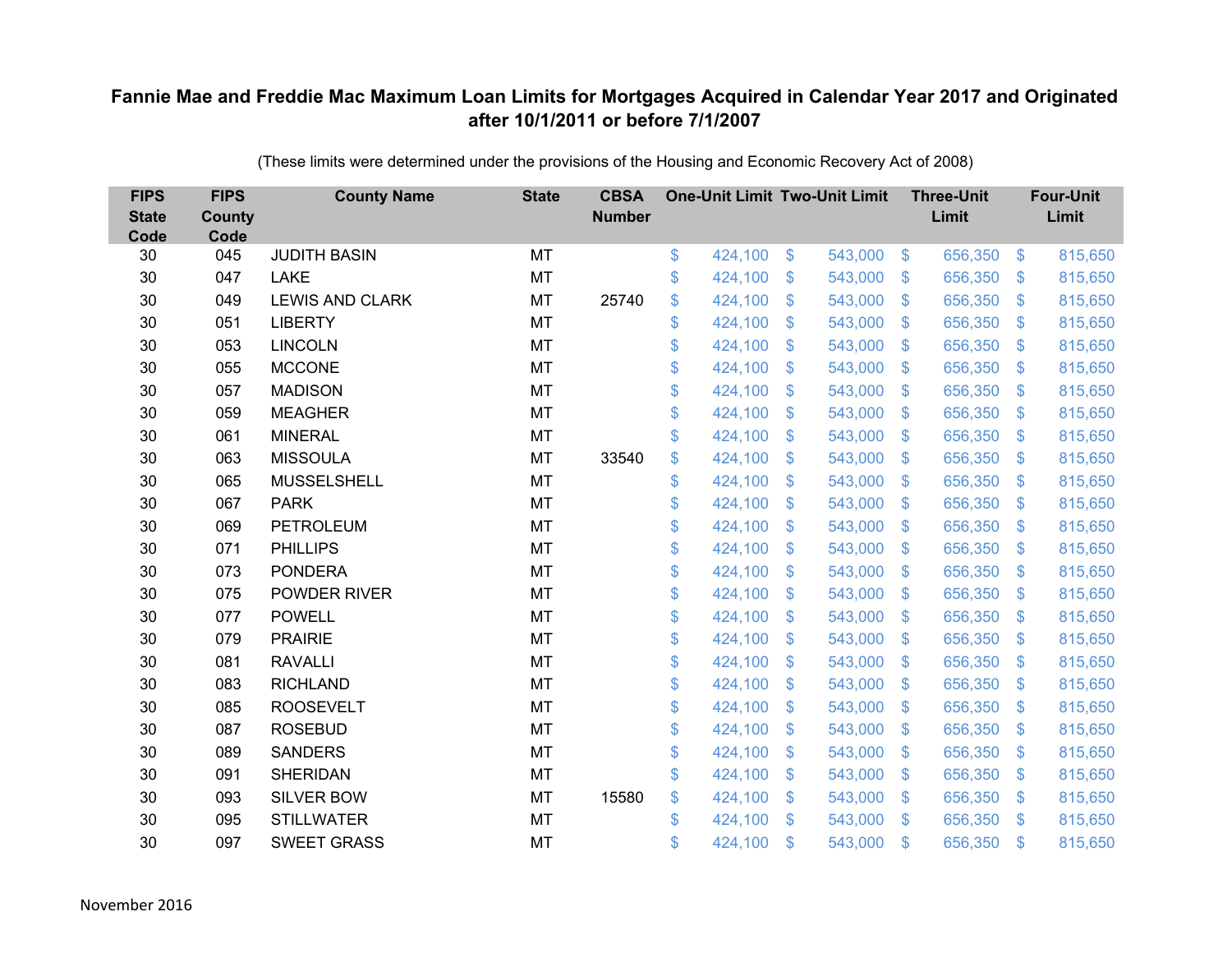| <b>FIPS</b><br><b>State</b><br>Code | <b>FIPS</b><br><b>County</b><br>Code | <b>County Name</b> | <b>State</b> | <b>CBSA</b><br><b>Number</b> | <b>One-Unit Limit Two-Unit Limit</b> |                |         |                | <b>Three-Unit</b><br>Limit |                           | <b>Four-Unit</b><br>Limit |
|-------------------------------------|--------------------------------------|--------------------|--------------|------------------------------|--------------------------------------|----------------|---------|----------------|----------------------------|---------------------------|---------------------------|
| 30                                  | 099                                  | <b>TETON</b>       | MT           |                              | \$<br>424,100                        | $\frac{1}{2}$  | 543,000 | $\sqrt[6]{3}$  | 656,350                    | $\mathfrak{F}$            | 815,650                   |
| 30                                  | 101                                  | <b>TOOLE</b>       | <b>MT</b>    |                              | \$<br>424,100                        | \$             | 543,000 | $\mathbf{\$}$  | 656,350                    | $\mathfrak{F}$            | 815,650                   |
| 30                                  | 103                                  | <b>TREASURE</b>    | MT           |                              | \$<br>424,100                        | \$             | 543,000 | $\sqrt{3}$     | 656,350                    | $\boldsymbol{\mathsf{S}}$ | 815,650                   |
| 30                                  | 105                                  | VALLEY             | MT           |                              | \$<br>424,100                        | \$             | 543,000 | $\mathcal{S}$  | 656,350                    | $\mathcal{L}$             | 815,650                   |
| 30                                  | 107                                  | <b>WHEATLAND</b>   | <b>MT</b>    |                              | \$<br>424,100                        | $\mathfrak{S}$ | 543,000 | $\mathbf{\$}$  | 656,350                    | $\mathfrak{F}$            | 815,650                   |
| 30                                  | 109                                  | <b>WIBAUX</b>      | MT           |                              | \$<br>424,100                        | \$             | 543,000 | $\mathcal{S}$  | 656,350                    | $\mathfrak{F}$            | 815,650                   |
| 30                                  | 111                                  | <b>YELLOWSTONE</b> | MT           | 13740                        | \$<br>424,100                        | $\mathfrak{S}$ | 543,000 | $\sqrt{3}$     | 656,350                    | $\mathcal{L}$             | 815,650                   |
| 31                                  | 001                                  | <b>ADAMS</b>       | <b>NE</b>    | 25580                        | \$<br>424,100                        | \$             | 543,000 | $\mathbf{\$}$  | 656,350                    | $\mathbf{\$}$             | 815,650                   |
| 31                                  | 003                                  | <b>ANTELOPE</b>    | <b>NE</b>    |                              | \$<br>424,100                        | \$             | 543,000 | $\sqrt{3}$     | 656,350                    | $\mathcal{L}$             | 815,650                   |
| 31                                  | 005                                  | <b>ARTHUR</b>      | <b>NE</b>    |                              | \$<br>424,100                        | $\mathfrak{S}$ | 543,000 | $\mathbf{\$}$  | 656,350                    | S.                        | 815,650                   |
| 31                                  | 007                                  | <b>BANNER</b>      | <b>NE</b>    | 42420                        | \$<br>424,100                        | \$             | 543,000 | $\sqrt{3}$     | 656,350                    | $\mathfrak{S}$            | 815,650                   |
| 31                                  | 009                                  | <b>BLAINE</b>      | <b>NE</b>    |                              | \$<br>424,100                        | \$             | 543,000 | $\mathbf{\$}$  | 656,350                    | $\mathfrak{F}$            | 815,650                   |
| 31                                  | 011                                  | <b>BOONE</b>       | <b>NE</b>    |                              | \$<br>424,100                        | $\mathfrak{S}$ | 543,000 | $\mathbf{\$}$  | 656,350                    | $\mathfrak{F}$            | 815,650                   |
| 31                                  | 013                                  | <b>BOX BUTTE</b>   | <b>NE</b>    |                              | \$<br>424,100                        | $\mathfrak{F}$ | 543,000 | $\mathbf{\$}$  | 656,350                    | $\mathfrak{F}$            | 815,650                   |
| 31                                  | 015                                  | <b>BOYD</b>        | <b>NE</b>    |                              | \$<br>424,100                        | \$             | 543,000 | $\mathbf{\$}$  | 656,350                    | $\mathfrak{F}$            | 815,650                   |
| 31                                  | 017                                  | <b>BROWN</b>       | <b>NE</b>    |                              | \$<br>424,100                        | \$             | 543,000 | \$             | 656,350                    | $\mathcal{L}$             | 815,650                   |
| 31                                  | 019                                  | <b>BUFFALO</b>     | <b>NE</b>    | 28260                        | \$<br>424,100                        | \$             | 543,000 | $\mathfrak{S}$ | 656,350                    | $\mathcal{L}$             | 815,650                   |
| 31                                  | 021                                  | <b>BURT</b>        | <b>NE</b>    |                              | \$<br>424,100                        | \$             | 543,000 | \$.            | 656,350                    | S.                        | 815,650                   |
| 31                                  | 023                                  | <b>BUTLER</b>      | <b>NE</b>    |                              | \$<br>424,100                        | $\mathfrak{S}$ | 543,000 | $\mathfrak{F}$ | 656,350                    | $\mathfrak{F}$            | 815,650                   |
| 31                                  | 025                                  | CASS               | <b>NE</b>    | 36540                        | \$<br>424,100                        | \$             | 543,000 | $\mathfrak{S}$ | 656,350                    | $\mathcal{L}$             | 815,650                   |
| 31                                  | 027                                  | <b>CEDAR</b>       | <b>NE</b>    |                              | \$<br>424,100                        | \$             | 543,000 | $\sqrt{3}$     | 656,350                    | $\mathfrak{F}$            | 815,650                   |
| 31                                  | 029                                  | <b>CHASE</b>       | <b>NE</b>    |                              | \$<br>424,100                        | $\mathfrak{S}$ | 543,000 | \$.            | 656,350                    | $\mathfrak{F}$            | 815,650                   |
| 31                                  | 031                                  | <b>CHERRY</b>      | <b>NE</b>    |                              | \$<br>424,100                        | \$             | 543,000 | $\mathbf{\$}$  | 656,350                    | $\mathfrak{F}$            | 815,650                   |
| 31                                  | 033                                  | <b>CHEYENNE</b>    | <b>NE</b>    |                              | \$<br>424,100                        | \$             | 543,000 | \$             | 656,350                    | $\boldsymbol{\mathsf{S}}$ | 815,650                   |
| 31                                  | 035                                  | <b>CLAY</b>        | <b>NE</b>    |                              | \$<br>424,100                        | $\mathfrak{S}$ | 543,000 | $\mathcal{S}$  | 656,350                    | $\mathfrak{F}$            | 815,650                   |
| 31                                  | 037                                  | <b>COLFAX</b>      | <b>NE</b>    |                              | \$<br>424,100                        | $\mathbb{S}$   | 543,000 | $\mathbf{\$}$  | 656,350                    | $\mathfrak{F}$            | 815,650                   |
| 31                                  | 039                                  | <b>CUMING</b>      | <b>NE</b>    |                              | \$<br>424,100                        | \$             | 543,000 | \$             | 656,350                    | $\mathfrak{s}$            | 815,650                   |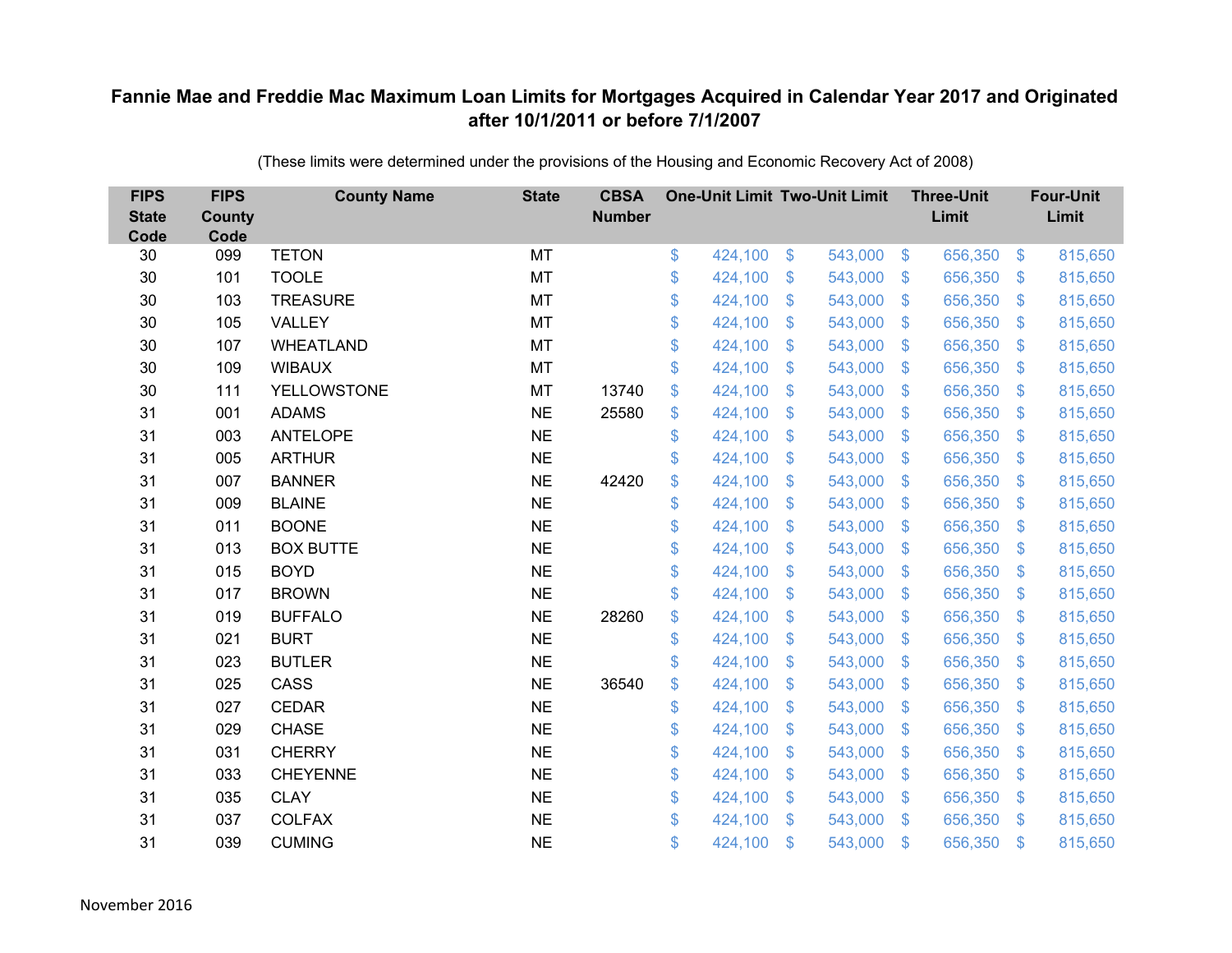| <b>FIPS</b><br><b>State</b><br>Code | <b>FIPS</b><br><b>County</b><br>Code | <b>County Name</b> | <b>State</b> | <b>CBSA</b><br><b>Number</b> | <b>One-Unit Limit Two-Unit Limit</b> |                |         |                           | <b>Three-Unit</b><br>Limit |                           | <b>Four-Unit</b><br>Limit |
|-------------------------------------|--------------------------------------|--------------------|--------------|------------------------------|--------------------------------------|----------------|---------|---------------------------|----------------------------|---------------------------|---------------------------|
| 31                                  | 041                                  | <b>CUSTER</b>      | <b>NE</b>    |                              | \$<br>424,100                        | $\frac{3}{2}$  | 543,000 | $\sqrt[6]{3}$             | 656,350                    | $\frac{1}{2}$             | 815,650                   |
| 31                                  | 043                                  | <b>DAKOTA</b>      | <b>NE</b>    | 43580                        | \$<br>424,100                        | \$             | 543,000 | $\mathcal{S}$             | 656,350                    | $\mathcal{L}$             | 815,650                   |
| 31                                  | 045                                  | <b>DAWES</b>       | <b>NE</b>    |                              | \$<br>424,100                        | $\mathfrak{S}$ | 543,000 | $\mathfrak{S}$            | 656,350                    | $\mathfrak{F}$            | 815,650                   |
| 31                                  | 047                                  | <b>DAWSON</b>      | <b>NE</b>    | 30420                        | \$<br>424,100                        | \$             | 543,000 | $\mathcal{S}$             | 656,350                    | $\mathcal{L}$             | 815,650                   |
| 31                                  | 049                                  | <b>DEUEL</b>       | <b>NE</b>    |                              | \$<br>424,100                        | \$             | 543,000 | $\sqrt[6]{3}$             | 656,350                    | $\mathbf{\$}$             | 815,650                   |
| 31                                  | 051                                  | <b>DIXON</b>       | <b>NE</b>    | 43580                        | \$<br>424,100                        | $\mathfrak{S}$ | 543,000 | $\mathbf{\$}$             | 656,350                    | $\mathbf{\$}$             | 815,650                   |
| 31                                  | 053                                  | <b>DODGE</b>       | <b>NE</b>    | 23340                        | \$<br>424,100                        | \$             | 543,000 | $\sqrt{3}$                | 656,350                    | $\mathcal{L}$             | 815,650                   |
| 31                                  | 055                                  | <b>DOUGLAS</b>     | <b>NE</b>    | 36540                        | \$<br>424,100                        | \$             | 543,000 | $\mathbf{\$}$             | 656,350                    | $\mathcal{L}$             | 815,650                   |
| 31                                  | 057                                  | <b>DUNDY</b>       | <b>NE</b>    |                              | \$<br>424,100                        | $\mathfrak{S}$ | 543,000 | $\mathfrak{S}$            | 656,350                    | $\mathfrak{F}$            | 815,650                   |
| 31                                  | 059                                  | <b>FILLMORE</b>    | <b>NE</b>    |                              | \$<br>424,100                        | \$             | 543,000 | $\mathbf{\$}$             | 656,350                    | $\mathfrak{F}$            | 815,650                   |
| 31                                  | 061                                  | <b>FRANKLIN</b>    | <b>NE</b>    |                              | \$<br>424,100                        | $\mathfrak{S}$ | 543,000 | $\mathfrak{S}$            | 656,350                    | $\mathcal{L}$             | 815,650                   |
| 31                                  | 063                                  | <b>FRONTIER</b>    | <b>NE</b>    |                              | \$<br>424,100                        | $\mathfrak{S}$ | 543,000 | $\mathfrak{S}$            | 656,350                    | $\mathfrak{F}$            | 815,650                   |
| 31                                  | 065                                  | <b>FURNAS</b>      | <b>NE</b>    |                              | \$<br>424,100                        | \$             | 543,000 | \$                        | 656,350                    | $\mathcal{L}$             | 815,650                   |
| 31                                  | 067                                  | GAGE               | <b>NE</b>    | 13100                        | \$<br>424,100                        | \$             | 543,000 | \$.                       | 656,350                    | $\mathfrak{F}$            | 815,650                   |
| 31                                  | 069                                  | <b>GARDEN</b>      | <b>NE</b>    |                              | \$<br>424,100                        | \$             | 543,000 | \$                        | 656,350                    | $\boldsymbol{\mathsf{S}}$ | 815,650                   |
| 31                                  | 071                                  | <b>GARFIELD</b>    | <b>NE</b>    |                              | \$<br>424,100                        | \$             | 543,000 | $\mathfrak{F}$            | 656,350                    | $\mathcal{L}$             | 815,650                   |
| 31                                  | 073                                  | <b>GOSPER</b>      | <b>NE</b>    | 30420                        | \$<br>424,100                        | $\mathfrak{S}$ | 543,000 | $\mathfrak{S}$            | 656,350                    | $\mathfrak{F}$            | 815,650                   |
| 31                                  | 075                                  | <b>GRANT</b>       | <b>NE</b>    |                              | \$<br>424,100                        | \$             | 543,000 | \$                        | 656,350                    | $\mathcal{L}$             | 815,650                   |
| 31                                  | 077                                  | <b>GREELEY</b>     | <b>NE</b>    |                              | \$<br>424,100                        | $\mathfrak{S}$ | 543,000 | $\mathcal{S}$             | 656,350                    | $\mathfrak{F}$            | 815,650                   |
| 31                                  | 079                                  | <b>HALL</b>        | <b>NE</b>    | 24260                        | \$<br>424,100                        | $\mathfrak{S}$ | 543,000 | $\mathfrak{S}$            | 656,350                    | $\mathfrak{F}$            | 815,650                   |
| 31                                  | 081                                  | <b>HAMILTON</b>    | <b>NE</b>    | 24260                        | \$<br>424,100                        | \$             | 543,000 | $\mathcal{S}$             | 656,350                    | $\mathfrak{F}$            | 815,650                   |
| 31                                  | 083                                  | <b>HARLAN</b>      | <b>NE</b>    |                              | \$<br>424,100                        | $\mathfrak{S}$ | 543,000 | \$.                       | 656,350                    | $\mathcal{L}$             | 815,650                   |
| 31                                  | 085                                  | <b>HAYES</b>       | <b>NE</b>    |                              | \$<br>424,100                        | \$             | 543,000 | $\mathbf{\$}$             | 656,350                    | $\boldsymbol{\mathsf{S}}$ | 815,650                   |
| 31                                  | 087                                  | <b>HITCHCOCK</b>   | <b>NE</b>    |                              | \$<br>424,100                        | \$             | 543,000 | $\boldsymbol{\mathsf{S}}$ | 656,350                    | $\mathcal{L}$             | 815,650                   |
| 31                                  | 089                                  | <b>HOLT</b>        | <b>NE</b>    |                              | \$<br>424,100                        | \$             | 543,000 | $\mathcal{S}$             | 656,350                    | $\mathcal{L}$             | 815,650                   |
| 31                                  | 091                                  | <b>HOOKER</b>      | <b>NE</b>    |                              | \$<br>424,100                        | $\mathfrak{S}$ | 543,000 | $\mathbf{\$}$             | 656,350                    | $\mathbf{\$}$             | 815,650                   |
| 31                                  | 093                                  | <b>HOWARD</b>      | <b>NE</b>    | 24260                        | \$<br>424,100                        | \$             | 543,000 | \$                        | 656,350                    | $\mathfrak{s}$            | 815,650                   |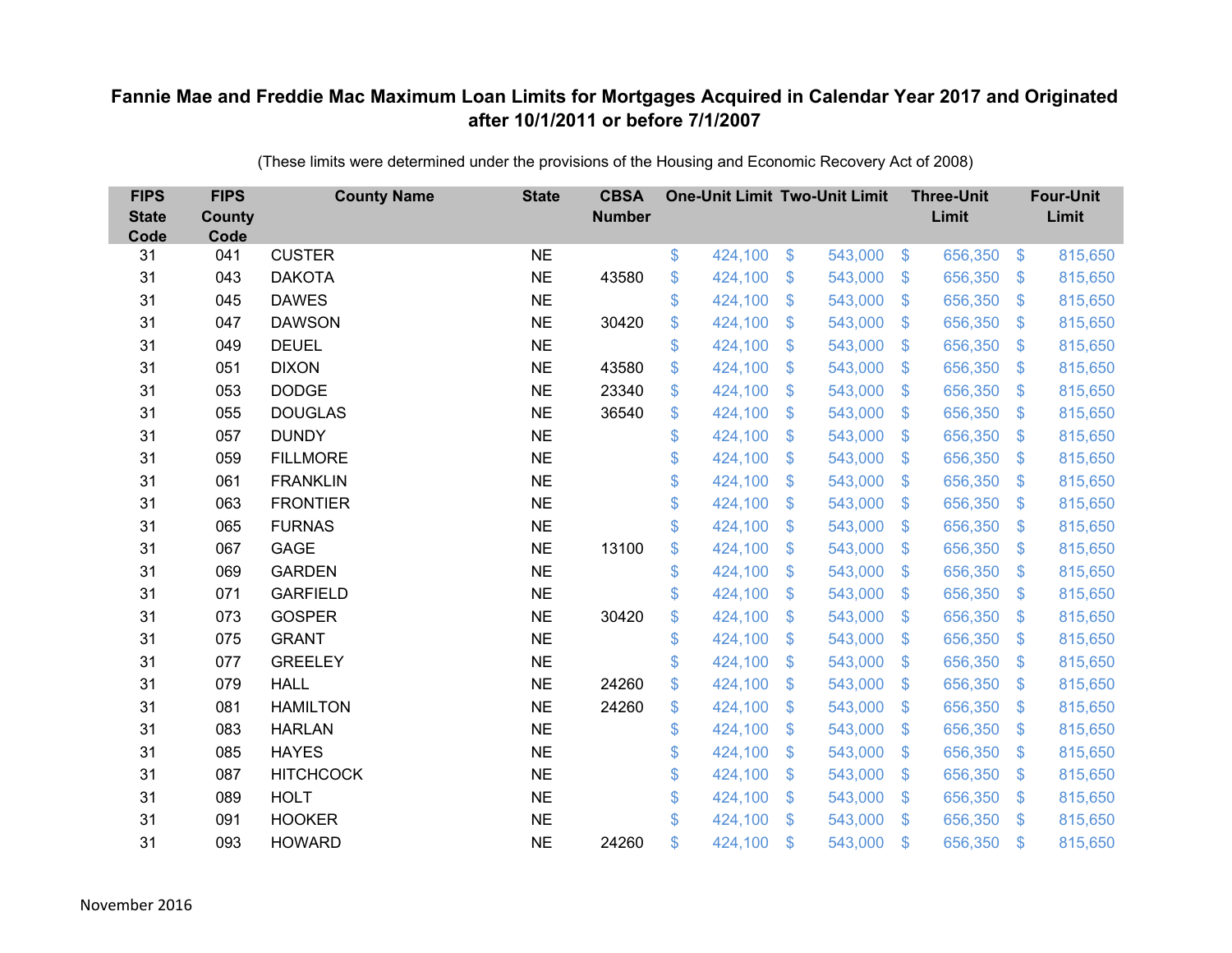| <b>FIPS</b><br><b>State</b><br>Code | <b>FIPS</b><br><b>County</b><br>Code | <b>County Name</b> | <b>State</b> | <b>CBSA</b><br><b>Number</b> | <b>One-Unit Limit Two-Unit Limit</b> |                           |         |                         | <b>Three-Unit</b><br>Limit |                   | <b>Four-Unit</b><br>Limit |
|-------------------------------------|--------------------------------------|--------------------|--------------|------------------------------|--------------------------------------|---------------------------|---------|-------------------------|----------------------------|-------------------|---------------------------|
| 31                                  | 095                                  | <b>JEFFERSON</b>   | <b>NE</b>    |                              | \$<br>424,100                        | $\boldsymbol{\mathsf{S}}$ | 543,000 | $\sqrt[6]{3}$           | 656,350                    | $\boldsymbol{\$}$ | 815,650                   |
| 31                                  | 097                                  | <b>JOHNSON</b>     | <b>NE</b>    |                              | \$<br>424,100                        | \$                        | 543,000 | $\mathcal{S}$           | 656,350                    | $\mathfrak{S}$    | 815,650                   |
| 31                                  | 099                                  | <b>KEARNEY</b>     | <b>NE</b>    | 28260                        | \$<br>424,100                        | $\mathfrak{S}$            | 543,000 | $\mathfrak{S}$          | 656,350                    | $\mathfrak{S}$    | 815,650                   |
| 31                                  | 101                                  | <b>KEITH</b>       | <b>NE</b>    |                              | \$<br>424,100                        | \$                        | 543,000 | $\mathcal{S}$           | 656,350                    | $\mathfrak{S}$    | 815,650                   |
| 31                                  | 103                                  | <b>KEYA PAHA</b>   | <b>NE</b>    |                              | \$<br>424,100                        | $\boldsymbol{\mathsf{S}}$ | 543,000 | $\sqrt{3}$              | 656,350                    | $\mathbf{\$}$     | 815,650                   |
| 31                                  | 105                                  | <b>KIMBALL</b>     | <b>NE</b>    |                              | \$<br>424,100                        | $\mathfrak{S}$            | 543,000 | $\mathbf{\$}$           | 656,350                    | $\mathbb{S}$      | 815,650                   |
| 31                                  | 107                                  | <b>KNOX</b>        | <b>NE</b>    |                              | \$<br>424,100                        | $\mathfrak{F}$            | 543,000 | $\sqrt{3}$              | 656,350                    | $\mathcal{L}$     | 815,650                   |
| 31                                  | 109                                  | <b>LANCASTER</b>   | <b>NE</b>    | 30700                        | \$<br>424,100                        | \$                        | 543,000 | $\mathbf{\$}$           | 656,350                    | $\mathfrak{S}$    | 815,650                   |
| 31                                  | 111                                  | <b>LINCOLN</b>     | <b>NE</b>    | 35820                        | \$<br>433,550                        | \$                        | 555,000 | $\mathbf{\$}$           | 670,900                    | $\mathfrak{F}$    | 833,750                   |
| 31                                  | 113                                  | <b>LOGAN</b>       | <b>NE</b>    | 35820                        | \$<br>433,550                        | $\mathfrak{F}$            | 555,000 | $\mathbf{\$}$           | 670,900                    | $\mathfrak{S}$    | 833,750                   |
| 31                                  | 115                                  | <b>LOUP</b>        | <b>NE</b>    |                              | \$<br>424,100                        | $\mathfrak{S}$            | 543,000 | $\mathbf{\$}$           | 656,350                    | $\mathfrak{S}$    | 815,650                   |
| 31                                  | 117                                  | <b>MCPHERSON</b>   | <b>NE</b>    | 35820                        | \$<br>433,550                        | $\mathfrak{S}$            | 555,000 | $\mathfrak{S}$          | 670,900                    | $\mathbb{S}$      | 833,750                   |
| 31                                  | 119                                  | <b>MADISON</b>     | <b>NE</b>    | 35740                        | \$<br>424,100                        | \$                        | 543,000 | $\mathbb{S}$            | 656,350                    | $\mathfrak{S}$    | 815,650                   |
| 31                                  | 121                                  | <b>MERRICK</b>     | <b>NE</b>    | 24260                        | \$<br>424,100                        | \$                        | 543,000 | $\mathbb{S}$            | 656,350                    | $\mathbb{S}$      | 815,650                   |
| 31                                  | 123                                  | <b>MORRILL</b>     | <b>NE</b>    |                              | \$<br>424,100                        | \$                        | 543,000 | $\sqrt[6]{\frac{1}{2}}$ | 656,350                    | $\mathfrak{S}$    | 815,650                   |
| 31                                  | 125                                  | <b>NANCE</b>       | <b>NE</b>    |                              | \$<br>424,100                        | $\mathfrak{F}$            | 543,000 | $\mathcal{S}$           | 656,350                    | $\mathcal{L}$     | 815,650                   |
| 31                                  | 127                                  | <b>NEMAHA</b>      | <b>NE</b>    |                              | \$<br>424,100                        | $\mathcal{S}$             | 543,000 | $\mathfrak{S}$          | 656,350                    | $\mathbb{S}$      | 815,650                   |
| 31                                  | 129                                  | <b>NUCKOLLS</b>    | <b>NE</b>    |                              | \$<br>424,100                        | \$                        | 543,000 | $\sqrt[6]{\frac{1}{2}}$ | 656,350                    | $\mathfrak{S}$    | 815,650                   |
| 31                                  | 131                                  | <b>OTOE</b>        | <b>NE</b>    |                              | \$<br>424,100                        | $\mathfrak{F}$            | 543,000 | $\mathbf{\$}$           | 656,350                    | $\mathfrak{S}$    | 815,650                   |
| 31                                  | 133                                  | <b>PAWNEE</b>      | <b>NE</b>    |                              | \$<br>424,100                        | $\mathfrak{S}$            | 543,000 | $\mathfrak{S}$          | 656,350                    | $\mathfrak{F}$    | 815,650                   |
| 31                                  | 135                                  | <b>PERKINS</b>     | <b>NE</b>    |                              | \$<br>424,100                        | $\mathfrak{F}$            | 543,000 | $\mathcal{S}$           | 656,350                    | $\mathfrak{S}$    | 815,650                   |
| 31                                  | 137                                  | <b>PHELPS</b>      | <b>NE</b>    |                              | \$<br>424,100                        | \$                        | 543,000 | $\mathbb{S}$            | 656,350                    | $\mathfrak{S}$    | 815,650                   |
| 31                                  | 139                                  | <b>PIERCE</b>      | <b>NE</b>    | 35740                        | \$<br>424,100                        | \$                        | 543,000 | $\mathbf{\$}$           | 656,350                    | $\mathfrak{S}$    | 815,650                   |
| 31                                  | 141                                  | <b>PLATTE</b>      | <b>NE</b>    | 18100                        | \$<br>424,100                        | \$                        | 543,000 | $\mathfrak{S}$          | 656,350                    | $\mathcal{L}$     | 815,650                   |
| 31                                  | 143                                  | <b>POLK</b>        | <b>NE</b>    |                              | \$<br>424,100                        | \$                        | 543,000 | $\mathcal{S}$           | 656,350                    | $\mathfrak{S}$    | 815,650                   |
| 31                                  | 145                                  | <b>RED WILLOW</b>  | <b>NE</b>    |                              | \$<br>424,100                        | $\mathbf{\$}$             | 543,000 | $\mathbb{S}$            | 656,350                    | $\mathbb{S}$      | 815,650                   |
| 31                                  | 147                                  | <b>RICHARDSON</b>  | <b>NE</b>    |                              | \$<br>424,100                        | $\mathcal{S}$             | 543,000 | $\mathfrak{s}$          | 656,350                    | \$                | 815,650                   |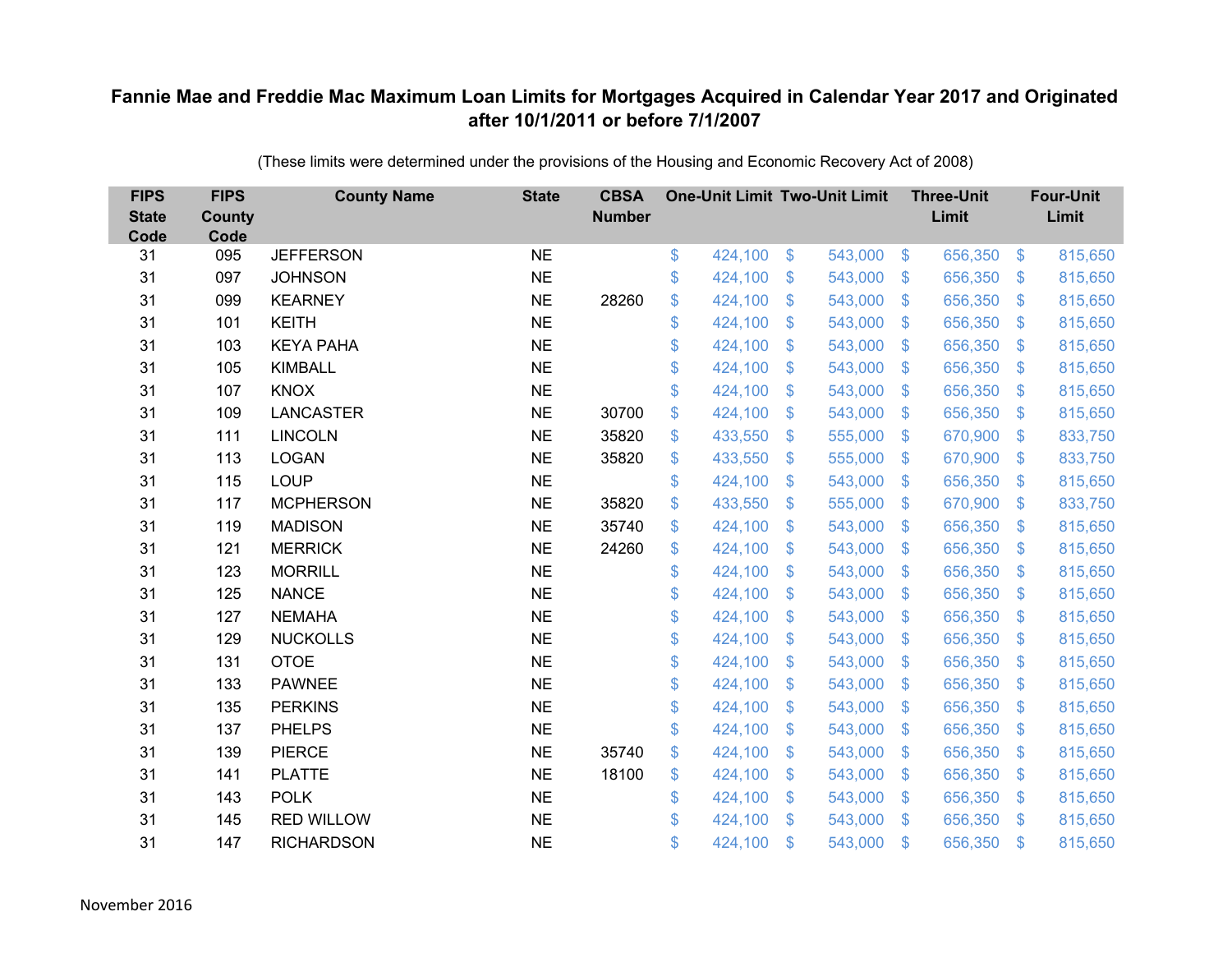| <b>FIPS</b><br><b>State</b><br>Code | <b>FIPS</b><br><b>County</b><br>Code | <b>County Name</b>  | <b>State</b> | <b>CBSA</b><br><b>Number</b> | <b>One-Unit Limit Two-Unit Limit</b> |                |         |                           | <b>Three-Unit</b><br>Limit |                | <b>Four-Unit</b><br>Limit |
|-------------------------------------|--------------------------------------|---------------------|--------------|------------------------------|--------------------------------------|----------------|---------|---------------------------|----------------------------|----------------|---------------------------|
| 31                                  | 149                                  | <b>ROCK</b>         | <b>NE</b>    |                              | \$<br>424,100                        | $\frac{3}{2}$  | 543,000 | $\sqrt[6]{3}$             | 656,350                    | \$             | 815,650                   |
| 31                                  | 151                                  | <b>SALINE</b>       | <b>NE</b>    |                              | \$<br>424,100                        | \$             | 543,000 | $\mathcal{L}$             | 656,350                    | \$             | 815,650                   |
| 31                                  | 153                                  | <b>SARPY</b>        | <b>NE</b>    | 36540                        | \$<br>424,100                        | \$             | 543,000 | $\mathfrak{F}$            | 656,350                    | $\mathfrak{S}$ | 815,650                   |
| 31                                  | 155                                  | <b>SAUNDERS</b>     | <b>NE</b>    | 36540                        | \$<br>424,100                        | \$             | 543,000 | $\mathcal{L}$             | 656,350                    | \$             | 815,650                   |
| 31                                  | 157                                  | <b>SCOTTS BLUFF</b> | <b>NE</b>    | 42420                        | \$<br>424,100                        | \$             | 543,000 | $\boldsymbol{\mathsf{S}}$ | 656,350                    | <sup>\$</sup>  | 815,650                   |
| 31                                  | 159                                  | <b>SEWARD</b>       | <b>NE</b>    | 30700                        | \$<br>424,100                        | $\mathfrak{S}$ | 543,000 | $\mathcal{S}$             | 656,350                    | \$.            | 815,650                   |
| 31                                  | 161                                  | <b>SHERIDAN</b>     | <b>NE</b>    |                              | \$<br>424,100                        | \$             | 543,000 | $\boldsymbol{\mathsf{S}}$ | 656,350                    | \$             | 815,650                   |
| 31                                  | 163                                  | <b>SHERMAN</b>      | <b>NE</b>    |                              | \$<br>424,100                        | \$             | 543,000 | \$                        | 656,350                    | \$             | 815,650                   |
| 31                                  | 165                                  | <b>SIOUX</b>        | <b>NE</b>    | 42420                        | \$<br>424,100                        | $\mathfrak{S}$ | 543,000 | $\mathfrak{F}$            | 656,350                    | $\mathfrak{S}$ | 815,650                   |
| 31                                  | 167                                  | <b>STANTON</b>      | <b>NE</b>    | 35740                        | \$<br>424,100                        | $\mathbb{S}$   | 543,000 | \$                        | 656,350                    | \$             | 815,650                   |
| 31                                  | 169                                  | <b>THAYER</b>       | <b>NE</b>    |                              | \$<br>424,100                        | $\mathfrak{S}$ | 543,000 | $\mathfrak{S}$            | 656,350                    | \$             | 815,650                   |
| 31                                  | 171                                  | <b>THOMAS</b>       | <b>NE</b>    |                              | \$<br>424,100                        | $\mathfrak{S}$ | 543,000 | $\mathfrak{S}$            | 656,350                    | $\mathfrak{S}$ | 815,650                   |
| 31                                  | 173                                  | <b>THURSTON</b>     | <b>NE</b>    |                              | \$<br>424,100                        | \$             | 543,000 | $\mathfrak{S}$            | 656,350                    | \$             | 815,650                   |
| 31                                  | 175                                  | VALLEY              | <b>NE</b>    |                              | \$<br>424,100                        | $\mathbb{S}$   | 543,000 | $\mathbb{S}$              | 656,350                    | \$             | 815,650                   |
| 31                                  | 177                                  | <b>WASHINGTON</b>   | <b>NE</b>    | 36540                        | \$<br>424,100                        | \$             | 543,000 | $\sqrt[6]{3}$             | 656,350                    | \$             | 815,650                   |
| 31                                  | 179                                  | <b>WAYNE</b>        | <b>NE</b>    |                              | \$<br>424,100                        | \$             | 543,000 | $\mathfrak{F}$            | 656,350                    | \$             | 815,650                   |
| 31                                  | 181                                  | <b>WEBSTER</b>      | <b>NE</b>    |                              | \$<br>424,100                        | \$             | 543,000 | $\mathfrak{S}$            | 656,350                    | $\mathcal{L}$  | 815,650                   |
| 31                                  | 183                                  | WHEELER             | <b>NE</b>    |                              | \$<br>424,100                        | \$             | 543,000 | $\sqrt[6]{3}$             | 656,350                    | $\mathfrak{F}$ | 815,650                   |
| 31                                  | 185                                  | <b>YORK</b>         | <b>NE</b>    |                              | \$<br>424,100                        | \$             | 543,000 | $\mathfrak{S}$            | 656,350                    | $\mathcal{L}$  | 815,650                   |
| 32                                  | 001                                  | <b>CHURCHILL</b>    | <b>NV</b>    | 21980                        | \$<br>424,100                        | $\mathfrak{S}$ | 543,000 | $\mathfrak{S}$            | 656,350                    | $\mathfrak{S}$ | 815,650                   |
| 32                                  | 003                                  | <b>CLARK</b>        | <b>NV</b>    | 29820                        | \$<br>424,100                        | \$             | 543,000 | $\mathfrak{S}$            | 656,350                    | $\mathcal{L}$  | 815,650                   |
| 32                                  | 005                                  | <b>DOUGLAS</b>      | <b>NV</b>    | 23820                        | \$<br>424,100                        | \$             | 543,000 | $\mathbf{\$}$             | 656,350                    | $\mathfrak{F}$ | 815,650                   |
| 32                                  | 007                                  | <b>ELKO</b>         | <b>NV</b>    | 21220                        | \$<br>424,100                        | \$             | 543,000 | $\mathfrak{S}$            | 656,350                    | \$             | 815,650                   |
| 32                                  | 009                                  | <b>ESMERALDA</b>    | <b>NV</b>    |                              | \$<br>424,100                        | \$             | 543,000 | $\mathcal{L}$             | 656,350                    | $\mathfrak{F}$ | 815,650                   |
| 32                                  | 011                                  | <b>EUREKA</b>       | <b>NV</b>    | 21220                        | \$<br>424,100                        | \$             | 543,000 | $\mathcal{S}$             | 656,350                    | $\mathfrak{F}$ | 815,650                   |
| 32                                  | 013                                  | <b>HUMBOLDT</b>     | <b>NV</b>    | 49080                        | \$<br>424,100                        | $\mathbf{\$}$  | 543,000 | $\mathbf{\$}$             | 656,350                    | \$             | 815,650                   |
| 32                                  | 015                                  | <b>LANDER</b>       | <b>NV</b>    |                              | \$<br>424,100                        | \$             | 543,000 | $\mathbf{\$}$             | 656,350                    | \$             | 815,650                   |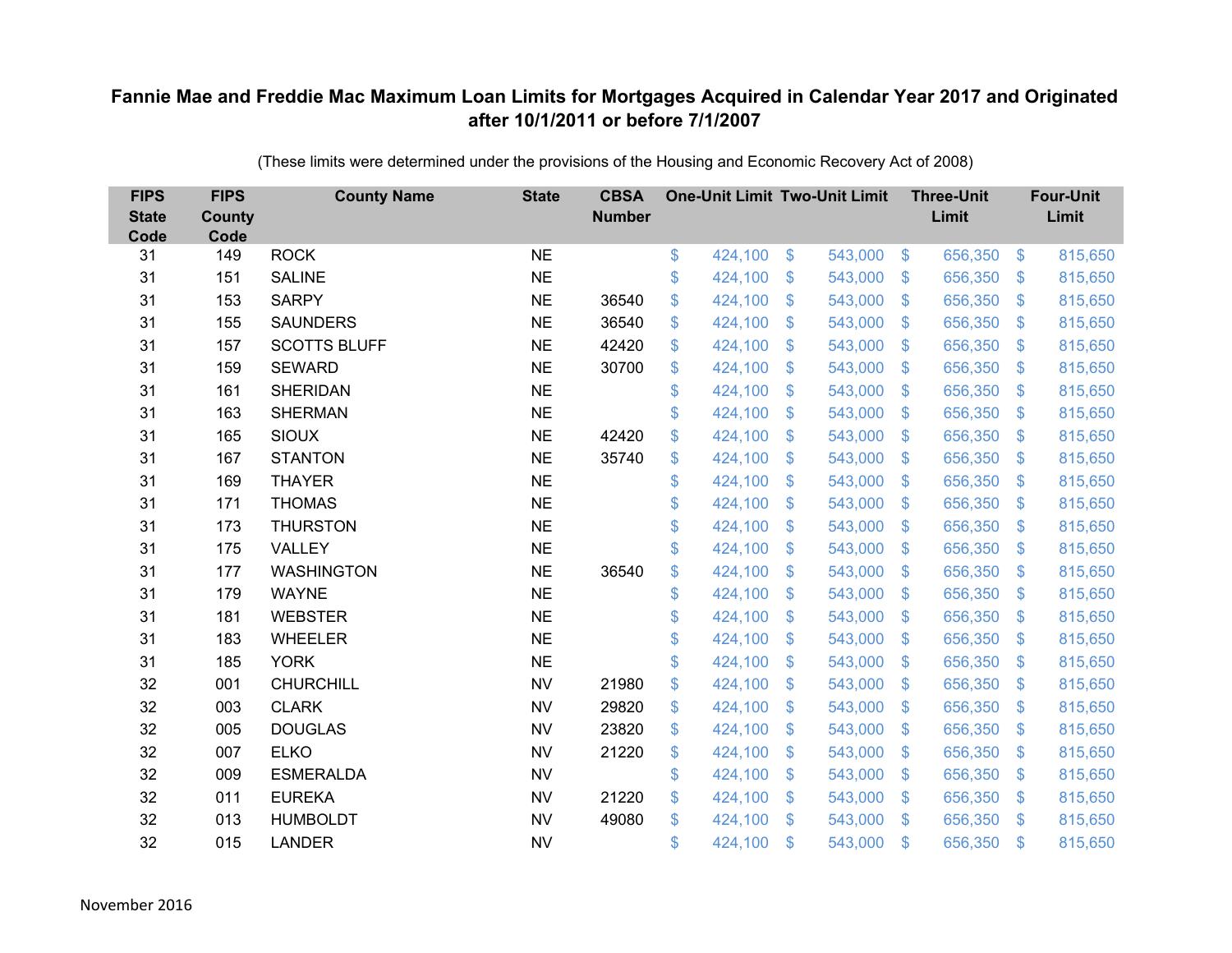| <b>FIPS</b><br><b>State</b><br>Code | <b>FIPS</b><br><b>County</b><br>Code | <b>County Name</b>  | <b>State</b> | <b>CBSA</b><br><b>Number</b> | <b>One-Unit Limit Two-Unit Limit</b> |                |         |                         | <b>Three-Unit</b><br>Limit |                         | <b>Four-Unit</b><br>Limit |
|-------------------------------------|--------------------------------------|---------------------|--------------|------------------------------|--------------------------------------|----------------|---------|-------------------------|----------------------------|-------------------------|---------------------------|
| 32                                  | 017                                  | <b>LINCOLN</b>      | <b>NV</b>    |                              | \$<br>424,100                        | $\frac{1}{2}$  | 543,000 | $\sqrt[6]{3}$           | 656,350                    | $\frac{3}{2}$           | 815,650                   |
| 32                                  | 019                                  | <b>LYON</b>         | <b>NV</b>    | 22280                        | \$<br>424,100                        | \$             | 543,000 | $\mathcal{S}$           | 656,350                    | $\mathcal{L}$           | 815,650                   |
| 32                                  | 021                                  | <b>MINERAL</b>      | <b>NV</b>    |                              | \$<br>424,100                        | \$             | 543,000 | $\sqrt[6]{3}$           | 656,350                    | $\sqrt[6]{\frac{1}{2}}$ | 815,650                   |
| 32                                  | 023                                  | <b>NYE</b>          | <b>NV</b>    | 37220                        | \$<br>424,100                        | \$             | 543,000 | $\mathfrak{S}$          | 656,350                    | $\mathcal{L}$           | 815,650                   |
| 32                                  | 027                                  | <b>PERSHING</b>     | <b>NV</b>    |                              | \$<br>424,100                        | \$             | 543,000 | $\mathfrak{F}$          | 656,350                    | $\mathfrak{S}$          | 815,650                   |
| 32                                  | 029                                  | <b>STOREY</b>       | <b>NV</b>    | 39900                        | \$<br>424,100                        | \$             | 543,000 | $\sqrt[6]{3}$           | 656,350                    | $\sqrt[6]{\frac{1}{2}}$ | 815,650                   |
| 32                                  | 031                                  | <b>WASHOE</b>       | <b>NV</b>    | 39900                        | \$<br>424,100                        | \$             | 543,000 | $\mathbb{S}$            | 656,350                    | $\sqrt[6]{\frac{1}{2}}$ | 815,650                   |
| 32                                  | 033                                  | <b>WHITE PINE</b>   | <b>NV</b>    |                              | \$<br>424,100                        | $\mathcal{S}$  | 543,000 | $\mathbb{S}$            | 656,350                    | $\mathfrak{S}$          | 815,650                   |
| 32                                  | 510                                  | <b>CARSON CITY</b>  | <b>NV</b>    | 16180                        | \$<br>424,100                        | \$             | 543,000 | $\mathbb{S}$            | 656,350                    | $\mathcal{L}$           | 815,650                   |
| 33                                  | 001                                  | <b>BELKNAP</b>      | <b>NH</b>    | 29060                        | \$<br>424,100                        | $\mathcal{S}$  | 543,000 | $\mathbb{S}$            | 656,350                    | $\mathbb{S}$            | 815,650                   |
| 33                                  | 003                                  | CARROLL             | <b>NH</b>    |                              | \$<br>424,100                        | \$             | 543,000 | $\mathfrak{S}$          | 656,350                    | $\sqrt[6]{\frac{1}{2}}$ | 815,650                   |
| 33                                  | 005                                  | <b>CHESHIRE</b>     | <b>NH</b>    | 28300                        | \$<br>424,100                        | \$             | 543,000 | S.                      | 656,350                    | $\mathcal{L}$           | 815,650                   |
| 33                                  | 007                                  | <b>COOS</b>         | <b>NH</b>    | 13620                        | \$<br>424,100                        | $\mathcal{S}$  | 543,000 | $\mathbb{S}$            | 656,350                    | \$.                     | 815,650                   |
| 33                                  | 009                                  | <b>GRAFTON</b>      | <b>NH</b>    | 17200                        | \$<br>424,100                        | \$             | 543,000 | S.                      | 656,350                    | $\mathcal{S}$           | 815,650                   |
| 33                                  | 011                                  | <b>HILLSBOROUGH</b> | <b>NH</b>    | 31700                        | \$<br>424,100                        | \$             | 543,000 | $\mathbb{S}$            | 656,350                    | $\mathcal{L}$           | 815,650                   |
| 33                                  | 013                                  | <b>MERRIMACK</b>    | <b>NH</b>    | 18180                        | \$<br>424,100                        | \$             | 543,000 | $\mathcal{L}$           | 656,350                    | $\sqrt[6]{\frac{1}{2}}$ | 815,650                   |
| 33                                  | 015                                  | <b>ROCKINGHAM</b>   | <b>NH</b>    | 14460                        | \$<br>598,000                        | \$             | 765,550 | $\sqrt[6]{3}$           | 925,350                    | $\mathcal{L}$           | 1,150,000                 |
| 33                                  | 017                                  | <b>STRAFFORD</b>    | <b>NH</b>    | 14460                        | \$<br>598,000                        | \$             | 765,550 | S.                      | 925,350                    | $\mathbf{\$}$           | 1,150,000                 |
| 33                                  | 019                                  | <b>SULLIVAN</b>     | <b>NH</b>    | 17200                        | \$<br>424,100                        | \$             | 543,000 | $\sqrt[6]{3}$           | 656,350                    | $\frac{3}{2}$           | 815,650                   |
| 34                                  | 001                                  | <b>ATLANTIC</b>     | <b>NJ</b>    | 12100                        | \$<br>424,100                        | \$             | 543,000 | $\mathbb{S}$            | 656,350                    | $\sqrt[6]{\frac{1}{2}}$ | 815,650                   |
| 34                                  | 003                                  | <b>BERGEN</b>       | <b>NJ</b>    | 35620                        | \$<br>636,150                        | $\mathfrak{S}$ | 814,500 | $\mathcal{S}$           | 984,525                    | $\mathcal{L}$           | 1,223,475                 |
| 34                                  | 005                                  | <b>BURLINGTON</b>   | NJ           | 37980                        | \$<br>424,100                        | $\mathfrak{S}$ | 543,000 | S.                      | 656,350                    | $\mathfrak{S}$          | 815,650                   |
| 34                                  | 007                                  | <b>CAMDEN</b>       | <b>NJ</b>    | 37980                        | \$<br>424,100                        | \$             | 543,000 | $\mathfrak{S}$          | 656,350                    | $\sqrt[6]{3}$           | 815,650                   |
| 34                                  | 009                                  | <b>CAPE MAY</b>     | NJ           | 36140                        | \$<br>424,100                        | \$             | 543,000 | $\sqrt[6]{\frac{1}{2}}$ | 656,350                    | $\sqrt[6]{3}$           | 815,650                   |
| 34                                  | 011                                  | <b>CUMBERLAND</b>   | <b>NJ</b>    | 47220                        | \$<br>424,100                        | \$             | 543,000 | $\sqrt[6]{3}$           | 656,350                    | $\mathfrak{S}$          | 815,650                   |
| 34                                  | 013                                  | <b>ESSEX</b>        | <b>NJ</b>    | 35620                        | \$<br>636,150                        | $\mathfrak{S}$ | 814,500 | $\mathbf{\$}$           | 984,525                    | -\$                     | 1,223,475                 |
| 34                                  | 015                                  | <b>GLOUCESTER</b>   | <b>NJ</b>    | 37980                        | \$<br>424,100                        | $\mathfrak{S}$ | 543,000 | $\mathfrak{s}$          | 656,350                    | $\mathfrak{s}$          | 815,650                   |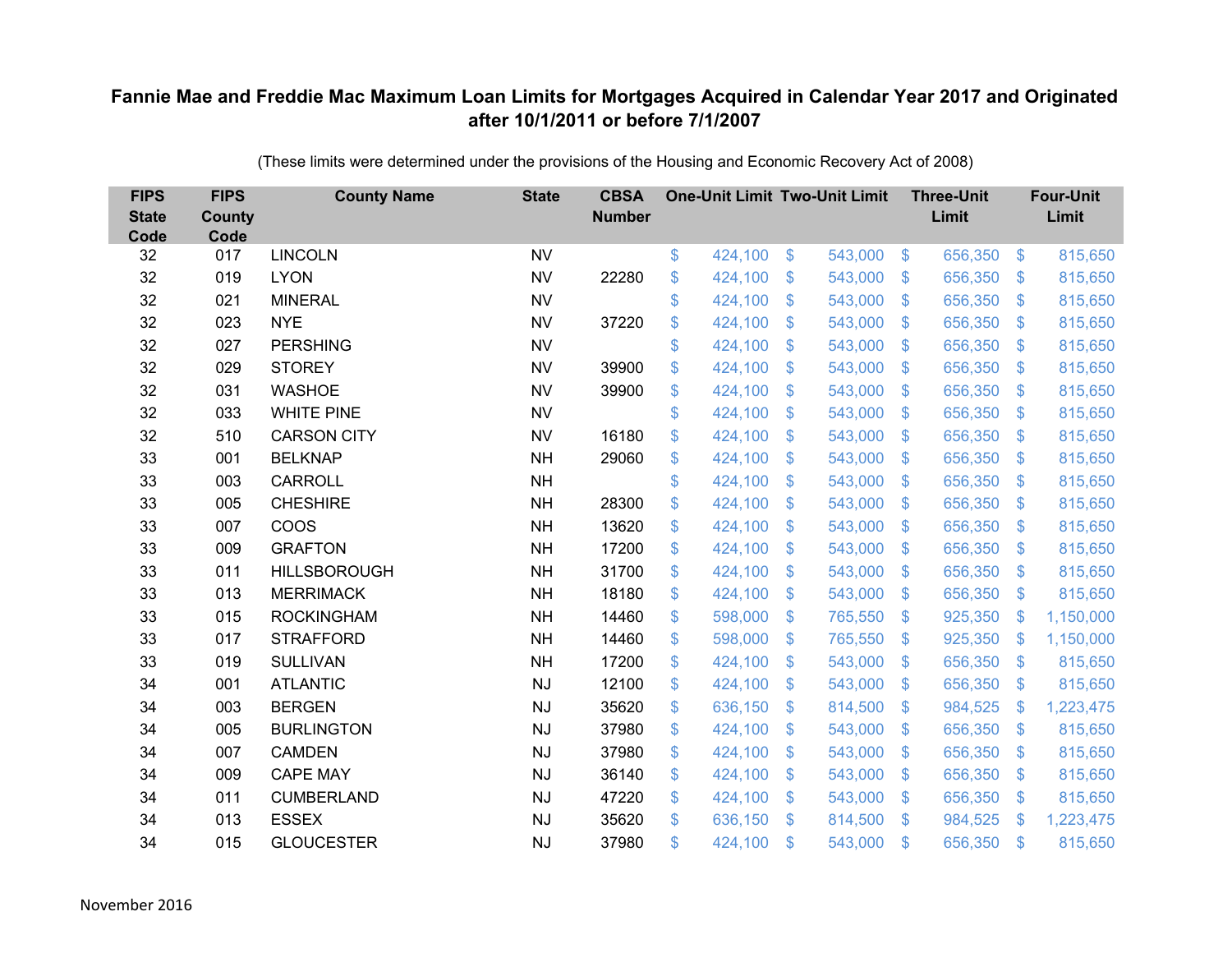| <b>FIPS</b><br><b>State</b><br>Code | <b>FIPS</b><br><b>County</b><br>Code | <b>County Name</b> | <b>State</b> | <b>CBSA</b><br><b>Number</b> | <b>One-Unit Limit Two-Unit Limit</b> |                |         |                | <b>Three-Unit</b><br>Limit |                           | <b>Four-Unit</b><br>Limit |
|-------------------------------------|--------------------------------------|--------------------|--------------|------------------------------|--------------------------------------|----------------|---------|----------------|----------------------------|---------------------------|---------------------------|
| 34                                  | 017                                  | <b>HUDSON</b>      | <b>NJ</b>    | 35620                        | \$<br>636,150                        | $\frac{3}{2}$  | 814,500 | $\sqrt[6]{3}$  | 984,525                    | $\boldsymbol{\mathsf{S}}$ | 1,223,475                 |
| 34                                  | 019                                  | <b>HUNTERDON</b>   | <b>NJ</b>    | 35620                        | \$<br>636,150                        | \$             | 814,500 | $\mathcal{S}$  | 984,525                    | -S                        | 1,223,475                 |
| 34                                  | 021                                  | <b>MERCER</b>      | <b>NJ</b>    | 45940                        | \$<br>424,100                        | $\mathfrak{S}$ | 543,000 | $\mathbf{\$}$  | 656,350                    | $\mathfrak{F}$            | 815,650                   |
| 34                                  | 023                                  | <b>MIDDLESEX</b>   | <b>NJ</b>    | 35620                        | \$<br>636,150                        | $\$\$          | 814,500 | $\mathcal{S}$  | 984,525                    | \$                        | 1,223,475                 |
| 34                                  | 025                                  | <b>MONMOUTH</b>    | <b>NJ</b>    | 35620                        | \$<br>636,150                        | \$             | 814,500 | $\sqrt{3}$     | 984,525                    | \$                        | 1,223,475                 |
| 34                                  | 027                                  | <b>MORRIS</b>      | <b>NJ</b>    | 35620                        | \$<br>636,150                        | $\mathfrak{S}$ | 814,500 | $\mathbf{\$}$  | 984,525                    | \$                        | 1,223,475                 |
| 34                                  | 029                                  | <b>OCEAN</b>       | NJ           | 35620                        | \$<br>636,150                        | \$             | 814,500 | $\sqrt{3}$     | 984,525                    | \$                        | 1,223,475                 |
| 34                                  | 031                                  | <b>PASSAIC</b>     | <b>NJ</b>    | 35620                        | \$<br>636,150                        | \$             | 814,500 | $\sqrt{3}$     | 984,525                    | \$                        | 1,223,475                 |
| 34                                  | 033                                  | <b>SALEM</b>       | <b>NJ</b>    | 37980                        | \$<br>424,100                        | $\mathsf{\$}$  | 543,000 | $\mathsf{\$}$  | 656,350                    | $\boldsymbol{\mathsf{S}}$ | 815,650                   |
| 34                                  | 035                                  | <b>SOMERSET</b>    | <b>NJ</b>    | 35620                        | \$<br>636,150                        | $\mathfrak{F}$ | 814,500 | $\mathbf{\$}$  | 984,525                    | \$                        | 1,223,475                 |
| 34                                  | 037                                  | <b>SUSSEX</b>      | <b>NJ</b>    | 35620                        | \$<br>636,150                        | $\mathfrak{S}$ | 814,500 | $\sqrt{3}$     | 984,525                    | \$                        | 1,223,475                 |
| 34                                  | 039                                  | <b>UNION</b>       | <b>NJ</b>    | 35620                        | \$<br>636,150                        | $\mathfrak{S}$ | 814,500 | $\mathfrak{S}$ | 984,525                    | \$                        | 1,223,475                 |
| 34                                  | 041                                  | <b>WARREN</b>      | <b>NJ</b>    | 10900                        | \$<br>424,100                        | \$             | 543,000 | \$             | 656,350                    | $\mathcal{L}$             | 815,650                   |
| 35                                  | 001                                  | <b>BERNALILLO</b>  | <b>NM</b>    | 10740                        | \$<br>424,100                        | \$             | 543,000 | $\mathfrak{S}$ | 656,350                    | $\mathcal{S}$             | 815,650                   |
| 35                                  | 003                                  | <b>CATRON</b>      | <b>NM</b>    |                              | \$<br>424,100                        | \$             | 543,000 | \$             | 656,350                    | $\frac{1}{2}$             | 815,650                   |
| 35                                  | 005                                  | <b>CHAVES</b>      | <b>NM</b>    | 40740                        | \$<br>424,100                        | \$             | 543,000 | \$             | 656,350                    | $\mathcal{L}$             | 815,650                   |
| 35                                  | 006                                  | <b>CIBOLA</b>      | <b>NM</b>    | 24380                        | \$<br>424,100                        | $\mathfrak{S}$ | 543,000 | $\mathfrak{S}$ | 656,350                    | $\mathcal{S}$             | 815,650                   |
| 35                                  | 007                                  | <b>COLFAX</b>      | <b>NM</b>    |                              | \$<br>424,100                        | \$             | 543,000 | \$             | 656,350                    | $\mathcal{L}$             | 815,650                   |
| 35                                  | 009                                  | <b>CURRY</b>       | <b>NM</b>    | 17580                        | \$<br>424,100                        | \$             | 543,000 | $\sqrt{3}$     | 656,350                    | $\mathcal{S}$             | 815,650                   |
| 35                                  | 011                                  | DE BACA            | <b>NM</b>    |                              | \$<br>424,100                        | $\mathfrak{S}$ | 543,000 | $\mathfrak{S}$ | 656,350                    | $\mathfrak{F}$            | 815,650                   |
| 35                                  | 013                                  | <b>DONA ANA</b>    | <b>NM</b>    | 29740                        | \$<br>424,100                        | $\mathfrak{F}$ | 543,000 | $\mathcal{S}$  | 656,350                    | $\mathcal{S}$             | 815,650                   |
| 35                                  | 015                                  | <b>EDDY</b>        | ΝM           | 16100                        | \$<br>424,100                        | $\mathfrak{S}$ | 543,000 | $\mathfrak{S}$ | 656,350                    | $\mathcal{L}$             | 815,650                   |
| 35                                  | 017                                  | <b>GRANT</b>       | <b>NM</b>    | 43500                        | \$<br>424,100                        | \$             | 543,000 | $\sqrt{3}$     | 656,350                    | $\mathfrak{S}$            | 815,650                   |
| 35                                  | 019                                  | <b>GUADALUPE</b>   | <b>NM</b>    |                              | \$<br>424,100                        | \$             | 543,000 | \$             | 656,350                    | $\mathcal{L}$             | 815,650                   |
| 35                                  | 021                                  | <b>HARDING</b>     | <b>NM</b>    |                              | \$<br>424,100                        | \$             | 543,000 | $\sqrt{3}$     | 656,350                    | $\mathcal{L}$             | 815,650                   |
| 35                                  | 023                                  | <b>HIDALGO</b>     | <b>NM</b>    |                              | \$<br>424,100                        | $\mathfrak{S}$ | 543,000 | $\mathbf{\$}$  | 656,350                    | $\mathfrak{F}$            | 815,650                   |
| 35                                  | 025                                  | <b>LEA</b>         | <b>NM</b>    | 26020                        | \$<br>424,100                        | \$             | 543,000 | \$             | 656,350                    | $\mathfrak{s}$            | 815,650                   |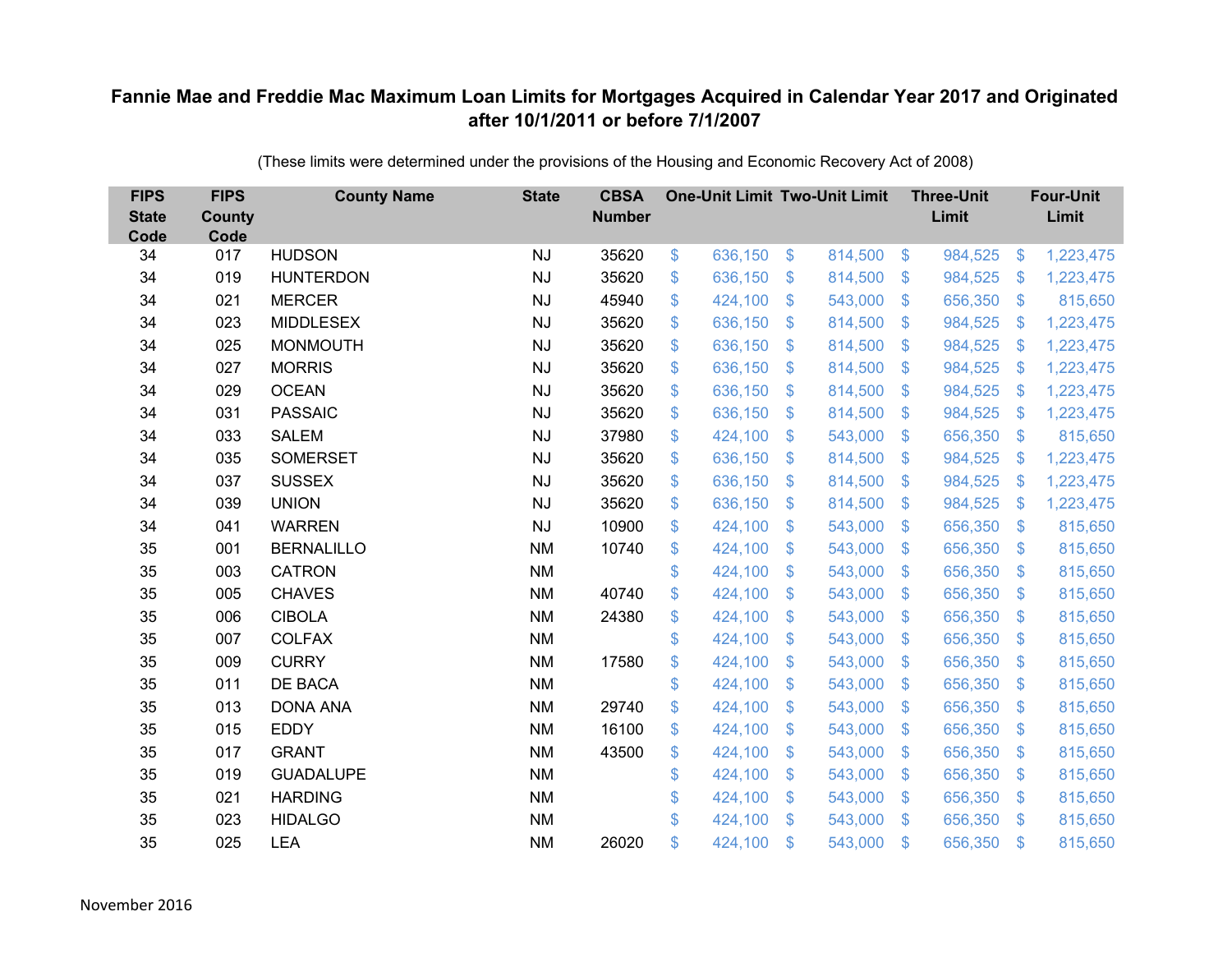| <b>FIPS</b><br><b>State</b><br>Code | <b>FIPS</b><br><b>County</b><br>Code | <b>County Name</b> | <b>State</b> | <b>CBSA</b><br><b>Number</b> | <b>One-Unit Limit Two-Unit Limit</b> |                           |         |                | <b>Three-Unit</b><br>Limit |                | <b>Four-Unit</b><br>Limit |
|-------------------------------------|--------------------------------------|--------------------|--------------|------------------------------|--------------------------------------|---------------------------|---------|----------------|----------------------------|----------------|---------------------------|
| 35                                  | 027                                  | <b>LINCOLN</b>     | <b>NM</b>    |                              | \$<br>424,100                        | $\$\$                     | 543,000 | $\sqrt{3}$     | 656,350                    | $\frac{3}{2}$  | 815,650                   |
| 35                                  | 028                                  | <b>LOS ALAMOS</b>  | <b>NM</b>    | 31060                        | \$<br>424,100                        | \$                        | 543,000 | $\mathcal{S}$  | 656,350                    | S.             | 815,650                   |
| 35                                  | 029                                  | <b>LUNA</b>        | <b>NM</b>    | 19700                        | \$<br>424,100                        | $\mathcal{S}$             | 543,000 | $\mathfrak{S}$ | 656,350                    | $\mathbb{S}$   | 815,650                   |
| 35                                  | 031                                  | <b>MCKINLEY</b>    | <b>NM</b>    | 23700                        | \$<br>424,100                        | $\boldsymbol{\mathsf{S}}$ | 543,000 | $\sqrt[6]{3}$  | 656,350                    | S.             | 815,650                   |
| 35                                  | 033                                  | <b>MORA</b>        | <b>NM</b>    |                              | \$<br>424,100                        | $\boldsymbol{\mathsf{S}}$ | 543,000 | $\mathbf{\$}$  | 656,350                    | $\mathbf{\$}$  | 815,650                   |
| 35                                  | 035                                  | <b>OTERO</b>       | <b>NM</b>    | 10460                        | \$<br>424,100                        | $\mathcal{S}$             | 543,000 | $\mathcal{S}$  | 656,350                    | S.             | 815,650                   |
| 35                                  | 037                                  | <b>QUAY</b>        | <b>NM</b>    |                              | \$<br>424,100                        | $\boldsymbol{\mathsf{S}}$ | 543,000 | $\mathbf{\$}$  | 656,350                    | S.             | 815,650                   |
| 35                                  | 039                                  | <b>RIO ARRIBA</b>  | <b>NM</b>    | 21580                        | \$<br>424,100                        | $\boldsymbol{\mathsf{S}}$ | 543,000 | $\mathcal{S}$  | 656,350                    | S.             | 815,650                   |
| 35                                  | 041                                  | <b>ROOSEVELT</b>   | <b>NM</b>    | 38780                        | \$<br>424,100                        | $\mathcal{S}$             | 543,000 | $\mathbf{\$}$  | 656,350                    | \$             | 815,650                   |
| 35                                  | 043                                  | SANDOVAL           | <b>NM</b>    | 10740                        | \$<br>424,100                        | \$                        | 543,000 | $\mathcal{S}$  | 656,350                    | $\mathfrak{F}$ | 815,650                   |
| 35                                  | 045                                  | <b>SAN JUAN</b>    | <b>NM</b>    | 22140                        | \$<br>424,100                        | $\mathfrak{S}$            | 543,000 | $\mathcal{S}$  | 656,350                    | $\mathbb{S}$   | 815,650                   |
| 35                                  | 047                                  | <b>SAN MIGUEL</b>  | <b>NM</b>    | 29780                        | \$<br>424,100                        | $\mathfrak{S}$            | 543,000 | $\mathfrak{S}$ | 656,350                    | $\mathbb{S}$   | 815,650                   |
| 35                                  | 049                                  | <b>SANTA FE</b>    | <b>NM</b>    | 42140                        | \$<br>424,100                        | \$                        | 543,000 | $\sqrt{3}$     | 656,350                    | $\mathbf{\$}$  | 815,650                   |
| 35                                  | 051                                  | <b>SIERRA</b>      | <b>NM</b>    |                              | \$<br>424,100                        | $\mathbf{\$}$             | 543,000 | $\mathfrak{S}$ | 656,350                    | S.             | 815,650                   |
| 35                                  | 053                                  | <b>SOCORRO</b>     | <b>NM</b>    |                              | \$<br>424,100                        | $\boldsymbol{\mathsf{S}}$ | 543,000 | $\sqrt{3}$     | 656,350                    | $\mathfrak{S}$ | 815,650                   |
| 35                                  | 055                                  | <b>TAOS</b>        | <b>NM</b>    | 45340                        | \$<br>424,100                        | $\boldsymbol{\mathsf{S}}$ | 543,000 | $\mathcal{S}$  | 656,350                    | $\mathfrak{F}$ | 815,650                   |
| 35                                  | 057                                  | <b>TORRANCE</b>    | <b>NM</b>    | 10740                        | \$<br>424,100                        | \$                        | 543,000 | $\mathcal{S}$  | 656,350                    | S.             | 815,650                   |
| 35                                  | 059                                  | <b>UNION</b>       | <b>NM</b>    |                              | \$<br>424,100                        | $\boldsymbol{\mathsf{S}}$ | 543,000 | $\frac{1}{2}$  | 656,350                    | $\mathfrak{F}$ | 815,650                   |
| 35                                  | 061                                  | <b>VALENCIA</b>    | <b>NM</b>    | 10740                        | \$<br>424,100                        | $\boldsymbol{\mathsf{S}}$ | 543,000 | $\sqrt[6]{3}$  | 656,350                    | $\sqrt[6]{3}$  | 815,650                   |
| 36                                  | 001                                  | <b>ALBANY</b>      | <b>NY</b>    | 10580                        | \$<br>424,100                        | $\mathcal{S}$             | 543,000 | $\mathcal{S}$  | 656,350                    | $\mathbb{S}$   | 815,650                   |
| 36                                  | 003                                  | <b>ALLEGANY</b>    | <b>NY</b>    |                              | \$<br>424,100                        | $\boldsymbol{\mathsf{S}}$ | 543,000 | $\sqrt[6]{3}$  | 656,350                    | $\mathfrak{F}$ | 815,650                   |
| 36                                  | 005                                  | <b>BRONX</b>       | <b>NY</b>    | 35620                        | \$<br>636,150                        | $\mathbf{\$}$             | 814,500 | $\mathbb{S}$   | 984,525                    | $\mathbf{\$}$  | 1,223,475                 |
| 36                                  | 007                                  | <b>BROOME</b>      | <b>NY</b>    | 13780                        | \$<br>424,100                        | $\boldsymbol{\mathsf{S}}$ | 543,000 | $\mathcal{S}$  | 656,350                    | $\mathbb{S}$   | 815,650                   |
| 36                                  | 009                                  | CATTARAUGUS        | <b>NY</b>    | 36460                        | \$<br>424,100                        | $\boldsymbol{\mathsf{S}}$ | 543,000 | \$             | 656,350                    | $\mathfrak{F}$ | 815,650                   |
| 36                                  | 011                                  | <b>CAYUGA</b>      | <b>NY</b>    | 12180                        | \$<br>424,100                        | $\boldsymbol{\mathsf{S}}$ | 543,000 | $\sqrt{3}$     | 656,350                    | S.             | 815,650                   |
| 36                                  | 013                                  | CHAUTAUQUA         | <b>NY</b>    | 27460                        | \$<br>424,100                        | $\mathcal{S}$             | 543,000 | $\mathbb{S}$   | 656,350                    | \$.            | 815,650                   |
| 36                                  | 015                                  | <b>CHEMUNG</b>     | <b>NY</b>    | 21300                        | \$<br>424,100                        | \$                        | 543,000 | \$             | 656,350                    | $\mathfrak{L}$ | 815,650                   |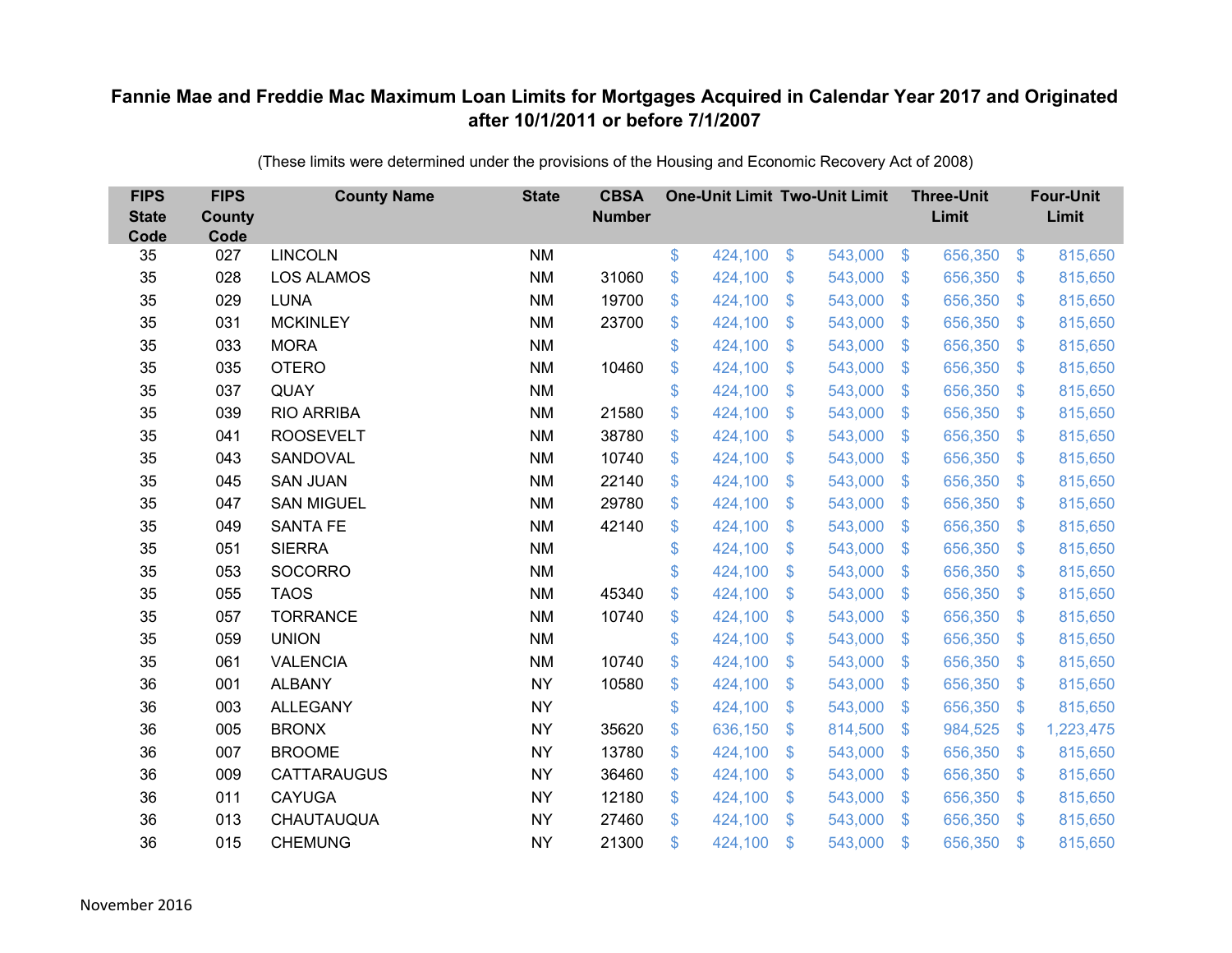| <b>FIPS</b><br><b>State</b><br>Code | <b>FIPS</b><br><b>County</b><br>Code | <b>County Name</b> | <b>State</b> | <b>CBSA</b><br><b>Number</b> | <b>One-Unit Limit Two-Unit Limit</b> |                |         |                           | <b>Three-Unit</b><br>Limit |                           | <b>Four-Unit</b><br>Limit |
|-------------------------------------|--------------------------------------|--------------------|--------------|------------------------------|--------------------------------------|----------------|---------|---------------------------|----------------------------|---------------------------|---------------------------|
| 36                                  | 017                                  | <b>CHENANGO</b>    | <b>NY</b>    |                              | \$<br>424,100                        | $\frac{3}{2}$  | 543,000 | $\sqrt[3]{5}$             | 656,350                    | $\frac{1}{2}$             | 815,650                   |
| 36                                  | 019                                  | <b>CLINTON</b>     | <b>NY</b>    | 38460                        | \$<br>424,100                        | \$             | 543,000 | $\sqrt{3}$                | 656,350                    | $\mathcal{L}$             | 815,650                   |
| 36                                  | 021                                  | <b>COLUMBIA</b>    | <b>NY</b>    | 26460                        | \$<br>424,100                        | $\mathfrak{S}$ | 543,000 | $\mathfrak{S}$            | 656,350                    | $\mathfrak{F}$            | 815,650                   |
| 36                                  | 023                                  | <b>CORTLAND</b>    | <b>NY</b>    | 18660                        | \$<br>424,100                        | \$             | 543,000 | $\mathcal{S}$             | 656,350                    | $\mathcal{L}$             | 815,650                   |
| 36                                  | 025                                  | <b>DELAWARE</b>    | <b>NY</b>    |                              | \$<br>424,100                        | \$             | 543,000 | $\boldsymbol{\mathsf{S}}$ | 656,350                    | $\boldsymbol{\mathsf{S}}$ | 815,650                   |
| 36                                  | 027                                  | <b>DUTCHESS</b>    | <b>NY</b>    | 35620                        | \$<br>636,150                        | $\mathfrak{S}$ | 814,500 | $\mathbf{\$}$             | 984,525                    | \$                        | 1,223,475                 |
| 36                                  | 029                                  | <b>ERIE</b>        | <b>NY</b>    | 15380                        | \$<br>424,100                        | \$             | 543,000 | $\sqrt{3}$                | 656,350                    | $\mathcal{L}$             | 815,650                   |
| 36                                  | 031                                  | <b>ESSEX</b>       | <b>NY</b>    |                              | \$<br>424,100                        | \$             | 543,000 | $\sqrt{3}$                | 656,350                    | $\mathcal{L}$             | 815,650                   |
| 36                                  | 033                                  | <b>FRANKLIN</b>    | <b>NY</b>    | 31660                        | \$<br>424,100                        | $\mathsf{\$}$  | 543,000 | $\mathsf{\$}$             | 656,350                    | $\mathfrak{F}$            | 815,650                   |
| 36                                  | 035                                  | <b>FULTON</b>      | <b>NY</b>    | 24100                        | \$<br>424,100                        | \$             | 543,000 | $\mathbf{\$}$             | 656,350                    | $\mathfrak{F}$            | 815,650                   |
| 36                                  | 037                                  | <b>GENESEE</b>     | <b>NY</b>    | 12860                        | \$<br>424,100                        | $\mathfrak{S}$ | 543,000 | $\mathfrak{S}$            | 656,350                    | $\boldsymbol{\mathsf{S}}$ | 815,650                   |
| 36                                  | 039                                  | <b>GREENE</b>      | <b>NY</b>    |                              | \$<br>424,100                        | $\mathfrak{S}$ | 543,000 | $\mathfrak{S}$            | 656,350                    | $\mathfrak{F}$            | 815,650                   |
| 36                                  | 041                                  | <b>HAMILTON</b>    | <b>NY</b>    |                              | \$<br>424,100                        | \$             | 543,000 | \$                        | 656,350                    | $\mathcal{L}$             | 815,650                   |
| 36                                  | 043                                  | <b>HERKIMER</b>    | <b>NY</b>    | 46540                        | \$<br>424,100                        | \$             | 543,000 | \$.                       | 656,350                    | $\mathfrak{F}$            | 815,650                   |
| 36                                  | 045                                  | <b>JEFFERSON</b>   | <b>NY</b>    | 48060                        | \$<br>424,100                        | \$             | 543,000 | \$                        | 656,350                    | $\boldsymbol{\mathsf{S}}$ | 815,650                   |
| 36                                  | 047                                  | <b>KINGS</b>       | <b>NY</b>    | 35620                        | \$<br>636,150                        | $\mathfrak{F}$ | 814,500 | $\mathfrak{F}$            | 984,525                    | \$                        | 1,223,475                 |
| 36                                  | 049                                  | <b>LEWIS</b>       | <b>NY</b>    |                              | \$<br>424,100                        | $\mathfrak{S}$ | 543,000 | $\mathfrak{S}$            | 656,350                    | $\mathfrak{F}$            | 815,650                   |
| 36                                  | 051                                  | LIVINGSTON         | <b>NY</b>    | 40380                        | \$<br>424,100                        | \$             | 543,000 | \$                        | 656,350                    | $\mathcal{L}$             | 815,650                   |
| 36                                  | 053                                  | <b>MADISON</b>     | <b>NY</b>    | 45060                        | \$<br>424,100                        | \$             | 543,000 | $\sqrt{3}$                | 656,350                    | $\mathfrak{F}$            | 815,650                   |
| 36                                  | 055                                  | <b>MONROE</b>      | <b>NY</b>    | 40380                        | \$<br>424,100                        | $\mathfrak{S}$ | 543,000 | $\mathfrak{S}$            | 656,350                    | $\mathfrak{F}$            | 815,650                   |
| 36                                  | 057                                  | <b>MONTGOMERY</b>  | <b>NY</b>    | 11220                        | \$<br>424,100                        | $\mathfrak{F}$ | 543,000 | $\mathcal{S}$             | 656,350                    | $\frac{1}{2}$             | 815,650                   |
| 36                                  | 059                                  | <b>NASSAU</b>      | <b>NY</b>    | 35620                        | \$<br>636,150                        | $\mathfrak{S}$ | 814,500 | $\mathfrak{S}$            | 984,525                    | \$                        | 1,223,475                 |
| 36                                  | 061                                  | <b>NEW YORK</b>    | <b>NY</b>    | 35620                        | \$<br>636,150                        | \$             | 814,500 | $\sqrt{3}$                | 984,525                    | $\mathcal{L}$             | 1,223,475                 |
| 36                                  | 063                                  | <b>NIAGARA</b>     | <b>NY</b>    | 15380                        | \$<br>424,100                        | \$             | 543,000 | \$                        | 656,350                    | $\mathcal{L}$             | 815,650                   |
| 36                                  | 065                                  | <b>ONEIDA</b>      | <b>NY</b>    | 46540                        | \$<br>424,100                        | \$             | 543,000 | $\mathcal{S}$             | 656,350                    | $\mathcal{S}$             | 815,650                   |
| 36                                  | 067                                  | <b>ONONDAGA</b>    | <b>NY</b>    | 45060                        | \$<br>424,100                        | $\mathfrak{S}$ | 543,000 | $\mathbf{\$}$             | 656,350                    | $\mathfrak{F}$            | 815,650                   |
| 36                                  | 069                                  | <b>ONTARIO</b>     | <b>NY</b>    | 40380                        | \$<br>424,100                        | \$             | 543,000 | \$                        | 656,350                    | $\mathbf{\$}$             | 815,650                   |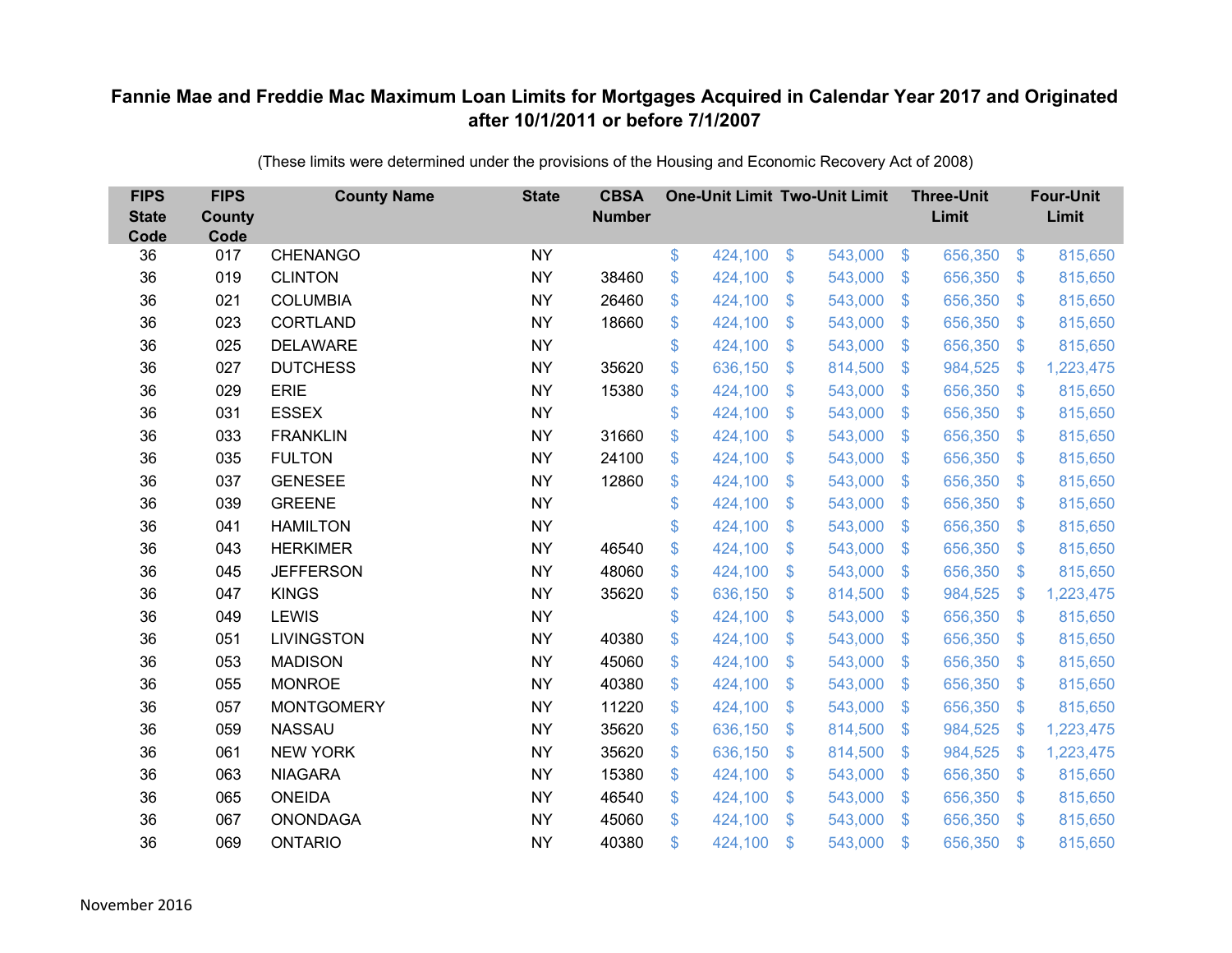| <b>FIPS</b><br><b>State</b><br>Code | <b>FIPS</b><br><b>County</b><br>Code | <b>County Name</b>  | <b>State</b> | <b>CBSA</b><br><b>Number</b> | <b>One-Unit Limit Two-Unit Limit</b> |                |         |                | <b>Three-Unit</b><br>Limit |                           | <b>Four-Unit</b><br>Limit |
|-------------------------------------|--------------------------------------|---------------------|--------------|------------------------------|--------------------------------------|----------------|---------|----------------|----------------------------|---------------------------|---------------------------|
| 36                                  | 071                                  | <b>ORANGE</b>       | <b>NY</b>    | 35620                        | \$<br>636,150                        | $\$\$          | 814,500 | $\sqrt[3]{5}$  | 984,525                    | $\boldsymbol{\mathsf{S}}$ | 1,223,475                 |
| 36                                  | 073                                  | <b>ORLEANS</b>      | <b>NY</b>    | 40380                        | \$<br>424,100                        | \$             | 543,000 | $\sqrt{3}$     | 656,350                    | $\mathcal{L}$             | 815,650                   |
| 36                                  | 075                                  | <b>OSWEGO</b>       | <b>NY</b>    | 45060                        | \$<br>424,100                        | $\mathfrak{S}$ | 543,000 | $\mathbf{\$}$  | 656,350                    | $\mathfrak{F}$            | 815,650                   |
| 36                                  | 077                                  | <b>OTSEGO</b>       | <b>NY</b>    | 36580                        | \$<br>424,100                        | \$             | 543,000 | $\sqrt{3}$     | 656,350                    | $\boldsymbol{\mathsf{S}}$ | 815,650                   |
| 36                                  | 079                                  | <b>PUTNAM</b>       | <b>NY</b>    | 35620                        | \$<br>636,150                        | \$             | 814,500 | $\sqrt{3}$     | 984,525                    | \$                        | 1,223,475                 |
| 36                                  | 081                                  | <b>QUEENS</b>       | <b>NY</b>    | 35620                        | \$<br>636,150                        | $\mathfrak{S}$ | 814,500 | $\mathbf{\$}$  | 984,525                    | $\mathbf{\$}$             | 1,223,475                 |
| 36                                  | 083                                  | <b>RENSSELAER</b>   | <b>NY</b>    | 10580                        | \$<br>424,100                        | \$             | 543,000 | $\mathcal{S}$  | 656,350                    | $\mathcal{L}$             | 815,650                   |
| 36                                  | 085                                  | <b>RICHMOND</b>     | <b>NY</b>    | 35620                        | \$<br>636,150                        | \$             | 814,500 | $\sqrt{3}$     | 984,525                    | \$                        | 1,223,475                 |
| 36                                  | 087                                  | <b>ROCKLAND</b>     | <b>NY</b>    | 35620                        | \$<br>636,150                        | $\mathsf{\$}$  | 814,500 | $\mathbf{\$}$  | 984,525                    | \$                        | 1,223,475                 |
| 36                                  | 089                                  | <b>ST. LAWRENCE</b> | <b>NY</b>    | 36300                        | \$<br>424,100                        | $\mathfrak{F}$ | 543,000 | \$.            | 656,350                    | $\mathcal{L}$             | 815,650                   |
| 36                                  | 091                                  | <b>SARATOGA</b>     | <b>NY</b>    | 10580                        | \$<br>424,100                        | \$             | 543,000 | \$             | 656,350                    | $\mathfrak{S}$            | 815,650                   |
| 36                                  | 093                                  | <b>SCHENECTADY</b>  | <b>NY</b>    | 10580                        | \$<br>424,100                        | $\mathfrak{S}$ | 543,000 | $\mathfrak{S}$ | 656,350                    | $\mathbf{\$}$             | 815,650                   |
| 36                                  | 095                                  | <b>SCHOHARIE</b>    | <b>NY</b>    | 10580                        | \$<br>424,100                        | \$             | 543,000 | \$             | 656,350                    | $\mathcal{L}$             | 815,650                   |
| 36                                  | 097                                  | <b>SCHUYLER</b>     | <b>NY</b>    |                              | \$<br>424,100                        | \$             | 543,000 | \$.            | 656,350                    | $\mathcal{S}$             | 815,650                   |
| 36                                  | 099                                  | <b>SENECA</b>       | <b>NY</b>    | 42900                        | \$<br>424,100                        | \$             | 543,000 | \$             | 656,350                    | $\mathfrak{S}$            | 815,650                   |
| 36                                  | 101                                  | <b>STEUBEN</b>      | <b>NY</b>    | 18500                        | \$<br>424,100                        | \$             | 543,000 | $\mathfrak{F}$ | 656,350                    | $\mathcal{L}$             | 815,650                   |
| 36                                  | 103                                  | <b>SUFFOLK</b>      | <b>NY</b>    | 35620                        | \$<br>636,150                        | $\mathfrak{S}$ | 814,500 | $\mathbf{\$}$  | 984,525                    | $\mathcal{L}$             | 1,223,475                 |
| 36                                  | 105                                  | <b>SULLIVAN</b>     | <b>NY</b>    |                              | \$<br>424,100                        | \$             | 543,000 | \$             | 656,350                    | $\boldsymbol{\mathsf{S}}$ | 815,650                   |
| 36                                  | 107                                  | <b>TIOGA</b>        | <b>NY</b>    | 13780                        | \$<br>424,100                        | \$             | 543,000 | $\sqrt{3}$     | 656,350                    | $\mathcal{S}$             | 815,650                   |
| 36                                  | 109                                  | <b>TOMPKINS</b>     | <b>NY</b>    | 27060                        | \$<br>424,100                        | \$             | 543,000 | $\mathfrak{S}$ | 656,350                    | $\boldsymbol{\mathsf{S}}$ | 815,650                   |
| 36                                  | 111                                  | <b>ULSTER</b>       | <b>NY</b>    | 28740                        | \$<br>424,100                        | \$             | 543,000 | $\sqrt{3}$     | 656,350                    | $\frac{1}{2}$             | 815,650                   |
| 36                                  | 113                                  | <b>WARREN</b>       | <b>NY</b>    | 24020                        | \$<br>424,100                        | \$             | 543,000 | $\mathfrak{S}$ | 656,350                    | $\boldsymbol{\mathsf{S}}$ | 815,650                   |
| 36                                  | 115                                  | <b>WASHINGTON</b>   | <b>NY</b>    | 24020                        | \$<br>424,100                        | \$             | 543,000 | $\sqrt{3}$     | 656,350                    | $\mathfrak{S}$            | 815,650                   |
| 36                                  | 117                                  | <b>WAYNE</b>        | <b>NY</b>    | 40380                        | \$<br>424,100                        | \$             | 543,000 | $\sqrt{3}$     | 656,350                    | $\mathcal{L}$             | 815,650                   |
| 36                                  | 119                                  | <b>WESTCHESTER</b>  | <b>NY</b>    | 35620                        | \$<br>636,150                        | $\mathfrak{S}$ | 814,500 | $\mathcal{S}$  | 984,525                    | $\mathcal{L}$             | 1,223,475                 |
| 36                                  | 121                                  | <b>WYOMING</b>      | <b>NY</b>    |                              | \$<br>424,100                        | $\mathfrak{S}$ | 543,000 | $\mathcal{S}$  | 656,350                    | $\mathfrak{F}$            | 815,650                   |
| 36                                  | 123                                  | <b>YATES</b>        | <b>NY</b>    | 40380                        | \$<br>424,100                        | \$             | 543,000 | \$             | 656,350                    | \$                        | 815,650                   |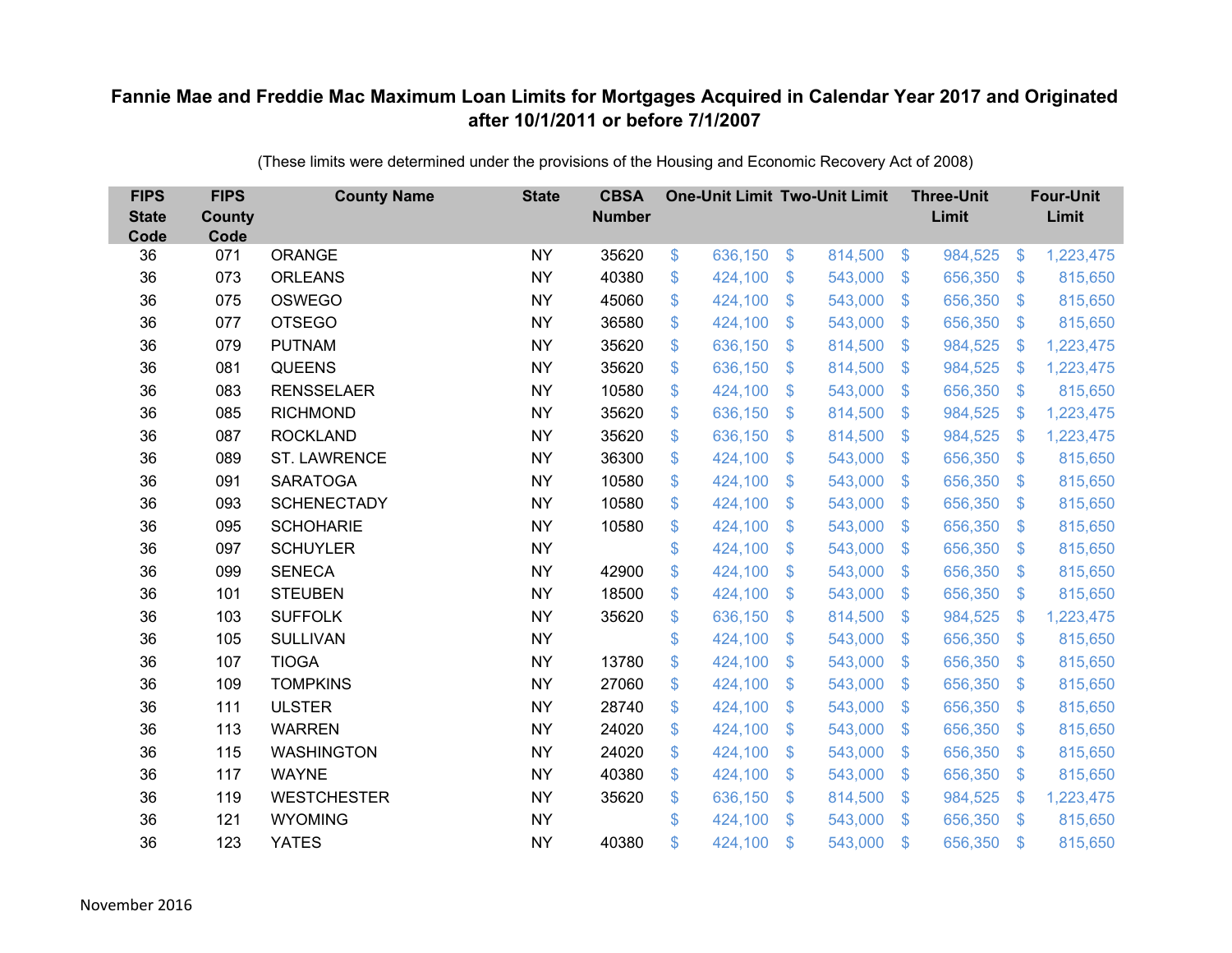| <b>FIPS</b><br><b>State</b><br>Code | <b>FIPS</b><br><b>County</b><br>Code | <b>County Name</b> | <b>State</b> | <b>CBSA</b><br><b>Number</b> | <b>One-Unit Limit Two-Unit Limit</b> |                           |         |                           | <b>Three-Unit</b><br>Limit |                | <b>Four-Unit</b><br>Limit |
|-------------------------------------|--------------------------------------|--------------------|--------------|------------------------------|--------------------------------------|---------------------------|---------|---------------------------|----------------------------|----------------|---------------------------|
| 37                                  | 001                                  | <b>ALAMANCE</b>    | NC           | 15500                        | \$<br>424,100                        | \$                        | 543,000 | $\sqrt{3}$                | 656,350                    | $\frac{3}{2}$  | 815,650                   |
| 37                                  | 003                                  | <b>ALEXANDER</b>   | <b>NC</b>    | 25860                        | \$<br>424,100                        | \$                        | 543,000 | $\mathfrak{S}$            | 656,350                    | $\mathcal{S}$  | 815,650                   |
| 37                                  | 005                                  | <b>ALLEGHANY</b>   | <b>NC</b>    |                              | \$<br>424,100                        | $\mathcal{S}$             | 543,000 | $\mathfrak{S}$            | 656,350                    | $\mathbf{\$}$  | 815,650                   |
| 37                                  | 007                                  | <b>ANSON</b>       | NC           |                              | \$<br>424,100                        | $\boldsymbol{\mathsf{S}}$ | 543,000 | $\sqrt[6]{3}$             | 656,350                    | $\mathcal{S}$  | 815,650                   |
| 37                                  | 009                                  | <b>ASHE</b>        | <b>NC</b>    |                              | \$<br>424,100                        | $\boldsymbol{\mathsf{S}}$ | 543,000 | $\mathfrak{S}$            | 656,350                    | \$.            | 815,650                   |
| 37                                  | 011                                  | <b>AVERY</b>       | <b>NC</b>    |                              | \$<br>424,100                        | $\mathcal{S}$             | 543,000 | $\mathfrak{S}$            | 656,350                    | $\mathcal{S}$  | 815,650                   |
| 37                                  | 013                                  | <b>BEAUFORT</b>    | NC           | 47820                        | \$<br>424,100                        | $\boldsymbol{\mathsf{S}}$ | 543,000 | $\mathfrak{S}$            | 656,350                    | $\mathcal{S}$  | 815,650                   |
| 37                                  | 015                                  | <b>BERTIE</b>      | <b>NC</b>    |                              | \$<br>424,100                        | \$                        | 543,000 | $\mathbb{S}$              | 656,350                    | $\mathcal{S}$  | 815,650                   |
| 37                                  | 017                                  | <b>BLADEN</b>      | <b>NC</b>    |                              | \$<br>424,100                        | \$                        | 543,000 | $\mathfrak{S}$            | 656,350                    | $\mathfrak{S}$ | 815,650                   |
| 37                                  | 019                                  | <b>BRUNSWICK</b>   | NC           | 34820                        | \$<br>424,100                        | $\boldsymbol{\mathsf{S}}$ | 543,000 | $\mathbb{S}$              | 656,350                    | <sup>\$</sup>  | 815,650                   |
| 37                                  | 021                                  | <b>BUNCOMBE</b>    | <b>NC</b>    | 11700                        | \$<br>424,100                        | $\boldsymbol{\mathsf{S}}$ | 543,000 | $\sqrt[6]{3}$             | 656,350                    | $\mathfrak{F}$ | 815,650                   |
| 37                                  | 023                                  | <b>BURKE</b>       | <b>NC</b>    | 25860                        | \$<br>424,100                        | $\mathcal{S}$             | 543,000 | $\mathfrak{S}$            | 656,350                    | $\mathbf{\$}$  | 815,650                   |
| 37                                  | 025                                  | <b>CABARRUS</b>    | <b>NC</b>    | 16740                        | \$<br>424,100                        | \$                        | 543,000 | $\mathfrak{S}$            | 656,350                    | $\mathfrak{F}$ | 815,650                   |
| 37                                  | 027                                  | <b>CALDWELL</b>    | <b>NC</b>    | 25860                        | \$<br>424,100                        | $\mathbf{\$}$             | 543,000 | $\mathbb{S}$              | 656,350                    | $\mathcal{S}$  | 815,650                   |
| 37                                  | 029                                  | <b>CAMDEN</b>      | <b>NC</b>    | 21020                        | \$<br>625,500                        | $\boldsymbol{\mathsf{S}}$ | 800,775 | $\sqrt[6]{3}$             | 967,950                    | $\mathcal{S}$  | 1,202,925                 |
| 37                                  | 031                                  | <b>CARTERET</b>    | <b>NC</b>    | 33980                        | \$<br>424,100                        | $\boldsymbol{\mathsf{S}}$ | 543,000 | $\mathfrak{S}$            | 656,350                    | $\mathcal{S}$  | 815,650                   |
| 37                                  | 033                                  | <b>CASWELL</b>     | <b>NC</b>    |                              | \$<br>424,100                        | $\mathcal{S}$             | 543,000 | $\mathfrak{S}$            | 656,350                    | $\mathcal{S}$  | 815,650                   |
| 37                                  | 035                                  | <b>CATAWBA</b>     | <b>NC</b>    | 25860                        | \$<br>424,100                        | $\boldsymbol{\mathsf{S}}$ | 543,000 | $\sqrt[6]{\frac{1}{2}}$   | 656,350                    | $\mathcal{S}$  | 815,650                   |
| 37                                  | 037                                  | <b>CHATHAM</b>     | <b>NC</b>    | 20500                        | \$<br>424,100                        | $\boldsymbol{\mathsf{S}}$ | 543,000 | $\sqrt[6]{2}$             | 656,350                    | $\mathcal{S}$  | 815,650                   |
| 37                                  | 039                                  | <b>CHEROKEE</b>    | <b>NC</b>    |                              | \$<br>424,100                        | $\boldsymbol{\mathsf{S}}$ | 543,000 | $\mathfrak{S}$            | 656,350                    | $\mathbf{\$}$  | 815,650                   |
| 37                                  | 041                                  | <b>CHOWAN</b>      | NC           |                              | \$<br>424,100                        | $\boldsymbol{\mathsf{S}}$ | 543,000 | $\sqrt[6]{\frac{1}{2}}$   | 656,350                    | $\sqrt{3}$     | 815,650                   |
| 37                                  | 043                                  | <b>CLAY</b>        | NC           |                              | \$<br>424,100                        | $\boldsymbol{\mathsf{S}}$ | 543,000 | $\mathfrak{S}$            | 656,350                    | $\mathbf{\$}$  | 815,650                   |
| 37                                  | 045                                  | <b>CLEVELAND</b>   | <b>NC</b>    | 43140                        | \$<br>424,100                        | $\boldsymbol{\mathsf{S}}$ | 543,000 | $\sqrt[6]{\frac{1}{2}}$   | 656,350                    | $\mathbf{\$}$  | 815,650                   |
| 37                                  | 047                                  | <b>COLUMBUS</b>    | NC           |                              | \$<br>424,100                        | $\boldsymbol{\mathsf{S}}$ | 543,000 | $\boldsymbol{\mathsf{S}}$ | 656,350                    | $\mathfrak{F}$ | 815,650                   |
| 37                                  | 049                                  | <b>CRAVEN</b>      | <b>NC</b>    | 35100                        | \$<br>424,100                        | $\boldsymbol{\mathsf{S}}$ | 543,000 | $\mathbb{S}$              | 656,350                    | $\mathcal{S}$  | 815,650                   |
| 37                                  | 051                                  | <b>CUMBERLAND</b>  | <b>NC</b>    | 22180                        | \$<br>424,100                        | $\mathcal{S}$             | 543,000 | $\mathbf{\$}$             | 656,350                    | <sup>\$</sup>  | 815,650                   |
| 37                                  | 053                                  | <b>CURRITUCK</b>   | <b>NC</b>    | 47260                        | \$<br>458,850                        | $\mathcal{S}$             | 587,400 | $\mathbf{\$}$             | 710,050                    | $\mathbf{\$}$  | 882,400                   |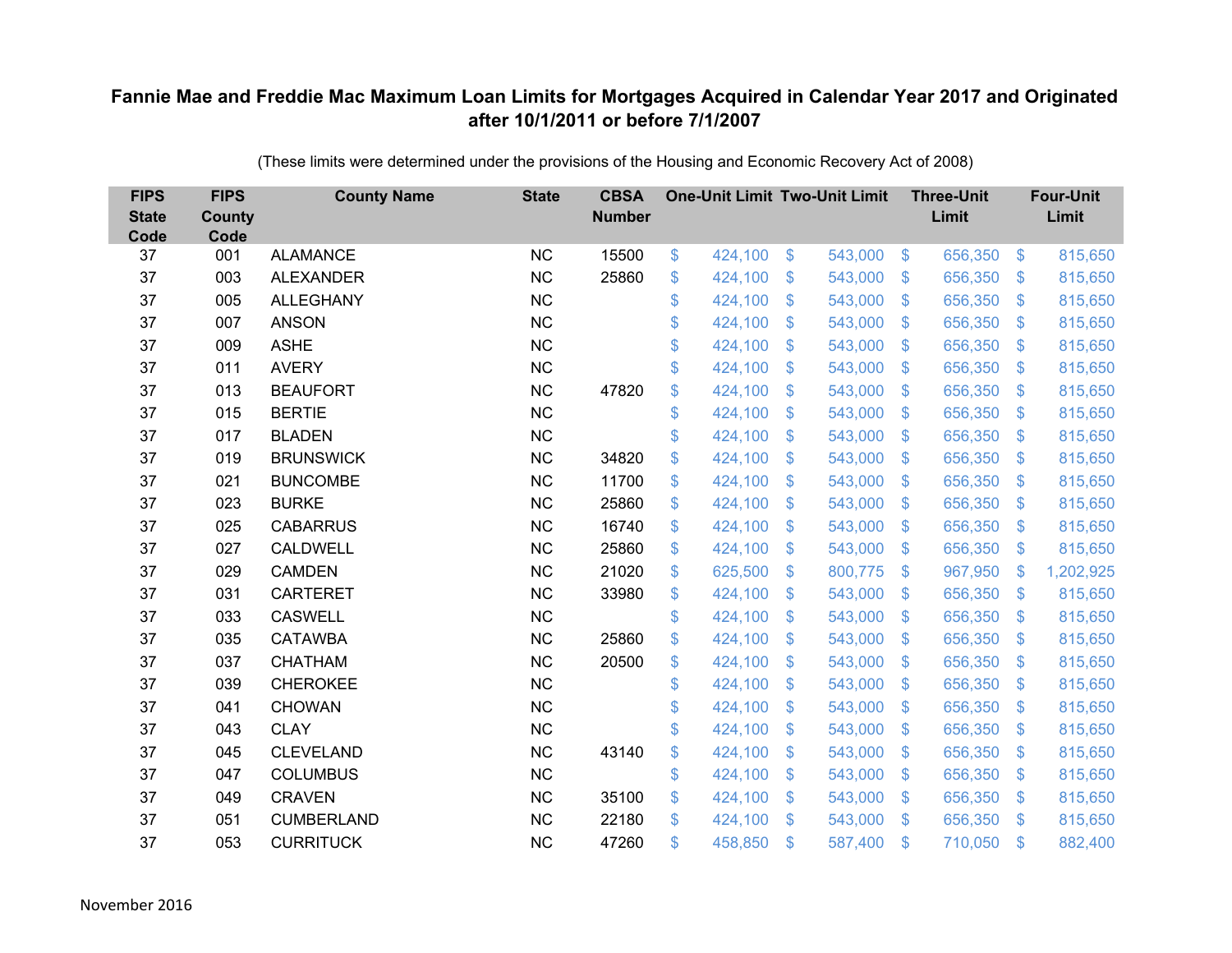| <b>FIPS</b><br><b>State</b><br>Code | <b>FIPS</b><br><b>County</b><br>Code | <b>County Name</b> | <b>State</b> | <b>CBSA</b><br><b>Number</b> | <b>One-Unit Limit Two-Unit Limit</b> |                |         |                           | <b>Three-Unit</b><br>Limit |                           | <b>Four-Unit</b><br>Limit |
|-------------------------------------|--------------------------------------|--------------------|--------------|------------------------------|--------------------------------------|----------------|---------|---------------------------|----------------------------|---------------------------|---------------------------|
| 37                                  | 055                                  | <b>DARE</b>        | <b>NC</b>    | 28620                        | \$<br>424,100                        | $\sqrt[6]{3}$  | 543,000 | $\sqrt[6]{3}$             | 656,350                    | $\mathfrak{S}$            | 815,650                   |
| 37                                  | 057                                  | <b>DAVIDSON</b>    | <b>NC</b>    | 49180                        | \$<br>424,100                        | \$             | 543,000 | $\mathcal{S}$             | 656,350                    | $\mathcal{L}$             | 815,650                   |
| 37                                  | 059                                  | <b>DAVIE</b>       | <b>NC</b>    | 49180                        | \$<br>424,100                        | $\mathfrak{S}$ | 543,000 | $\mathfrak{S}$            | 656,350                    | $\boldsymbol{\mathsf{S}}$ | 815,650                   |
| 37                                  | 061                                  | <b>DUPLIN</b>      | <b>NC</b>    |                              | \$<br>424,100                        | \$             | 543,000 | $\mathbf{\$}$             | 656,350                    | $\boldsymbol{\mathsf{S}}$ | 815,650                   |
| 37                                  | 063                                  | <b>DURHAM</b>      | <b>NC</b>    | 20500                        | \$<br>424,100                        | \$             | 543,000 | $\sqrt[6]{3}$             | 656,350                    | \$                        | 815,650                   |
| 37                                  | 065                                  | <b>EDGECOMBE</b>   | <b>NC</b>    | 40580                        | \$<br>424,100                        | \$             | 543,000 | $\mathbf{\$}$             | 656,350                    | $\mathcal{S}$             | 815,650                   |
| 37                                  | 067                                  | <b>FORSYTH</b>     | <b>NC</b>    | 49180                        | \$<br>424,100                        | $\mathfrak{S}$ | 543,000 | $\mathbf{\$}$             | 656,350                    | $\mathfrak{F}$            | 815,650                   |
| 37                                  | 069                                  | <b>FRANKLIN</b>    | <b>NC</b>    | 39580                        | \$<br>424,100                        | \$             | 543,000 | $\mathcal{S}$             | 656,350                    | $\mathcal{L}$             | 815,650                   |
| 37                                  | 071                                  | <b>GASTON</b>      | <b>NC</b>    | 16740                        | \$<br>424,100                        | $\mathfrak{S}$ | 543,000 | $\mathfrak{S}$            | 656,350                    | $\mathcal{L}$             | 815,650                   |
| 37                                  | 073                                  | <b>GATES</b>       | <b>NC</b>    | 47260                        | \$<br>458,850                        | $\mathfrak{S}$ | 587,400 | $\mathfrak{S}$            | 710,050                    | S.                        | 882,400                   |
| 37                                  | 075                                  | <b>GRAHAM</b>      | <b>NC</b>    |                              | \$<br>424,100                        | \$             | 543,000 | $\mathfrak{F}$            | 656,350                    | $\mathcal{L}$             | 815,650                   |
| 37                                  | 077                                  | <b>GRANVILLE</b>   | <b>NC</b>    | 37080                        | \$<br>424,100                        | \$             | 543,000 | $\mathfrak{F}$            | 656,350                    | $\mathcal{L}$             | 815,650                   |
| 37                                  | 079                                  | <b>GREENE</b>      | <b>NC</b>    |                              | \$<br>424,100                        | $\mathfrak{S}$ | 543,000 | $\mathfrak{S}$            | 656,350                    | $\mathbf{\$}$             | 815,650                   |
| 37                                  | 081                                  | <b>GUILFORD</b>    | <b>NC</b>    | 24660                        | \$<br>424,100                        | \$             | 543,000 | \$                        | 656,350                    | $\mathcal{L}$             | 815,650                   |
| 37                                  | 083                                  | <b>HALIFAX</b>     | <b>NC</b>    | 40260                        | \$<br>424,100                        | \$             | 543,000 | \$                        | 656,350                    | $\mathcal{L}$             | 815,650                   |
| 37                                  | 085                                  | <b>HARNETT</b>     | <b>NC</b>    | 20380                        | \$<br>424,100                        | \$             | 543,000 | $\mathfrak{S}$            | 656,350                    | $\mathcal{L}$             | 815,650                   |
| 37                                  | 087                                  | <b>HAYWOOD</b>     | <b>NC</b>    | 11700                        | \$<br>424,100                        | \$             | 543,000 | $\sqrt{3}$                | 656,350                    | $\mathfrak{S}$            | 815,650                   |
| 37                                  | 089                                  | <b>HENDERSON</b>   | <b>NC</b>    | 11700                        | \$<br>424,100                        | $\mathfrak{F}$ | 543,000 | \$.                       | 656,350                    | $\mathcal{L}$             | 815,650                   |
| 37                                  | 091                                  | <b>HERTFORD</b>    | <b>NC</b>    |                              | \$<br>424,100                        | \$             | 543,000 | $\mathbf{\$}$             | 656,350                    | $\mathcal{S}$             | 815,650                   |
| 37                                  | 093                                  | <b>HOKE</b>        | <b>NC</b>    | 22180                        | \$<br>424,100                        | \$             | 543,000 | \$                        | 656,350                    | $\boldsymbol{\mathsf{S}}$ | 815,650                   |
| 37                                  | 095                                  | <b>HYDE</b>        | NC           |                              | \$<br>483,000                        | \$             | 618,300 | $\mathcal{S}$             | 747,400                    | $\mathcal{L}$             | 928,850                   |
| 37                                  | 097                                  | <b>IREDELL</b>     | <b>NC</b>    | 16740                        | \$<br>424,100                        | \$             | 543,000 | $\mathfrak{S}$            | 656,350                    | $\boldsymbol{\mathsf{S}}$ | 815,650                   |
| 37                                  | 099                                  | <b>JACKSON</b>     | <b>NC</b>    | 19000                        | \$<br>424,100                        | \$             | 543,000 | $\sqrt{3}$                | 656,350                    | $\mathfrak{F}$            | 815,650                   |
| 37                                  | 101                                  | <b>JOHNSTON</b>    | <b>NC</b>    | 39580                        | \$<br>424,100                        | \$             | 543,000 | $\boldsymbol{\mathsf{S}}$ | 656,350                    | $\mathcal{L}$             | 815,650                   |
| 37                                  | 103                                  | <b>JONES</b>       | <b>NC</b>    | 35100                        | \$<br>424,100                        | \$             | 543,000 | $\mathcal{S}$             | 656,350                    | $\mathcal{L}$             | 815,650                   |
| 37                                  | 105                                  | LEE                | <b>NC</b>    | 41820                        | \$<br>424,100                        | $\mathfrak{S}$ | 543,000 | \$                        | 656,350                    | $\mathfrak{s}$            | 815,650                   |
| 37                                  | 107                                  | <b>LENOIR</b>      | <b>NC</b>    | 28820                        | \$<br>424,100                        | \$             | 543,000 | \$                        | 656,350                    | \$                        | 815,650                   |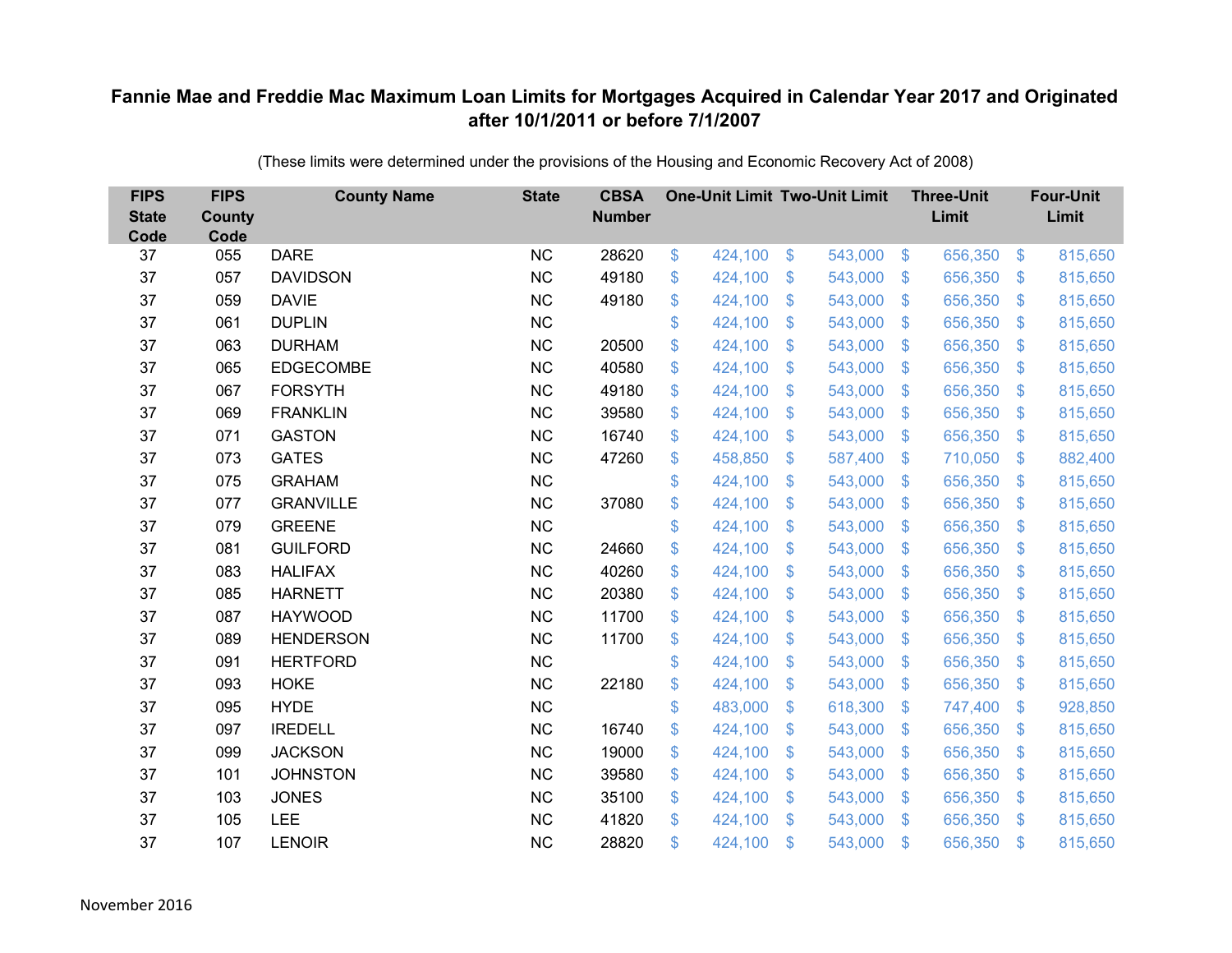| <b>FIPS</b><br><b>State</b><br>Code | <b>FIPS</b><br><b>County</b><br>Code | <b>County Name</b> | <b>State</b> | <b>CBSA</b><br><b>Number</b> | <b>One-Unit Limit Two-Unit Limit</b> |                |         |                | <b>Three-Unit</b><br>Limit |                           | <b>Four-Unit</b><br>Limit |
|-------------------------------------|--------------------------------------|--------------------|--------------|------------------------------|--------------------------------------|----------------|---------|----------------|----------------------------|---------------------------|---------------------------|
| 37                                  | 109                                  | <b>LINCOLN</b>     | <b>NC</b>    | 16740                        | \$<br>424,100                        | \$             | 543,000 | $\sqrt[6]{3}$  | 656,350                    | $\frac{1}{2}$             | 815,650                   |
| 37                                  | 111                                  | <b>MCDOWELL</b>    | <b>NC</b>    | 32000                        | \$<br>424,100                        | \$             | 543,000 | $\sqrt{3}$     | 656,350                    | $\mathcal{S}$             | 815,650                   |
| 37                                  | 113                                  | <b>MACON</b>       | <b>NC</b>    |                              | \$<br>424,100                        | $\mathfrak{S}$ | 543,000 | $\mathbf{\$}$  | 656,350                    | $\mathbf{\$}$             | 815,650                   |
| 37                                  | 115                                  | <b>MADISON</b>     | <b>NC</b>    | 11700                        | \$<br>424,100                        | \$             | 543,000 | $\sqrt{3}$     | 656,350                    | $\mathfrak{S}$            | 815,650                   |
| 37                                  | 117                                  | <b>MARTIN</b>      | <b>NC</b>    |                              | \$<br>424,100                        | \$             | 543,000 | $\mathbf{\$}$  | 656,350                    | $\mathcal{L}$             | 815,650                   |
| 37                                  | 119                                  | <b>MECKLENBURG</b> | <b>NC</b>    | 16740                        | \$<br>424,100                        | $\mathfrak{S}$ | 543,000 | $\mathbf{\$}$  | 656,350                    | S.                        | 815,650                   |
| 37                                  | 121                                  | <b>MITCHELL</b>    | <b>NC</b>    |                              | \$<br>424,100                        | \$             | 543,000 | $\mathcal{S}$  | 656,350                    | $\mathcal{S}$             | 815,650                   |
| 37                                  | 123                                  | <b>MONTGOMERY</b>  | <b>NC</b>    |                              | \$<br>424,100                        | \$             | 543,000 | $\mathbf{\$}$  | 656,350                    | $\mathcal{S}$             | 815,650                   |
| 37                                  | 125                                  | <b>MOORE</b>       | <b>NC</b>    | 38240                        | \$<br>424,100                        | $\mathfrak{S}$ | 543,000 | $\mathbf{\$}$  | 656,350                    | $\mathbf{\$}$             | 815,650                   |
| 37                                  | 127                                  | <b>NASH</b>        | <b>NC</b>    | 40580                        | \$<br>424,100                        | \$             | 543,000 | \$.            | 656,350                    | $\mathcal{S}$             | 815,650                   |
| 37                                  | 129                                  | <b>NEW HANOVER</b> | <b>NC</b>    | 48900                        | \$<br>424,100                        | \$             | 543,000 | \$             | 656,350                    | $\mathcal{S}$             | 815,650                   |
| 37                                  | 131                                  | <b>NORTHAMPTON</b> | <b>NC</b>    | 40260                        | \$<br>424,100                        | $\mathfrak{S}$ | 543,000 | $\mathfrak{S}$ | 656,350                    | $\mathbf{\$}$             | 815,650                   |
| 37                                  | 133                                  | <b>ONSLOW</b>      | <b>NC</b>    | 27340                        | \$<br>424,100                        | \$             | 543,000 | \$             | 656,350                    | $\mathcal{S}$             | 815,650                   |
| 37                                  | 135                                  | ORANGE             | <b>NC</b>    | 20500                        | \$<br>424,100                        | \$             | 543,000 | \$.            | 656,350                    | S.                        | 815,650                   |
| 37                                  | 137                                  | <b>PAMLICO</b>     | <b>NC</b>    | 35100                        | \$<br>424,100                        | \$             | 543,000 | $\sqrt{3}$     | 656,350                    | $\mathfrak{S}$            | 815,650                   |
| 37                                  | 139                                  | <b>PASQUOTANK</b>  | <b>NC</b>    | 21020                        | \$<br>625,500                        | $\mathfrak{F}$ | 800,775 | $\mathfrak{F}$ | 967,950                    | \$                        | 1,202,925                 |
| 37                                  | 141                                  | <b>PENDER</b>      | <b>NC</b>    | 48900                        | \$<br>424,100                        | $\mathfrak{S}$ | 543,000 | $\mathcal{S}$  | 656,350                    | $\mathcal{S}$             | 815,650                   |
| 37                                  | 143                                  | <b>PERQUIMANS</b>  | <b>NC</b>    | 21020                        | \$<br>625,500                        | \$             | 800,775 | $\sqrt{3}$     | 967,950                    | $\boldsymbol{\mathsf{S}}$ | 1,202,925                 |
| 37                                  | 145                                  | <b>PERSON</b>      | <b>NC</b>    | 20500                        | \$<br>424,100                        | \$             | 543,000 | $\sqrt{3}$     | 656,350                    | $\mathcal{S}$             | 815,650                   |
| 37                                  | 147                                  | <b>PITT</b>        | <b>NC</b>    | 24780                        | \$<br>424,100                        | \$             | 543,000 | $\mathfrak{S}$ | 656,350                    | $\mathfrak{F}$            | 815,650                   |
| 37                                  | 149                                  | <b>POLK</b>        | NC           |                              | \$<br>424,100                        | \$             | 543,000 | $\sqrt{3}$     | 656,350                    | $\mathfrak{S}$            | 815,650                   |
| 37                                  | 151                                  | <b>RANDOLPH</b>    | <b>NC</b>    | 24660                        | \$<br>424,100                        | \$             | 543,000 | $\mathfrak{S}$ | 656,350                    | $\mathcal{L}$             | 815,650                   |
| 37                                  | 153                                  | <b>RICHMOND</b>    | <b>NC</b>    | 40460                        | \$<br>424,100                        | \$             | 543,000 | $\sqrt{3}$     | 656,350                    | $\mathfrak{S}$            | 815,650                   |
| 37                                  | 155                                  | <b>ROBESON</b>     | <b>NC</b>    | 31300                        | \$<br>424,100                        | \$             | 543,000 | $\sqrt{3}$     | 656,350                    | $\mathcal{L}$             | 815,650                   |
| 37                                  | 157                                  | <b>ROCKINGHAM</b>  | <b>NC</b>    | 24660                        | \$<br>424,100                        | \$             | 543,000 | $\sqrt[6]{3}$  | 656,350                    | $\mathcal{S}$             | 815,650                   |
| 37                                  | 159                                  | <b>ROWAN</b>       | <b>NC</b>    | 16740                        | \$<br>424,100                        | $\mathfrak{S}$ | 543,000 | $\mathbf{\$}$  | 656,350                    | $\mathfrak{F}$            | 815,650                   |
| 37                                  | 161                                  | <b>RUTHERFORD</b>  | <b>NC</b>    | 22580                        | \$<br>424,100                        | \$             | 543,000 | \$             | 656,350                    | $\mathfrak{s}$            | 815,650                   |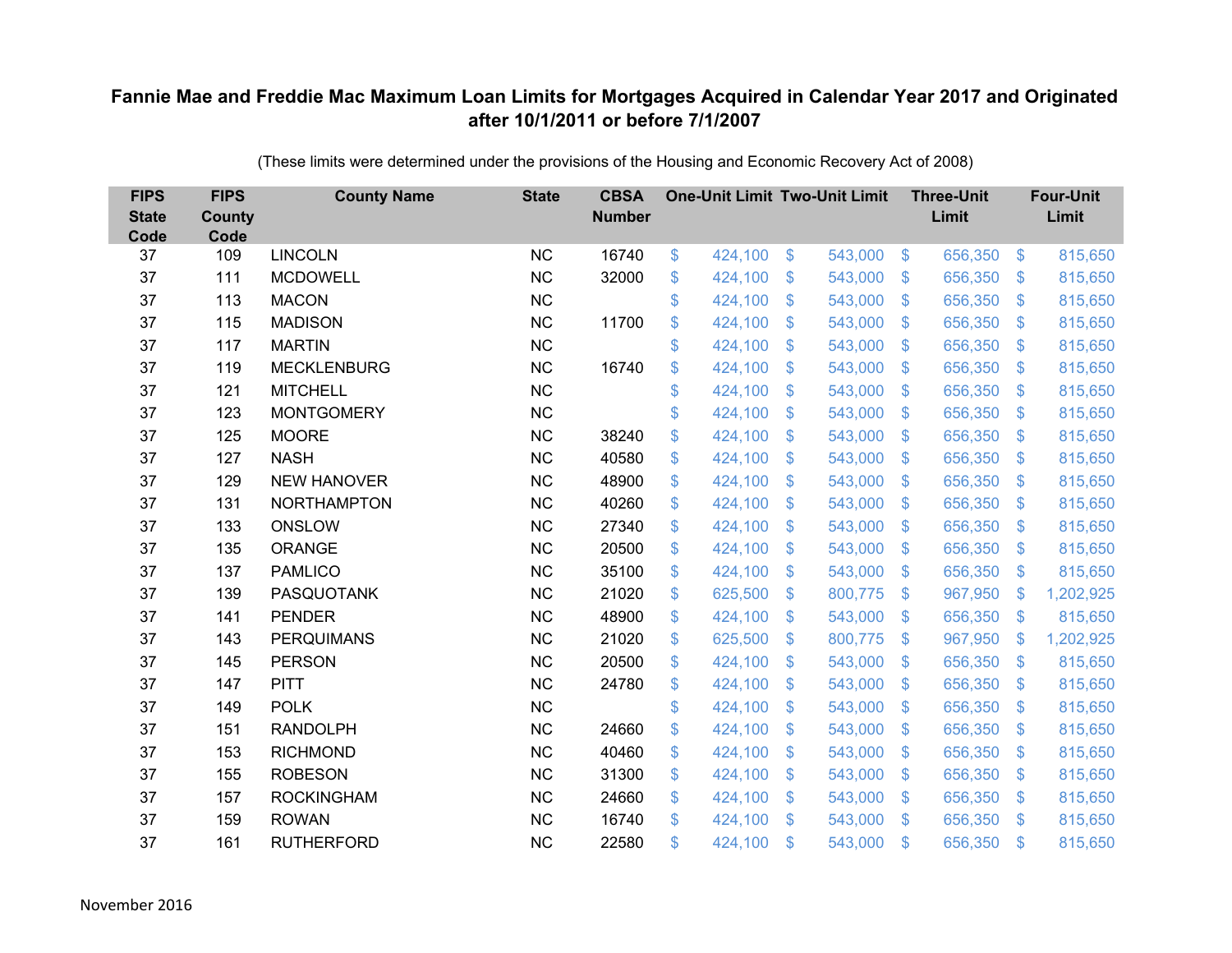| <b>FIPS</b><br><b>State</b><br>Code | <b>FIPS</b><br>County<br>Code | <b>County Name</b>  | <b>State</b> | <b>CBSA</b><br><b>Number</b> | <b>One-Unit Limit Two-Unit Limit</b> |                |         |                | <b>Three-Unit</b><br>Limit |                         | <b>Four-Unit</b><br>Limit |
|-------------------------------------|-------------------------------|---------------------|--------------|------------------------------|--------------------------------------|----------------|---------|----------------|----------------------------|-------------------------|---------------------------|
| 37                                  | 163                           | <b>SAMPSON</b>      | <b>NC</b>    |                              | \$<br>424,100                        | $\$\$          | 543,000 | $\sqrt[6]{3}$  | 656,350                    | $\frac{3}{2}$           | 815,650                   |
| 37                                  | 165                           | <b>SCOTLAND</b>     | <b>NC</b>    | 29900                        | \$<br>424,100                        | \$             | 543,000 | $\sqrt[6]{3}$  | 656,350                    | $\mathbb{S}$            | 815,650                   |
| 37                                  | 167                           | <b>STANLY</b>       | <b>NC</b>    | 10620                        | \$<br>424,100                        | $\mathfrak{S}$ | 543,000 | $\mathbb{S}$   | 656,350                    | $\mathfrak{S}$          | 815,650                   |
| 37                                  | 169                           | <b>STOKES</b>       | <b>NC</b>    | 49180                        | \$<br>424,100                        | \$             | 543,000 | $\sqrt[6]{3}$  | 656,350                    | $\mathcal{L}$           | 815,650                   |
| 37                                  | 171                           | <b>SURRY</b>        | <b>NC</b>    | 34340                        | \$<br>424,100                        | \$             | 543,000 | $\mathfrak{F}$ | 656,350                    | $\mathbb{S}$            | 815,650                   |
| 37                                  | 173                           | <b>SWAIN</b>        | <b>NC</b>    |                              | \$<br>424,100                        | $\mathfrak{S}$ | 543,000 | $\mathcal{S}$  | 656,350                    | $\mathfrak{S}$          | 815,650                   |
| 37                                  | 175                           | <b>TRANSYLVANIA</b> | NC           | 14820                        | \$<br>424,100                        | \$             | 543,000 | $\mathcal{S}$  | 656,350                    | $\mathbb{S}$            | 815,650                   |
| 37                                  | 177                           | <b>TYRRELL</b>      | NC           | 28620                        | \$<br>424,100                        | \$             | 543,000 | $\mathcal{S}$  | 656,350                    | $\mathbb{S}$            | 815,650                   |
| 37                                  | 179                           | <b>UNION</b>        | <b>NC</b>    | 16740                        | \$<br>424,100                        | $\mathfrak{S}$ | 543,000 | $\mathbb{S}$   | 656,350                    | $\mathfrak{S}$          | 815,650                   |
| 37                                  | 181                           | <b>VANCE</b>        | <b>NC</b>    | 25780                        | \$<br>424,100                        | \$             | 543,000 | $\mathcal{S}$  | 656,350                    | $\mathcal{L}$           | 815,650                   |
| 37                                  | 183                           | <b>WAKE</b>         | <b>NC</b>    | 39580                        | \$<br>424,100                        | $\mathfrak{S}$ | 543,000 | $\mathbb{S}$   | 656,350                    | $\mathfrak{S}$          | 815,650                   |
| 37                                  | 185                           | <b>WARREN</b>       | <b>NC</b>    |                              | \$<br>424,100                        | $\mathfrak{S}$ | 543,000 | $\mathbb{S}$   | 656,350                    | $\mathfrak{S}$          | 815,650                   |
| 37                                  | 187                           | <b>WASHINGTON</b>   | <b>NC</b>    |                              | \$<br>424,100                        | \$             | 543,000 | $\mathbb{S}$   | 656,350                    | $\mathbb{S}$            | 815,650                   |
| 37                                  | 189                           | <b>WATAUGA</b>      | <b>NC</b>    | 14380                        | \$<br>424,100                        | \$             | 543,000 | S.             | 656,350                    | $\mathbb{S}$            | 815,650                   |
| 37                                  | 191                           | <b>WAYNE</b>        | <b>NC</b>    | 24140                        | \$<br>424,100                        | \$             | 543,000 | $\mathfrak{S}$ | 656,350                    | $\sqrt[6]{\frac{1}{2}}$ | 815,650                   |
| 37                                  | 193                           | <b>WILKES</b>       | <b>NC</b>    | 35900                        | \$<br>424,100                        | \$             | 543,000 | $\mathfrak{S}$ | 656,350                    | $\mathcal{L}$           | 815,650                   |
| 37                                  | 195                           | <b>WILSON</b>       | <b>NC</b>    | 48980                        | \$<br>424,100                        | $\mathcal{S}$  | 543,000 | $\mathcal{S}$  | 656,350                    | $\mathbb{S}$            | 815,650                   |
| 37                                  | 197                           | <b>YADKIN</b>       | <b>NC</b>    | 49180                        | \$<br>424,100                        | \$             | 543,000 | $\mathfrak{S}$ | 656,350                    | $\mathcal{L}$           | 815,650                   |
| 37                                  | 199                           | <b>YANCEY</b>       | NC           |                              | \$<br>424,100                        | \$             | 543,000 | $\sqrt[6]{3}$  | 656,350                    | $\mathcal{L}$           | 815,650                   |
| 38                                  | 001                           | <b>ADAMS</b>        | <b>ND</b>    |                              | \$<br>424,100                        | $\mathcal{S}$  | 543,000 | $\mathbb{S}$   | 656,350                    | $\mathfrak{S}$          | 815,650                   |
| 38                                  | 003                           | <b>BARNES</b>       | <b>ND</b>    |                              | \$<br>424,100                        | \$             | 543,000 | $\sqrt[6]{3}$  | 656,350                    | $\mathcal{L}$           | 815,650                   |
| 38                                  | 005                           | <b>BENSON</b>       | <b>ND</b>    |                              | \$<br>424,100                        | \$             | 543,000 | $\mathbb{S}$   | 656,350                    | $\mathbb{S}$            | 815,650                   |
| 38                                  | 007                           | <b>BILLINGS</b>     | <b>ND</b>    |                              | \$<br>424,100                        | \$             | 543,000 | $\mathbf{\$}$  | 656,350                    | $\mathfrak{S}$          | 815,650                   |
| 38                                  | 009                           | <b>BOTTINEAU</b>    | <b>ND</b>    |                              | \$<br>424,100                        | \$             | 543,000 | $\mathfrak{S}$ | 656,350                    | \$                      | 815,650                   |
| 38                                  | 011                           | <b>BOWMAN</b>       | <b>ND</b>    |                              | \$<br>424,100                        | \$             | 543,000 | $\sqrt[6]{3}$  | 656,350                    | $\mathbb{S}$            | 815,650                   |
| 38                                  | 013                           | <b>BURKE</b>        | <b>ND</b>    |                              | \$<br>424,100                        | \$             | 543,000 | $\mathbf{\$}$  | 656,350                    | <sup>\$</sup>           | 815,650                   |
| 38                                  | 015                           | <b>BURLEIGH</b>     | <b>ND</b>    | 13900                        | \$<br>424,100                        | \$             | 543,000 | $\mathfrak{s}$ | 656,350                    | $\mathbf{\$}$           | 815,650                   |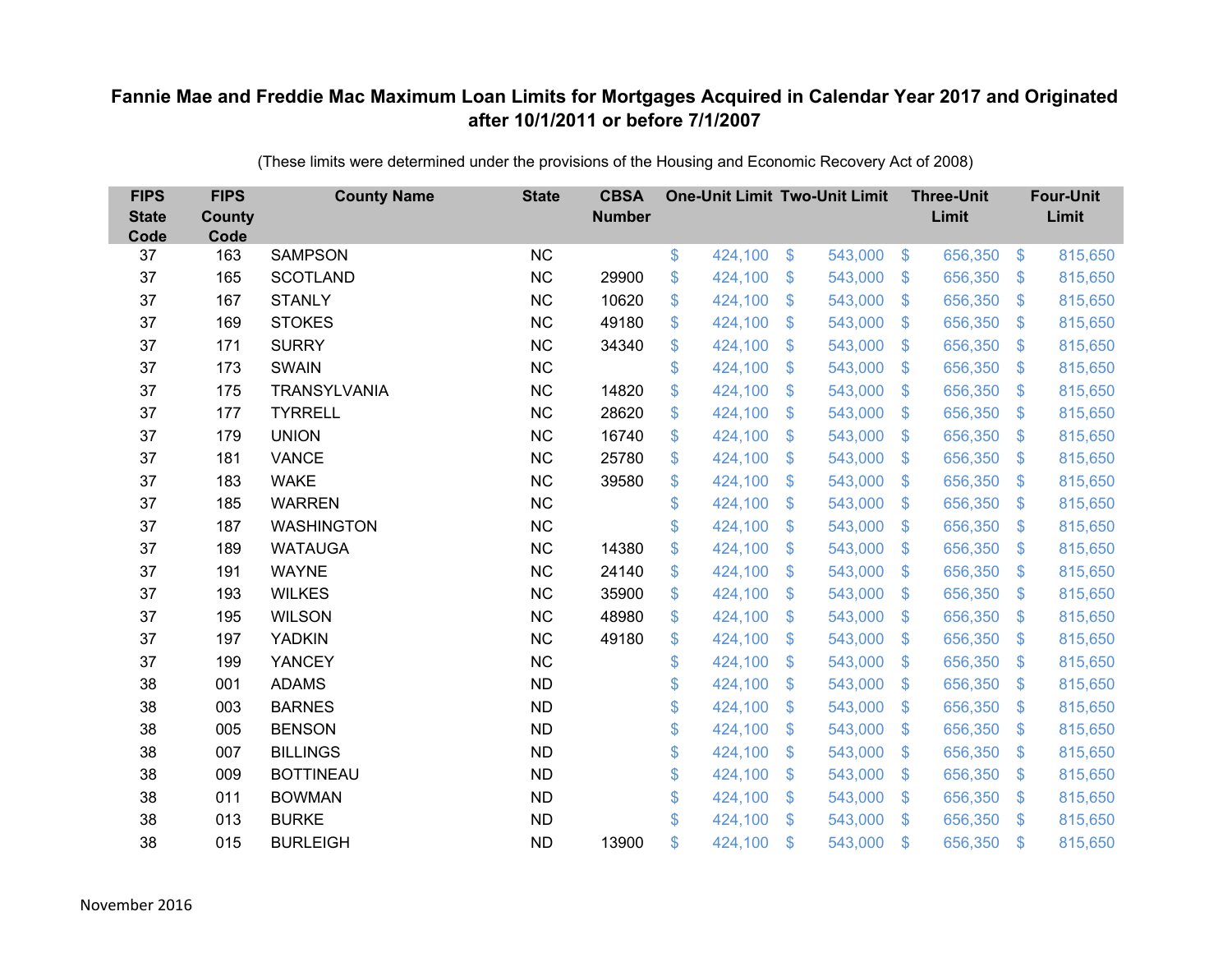| <b>FIPS</b><br><b>State</b><br>Code | <b>FIPS</b><br><b>County</b><br>Code | <b>County Name</b>   | <b>State</b> | <b>CBSA</b><br><b>Number</b> | <b>One-Unit Limit Two-Unit Limit</b> |                |         |                | <b>Three-Unit</b><br>Limit |                           | <b>Four-Unit</b><br>Limit |
|-------------------------------------|--------------------------------------|----------------------|--------------|------------------------------|--------------------------------------|----------------|---------|----------------|----------------------------|---------------------------|---------------------------|
| 38                                  | 017                                  | CASS                 | <b>ND</b>    | 22020                        | \$<br>424,100                        | \$             | 543,000 | $\sqrt[6]{3}$  | 656,350                    | $\mathfrak{F}$            | 815,650                   |
| 38                                  | 019                                  | <b>CAVALIER</b>      | <b>ND</b>    |                              | \$<br>424,100                        | \$             | 543,000 | $\sqrt{3}$     | 656,350                    | $\mathcal{S}$             | 815,650                   |
| 38                                  | 021                                  | <b>DICKEY</b>        | <b>ND</b>    |                              | \$<br>424,100                        | \$             | 543,000 | $\sqrt{3}$     | 656,350                    | $\boldsymbol{\mathsf{S}}$ | 815,650                   |
| 38                                  | 023                                  | <b>DIVIDE</b>        | <b>ND</b>    |                              | \$<br>424,100                        | \$             | 543,000 | $\sqrt{3}$     | 656,350                    | $\mathcal{L}$             | 815,650                   |
| 38                                  | 025                                  | <b>DUNN</b>          | <b>ND</b>    |                              | \$<br>424,100                        | $\mathfrak{S}$ | 543,000 | $\mathbf{\$}$  | 656,350                    | $\mathfrak{F}$            | 815,650                   |
| 38                                  | 027                                  | <b>EDDY</b>          | <b>ND</b>    |                              | \$<br>424,100                        | \$             | 543,000 | $\sqrt{3}$     | 656,350                    | $\mathfrak{S}$            | 815,650                   |
| 38                                  | 029                                  | <b>EMMONS</b>        | <b>ND</b>    |                              | \$<br>424,100                        | \$             | 543,000 | $\sqrt{3}$     | 656,350                    | $\boldsymbol{\mathsf{S}}$ | 815,650                   |
| 38                                  | 031                                  | <b>FOSTER</b>        | <b>ND</b>    |                              | \$<br>424,100                        | $\mathfrak{S}$ | 543,000 | $\mathbf{\$}$  | 656,350                    | $\mathbb{S}$              | 815,650                   |
| 38                                  | 033                                  | <b>GOLDEN VALLEY</b> | <b>ND</b>    |                              | \$<br>424,100                        | \$             | 543,000 | \$             | 656,350                    | $\mathcal{L}$             | 815,650                   |
| 38                                  | 035                                  | <b>GRAND FORKS</b>   | <b>ND</b>    | 24220                        | \$<br>424,100                        | \$             | 543,000 | \$.            | 656,350                    | S.                        | 815,650                   |
| 38                                  | 037                                  | <b>GRANT</b>         | <b>ND</b>    |                              | \$<br>424,100                        | \$             | 543,000 | \$             | 656,350                    | $\boldsymbol{\mathsf{S}}$ | 815,650                   |
| 38                                  | 039                                  | <b>GRIGGS</b>        | <b>ND</b>    |                              | \$<br>424,100                        | \$             | 543,000 | \$             | 656,350                    | $\mathcal{L}$             | 815,650                   |
| 38                                  | 041                                  | <b>HETTINGER</b>     | <b>ND</b>    |                              | \$<br>424,100                        | $\mathcal{S}$  | 543,000 | $\mathfrak{S}$ | 656,350                    | $\mathfrak{F}$            | 815,650                   |
| 38                                  | 043                                  | <b>KIDDER</b>        | <b>ND</b>    |                              | \$<br>424,100                        | \$             | 543,000 | \$             | 656,350                    | \$.                       | 815,650                   |
| 38                                  | 045                                  | <b>LA MOURE</b>      | <b>ND</b>    |                              | \$<br>424,100                        | $\mathfrak{F}$ | 543,000 | \$             | 656,350                    | $\mathcal{S}$             | 815,650                   |
| 38                                  | 047                                  | <b>LOGAN</b>         | <b>ND</b>    |                              | \$<br>424,100                        | \$             | 543,000 | \$             | 656,350                    | $\mathcal{L}$             | 815,650                   |
| 38                                  | 049                                  | <b>MCHENRY</b>       | <b>ND</b>    | 33500                        | \$<br>424,100                        | \$             | 543,000 | $\mathcal{S}$  | 656,350                    | $\mathcal{S}$             | 815,650                   |
| 38                                  | 051                                  | <b>MCINTOSH</b>      | <b>ND</b>    |                              | \$<br>424,100                        | \$             | 543,000 | \$.            | 656,350                    | $\mathbf{\$}$             | 815,650                   |
| 38                                  | 053                                  | <b>MCKENZIE</b>      | <b>ND</b>    |                              | \$<br>424,100                        | $\mathfrak{S}$ | 543,000 | $\mathcal{S}$  | 656,350                    | $\mathcal{S}$             | 815,650                   |
| 38                                  | 055                                  | <b>MCLEAN</b>        | <b>ND</b>    |                              | \$<br>424,100                        | \$             | 543,000 | \$             | 656,350                    | $\boldsymbol{\mathsf{S}}$ | 815,650                   |
| 38                                  | 057                                  | <b>MERCER</b>        | <b>ND</b>    |                              | \$<br>424,100                        | $\mathfrak{S}$ | 543,000 | $\mathbf{\$}$  | 656,350                    | $\mathcal{S}$             | 815,650                   |
| 38                                  | 059                                  | <b>MORTON</b>        | <b>ND</b>    | 13900                        | \$<br>424,100                        | $\mathfrak{S}$ | 543,000 | \$.            | 656,350                    | $\mathcal{L}$             | 815,650                   |
| 38                                  | 061                                  | <b>MOUNTRAIL</b>     | <b>ND</b>    |                              | \$<br>424,100                        | \$             | 543,000 | $\sqrt{3}$     | 656,350                    | $\mathfrak{S}$            | 815,650                   |
| 38                                  | 063                                  | <b>NELSON</b>        | <b>ND</b>    |                              | \$<br>424,100                        | \$             | 543,000 | \$             | 656,350                    | $\boldsymbol{\mathsf{S}}$ | 815,650                   |
| 38                                  | 065                                  | <b>OLIVER</b>        | <b>ND</b>    | 13900                        | \$<br>424,100                        | \$             | 543,000 | $\mathcal{S}$  | 656,350                    | $\mathcal{L}$             | 815,650                   |
| 38                                  | 067                                  | <b>PEMBINA</b>       | <b>ND</b>    |                              | \$<br>424,100                        | $\mathcal{S}$  | 543,000 | $\mathbf{\$}$  | 656,350                    | $\mathbf{\$}$             | 815,650                   |
| 38                                  | 069                                  | <b>PIERCE</b>        | <b>ND</b>    |                              | \$<br>424,100                        | \$             | 543,000 | \$             | 656,350                    | $\mathfrak{s}$            | 815,650                   |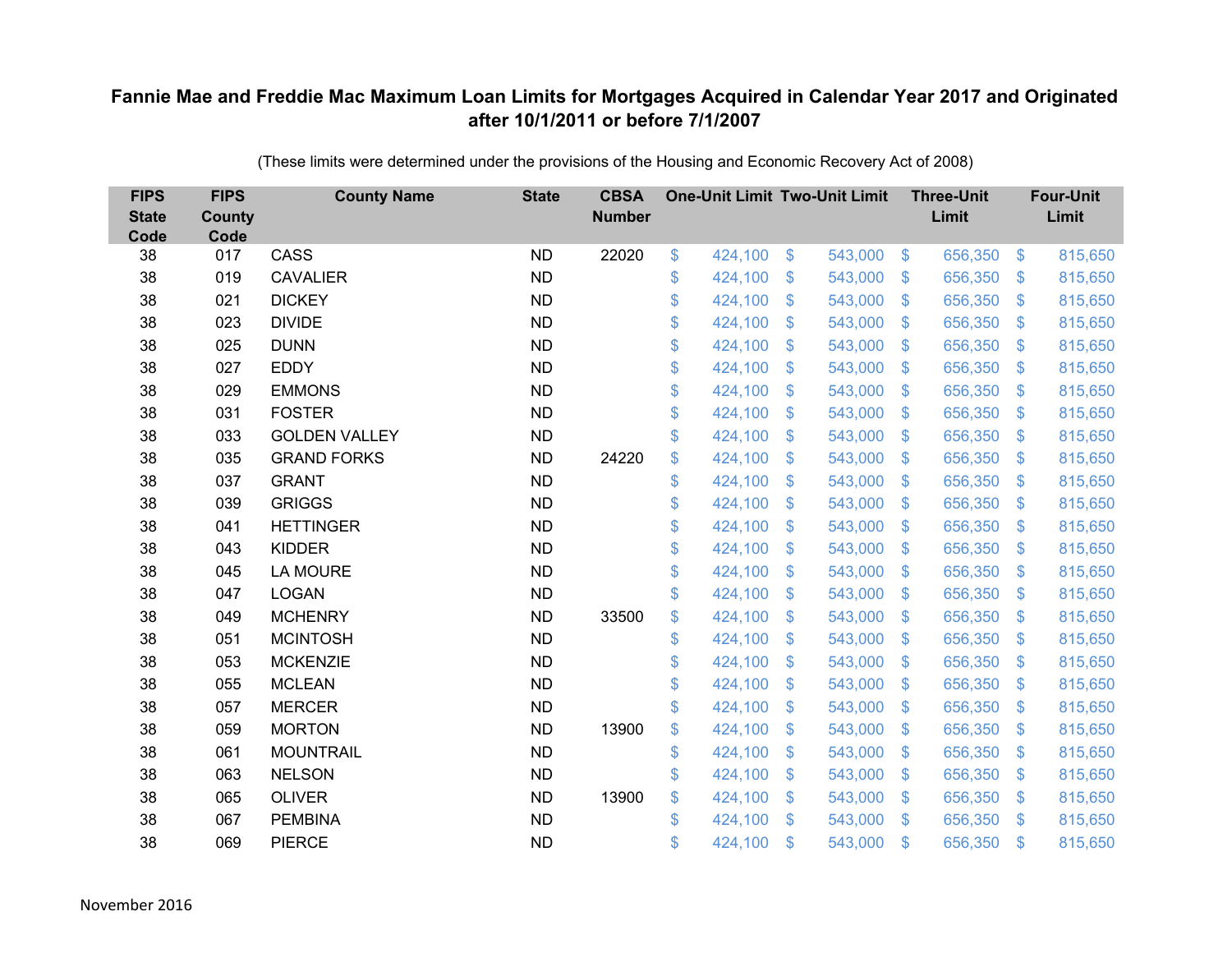| <b>FIPS</b><br><b>State</b><br>Code | <b>FIPS</b><br><b>County</b><br>Code | <b>County Name</b> | <b>State</b> | <b>CBSA</b><br><b>Number</b> | <b>One-Unit Limit Two-Unit Limit</b> |                |         |                | <b>Three-Unit</b><br>Limit |                           | <b>Four-Unit</b><br>Limit |
|-------------------------------------|--------------------------------------|--------------------|--------------|------------------------------|--------------------------------------|----------------|---------|----------------|----------------------------|---------------------------|---------------------------|
| 38                                  | 071                                  | <b>RAMSEY</b>      | <b>ND</b>    |                              | \$<br>424,100                        | $\frac{3}{2}$  | 543,000 | $\sqrt[6]{3}$  | 656,350                    | $\frac{1}{2}$             | 815,650                   |
| 38                                  | 073                                  | <b>RANSOM</b>      | <b>ND</b>    |                              | \$<br>424,100                        | \$             | 543,000 | $\sqrt{3}$     | 656,350                    | $\mathcal{L}$             | 815,650                   |
| 38                                  | 075                                  | <b>RENVILLE</b>    | <b>ND</b>    | 33500                        | \$<br>424,100                        | $\mathfrak{S}$ | 543,000 | $\mathfrak{S}$ | 656,350                    | $\mathfrak{F}$            | 815,650                   |
| 38                                  | 077                                  | <b>RICHLAND</b>    | <b>ND</b>    | 47420                        | \$<br>424,100                        | \$             | 543,000 | $\mathcal{S}$  | 656,350                    | $\mathcal{L}$             | 815,650                   |
| 38                                  | 079                                  | <b>ROLETTE</b>     | <b>ND</b>    |                              | \$<br>424,100                        | \$             | 543,000 | $\sqrt[6]{3}$  | 656,350                    | $\mathcal{L}$             | 815,650                   |
| 38                                  | 081                                  | <b>SARGENT</b>     | <b>ND</b>    |                              | \$<br>424,100                        | $\mathcal{S}$  | 543,000 | $\mathbf{\$}$  | 656,350                    | $\mathcal{L}$             | 815,650                   |
| 38                                  | 083                                  | <b>SHERIDAN</b>    | <b>ND</b>    |                              | \$<br>424,100                        | \$             | 543,000 | $\sqrt{3}$     | 656,350                    | $\mathcal{L}$             | 815,650                   |
| 38                                  | 085                                  | <b>SIOUX</b>       | <b>ND</b>    | 13900                        | \$<br>424,100                        | \$             | 543,000 | $\sqrt{3}$     | 656,350                    | $\mathcal{L}$             | 815,650                   |
| 38                                  | 087                                  | <b>SLOPE</b>       | <b>ND</b>    |                              | \$<br>424,100                        | $\mathcal{S}$  | 543,000 | $\mathsf{\$}$  | 656,350                    | $\mathfrak{F}$            | 815,650                   |
| 38                                  | 089                                  | <b>STARK</b>       | <b>ND</b>    | 19860                        | \$<br>424,100                        | $\mathfrak{F}$ | 543,000 | $\mathbf{\$}$  | 656,350                    | $\mathcal{S}$             | 815,650                   |
| 38                                  | 091                                  | <b>STEELE</b>      | <b>ND</b>    |                              | \$<br>424,100                        | $\mathfrak{S}$ | 543,000 | \$             | 656,350                    | $\boldsymbol{\mathsf{S}}$ | 815,650                   |
| 38                                  | 093                                  | <b>STUTSMAN</b>    | <b>ND</b>    | 27420                        | \$<br>424,100                        | $\mathfrak{S}$ | 543,000 | $\mathfrak{S}$ | 656,350                    | $\mathfrak{F}$            | 815,650                   |
| 38                                  | 095                                  | <b>TOWNER</b>      | <b>ND</b>    |                              | \$<br>424,100                        | \$             | 543,000 | \$             | 656,350                    | $\mathcal{L}$             | 815,650                   |
| 38                                  | 097                                  | <b>TRAILL</b>      | <b>ND</b>    |                              | \$<br>424,100                        | \$             | 543,000 | \$.            | 656,350                    | $\mathcal{L}$             | 815,650                   |
| 38                                  | 099                                  | <b>WALSH</b>       | <b>ND</b>    |                              | \$<br>424,100                        | \$             | 543,000 | \$             | 656,350                    | $\boldsymbol{\theta}$     | 815,650                   |
| 38                                  | 101                                  | <b>WARD</b>        | <b>ND</b>    | 33500                        | \$<br>424,100                        | \$             | 543,000 | \$             | 656,350                    | $\mathcal{L}$             | 815,650                   |
| 38                                  | 103                                  | <b>WELLS</b>       | <b>ND</b>    |                              | \$<br>424,100                        | $\mathcal{S}$  | 543,000 | $\mathfrak{S}$ | 656,350                    | $\mathcal{L}$             | 815,650                   |
| 38                                  | 105                                  | <b>WILLIAMS</b>    | <b>ND</b>    | 48780                        | \$<br>424,100                        | \$             | 543,000 | \$             | 656,350                    | $\mathcal{L}$             | 815,650                   |
| 39                                  | 001                                  | <b>ADAMS</b>       | OH           |                              | \$<br>424,100                        | \$             | 543,000 | $\mathcal{S}$  | 656,350                    | $\mathfrak{F}$            | 815,650                   |
| 39                                  | 003                                  | <b>ALLEN</b>       | OH           | 30620                        | \$<br>424,100                        | $\mathfrak{S}$ | 543,000 | $\mathfrak{S}$ | 656,350                    | $\boldsymbol{\mathsf{S}}$ | 815,650                   |
| 39                                  | 005                                  | <b>ASHLAND</b>     | OH           | 11740                        | \$<br>424,100                        | \$             | 543,000 | $\mathcal{S}$  | 656,350                    | $\mathfrak{F}$            | 815,650                   |
| 39                                  | 007                                  | <b>ASHTABULA</b>   | OH           | 11780                        | \$<br>424,100                        | $\mathfrak{S}$ | 543,000 | $\mathfrak{S}$ | 656,350                    | $\mathcal{L}$             | 815,650                   |
| 39                                  | 009                                  | <b>ATHENS</b>      | OH           | 11900                        | \$<br>424,100                        | \$             | 543,000 | $\sqrt{3}$     | 656,350                    | $\boldsymbol{\mathsf{S}}$ | 815,650                   |
| 39                                  | 011                                  | <b>AUGLAIZE</b>    | OH           | 47540                        | \$<br>424,100                        | \$             | 543,000 | \$             | 656,350                    | $\mathcal{L}$             | 815,650                   |
| 39                                  | 013                                  | <b>BELMONT</b>     | OH           | 48540                        | \$<br>424,100                        | \$             | 543,000 | $\mathcal{S}$  | 656,350                    | $\mathcal{L}$             | 815,650                   |
| 39                                  | 015                                  | <b>BROWN</b>       | OH           | 17140                        | \$<br>424,100                        | $\mathcal{S}$  | 543,000 | \$             | 656,350                    | $\mathfrak{F}$            | 815,650                   |
| 39                                  | 017                                  | <b>BUTLER</b>      | OH           | 17140                        | \$<br>424,100                        | \$             | 543,000 | \$             | 656,350                    | $\mathfrak{s}$            | 815,650                   |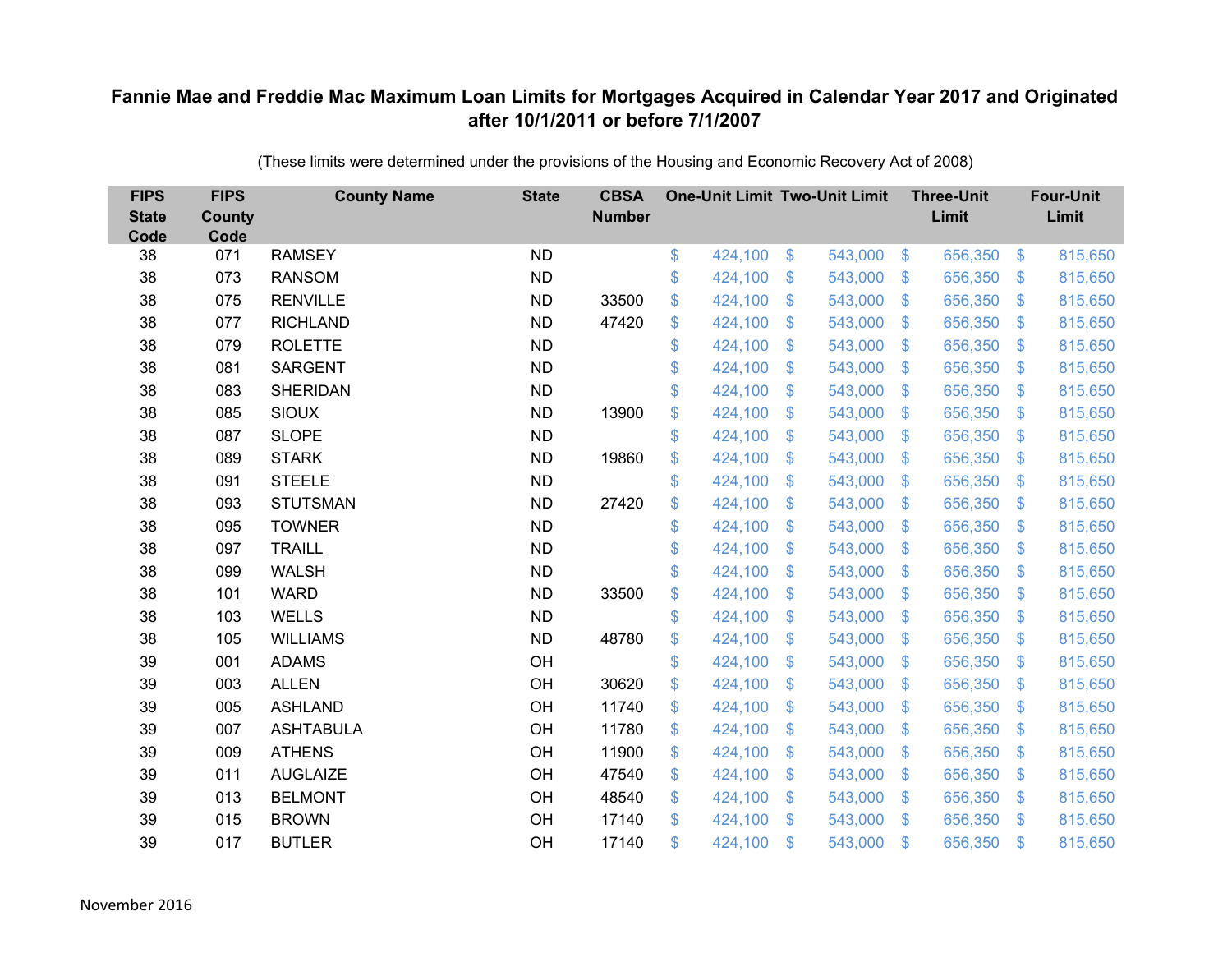| <b>FIPS</b><br><b>State</b><br>Code | <b>FIPS</b><br><b>County</b><br>Code | <b>County Name</b> | <b>State</b> | <b>CBSA</b><br><b>Number</b> | <b>One-Unit Limit Two-Unit Limit</b> |                |         |                | <b>Three-Unit</b><br>Limit |                           | <b>Four-Unit</b><br>Limit |
|-------------------------------------|--------------------------------------|--------------------|--------------|------------------------------|--------------------------------------|----------------|---------|----------------|----------------------------|---------------------------|---------------------------|
| 39                                  | 019                                  | <b>CARROLL</b>     | OH           | 15940                        | \$<br>424,100                        | \$             | 543,000 | $\sqrt[6]{3}$  | 656,350                    | $\frac{1}{2}$             | 815,650                   |
| 39                                  | 021                                  | <b>CHAMPAIGN</b>   | OH           | 46500                        | \$<br>424,100                        | \$             | 543,000 | $\sqrt{3}$     | 656,350                    | $\mathfrak{F}$            | 815,650                   |
| 39                                  | 023                                  | <b>CLARK</b>       | OH           | 44220                        | \$<br>424,100                        | \$             | 543,000 | $\sqrt[6]{3}$  | 656,350                    | $\boldsymbol{\mathsf{S}}$ | 815,650                   |
| 39                                  | 025                                  | <b>CLERMONT</b>    | OH           | 17140                        | \$<br>424,100                        | \$             | 543,000 | $\sqrt{3}$     | 656,350                    | $\mathcal{L}$             | 815,650                   |
| 39                                  | 027                                  | <b>CLINTON</b>     | OH           | 48940                        | \$<br>424,100                        | \$             | 543,000 | $\sqrt{3}$     | 656,350                    | $\boldsymbol{\mathsf{S}}$ | 815,650                   |
| 39                                  | 029                                  | <b>COLUMBIANA</b>  | OH           | 41400                        | \$<br>424,100                        | \$             | 543,000 | $\sqrt{3}$     | 656,350                    | $\mathfrak{S}$            | 815,650                   |
| 39                                  | 031                                  | <b>COSHOCTON</b>   | OH           | 18740                        | \$<br>424,100                        | \$             | 543,000 | $\sqrt{3}$     | 656,350                    | $\boldsymbol{\mathsf{S}}$ | 815,650                   |
| 39                                  | 033                                  | <b>CRAWFORD</b>    | OH           | 15340                        | \$<br>424,100                        | \$             | 543,000 | $\mathbf{\$}$  | 656,350                    | $\mathfrak{S}$            | 815,650                   |
| 39                                  | 035                                  | <b>CUYAHOGA</b>    | OH           | 17460                        | \$<br>424,100                        | \$             | 543,000 | \$             | 656,350                    | $\mathcal{L}$             | 815,650                   |
| 39                                  | 037                                  | <b>DARKE</b>       | OH           | 24820                        | \$<br>424,100                        | $\mathfrak{S}$ | 543,000 | $\mathfrak{S}$ | 656,350                    | $\mathfrak{F}$            | 815,650                   |
| 39                                  | 039                                  | <b>DEFIANCE</b>    | OH           | 19580                        | \$<br>424,100                        | \$             | 543,000 | \$             | 656,350                    | $\boldsymbol{\mathsf{S}}$ | 815,650                   |
| 39                                  | 041                                  | <b>DELAWARE</b>    | OH           | 18140                        | \$<br>424,100                        | \$             | 543,000 | \$             | 656,350                    | $\mathcal{L}$             | 815,650                   |
| 39                                  | 043                                  | <b>ERIE</b>        | OH           | 41780                        | \$<br>424,100                        | $\mathcal{S}$  | 543,000 | $\mathfrak{S}$ | 656,350                    | $\boldsymbol{\mathsf{S}}$ | 815,650                   |
| 39                                  | 045                                  | <b>FAIRFIELD</b>   | OH           | 18140                        | \$<br>424,100                        | \$             | 543,000 | \$             | 656,350                    | \$.                       | 815,650                   |
| 39                                  | 047                                  | <b>FAYETTE</b>     | OH           | 47920                        | \$<br>424,100                        | \$             | 543,000 | \$             | 656,350                    | $\mathfrak{F}$            | 815,650                   |
| 39                                  | 049                                  | <b>FRANKLIN</b>    | OH           | 18140                        | \$<br>424,100                        | \$             | 543,000 | \$             | 656,350                    | $\boldsymbol{\mathsf{S}}$ | 815,650                   |
| 39                                  | 051                                  | <b>FULTON</b>      | OH           | 45780                        | \$<br>424,100                        | \$             | 543,000 | $\sqrt{3}$     | 656,350                    | $\mathfrak{F}$            | 815,650                   |
| 39                                  | 053                                  | <b>GALLIA</b>      | OH           | 38580                        | \$<br>424,100                        | $\mathfrak{S}$ | 543,000 | $\mathfrak{S}$ | 656,350                    | $\mathcal{L}$             | 815,650                   |
| 39                                  | 055                                  | <b>GEAUGA</b>      | OH           | 17460                        | \$<br>424,100                        | $\mathfrak{S}$ | 543,000 | $\mathcal{S}$  | 656,350                    | $\mathfrak{F}$            | 815,650                   |
| 39                                  | 057                                  | <b>GREENE</b>      | OH           | 19380                        | \$<br>424,100                        | \$             | 543,000 | \$             | 656,350                    | $\boldsymbol{\mathsf{S}}$ | 815,650                   |
| 39                                  | 059                                  | <b>GUERNSEY</b>    | OH           | 15740                        | \$<br>424,100                        | $\mathfrak{S}$ | 543,000 | $\mathbf{\$}$  | 656,350                    | $\mathfrak{F}$            | 815,650                   |
| 39                                  | 061                                  | <b>HAMILTON</b>    | OH           | 17140                        | \$<br>424,100                        | \$             | 543,000 | \$             | 656,350                    | $\mathcal{L}$             | 815,650                   |
| 39                                  | 063                                  | <b>HANCOCK</b>     | OH           | 22300                        | \$<br>424,100                        | \$             | 543,000 | $\sqrt{3}$     | 656,350                    | $\mathfrak{S}$            | 815,650                   |
| 39                                  | 065                                  | <b>HARDIN</b>      | OH           |                              | \$<br>424,100                        | \$             | 543,000 | \$             | 656,350                    | $\boldsymbol{\mathsf{S}}$ | 815,650                   |
| 39                                  | 067                                  | <b>HARRISON</b>    | OH           |                              | \$<br>424,100                        | \$             | 543,000 | $\mathcal{S}$  | 656,350                    | $\mathcal{L}$             | 815,650                   |
| 39                                  | 069                                  | <b>HENRY</b>       | OH           |                              | \$<br>424,100                        | $\mathfrak{S}$ | 543,000 | \$             | 656,350                    | $\mathfrak{F}$            | 815,650                   |
| 39                                  | 071                                  | <b>HIGHLAND</b>    | OH           |                              | \$<br>424,100                        | \$             | 543,000 | \$             | 656,350                    | $\mathfrak{s}$            | 815,650                   |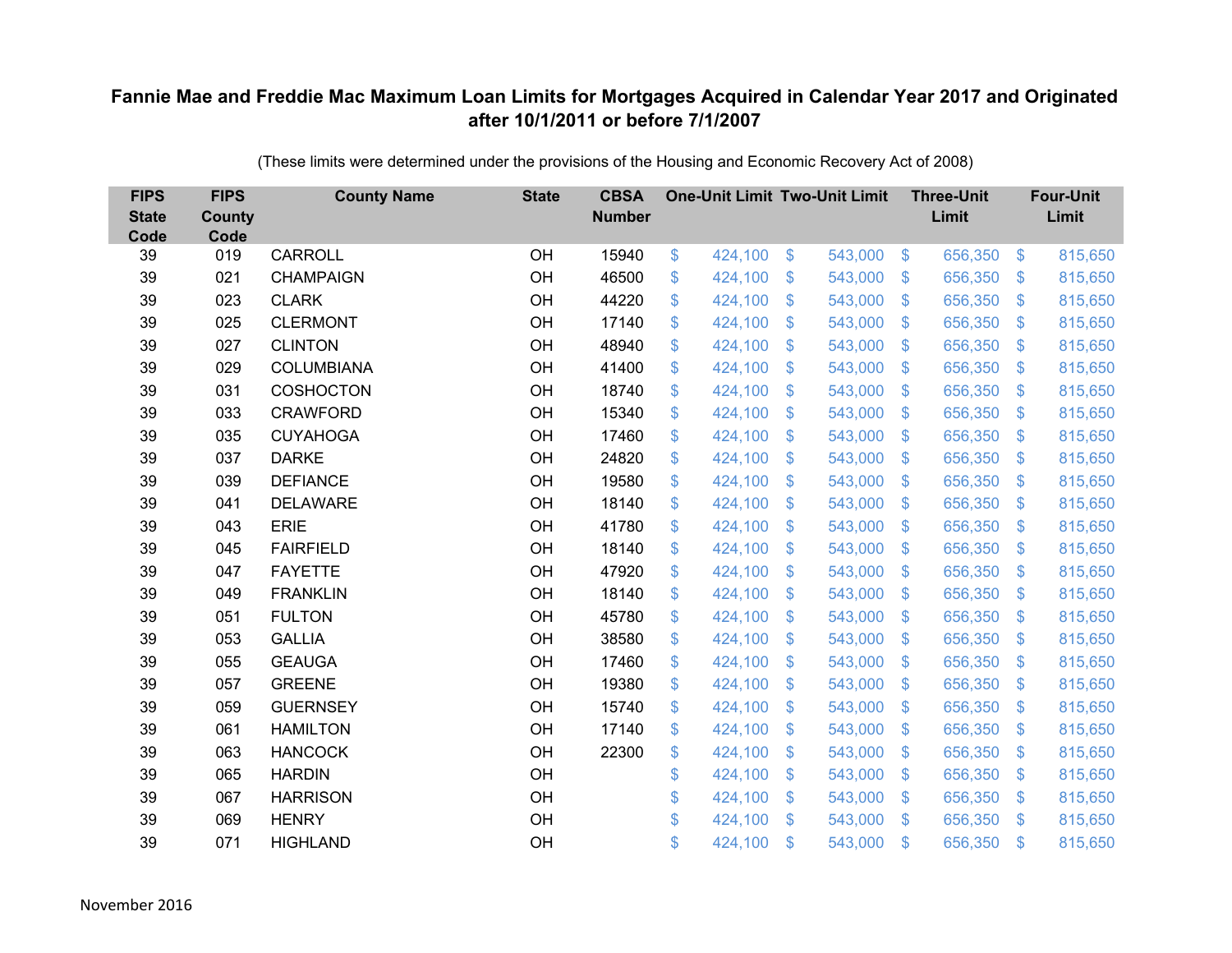| <b>FIPS</b><br><b>State</b><br>Code | <b>FIPS</b><br>County<br>Code | <b>County Name</b> | <b>State</b> | <b>CBSA</b><br><b>Number</b> | <b>One-Unit Limit Two-Unit Limit</b> |                |         |                | <b>Three-Unit</b><br>Limit |                         | <b>Four-Unit</b><br>Limit |
|-------------------------------------|-------------------------------|--------------------|--------------|------------------------------|--------------------------------------|----------------|---------|----------------|----------------------------|-------------------------|---------------------------|
| 39                                  | 073                           | <b>HOCKING</b>     | OH           | 18140                        | \$<br>424,100                        | \$             | 543,000 | $\sqrt[6]{5}$  | 656,350                    | $\sqrt[6]{3}$           | 815,650                   |
| 39                                  | 075                           | <b>HOLMES</b>      | OH           |                              | \$<br>424,100                        | \$             | 543,000 | $\sqrt[6]{3}$  | 656,350                    | $\mathbb{S}$            | 815,650                   |
| 39                                  | 077                           | <b>HURON</b>       | OH           | 35940                        | \$<br>424,100                        | $\mathfrak{S}$ | 543,000 | $\mathbb{S}$   | 656,350                    | $\mathfrak{S}$          | 815,650                   |
| 39                                  | 079                           | <b>JACKSON</b>     | OH           | 27160                        | \$<br>424,100                        | $\mathfrak{S}$ | 543,000 | $\mathbf{\$}$  | 656,350                    | $\mathfrak{S}$          | 815,650                   |
| 39                                  | 081                           | <b>JEFFERSON</b>   | OH           | 48260                        | \$<br>424,100                        | \$             | 543,000 | $\mathfrak{S}$ | 656,350                    | $\mathbb{S}$            | 815,650                   |
| 39                                  | 083                           | <b>KNOX</b>        | OH           | 34540                        | \$<br>424,100                        | $\mathfrak{S}$ | 543,000 | $\mathbf{\$}$  | 656,350                    | $\mathbb{S}$            | 815,650                   |
| 39                                  | 085                           | <b>LAKE</b>        | OH           | 17460                        | \$<br>424,100                        | $\mathfrak{S}$ | 543,000 | $\mathbb{S}$   | 656,350                    | $\mathfrak{S}$          | 815,650                   |
| 39                                  | 087                           | <b>LAWRENCE</b>    | OH           | 26580                        | \$<br>424,100                        | \$             | 543,000 | $\mathcal{S}$  | 656,350                    | $\mathfrak{S}$          | 815,650                   |
| 39                                  | 089                           | <b>LICKING</b>     | OH           | 18140                        | \$<br>424,100                        | $\mathfrak{S}$ | 543,000 | $\mathbb{S}$   | 656,350                    | $\mathfrak{S}$          | 815,650                   |
| 39                                  | 091                           | <b>LOGAN</b>       | OH           | 13340                        | \$<br>424,100                        | $\mathfrak{S}$ | 543,000 | $\mathbb{S}$   | 656,350                    | $\mathfrak{S}$          | 815,650                   |
| 39                                  | 093                           | <b>LORAIN</b>      | OH           | 17460                        | \$<br>424,100                        | \$             | 543,000 | $\mathcal{S}$  | 656,350                    | $\mathfrak{S}$          | 815,650                   |
| 39                                  | 095                           | <b>LUCAS</b>       | OH           | 45780                        | \$<br>424,100                        | \$             | 543,000 | $\mathcal{S}$  | 656,350                    | $\mathfrak{S}$          | 815,650                   |
| 39                                  | 097                           | <b>MADISON</b>     | OH           | 18140                        | \$<br>424,100                        | $\mathfrak{S}$ | 543,000 | $\mathbb{S}$   | 656,350                    | $\mathfrak{S}$          | 815,650                   |
| 39                                  | 099                           | <b>MAHONING</b>    | OH           | 49660                        | \$<br>424,100                        | \$             | 543,000 | $\mathcal{S}$  | 656,350                    | $\mathcal{L}$           | 815,650                   |
| 39                                  | 101                           | <b>MARION</b>      | OH           | 32020                        | \$<br>424,100                        | \$             | 543,000 | $\mathcal{S}$  | 656,350                    | $\mathcal{L}$           | 815,650                   |
| 39                                  | 103                           | <b>MEDINA</b>      | OH           | 17460                        | \$<br>424,100                        | $\mathfrak{S}$ | 543,000 | $\mathbb{S}$   | 656,350                    | $\sqrt[6]{\frac{1}{2}}$ | 815,650                   |
| 39                                  | 105                           | <b>MEIGS</b>       | OH           |                              | \$<br>424,100                        | \$             | 543,000 | $\sqrt{3}$     | 656,350                    | $\sqrt[6]{\frac{1}{2}}$ | 815,650                   |
| 39                                  | 107                           | <b>MERCER</b>      | OH           | 16380                        | \$<br>424,100                        | \$             | 543,000 | S.             | 656,350                    | $\mathcal{L}$           | 815,650                   |
| 39                                  | 109                           | <b>MIAMI</b>       | OH           | 19380                        | \$<br>424,100                        | $\mathfrak{S}$ | 543,000 | $\mathcal{S}$  | 656,350                    | $\mathbb{S}$            | 815,650                   |
| 39                                  | 111                           | <b>MONROE</b>      | OH           |                              | \$<br>424,100                        | \$             | 543,000 | $\mathfrak{S}$ | 656,350                    | $\sqrt[6]{\frac{1}{2}}$ | 815,650                   |
| 39                                  | 113                           | <b>MONTGOMERY</b>  | OH           | 19380                        | \$<br>424,100                        | \$             | 543,000 | $\sqrt[6]{3}$  | 656,350                    | $\mathcal{L}$           | 815,650                   |
| 39                                  | 115                           | <b>MORGAN</b>      | OH           |                              | \$<br>424,100                        | $\mathfrak{S}$ | 543,000 | $\mathbb{S}$   | 656,350                    | $\mathfrak{S}$          | 815,650                   |
| 39                                  | 117                           | <b>MORROW</b>      | OH           | 18140                        | \$<br>424,100                        | \$             | 543,000 | $\mathbf{\$}$  | 656,350                    | $\mathfrak{S}$          | 815,650                   |
| 39                                  | 119                           | <b>MUSKINGUM</b>   | OH           | 49780                        | \$<br>424,100                        | \$             | 543,000 | $\mathfrak{S}$ | 656,350                    | $\mathfrak{F}$          | 815,650                   |
| 39                                  | 121                           | <b>NOBLE</b>       | OH           |                              | \$<br>424,100                        | \$             | 543,000 | $\sqrt[6]{3}$  | 656,350                    | $\mathbb{S}$            | 815,650                   |
| 39                                  | 123                           | <b>OTTAWA</b>      | OH           | 38840                        | \$<br>424,100                        | $\mathfrak{S}$ | 543,000 | $\mathbb{S}$   | 656,350                    | $\mathbf{\$}$           | 815,650                   |
| 39                                  | 125                           | <b>PAULDING</b>    | OH           |                              | \$<br>424,100                        | \$             | 543,000 | $\mathfrak{s}$ | 656,350                    | \$                      | 815,650                   |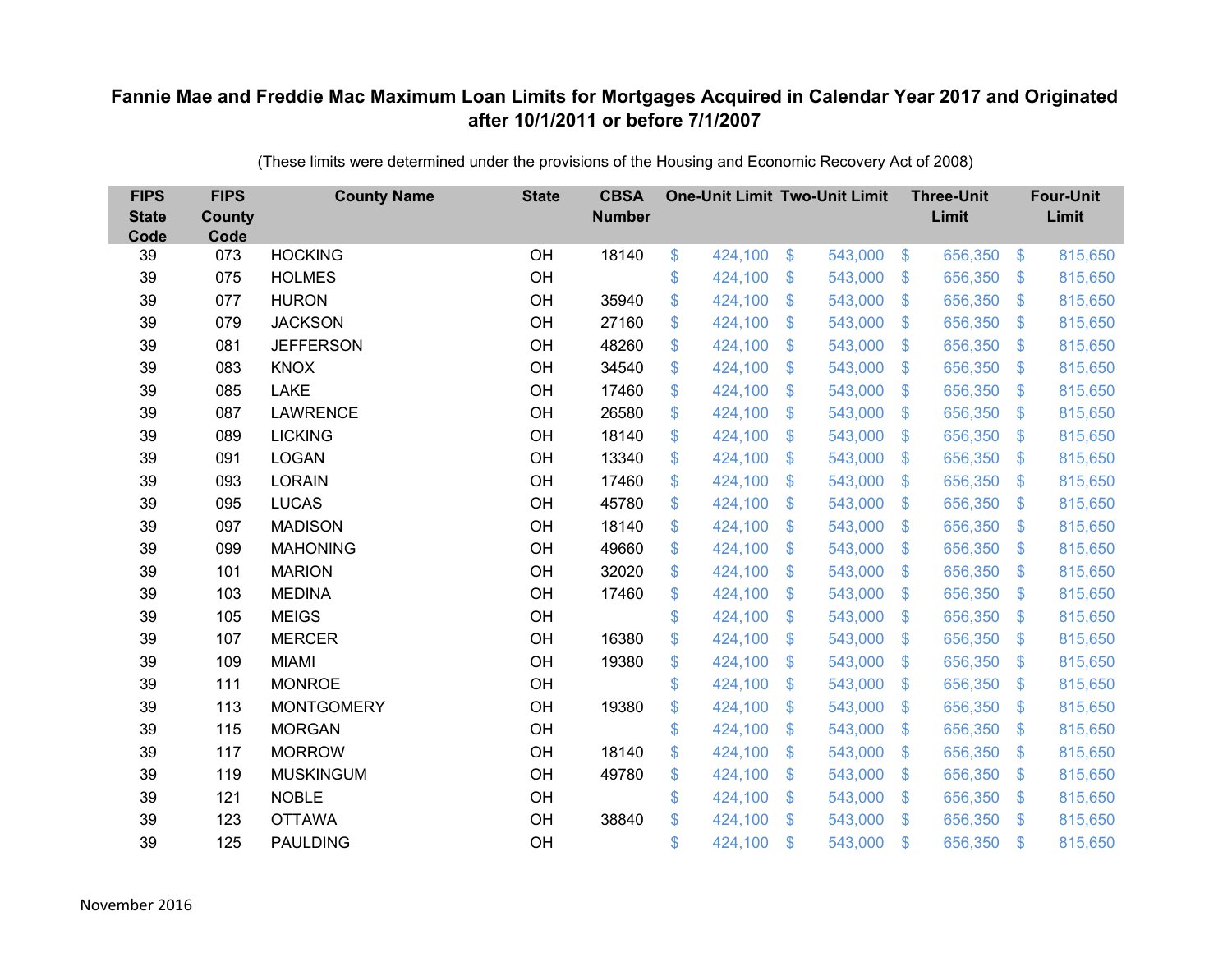| <b>FIPS</b><br><b>State</b><br>Code | <b>FIPS</b><br><b>County</b><br>Code | <b>County Name</b> | <b>State</b> | <b>CBSA</b><br><b>Number</b> | <b>One-Unit Limit Two-Unit Limit</b> |                |         |                | <b>Three-Unit</b><br>Limit |                         | <b>Four-Unit</b><br>Limit |
|-------------------------------------|--------------------------------------|--------------------|--------------|------------------------------|--------------------------------------|----------------|---------|----------------|----------------------------|-------------------------|---------------------------|
| 39                                  | 127                                  | <b>PERRY</b>       | OH           | 18140                        | \$<br>424,100                        | \$             | 543,000 | $\sqrt[3]{5}$  | 656,350                    | $\frac{3}{2}$           | 815,650                   |
| 39                                  | 129                                  | <b>PICKAWAY</b>    | OH           | 18140                        | \$<br>424,100                        | \$             | 543,000 | $\sqrt[6]{3}$  | 656,350                    | $\mathbb{S}$            | 815,650                   |
| 39                                  | 131                                  | <b>PIKE</b>        | OH           |                              | \$<br>424,100                        | $\mathcal{S}$  | 543,000 | $\mathbb{S}$   | 656,350                    | $\mathfrak{S}$          | 815,650                   |
| 39                                  | 133                                  | <b>PORTAGE</b>     | OH           | 10420                        | \$<br>424,100                        | \$             | 543,000 | $\sqrt[6]{3}$  | 656,350                    | $\mathcal{L}$           | 815,650                   |
| 39                                  | 135                                  | PREBLE             | OH           |                              | \$<br>424,100                        | \$             | 543,000 | $\mathbb{S}$   | 656,350                    | $\mathfrak{S}$          | 815,650                   |
| 39                                  | 137                                  | <b>PUTNAM</b>      | OH           |                              | \$<br>424,100                        | $\mathcal{S}$  | 543,000 | $\mathbf{\$}$  | 656,350                    | $\mathfrak{S}$          | 815,650                   |
| 39                                  | 139                                  | <b>RICHLAND</b>    | OH           | 31900                        | \$<br>424,100                        | \$             | 543,000 | $\sqrt[6]{3}$  | 656,350                    | $\mathbb{S}$            | 815,650                   |
| 39                                  | 141                                  | <b>ROSS</b>        | OH           | 17060                        | \$<br>424,100                        | \$             | 543,000 | $\sqrt[6]{3}$  | 656,350                    | $\mathbb{S}$            | 815,650                   |
| 39                                  | 143                                  | <b>SANDUSKY</b>    | OH           | 23380                        | \$<br>424,100                        | $\mathcal{S}$  | 543,000 | $\mathbf{\$}$  | 656,350                    | $\mathfrak{S}$          | 815,650                   |
| 39                                  | 145                                  | <b>SCIOTO</b>      | OH           | 39020                        | \$<br>424,100                        | \$             | 543,000 | $\mathcal{S}$  | 656,350                    | $\mathcal{L}$           | 815,650                   |
| 39                                  | 147                                  | <b>SENECA</b>      | OH           | 45660                        | \$<br>424,100                        | $\mathcal{S}$  | 543,000 | $\mathcal{S}$  | 656,350                    | $\mathfrak{S}$          | 815,650                   |
| 39                                  | 149                                  | <b>SHELBY</b>      | OH           | 43380                        | \$<br>424,100                        | $\mathcal{S}$  | 543,000 | $\mathbb{S}$   | 656,350                    | $\mathfrak{S}$          | 815,650                   |
| 39                                  | 151                                  | <b>STARK</b>       | OH           | 15940                        | \$<br>424,100                        | $\mathcal{S}$  | 543,000 | $\mathbb{S}$   | 656,350                    | $\mathfrak{S}$          | 815,650                   |
| 39                                  | 153                                  | <b>SUMMIT</b>      | OH           | 10420                        | \$<br>424,100                        | \$             | 543,000 | S.             | 656,350                    | $\mathbb{S}$            | 815,650                   |
| 39                                  | 155                                  | <b>TRUMBULL</b>    | OH           | 49660                        | \$<br>424,100                        | \$             | 543,000 | $\mathfrak{S}$ | 656,350                    | $\sqrt[6]{\frac{1}{2}}$ | 815,650                   |
| 39                                  | 157                                  | <b>TUSCARAWAS</b>  | OH           | 35420                        | \$<br>424,100                        | \$             | 543,000 | $\mathfrak{S}$ | 656,350                    | $\mathcal{L}$           | 815,650                   |
| 39                                  | 159                                  | <b>UNION</b>       | OH           | 18140                        | \$<br>424,100                        | $\mathcal{S}$  | 543,000 | $\mathbf{\$}$  | 656,350                    | $\mathbb{S}$            | 815,650                   |
| 39                                  | 161                                  | <b>VAN WERT</b>    | OH           | 46780                        | \$<br>424,100                        | \$             | 543,000 | $\mathfrak{S}$ | 656,350                    | $\sqrt[6]{\frac{1}{2}}$ | 815,650                   |
| 39                                  | 163                                  | <b>VINTON</b>      | OH           |                              | \$<br>424,100                        | \$             | 543,000 | $\sqrt[6]{3}$  | 656,350                    | $\mathcal{L}$           | 815,650                   |
| 39                                  | 165                                  | <b>WARREN</b>      | OH           | 17140                        | \$<br>424,100                        | $\mathcal{S}$  | 543,000 | $\mathbb{S}$   | 656,350                    | $\mathfrak{S}$          | 815,650                   |
| 39                                  | 167                                  | <b>WASHINGTON</b>  | OH           | 31930                        | \$<br>424,100                        | \$             | 543,000 | $\sqrt[6]{3}$  | 656,350                    | $\mathcal{L}$           | 815,650                   |
| 39                                  | 169                                  | <b>WAYNE</b>       | OH           | 49300                        | \$<br>424,100                        | $\mathcal{S}$  | 543,000 | $\mathbb{S}$   | 656,350                    | $\mathbb{S}$            | 815,650                   |
| 39                                  | 171                                  | <b>WILLIAMS</b>    | OH           |                              | \$<br>424,100                        | \$             | 543,000 | $\mathbf{\$}$  | 656,350                    | $\mathfrak{S}$          | 815,650                   |
| 39                                  | 173                                  | <b>WOOD</b>        | OH           | 45780                        | \$<br>424,100                        | \$             | 543,000 | $\mathfrak{S}$ | 656,350                    | $\mathcal{L}$           | 815,650                   |
| 39                                  | 175                                  | <b>WYANDOT</b>     | OH           |                              | \$<br>424,100                        | \$             | 543,000 | $\sqrt[6]{3}$  | 656,350                    | $\mathbb{S}$            | 815,650                   |
| 40                                  | 001                                  | <b>ADAIR</b>       | OK           |                              | \$<br>424,100                        | $\mathfrak{S}$ | 543,000 | $\mathbb{S}$   | 656,350                    | $\mathbf{\$}$           | 815,650                   |
| 40                                  | 003                                  | <b>ALFALFA</b>     | OK           |                              | \$<br>424,100                        | \$             | 543,000 | $\mathfrak{s}$ | 656,350                    | $\mathbf{\$}$           | 815,650                   |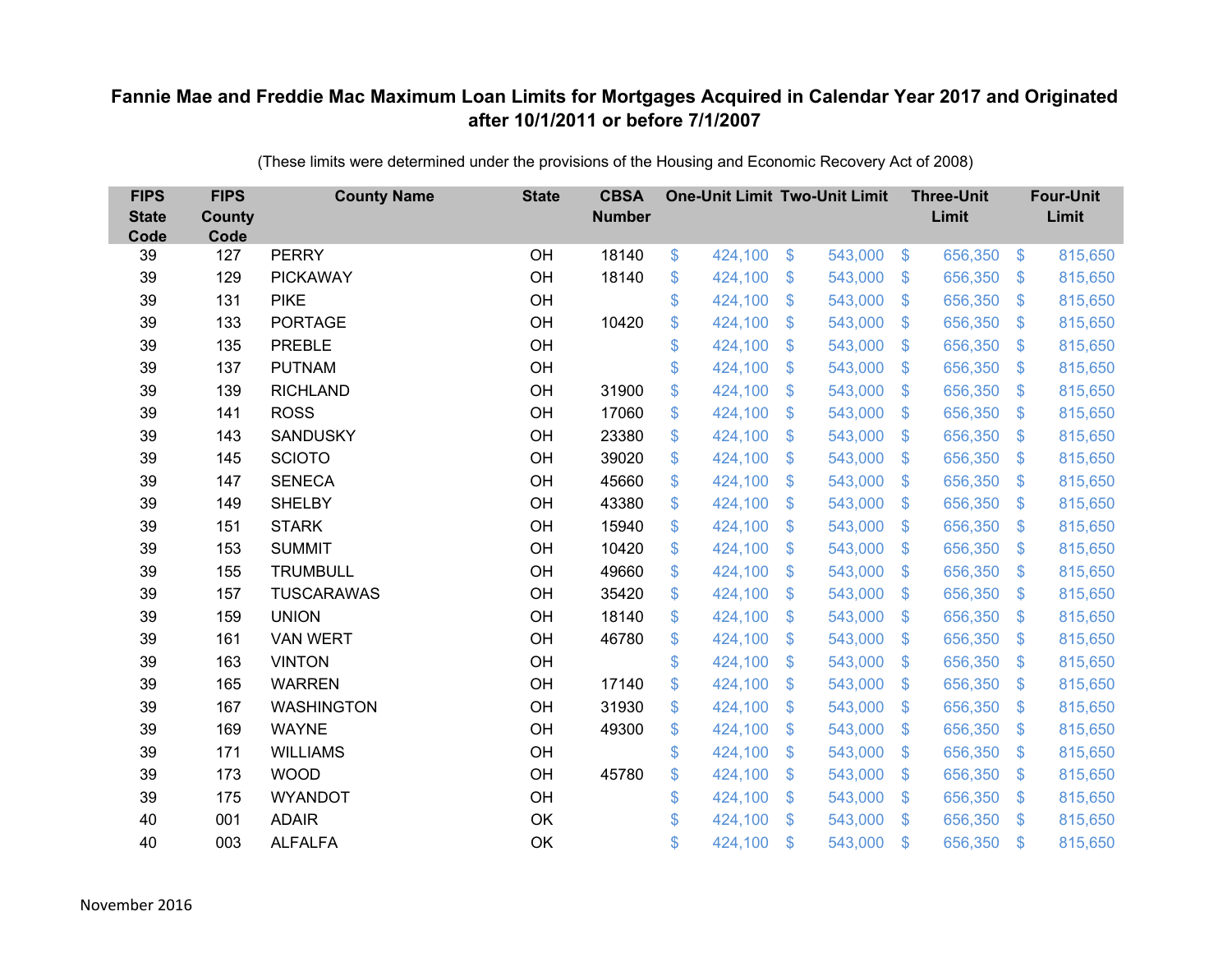| <b>FIPS</b><br><b>State</b><br>Code | <b>FIPS</b><br><b>County</b><br>Code | <b>County Name</b> | <b>State</b> | <b>CBSA</b><br><b>Number</b> | <b>One-Unit Limit Two-Unit Limit</b> |               |         |                           | <b>Three-Unit</b><br>Limit |                | <b>Four-Unit</b><br>Limit |
|-------------------------------------|--------------------------------------|--------------------|--------------|------------------------------|--------------------------------------|---------------|---------|---------------------------|----------------------------|----------------|---------------------------|
| 40                                  | 005                                  | <b>ATOKA</b>       | OK           |                              | \$<br>424,100                        | $\frac{3}{2}$ | 543,000 | $\sqrt[6]{3}$             | 656,350                    | $\frac{1}{2}$  | 815,650                   |
| 40                                  | 007                                  | <b>BEAVER</b>      | OK           |                              | \$<br>424,100                        | \$            | 543,000 | $\mathbf{\$}$             | 656,350                    | $\mathfrak{F}$ | 815,650                   |
| 40                                  | 009                                  | <b>BECKHAM</b>     | OK           | 21120                        | \$<br>424,100                        | \$            | 543,000 | $\mathfrak{F}$            | 656,350                    | $\mathfrak{F}$ | 815,650                   |
| 40                                  | 011                                  | <b>BLAINE</b>      | OK           |                              | \$<br>424,100                        | \$            | 543,000 | $\mathcal{S}$             | 656,350                    | $\mathfrak{F}$ | 815,650                   |
| 40                                  | 013                                  | <b>BRYAN</b>       | OK           | 20460                        | \$<br>424,100                        | \$            | 543,000 | $\mathfrak{F}$            | 656,350                    | $\mathbf{\$}$  | 815,650                   |
| 40                                  | 015                                  | CADDO              | OK           |                              | \$<br>424,100                        | \$            | 543,000 | $\mathbf{\$}$             | 656,350                    | S.             | 815,650                   |
| 40                                  | 017                                  | CANADIAN           | OK           | 36420                        | \$<br>424,100                        | \$            | 543,000 | $\boldsymbol{\mathsf{S}}$ | 656,350                    | $\mathcal{L}$  | 815,650                   |
| 40                                  | 019                                  | <b>CARTER</b>      | OK           | 11620                        | \$<br>424,100                        | \$            | 543,000 | $\mathfrak{F}$            | 656,350                    | $\mathfrak{F}$ | 815,650                   |
| 40                                  | 021                                  | <b>CHEROKEE</b>    | OK           | 45140                        | \$<br>424,100                        | \$            | 543,000 | $\mathfrak{F}$            | 656,350                    | $\mathfrak{F}$ | 815,650                   |
| 40                                  | 023                                  | <b>CHOCTAW</b>     | OK           |                              | \$<br>424,100                        | \$            | 543,000 | $\mathcal{S}$             | 656,350                    | $\mathfrak{F}$ | 815,650                   |
| 40                                  | 025                                  | <b>CIMARRON</b>    | OK           |                              | \$<br>424,100                        | \$            | 543,000 | $\mathbb{S}$              | 656,350                    | $\mathfrak{F}$ | 815,650                   |
| 40                                  | 027                                  | <b>CLEVELAND</b>   | OK           | 36420                        | \$<br>424,100                        | \$            | 543,000 | $\mathfrak{F}$            | 656,350                    | $\mathfrak{F}$ | 815,650                   |
| 40                                  | 029                                  | COAL               | OK           |                              | \$<br>424,100                        | \$            | 543,000 | $\boldsymbol{\mathsf{S}}$ | 656,350                    | $\mathcal{L}$  | 815,650                   |
| 40                                  | 031                                  | <b>COMANCHE</b>    | OK           | 30020                        | \$<br>424,100                        | \$            | 543,000 | S.                        | 656,350                    | $\mathfrak{F}$ | 815,650                   |
| 40                                  | 033                                  | <b>COTTON</b>      | OK           | 30020                        | \$<br>424,100                        | \$            | 543,000 | $\mathfrak{S}$            | 656,350                    | $\mathfrak{F}$ | 815,650                   |
| 40                                  | 035                                  | <b>CRAIG</b>       | OK           |                              | \$<br>424,100                        | \$            | 543,000 | $\boldsymbol{\mathsf{S}}$ | 656,350                    | $\mathcal{L}$  | 815,650                   |
| 40                                  | 037                                  | <b>CREEK</b>       | OK           | 46140                        | \$<br>424,100                        | \$            | 543,000 | $\mathfrak{F}$            | 656,350                    | $\mathfrak{F}$ | 815,650                   |
| 40                                  | 039                                  | <b>CUSTER</b>      | OK           | 48220                        | \$<br>424,100                        | \$            | 543,000 | $\boldsymbol{\mathsf{S}}$ | 656,350                    | $\mathcal{L}$  | 815,650                   |
| 40                                  | 041                                  | <b>DELAWARE</b>    | OK           |                              | \$<br>424,100                        | \$            | 543,000 | $\mathbb{S}$              | 656,350                    | $\mathfrak{F}$ | 815,650                   |
| 40                                  | 043                                  | <b>DEWEY</b>       | OK           |                              | \$<br>424,100                        | \$            | 543,000 | $\mathfrak{F}$            | 656,350                    | $\mathfrak{F}$ | 815,650                   |
| 40                                  | 045                                  | <b>ELLIS</b>       | OK           |                              | \$<br>424,100                        | \$            | 543,000 | $\sqrt[6]{3}$             | 656,350                    | $\mathfrak{F}$ | 815,650                   |
| 40                                  | 047                                  | <b>GARFIELD</b>    | OK           | 21420                        | \$<br>424,100                        | \$            | 543,000 | $\mathfrak{F}$            | 656,350                    | $\mathfrak{F}$ | 815,650                   |
| 40                                  | 049                                  | <b>GARVIN</b>      | OK           |                              | \$<br>424,100                        | \$            | 543,000 | $\mathbf{\$}$             | 656,350                    | $\mathfrak{S}$ | 815,650                   |
| 40                                  | 051                                  | <b>GRADY</b>       | OK           | 36420                        | \$<br>424,100                        | \$            | 543,000 | $\boldsymbol{\mathsf{S}}$ | 656,350                    | $\mathcal{L}$  | 815,650                   |
| 40                                  | 053                                  | <b>GRANT</b>       | OK           |                              | \$<br>424,100                        | \$            | 543,000 | $\mathcal{S}$             | 656,350                    | $\mathfrak{F}$ | 815,650                   |
| 40                                  | 055                                  | <b>GREER</b>       | OK           |                              | \$<br>424,100                        | \$            | 543,000 | $\mathbf{\$}$             | 656,350                    | <sup>\$</sup>  | 815,650                   |
| 40                                  | 057                                  | <b>HARMON</b>      | OK           |                              | \$<br>424,100                        | \$            | 543,000 | $\mathfrak{s}$            | 656,350                    | $\mathbf{\$}$  | 815,650                   |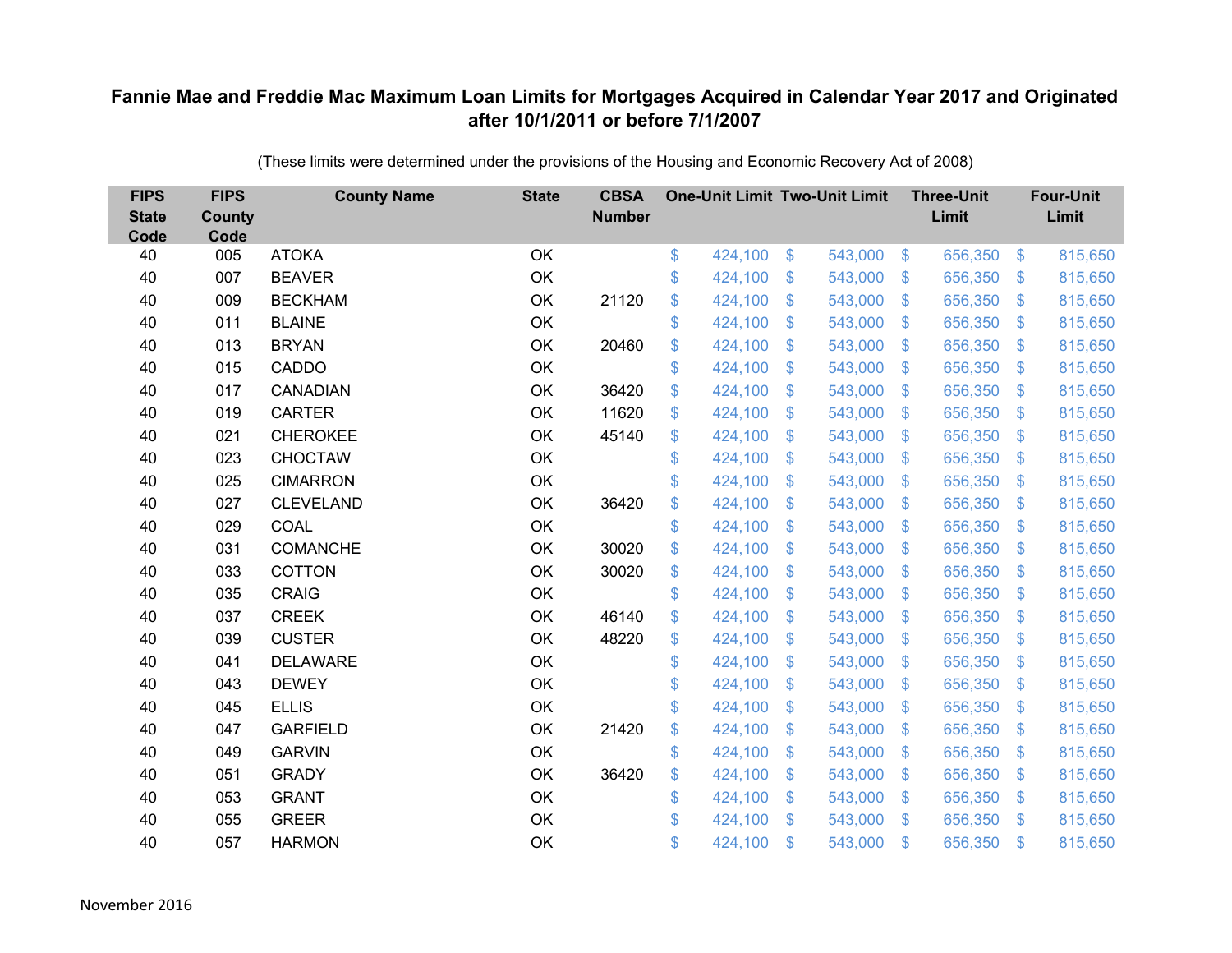| <b>FIPS</b><br><b>State</b><br>Code | <b>FIPS</b><br><b>County</b><br>Code | <b>County Name</b> | <b>State</b> | <b>CBSA</b><br><b>Number</b> | <b>One-Unit Limit Two-Unit Limit</b> |                           |         |                           | <b>Three-Unit</b><br>Limit |                | <b>Four-Unit</b><br>Limit |
|-------------------------------------|--------------------------------------|--------------------|--------------|------------------------------|--------------------------------------|---------------------------|---------|---------------------------|----------------------------|----------------|---------------------------|
| 40                                  | 059                                  | <b>HARPER</b>      | OK           |                              | \$<br>424,100                        | \$                        | 543,000 | $\sqrt[6]{3}$             | 656,350                    | $\sqrt{3}$     | 815,650                   |
| 40                                  | 061                                  | <b>HASKELL</b>     | OK           |                              | \$<br>424,100                        | \$                        | 543,000 | $\mathcal{L}$             | 656,350                    | \$             | 815,650                   |
| 40                                  | 063                                  | <b>HUGHES</b>      | OK           |                              | \$<br>424,100                        | $\mathcal{S}$             | 543,000 | $\mathfrak{S}$            | 656,350                    | $\mathbf{\$}$  | 815,650                   |
| 40                                  | 065                                  | <b>JACKSON</b>     | OK           | 11060                        | \$<br>424,100                        | $\boldsymbol{\mathsf{S}}$ | 543,000 | $\mathfrak{S}$            | 656,350                    | $\mathbf{\$}$  | 815,650                   |
| 40                                  | 067                                  | <b>JEFFERSON</b>   | OK           |                              | \$<br>424,100                        | $\boldsymbol{\mathsf{S}}$ | 543,000 | $\boldsymbol{\mathsf{S}}$ | 656,350                    | \$             | 815,650                   |
| 40                                  | 069                                  | <b>JOHNSTON</b>    | OK           |                              | \$<br>424,100                        | $\mathcal{S}$             | 543,000 | $\mathfrak{S}$            | 656,350                    | \$.            | 815,650                   |
| 40                                  | 071                                  | <b>KAY</b>         | OK           | 38620                        | \$<br>424,100                        | $\mathcal{S}$             | 543,000 | $\mathfrak{S}$            | 656,350                    | $\mathfrak{S}$ | 815,650                   |
| 40                                  | 073                                  | <b>KINGFISHER</b>  | OK           |                              | \$<br>424,100                        | $\boldsymbol{\mathsf{S}}$ | 543,000 | $\mathcal{L}$             | 656,350                    | $\mathcal{S}$  | 815,650                   |
| 40                                  | 075                                  | <b>KIOWA</b>       | OK           |                              | \$<br>424,100                        | \$                        | 543,000 | $\mathfrak{S}$            | 656,350                    | $\mathfrak{S}$ | 815,650                   |
| 40                                  | 077                                  | <b>LATIMER</b>     | OK           |                              | \$<br>424,100                        | $\mathcal{S}$             | 543,000 | $\mathfrak{S}$            | 656,350                    | $\mathbf{\$}$  | 815,650                   |
| 40                                  | 079                                  | LE FLORE           | OK           | 22900                        | \$<br>424,100                        | $\boldsymbol{\mathsf{S}}$ | 543,000 | $\mathcal{L}$             | 656,350                    | $\mathcal{S}$  | 815,650                   |
| 40                                  | 081                                  | <b>LINCOLN</b>     | OK           | 36420                        | \$<br>424,100                        | $\boldsymbol{\mathsf{S}}$ | 543,000 | \$                        | 656,350                    | $\mathcal{S}$  | 815,650                   |
| 40                                  | 083                                  | <b>LOGAN</b>       | OK           | 36420                        | \$<br>424,100                        | \$                        | 543,000 | $\mathfrak{S}$            | 656,350                    | \$.            | 815,650                   |
| 40                                  | 085                                  | LOVE               | OK           |                              | \$<br>424,100                        | $\boldsymbol{\mathsf{S}}$ | 543,000 | \$                        | 656,350                    | $\mathcal{S}$  | 815,650                   |
| 40                                  | 087                                  | <b>MCCLAIN</b>     | OK           | 36420                        | \$<br>424,100                        | \$                        | 543,000 | $\mathcal{L}$             | 656,350                    | $\mathcal{S}$  | 815,650                   |
| 40                                  | 089                                  | <b>MCCURTAIN</b>   | OK           |                              | \$<br>424,100                        | $\boldsymbol{\mathsf{S}}$ | 543,000 | $\mathfrak{S}$            | 656,350                    | $\mathcal{S}$  | 815,650                   |
| 40                                  | 091                                  | <b>MCINTOSH</b>    | OK           |                              | \$<br>424,100                        | \$                        | 543,000 | $\sqrt{2}$                | 656,350                    | $\sqrt{3}$     | 815,650                   |
| 40                                  | 093                                  | <b>MAJOR</b>       | OK           |                              | \$<br>424,100                        | $\boldsymbol{\mathsf{S}}$ | 543,000 | $\mathbb{S}$              | 656,350                    | $\mathcal{S}$  | 815,650                   |
| 40                                  | 095                                  | <b>MARSHALL</b>    | OK           |                              | \$<br>424,100                        | $\boldsymbol{\mathsf{S}}$ | 543,000 | $\mathfrak{S}$            | 656,350                    | $\mathcal{S}$  | 815,650                   |
| 40                                  | 097                                  | <b>MAYES</b>       | OK           |                              | \$<br>424,100                        | $\$\$                     | 543,000 | $\sqrt[6]{\frac{1}{2}}$   | 656,350                    | $\sqrt{3}$     | 815,650                   |
| 40                                  | 099                                  | <b>MURRAY</b>      | OK           |                              | \$<br>424,100                        | $\boldsymbol{\mathsf{S}}$ | 543,000 | $\mathcal{L}$             | 656,350                    | $\mathcal{S}$  | 815,650                   |
| 40                                  | 101                                  | <b>MUSKOGEE</b>    | OK           | 34780                        | \$<br>424,100                        | $\boldsymbol{\mathsf{S}}$ | 543,000 | $\mathfrak{S}$            | 656,350                    | $\mathbf{\$}$  | 815,650                   |
| 40                                  | 103                                  | <b>NOBLE</b>       | OK           |                              | \$<br>424,100                        | $\$\$                     | 543,000 | $\mathfrak{S}$            | 656,350                    | $\mathbf{\$}$  | 815,650                   |
| 40                                  | 105                                  | <b>NOWATA</b>      | OK           |                              | \$<br>424,100                        | $\boldsymbol{\mathsf{S}}$ | 543,000 | $\boldsymbol{\mathsf{S}}$ | 656,350                    | \$             | 815,650                   |
| 40                                  | 107                                  | <b>OKFUSKEE</b>    | OK           |                              | \$<br>424,100                        | $\boldsymbol{\mathsf{S}}$ | 543,000 | $\mathbb{S}$              | 656,350                    | \$             | 815,650                   |
| 40                                  | 109                                  | <b>OKLAHOMA</b>    | OK           | 36420                        | \$<br>424,100                        | $\mathfrak{s}$            | 543,000 | $\mathbf{\$}$             | 656,350                    | <sup>\$</sup>  | 815,650                   |
| 40                                  | 111                                  | <b>OKMULGEE</b>    | OK           | 46140                        | \$<br>424,100                        | $\mathfrak{s}$            | 543,000 | $\mathbf{\$}$             | 656,350                    | $\mathbf{\$}$  | 815,650                   |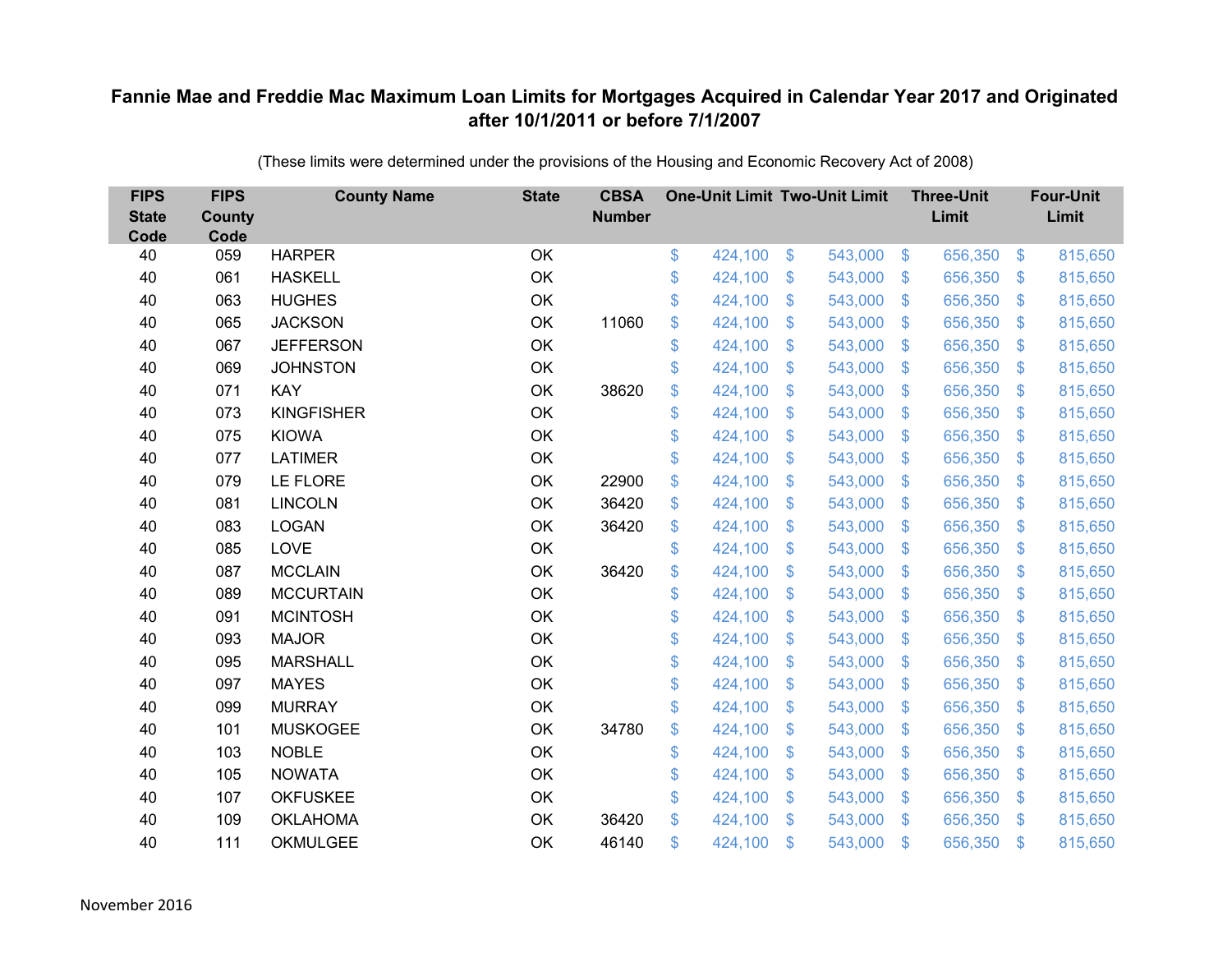| <b>FIPS</b><br><b>State</b><br>Code | <b>FIPS</b><br><b>County</b><br>Code | <b>County Name</b>  | <b>State</b> | <b>CBSA</b><br><b>Number</b> | <b>One-Unit Limit Two-Unit Limit</b> |               |         |                           | <b>Three-Unit</b><br>Limit |                | <b>Four-Unit</b><br>Limit |
|-------------------------------------|--------------------------------------|---------------------|--------------|------------------------------|--------------------------------------|---------------|---------|---------------------------|----------------------------|----------------|---------------------------|
| 40                                  | 113                                  | <b>OSAGE</b>        | OK           | 46140                        | \$<br>424,100                        | $\frac{3}{2}$ | 543,000 | $\sqrt[6]{3}$             | 656,350                    | $\frac{1}{2}$  | 815,650                   |
| 40                                  | 115                                  | <b>OTTAWA</b>       | OK           | 33060                        | \$<br>424,100                        | \$            | 543,000 | $\mathbf{\$}$             | 656,350                    | $\mathfrak{F}$ | 815,650                   |
| 40                                  | 117                                  | <b>PAWNEE</b>       | OK           | 46140                        | \$<br>424,100                        | \$            | 543,000 | $\mathbf{\$}$             | 656,350                    | $\mathfrak{F}$ | 815,650                   |
| 40                                  | 119                                  | <b>PAYNE</b>        | OK           | 44660                        | \$<br>424,100                        | \$            | 543,000 | $\sqrt[6]{3}$             | 656,350                    | $\mathfrak{S}$ | 815,650                   |
| 40                                  | 121                                  | <b>PITTSBURG</b>    | OK           | 32540                        | \$<br>424,100                        | \$            | 543,000 | $\mathbf{\$}$             | 656,350                    | $\mathcal{L}$  | 815,650                   |
| 40                                  | 123                                  | <b>PONTOTOC</b>     | OK           | 10220                        | \$<br>424,100                        | \$            | 543,000 | $\mathbf{\$}$             | 656,350                    | S.             | 815,650                   |
| 40                                  | 125                                  | <b>POTTAWATOMIE</b> | OK           | 43060                        | \$<br>424,100                        | \$            | 543,000 | $\sqrt[6]{3}$             | 656,350                    | $\mathfrak{F}$ | 815,650                   |
| 40                                  | 127                                  | <b>PUSHMATAHA</b>   | OK           |                              | \$<br>424,100                        | \$            | 543,000 | $\mathbb{S}$              | 656,350                    | $\mathfrak{F}$ | 815,650                   |
| 40                                  | 129                                  | <b>ROGER MILLS</b>  | OK           |                              | \$<br>424,100                        | \$            | 543,000 | $\mathbb{S}$              | 656,350                    | $\mathfrak{F}$ | 815,650                   |
| 40                                  | 131                                  | <b>ROGERS</b>       | OK           | 46140                        | \$<br>424,100                        | \$            | 543,000 | S.                        | 656,350                    | \$.            | 815,650                   |
| 40                                  | 133                                  | <b>SEMINOLE</b>     | OK           |                              | \$<br>424,100                        | \$            | 543,000 | $\mathfrak{S}$            | 656,350                    | $\mathfrak{F}$ | 815,650                   |
| 40                                  | 135                                  | SEQUOYAH            | OK           | 22900                        | \$<br>424,100                        | \$            | 543,000 | $\mathfrak{F}$            | 656,350                    | $\mathbf{\$}$  | 815,650                   |
| 40                                  | 137                                  | <b>STEPHENS</b>     | OK           | 20340                        | \$<br>424,100                        | \$            | 543,000 | $\mathbf{\$}$             | 656,350                    | $\mathfrak{F}$ | 815,650                   |
| 40                                  | 139                                  | <b>TEXAS</b>        | OK           | 25100                        | \$<br>424,100                        | \$            | 543,000 | $\mathbf{\$}$             | 656,350                    | S.             | 815,650                   |
| 40                                  | 141                                  | <b>TILLMAN</b>      | OK           |                              | \$<br>424,100                        | \$            | 543,000 | $\mathfrak{S}$            | 656,350                    | $\mathfrak{F}$ | 815,650                   |
| 40                                  | 143                                  | <b>TULSA</b>        | OK           | 46140                        | \$<br>424,100                        | \$            | 543,000 | $\mathfrak{S}$            | 656,350                    | $\mathcal{L}$  | 815,650                   |
| 40                                  | 145                                  | <b>WAGONER</b>      | OK           | 46140                        | \$<br>424,100                        | \$            | 543,000 | $\mathbf{\$}$             | 656,350                    | $\mathfrak{F}$ | 815,650                   |
| 40                                  | 147                                  | <b>WASHINGTON</b>   | OK           | 12780                        | \$<br>424,100                        | \$            | 543,000 | $\mathfrak{S}$            | 656,350                    | $\mathfrak{S}$ | 815,650                   |
| 40                                  | 149                                  | <b>WASHITA</b>      | OK           |                              | \$<br>424,100                        | \$            | 543,000 | $\sqrt[6]{3}$             | 656,350                    | $\mathfrak{F}$ | 815,650                   |
| 40                                  | 151                                  | <b>WOODS</b>        | OK           |                              | \$<br>424,100                        | \$            | 543,000 | $\mathfrak{F}$            | 656,350                    | $\mathfrak{F}$ | 815,650                   |
| 40                                  | 153                                  | WOODWARD            | OK           | 49260                        | \$<br>424,100                        | \$            | 543,000 | $\sqrt[6]{3}$             | 656,350                    | $\mathfrak{S}$ | 815,650                   |
| 41                                  | 001                                  | <b>BAKER</b>        | <b>OR</b>    |                              | \$<br>424,100                        | \$            | 543,000 | $\mathfrak{F}$            | 656,350                    | $\mathcal{L}$  | 815,650                   |
| 41                                  | 003                                  | <b>BENTON</b>       | <b>OR</b>    | 18700                        | \$<br>424,100                        | \$            | 543,000 | $\sqrt[6]{3}$             | 656,350                    | $\mathbb{S}$   | 815,650                   |
| 41                                  | 005                                  | <b>CLACKAMAS</b>    | <b>OR</b>    | 38900                        | \$<br>424,100                        | \$            | 543,000 | $\boldsymbol{\mathsf{S}}$ | 656,350                    | $\mathcal{L}$  | 815,650                   |
| 41                                  | 007                                  | <b>CLATSOP</b>      | <b>OR</b>    | 11820                        | \$<br>424,100                        | \$            | 543,000 | $\sqrt[6]{3}$             | 656,350                    | $\mathfrak{F}$ | 815,650                   |
| 41                                  | 009                                  | <b>COLUMBIA</b>     | <b>OR</b>    | 38900                        | \$<br>424,100                        | \$            | 543,000 | $\mathbf{\$}$             | 656,350                    | $\mathbf{\$}$  | 815,650                   |
| 41                                  | 011                                  | COOS                | <b>OR</b>    | 18300                        | \$<br>424,100                        | \$            | 543,000 | $\mathfrak{s}$            | 656,350                    | -S             | 815,650                   |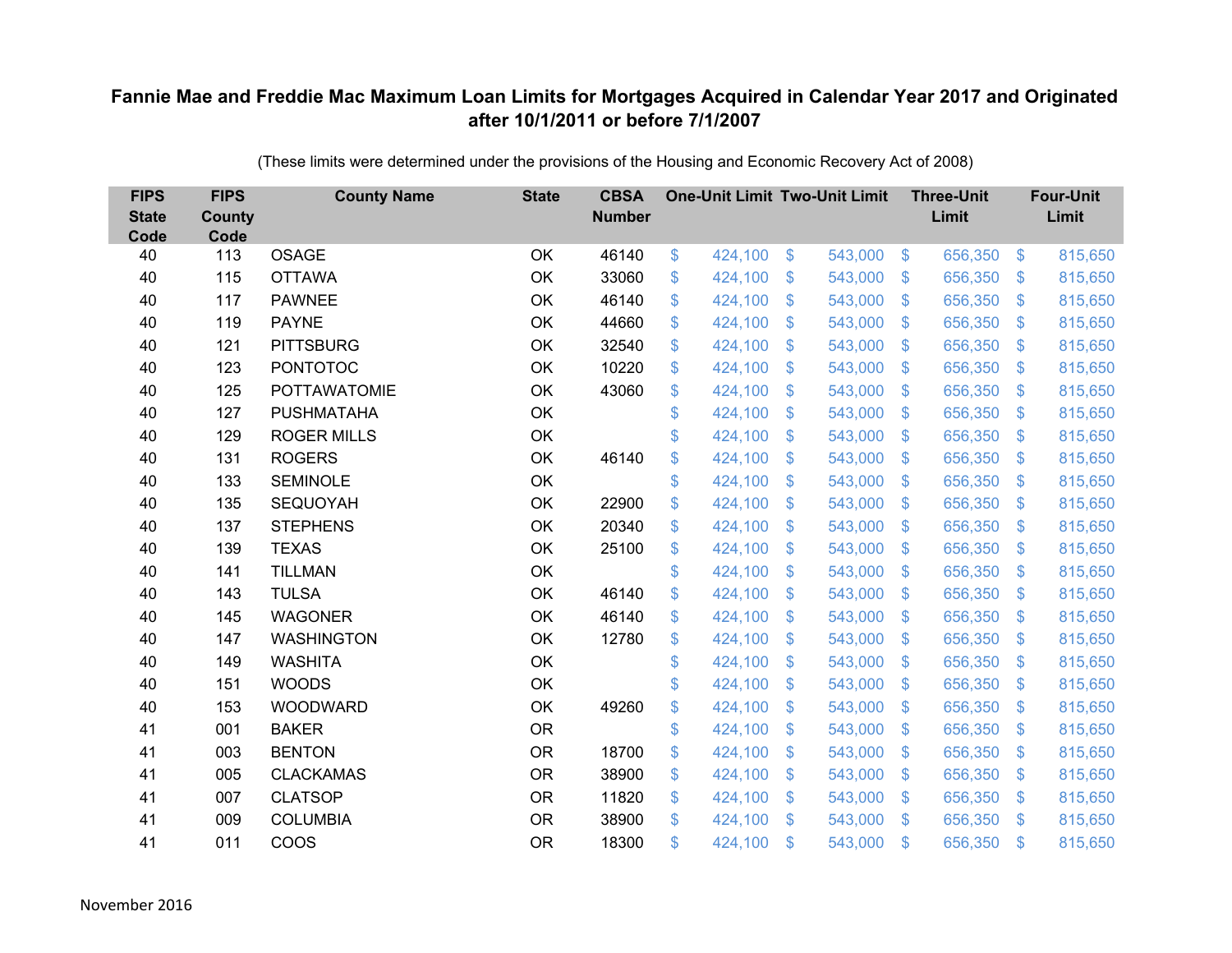| <b>FIPS</b><br><b>State</b><br>Code | <b>FIPS</b><br><b>County</b><br>Code | <b>County Name</b> | <b>State</b> | <b>CBSA</b><br><b>Number</b> |               | <b>One-Unit Limit Two-Unit Limit</b> |                           |         |                         | <b>Three-Unit</b><br>Limit |                   | <b>Four-Unit</b><br>Limit |
|-------------------------------------|--------------------------------------|--------------------|--------------|------------------------------|---------------|--------------------------------------|---------------------------|---------|-------------------------|----------------------------|-------------------|---------------------------|
| 41                                  | 013                                  | <b>CROOK</b>       | <b>OR</b>    | 39260                        | \$            | 424,100                              | $\boldsymbol{\mathsf{S}}$ | 543,000 | $\sqrt{3}$              | 656,350                    | $\boldsymbol{\$}$ | 815,650                   |
| 41                                  | 015                                  | <b>CURRY</b>       | <b>OR</b>    | 15060                        | \$            | 424,100                              | \$                        | 543,000 | $\sqrt[6]{\frac{1}{2}}$ | 656,350                    | $\mathbb{S}$      | 815,650                   |
| 41                                  | 017                                  | <b>DESCHUTES</b>   | <b>OR</b>    | 13460                        | \$            | 424,100                              | $\boldsymbol{\mathsf{S}}$ | 543,000 | $\sqrt[6]{3}$           | 656,350                    | $\sqrt[6]{3}$     | 815,650                   |
| 41                                  | 019                                  | <b>DOUGLAS</b>     | <b>OR</b>    | 40700                        | \$            | 424,100                              | \$                        | 543,000 | $\sqrt[6]{3}$           | 656,350                    | $\mathfrak{S}$    | 815,650                   |
| 41                                  | 021                                  | <b>GILLIAM</b>     | <b>OR</b>    |                              | \$            | 424,100                              | $\mathcal{S}$             | 543,000 | $\mathfrak{S}$          | 656,350                    | $\mathfrak{S}$    | 815,650                   |
| 41                                  | 023                                  | <b>GRANT</b>       | <b>OR</b>    |                              | \$            | 424,100                              | \$                        | 543,000 | $\sqrt[6]{3}$           | 656,350                    | $\sqrt[6]{3}$     | 815,650                   |
| 41                                  | 025                                  | <b>HARNEY</b>      | <b>OR</b>    |                              | \$            | 424,100                              | $\mathfrak{S}$            | 543,000 | $\mathfrak{S}$          | 656,350                    | $\mathfrak{S}$    | 815,650                   |
| 41                                  | 027                                  | <b>HOOD RIVER</b>  | <b>OR</b>    | 26220                        | \$            | 424,100                              | $\mathfrak{S}$            | 543,000 | $\mathfrak{S}$          | 656,350                    | $\mathfrak{S}$    | 815,650                   |
| 41                                  | 029                                  | <b>JACKSON</b>     | <b>OR</b>    | 32780                        | \$            | 424,100                              | $\mathcal{S}$             | 543,000 | $\sqrt[6]{3}$           | 656,350                    | $\mathfrak{S}$    | 815,650                   |
| 41                                  | 031                                  | <b>JEFFERSON</b>   | <b>OR</b>    |                              | \$            | 424,100                              | $\mathfrak{S}$            | 543,000 | $\mathfrak{S}$          | 656,350                    | $\mathfrak{S}$    | 815,650                   |
| 41                                  | 033                                  | <b>JOSEPHINE</b>   | <b>OR</b>    | 24420                        | \$            | 424,100                              | \$                        | 543,000 | $\sqrt[6]{2}$           | 656,350                    | $\sqrt[6]{3}$     | 815,650                   |
| 41                                  | 035                                  | <b>KLAMATH</b>     | <b>OR</b>    | 28900                        | \$            | 424,100                              | \$                        | 543,000 | $\sqrt[6]{3}$           | 656,350                    | $\sqrt[6]{3}$     | 815,650                   |
| 41                                  | 037                                  | <b>LAKE</b>        | <b>OR</b>    |                              | \$            | 424,100                              | $\mathcal{S}$             | 543,000 | $\mathfrak{S}$          | 656,350                    | $\mathfrak{S}$    | 815,650                   |
| 41                                  | 039                                  | LANE               | <b>OR</b>    | 21660                        | \$            | 424,100                              | $\mathfrak{F}$            | 543,000 | $\sqrt[6]{3}$           | 656,350                    | $\mathbb{S}$      | 815,650                   |
| 41                                  | 041                                  | <b>LINCOLN</b>     | <b>OR</b>    | 35440                        | \$            | 424,100                              | $\boldsymbol{\mathsf{S}}$ | 543,000 | $\sqrt[6]{2}$           | 656,350                    | $\mathfrak{S}$    | 815,650                   |
| 41                                  | 043                                  | <b>LINN</b>        | <b>OR</b>    | 10540                        | \$            | 424,100                              | $\boldsymbol{\mathsf{S}}$ | 543,000 | $\sqrt[6]{3}$           | 656,350                    | $\sqrt[6]{3}$     | 815,650                   |
| 41                                  | 045                                  | <b>MALHEUR</b>     | <b>OR</b>    | 36620                        | \$            | 424,100                              | $\mathfrak{F}$            | 543,000 | $\sqrt{3}$              | 656,350                    | $\mathfrak{S}$    | 815,650                   |
| 41                                  | 047                                  | <b>MARION</b>      | <b>OR</b>    | 41420                        | \$            | 424,100                              | $\mathfrak{S}$            | 543,000 | $\mathfrak{S}$          | 656,350                    | $\mathfrak{S}$    | 815,650                   |
| 41                                  | 049                                  | <b>MORROW</b>      | <b>OR</b>    | 25840                        | \$            | 424,100                              | $\mathfrak{F}$            | 543,000 | $\sqrt[6]{3}$           | 656,350                    | $\mathfrak{S}$    | 815,650                   |
| 41                                  | 051                                  | <b>MULTNOMAH</b>   | <b>OR</b>    | 38900                        | \$            | 424,100                              | \$                        | 543,000 | $\mathfrak{S}$          | 656,350                    | $\sqrt[6]{3}$     | 815,650                   |
| 41                                  | 053                                  | <b>POLK</b>        | <b>OR</b>    | 41420                        | \$            | 424,100                              | $\mathfrak{S}$            | 543,000 | $\mathcal{S}$           | 656,350                    | $\mathbb{S}$      | 815,650                   |
| 41                                  | 055                                  | <b>SHERMAN</b>     | <b>OR</b>    |                              | \$            | 424,100                              | $\boldsymbol{\mathsf{S}}$ | 543,000 | $\mathfrak{S}$          | 656,350                    | $\mathfrak{S}$    | 815,650                   |
| 41                                  | 057                                  | <b>TILLAMOOK</b>   | <b>OR</b>    |                              | \$            | 424,100                              | \$                        | 543,000 | $\sqrt[6]{3}$           | 656,350                    | $\mathfrak{S}$    | 815,650                   |
| 41                                  | 059                                  | <b>UMATILLA</b>    | <b>OR</b>    | 25840                        | \$            | 424,100                              | $\$\$                     | 543,000 | $\$\$                   | 656,350                    | \$                | 815,650                   |
| 41                                  | 061                                  | <b>UNION</b>       | <b>OR</b>    | 29260                        | \$            | 424,100                              | $\boldsymbol{\mathsf{S}}$ | 543,000 | $\sqrt[6]{3}$           | 656,350                    | $\mathbb{S}$      | 815,650                   |
| 41                                  | 063                                  | <b>WALLOWA</b>     | <b>OR</b>    |                              | \$            | 424,100                              | $\mathcal{S}$             | 543,000 | $\mathbb{S}$            | 656,350                    | $\mathbf{\$}$     | 815,650                   |
| 41                                  | 065                                  | <b>WASCO</b>       | <b>OR</b>    | 45520                        | $\mathbf{\$}$ | 424,100                              | $\mathcal{S}$             | 543,000 | $\mathfrak{F}$          | 656,350                    | $\mathbf{\$}$     | 815,650                   |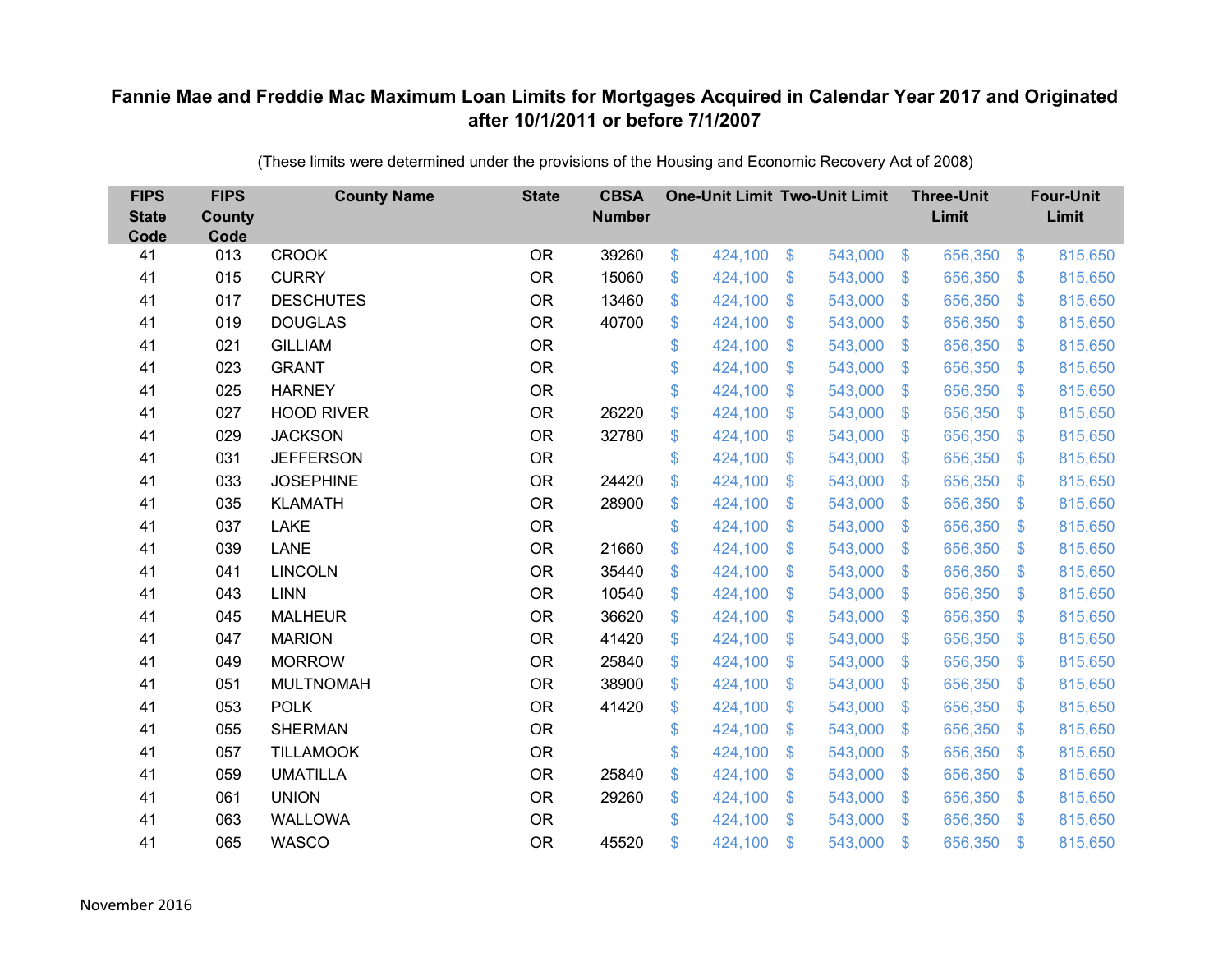| <b>FIPS</b><br><b>State</b><br>Code | <b>FIPS</b><br><b>County</b><br>Code | <b>County Name</b> | <b>State</b> | <b>CBSA</b><br><b>Number</b> | <b>One-Unit Limit Two-Unit Limit</b> |               |         |                           | <b>Three-Unit</b><br>Limit |                           | <b>Four-Unit</b><br>Limit |
|-------------------------------------|--------------------------------------|--------------------|--------------|------------------------------|--------------------------------------|---------------|---------|---------------------------|----------------------------|---------------------------|---------------------------|
| 41                                  | 067                                  | <b>WASHINGTON</b>  | <b>OR</b>    | 38900                        | \$<br>424,100                        | $\mathcal{L}$ | 543,000 | $\sqrt[6]{3}$             | 656,350                    | $\sqrt[6]{3}$             | 815,650                   |
| 41                                  | 069                                  | <b>WHEELER</b>     | <b>OR</b>    |                              | \$<br>424,100                        | \$            | 543,000 | $\sqrt[6]{3}$             | 656,350                    | $\mathfrak{F}$            | 815,650                   |
| 41                                  | 071                                  | YAMHILL            | <b>OR</b>    | 38900                        | \$<br>424,100                        | \$            | 543,000 | $\mathcal{S}$             | 656,350                    | $\mathfrak{F}$            | 815,650                   |
| 42                                  | 001                                  | <b>ADAMS</b>       | PA           | 23900                        | \$<br>424,100                        | \$            | 543,000 | $\mathcal{S}$             | 656,350                    | $\mathfrak{S}$            | 815,650                   |
| 42                                  | 003                                  | <b>ALLEGHENY</b>   | PA           | 38300                        | \$<br>424,100                        | \$            | 543,000 | $\sqrt[6]{\frac{1}{2}}$   | 656,350                    | $\boldsymbol{\mathsf{S}}$ | 815,650                   |
| 42                                  | 005                                  | <b>ARMSTRONG</b>   | PA           | 38300                        | \$<br>424,100                        | \$            | 543,000 | $\sqrt[6]{3}$             | 656,350                    | $\mathfrak{F}$            | 815,650                   |
| 42                                  | 007                                  | <b>BEAVER</b>      | PA           | 38300                        | \$<br>424,100                        | \$            | 543,000 | $\mathcal{S}$             | 656,350                    | $\mathcal{L}$             | 815,650                   |
| 42                                  | 009                                  | <b>BEDFORD</b>     | PA           |                              | \$<br>424,100                        | \$            | 543,000 | $\mathcal{S}$             | 656,350                    | $\mathbb{S}$              | 815,650                   |
| 42                                  | 011                                  | <b>BERKS</b>       | PA           | 39740                        | \$<br>424,100                        | \$            | 543,000 | $\sqrt[6]{3}$             | 656,350                    | $\mathcal{L}$             | 815,650                   |
| 42                                  | 013                                  | <b>BLAIR</b>       | PA           | 11020                        | \$<br>424,100                        | \$            | 543,000 | $\mathcal{S}$             | 656,350                    | $\mathfrak{F}$            | 815,650                   |
| 42                                  | 015                                  | <b>BRADFORD</b>    | PA           | 42380                        | \$<br>424,100                        | \$            | 543,000 | $\mathcal{S}$             | 656,350                    | $\mathfrak{S}$            | 815,650                   |
| 42                                  | 017                                  | <b>BUCKS</b>       | PA           | 37980                        | \$<br>424,100                        | \$            | 543,000 | $\mathfrak{S}$            | 656,350                    | $\mathfrak{S}$            | 815,650                   |
| 42                                  | 019                                  | <b>BUTLER</b>      | PA           | 38300                        | \$<br>424,100                        | \$            | 543,000 | $\sqrt[6]{3}$             | 656,350                    | $\mathfrak{F}$            | 815,650                   |
| 42                                  | 021                                  | <b>CAMBRIA</b>     | PA           | 27780                        | \$<br>424,100                        | \$            | 543,000 | S.                        | 656,350                    | $\mathfrak{F}$            | 815,650                   |
| 42                                  | 023                                  | <b>CAMERON</b>     | PA           |                              | \$<br>424,100                        | \$            | 543,000 | $\mathcal{S}$             | 656,350                    | $\mathfrak{F}$            | 815,650                   |
| 42                                  | 025                                  | <b>CARBON</b>      | PA           | 10900                        | \$<br>424,100                        | \$            | 543,000 | $\mathfrak{S}$            | 656,350                    | $\mathcal{L}$             | 815,650                   |
| 42                                  | 027                                  | <b>CENTRE</b>      | PA           | 44300                        | \$<br>424,100                        | \$            | 543,000 | $\mathcal{S}$             | 656,350                    | $\mathfrak{F}$            | 815,650                   |
| 42                                  | 029                                  | <b>CHESTER</b>     | PA           | 37980                        | \$<br>424,100                        | \$            | 543,000 | $\mathbb{S}$              | 656,350                    | $\mathfrak{F}$            | 815,650                   |
| 42                                  | 031                                  | <b>CLARION</b>     | PA           |                              | \$<br>424,100                        | \$            | 543,000 | $\mathcal{S}$             | 656,350                    | $\mathbb{S}$              | 815,650                   |
| 42                                  | 033                                  | <b>CLEARFIELD</b>  | PA           | 20180                        | \$<br>424,100                        | \$            | 543,000 | $\boldsymbol{\mathsf{S}}$ | 656,350                    | $\mathcal{L}$             | 815,650                   |
| 42                                  | 035                                  | <b>CLINTON</b>     | PA           | 30820                        | \$<br>424,100                        | \$            | 543,000 | $\sqrt[6]{3}$             | 656,350                    | $\mathfrak{F}$            | 815,650                   |
| 42                                  | 037                                  | <b>COLUMBIA</b>    | PA           | 14100                        | \$<br>424,100                        | \$            | 543,000 | $\mathbb{S}$              | 656,350                    | $\mathbb{S}$              | 815,650                   |
| 42                                  | 039                                  | <b>CRAWFORD</b>    | PA           | 32740                        | \$<br>424,100                        | \$            | 543,000 | $\sqrt[6]{3}$             | 656,350                    | $\mathfrak{S}$            | 815,650                   |
| 42                                  | 041                                  | <b>CUMBERLAND</b>  | PA           | 25420                        | \$<br>424,100                        | \$            | 543,000 | $\boldsymbol{\mathsf{S}}$ | 656,350                    | $\mathcal{L}$             | 815,650                   |
| 42                                  | 043                                  | <b>DAUPHIN</b>     | PA           | 25420                        | \$<br>424,100                        | \$            | 543,000 | $\mathcal{S}$             | 656,350                    | $\mathfrak{F}$            | 815,650                   |
| 42                                  | 045                                  | <b>DELAWARE</b>    | PA           | 37980                        | \$<br>424,100                        | \$            | 543,000 | $\mathbf{\$}$             | 656,350                    | $\mathfrak{F}$            | 815,650                   |
| 42                                  | 047                                  | <b>ELK</b>         | PA           |                              | \$<br>424,100                        | \$            | 543,000 | $\mathfrak{s}$            | 656,350                    | -S                        | 815,650                   |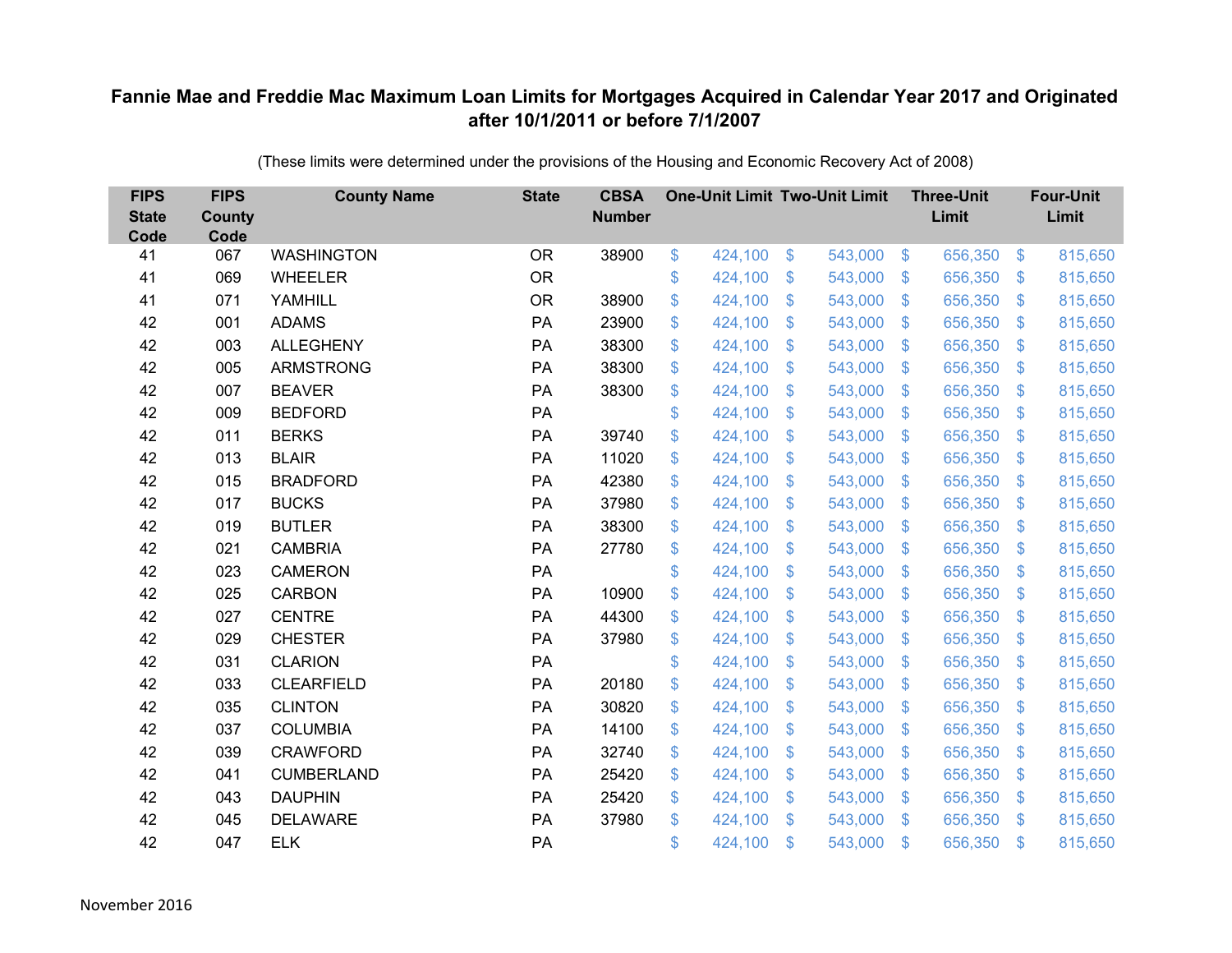| <b>FIPS</b><br><b>State</b><br>Code | <b>FIPS</b><br><b>County</b><br>Code | <b>County Name</b> | <b>State</b> | <b>CBSA</b><br><b>Number</b> | <b>One-Unit Limit Two-Unit Limit</b> |                           |         |                           | <b>Three-Unit</b><br>Limit |                | <b>Four-Unit</b><br>Limit |
|-------------------------------------|--------------------------------------|--------------------|--------------|------------------------------|--------------------------------------|---------------------------|---------|---------------------------|----------------------------|----------------|---------------------------|
| 42                                  | 049                                  | <b>ERIE</b>        | PA           | 21500                        | \$<br>424,100                        | \$                        | 543,000 | $\sqrt{3}$                | 656,350                    | $\frac{3}{2}$  | 815,650                   |
| 42                                  | 051                                  | <b>FAYETTE</b>     | PA           | 38300                        | \$<br>424,100                        | \$                        | 543,000 | $\mathfrak{S}$            | 656,350                    | $\mathcal{S}$  | 815,650                   |
| 42                                  | 053                                  | <b>FOREST</b>      | PA           |                              | \$<br>424,100                        | $\mathcal{S}$             | 543,000 | $\mathfrak{S}$            | 656,350                    | $\mathbf{\$}$  | 815,650                   |
| 42                                  | 055                                  | <b>FRANKLIN</b>    | PA           | 16540                        | \$<br>424,100                        | $\boldsymbol{\mathsf{S}}$ | 543,000 | $\sqrt[6]{\frac{1}{2}}$   | 656,350                    | $\sqrt{3}$     | 815,650                   |
| 42                                  | 057                                  | <b>FULTON</b>      | PA           |                              | \$<br>424,100                        | $\boldsymbol{\mathsf{S}}$ | 543,000 | $\mathfrak{S}$            | 656,350                    | $\mathfrak{S}$ | 815,650                   |
| 42                                  | 059                                  | <b>GREENE</b>      | PA           |                              | \$<br>424,100                        | $\mathfrak{S}$            | 543,000 | $\mathfrak{S}$            | 656,350                    | $\mathcal{S}$  | 815,650                   |
| 42                                  | 061                                  | <b>HUNTINGDON</b>  | PA           | 26500                        | \$<br>424,100                        | \$                        | 543,000 | $\sqrt[6]{\frac{1}{2}}$   | 656,350                    | $\mathcal{S}$  | 815,650                   |
| 42                                  | 063                                  | <b>INDIANA</b>     | PA           | 26860                        | \$<br>424,100                        | \$                        | 543,000 | $\sqrt[6]{\frac{1}{2}}$   | 656,350                    | $\mathcal{S}$  | 815,650                   |
| 42                                  | 065                                  | <b>JEFFERSON</b>   | PA           |                              | \$<br>424,100                        | \$                        | 543,000 | $\mathfrak{S}$            | 656,350                    | $\mathfrak{S}$ | 815,650                   |
| 42                                  | 067                                  | <b>JUNIATA</b>     | PA           |                              | \$<br>424,100                        | $\boldsymbol{\mathsf{S}}$ | 543,000 | $\mathbb{S}$              | 656,350                    | <sup>\$</sup>  | 815,650                   |
| 42                                  | 069                                  | <b>LACKAWANNA</b>  | PA           | 42540                        | \$<br>424,100                        | \$                        | 543,000 | $\sqrt[6]{2}$             | 656,350                    | $\mathfrak{F}$ | 815,650                   |
| 42                                  | 071                                  | <b>LANCASTER</b>   | PA           | 29540                        | \$<br>424,100                        | \$                        | 543,000 | $\mathfrak{S}$            | 656,350                    | $\mathbf{\$}$  | 815,650                   |
| 42                                  | 073                                  | <b>LAWRENCE</b>    | PA           | 35260                        | \$<br>424,100                        | \$                        | 543,000 | $\sqrt[6]{\frac{1}{2}}$   | 656,350                    | $\mathfrak{F}$ | 815,650                   |
| 42                                  | 075                                  | <b>LEBANON</b>     | PA           | 30140                        | \$<br>424,100                        | $\mathbf{\$}$             | 543,000 | $\mathbb{S}$              | 656,350                    | $\mathcal{S}$  | 815,650                   |
| 42                                  | 077                                  | <b>LEHIGH</b>      | PA           | 10900                        | \$<br>424,100                        | \$                        | 543,000 | $\sqrt[6]{2}$             | 656,350                    | $\mathcal{S}$  | 815,650                   |
| 42                                  | 079                                  | <b>LUZERNE</b>     | PA           | 42540                        | \$<br>424,100                        | $\boldsymbol{\mathsf{S}}$ | 543,000 | $\mathfrak{S}$            | 656,350                    | $\mathcal{S}$  | 815,650                   |
| 42                                  | 081                                  | <b>LYCOMING</b>    | PA           | 48700                        | \$<br>424,100                        | $\mathcal{S}$             | 543,000 | $\mathfrak{S}$            | 656,350                    | $\mathbf{\$}$  | 815,650                   |
| 42                                  | 083                                  | <b>MCKEAN</b>      | PA           | 14620                        | \$<br>424,100                        | $\boldsymbol{\mathsf{S}}$ | 543,000 | $\sqrt[6]{\frac{1}{2}}$   | 656,350                    | $\sqrt{3}$     | 815,650                   |
| 42                                  | 085                                  | <b>MERCER</b>      | PA           | 49660                        | \$<br>424,100                        | $\boldsymbol{\mathsf{S}}$ | 543,000 | $\sqrt[6]{2}$             | 656,350                    | $\mathcal{S}$  | 815,650                   |
| 42                                  | 087                                  | <b>MIFFLIN</b>     | PA           | 30380                        | \$<br>424,100                        | $\boldsymbol{\mathsf{S}}$ | 543,000 | $\mathfrak{S}$            | 656,350                    | $\mathbf{\$}$  | 815,650                   |
| 42                                  | 089                                  | <b>MONROE</b>      | PA           | 20700                        | \$<br>424,100                        | $\boldsymbol{\mathsf{S}}$ | 543,000 | $\sqrt[6]{3}$             | 656,350                    | $\sqrt{3}$     | 815,650                   |
| 42                                  | 091                                  | <b>MONTGOMERY</b>  | PA           | 37980                        | \$<br>424,100                        | $\boldsymbol{\mathsf{S}}$ | 543,000 | $\mathfrak{S}$            | 656,350                    | $\mathbf{\$}$  | 815,650                   |
| 42                                  | 093                                  | <b>MONTOUR</b>     | PA           | 14100                        | \$<br>424,100                        | $\$\$                     | 543,000 | $\sqrt[6]{\frac{1}{2}}$   | 656,350                    | $\mathbf{\$}$  | 815,650                   |
| 42                                  | 095                                  | <b>NORTHAMPTON</b> | PA           | 10900                        | \$<br>424,100                        | $\boldsymbol{\mathsf{S}}$ | 543,000 | $\boldsymbol{\mathsf{S}}$ | 656,350                    | $\mathfrak{F}$ | 815,650                   |
| 42                                  | 097                                  | NORTHUMBERLAND     | PA           | 44980                        | \$<br>424,100                        | $\boldsymbol{\mathsf{S}}$ | 543,000 | $\sqrt[6]{\frac{1}{2}}$   | 656,350                    | $\mathcal{S}$  | 815,650                   |
| 42                                  | 099                                  | <b>PERRY</b>       | PA           | 25420                        | \$<br>424,100                        | $\mathcal{S}$             | 543,000 | $\mathbb{S}$              | 656,350                    | $\mathfrak{S}$ | 815,650                   |
| 42                                  | 101                                  | PHILADELPHIA       | PA           | 37980                        | \$<br>424,100                        | $\mathcal{S}$             | 543,000 | $\mathfrak{s}$            | 656,350                    | $\mathbf{\$}$  | 815,650                   |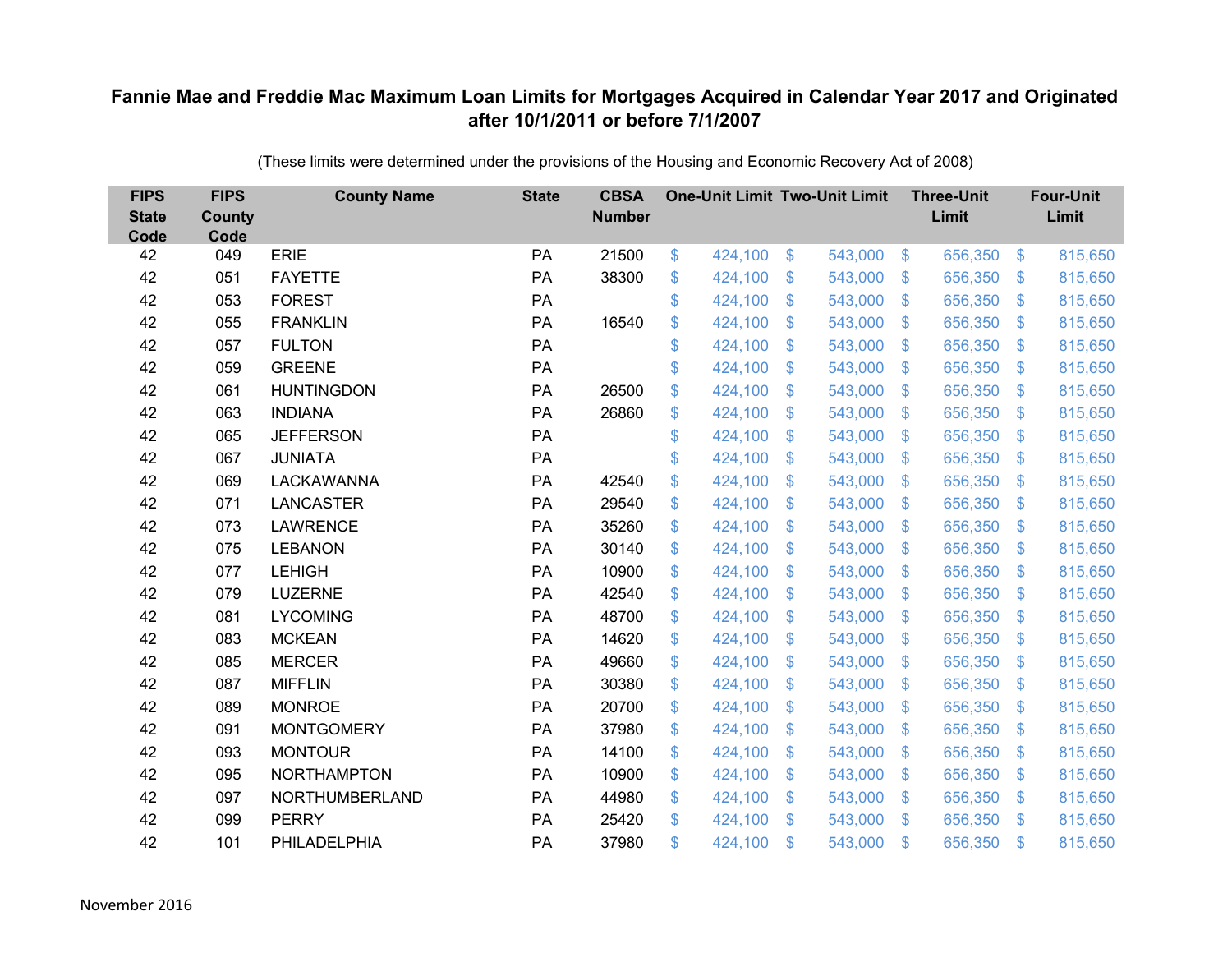| <b>FIPS</b><br><b>State</b><br>Code | <b>FIPS</b><br><b>County</b><br>Code | <b>County Name</b>  | <b>State</b>   | <b>CBSA</b><br><b>Number</b> | <b>One-Unit Limit Two-Unit Limit</b> |               |         |                           | <b>Three-Unit</b><br>Limit |                           | <b>Four-Unit</b><br>Limit |
|-------------------------------------|--------------------------------------|---------------------|----------------|------------------------------|--------------------------------------|---------------|---------|---------------------------|----------------------------|---------------------------|---------------------------|
| 42                                  | 103                                  | <b>PIKE</b>         | PA             | 35620                        | \$<br>636,150                        | $\frac{3}{2}$ | 814,500 | $\sqrt[6]{3}$             | 984,525                    | $\boldsymbol{\mathsf{S}}$ | 1,223,475                 |
| 42                                  | 105                                  | <b>POTTER</b>       | PA             |                              | \$<br>424,100                        | \$            | 543,000 | $\mathcal{S}$             | 656,350                    | $\mathfrak{F}$            | 815,650                   |
| 42                                  | 107                                  | <b>SCHUYLKILL</b>   | PA             | 39060                        | \$<br>424,100                        | \$            | 543,000 | $\mathcal{S}$             | 656,350                    | $\mathbb{S}$              | 815,650                   |
| 42                                  | 109                                  | <b>SNYDER</b>       | PA             | 42780                        | \$<br>424,100                        | \$            | 543,000 | $\sqrt[6]{3}$             | 656,350                    | $\mathfrak{F}$            | 815,650                   |
| 42                                  | 111                                  | <b>SOMERSET</b>     | PA             | 43740                        | \$<br>424,100                        | \$            | 543,000 | $\mathcal{S}$             | 656,350                    | $\mathbf{\$}$             | 815,650                   |
| 42                                  | 113                                  | <b>SULLIVAN</b>     | PA             |                              | \$<br>424,100                        | \$            | 543,000 | $\mathcal{S}$             | 656,350                    | $\mathbb{S}$              | 815,650                   |
| 42                                  | 115                                  | SUSQUEHANNA         | PA             |                              | \$<br>424,100                        | \$            | 543,000 | $\boldsymbol{\mathsf{S}}$ | 656,350                    | $\mathcal{L}$             | 815,650                   |
| 42                                  | 117                                  | <b>TIOGA</b>        | PA             |                              | \$<br>424,100                        | \$            | 543,000 | $\mathcal{S}$             | 656,350                    | $\mathfrak{F}$            | 815,650                   |
| 42                                  | 119                                  | <b>UNION</b>        | PA             | 30260                        | \$<br>424,100                        | $\mathsf{\$}$ | 543,000 | $\mathcal{S}$             | 656,350                    | $\mathfrak{F}$            | 815,650                   |
| 42                                  | 121                                  | <b>VENANGO</b>      | PA             | 36340                        | \$<br>424,100                        | \$            | 543,000 | $\mathcal{S}$             | 656,350                    | $\mathfrak{F}$            | 815,650                   |
| 42                                  | 123                                  | <b>WARREN</b>       | PA             | 47620                        | \$<br>424,100                        | \$            | 543,000 | $\mathcal{S}$             | 656,350                    | $\mathfrak{S}$            | 815,650                   |
| 42                                  | 125                                  | <b>WASHINGTON</b>   | PA             | 38300                        | \$<br>424,100                        | \$            | 543,000 | $\mathbb{S}$              | 656,350                    | $\mathbb{S}$              | 815,650                   |
| 42                                  | 127                                  | <b>WAYNE</b>        | PA             |                              | \$<br>424,100                        | \$            | 543,000 | $\mathcal{S}$             | 656,350                    | $\mathfrak{F}$            | 815,650                   |
| 42                                  | 129                                  | <b>WESTMORELAND</b> | PA             | 38300                        | \$<br>424,100                        | \$            | 543,000 | S.                        | 656,350                    | S.                        | 815,650                   |
| 42                                  | 131                                  | <b>WYOMING</b>      | PA             | 42540                        | \$<br>424,100                        | \$            | 543,000 | $\mathfrak{S}$            | 656,350                    | $\mathfrak{S}$            | 815,650                   |
| 42                                  | 133                                  | <b>YORK</b>         | PA             | 49620                        | \$<br>424,100                        | \$            | 543,000 | $\boldsymbol{\mathsf{S}}$ | 656,350                    | $\mathcal{L}$             | 815,650                   |
| 44                                  | 001                                  | <b>BRISTOL</b>      | R <sub>l</sub> | 39300                        | \$<br>426,650                        | \$            | 546,200 | $\mathbb{S}$              | 660,200                    | $\mathbb{S}$              | 820,500                   |
| 44                                  | 003                                  | <b>KENT</b>         | R <sub>l</sub> | 39300                        | \$<br>426,650                        | \$            | 546,200 | $\boldsymbol{\mathsf{S}}$ | 660,200                    | $\boldsymbol{\mathsf{S}}$ | 820,500                   |
| 44                                  | 005                                  | <b>NEWPORT</b>      | R <sub>l</sub> | 39300                        | \$<br>426,650                        | \$            | 546,200 | $\mathcal{S}$             | 660,200                    | $\mathfrak{F}$            | 820,500                   |
| 44                                  | 007                                  | <b>PROVIDENCE</b>   | R <sub>l</sub> | 39300                        | \$<br>426,650                        | \$            | 546,200 | $\mathfrak{F}$            | 660,200                    | $\mathfrak{F}$            | 820,500                   |
| 44                                  | 009                                  | <b>WASHINGTON</b>   | R <sub>l</sub> | 39300                        | \$<br>426,650                        | \$            | 546,200 | $\sqrt[6]{3}$             | 660,200                    | $\mathfrak{F}$            | 820,500                   |
| 45                                  | 001                                  | <b>ABBEVILLE</b>    | SC             | 24940                        | \$<br>424,100                        | \$            | 543,000 | $\mathbb{S}$              | 656,350                    | $\mathbb{S}$              | 815,650                   |
| 45                                  | 003                                  | <b>AIKEN</b>        | SC             | 12260                        | \$<br>424,100                        | \$            | 543,000 | $\mathcal{S}$             | 656,350                    | $\mathbb{S}$              | 815,650                   |
| 45                                  | 005                                  | <b>ALLENDALE</b>    | SC             |                              | \$<br>424,100                        | \$            | 543,000 | $\boldsymbol{\mathsf{S}}$ | 656,350                    | $\mathcal{L}$             | 815,650                   |
| 45                                  | 007                                  | <b>ANDERSON</b>     | SC             | 24860                        | \$<br>424,100                        | \$            | 543,000 | $\sqrt[6]{3}$             | 656,350                    | $\mathfrak{F}$            | 815,650                   |
| 45                                  | 009                                  | <b>BAMBERG</b>      | SC             |                              | \$<br>424,100                        | \$            | 543,000 | $\mathbf{\$}$             | 656,350                    | $\mathbf{\$}$             | 815,650                   |
| 45                                  | 011                                  | <b>BARNWELL</b>     | SC             |                              | \$<br>424,100                        | \$            | 543,000 | $\mathfrak{s}$            | 656,350                    | $\mathbf{\$}$             | 815,650                   |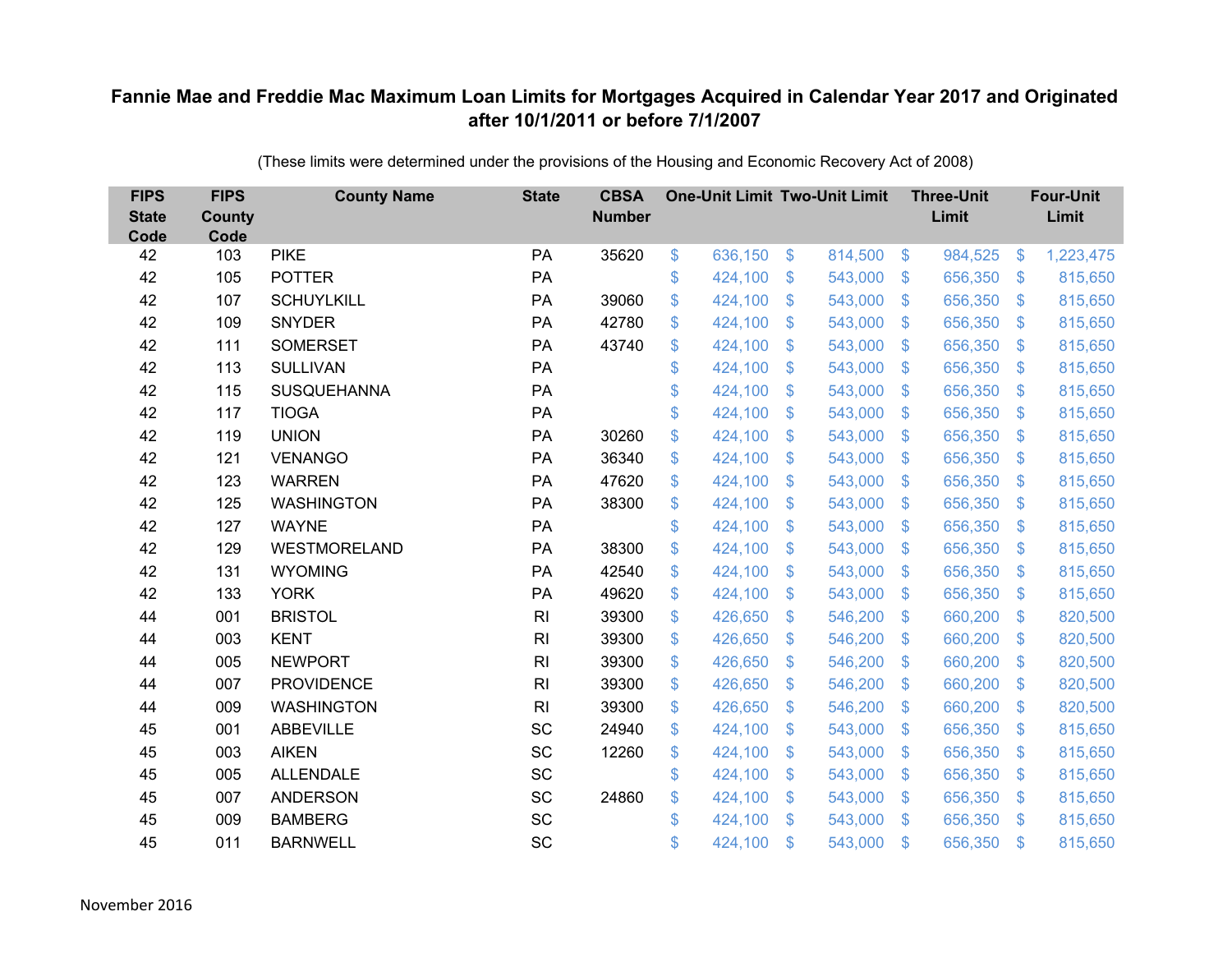| <b>FIPS</b><br><b>State</b><br>Code | <b>FIPS</b><br><b>County</b><br>Code | <b>County Name</b>  | <b>State</b> | <b>CBSA</b><br><b>Number</b> |             | <b>One-Unit Limit Two-Unit Limit</b> |                           |         |                | <b>Three-Unit</b><br>Limit |                | <b>Four-Unit</b><br>Limit |
|-------------------------------------|--------------------------------------|---------------------|--------------|------------------------------|-------------|--------------------------------------|---------------------------|---------|----------------|----------------------------|----------------|---------------------------|
| 45                                  | 013                                  | <b>BEAUFORT</b>     | SC           | 25940                        | \$          | 424,100                              | \$                        | 543,000 | $\sqrt{3}$     | 656,350                    | $\sqrt{3}$     | 815,650                   |
| 45                                  | 015                                  | <b>BERKELEY</b>     | SC           | 16700                        | \$          | 424,100                              | \$                        | 543,000 | $\mathfrak{S}$ | 656,350                    | $\mathbf{\$}$  | 815,650                   |
| 45                                  | 017                                  | CALHOUN             | SC           | 17900                        | \$          | 424,100                              | $\mathcal{S}$             | 543,000 | $\mathfrak{S}$ | 656,350                    | $\mathbf{\$}$  | 815,650                   |
| 45                                  | 019                                  | <b>CHARLESTON</b>   | SC           | 16700                        | \$          | 424,100                              | $\boldsymbol{\mathsf{S}}$ | 543,000 | $\sqrt[6]{3}$  | 656,350                    | $\sqrt{3}$     | 815,650                   |
| 45                                  | 021                                  | <b>CHEROKEE</b>     | SC           | 23500                        | \$          | 424,100                              | $\boldsymbol{\mathsf{S}}$ | 543,000 | $\mathfrak{S}$ | 656,350                    | $\mathbf{\$}$  | 815,650                   |
| 45                                  | 023                                  | <b>CHESTER</b>      | SC           | 16740                        | \$          | 424,100                              | $\mathfrak{S}$            | 543,000 | $\mathfrak{S}$ | 656,350                    | $\mathcal{S}$  | 815,650                   |
| 45                                  | 025                                  | <b>CHESTERFIELD</b> | SC           |                              | \$          | 424,100                              | \$                        | 543,000 | $\mathfrak{S}$ | 656,350                    | $\mathcal{S}$  | 815,650                   |
| 45                                  | 027                                  | <b>CLARENDON</b>    | SC           |                              | \$          | 424,100                              | \$                        | 543,000 | $\mathfrak{S}$ | 656,350                    | $\sqrt[6]{3}$  | 815,650                   |
| 45                                  | 029                                  | <b>COLLETON</b>     | SC           |                              | \$          | 424,100                              | \$                        | 543,000 | $\mathfrak{S}$ | 656,350                    | $\mathfrak{S}$ | 815,650                   |
| 45                                  | 031                                  | <b>DARLINGTON</b>   | SC           | 22500                        | \$          | 424,100                              | $\boldsymbol{\mathsf{S}}$ | 543,000 | $\mathbb{S}$   | 656,350                    | $\mathcal{S}$  | 815,650                   |
| 45                                  | 033                                  | <b>DILLON</b>       | SC           |                              | \$          | 424,100                              | \$                        | 543,000 | $\mathfrak{S}$ | 656,350                    | $\sqrt{3}$     | 815,650                   |
| 45                                  | 035                                  | <b>DORCHESTER</b>   | SC           | 16700                        | $\mathbb S$ | 424,100                              | $\mathfrak{S}$            | 543,000 | $\mathfrak{S}$ | 656,350                    | $\mathbf{\$}$  | 815,650                   |
| 45                                  | 037                                  | <b>EDGEFIELD</b>    | SC           | 12260                        | \$          | 424,100                              | \$                        | 543,000 | $\mathfrak{S}$ | 656,350                    | $\mathcal{S}$  | 815,650                   |
| 45                                  | 039                                  | <b>FAIRFIELD</b>    | SC           | 17900                        | \$          | 424,100                              | $\mathbf{\$}$             | 543,000 | $\mathbb{S}$   | 656,350                    | $\mathbf{\$}$  | 815,650                   |
| 45                                  | 041                                  | <b>FLORENCE</b>     | SC           | 22500                        | \$          | 424,100                              | \$                        | 543,000 | $\sqrt[6]{2}$  | 656,350                    | $\sqrt[6]{3}$  | 815,650                   |
| 45                                  | 043                                  | <b>GEORGETOWN</b>   | SC           | 23860                        | \$          | 424,100                              | \$                        | 543,000 | $\sqrt{2}$     | 656,350                    | $\mathcal{S}$  | 815,650                   |
| 45                                  | 045                                  | <b>GREENVILLE</b>   | <b>SC</b>    | 24860                        | \$          | 424,100                              | $\mathfrak{s}$            | 543,000 | $\mathfrak{S}$ | 656,350                    | $\mathbf{\$}$  | 815,650                   |
| 45                                  | 047                                  | <b>GREENWOOD</b>    | SC           | 24940                        | \$          | 424,100                              | $\boldsymbol{\mathsf{S}}$ | 543,000 | $\mathfrak{S}$ | 656,350                    | $\sqrt{3}$     | 815,650                   |
| 45                                  | 049                                  | <b>HAMPTON</b>      | SC           |                              | \$          | 424,100                              | \$                        | 543,000 | $\sqrt[6]{2}$  | 656,350                    | $\sqrt[6]{3}$  | 815,650                   |
| 45                                  | 051                                  | <b>HORRY</b>        | SC           | 34820                        | $\mathbb S$ | 424,100                              | $\boldsymbol{\mathsf{S}}$ | 543,000 | $\mathfrak{S}$ | 656,350                    | $\mathbf{\$}$  | 815,650                   |
| 45                                  | 053                                  | <b>JASPER</b>       | SC           | 25940                        | \$          | 424,100                              | $\boldsymbol{\mathsf{S}}$ | 543,000 | $\sqrt[6]{3}$  | 656,350                    | $\sqrt{3}$     | 815,650                   |
| 45                                  | 055                                  | <b>KERSHAW</b>      | SC           | 17900                        | \$          | 424,100                              | $\boldsymbol{\mathsf{S}}$ | 543,000 | $\mathfrak{S}$ | 656,350                    | $\mathbf{\$}$  | 815,650                   |
| 45                                  | 057                                  | <b>LANCASTER</b>    | SC           | 16740                        | \$          | 424,100                              | $\$\$                     | 543,000 | $\mathfrak{S}$ | 656,350                    | $\mathbf{\$}$  | 815,650                   |
| 45                                  | 059                                  | <b>LAURENS</b>      | SC           | 24860                        | \$          | 424,100                              | $\boldsymbol{\mathsf{S}}$ | 543,000 | $\sqrt[6]{3}$  | 656,350                    | \$             | 815,650                   |
| 45                                  | 061                                  | LEE                 | SC           |                              | \$          | 424,100                              | $\boldsymbol{\mathsf{S}}$ | 543,000 | $\mathfrak{S}$ | 656,350                    | $\mathcal{S}$  | 815,650                   |
| 45                                  | 063                                  | <b>LEXINGTON</b>    | SC           | 17900                        | \$          | 424,100                              | $\mathfrak{s}$            | 543,000 | $\mathbb{S}$   | 656,350                    | \$.            | 815,650                   |
| 45                                  | 065                                  | <b>MCCORMICK</b>    | SC           |                              | \$          | 424,100                              | $\mathcal{S}$             | 543,000 | $\mathfrak{s}$ | 656,350                    | $\mathbf{\$}$  | 815,650                   |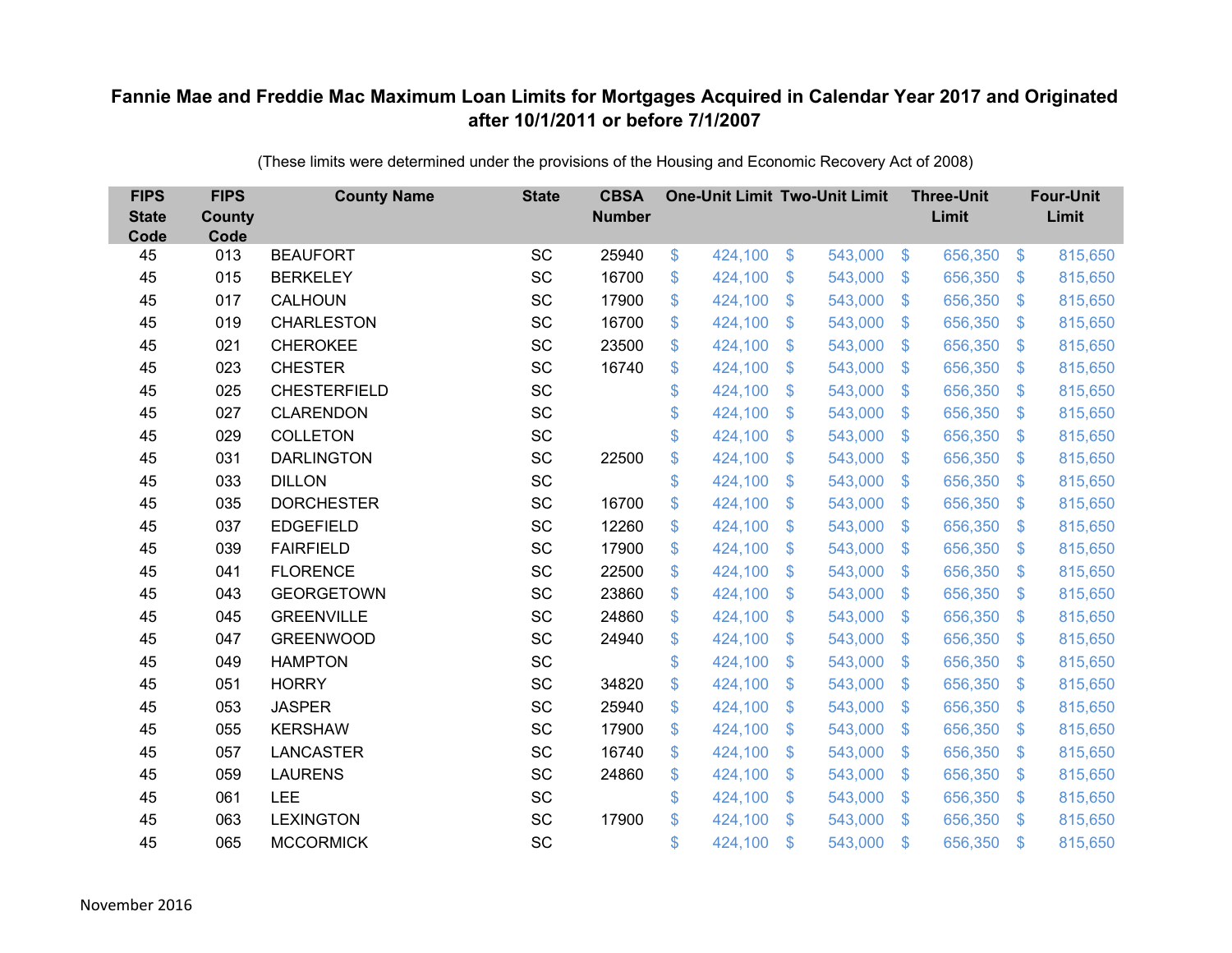| <b>FIPS</b><br><b>State</b><br>Code | <b>FIPS</b><br><b>County</b><br>Code | <b>County Name</b>  | <b>State</b> | <b>CBSA</b><br><b>Number</b> | <b>One-Unit Limit Two-Unit Limit</b> |                |         |                | <b>Three-Unit</b><br>Limit |                | <b>Four-Unit</b><br>Limit |
|-------------------------------------|--------------------------------------|---------------------|--------------|------------------------------|--------------------------------------|----------------|---------|----------------|----------------------------|----------------|---------------------------|
| 45                                  | 067                                  | <b>MARION</b>       | <b>SC</b>    |                              | \$<br>424,100                        | $\$\$          | 543,000 | $\sqrt[6]{3}$  | 656,350                    | $\frac{3}{2}$  | 815,650                   |
| 45                                  | 069                                  | <b>MARLBORO</b>     | SC           | 13500                        | \$<br>424,100                        | \$             | 543,000 | $\mathcal{S}$  | 656,350                    | $\mathbb{S}$   | 815,650                   |
| 45                                  | 071                                  | <b>NEWBERRY</b>     | SC           | 35140                        | \$<br>424,100                        | $\mathfrak{S}$ | 543,000 | $\mathbb{S}$   | 656,350                    | $\mathfrak{S}$ | 815,650                   |
| 45                                  | 073                                  | <b>OCONEE</b>       | SC           | 42860                        | \$<br>424,100                        | \$             | 543,000 | $\sqrt[6]{3}$  | 656,350                    | $\mathbb{S}$   | 815,650                   |
| 45                                  | 075                                  | <b>ORANGEBURG</b>   | SC           | 36700                        | \$<br>424,100                        | \$             | 543,000 | $\mathbb{S}$   | 656,350                    | $\mathfrak{S}$ | 815,650                   |
| 45                                  | 077                                  | <b>PICKENS</b>      | SC           | 24860                        | \$<br>424,100                        | $\mathfrak{S}$ | 543,000 | $\mathcal{S}$  | 656,350                    | $\mathfrak{S}$ | 815,650                   |
| 45                                  | 079                                  | <b>RICHLAND</b>     | SC           | 17900                        | \$<br>424,100                        | \$             | 543,000 | $\mathcal{S}$  | 656,350                    | $\mathbb{S}$   | 815,650                   |
| 45                                  | 081                                  | <b>SALUDA</b>       | <b>SC</b>    | 17900                        | \$<br>424,100                        | $\mathfrak{S}$ | 543,000 | $\mathfrak{S}$ | 656,350                    | $\mathbb{S}$   | 815,650                   |
| 45                                  | 083                                  | <b>SPARTANBURG</b>  | SC           | 43900                        | \$<br>424,100                        | $\mathfrak{S}$ | 543,000 | $\mathcal{S}$  | 656,350                    | $\mathfrak{S}$ | 815,650                   |
| 45                                  | 085                                  | <b>SUMTER</b>       | <b>SC</b>    | 44940                        | \$<br>424,100                        | \$             | 543,000 | $\mathbf{\$}$  | 656,350                    | $\mathfrak{S}$ | 815,650                   |
| 45                                  | 087                                  | <b>UNION</b>        | SC           | 43900                        | \$<br>424,100                        | $\mathfrak{S}$ | 543,000 | $\mathcal{S}$  | 656,350                    | $\mathfrak{S}$ | 815,650                   |
| 45                                  | 089                                  | <b>WILLIAMSBURG</b> | <b>SC</b>    |                              | \$<br>424,100                        | $\mathfrak{S}$ | 543,000 | $\mathbb{S}$   | 656,350                    | $\mathfrak{S}$ | 815,650                   |
| 45                                  | 091                                  | <b>YORK</b>         | SC           | 16740                        | \$<br>424,100                        | $\mathfrak{S}$ | 543,000 | $\mathbb{S}$   | 656,350                    | $\mathfrak{S}$ | 815,650                   |
| 46                                  | 003                                  | <b>AURORA</b>       | <b>SD</b>    |                              | \$<br>424,100                        | \$             | 543,000 | S.             | 656,350                    | $\mathbb{S}$   | 815,650                   |
| 46                                  | 005                                  | <b>BEADLE</b>       | <b>SD</b>    | 26700                        | \$<br>424,100                        | \$             | 543,000 | $\mathfrak{S}$ | 656,350                    | $\sqrt[6]{3}$  | 815,650                   |
| 46                                  | 007                                  | <b>BENNETT</b>      | <b>SD</b>    |                              | \$<br>424,100                        | \$             | 543,000 | $\mathfrak{S}$ | 656,350                    | $\mathfrak{S}$ | 815,650                   |
| 46                                  | 009                                  | <b>BON HOMME</b>    | <b>SD</b>    |                              | \$<br>424,100                        | $\mathfrak{S}$ | 543,000 | $\mathcal{S}$  | 656,350                    | $\mathbb{S}$   | 815,650                   |
| 46                                  | 011                                  | <b>BROOKINGS</b>    | <b>SD</b>    | 15100                        | \$<br>424,100                        | \$             | 543,000 | $\mathfrak{S}$ | 656,350                    | $\sqrt[6]{3}$  | 815,650                   |
| 46                                  | 013                                  | <b>BROWN</b>        | <b>SD</b>    | 10100                        | \$<br>424,100                        | \$             | 543,000 | $\sqrt[6]{3}$  | 656,350                    | $\mathfrak{S}$ | 815,650                   |
| 46                                  | 015                                  | <b>BRULE</b>        | <b>SD</b>    |                              | \$<br>424,100                        | $\mathfrak{S}$ | 543,000 | $\mathbb{S}$   | 656,350                    | $\mathfrak{S}$ | 815,650                   |
| 46                                  | 017                                  | <b>BUFFALO</b>      | <b>SD</b>    |                              | \$<br>424,100                        | \$             | 543,000 | $\sqrt[6]{3}$  | 656,350                    | $\mathfrak{S}$ | 815,650                   |
| 46                                  | 019                                  | <b>BUTTE</b>        | <b>SD</b>    |                              | \$<br>424,100                        | $\mathcal{S}$  | 543,000 | $\mathbb{S}$   | 656,350                    | $\mathbb{S}$   | 815,650                   |
| 46                                  | 021                                  | <b>CAMPBELL</b>     | <b>SD</b>    |                              | \$<br>424,100                        | \$             | 543,000 | $\mathcal{S}$  | 656,350                    | $\mathfrak{S}$ | 815,650                   |
| 46                                  | 023                                  | <b>CHARLES MIX</b>  | <b>SD</b>    |                              | \$<br>424,100                        | \$             | 543,000 | $\mathfrak{S}$ | 656,350                    | $\mathfrak{S}$ | 815,650                   |
| 46                                  | 025                                  | <b>CLARK</b>        | <b>SD</b>    |                              | \$<br>424,100                        | \$             | 543,000 | $\sqrt[6]{3}$  | 656,350                    | $\mathbb{S}$   | 815,650                   |
| 46                                  | 027                                  | <b>CLAY</b>         | <b>SD</b>    | 46820                        | \$<br>424,100                        | $\mathbb{S}$   | 543,000 | $\mathbb{S}$   | 656,350                    | $\mathbb{S}$   | 815,650                   |
| 46                                  | 029                                  | <b>CODINGTON</b>    | <b>SD</b>    | 47980                        | \$<br>424,100                        | \$             | 543,000 | $\mathfrak{s}$ | 656,350                    | $\mathbf{\$}$  | 815,650                   |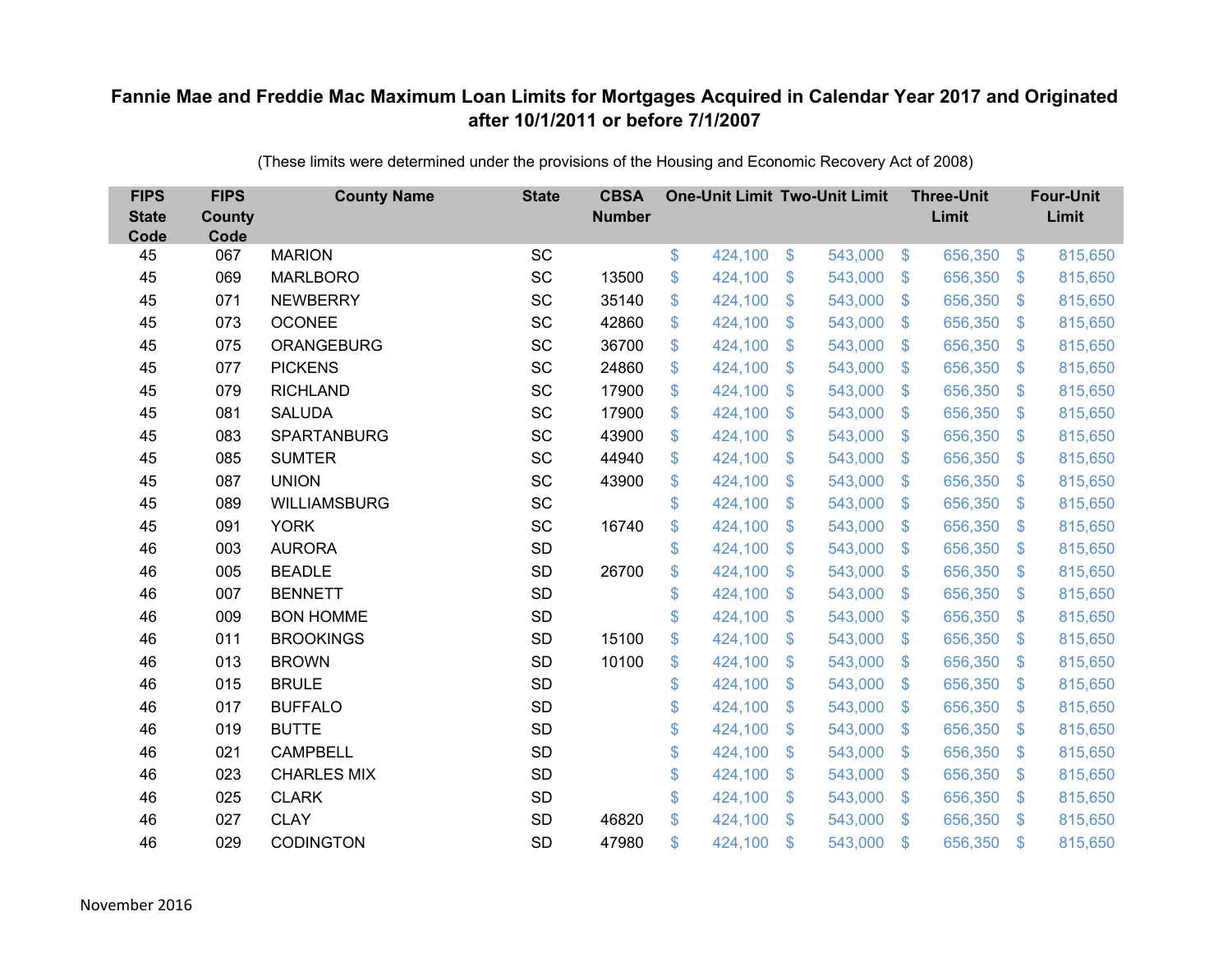| <b>FIPS</b><br><b>State</b><br>Code | <b>FIPS</b><br><b>County</b><br>Code | <b>County Name</b> | <b>State</b> | <b>CBSA</b><br><b>Number</b> |              | <b>One-Unit Limit Two-Unit Limit</b> |                           |         |                         | <b>Three-Unit</b><br>Limit |                | <b>Four-Unit</b><br>Limit |
|-------------------------------------|--------------------------------------|--------------------|--------------|------------------------------|--------------|--------------------------------------|---------------------------|---------|-------------------------|----------------------------|----------------|---------------------------|
| 46                                  | 031                                  | <b>CORSON</b>      | <b>SD</b>    |                              | \$           | 424,100                              | $\$\$                     | 543,000 | $\sqrt{3}$              | 656,350                    | $\frac{3}{2}$  | 815,650                   |
| 46                                  | 033                                  | <b>CUSTER</b>      | <b>SD</b>    | 39660                        | \$           | 424,100                              | \$                        | 543,000 | $\mathfrak{S}$          | 656,350                    | \$.            | 815,650                   |
| 46                                  | 035                                  | <b>DAVISON</b>     | <b>SD</b>    | 33580                        | \$           | 424,100                              | $\mathcal{S}$             | 543,000 | $\mathfrak{S}$          | 656,350                    | $\mathbf{\$}$  | 815,650                   |
| 46                                  | 037                                  | <b>DAY</b>         | <b>SD</b>    |                              | \$           | 424,100                              | $\frac{1}{2}$             | 543,000 | $\mathfrak{S}$          | 656,350                    | $\mathcal{S}$  | 815,650                   |
| 46                                  | 039                                  | <b>DEUEL</b>       | <b>SD</b>    |                              | \$           | 424,100                              | $\boldsymbol{\mathsf{S}}$ | 543,000 | $\mathfrak{F}$          | 656,350                    | \$.            | 815,650                   |
| 46                                  | 041                                  | <b>DEWEY</b>       | <b>SD</b>    |                              | \$           | 424,100                              | $\mathcal{S}$             | 543,000 | $\mathfrak{S}$          | 656,350                    | \$.            | 815,650                   |
| 46                                  | 043                                  | <b>DOUGLAS</b>     | SD           |                              | \$           | 424,100                              | $\boldsymbol{\mathsf{S}}$ | 543,000 | $\mathfrak{S}$          | 656,350                    | $\mathfrak{F}$ | 815,650                   |
| 46                                  | 045                                  | <b>EDMUNDS</b>     | <b>SD</b>    | 10100                        | \$           | 424,100                              | $\boldsymbol{\mathsf{S}}$ | 543,000 | $\mathfrak{S}$          | 656,350                    | $\mathcal{S}$  | 815,650                   |
| 46                                  | 047                                  | <b>FALL RIVER</b>  | <b>SD</b>    |                              | \$           | 424,100                              | $\mathcal{S}$             | 543,000 | $\mathbf{\$}$           | 656,350                    | $\mathfrak{S}$ | 815,650                   |
| 46                                  | 049                                  | <b>FAULK</b>       | <b>SD</b>    |                              | \$           | 424,100                              | \$                        | 543,000 | $\mathbb{S}$            | 656,350                    | $\sqrt[6]{3}$  | 815,650                   |
| 46                                  | 051                                  | <b>GRANT</b>       | <b>SD</b>    |                              | \$           | 424,100                              | $\mathfrak{S}$            | 543,000 | $\mathfrak{S}$          | 656,350                    | $\mathbf{\$}$  | 815,650                   |
| 46                                  | 053                                  | <b>GREGORY</b>     | <b>SD</b>    |                              | \$           | 424,100                              | $\mathfrak{S}$            | 543,000 | $\mathfrak{S}$          | 656,350                    | $\mathbf{\$}$  | 815,650                   |
| 46                                  | 055                                  | <b>HAAKON</b>      | <b>SD</b>    |                              | \$           | 424,100                              | \$                        | 543,000 | $\mathfrak{S}$          | 656,350                    | $\mathfrak{F}$ | 815,650                   |
| 46                                  | 057                                  | <b>HAMLIN</b>      | <b>SD</b>    |                              | \$           | 424,100                              | $\mathbf{\$}$             | 543,000 | $\mathbb{S}$            | 656,350                    | $\sqrt[6]{3}$  | 815,650                   |
| 46                                  | 059                                  | <b>HAND</b>        | SD           |                              | \$           | 424,100                              | $\boldsymbol{\mathsf{S}}$ | 543,000 | $\sqrt[6]{2}$           | 656,350                    | $\sqrt{3}$     | 815,650                   |
| 46                                  | 061                                  | <b>HANSON</b>      | <b>SD</b>    | 33580                        | \$           | 424,100                              | $\boldsymbol{\mathsf{S}}$ | 543,000 | $\mathfrak{S}$          | 656,350                    | $\mathcal{S}$  | 815,650                   |
| 46                                  | 063                                  | <b>HARDING</b>     | <b>SD</b>    |                              | \$           | 424,100                              | \$                        | 543,000 | $\mathfrak{S}$          | 656,350                    | $\mathbf{\$}$  | 815,650                   |
| 46                                  | 065                                  | <b>HUGHES</b>      | SD           | 38180                        | \$           | 424,100                              | $\boldsymbol{\mathsf{S}}$ | 543,000 | $\sqrt[6]{\frac{1}{2}}$ | 656,350                    | $\mathcal{S}$  | 815,650                   |
| 46                                  | 067                                  | <b>HUTCHINSON</b>  | <b>SD</b>    |                              | \$           | 424,100                              | $\boldsymbol{\mathsf{S}}$ | 543,000 | $\mathfrak{S}$          | 656,350                    | $\mathcal{S}$  | 815,650                   |
| 46                                  | 069                                  | <b>HYDE</b>        | <b>SD</b>    |                              | \$           | 424,100                              | $\mathcal{S}$             | 543,000 | $\mathfrak{S}$          | 656,350                    | $\mathbf{\$}$  | 815,650                   |
| 46                                  | 071                                  | <b>JACKSON</b>     | <b>SD</b>    |                              | \$           | 424,100                              | $\boldsymbol{\mathsf{S}}$ | 543,000 | $\sqrt[6]{3}$           | 656,350                    | $\mathcal{S}$  | 815,650                   |
| 46                                  | 073                                  | <b>JERAULD</b>     | <b>SD</b>    |                              | \$           | 424,100                              | $\boldsymbol{\mathsf{S}}$ | 543,000 | $\mathfrak{S}$          | 656,350                    | $\mathcal{S}$  | 815,650                   |
| 46                                  | 075                                  | <b>JONES</b>       | <b>SD</b>    |                              | \$           | 424,100                              | $\boldsymbol{\mathsf{S}}$ | 543,000 | $\mathfrak{S}$          | 656,350                    | $\mathbf{\$}$  | 815,650                   |
| 46                                  | 077                                  | <b>KINGSBURY</b>   | SD           |                              | \$           | 424,100                              | $\boldsymbol{\mathsf{S}}$ | 543,000 | $\sqrt[6]{\frac{1}{2}}$ | 656,350                    | $\mathfrak{F}$ | 815,650                   |
| 46                                  | 079                                  | <b>LAKE</b>        | <b>SD</b>    |                              | \$           | 424,100                              | $\boldsymbol{\mathsf{S}}$ | 543,000 | $\sqrt[6]{\frac{1}{2}}$ | 656,350                    | $\mathcal{S}$  | 815,650                   |
| 46                                  | 081                                  | <b>LAWRENCE</b>    | <b>SD</b>    | 43940                        | $\mathbb{S}$ | 424,100                              | $\mathcal{S}$             | 543,000 | $\mathbb{S}$            | 656,350                    | <sup>\$</sup>  | 815,650                   |
| 46                                  | 083                                  | <b>LINCOLN</b>     | <b>SD</b>    | 43620                        | \$           | 424,100                              | $\mathcal{S}$             | 543,000 | $\mathfrak{F}$          | 656,350                    | $\mathbf{\$}$  | 815,650                   |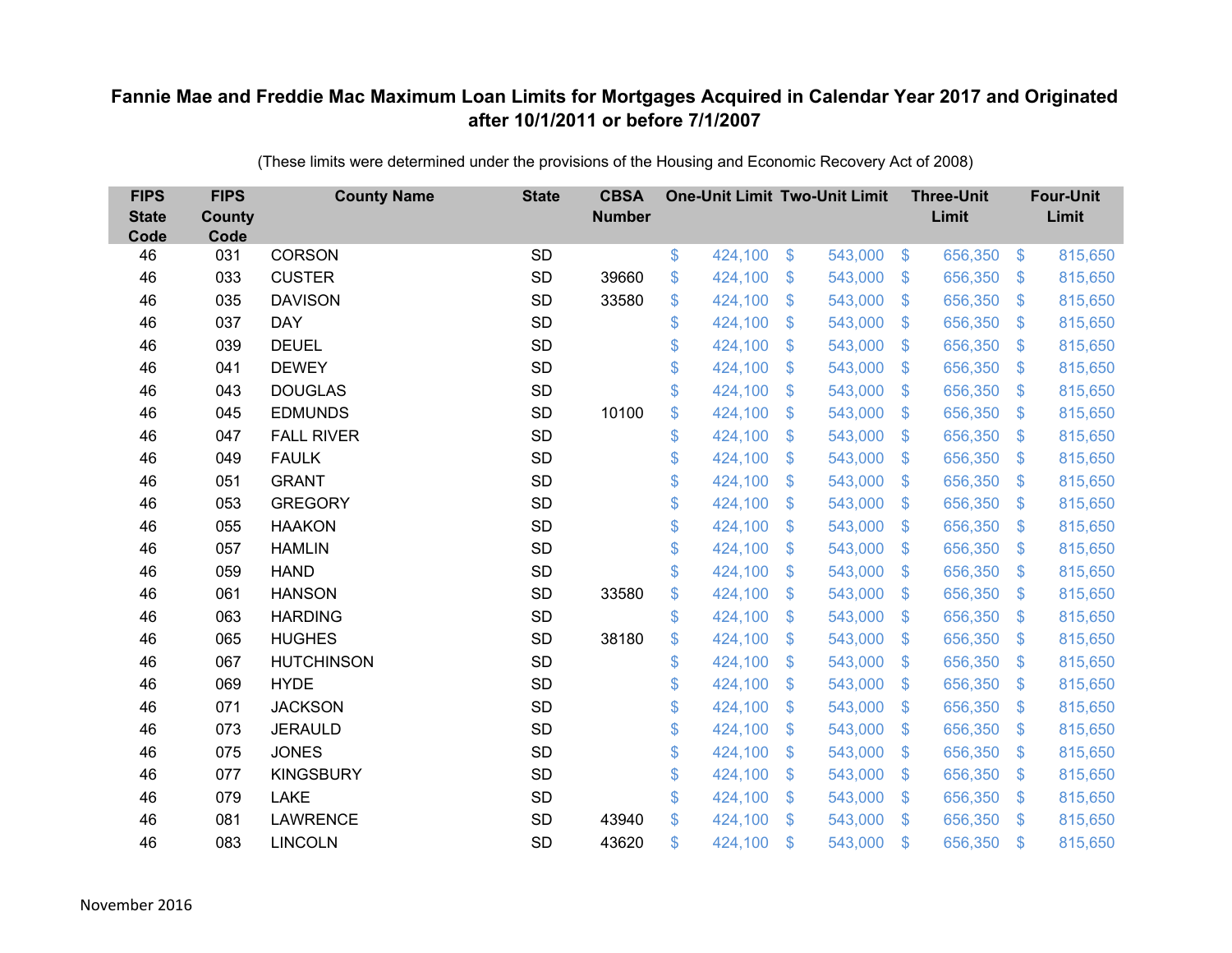| <b>FIPS</b><br><b>State</b><br>Code | <b>FIPS</b><br>County<br>Code | <b>County Name</b>   | <b>State</b> | <b>CBSA</b><br><b>Number</b> | <b>One-Unit Limit Two-Unit Limit</b> |                |         |                           | <b>Three-Unit</b><br>Limit |                         | <b>Four-Unit</b><br>Limit |
|-------------------------------------|-------------------------------|----------------------|--------------|------------------------------|--------------------------------------|----------------|---------|---------------------------|----------------------------|-------------------------|---------------------------|
| 46                                  | 085                           | <b>LYMAN</b>         | <b>SD</b>    |                              | \$<br>424,100                        | \$             | 543,000 | $\sqrt[6]{3}$             | 656,350                    | $\sqrt[6]{3}$           | 815,650                   |
| 46                                  | 087                           | <b>MCCOOK</b>        | <b>SD</b>    | 43620                        | \$<br>424,100                        | \$             | 543,000 | $\sqrt[6]{3}$             | 656,350                    | $\mathbb{S}$            | 815,650                   |
| 46                                  | 089                           | <b>MCPHERSON</b>     | <b>SD</b>    |                              | \$<br>424,100                        | $\mathfrak{S}$ | 543,000 | $\mathbb{S}$              | 656,350                    | $\mathfrak{S}$          | 815,650                   |
| 46                                  | 091                           | <b>MARSHALL</b>      | <b>SD</b>    |                              | \$<br>424,100                        | $\mathfrak{S}$ | 543,000 | $\mathbb{S}$              | 656,350                    | $\mathfrak{S}$          | 815,650                   |
| 46                                  | 093                           | <b>MEADE</b>         | <b>SD</b>    | 39660                        | \$<br>424,100                        | \$             | 543,000 | $\mathfrak{S}$            | 656,350                    | $\mathbb{S}$            | 815,650                   |
| 46                                  | 095                           | <b>MELLETTE</b>      | <b>SD</b>    |                              | \$<br>424,100                        | $\mathfrak{S}$ | 543,000 | $\mathbf{\$}$             | 656,350                    | $\mathbb{S}$            | 815,650                   |
| 46                                  | 097                           | <b>MINER</b>         | <b>SD</b>    |                              | \$<br>424,100                        | $\mathfrak{S}$ | 543,000 | $\mathbb{S}$              | 656,350                    | $\mathfrak{S}$          | 815,650                   |
| 46                                  | 099                           | <b>MINNEHAHA</b>     | <b>SD</b>    | 43620                        | \$<br>424,100                        | \$             | 543,000 | $\mathfrak{F}$            | 656,350                    | $\mathcal{L}$           | 815,650                   |
| 46                                  | 101                           | <b>MOODY</b>         | <b>SD</b>    |                              | \$<br>424,100                        | $\mathfrak{S}$ | 543,000 | $\mathbb{S}$              | 656,350                    | $\mathfrak{S}$          | 815,650                   |
| 46                                  | 102                           | <b>OGLALA LAKOTA</b> | <b>SD</b>    |                              | \$<br>424,100                        | $\mathfrak{S}$ | 543,000 | $\mathbb{S}$              | 656,350                    | $\mathfrak{S}$          | 815,650                   |
| 46                                  | 103                           | <b>PENNINGTON</b>    | SD           | 39660                        | \$<br>424,100                        | \$             | 543,000 | $\mathfrak{F}$            | 656,350                    | $\mathcal{L}$           | 815,650                   |
| 46                                  | 105                           | <b>PERKINS</b>       | <b>SD</b>    |                              | \$<br>424,100                        | \$             | 543,000 | S.                        | 656,350                    | $\mathcal{L}$           | 815,650                   |
| 46                                  | 107                           | <b>POTTER</b>        | <b>SD</b>    |                              | \$<br>424,100                        | $\mathfrak{S}$ | 543,000 | $\mathbb{S}$              | 656,350                    | $\mathfrak{S}$          | 815,650                   |
| 46                                  | 109                           | <b>ROBERTS</b>       | SD           |                              | \$<br>424,100                        | \$             | 543,000 | $\mathfrak{F}$            | 656,350                    | $\mathcal{L}$           | 815,650                   |
| 46                                  | 111                           | <b>SANBORN</b>       | <b>SD</b>    |                              | \$<br>424,100                        | \$             | 543,000 | $\mathfrak{F}$            | 656,350                    | $\mathcal{L}$           | 815,650                   |
| 46                                  | 115                           | <b>SPINK</b>         | <b>SD</b>    |                              | \$<br>424,100                        | $\mathfrak{S}$ | 543,000 | $\mathbb{S}$              | 656,350                    | $\sqrt[6]{\frac{1}{2}}$ | 815,650                   |
| 46                                  | 117                           | <b>STANLEY</b>       | SD           | 38180                        | \$<br>424,100                        | \$             | 543,000 | $\sqrt[6]{3}$             | 656,350                    | $\sqrt[6]{\frac{1}{2}}$ | 815,650                   |
| 46                                  | 119                           | <b>SULLY</b>         | SD           | 38180                        | \$<br>424,100                        | \$             | 543,000 | S.                        | 656,350                    | $\mathcal{L}$           | 815,650                   |
| 46                                  | 121                           | <b>TODD</b>          | <b>SD</b>    |                              | \$<br>424,100                        | $\mathfrak{S}$ | 543,000 | $\mathbf{\$}$             | 656,350                    | $\mathbb{S}$            | 815,650                   |
| 46                                  | 123                           | <b>TRIPP</b>         | <b>SD</b>    |                              | \$<br>424,100                        | \$             | 543,000 | $\mathfrak{S}$            | 656,350                    | $\sqrt[6]{\frac{1}{2}}$ | 815,650                   |
| 46                                  | 125                           | <b>TURNER</b>        | SD           | 43620                        | \$<br>424,100                        | \$             | 543,000 | $\sqrt[6]{3}$             | 656,350                    | $\mathcal{L}$           | 815,650                   |
| 46                                  | 127                           | <b>UNION</b>         | <b>SD</b>    | 43580                        | \$<br>424,100                        | $\mathfrak{S}$ | 543,000 | $\mathbb{S}$              | 656,350                    | $\mathfrak{S}$          | 815,650                   |
| 46                                  | 129                           | <b>WALWORTH</b>      | <b>SD</b>    |                              | \$<br>424,100                        | \$             | 543,000 | $\mathbb{S}$              | 656,350                    | $\mathfrak{S}$          | 815,650                   |
| 46                                  | 135                           | <b>YANKTON</b>       | SD           | 49460                        | \$<br>424,100                        | \$             | 543,000 | $\boldsymbol{\mathsf{S}}$ | 656,350                    | $\mathbb{S}$            | 815,650                   |
| 46                                  | 137                           | <b>ZIEBACH</b>       | <b>SD</b>    |                              | \$<br>424,100                        | \$             | 543,000 | $\sqrt[6]{3}$             | 656,350                    | $\mathbb{S}$            | 815,650                   |
| 47                                  | 001                           | <b>ANDERSON</b>      | <b>TN</b>    | 28940                        | \$<br>424,100                        | $\mathfrak{S}$ | 543,000 | $\mathbb{S}$              | 656,350                    | $\mathbf{\$}$           | 815,650                   |
| 47                                  | 003                           | <b>BEDFORD</b>       | <b>TN</b>    | 43180                        | \$<br>424,100                        | \$             | 543,000 | $\mathfrak{s}$            | 656,350                    | \$                      | 815,650                   |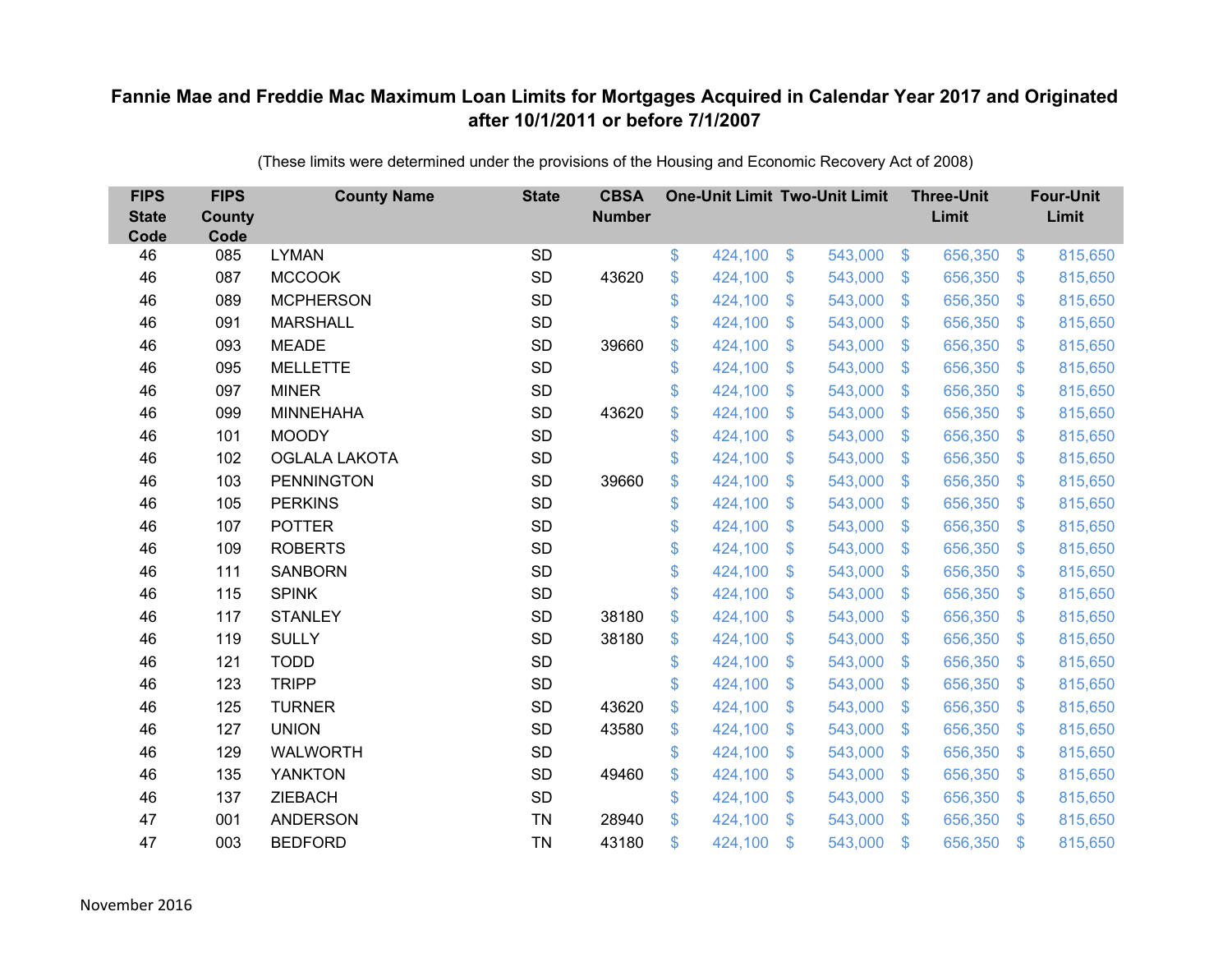| <b>FIPS</b><br><b>State</b><br>Code | <b>FIPS</b><br>County<br>Code | <b>County Name</b> | <b>State</b> | <b>CBSA</b><br><b>Number</b> | <b>One-Unit Limit Two-Unit Limit</b> |               |         |                           | <b>Three-Unit</b><br>Limit |                           | <b>Four-Unit</b><br>Limit |
|-------------------------------------|-------------------------------|--------------------|--------------|------------------------------|--------------------------------------|---------------|---------|---------------------------|----------------------------|---------------------------|---------------------------|
| 47                                  | 005                           | <b>BENTON</b>      | <b>TN</b>    |                              | \$<br>424,100                        | $\mathcal{L}$ | 543,000 | $\sqrt[6]{3}$             | 656,350                    | $\mathfrak{S}$            | 815,650                   |
| 47                                  | 007                           | <b>BLEDSOE</b>     | <b>TN</b>    |                              | \$<br>424,100                        | \$            | 543,000 | $\mathcal{S}$             | 656,350                    | $\mathfrak{F}$            | 815,650                   |
| 47                                  | 009                           | <b>BLOUNT</b>      | <b>TN</b>    | 28940                        | \$<br>424,100                        | \$            | 543,000 | $\mathfrak{F}$            | 656,350                    | $\mathbf{\$}$             | 815,650                   |
| 47                                  | 011                           | <b>BRADLEY</b>     | <b>TN</b>    | 17420                        | \$<br>424,100                        | \$            | 543,000 | $\mathbf{\$}$             | 656,350                    | $\mathfrak{F}$            | 815,650                   |
| 47                                  | 013                           | <b>CAMPBELL</b>    | <b>TN</b>    | 28940                        | \$<br>424,100                        | \$            | 543,000 | $\mathfrak{F}$            | 656,350                    | $\mathfrak{F}$            | 815,650                   |
| 47                                  | 015                           | <b>CANNON</b>      | <b>TN</b>    | 34980                        | \$<br>466,900                        | \$            | 597,700 | $\mathcal{S}$             | 722,500                    | $\mathfrak{F}$            | 897,900                   |
| 47                                  | 017                           | <b>CARROLL</b>     | <b>TN</b>    |                              | \$<br>424,100                        | \$            | 543,000 | $\mathfrak{F}$            | 656,350                    | $\mathfrak{F}$            | 815,650                   |
| 47                                  | 019                           | <b>CARTER</b>      | <b>TN</b>    | 27740                        | \$<br>424,100                        | \$            | 543,000 | $\mathbb{S}$              | 656,350                    | S.                        | 815,650                   |
| 47                                  | 021                           | CHEATHAM           | <b>TN</b>    | 34980                        | \$<br>466,900                        | \$            | 597,700 | $\mathcal{L}$             | 722,500                    | $\mathcal{L}$             | 897,900                   |
| 47                                  | 023                           | <b>CHESTER</b>     | <b>TN</b>    | 27180                        | \$<br>424,100                        | \$            | 543,000 | $\mathbf{\$}$             | 656,350                    | S.                        | 815,650                   |
| 47                                  | 025                           | <b>CLAIBORNE</b>   | <b>TN</b>    |                              | \$<br>424,100                        | \$            | 543,000 | $\mathbb{S}$              | 656,350                    | $\mathfrak{F}$            | 815,650                   |
| 47                                  | 027                           | <b>CLAY</b>        | <b>TN</b>    |                              | \$<br>424,100                        | \$            | 543,000 | $\mathfrak{F}$            | 656,350                    | $\mathbf{\$}$             | 815,650                   |
| 47                                  | 029                           | <b>COCKE</b>       | <b>TN</b>    | 35460                        | \$<br>424,100                        | \$            | 543,000 | $\mathbf{\$}$             | 656,350                    | $\mathcal{L}$             | 815,650                   |
| 47                                  | 031                           | <b>COFFEE</b>      | <b>TN</b>    | 46100                        | \$<br>424,100                        | \$            | 543,000 | $\mathbf{\$}$             | 656,350                    | S.                        | 815,650                   |
| 47                                  | 033                           | <b>CROCKETT</b>    | <b>TN</b>    | 27180                        | \$<br>424,100                        | \$            | 543,000 | $\mathbb{S}$              | 656,350                    | $\mathcal{S}$             | 815,650                   |
| 47                                  | 035                           | <b>CUMBERLAND</b>  | <b>TN</b>    | 18900                        | \$<br>424,100                        | \$            | 543,000 | $\mathcal{L}$             | 656,350                    | $\boldsymbol{\mathsf{S}}$ | 815,650                   |
| 47                                  | 037                           | <b>DAVIDSON</b>    | <b>TN</b>    | 34980                        | \$<br>466,900                        | \$            | 597,700 | $\sqrt[6]{3}$             | 722,500                    | $\mathcal{S}$             | 897,900                   |
| 47                                  | 039                           | <b>DECATUR</b>     | <b>TN</b>    |                              | \$<br>424,100                        | \$            | 543,000 | $\mathfrak{F}$            | 656,350                    | S.                        | 815,650                   |
| 47                                  | 041                           | <b>DEKALB</b>      | <b>TN</b>    |                              | \$<br>424,100                        | \$            | 543,000 | $\mathbf{\$}$             | 656,350                    | $\mathbb{S}$              | 815,650                   |
| 47                                  | 043                           | <b>DICKSON</b>     | <b>TN</b>    | 34980                        | \$<br>466,900                        | \$            | 597,700 | $\mathcal{S}$             | 722,500                    | $\mathcal{L}$             | 897,900                   |
| 47                                  | 045                           | <b>DYER</b>        | <b>TN</b>    | 20540                        | \$<br>424,100                        | \$            | 543,000 | \$                        | 656,350                    | $\mathcal{S}$             | 815,650                   |
| 47                                  | 047                           | <b>FAYETTE</b>     | <b>TN</b>    | 32820                        | \$<br>424,100                        | \$            | 543,000 | $\mathfrak{F}$            | 656,350                    | $\mathbf{\$}$             | 815,650                   |
| 47                                  | 049                           | <b>FENTRESS</b>    | <b>TN</b>    |                              | \$<br>424,100                        | \$            | 543,000 | $\boldsymbol{\mathsf{S}}$ | 656,350                    | $\mathfrak{S}$            | 815,650                   |
| 47                                  | 051                           | <b>FRANKLIN</b>    | <b>TN</b>    | 46100                        | \$<br>424,100                        | \$            | 543,000 | $\boldsymbol{\mathsf{S}}$ | 656,350                    | $\mathcal{L}$             | 815,650                   |
| 47                                  | 053                           | <b>GIBSON</b>      | <b>TN</b>    |                              | \$<br>424,100                        | \$            | 543,000 | $\mathbf{\$}$             | 656,350                    | $\mathcal{S}$             | 815,650                   |
| 47                                  | 055                           | <b>GILES</b>       | <b>TN</b>    |                              | \$<br>424,100                        | \$            | 543,000 | $\mathbf{\$}$             | 656,350                    | $\mathfrak{F}$            | 815,650                   |
| 47                                  | 057                           | <b>GRAINGER</b>    | <b>TN</b>    | 28940                        | \$<br>424,100                        | $\mathbf{\$}$ | 543,000 | \$                        | 656,350                    | \$                        | 815,650                   |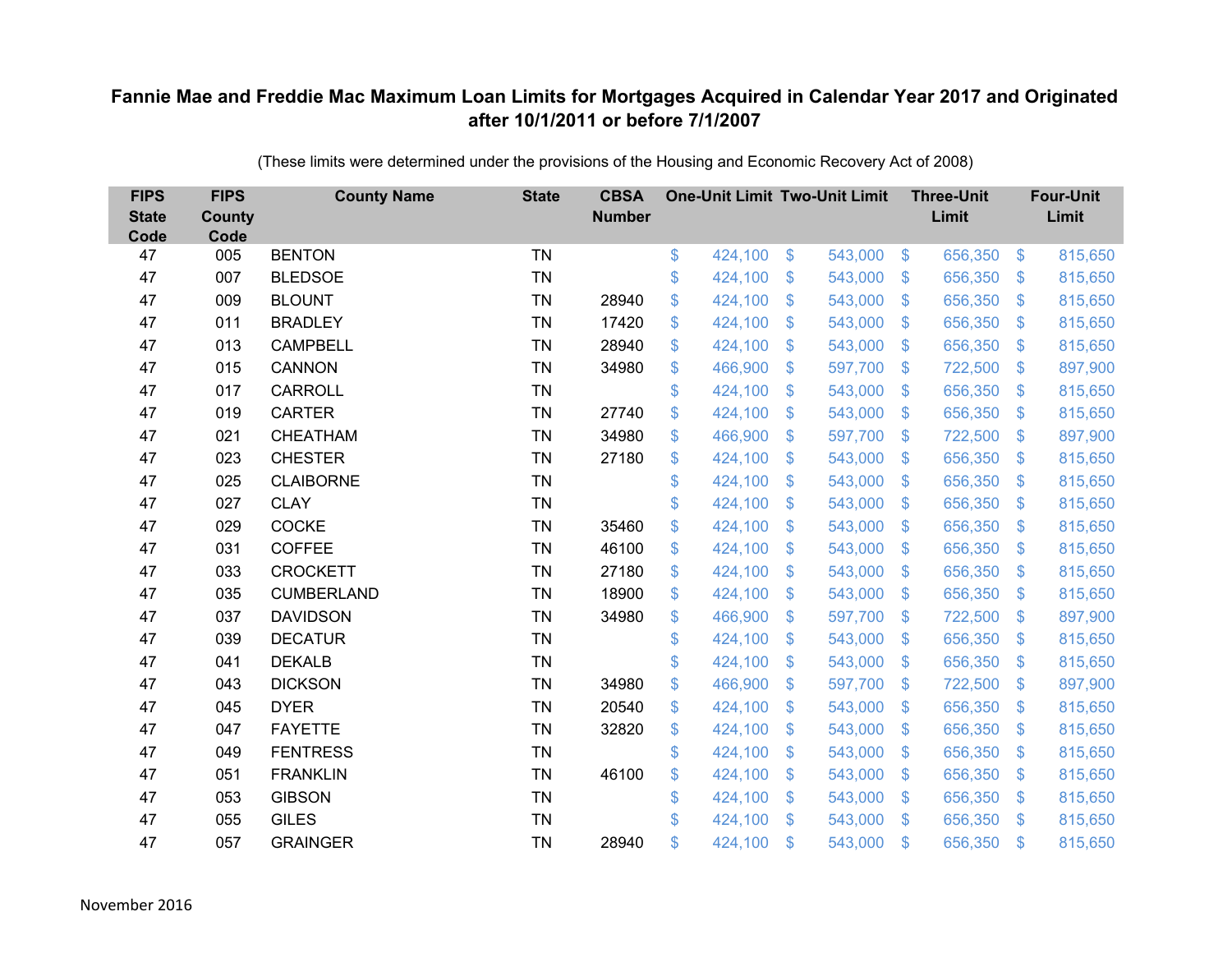| <b>FIPS</b><br><b>State</b><br>Code | <b>FIPS</b><br><b>County</b><br>Code | <b>County Name</b> | <b>State</b> | <b>CBSA</b><br><b>Number</b> |               | <b>One-Unit Limit Two-Unit Limit</b> |                           |         |                         | <b>Three-Unit</b><br>Limit |                         | <b>Four-Unit</b><br>Limit |
|-------------------------------------|--------------------------------------|--------------------|--------------|------------------------------|---------------|--------------------------------------|---------------------------|---------|-------------------------|----------------------------|-------------------------|---------------------------|
| 47                                  | 059                                  | <b>GREENE</b>      | <b>TN</b>    | 24620                        | \$            | 424,100                              | $\boldsymbol{\mathsf{S}}$ | 543,000 | $\sqrt[6]{3}$           | 656,350                    | $\frac{3}{2}$           | 815,650                   |
| 47                                  | 061                                  | <b>GRUNDY</b>      | <b>TN</b>    |                              | \$            | 424,100                              | $\boldsymbol{\mathsf{S}}$ | 543,000 | $\sqrt[6]{3}$           | 656,350                    | \$.                     | 815,650                   |
| 47                                  | 063                                  | <b>HAMBLEN</b>     | <b>TN</b>    | 34100                        | \$            | 424,100                              | $\mathcal{S}$             | 543,000 | $\mathfrak{S}$          | 656,350                    | $\mathfrak{S}$          | 815,650                   |
| 47                                  | 065                                  | <b>HAMILTON</b>    | <b>TN</b>    | 16860                        | \$            | 424,100                              | $\boldsymbol{\mathsf{S}}$ | 543,000 | $\mathfrak{S}$          | 656,350                    | $\mathfrak{S}$          | 815,650                   |
| 47                                  | 067                                  | <b>HANCOCK</b>     | <b>TN</b>    |                              | \$            | 424,100                              | $\boldsymbol{\mathsf{S}}$ | 543,000 | $\mathfrak{S}$          | 656,350                    | $\mathfrak{S}$          | 815,650                   |
| 47                                  | 069                                  | <b>HARDEMAN</b>    | <b>TN</b>    |                              | \$            | 424,100                              | $\mathcal{S}$             | 543,000 | $\mathcal{S}$           | 656,350                    | $\mathfrak{S}$          | 815,650                   |
| 47                                  | 071                                  | <b>HARDIN</b>      | <b>TN</b>    |                              | \$            | 424,100                              | $\boldsymbol{\mathsf{S}}$ | 543,000 | $\sqrt[6]{3}$           | 656,350                    | \$.                     | 815,650                   |
| 47                                  | 073                                  | <b>HAWKINS</b>     | <b>TN</b>    | 28700                        | \$            | 424,100                              | \$                        | 543,000 | $\sqrt[6]{3}$           | 656,350                    | $\mathbb{S}$            | 815,650                   |
| 47                                  | 075                                  | <b>HAYWOOD</b>     | <b>TN</b>    |                              | \$            | 424,100                              | $\mathcal{S}$             | 543,000 | $\mathfrak{S}$          | 656,350                    | $\mathfrak{S}$          | 815,650                   |
| 47                                  | 077                                  | <b>HENDERSON</b>   | <b>TN</b>    |                              | \$            | 424,100                              | \$                        | 543,000 | $\mathfrak{S}$          | 656,350                    | $\mathfrak{S}$          | 815,650                   |
| 47                                  | 079                                  | <b>HENRY</b>       | <b>TN</b>    | 37540                        | \$            | 424,100                              | $\mathfrak{S}$            | 543,000 | $\mathfrak{S}$          | 656,350                    | $\mathfrak{S}$          | 815,650                   |
| 47                                  | 081                                  | <b>HICKMAN</b>     | <b>TN</b>    | 34980                        | \$            | 466,900                              | $\mathfrak{S}$            | 597,700 | $\mathfrak{S}$          | 722,500                    | $\mathfrak{S}$          | 897,900                   |
| 47                                  | 083                                  | <b>HOUSTON</b>     | <b>TN</b>    |                              | \$            | 424,100                              | $\boldsymbol{\mathsf{S}}$ | 543,000 | $\mathfrak{S}$          | 656,350                    | $\mathfrak{S}$          | 815,650                   |
| 47                                  | 085                                  | <b>HUMPHREYS</b>   | <b>TN</b>    |                              | \$            | 424,100                              | \$                        | 543,000 | $\mathbb{S}$            | 656,350                    | $\mathcal{L}$           | 815,650                   |
| 47                                  | 087                                  | <b>JACKSON</b>     | <b>TN</b>    | 18260                        | \$            | 424,100                              | $\boldsymbol{\mathsf{S}}$ | 543,000 | $\sqrt{2}$              | 656,350                    | $\sqrt[6]{\frac{1}{2}}$ | 815,650                   |
| 47                                  | 089                                  | <b>JEFFERSON</b>   | <b>TN</b>    | 34100                        | \$            | 424,100                              | $\boldsymbol{\mathsf{S}}$ | 543,000 | $\mathcal{L}$           | 656,350                    | $\mathcal{L}$           | 815,650                   |
| 47                                  | 091                                  | <b>JOHNSON</b>     | <b>TN</b>    |                              | \$            | 424,100                              | $\mathcal{S}$             | 543,000 | $\mathfrak{S}$          | 656,350                    | $\mathbb{S}$            | 815,650                   |
| 47                                  | 093                                  | <b>KNOX</b>        | <b>TN</b>    | 28940                        | \$            | 424,100                              | $\boldsymbol{\mathsf{S}}$ | 543,000 | $\sqrt[6]{\frac{1}{2}}$ | 656,350                    | $\sqrt[6]{\frac{1}{2}}$ | 815,650                   |
| 47                                  | 095                                  | <b>LAKE</b>        | <b>TN</b>    |                              | \$            | 424,100                              | $\mathfrak{F}$            | 543,000 | $\mathcal{L}$           | 656,350                    | $\mathcal{L}$           | 815,650                   |
| 47                                  | 097                                  | LAUDERDALE         | <b>TN</b>    |                              | $\mathsf{\$}$ | 424,100                              | $\mathcal{S}$             | 543,000 | $\mathfrak{S}$          | 656,350                    | $\mathfrak{S}$          | 815,650                   |
| 47                                  | 099                                  | <b>LAWRENCE</b>    | <b>TN</b>    | 29980                        | \$            | 424,100                              | $\mathfrak{F}$            | 543,000 | $\sqrt[6]{3}$           | 656,350                    | $\mathcal{L}$           | 815,650                   |
| 47                                  | 101                                  | <b>LEWIS</b>       | <b>TN</b>    |                              | \$            | 424,100                              | $\mathcal{S}$             | 543,000 | $\mathfrak{S}$          | 656,350                    | $\mathfrak{S}$          | 815,650                   |
| 47                                  | 103                                  | <b>LINCOLN</b>     | <b>TN</b>    |                              | \$            | 424,100                              | \$                        | 543,000 | $\mathfrak{S}$          | 656,350                    | $\mathfrak{S}$          | 815,650                   |
| 47                                  | 105                                  | <b>LOUDON</b>      | <b>TN</b>    | 28940                        | \$            | 424,100                              | $\boldsymbol{\mathsf{S}}$ | 543,000 | $\sqrt[6]{\frac{1}{2}}$ | 656,350                    | \$                      | 815,650                   |
| 47                                  | 107                                  | <b>MCMINN</b>      | <b>TN</b>    | 11940                        | \$            | 424,100                              | $\boldsymbol{\mathsf{S}}$ | 543,000 | $\sqrt[6]{3}$           | 656,350                    | $\mathbb{S}$            | 815,650                   |
| 47                                  | 109                                  | <b>MCNAIRY</b>     | <b>TN</b>    |                              | \$            | 424,100                              | $\mathcal{S}$             | 543,000 | $\mathbb{S}$            | 656,350                    | $\mathbb{S}$            | 815,650                   |
| 47                                  | 111                                  | <b>MACON</b>       | <b>TN</b>    | 34980                        | $\mathsf{\$}$ | 466,900                              | $\mathcal{S}$             | 597,700 | $\mathfrak{F}$          | 722,500                    | $\mathbf{\$}$           | 897,900                   |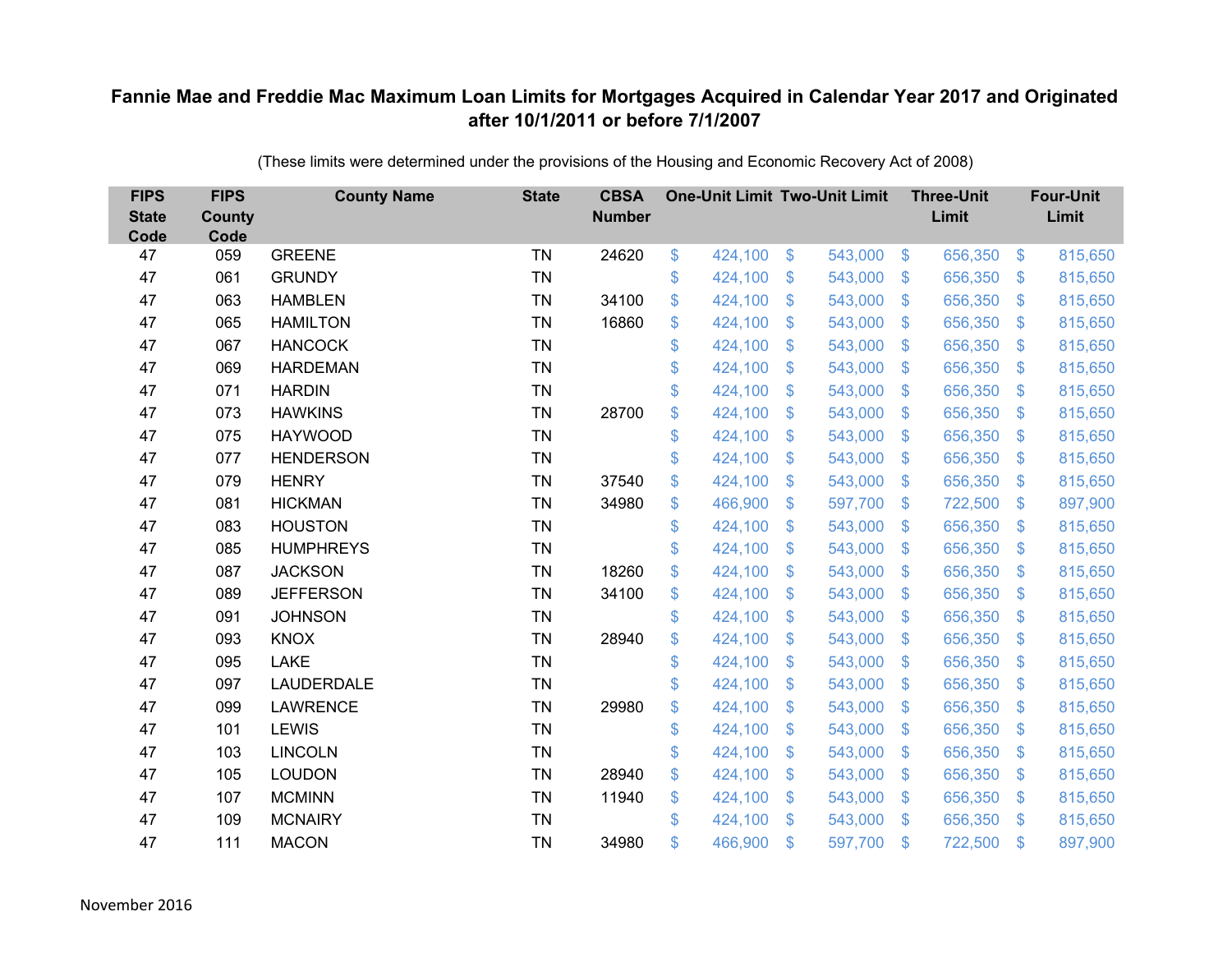| <b>FIPS</b><br><b>State</b><br>Code | <b>FIPS</b><br><b>County</b><br>Code | <b>County Name</b> | <b>State</b> | <b>CBSA</b><br><b>Number</b> | <b>One-Unit Limit Two-Unit Limit</b> |                |         |                | <b>Three-Unit</b><br>Limit |                | <b>Four-Unit</b><br>Limit |
|-------------------------------------|--------------------------------------|--------------------|--------------|------------------------------|--------------------------------------|----------------|---------|----------------|----------------------------|----------------|---------------------------|
| 47                                  | 113                                  | <b>MADISON</b>     | <b>TN</b>    | 27180                        | \$<br>424,100                        | \$             | 543,000 | $\sqrt[6]{3}$  | 656,350                    | $\frac{3}{2}$  | 815,650                   |
| 47                                  | 115                                  | <b>MARION</b>      | <b>TN</b>    | 16860                        | \$<br>424,100                        | \$             | 543,000 | $\sqrt{3}$     | 656,350                    | \$             | 815,650                   |
| 47                                  | 117                                  | <b>MARSHALL</b>    | <b>TN</b>    | 30280                        | \$<br>424,100                        | $\mathfrak{S}$ | 543,000 | $\mathcal{S}$  | 656,350                    | $\mathbf{\$}$  | 815,650                   |
| 47                                  | 119                                  | <b>MAURY</b>       | <b>TN</b>    | 34980                        | \$<br>466,900                        | \$             | 597,700 | $\sqrt[6]{3}$  | 722,500                    | $\sqrt{3}$     | 897,900                   |
| 47                                  | 121                                  | <b>MEIGS</b>       | <b>TN</b>    |                              | \$<br>424,100                        | \$             | 543,000 | $\mathcal{S}$  | 656,350                    | $\mathfrak{S}$ | 815,650                   |
| 47                                  | 123                                  | <b>MONROE</b>      | <b>TN</b>    |                              | \$<br>424,100                        | $\mathfrak{S}$ | 543,000 | $\mathcal{S}$  | 656,350                    | $\mathcal{S}$  | 815,650                   |
| 47                                  | 125                                  | <b>MONTGOMERY</b>  | <b>TN</b>    | 17300                        | \$<br>424,100                        | $\mathfrak{F}$ | 543,000 | $\sqrt{3}$     | 656,350                    | \$             | 815,650                   |
| 47                                  | 127                                  | <b>MOORE</b>       | <b>TN</b>    | 46100                        | \$<br>424,100                        | \$             | 543,000 | $\sqrt{3}$     | 656,350                    | $\sqrt[6]{3}$  | 815,650                   |
| 47                                  | 129                                  | <b>MORGAN</b>      | <b>TN</b>    | 28940                        | \$<br>424,100                        | $\mathfrak{S}$ | 543,000 | $\mathcal{S}$  | 656,350                    | $\mathfrak{S}$ | 815,650                   |
| 47                                  | 131                                  | <b>OBION</b>       | <b>TN</b>    | 46460                        | \$<br>424,100                        | \$             | 543,000 | $\mathbb{S}$   | 656,350                    | $\mathcal{S}$  | 815,650                   |
| 47                                  | 133                                  | <b>OVERTON</b>     | <b>TN</b>    | 18260                        | \$<br>424,100                        | \$             | 543,000 | $\frac{1}{2}$  | 656,350                    | $\mathcal{L}$  | 815,650                   |
| 47                                  | 135                                  | <b>PERRY</b>       | <b>TN</b>    |                              | \$<br>424,100                        | $\mathfrak{S}$ | 543,000 | $\mathfrak{S}$ | 656,350                    | $\mathbf{\$}$  | 815,650                   |
| 47                                  | 137                                  | <b>PICKETT</b>     | <b>TN</b>    |                              | \$<br>424,100                        | \$             | 543,000 | $\sqrt{3}$     | 656,350                    | \$             | 815,650                   |
| 47                                  | 139                                  | <b>POLK</b>        | <b>TN</b>    | 17420                        | \$<br>424,100                        | \$             | 543,000 | $\mathbb{S}$   | 656,350                    | $\mathcal{S}$  | 815,650                   |
| 47                                  | 141                                  | <b>PUTNAM</b>      | <b>TN</b>    | 18260                        | \$<br>424,100                        | \$             | 543,000 | $\sqrt{3}$     | 656,350                    | $\sqrt[6]{3}$  | 815,650                   |
| 47                                  | 143                                  | <b>RHEA</b>        | <b>TN</b>    | 19420                        | \$<br>424,100                        | $\mathfrak{F}$ | 543,000 | $\mathcal{S}$  | 656,350                    | $\mathcal{S}$  | 815,650                   |
| 47                                  | 145                                  | <b>ROANE</b>       | <b>TN</b>    | 28940                        | \$<br>424,100                        | $\mathfrak{S}$ | 543,000 | $\mathcal{S}$  | 656,350                    | $\mathcal{S}$  | 815,650                   |
| 47                                  | 147                                  | <b>ROBERTSON</b>   | <b>TN</b>    | 34980                        | \$<br>466,900                        | \$             | 597,700 | $\sqrt{3}$     | 722,500                    | $\sqrt{3}$     | 897,900                   |
| 47                                  | 149                                  | <b>RUTHERFORD</b>  | <b>TN</b>    | 34980                        | \$<br>466,900                        | \$             | 597,700 | $\sqrt{3}$     | 722,500                    | $\sqrt[6]{3}$  | 897,900                   |
| 47                                  | 151                                  | <b>SCOTT</b>       | <b>TN</b>    |                              | \$<br>424,100                        | \$             | 543,000 | $\mathfrak{S}$ | 656,350                    | $\mathbf{\$}$  | 815,650                   |
| 47                                  | 153                                  | <b>SEQUATCHIE</b>  | <b>TN</b>    | 16860                        | \$<br>424,100                        | \$             | 543,000 | $\sqrt[6]{3}$  | 656,350                    | $\sqrt[6]{3}$  | 815,650                   |
| 47                                  | 155                                  | <b>SEVIER</b>      | <b>TN</b>    | 42940                        | \$<br>424,100                        | \$             | 543,000 | $\mathfrak{S}$ | 656,350                    | $\mathcal{S}$  | 815,650                   |
| 47                                  | 157                                  | <b>SHELBY</b>      | <b>TN</b>    | 32820                        | \$<br>424,100                        | \$             | 543,000 | $\sqrt{3}$     | 656,350                    | $\mathbf{\$}$  | 815,650                   |
| 47                                  | 159                                  | <b>SMITH</b>       | <b>TN</b>    | 34980                        | \$<br>466,900                        | \$             | 597,700 | $\sqrt{3}$     | 722,500                    | \$             | 897,900                   |
| 47                                  | 161                                  | <b>STEWART</b>     | <b>TN</b>    |                              | \$<br>424,100                        | \$             | 543,000 | $\sqrt{3}$     | 656,350                    | $\mathcal{S}$  | 815,650                   |
| 47                                  | 163                                  | <b>SULLIVAN</b>    | <b>TN</b>    | 28700                        | \$<br>424,100                        | $\mathcal{S}$  | 543,000 | $\mathbf{\$}$  | 656,350                    | $\mathfrak{S}$ | 815,650                   |
| 47                                  | 165                                  | <b>SUMNER</b>      | <b>TN</b>    | 34980                        | \$<br>466,900                        | \$             | 597,700 | \$             | 722,500                    | $\mathbf{\$}$  | 897,900                   |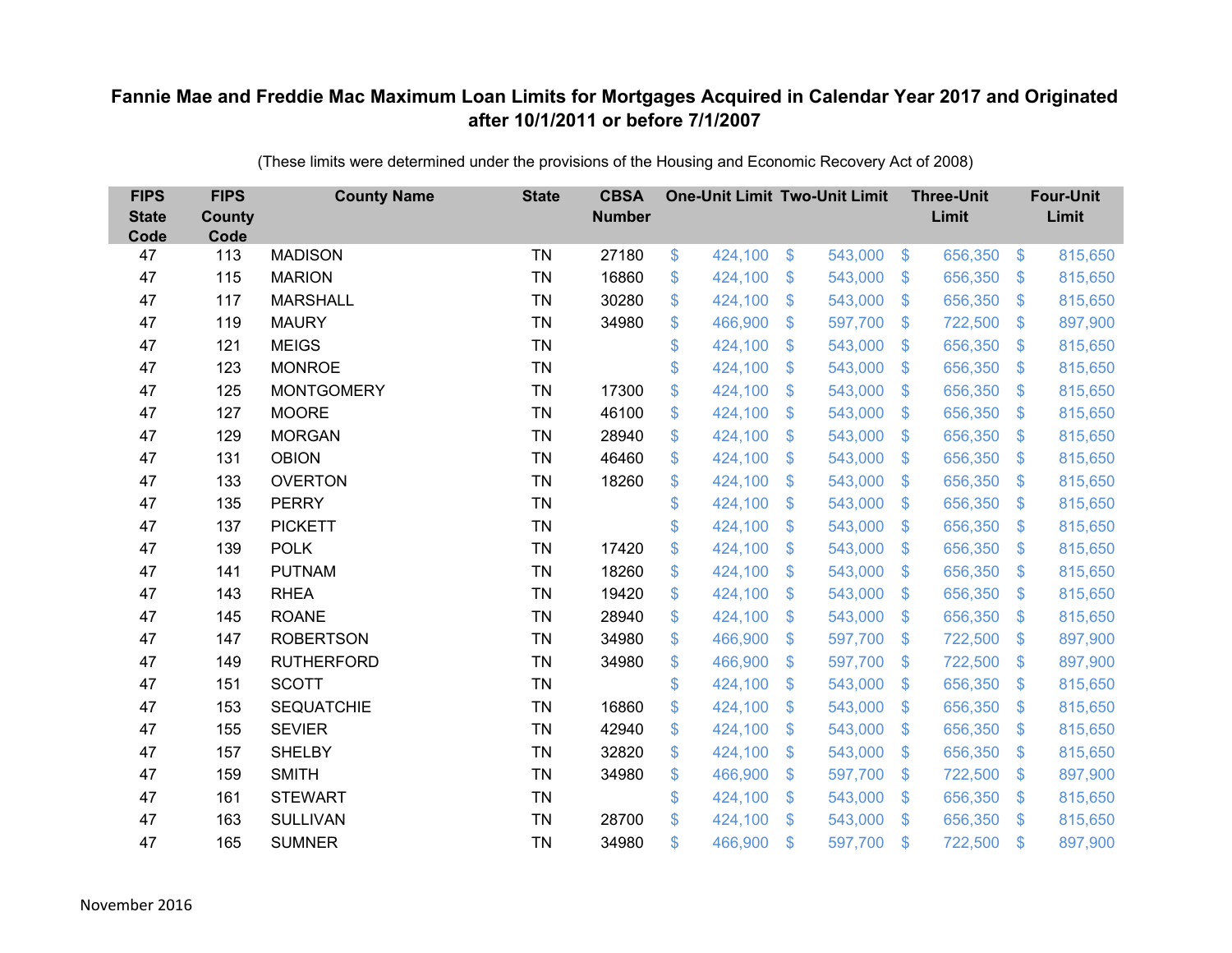| <b>FIPS</b><br><b>State</b><br>Code | <b>FIPS</b><br><b>County</b><br>Code | <b>County Name</b> | <b>State</b> | <b>CBSA</b><br><b>Number</b> | <b>One-Unit Limit Two-Unit Limit</b> |                           |         |                         | <b>Three-Unit</b><br>Limit |                         | <b>Four-Unit</b><br>Limit |
|-------------------------------------|--------------------------------------|--------------------|--------------|------------------------------|--------------------------------------|---------------------------|---------|-------------------------|----------------------------|-------------------------|---------------------------|
| 47                                  | 167                                  | <b>TIPTON</b>      | <b>TN</b>    | 32820                        | \$<br>424,100                        | $\frac{1}{2}$             | 543,000 | $\frac{1}{2}$           | 656,350                    | $\boldsymbol{\$}$       | 815,650                   |
| 47                                  | 169                                  | <b>TROUSDALE</b>   | <b>TN</b>    | 34980                        | \$<br>466,900                        | \$                        | 597,700 | $\sqrt[6]{\frac{1}{2}}$ | 722,500                    | $\mathfrak{S}$          | 897,900                   |
| 47                                  | 171                                  | <b>UNICOI</b>      | <b>TN</b>    | 27740                        | \$<br>424,100                        | $\mathcal{S}$             | 543,000 | $\mathfrak{S}$          | 656,350                    | $\mathfrak{S}$          | 815,650                   |
| 47                                  | 173                                  | <b>UNION</b>       | <b>TN</b>    | 28940                        | \$<br>424,100                        | \$                        | 543,000 | $\sqrt[6]{\frac{1}{2}}$ | 656,350                    | $\sqrt[6]{\frac{1}{2}}$ | 815,650                   |
| 47                                  | 175                                  | <b>VAN BUREN</b>   | <b>TN</b>    |                              | \$<br>424,100                        | $\boldsymbol{\mathsf{S}}$ | 543,000 | $\sqrt[6]{\frac{1}{2}}$ | 656,350                    | $\mathfrak{S}$          | 815,650                   |
| 47                                  | 177                                  | <b>WARREN</b>      | <b>TN</b>    | 32660                        | \$<br>424,100                        | $\mathfrak{S}$            | 543,000 | $\mathfrak{S}$          | 656,350                    | $\mathfrak{S}$          | 815,650                   |
| 47                                  | 179                                  | <b>WASHINGTON</b>  | <b>TN</b>    | 27740                        | \$<br>424,100                        | $\mathfrak{F}$            | 543,000 | $\sqrt[6]{\frac{1}{2}}$ | 656,350                    | $\sqrt[6]{3}$           | 815,650                   |
| 47                                  | 181                                  | <b>WAYNE</b>       | <b>TN</b>    |                              | \$<br>424,100                        | \$                        | 543,000 | $\sqrt[6]{3}$           | 656,350                    | $\sqrt[6]{3}$           | 815,650                   |
| 47                                  | 183                                  | <b>WEAKLEY</b>     | <b>TN</b>    | 32280                        | \$<br>424,100                        | $\mathcal{S}$             | 543,000 | $\mathfrak{S}$          | 656,350                    | $\mathfrak{S}$          | 815,650                   |
| 47                                  | 185                                  | <b>WHITE</b>       | <b>TN</b>    |                              | \$<br>424,100                        | $\boldsymbol{\mathsf{S}}$ | 543,000 | $\mathfrak{S}$          | 656,350                    | $\mathfrak{S}$          | 815,650                   |
| 47                                  | 187                                  | <b>WILLIAMSON</b>  | <b>TN</b>    | 34980                        | \$<br>466,900                        | \$                        | 597,700 | $\sqrt[6]{3}$           | 722,500                    | $\sqrt[6]{3}$           | 897,900                   |
| 47                                  | 189                                  | <b>WILSON</b>      | <b>TN</b>    | 34980                        | \$<br>466,900                        | $\boldsymbol{\mathsf{S}}$ | 597,700 | $\mathfrak{S}$          | 722,500                    | $\mathfrak{S}$          | 897,900                   |
| 48                                  | 001                                  | <b>ANDERSON</b>    | <b>TX</b>    | 37300                        | \$<br>424,100                        | $\boldsymbol{\mathsf{S}}$ | 543,000 | $\sqrt[6]{3}$           | 656,350                    | $\mathfrak{S}$          | 815,650                   |
| 48                                  | 003                                  | <b>ANDREWS</b>     | <b>TX</b>    | 11380                        | \$<br>424,100                        | $\mathbf{\$}$             | 543,000 | $\mathbb{S}$            | 656,350                    | $\mathfrak{S}$          | 815,650                   |
| 48                                  | 005                                  | <b>ANGELINA</b>    | <b>TX</b>    | 31260                        | \$<br>424,100                        | \$                        | 543,000 | $\sqrt[6]{3}$           | 656,350                    | $\sqrt[6]{3}$           | 815,650                   |
| 48                                  | 007                                  | <b>ARANSAS</b>     | <b>TX</b>    | 18580                        | \$<br>424,100                        | $\boldsymbol{\mathsf{S}}$ | 543,000 | $\mathcal{S}$           | 656,350                    | $\mathfrak{S}$          | 815,650                   |
| 48                                  | 009                                  | <b>ARCHER</b>      | <b>TX</b>    | 48660                        | \$<br>424,100                        | $\mathfrak{S}$            | 543,000 | $\sqrt{3}$              | 656,350                    | $\mathbb{S}$            | 815,650                   |
| 48                                  | 011                                  | <b>ARMSTRONG</b>   | <b>TX</b>    | 11100                        | \$<br>424,100                        | $\boldsymbol{\mathsf{S}}$ | 543,000 | $\sqrt{2}$              | 656,350                    | $\sqrt[6]{3}$           | 815,650                   |
| 48                                  | 013                                  | <b>ATASCOSA</b>    | <b>TX</b>    | 41700                        | \$<br>424,100                        | \$                        | 543,000 | $\sqrt[6]{3}$           | 656,350                    | $\mathfrak{S}$          | 815,650                   |
| 48                                  | 015                                  | <b>AUSTIN</b>      | <b>TX</b>    | 26420                        | \$<br>424,100                        | $\boldsymbol{\mathsf{S}}$ | 543,000 | $\mathfrak{S}$          | 656,350                    | $\mathfrak{S}$          | 815,650                   |
| 48                                  | 017                                  | <b>BAILEY</b>      | <b>TX</b>    |                              | \$<br>424,100                        | \$                        | 543,000 | $\sqrt[6]{3}$           | 656,350                    | $\sqrt[6]{3}$           | 815,650                   |
| 48                                  | 019                                  | <b>BANDERA</b>     | <b>TX</b>    | 41700                        | \$<br>424,100                        | $\boldsymbol{\mathsf{S}}$ | 543,000 | $\mathfrak{S}$          | 656,350                    | $\mathfrak{S}$          | 815,650                   |
| 48                                  | 021                                  | <b>BASTROP</b>     | <b>TX</b>    | 12420                        | \$<br>424,100                        | \$                        | 543,000 | $\sqrt[6]{3}$           | 656,350                    | $\mathfrak{S}$          | 815,650                   |
| 48                                  | 023                                  | <b>BAYLOR</b>      | <b>TX</b>    |                              | \$<br>424,100                        | $\boldsymbol{\mathsf{S}}$ | 543,000 | $\sqrt[6]{3}$           | 656,350                    | $\mathfrak{F}$          | 815,650                   |
| 48                                  | 025                                  | <b>BEE</b>         | <b>TX</b>    | 13300                        | \$<br>424,100                        | $\mathfrak{S}$            | 543,000 | $\sqrt[6]{3}$           | 656,350                    | $\mathcal{L}$           | 815,650                   |
| 48                                  | 027                                  | <b>BELL</b>        | <b>TX</b>    | 28660                        | \$<br>424,100                        | $\mathcal{S}$             | 543,000 | $\mathbb{S}$            | 656,350                    | $\mathfrak{S}$          | 815,650                   |
| 48                                  | 029                                  | <b>BEXAR</b>       | <b>TX</b>    | 41700                        | \$<br>424,100                        | $\mathcal{S}$             | 543,000 | $\mathfrak{F}$          | 656,350                    | \$                      | 815,650                   |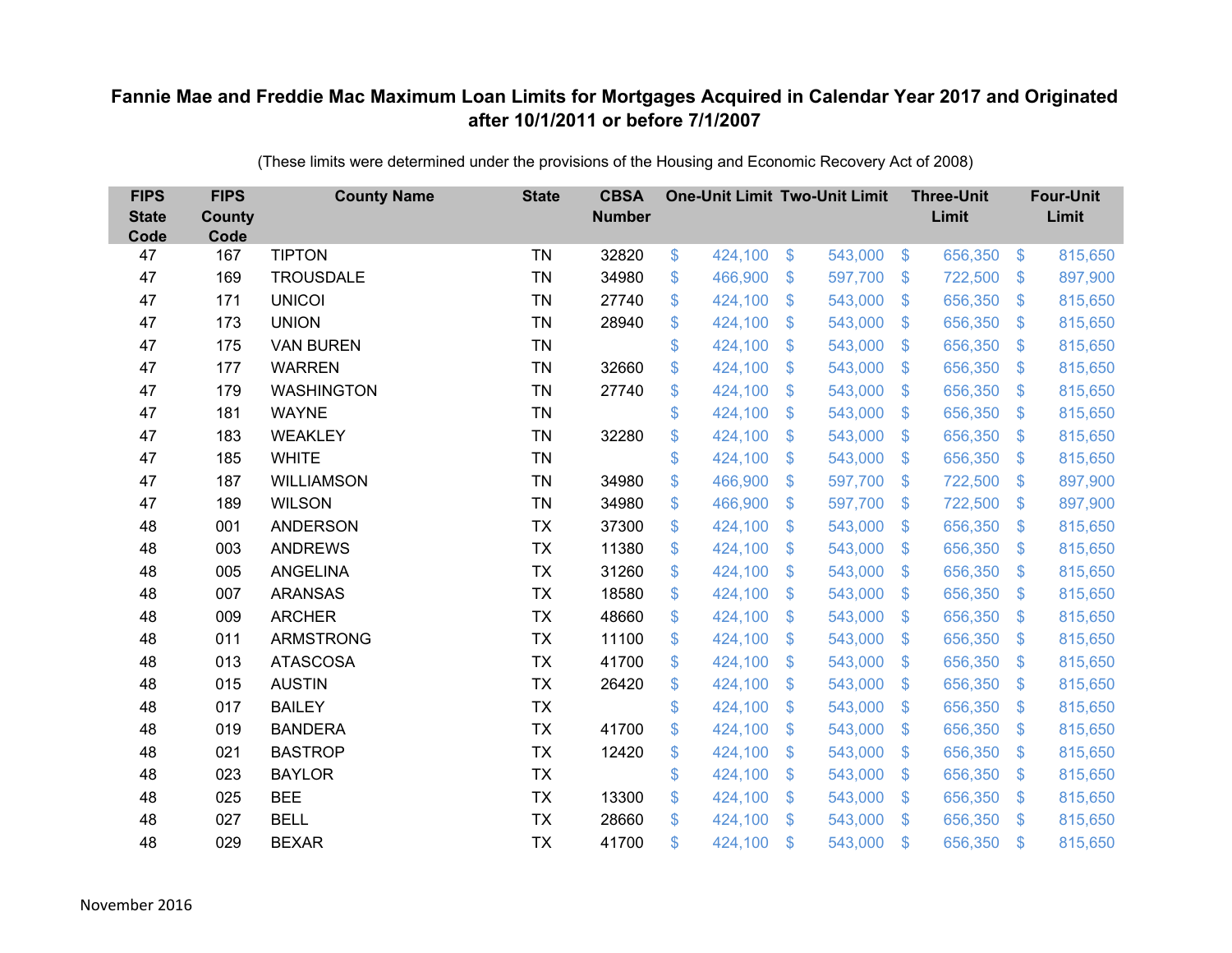| <b>FIPS</b><br><b>State</b><br>Code | <b>FIPS</b><br><b>County</b><br>Code | <b>County Name</b> | <b>State</b> | <b>CBSA</b><br><b>Number</b> | <b>One-Unit Limit Two-Unit Limit</b> |                |         |                | <b>Three-Unit</b><br>Limit |                | <b>Four-Unit</b><br>Limit |
|-------------------------------------|--------------------------------------|--------------------|--------------|------------------------------|--------------------------------------|----------------|---------|----------------|----------------------------|----------------|---------------------------|
| 48                                  | 031                                  | <b>BLANCO</b>      | <b>TX</b>    |                              | \$<br>424,100                        | \$             | 543,000 | $\sqrt[6]{3}$  | 656,350                    | $\frac{3}{2}$  | 815,650                   |
| 48                                  | 033                                  | <b>BORDEN</b>      | <b>TX</b>    |                              | \$<br>424,100                        | \$             | 543,000 | $\sqrt[6]{3}$  | 656,350                    | $\mathbb{S}$   | 815,650                   |
| 48                                  | 035                                  | <b>BOSQUE</b>      | <b>TX</b>    |                              | \$<br>424,100                        | $\mathfrak{S}$ | 543,000 | $\mathbb{S}$   | 656,350                    | $\mathfrak{S}$ | 815,650                   |
| 48                                  | 037                                  | <b>BOWIE</b>       | <b>TX</b>    | 45500                        | \$<br>424,100                        | \$             | 543,000 | $\mathfrak{F}$ | 656,350                    | $\mathcal{L}$  | 815,650                   |
| 48                                  | 039                                  | <b>BRAZORIA</b>    | <b>TX</b>    | 26420                        | \$<br>424,100                        | \$             | 543,000 | $\mathfrak{F}$ | 656,350                    | $\mathbb{S}$   | 815,650                   |
| 48                                  | 041                                  | <b>BRAZOS</b>      | <b>TX</b>    | 17780                        | \$<br>424,100                        | $\mathfrak{S}$ | 543,000 | $\mathbf{\$}$  | 656,350                    | $\mathfrak{S}$ | 815,650                   |
| 48                                  | 043                                  | <b>BREWSTER</b>    | <b>TX</b>    |                              | \$<br>424,100                        | \$             | 543,000 | $\mathfrak{S}$ | 656,350                    | $\mathbb{S}$   | 815,650                   |
| 48                                  | 045                                  | <b>BRISCOE</b>     | <b>TX</b>    |                              | \$<br>424,100                        | \$             | 543,000 | $\mathfrak{F}$ | 656,350                    | $\mathbb{S}$   | 815,650                   |
| 48                                  | 047                                  | <b>BROOKS</b>      | <b>TX</b>    |                              | \$<br>424,100                        | $\mathfrak{S}$ | 543,000 | $\mathbb{S}$   | 656,350                    | $\mathfrak{S}$ | 815,650                   |
| 48                                  | 049                                  | <b>BROWN</b>       | <b>TX</b>    | 15220                        | \$<br>424,100                        | \$             | 543,000 | $\mathcal{S}$  | 656,350                    | $\mathfrak{S}$ | 815,650                   |
| 48                                  | 051                                  | <b>BURLESON</b>    | <b>TX</b>    | 17780                        | \$<br>424,100                        | $\mathfrak{S}$ | 543,000 | $\mathbb{S}$   | 656,350                    | $\mathfrak{S}$ | 815,650                   |
| 48                                  | 053                                  | <b>BURNET</b>      | <b>TX</b>    |                              | \$<br>424,100                        | $\mathfrak{S}$ | 543,000 | $\mathbb{S}$   | 656,350                    | $\mathfrak{S}$ | 815,650                   |
| 48                                  | 055                                  | <b>CALDWELL</b>    | <b>TX</b>    | 12420                        | \$<br>424,100                        | $\mathfrak{S}$ | 543,000 | $\mathfrak{S}$ | 656,350                    | $\mathfrak{S}$ | 815,650                   |
| 48                                  | 057                                  | <b>CALHOUN</b>     | <b>TX</b>    | 38920                        | \$<br>424,100                        | \$             | 543,000 | S.             | 656,350                    | $\mathbb{S}$   | 815,650                   |
| 48                                  | 059                                  | CALLAHAN           | <b>TX</b>    | 10180                        | \$<br>424,100                        | \$             | 543,000 | $\mathfrak{S}$ | 656,350                    | $\sqrt[6]{3}$  | 815,650                   |
| 48                                  | 061                                  | <b>CAMERON</b>     | <b>TX</b>    | 15180                        | \$<br>424,100                        | \$             | 543,000 | $\mathfrak{S}$ | 656,350                    | $\mathfrak{S}$ | 815,650                   |
| 48                                  | 063                                  | <b>CAMP</b>        | <b>TX</b>    |                              | \$<br>424,100                        | $\mathfrak{S}$ | 543,000 | $\mathbf{\$}$  | 656,350                    | $\mathbb{S}$   | 815,650                   |
| 48                                  | 065                                  | CARSON             | <b>TX</b>    | 11100                        | \$<br>424,100                        | \$             | 543,000 | $\mathfrak{S}$ | 656,350                    | $\mathfrak{S}$ | 815,650                   |
| 48                                  | 067                                  | CASS               | <b>TX</b>    |                              | \$<br>424,100                        | \$             | 543,000 | $\sqrt[6]{3}$  | 656,350                    | $\mathfrak{S}$ | 815,650                   |
| 48                                  | 069                                  | <b>CASTRO</b>      | <b>TX</b>    |                              | \$<br>424,100                        | $\mathfrak{S}$ | 543,000 | $\mathbb{S}$   | 656,350                    | $\mathfrak{S}$ | 815,650                   |
| 48                                  | 071                                  | <b>CHAMBERS</b>    | <b>TX</b>    | 26420                        | \$<br>424,100                        | \$             | 543,000 | $\sqrt[6]{3}$  | 656,350                    | $\mathfrak{S}$ | 815,650                   |
| 48                                  | 073                                  | <b>CHEROKEE</b>    | <b>TX</b>    | 27380                        | \$<br>424,100                        | $\mathfrak{S}$ | 543,000 | $\mathbb{S}$   | 656,350                    | $\mathbb{S}$   | 815,650                   |
| 48                                  | 075                                  | <b>CHILDRESS</b>   | <b>TX</b>    |                              | \$<br>424,100                        | \$             | 543,000 | $\mathbb{S}$   | 656,350                    | $\mathfrak{S}$ | 815,650                   |
| 48                                  | 077                                  | <b>CLAY</b>        | <b>TX</b>    | 48660                        | \$<br>424,100                        | \$             | 543,000 | $\mathfrak{S}$ | 656,350                    | $\mathfrak{F}$ | 815,650                   |
| 48                                  | 079                                  | <b>COCHRAN</b>     | <b>TX</b>    |                              | \$<br>424,100                        | \$             | 543,000 | $\sqrt[6]{3}$  | 656,350                    | $\mathbb{S}$   | 815,650                   |
| 48                                  | 081                                  | <b>COKE</b>        | <b>TX</b>    |                              | \$<br>424,100                        | $\mathfrak{S}$ | 543,000 | $\mathbb{S}$   | 656,350                    | $\mathbf{\$}$  | 815,650                   |
| 48                                  | 083                                  | <b>COLEMAN</b>     | <b>TX</b>    |                              | \$<br>424,100                        | \$             | 543,000 | $\mathfrak{s}$ | 656,350                    | $\mathbf{\$}$  | 815,650                   |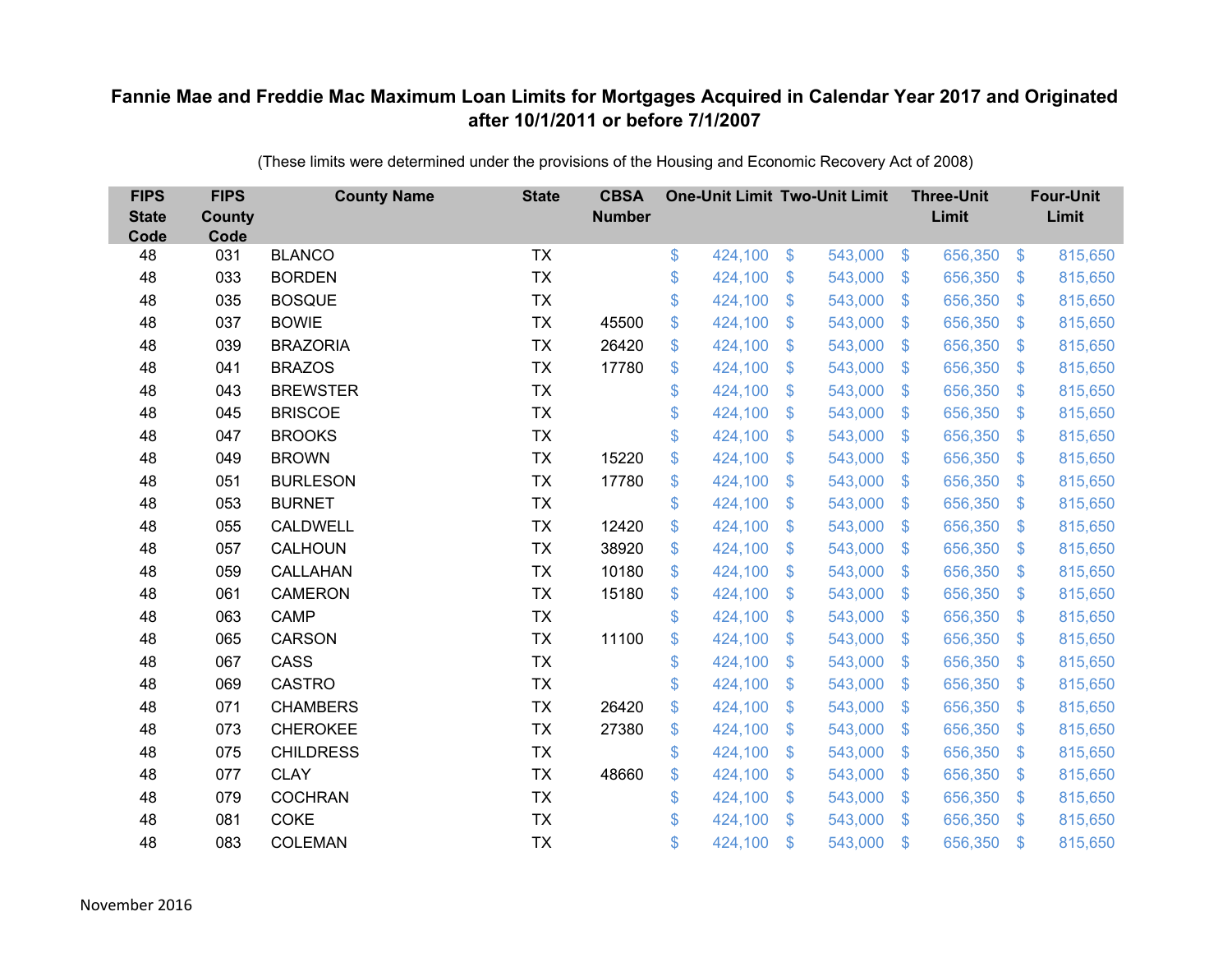| <b>FIPS</b><br><b>State</b><br>Code | <b>FIPS</b><br><b>County</b><br>Code | <b>County Name</b>   | <b>State</b> | <b>CBSA</b><br><b>Number</b> | <b>One-Unit Limit Two-Unit Limit</b> |                           |         |                | <b>Three-Unit</b><br>Limit |                | <b>Four-Unit</b><br>Limit |
|-------------------------------------|--------------------------------------|----------------------|--------------|------------------------------|--------------------------------------|---------------------------|---------|----------------|----------------------------|----------------|---------------------------|
| 48                                  | 085                                  | <b>COLLIN</b>        | <b>TX</b>    | 19100                        | \$<br>424,100                        | \$                        | 543,000 | $\sqrt{3}$     | 656,350                    | $\frac{3}{2}$  | 815,650                   |
| 48                                  | 087                                  | <b>COLLINGSWORTH</b> | <b>TX</b>    |                              | \$<br>424,100                        | \$                        | 543,000 | $\sqrt[6]{3}$  | 656,350                    | $\mathfrak{F}$ | 815,650                   |
| 48                                  | 089                                  | <b>COLORADO</b>      | <b>TX</b>    |                              | \$<br>424,100                        | $\mathcal{S}$             | 543,000 | $\mathfrak{S}$ | 656,350                    | $\mathbf{\$}$  | 815,650                   |
| 48                                  | 091                                  | <b>COMAL</b>         | <b>TX</b>    | 41700                        | \$<br>424,100                        | $\frac{1}{2}$             | 543,000 | $\mathfrak{S}$ | 656,350                    | $\mathcal{S}$  | 815,650                   |
| 48                                  | 093                                  | COMANCHE             | <b>TX</b>    |                              | \$<br>424,100                        | $\boldsymbol{\mathsf{S}}$ | 543,000 | $\mathfrak{F}$ | 656,350                    | <sup>\$</sup>  | 815,650                   |
| 48                                  | 095                                  | <b>CONCHO</b>        | <b>TX</b>    |                              | \$<br>424,100                        | $\mathcal{S}$             | 543,000 | $\mathfrak{S}$ | 656,350                    | \$.            | 815,650                   |
| 48                                  | 097                                  | COOKE                | <b>TX</b>    | 23620                        | \$<br>424,100                        | $\boldsymbol{\mathsf{S}}$ | 543,000 | $\sqrt[6]{3}$  | 656,350                    | $\mathfrak{F}$ | 815,650                   |
| 48                                  | 099                                  | <b>CORYELL</b>       | <b>TX</b>    | 28660                        | \$<br>424,100                        | $\boldsymbol{\mathsf{S}}$ | 543,000 | $\sqrt[6]{3}$  | 656,350                    | $\mathcal{S}$  | 815,650                   |
| 48                                  | 101                                  | COTTLE               | <b>TX</b>    |                              | \$<br>424,100                        | $\mathcal{S}$             | 543,000 | $\mathfrak{S}$ | 656,350                    | $\mathfrak{S}$ | 815,650                   |
| 48                                  | 103                                  | <b>CRANE</b>         | <b>TX</b>    |                              | \$<br>424,100                        | $\mathfrak{S}$            | 543,000 | $\mathbb{S}$   | 656,350                    | $\mathcal{S}$  | 815,650                   |
| 48                                  | 105                                  | <b>CROCKETT</b>      | <b>TX</b>    |                              | \$<br>424,100                        | \$                        | 543,000 | $\mathfrak{S}$ | 656,350                    | $\mathcal{S}$  | 815,650                   |
| 48                                  | 107                                  | <b>CROSBY</b>        | <b>TX</b>    | 31180                        | \$<br>424,100                        | $\mathfrak{S}$            | 543,000 | $\mathfrak{S}$ | 656,350                    | $\mathbf{\$}$  | 815,650                   |
| 48                                  | 109                                  | <b>CULBERSON</b>     | <b>TX</b>    |                              | \$<br>424,100                        | \$                        | 543,000 | $\sqrt[6]{3}$  | 656,350                    | $\mathfrak{F}$ | 815,650                   |
| 48                                  | 111                                  | <b>DALLAM</b>        | <b>TX</b>    |                              | \$<br>424,100                        | $\mathbf{\$}$             | 543,000 | $\mathbb{S}$   | 656,350                    | $\mathcal{S}$  | 815,650                   |
| 48                                  | 113                                  | <b>DALLAS</b>        | <b>TX</b>    | 19100                        | \$<br>424,100                        | $\boldsymbol{\mathsf{S}}$ | 543,000 | $\sqrt[6]{3}$  | 656,350                    | $\mathcal{S}$  | 815,650                   |
| 48                                  | 115                                  | <b>DAWSON</b>        | <b>TX</b>    | 29500                        | \$<br>424,100                        | $\boldsymbol{\mathsf{S}}$ | 543,000 | $\mathfrak{S}$ | 656,350                    | $\mathcal{S}$  | 815,650                   |
| 48                                  | 117                                  | <b>DEAF SMITH</b>    | <b>TX</b>    | 25820                        | \$<br>424,100                        | \$                        | 543,000 | $\mathfrak{S}$ | 656,350                    | $\mathbf{\$}$  | 815,650                   |
| 48                                  | 119                                  | <b>DELTA</b>         | <b>TX</b>    |                              | \$<br>424,100                        | $\boldsymbol{\mathsf{S}}$ | 543,000 | $\sqrt[6]{3}$  | 656,350                    | $\mathcal{S}$  | 815,650                   |
| 48                                  | 121                                  | <b>DENTON</b>        | <b>TX</b>    | 19100                        | \$<br>424,100                        | $\boldsymbol{\mathsf{S}}$ | 543,000 | $\sqrt[6]{3}$  | 656,350                    | $\mathcal{S}$  | 815,650                   |
| 48                                  | 123                                  | DE WITT              | <b>TX</b>    |                              | \$<br>424,100                        | $\boldsymbol{\mathsf{S}}$ | 543,000 | $\mathfrak{S}$ | 656,350                    | $\sqrt{3}$     | 815,650                   |
| 48                                  | 125                                  | <b>DICKENS</b>       | <b>TX</b>    |                              | \$<br>424,100                        | $\boldsymbol{\mathsf{S}}$ | 543,000 | $\sqrt[6]{3}$  | 656,350                    | $\mathcal{S}$  | 815,650                   |
| 48                                  | 127                                  | <b>DIMMIT</b>        | <b>TX</b>    |                              | \$<br>424,100                        | $\boldsymbol{\mathsf{S}}$ | 543,000 | $\mathfrak{S}$ | 656,350                    | $\mathcal{S}$  | 815,650                   |
| 48                                  | 129                                  | <b>DONLEY</b>        | <b>TX</b>    |                              | \$<br>424,100                        | $\boldsymbol{\mathsf{S}}$ | 543,000 | $\mathfrak{S}$ | 656,350                    | $\mathbf{\$}$  | 815,650                   |
| 48                                  | 131                                  | <b>DUVAL</b>         | <b>TX</b>    |                              | \$<br>424,100                        | $\boldsymbol{\mathsf{S}}$ | 543,000 | $\sqrt[6]{3}$  | 656,350                    | $\mathfrak{F}$ | 815,650                   |
| 48                                  | 133                                  | <b>EASTLAND</b>      | <b>TX</b>    |                              | \$<br>424,100                        | $\boldsymbol{\mathsf{S}}$ | 543,000 | $\sqrt[6]{3}$  | 656,350                    | $\mathcal{S}$  | 815,650                   |
| 48                                  | 135                                  | <b>ECTOR</b>         | <b>TX</b>    | 36220                        | \$<br>424,100                        | $\mathcal{S}$             | 543,000 | $\mathbb{S}$   | 656,350                    | <sup>\$</sup>  | 815,650                   |
| 48                                  | 137                                  | <b>EDWARDS</b>       | <b>TX</b>    |                              | \$<br>424,100                        | $\mathcal{S}$             | 543,000 | $\mathfrak{F}$ | 656,350                    | \$             | 815,650                   |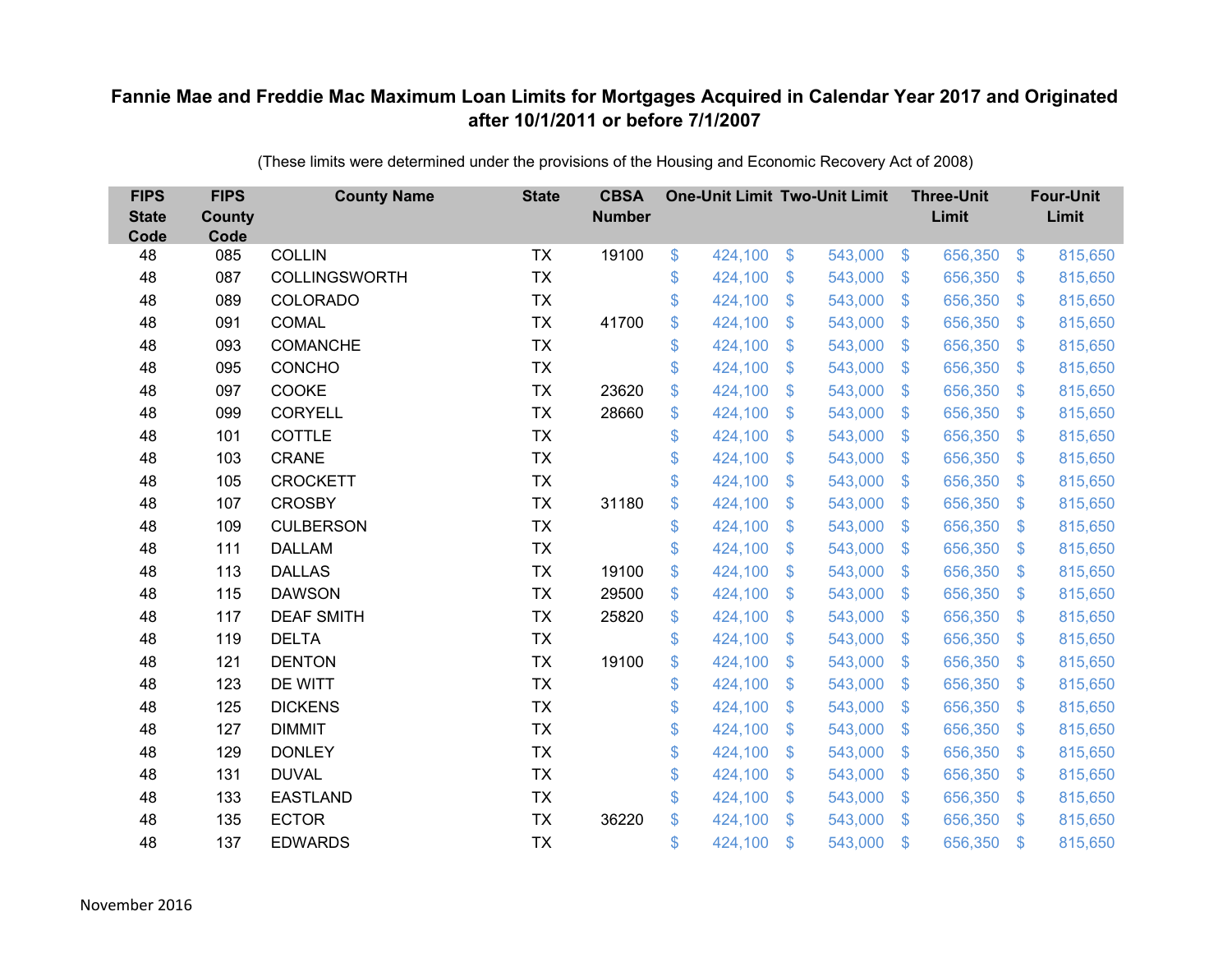| <b>FIPS</b><br><b>State</b><br>Code | <b>FIPS</b><br><b>County</b><br>Code | <b>County Name</b> | <b>State</b> | <b>CBSA</b><br><b>Number</b> | <b>One-Unit Limit Two-Unit Limit</b> |                |         |                           | <b>Three-Unit</b><br>Limit |                           | <b>Four-Unit</b><br>Limit |
|-------------------------------------|--------------------------------------|--------------------|--------------|------------------------------|--------------------------------------|----------------|---------|---------------------------|----------------------------|---------------------------|---------------------------|
| 48                                  | 139                                  | <b>ELLIS</b>       | <b>TX</b>    | 19100                        | \$<br>424,100                        | $\mathfrak{F}$ | 543,000 | $\sqrt[6]{3}$             | 656,350                    | $\mathfrak{F}$            | 815,650                   |
| 48                                  | 141                                  | <b>EL PASO</b>     | <b>TX</b>    | 21340                        | \$<br>424,100                        | \$             | 543,000 | $\mathcal{S}$             | 656,350                    | $\mathcal{S}$             | 815,650                   |
| 48                                  | 143                                  | <b>ERATH</b>       | <b>TX</b>    | 44500                        | \$<br>424,100                        | \$             | 543,000 | $\sqrt[6]{\frac{1}{2}}$   | 656,350                    | $\boldsymbol{\mathsf{S}}$ | 815,650                   |
| 48                                  | 145                                  | <b>FALLS</b>       | <b>TX</b>    | 47380                        | \$<br>424,100                        | \$             | 543,000 | $\sqrt[6]{3}$             | 656,350                    | $\mathcal{L}$             | 815,650                   |
| 48                                  | 147                                  | <b>FANNIN</b>      | <b>TX</b>    |                              | \$<br>424,100                        | \$             | 543,000 | $\mathfrak{F}$            | 656,350                    | $\mathfrak{F}$            | 815,650                   |
| 48                                  | 149                                  | <b>FAYETTE</b>     | <b>TX</b>    |                              | \$<br>424,100                        | \$             | 543,000 | $\sqrt[6]{3}$             | 656,350                    | $\mathfrak{S}$            | 815,650                   |
| 48                                  | 151                                  | <b>FISHER</b>      | <b>TX</b>    |                              | \$<br>424,100                        | \$             | 543,000 | $\mathfrak{F}$            | 656,350                    | $\mathfrak{F}$            | 815,650                   |
| 48                                  | 153                                  | <b>FLOYD</b>       | <b>TX</b>    |                              | \$<br>424,100                        | \$             | 543,000 | $\mathbf{\$}$             | 656,350                    | $\mathfrak{S}$            | 815,650                   |
| 48                                  | 155                                  | <b>FOARD</b>       | <b>TX</b>    |                              | \$<br>424,100                        | \$             | 543,000 | $\boldsymbol{\mathsf{S}}$ | 656,350                    | $\mathcal{L}$             | 815,650                   |
| 48                                  | 157                                  | <b>FORT BEND</b>   | <b>TX</b>    | 26420                        | \$<br>424,100                        | \$             | 543,000 | $\mathbb{S}$              | 656,350                    | S.                        | 815,650                   |
| 48                                  | 159                                  | <b>FRANKLIN</b>    | <b>TX</b>    |                              | \$<br>424,100                        | \$             | 543,000 | $\mathfrak{S}$            | 656,350                    | $\frac{1}{2}$             | 815,650                   |
| 48                                  | 161                                  | <b>FREESTONE</b>   | <b>TX</b>    |                              | \$<br>424,100                        | \$             | 543,000 | $\mathcal{L}$             | 656,350                    | $\mathcal{L}$             | 815,650                   |
| 48                                  | 163                                  | <b>FRIO</b>        | <b>TX</b>    |                              | \$<br>424,100                        | \$             | 543,000 | $\mathfrak{F}$            | 656,350                    | $\mathfrak{F}$            | 815,650                   |
| 48                                  | 165                                  | <b>GAINES</b>      | <b>TX</b>    |                              | \$<br>424,100                        | \$             | 543,000 | $\mathfrak{F}$            | 656,350                    | \$.                       | 815,650                   |
| 48                                  | 167                                  | <b>GALVESTON</b>   | <b>TX</b>    | 26420                        | \$<br>424,100                        | \$             | 543,000 | $\mathfrak{S}$            | 656,350                    | $\mathfrak{F}$            | 815,650                   |
| 48                                  | 169                                  | <b>GARZA</b>       | <b>TX</b>    |                              | \$<br>424,100                        | \$             | 543,000 | $\mathcal{L}$             | 656,350                    | $\boldsymbol{\mathsf{S}}$ | 815,650                   |
| 48                                  | 171                                  | <b>GILLESPIE</b>   | <b>TX</b>    | 23240                        | \$<br>424,100                        | \$             | 543,000 | $\mathfrak{S}$            | 656,350                    | $\mathfrak{F}$            | 815,650                   |
| 48                                  | 173                                  | <b>GLASSCOCK</b>   | <b>TX</b>    | 13700                        | \$<br>424,100                        | \$             | 543,000 | $\mathfrak{F}$            | 656,350                    | $\mathcal{L}$             | 815,650                   |
| 48                                  | 175                                  | <b>GOLIAD</b>      | <b>TX</b>    | 47020                        | \$<br>424,100                        | \$             | 543,000 | $\sqrt[6]{3}$             | 656,350                    | $\mathfrak{F}$            | 815,650                   |
| 48                                  | 177                                  | <b>GONZALES</b>    | <b>TX</b>    |                              | \$<br>424,100                        | \$             | 543,000 | $\mathfrak{F}$            | 656,350                    | $\boldsymbol{\mathsf{S}}$ | 815,650                   |
| 48                                  | 179                                  | <b>GRAY</b>        | <b>TX</b>    | 37420                        | \$<br>424,100                        | \$             | 543,000 | $\mathbf{\$}$             | 656,350                    | $\mathfrak{F}$            | 815,650                   |
| 48                                  | 181                                  | <b>GRAYSON</b>     | <b>TX</b>    | 43300                        | \$<br>424,100                        | \$             | 543,000 | $\mathbf{\$}$             | 656,350                    | $\mathcal{L}$             | 815,650                   |
| 48                                  | 183                                  | <b>GREGG</b>       | <b>TX</b>    | 30980                        | \$<br>424,100                        | \$             | 543,000 | $\sqrt[6]{3}$             | 656,350                    | $\mathfrak{S}$            | 815,650                   |
| 48                                  | 185                                  | <b>GRIMES</b>      | <b>TX</b>    |                              | \$<br>424,100                        | \$             | 543,000 | $\sqrt[6]{\frac{1}{2}}$   | 656,350                    | $\boldsymbol{\mathsf{S}}$ | 815,650                   |
| 48                                  | 187                                  | <b>GUADALUPE</b>   | <b>TX</b>    | 41700                        | \$<br>424,100                        | \$             | 543,000 | $\mathcal{S}$             | 656,350                    | $\mathfrak{F}$            | 815,650                   |
| 48                                  | 189                                  | <b>HALE</b>        | <b>TX</b>    | 38380                        | \$<br>424,100                        | \$             | 543,000 | $\mathbf{\$}$             | 656,350                    | $\mathbf{\$}$             | 815,650                   |
| 48                                  | 191                                  | <b>HALL</b>        | <b>TX</b>    |                              | \$<br>424,100                        | \$             | 543,000 | $\mathfrak{s}$            | 656,350                    | $\mathfrak{s}$            | 815,650                   |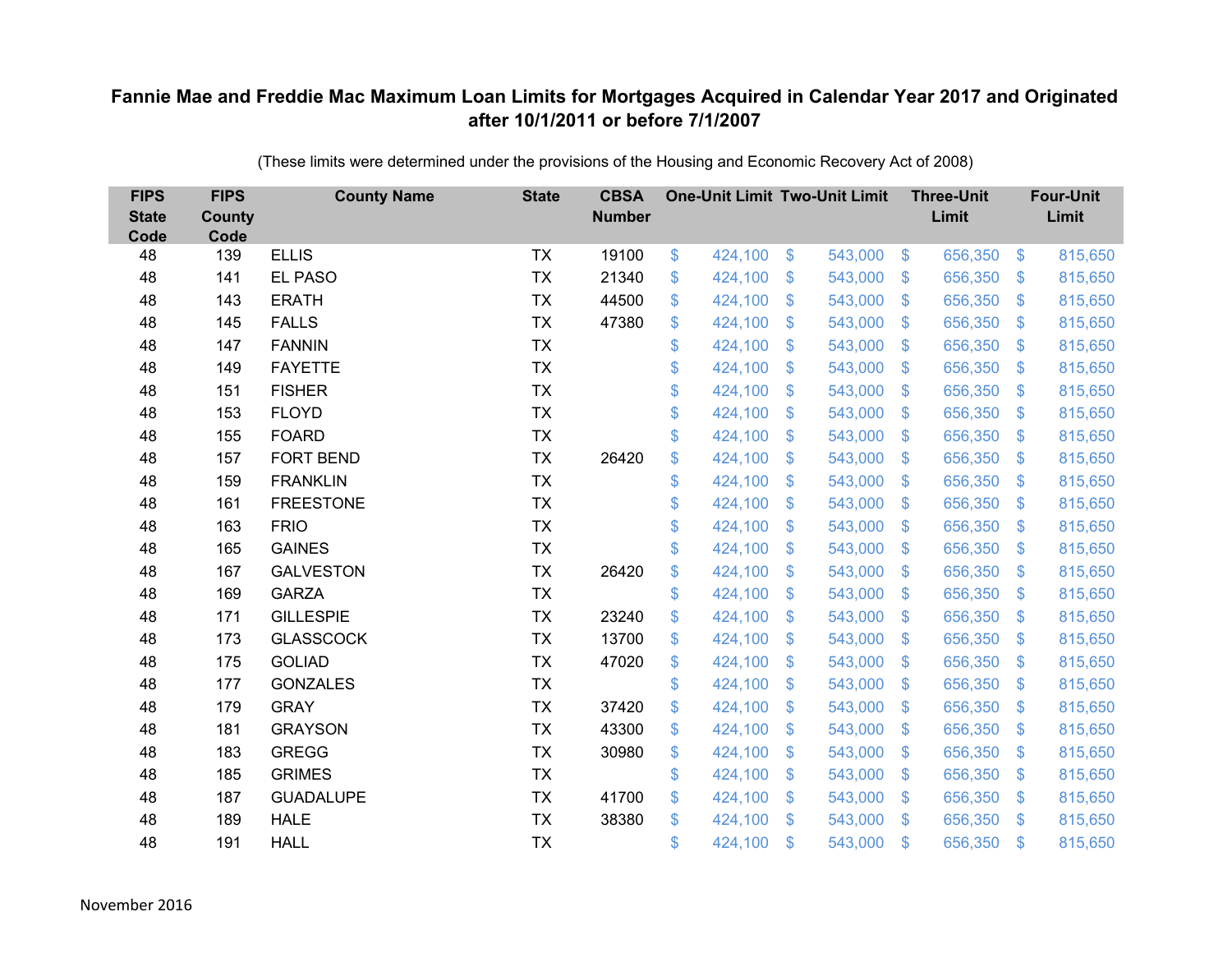| <b>FIPS</b><br><b>State</b><br>Code | <b>FIPS</b><br><b>County</b><br>Code | <b>County Name</b> | <b>State</b> | <b>CBSA</b><br><b>Number</b> | <b>One-Unit Limit Two-Unit Limit</b> |                |         |                | <b>Three-Unit</b><br>Limit |                           | <b>Four-Unit</b><br>Limit |
|-------------------------------------|--------------------------------------|--------------------|--------------|------------------------------|--------------------------------------|----------------|---------|----------------|----------------------------|---------------------------|---------------------------|
| 48                                  | 193                                  | <b>HAMILTON</b>    | <b>TX</b>    |                              | \$<br>424,100                        | $\frac{1}{2}$  | 543,000 | $\sqrt[6]{3}$  | 656,350                    | $\mathfrak{F}$            | 815,650                   |
| 48                                  | 195                                  | <b>HANSFORD</b>    | <b>TX</b>    |                              | \$<br>424,100                        | \$             | 543,000 | $\sqrt{3}$     | 656,350                    | $\mathcal{L}$             | 815,650                   |
| 48                                  | 197                                  | <b>HARDEMAN</b>    | <b>TX</b>    |                              | \$<br>424,100                        | \$             | 543,000 | $\sqrt{3}$     | 656,350                    | $\boldsymbol{\mathsf{S}}$ | 815,650                   |
| 48                                  | 199                                  | <b>HARDIN</b>      | <b>TX</b>    | 13140                        | \$<br>424,100                        | \$             | 543,000 | $\sqrt{3}$     | 656,350                    | $\mathcal{L}$             | 815,650                   |
| 48                                  | 201                                  | <b>HARRIS</b>      | <b>TX</b>    | 26420                        | \$<br>424,100                        | \$             | 543,000 | $\mathbf{\$}$  | 656,350                    | $\mathfrak{F}$            | 815,650                   |
| 48                                  | 203                                  | <b>HARRISON</b>    | <b>TX</b>    | 32220                        | \$<br>424,100                        | \$             | 543,000 | $\mathcal{S}$  | 656,350                    | $\mathcal{L}$             | 815,650                   |
| 48                                  | 205                                  | <b>HARTLEY</b>     | <b>TX</b>    |                              | \$<br>424,100                        | \$             | 543,000 | $\sqrt{3}$     | 656,350                    | $\mathcal{L}$             | 815,650                   |
| 48                                  | 207                                  | <b>HASKELL</b>     | <b>TX</b>    |                              | \$<br>424,100                        | \$             | 543,000 | $\mathbf{\$}$  | 656,350                    | $\mathbf{\$}$             | 815,650                   |
| 48                                  | 209                                  | <b>HAYS</b>        | <b>TX</b>    | 12420                        | \$<br>424,100                        | \$             | 543,000 | $\sqrt{3}$     | 656,350                    | $\mathcal{L}$             | 815,650                   |
| 48                                  | 211                                  | <b>HEMPHILL</b>    | <b>TX</b>    |                              | \$<br>424,100                        | $\mathfrak{S}$ | 543,000 | $\mathbf{\$}$  | 656,350                    | S.                        | 815,650                   |
| 48                                  | 213                                  | <b>HENDERSON</b>   | <b>TX</b>    | 11980                        | \$<br>424,100                        | \$             | 543,000 | $\sqrt{3}$     | 656,350                    | $\boldsymbol{\mathsf{S}}$ | 815,650                   |
| 48                                  | 215                                  | <b>HIDALGO</b>     | <b>TX</b>    | 32580                        | \$<br>424,100                        | \$             | 543,000 | $\mathbf{\$}$  | 656,350                    | $\mathfrak{F}$            | 815,650                   |
| 48                                  | 217                                  | <b>HILL</b>        | <b>TX</b>    |                              | \$<br>424,100                        | $\mathfrak{S}$ | 543,000 | $\mathbf{\$}$  | 656,350                    | $\mathfrak{F}$            | 815,650                   |
| 48                                  | 219                                  | <b>HOCKLEY</b>     | <b>TX</b>    | 30220                        | \$<br>424,100                        | $\mathfrak{F}$ | 543,000 | $\mathbf{\$}$  | 656,350                    | $\mathfrak{F}$            | 815,650                   |
| 48                                  | 221                                  | <b>HOOD</b>        | <b>TX</b>    | 19100                        | \$<br>424,100                        | \$             | 543,000 | $\sqrt{3}$     | 656,350                    | $\mathcal{L}$             | 815,650                   |
| 48                                  | 223                                  | <b>HOPKINS</b>     | <b>TX</b>    | 44860                        | \$<br>424,100                        | \$             | 543,000 | \$             | 656,350                    | $\boldsymbol{\mathsf{S}}$ | 815,650                   |
| 48                                  | 225                                  | <b>HOUSTON</b>     | <b>TX</b>    |                              | \$<br>424,100                        | \$             | 543,000 | \$             | 656,350                    | $\mathcal{L}$             | 815,650                   |
| 48                                  | 227                                  | <b>HOWARD</b>      | <b>TX</b>    | 13700                        | \$<br>424,100                        | \$             | 543,000 | \$.            | 656,350                    | S.                        | 815,650                   |
| 48                                  | 229                                  | <b>HUDSPETH</b>    | <b>TX</b>    | 21340                        | \$<br>424,100                        | $\mathfrak{F}$ | 543,000 | $\mathcal{S}$  | 656,350                    | $\mathfrak{F}$            | 815,650                   |
| 48                                  | 231                                  | <b>HUNT</b>        | <b>TX</b>    | 19100                        | \$<br>424,100                        | \$             | 543,000 | $\mathfrak{S}$ | 656,350                    | $\mathcal{L}$             | 815,650                   |
| 48                                  | 233                                  | <b>HUTCHINSON</b>  | <b>TX</b>    | 14420                        | \$<br>424,100                        | \$             | 543,000 | $\sqrt{3}$     | 656,350                    | $\mathfrak{F}$            | 815,650                   |
| 48                                  | 235                                  | <b>IRION</b>       | <b>TX</b>    | 41660                        | \$<br>424,100                        | $\mathfrak{S}$ | 543,000 | \$.            | 656,350                    | $\mathfrak{F}$            | 815,650                   |
| 48                                  | 237                                  | <b>JACK</b>        | <b>TX</b>    |                              | \$<br>424,100                        | \$             | 543,000 | $\mathbf{\$}$  | 656,350                    | $\mathfrak{F}$            | 815,650                   |
| 48                                  | 239                                  | <b>JACKSON</b>     | <b>TX</b>    |                              | \$<br>424,100                        | \$             | 543,000 | \$             | 656,350                    | $\boldsymbol{\mathsf{S}}$ | 815,650                   |
| 48                                  | 241                                  | <b>JASPER</b>      | <b>TX</b>    |                              | \$<br>424,100                        | $\mathfrak{S}$ | 543,000 | $\mathcal{S}$  | 656,350                    | $\mathfrak{F}$            | 815,650                   |
| 48                                  | 243                                  | <b>JEFF DAVIS</b>  | <b>TX</b>    |                              | \$<br>424,100                        | $\mathbb{S}$   | 543,000 | $\mathbf{\$}$  | 656,350                    | $\mathfrak{F}$            | 815,650                   |
| 48                                  | 245                                  | <b>JEFFERSON</b>   | <b>TX</b>    | 13140                        | \$<br>424,100                        | \$             | 543,000 | \$             | 656,350                    | $\mathfrak{s}$            | 815,650                   |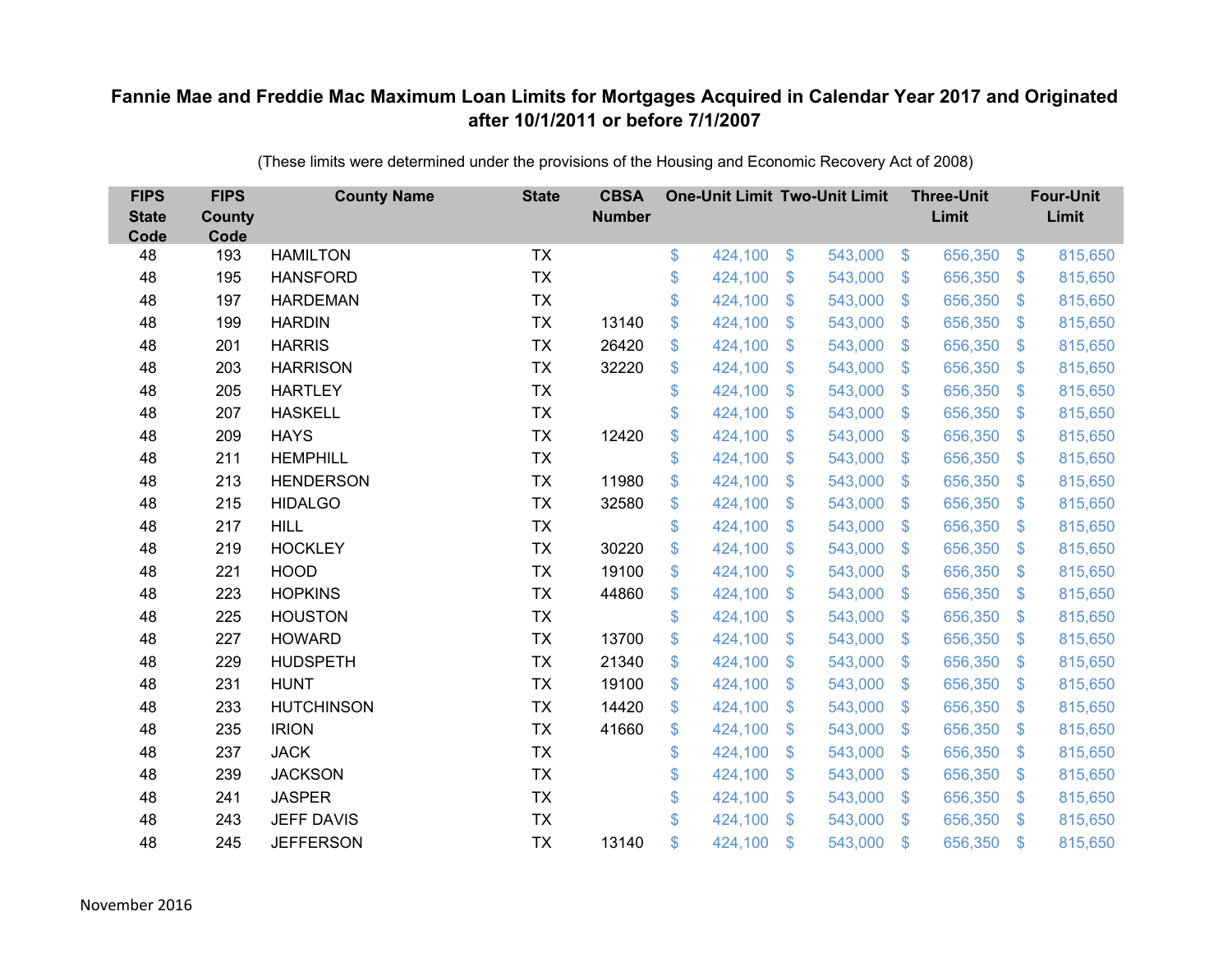| <b>FIPS</b><br><b>State</b><br>Code | <b>FIPS</b><br><b>County</b><br>Code | <b>County Name</b> | <b>State</b> | <b>CBSA</b><br><b>Number</b> | <b>One-Unit Limit Two-Unit Limit</b> |                           |         |                           | <b>Three-Unit</b><br>Limit |                | <b>Four-Unit</b><br>Limit |
|-------------------------------------|--------------------------------------|--------------------|--------------|------------------------------|--------------------------------------|---------------------------|---------|---------------------------|----------------------------|----------------|---------------------------|
| 48                                  | 247                                  | <b>JIM HOGG</b>    | <b>TX</b>    |                              | \$<br>424,100                        | \$                        | 543,000 | $\sqrt[6]{3}$             | 656,350                    | $\frac{3}{2}$  | 815,650                   |
| 48                                  | 249                                  | <b>JIM WELLS</b>   | <b>TX</b>    | 10860                        | \$<br>424,100                        | \$                        | 543,000 | $\mathfrak{S}$            | 656,350                    | $\mathbf{\$}$  | 815,650                   |
| 48                                  | 251                                  | <b>JOHNSON</b>     | <b>TX</b>    | 19100                        | \$<br>424,100                        | $\boldsymbol{\mathsf{S}}$ | 543,000 | $\mathbb{S}$              | 656,350                    | $\mathcal{S}$  | 815,650                   |
| 48                                  | 253                                  | <b>JONES</b>       | <b>TX</b>    | 10180                        | \$<br>424,100                        | $\boldsymbol{\mathsf{S}}$ | 543,000 | $\mathfrak{S}$            | 656,350                    | $\mathcal{S}$  | 815,650                   |
| 48                                  | 255                                  | <b>KARNES</b>      | <b>TX</b>    |                              | \$<br>424,100                        | $\boldsymbol{\mathsf{S}}$ | 543,000 | $\boldsymbol{\mathsf{S}}$ | 656,350                    | \$             | 815,650                   |
| 48                                  | 257                                  | <b>KAUFMAN</b>     | <b>TX</b>    | 19100                        | \$<br>424,100                        | $\boldsymbol{\mathsf{S}}$ | 543,000 | $\mathfrak{S}$            | 656,350                    | $\mathfrak{F}$ | 815,650                   |
| 48                                  | 259                                  | <b>KENDALL</b>     | <b>TX</b>    | 41700                        | \$<br>424,100                        | $\mathcal{S}$             | 543,000 | $\mathfrak{S}$            | 656,350                    | $\mathbf{\$}$  | 815,650                   |
| 48                                  | 261                                  | <b>KENEDY</b>      | <b>TX</b>    | 28780                        | \$<br>424,100                        | $\boldsymbol{\mathsf{S}}$ | 543,000 | $\sqrt[6]{\frac{1}{2}}$   | 656,350                    | $\mathcal{S}$  | 815,650                   |
| 48                                  | 263                                  | <b>KENT</b>        | <b>TX</b>    |                              | \$<br>424,100                        | $\mathcal{S}$             | 543,000 | $\mathfrak{F}$            | 656,350                    | \$             | 815,650                   |
| 48                                  | 265                                  | <b>KERR</b>        | <b>TX</b>    | 28500                        | \$<br>424,100                        | $\boldsymbol{\mathsf{S}}$ | 543,000 | $\sqrt[6]{\frac{1}{2}}$   | 656,350                    | $\sqrt{3}$     | 815,650                   |
| 48                                  | 267                                  | <b>KIMBLE</b>      | <b>TX</b>    |                              | \$<br>424,100                        | $\boldsymbol{\mathsf{S}}$ | 543,000 | $\mathfrak{S}$            | 656,350                    | $\mathfrak{F}$ | 815,650                   |
| 48                                  | 269                                  | <b>KING</b>        | <b>TX</b>    |                              | \$<br>424,100                        | \$                        | 543,000 | $\sqrt[6]{\frac{1}{2}}$   | 656,350                    | $\sqrt{3}$     | 815,650                   |
| 48                                  | 271                                  | <b>KINNEY</b>      | <b>TX</b>    |                              | \$<br>424,100                        | $\boldsymbol{\mathsf{S}}$ | 543,000 | $\mathfrak{S}$            | 656,350                    | \$.            | 815,650                   |
| 48                                  | 273                                  | <b>KLEBERG</b>     | <b>TX</b>    | 28780                        | \$<br>424,100                        | $\mathcal{S}$             | 543,000 | $\mathfrak{S}$            | 656,350                    | $\mathcal{S}$  | 815,650                   |
| 48                                  | 275                                  | <b>KNOX</b>        | <b>TX</b>    |                              | \$<br>424,100                        | $\boldsymbol{\mathsf{S}}$ | 543,000 | $\mathcal{L}$             | 656,350                    | $\mathcal{S}$  | 815,650                   |
| 48                                  | 277                                  | <b>LAMAR</b>       | <b>TX</b>    | 37580                        | \$<br>424,100                        | $\boldsymbol{\mathsf{S}}$ | 543,000 | $\mathfrak{S}$            | 656,350                    | $\mathcal{S}$  | 815,650                   |
| 48                                  | 279                                  | <b>LAMB</b>        | <b>TX</b>    |                              | \$<br>424,100                        | \$                        | 543,000 | $\sqrt[6]{\frac{1}{2}}$   | 656,350                    | \$             | 815,650                   |
| 48                                  | 281                                  | <b>LAMPASAS</b>    | <b>TX</b>    | 28660                        | \$<br>424,100                        | $\mathbf{\$}$             | 543,000 | \$.                       | 656,350                    | <sup>\$</sup>  | 815,650                   |
| 48                                  | 283                                  | <b>LA SALLE</b>    | <b>TX</b>    |                              | \$<br>424,100                        | $\boldsymbol{\mathsf{S}}$ | 543,000 | $\mathfrak{S}$            | 656,350                    | \$.            | 815,650                   |
| 48                                  | 285                                  | <b>LAVACA</b>      | <b>TX</b>    |                              | \$<br>424,100                        | $\boldsymbol{\mathsf{S}}$ | 543,000 | $\mathfrak{F}$            | 656,350                    | $\mathcal{S}$  | 815,650                   |
| 48                                  | 287                                  | LEE                | <b>TX</b>    |                              | \$<br>424,100                        | \$                        | 543,000 | $\mathfrak{S}$            | 656,350                    | $\mathfrak{F}$ | 815,650                   |
| 48                                  | 289                                  | <b>LEON</b>        | <b>TX</b>    |                              | \$<br>424,100                        | $\boldsymbol{\mathsf{S}}$ | 543,000 | $\mathbb{S}$              | 656,350                    | <sup>\$</sup>  | 815,650                   |
| 48                                  | 291                                  | <b>LIBERTY</b>     | <b>TX</b>    | 26420                        | \$<br>424,100                        | $\boldsymbol{\mathsf{S}}$ | 543,000 | $\mathfrak{S}$            | 656,350                    | $\mathcal{S}$  | 815,650                   |
| 48                                  | 293                                  | <b>LIMESTONE</b>   | <b>TX</b>    |                              | \$<br>424,100                        | $\boldsymbol{\mathsf{S}}$ | 543,000 | $\sqrt[6]{\frac{1}{2}}$   | 656,350                    | $\sqrt{3}$     | 815,650                   |
| 48                                  | 295                                  | <b>LIPSCOMB</b>    | <b>TX</b>    |                              | \$<br>424,100                        | \$                        | 543,000 | $\mathcal{L}$             | 656,350                    | $\mathcal{S}$  | 815,650                   |
| 48                                  | 297                                  | <b>LIVE OAK</b>    | <b>TX</b>    |                              | \$<br>424,100                        | $\mathbf{\$}$             | 543,000 | $\mathbb{S}$              | 656,350                    | $\mathbf{\$}$  | 815,650                   |
| 48                                  | 299                                  | <b>LLANO</b>       | <b>TX</b>    |                              | \$<br>424,100                        | $\mathcal{S}$             | 543,000 | $\mathfrak{F}$            | 656,350                    | \$             | 815,650                   |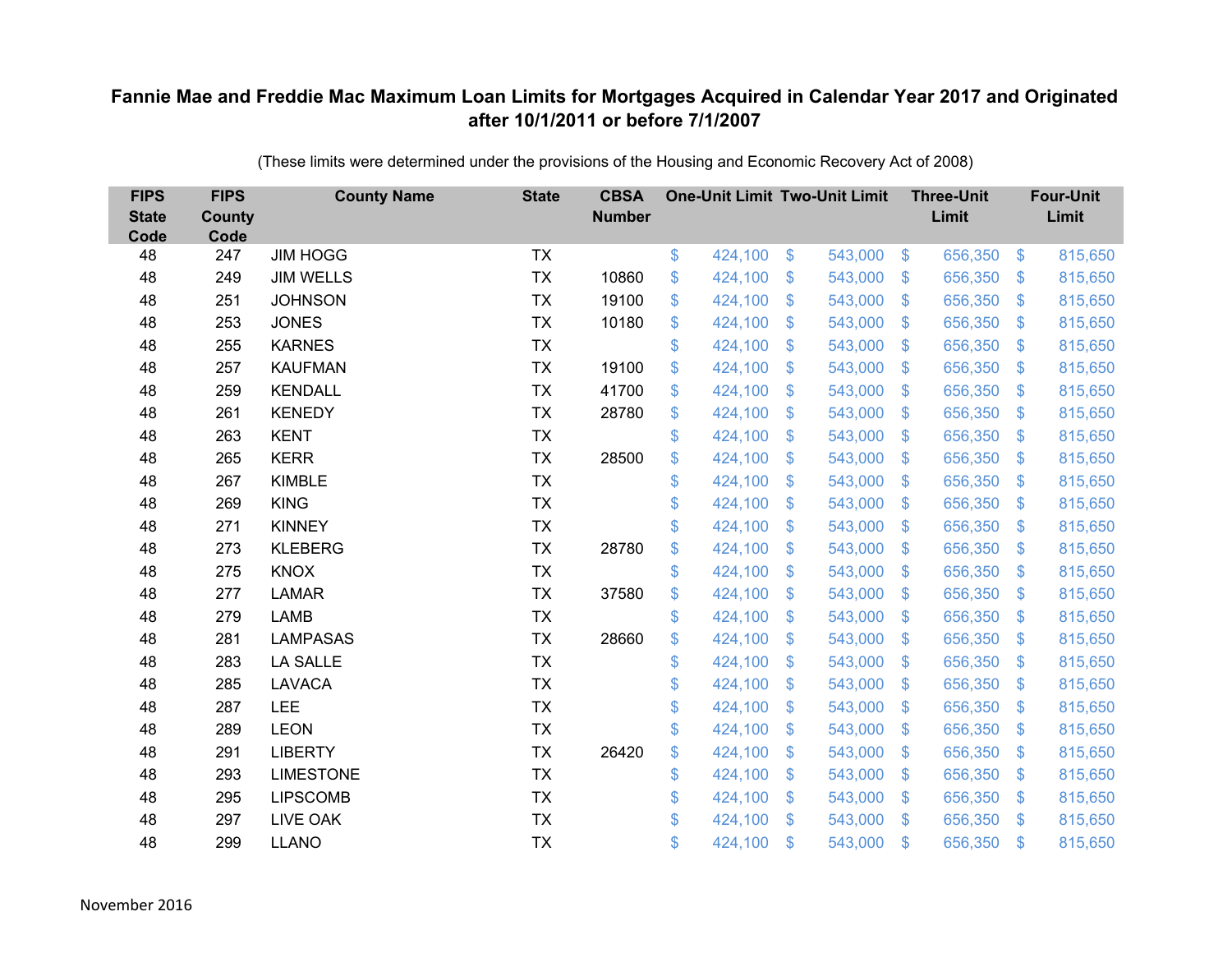| <b>FIPS</b><br><b>State</b><br>Code | <b>FIPS</b><br><b>County</b><br>Code | <b>County Name</b> | <b>State</b> | <b>CBSA</b><br><b>Number</b> | <b>One-Unit Limit Two-Unit Limit</b> |                |         |                   | <b>Three-Unit</b><br>Limit |                           | <b>Four-Unit</b><br>Limit |
|-------------------------------------|--------------------------------------|--------------------|--------------|------------------------------|--------------------------------------|----------------|---------|-------------------|----------------------------|---------------------------|---------------------------|
| 48                                  | 301                                  | <b>LOVING</b>      | <b>TX</b>    |                              | \$<br>424,100                        | \$             | 543,000 | $\sqrt[6]{3}$     | 656,350                    | $\frac{1}{2}$             | 815,650                   |
| 48                                  | 303                                  | <b>LUBBOCK</b>     | <b>TX</b>    | 31180                        | \$<br>424,100                        | \$             | 543,000 | $\sqrt{3}$        | 656,350                    | $\mathcal{S}$             | 815,650                   |
| 48                                  | 305                                  | <b>LYNN</b>        | <b>TX</b>    | 31180                        | \$<br>424,100                        | \$             | 543,000 | $\sqrt{3}$        | 656,350                    | $\boldsymbol{\mathsf{S}}$ | 815,650                   |
| 48                                  | 307                                  | <b>MCCULLOCH</b>   | <b>TX</b>    |                              | \$<br>424,100                        | \$             | 543,000 | $\sqrt{3}$        | 656,350                    | $\mathcal{L}$             | 815,650                   |
| 48                                  | 309                                  | <b>MCLENNAN</b>    | <b>TX</b>    | 47380                        | \$<br>424,100                        | \$             | 543,000 | $\mathbf{\$}$     | 656,350                    | $\mathfrak{F}$            | 815,650                   |
| 48                                  | 311                                  | <b>MCMULLEN</b>    | <b>TX</b>    |                              | \$<br>424,100                        | \$             | 543,000 | $\sqrt{3}$        | 656,350                    | $\mathfrak{S}$            | 815,650                   |
| 48                                  | 313                                  | <b>MADISON</b>     | <b>TX</b>    |                              | \$<br>424,100                        | \$             | 543,000 | $\sqrt{3}$        | 656,350                    | $\boldsymbol{\mathsf{S}}$ | 815,650                   |
| 48                                  | 315                                  | <b>MARION</b>      | <b>TX</b>    |                              | \$<br>424,100                        | $\mathfrak{S}$ | 543,000 | $\mathbf{\$}$     | 656,350                    | $\mathbb{S}$              | 815,650                   |
| 48                                  | 317                                  | <b>MARTIN</b>      | <b>TX</b>    | 33260                        | \$<br>424,100                        | \$             | 543,000 | \$                | 656,350                    | $\mathcal{L}$             | 815,650                   |
| 48                                  | 319                                  | <b>MASON</b>       | <b>TX</b>    |                              | \$<br>424,100                        | \$             | 543,000 | $\mathfrak{S}$    | 656,350                    | S.                        | 815,650                   |
| 48                                  | 321                                  | <b>MATAGORDA</b>   | <b>TX</b>    | 13060                        | \$<br>424,100                        | $\$\$          | 543,000 | \$                | 656,350                    | $\boldsymbol{\theta}$     | 815,650                   |
| 48                                  | 323                                  | <b>MAVERICK</b>    | <b>TX</b>    | 20580                        | \$<br>424,100                        | \$             | 543,000 | \$                | 656,350                    | $\mathcal{L}$             | 815,650                   |
| 48                                  | 325                                  | <b>MEDINA</b>      | <b>TX</b>    | 41700                        | \$<br>424,100                        | $\mathfrak{S}$ | 543,000 | $\mathfrak{S}$    | 656,350                    | $\mathfrak{F}$            | 815,650                   |
| 48                                  | 327                                  | <b>MENARD</b>      | <b>TX</b>    |                              | \$<br>424,100                        | \$             | 543,000 | $\mathfrak{F}$    | 656,350                    | \$.                       | 815,650                   |
| 48                                  | 329                                  | <b>MIDLAND</b>     | <b>TX</b>    | 33260                        | \$<br>424,100                        | \$             | 543,000 | \$                | 656,350                    | $\mathcal{S}$             | 815,650                   |
| 48                                  | 331                                  | <b>MILAM</b>       | <b>TX</b>    |                              | \$<br>424,100                        | \$             | 543,000 | \$                | 656,350                    | $\boldsymbol{\mathsf{S}}$ | 815,650                   |
| 48                                  | 333                                  | <b>MILLS</b>       | <b>TX</b>    |                              | \$<br>424,100                        | \$             | 543,000 | $\mathcal{S}$     | 656,350                    | $\mathcal{S}$             | 815,650                   |
| 48                                  | 335                                  | <b>MITCHELL</b>    | <b>TX</b>    |                              | \$<br>424,100                        | $\mathfrak{S}$ | 543,000 | $\mathfrak{S}$    | 656,350                    | <sup>\$</sup>             | 815,650                   |
| 48                                  | 337                                  | <b>MONTAGUE</b>    | <b>TX</b>    |                              | \$<br>424,100                        | $\mathfrak{F}$ | 543,000 | $\mathcal{S}$     | 656,350                    | $\mathcal{S}$             | 815,650                   |
| 48                                  | 339                                  | <b>MONTGOMERY</b>  | <b>TX</b>    | 26420                        | \$<br>424,100                        | \$             | 543,000 | \$                | 656,350                    | $\boldsymbol{\mathsf{S}}$ | 815,650                   |
| 48                                  | 341                                  | <b>MOORE</b>       | <b>TX</b>    | 20300                        | \$<br>424,100                        | $\mathfrak{S}$ | 543,000 | $\mathbf{\$}$     | 656,350                    | S.                        | 815,650                   |
| 48                                  | 343                                  | <b>MORRIS</b>      | <b>TX</b>    |                              | \$<br>424,100                        | $\mathfrak{F}$ | 543,000 | \$.               | 656,350                    | $\mathcal{L}$             | 815,650                   |
| 48                                  | 345                                  | <b>MOTLEY</b>      | <b>TX</b>    |                              | \$<br>424,100                        | \$             | 543,000 | $\sqrt{3}$        | 656,350                    | $\mathfrak{S}$            | 815,650                   |
| 48                                  | 347                                  | <b>NACOGDOCHES</b> | <b>TX</b>    | 34860                        | \$<br>424,100                        | \$             | 543,000 | $\boldsymbol{\$}$ | 656,350                    | $\boldsymbol{\mathsf{S}}$ | 815,650                   |
| 48                                  | 349                                  | <b>NAVARRO</b>     | <b>TX</b>    | 18620                        | \$<br>424,100                        | \$             | 543,000 | $\mathcal{S}$     | 656,350                    | $\mathcal{S}$             | 815,650                   |
| 48                                  | 351                                  | <b>NEWTON</b>      | <b>TX</b>    | 13140                        | \$<br>424,100                        | $\mathfrak{S}$ | 543,000 | \$                | 656,350                    | $\mathfrak{F}$            | 815,650                   |
| 48                                  | 353                                  | <b>NOLAN</b>       | <b>TX</b>    | 45020                        | \$<br>424,100                        | \$             | 543,000 | \$                | 656,350                    | $\mathfrak{s}$            | 815,650                   |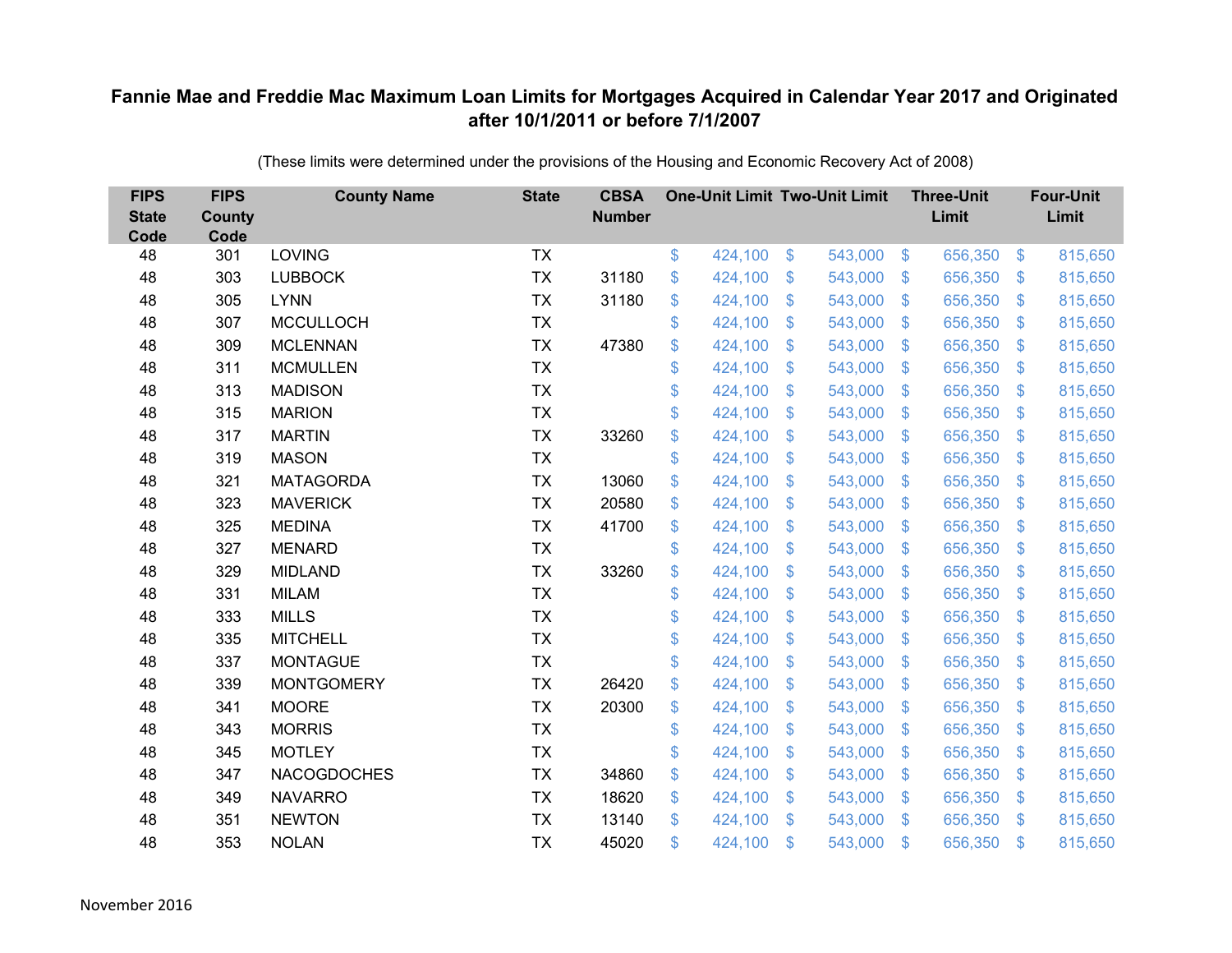| <b>FIPS</b><br><b>State</b><br>Code | <b>FIPS</b><br><b>County</b><br>Code | <b>County Name</b>   | <b>State</b> | <b>CBSA</b><br><b>Number</b> | <b>One-Unit Limit Two-Unit Limit</b> |                           |         |                         | <b>Three-Unit</b><br>Limit |                | <b>Four-Unit</b><br>Limit |
|-------------------------------------|--------------------------------------|----------------------|--------------|------------------------------|--------------------------------------|---------------------------|---------|-------------------------|----------------------------|----------------|---------------------------|
| 48                                  | 355                                  | <b>NUECES</b>        | <b>TX</b>    | 18580                        | \$<br>424,100                        | $\$\$                     | 543,000 | $\sqrt{3}$              | 656,350                    | $\frac{3}{2}$  | 815,650                   |
| 48                                  | 357                                  | <b>OCHILTREE</b>     | <b>TX</b>    |                              | \$<br>424,100                        | \$                        | 543,000 | $\sqrt[6]{\frac{1}{2}}$ | 656,350                    | $\mathcal{S}$  | 815,650                   |
| 48                                  | 359                                  | <b>OLDHAM</b>        | <b>TX</b>    | 11100                        | \$<br>424,100                        | $\mathcal{S}$             | 543,000 | $\mathfrak{S}$          | 656,350                    | $\mathbf{\$}$  | 815,650                   |
| 48                                  | 361                                  | <b>ORANGE</b>        | <b>TX</b>    | 13140                        | \$<br>424,100                        | $\boldsymbol{\mathsf{S}}$ | 543,000 | $\mathcal{L}$           | 656,350                    | $\mathcal{S}$  | 815,650                   |
| 48                                  | 363                                  | PALO PINTO           | <b>TX</b>    | 33420                        | \$<br>424,100                        | $\boldsymbol{\mathsf{S}}$ | 543,000 | $\mathfrak{F}$          | 656,350                    | \$.            | 815,650                   |
| 48                                  | 365                                  | <b>PANOLA</b>        | <b>TX</b>    |                              | \$<br>424,100                        | $\mathcal{S}$             | 543,000 | $\mathfrak{S}$          | 656,350                    | \$.            | 815,650                   |
| 48                                  | 367                                  | <b>PARKER</b>        | <b>TX</b>    | 19100                        | \$<br>424,100                        | $\boldsymbol{\mathsf{S}}$ | 543,000 | $\mathfrak{S}$          | 656,350                    | \$             | 815,650                   |
| 48                                  | 369                                  | <b>PARMER</b>        | <b>TX</b>    |                              | \$<br>424,100                        | $\boldsymbol{\mathsf{S}}$ | 543,000 | $\sqrt[6]{3}$           | 656,350                    | $\mathcal{S}$  | 815,650                   |
| 48                                  | 371                                  | <b>PECOS</b>         | <b>TX</b>    |                              | \$<br>424,100                        | $\mathcal{S}$             | 543,000 | $\mathfrak{S}$          | 656,350                    | $\mathfrak{S}$ | 815,650                   |
| 48                                  | 373                                  | <b>POLK</b>          | <b>TX</b>    |                              | \$<br>424,100                        | \$                        | 543,000 | $\mathbb{S}$            | 656,350                    | $\mathcal{S}$  | 815,650                   |
| 48                                  | 375                                  | <b>POTTER</b>        | <b>TX</b>    | 11100                        | \$<br>424,100                        | $\mathfrak{S}$            | 543,000 | $\mathfrak{S}$          | 656,350                    | $\mathbf{\$}$  | 815,650                   |
| 48                                  | 377                                  | <b>PRESIDIO</b>      | <b>TX</b>    |                              | \$<br>424,100                        | $\mathfrak{S}$            | 543,000 | $\mathfrak{S}$          | 656,350                    | $\mathbf{\$}$  | 815,650                   |
| 48                                  | 379                                  | <b>RAINS</b>         | <b>TX</b>    |                              | \$<br>424,100                        | \$                        | 543,000 | $\mathfrak{S}$          | 656,350                    | \$             | 815,650                   |
| 48                                  | 381                                  | <b>RANDALL</b>       | <b>TX</b>    | 11100                        | \$<br>424,100                        | $\mathbf{\$}$             | 543,000 | $\mathbb{S}$            | 656,350                    | $\sqrt[6]{3}$  | 815,650                   |
| 48                                  | 383                                  | <b>REAGAN</b>        | <b>TX</b>    |                              | \$<br>424,100                        | $\boldsymbol{\mathsf{S}}$ | 543,000 | $\sqrt{2}$              | 656,350                    | $\mathcal{S}$  | 815,650                   |
| 48                                  | 385                                  | <b>REAL</b>          | <b>TX</b>    |                              | \$<br>424,100                        | $\boldsymbol{\mathsf{S}}$ | 543,000 | $\mathfrak{F}$          | 656,350                    | $\mathcal{S}$  | 815,650                   |
| 48                                  | 387                                  | <b>RED RIVER</b>     | <b>TX</b>    |                              | \$<br>424,100                        | \$                        | 543,000 | $\mathfrak{S}$          | 656,350                    | $\mathbf{\$}$  | 815,650                   |
| 48                                  | 389                                  | <b>REEVES</b>        | <b>TX</b>    | 37780                        | \$<br>424,100                        | $\boldsymbol{\mathsf{S}}$ | 543,000 | $\sqrt[6]{3}$           | 656,350                    | $\mathcal{S}$  | 815,650                   |
| 48                                  | 391                                  | <b>REFUGIO</b>       | <b>TX</b>    |                              | \$<br>424,100                        | $\boldsymbol{\mathsf{S}}$ | 543,000 | $\mathbb{S}$            | 656,350                    | $\mathcal{S}$  | 815,650                   |
| 48                                  | 393                                  | <b>ROBERTS</b>       | <b>TX</b>    |                              | \$<br>424,100                        | $\mathcal{S}$             | 543,000 | $\mathfrak{S}$          | 656,350                    | $\mathbf{\$}$  | 815,650                   |
| 48                                  | 395                                  | <b>ROBERTSON</b>     | <b>TX</b>    | 17780                        | \$<br>424,100                        | $\boldsymbol{\mathsf{S}}$ | 543,000 | $\sqrt[6]{3}$           | 656,350                    | $\mathcal{S}$  | 815,650                   |
| 48                                  | 397                                  | <b>ROCKWALL</b>      | <b>TX</b>    | 19100                        | \$<br>424,100                        | $\boldsymbol{\mathsf{S}}$ | 543,000 | $\mathfrak{S}$          | 656,350                    | $\mathcal{S}$  | 815,650                   |
| 48                                  | 399                                  | <b>RUNNELS</b>       | <b>TX</b>    |                              | \$<br>424,100                        | $\boldsymbol{\mathsf{S}}$ | 543,000 | $\mathfrak{S}$          | 656,350                    | $\mathbf{\$}$  | 815,650                   |
| 48                                  | 401                                  | <b>RUSK</b>          | <b>TX</b>    | 30980                        | \$<br>424,100                        | $\boldsymbol{\mathsf{S}}$ | 543,000 | $\sqrt[6]{3}$           | 656,350                    | \$             | 815,650                   |
| 48                                  | 403                                  | <b>SABINE</b>        | <b>TX</b>    |                              | \$<br>424,100                        | $\boldsymbol{\mathsf{S}}$ | 543,000 | $\mathfrak{S}$          | 656,350                    | $\mathcal{S}$  | 815,650                   |
| 48                                  | 405                                  | <b>SAN AUGUSTINE</b> | <b>TX</b>    |                              | \$<br>424,100                        | $\mathcal{S}$             | 543,000 | $\mathbb{S}$            | 656,350                    | <sup>\$</sup>  | 815,650                   |
| 48                                  | 407                                  | <b>SAN JACINTO</b>   | <b>TX</b>    |                              | \$<br>424,100                        | $\mathcal{S}$             | 543,000 | $\mathfrak{F}$          | 656,350                    | $\mathbf{\$}$  | 815,650                   |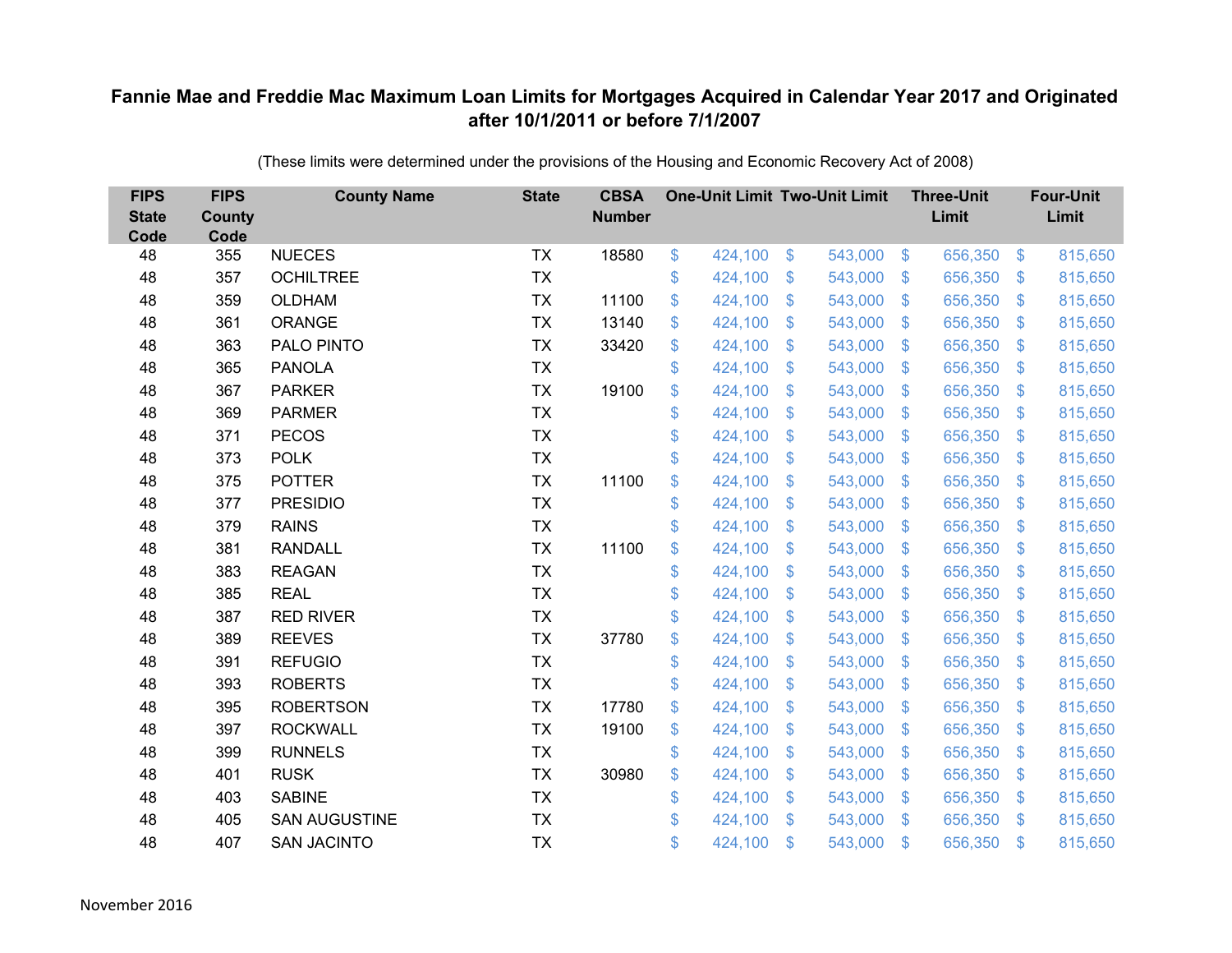| <b>FIPS</b><br><b>State</b><br>Code | <b>FIPS</b><br><b>County</b><br>Code | <b>County Name</b>  | <b>State</b> | <b>CBSA</b><br><b>Number</b> |              | <b>One-Unit Limit Two-Unit Limit</b> |                           |         |                | <b>Three-Unit</b><br>Limit |                | <b>Four-Unit</b><br>Limit |
|-------------------------------------|--------------------------------------|---------------------|--------------|------------------------------|--------------|--------------------------------------|---------------------------|---------|----------------|----------------------------|----------------|---------------------------|
| 48                                  | 409                                  | <b>SAN PATRICIO</b> | <b>TX</b>    | 18580                        | \$           | 424,100                              | $\$\$                     | 543,000 | $\sqrt[6]{3}$  | 656,350                    | $\frac{3}{2}$  | 815,650                   |
| 48                                  | 411                                  | <b>SAN SABA</b>     | <b>TX</b>    |                              | \$           | 424,100                              | \$                        | 543,000 | $\mathfrak{S}$ | 656,350                    | $\mathbf{\$}$  | 815,650                   |
| 48                                  | 413                                  | <b>SCHLEICHER</b>   | <b>TX</b>    |                              | \$           | 424,100                              | $\mathcal{S}$             | 543,000 | $\mathbb{S}$   | 656,350                    | $\mathbf{\$}$  | 815,650                   |
| 48                                  | 415                                  | <b>SCURRY</b>       | <b>TX</b>    | 43660                        | \$           | 424,100                              | $\boldsymbol{\mathsf{S}}$ | 543,000 | $\sqrt[6]{3}$  | 656,350                    | $\mathcal{S}$  | 815,650                   |
| 48                                  | 417                                  | <b>SHACKELFORD</b>  | <b>TX</b>    |                              | \$           | 424,100                              | $\boldsymbol{\mathsf{S}}$ | 543,000 | $\mathfrak{S}$ | 656,350                    | $\mathbf{\$}$  | 815,650                   |
| 48                                  | 419                                  | <b>SHELBY</b>       | <b>TX</b>    |                              | \$           | 424,100                              | $\mathcal{S}$             | 543,000 | $\mathfrak{S}$ | 656,350                    | $\mathbf{\$}$  | 815,650                   |
| 48                                  | 421                                  | <b>SHERMAN</b>      | <b>TX</b>    |                              | \$           | 424,100                              | $\boldsymbol{\mathsf{S}}$ | 543,000 | $\mathfrak{S}$ | 656,350                    | \$             | 815,650                   |
| 48                                  | 423                                  | <b>SMITH</b>        | <b>TX</b>    | 46340                        | \$           | 424,100                              | \$                        | 543,000 | $\sqrt[6]{2}$  | 656,350                    | $\mathcal{S}$  | 815,650                   |
| 48                                  | 425                                  | <b>SOMERVELL</b>    | <b>TX</b>    | 19100                        | \$           | 424,100                              | $\mathcal{S}$             | 543,000 | $\mathfrak{S}$ | 656,350                    | $\mathfrak{S}$ | 815,650                   |
| 48                                  | 427                                  | <b>STARR</b>        | <b>TX</b>    | 40100                        | \$           | 424,100                              | \$                        | 543,000 | $\mathbb{S}$   | 656,350                    | $\sqrt[6]{3}$  | 815,650                   |
| 48                                  | 429                                  | <b>STEPHENS</b>     | <b>TX</b>    |                              | \$           | 424,100                              | $\mathfrak{S}$            | 543,000 | $\mathfrak{S}$ | 656,350                    | $\mathbf{\$}$  | 815,650                   |
| 48                                  | 431                                  | <b>STERLING</b>     | <b>TX</b>    |                              | \$           | 424,100                              | $\mathfrak{S}$            | 543,000 | $\mathfrak{S}$ | 656,350                    | $\mathbf{\$}$  | 815,650                   |
| 48                                  | 433                                  | <b>STONEWALL</b>    | <b>TX</b>    |                              | \$           | 424,100                              | $\boldsymbol{\mathsf{S}}$ | 543,000 | $\mathfrak{S}$ | 656,350                    | \$.            | 815,650                   |
| 48                                  | 435                                  | <b>SUTTON</b>       | <b>TX</b>    |                              | \$           | 424,100                              | \$                        | 543,000 | $\mathbb{S}$   | 656,350                    | $\mathcal{S}$  | 815,650                   |
| 48                                  | 437                                  | <b>SWISHER</b>      | <b>TX</b>    |                              | \$           | 424,100                              | \$                        | 543,000 | $\sqrt[6]{2}$  | 656,350                    | $\sqrt{3}$     | 815,650                   |
| 48                                  | 439                                  | <b>TARRANT</b>      | <b>TX</b>    | 19100                        | \$           | 424,100                              | $\mathfrak{F}$            | 543,000 | $\mathcal{S}$  | 656,350                    | $\mathcal{S}$  | 815,650                   |
| 48                                  | 441                                  | <b>TAYLOR</b>       | <b>TX</b>    | 10180                        | \$           | 424,100                              | $\mathcal{S}$             | 543,000 | $\mathfrak{S}$ | 656,350                    | $\mathbf{\$}$  | 815,650                   |
| 48                                  | 443                                  | <b>TERRELL</b>      | <b>TX</b>    |                              | \$           | 424,100                              | $\boldsymbol{\mathsf{S}}$ | 543,000 | $\sqrt[6]{3}$  | 656,350                    | $\mathcal{S}$  | 815,650                   |
| 48                                  | 445                                  | <b>TERRY</b>        | <b>TX</b>    |                              | \$           | 424,100                              | $\mathfrak{F}$            | 543,000 | $\mathbb{S}$   | 656,350                    | $\sqrt[6]{3}$  | 815,650                   |
| 48                                  | 447                                  | <b>THROCKMORTON</b> | <b>TX</b>    |                              | \$           | 424,100                              | $\mathfrak{S}$            | 543,000 | $\mathfrak{S}$ | 656,350                    | $\mathbf{\$}$  | 815,650                   |
| 48                                  | 449                                  | <b>TITUS</b>        | <b>TX</b>    | 34420                        | \$           | 424,100                              | $\boldsymbol{\mathsf{S}}$ | 543,000 | $\sqrt[6]{3}$  | 656,350                    | $\mathcal{S}$  | 815,650                   |
| 48                                  | 451                                  | <b>TOM GREEN</b>    | <b>TX</b>    | 41660                        | \$           | 424,100                              | $\mathcal{S}$             | 543,000 | $\mathfrak{S}$ | 656,350                    | $\mathbf{\$}$  | 815,650                   |
| 48                                  | 453                                  | <b>TRAVIS</b>       | <b>TX</b>    | 12420                        | \$           | 424,100                              | $\boldsymbol{\mathsf{S}}$ | 543,000 | $\mathfrak{S}$ | 656,350                    | $\mathbf{\$}$  | 815,650                   |
| 48                                  | 455                                  | <b>TRINITY</b>      | <b>TX</b>    | 26660                        | \$           | 424,100                              | $\boldsymbol{\mathsf{S}}$ | 543,000 | $\sqrt[6]{3}$  | 656,350                    | $\mathcal{S}$  | 815,650                   |
| 48                                  | 457                                  | <b>TYLER</b>        | <b>TX</b>    |                              | \$           | 424,100                              | $\boldsymbol{\mathsf{S}}$ | 543,000 | $\sqrt[6]{3}$  | 656,350                    | $\mathcal{S}$  | 815,650                   |
| 48                                  | 459                                  | <b>UPSHUR</b>       | <b>TX</b>    | 30980                        | $\mathbb{S}$ | 424,100                              | $\mathcal{S}$             | 543,000 | $\mathbb{S}$   | 656,350                    | <sup>\$</sup>  | 815,650                   |
| 48                                  | 461                                  | <b>UPTON</b>        | <b>TX</b>    |                              | \$           | 424,100                              | $\mathcal{S}$             | 543,000 | $\mathfrak{F}$ | 656,350                    | $\mathbf{\$}$  | 815,650                   |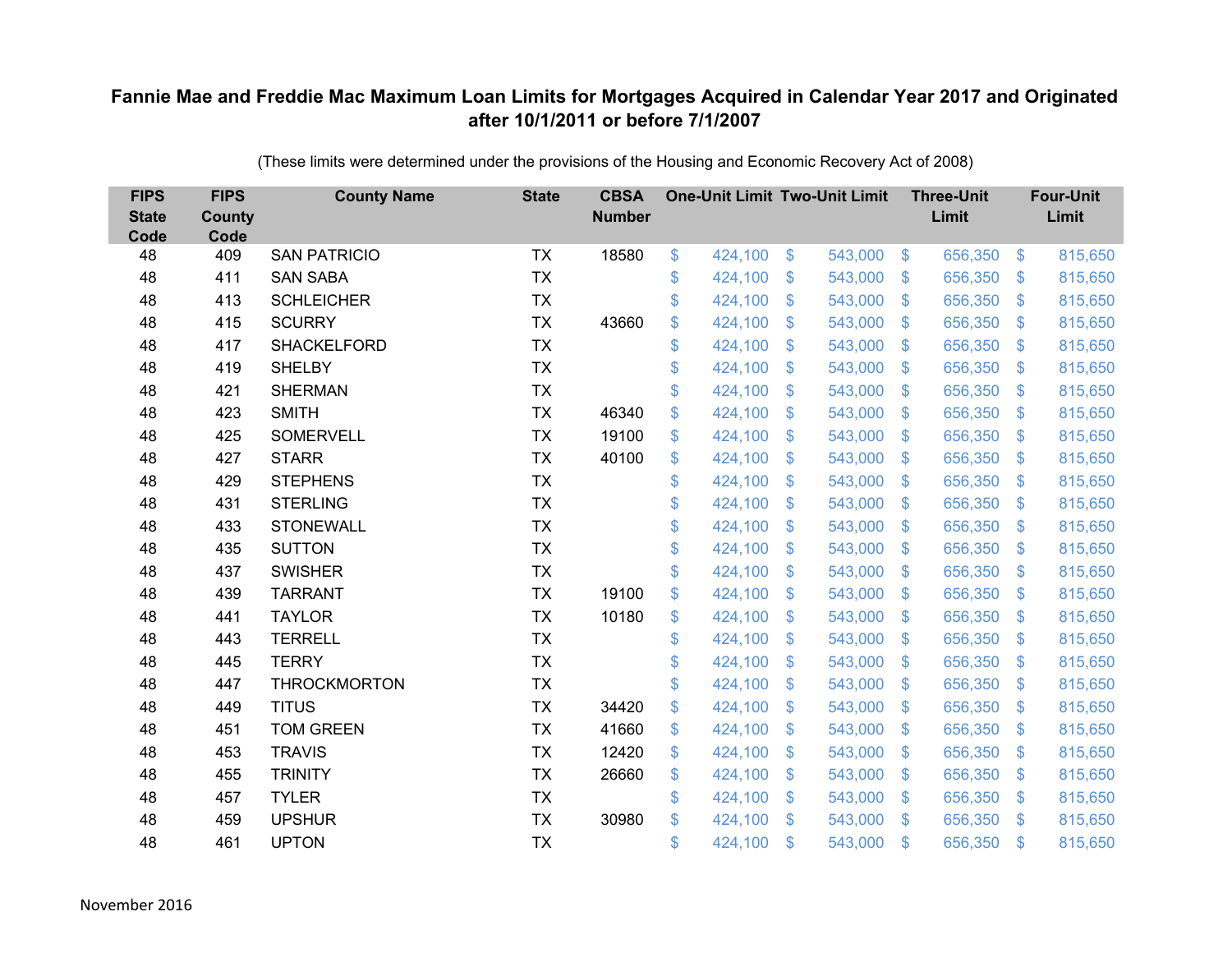| <b>FIPS</b><br><b>State</b><br>Code | <b>FIPS</b><br><b>County</b><br>Code | <b>County Name</b> | <b>State</b> | <b>CBSA</b><br><b>Number</b> | <b>One-Unit Limit Two-Unit Limit</b> |                           |         |                         | <b>Three-Unit</b><br>Limit |                | <b>Four-Unit</b><br>Limit |
|-------------------------------------|--------------------------------------|--------------------|--------------|------------------------------|--------------------------------------|---------------------------|---------|-------------------------|----------------------------|----------------|---------------------------|
| 48                                  | 463                                  | <b>UVALDE</b>      | <b>TX</b>    | 46620                        | \$<br>424,100                        | $\$\$                     | 543,000 | $\sqrt[6]{3}$           | 656,350                    | $\frac{3}{2}$  | 815,650                   |
| 48                                  | 465                                  | <b>VAL VERDE</b>   | <b>TX</b>    | 19620                        | \$<br>424,100                        | $\mathcal{S}$             | 543,000 | $\mathfrak{S}$          | 656,350                    | \$             | 815,650                   |
| 48                                  | 467                                  | <b>VAN ZANDT</b>   | <b>TX</b>    |                              | \$<br>424,100                        | $\boldsymbol{\mathsf{S}}$ | 543,000 | $\sqrt[6]{\frac{1}{2}}$ | 656,350                    | \$             | 815,650                   |
| 48                                  | 469                                  | <b>VICTORIA</b>    | <b>TX</b>    | 47020                        | \$<br>424,100                        | $\boldsymbol{\mathsf{S}}$ | 543,000 | $\sqrt[6]{\frac{1}{2}}$ | 656,350                    | $\mathcal{S}$  | 815,650                   |
| 48                                  | 471                                  | <b>WALKER</b>      | <b>TX</b>    | 26660                        | \$<br>424,100                        | $\mathsf{\$}$             | 543,000 | $\mathbf{\$}$           | 656,350                    | $\mathfrak{S}$ | 815,650                   |
| 48                                  | 473                                  | <b>WALLER</b>      | <b>TX</b>    | 26420                        | \$<br>424,100                        | $\mathbf{\$}$             | 543,000 | $\mathfrak{S}$          | 656,350                    | $\mathcal{S}$  | 815,650                   |
| 48                                  | 475                                  | <b>WARD</b>        | <b>TX</b>    |                              | \$<br>424,100                        | $\mathfrak{S}$            | 543,000 | $\mathfrak{S}$          | 656,350                    | $\mathbf{\$}$  | 815,650                   |
| 48                                  | 477                                  | <b>WASHINGTON</b>  | <b>TX</b>    | 14780                        | \$<br>424,100                        | \$                        | 543,000 | $\mathcal{L}$           | 656,350                    | $\mathcal{S}$  | 815,650                   |
| 48                                  | 479                                  | <b>WEBB</b>        | <b>TX</b>    | 29700                        | \$<br>424,100                        | \$                        | 543,000 | $\sqrt[6]{\frac{1}{2}}$ | 656,350                    | \$             | 815,650                   |
| 48                                  | 481                                  | <b>WHARTON</b>     | <b>TX</b>    | 20900                        | \$<br>424,100                        | $\boldsymbol{\mathsf{S}}$ | 543,000 | \$                      | 656,350                    | $\mathcal{S}$  | 815,650                   |
| 48                                  | 483                                  | <b>WHEELER</b>     | <b>TX</b>    |                              | \$<br>424,100                        | \$                        | 543,000 | $\sqrt[6]{\frac{1}{2}}$ | 656,350                    | \$             | 815,650                   |
| 48                                  | 485                                  | <b>WICHITA</b>     | <b>TX</b>    | 48660                        | \$<br>424,100                        | $\boldsymbol{\mathsf{S}}$ | 543,000 | \$                      | 656,350                    | $\mathcal{S}$  | 815,650                   |
| 48                                  | 487                                  | <b>WILBARGER</b>   | <b>TX</b>    | 46900                        | \$<br>424,100                        | \$                        | 543,000 | $\sqrt[6]{\frac{1}{2}}$ | 656,350                    | \$             | 815,650                   |
| 48                                  | 489                                  | <b>WILLACY</b>     | <b>TX</b>    | 39700                        | \$<br>424,100                        | $\mathbf{\$}$             | 543,000 | $\mathfrak{S}$          | 656,350                    | $\mathcal{S}$  | 815,650                   |
| 48                                  | 491                                  | <b>WILLIAMSON</b>  | <b>TX</b>    | 12420                        | \$<br>424,100                        | $\boldsymbol{\mathsf{S}}$ | 543,000 | $\mathcal{L}$           | 656,350                    | $\mathcal{S}$  | 815,650                   |
| 48                                  | 493                                  | <b>WILSON</b>      | <b>TX</b>    | 41700                        | \$<br>424,100                        | $\boldsymbol{\mathsf{S}}$ | 543,000 | $\mathfrak{S}$          | 656,350                    | $\mathcal{S}$  | 815,650                   |
| 48                                  | 495                                  | <b>WINKLER</b>     | <b>TX</b>    |                              | \$<br>424,100                        | $\boldsymbol{\mathsf{S}}$ | 543,000 | $\sqrt[6]{2}$           | 656,350                    | $\sqrt{3}$     | 815,650                   |
| 48                                  | 497                                  | <b>WISE</b>        | <b>TX</b>    | 19100                        | \$<br>424,100                        | $\boldsymbol{\mathsf{S}}$ | 543,000 | $\mathfrak{S}$          | 656,350                    | $\mathcal{S}$  | 815,650                   |
| 48                                  | 499                                  | <b>WOOD</b>        | <b>TX</b>    |                              | \$<br>424,100                        | $\boldsymbol{\mathsf{S}}$ | 543,000 | $\mathfrak{S}$          | 656,350                    | $\sqrt{3}$     | 815,650                   |
| 48                                  | 501                                  | <b>YOAKUM</b>      | <b>TX</b>    |                              | \$<br>424,100                        | $\boldsymbol{\mathsf{S}}$ | 543,000 | $\sqrt[6]{\frac{1}{2}}$ | 656,350                    | $\mathcal{S}$  | 815,650                   |
| 48                                  | 503                                  | YOUNG              | <b>TX</b>    |                              | \$<br>424,100                        | $\boldsymbol{\mathsf{S}}$ | 543,000 | $\sqrt[6]{2}$           | 656,350                    | $\mathcal{S}$  | 815,650                   |
| 48                                  | 505                                  | <b>ZAPATA</b>      | <b>TX</b>    | 49820                        | \$<br>424,100                        | $\boldsymbol{\mathsf{S}}$ | 543,000 | $\sqrt[6]{\frac{1}{2}}$ | 656,350                    | $\sqrt{3}$     | 815,650                   |
| 48                                  | 507                                  | <b>ZAVALA</b>      | <b>TX</b>    |                              | \$<br>424,100                        | $\frac{1}{2}$             | 543,000 | $\sqrt[6]{\frac{1}{2}}$ | 656,350                    | $\sqrt{3}$     | 815,650                   |
| 49                                  | 001                                  | <b>BEAVER</b>      | UT           |                              | \$<br>424,100                        | $\frac{1}{2}$             | 543,000 | $\mathsf{\$}$           | 656,350                    | $\mathfrak{S}$ | 815,650                   |
| 49                                  | 003                                  | <b>BOX ELDER</b>   | UT           | 36260                        | \$<br>424,100                        | $\boldsymbol{\mathsf{S}}$ | 543,000 | $\mathcal{L}$           | 656,350                    | $\mathcal{S}$  | 815,650                   |
| 49                                  | 005                                  | <b>CACHE</b>       | UT           | 30860                        | \$<br>424,100                        | $\mathcal{S}$             | 543,000 | $\mathbf{\$}$           | 656,350                    | <sup>\$</sup>  | 815,650                   |
| 49                                  | 007                                  | <b>CARBON</b>      | UT           | 39220                        | \$<br>424,100                        | $\mathcal{S}$             | 543,000 | $\mathbf{\$}$           | 656,350                    | \$             | 815,650                   |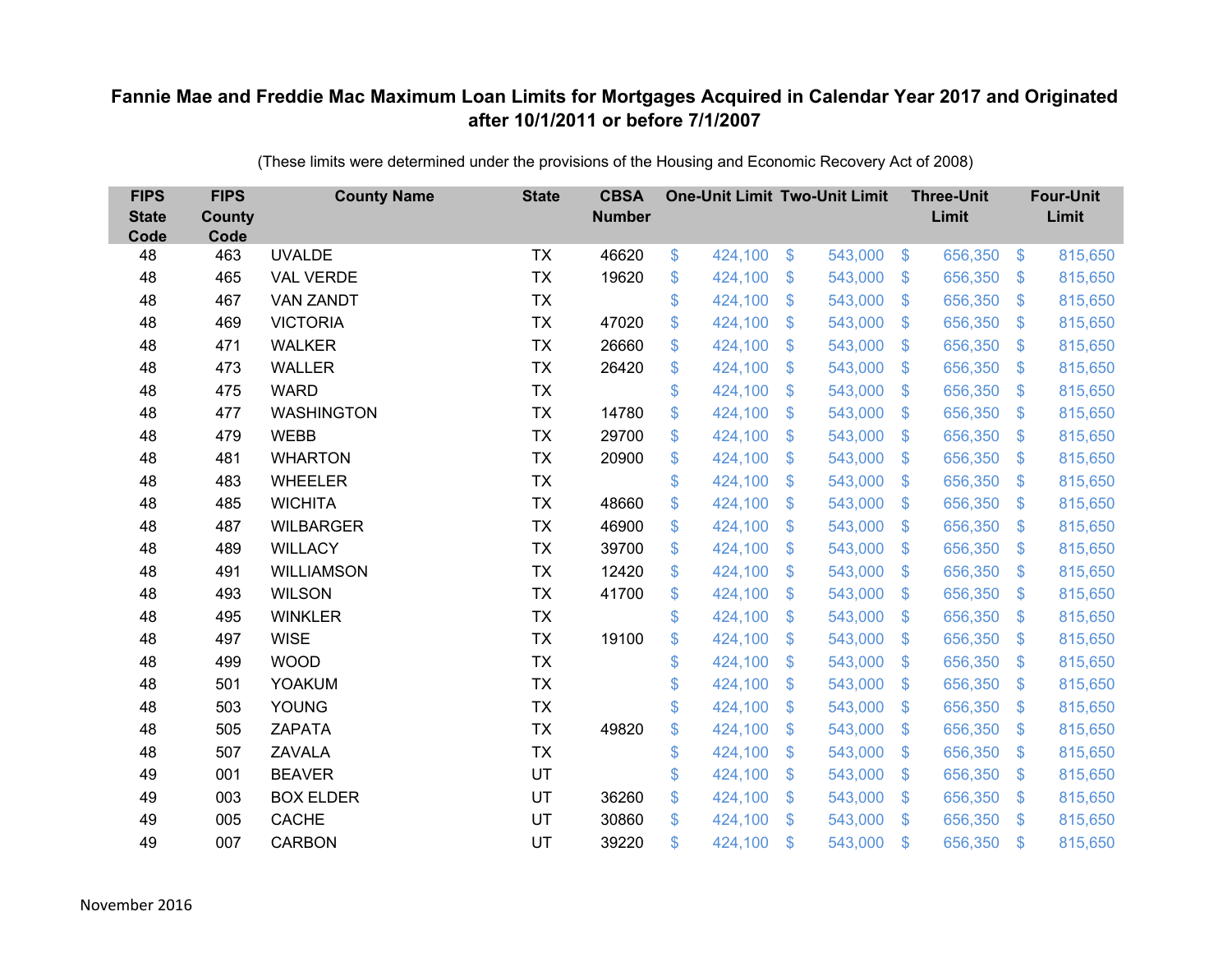| <b>FIPS</b><br><b>State</b><br>Code | <b>FIPS</b><br><b>County</b><br>Code | <b>County Name</b> | <b>State</b> | <b>CBSA</b><br><b>Number</b> | <b>One-Unit Limit Two-Unit Limit</b> |                           |         |                         | <b>Three-Unit</b><br>Limit |                | <b>Four-Unit</b><br>Limit |
|-------------------------------------|--------------------------------------|--------------------|--------------|------------------------------|--------------------------------------|---------------------------|---------|-------------------------|----------------------------|----------------|---------------------------|
| 49                                  | 009                                  | <b>DAGGETT</b>     | UT           |                              | \$<br>424,100                        | $\$\$                     | 543,000 | $\sqrt{3}$              | 656,350                    | $\frac{3}{2}$  | 815,650                   |
| 49                                  | 011                                  | <b>DAVIS</b>       | UT           | 36260                        | \$<br>424,100                        | \$                        | 543,000 | $\mathfrak{S}$          | 656,350                    | \$             | 815,650                   |
| 49                                  | 013                                  | <b>DUCHESNE</b>    | UT           |                              | \$<br>424,100                        | $\boldsymbol{\mathsf{S}}$ | 543,000 | $\sqrt[6]{\frac{1}{2}}$ | 656,350                    | $\sqrt{3}$     | 815,650                   |
| 49                                  | 015                                  | <b>EMERY</b>       | UT           |                              | \$<br>424,100                        | $\boldsymbol{\mathsf{S}}$ | 543,000 | $\sqrt[6]{\frac{1}{2}}$ | 656,350                    | $\mathcal{S}$  | 815,650                   |
| 49                                  | 017                                  | <b>GARFIELD</b>    | UT           |                              | \$<br>424,100                        | $\boldsymbol{\mathsf{S}}$ | 543,000 | $\mathfrak{F}$          | 656,350                    | $\mathfrak{S}$ | 815,650                   |
| 49                                  | 019                                  | <b>GRAND</b>       | UT           |                              | \$<br>424,100                        | $\boldsymbol{\mathsf{S}}$ | 543,000 | $\sqrt[6]{\frac{1}{2}}$ | 656,350                    | $\sqrt{3}$     | 815,650                   |
| 49                                  | 021                                  | <b>IRON</b>        | UT           | 16260                        | \$<br>424,100                        | $\boldsymbol{\mathsf{S}}$ | 543,000 | $\mathfrak{S}$          | 656,350                    | \$             | 815,650                   |
| 49                                  | 023                                  | <b>JUAB</b>        | UT           | 39340                        | \$<br>424,100                        | \$                        | 543,000 | $\mathfrak{S}$          | 656,350                    | $\mathbf{\$}$  | 815,650                   |
| 49                                  | 025                                  | <b>KANE</b>        | UT           |                              | \$<br>424,100                        | \$                        | 543,000 | $\sqrt[6]{3}$           | 656,350                    | $\mathfrak{F}$ | 815,650                   |
| 49                                  | 027                                  | <b>MILLARD</b>     | UT           |                              | \$<br>424,100                        | $\mathcal{S}$             | 543,000 | $\mathfrak{S}$          | 656,350                    | $\mathcal{S}$  | 815,650                   |
| 49                                  | 029                                  | <b>MORGAN</b>      | UT           | 36260                        | \$<br>424,100                        | \$                        | 543,000 | $\sqrt[6]{3}$           | 656,350                    | $\sqrt{3}$     | 815,650                   |
| 49                                  | 031                                  | <b>PIUTE</b>       | UT           |                              | \$<br>424,100                        | \$                        | 543,000 | \$                      | 656,350                    | $\mathcal{S}$  | 815,650                   |
| 49                                  | 033                                  | <b>RICH</b>        | UT           |                              | \$<br>424,100                        | \$                        | 543,000 | $\mathfrak{S}$          | 656,350                    | \$             | 815,650                   |
| 49                                  | 035                                  | <b>SALT LAKE</b>   | UT           | 41620                        | \$<br>600,300                        | $\boldsymbol{\mathsf{S}}$ | 768,500 | $\mathcal{L}$           | 928,950                    | <sup>\$</sup>  | 1,154,450                 |
| 49                                  | 037                                  | <b>SAN JUAN</b>    | UT           |                              | \$<br>424,100                        | $\boldsymbol{\mathsf{S}}$ | 543,000 | $\sqrt[6]{3}$           | 656,350                    | $\mathcal{S}$  | 815,650                   |
| 49                                  | 039                                  | <b>SANPETE</b>     | UT           |                              | \$<br>424,100                        | $\boldsymbol{\mathsf{S}}$ | 543,000 | \$                      | 656,350                    | $\mathcal{S}$  | 815,650                   |
| 49                                  | 041                                  | <b>SEVIER</b>      | UT           |                              | \$<br>424,100                        | $\boldsymbol{\mathsf{S}}$ | 543,000 | $\sqrt[6]{3}$           | 656,350                    | $\frac{1}{2}$  | 815,650                   |
| 49                                  | 043                                  | <b>SUMMIT</b>      | UT           | 44920                        | \$<br>636,150                        | $\mathbf{\$}$             | 814,500 | $\mathfrak{S}$          | 984,525                    | $\mathcal{S}$  | 1,223,475                 |
| 49                                  | 045                                  | <b>TOOELE</b>      | UT           | 41620                        | \$<br>600,300                        | $\mathfrak{S}$            | 768,500 | $\mathcal{L}$           | 928,950                    | $\mathcal{S}$  | 1,154,450                 |
| 49                                  | 047                                  | <b>UINTAH</b>      | UT           | 46860                        | \$<br>424,100                        | $\boldsymbol{\mathsf{S}}$ | 543,000 | $\sqrt[6]{3}$           | 656,350                    | $\mathcal{S}$  | 815,650                   |
| 49                                  | 049                                  | <b>UTAH</b>        | UT           | 39340                        | \$<br>424,100                        | $\mathcal{S}$             | 543,000 | $\mathfrak{S}$          | 656,350                    | $\mathcal{S}$  | 815,650                   |
| 49                                  | 051                                  | <b>WASATCH</b>     | UT           | 25720                        | \$<br>424,100                        | $\boldsymbol{\mathsf{S}}$ | 543,000 | $\mathfrak{S}$          | 656,350                    | $\mathcal{S}$  | 815,650                   |
| 49                                  | 053                                  | <b>WASHINGTON</b>  | UT           | 41100                        | \$<br>424,100                        | $\boldsymbol{\mathsf{S}}$ | 543,000 | $\sqrt[6]{3}$           | 656,350                    | $\sqrt{3}$     | 815,650                   |
| 49                                  | 055                                  | <b>WAYNE</b>       | UT           |                              | \$<br>424,100                        | $\frac{1}{2}$             | 543,000 | $\sqrt[6]{\frac{1}{2}}$ | 656,350                    | \$             | 815,650                   |
| 49                                  | 057                                  | <b>WEBER</b>       | UT           | 36260                        | \$<br>424,100                        | $\boldsymbol{\mathsf{S}}$ | 543,000 | $\mathcal{L}$           | 656,350                    | $\mathcal{S}$  | 815,650                   |
| 50                                  | 001                                  | <b>ADDISON</b>     | VT           |                              | \$<br>424,100                        | $\mathcal{S}$             | 543,000 | $\mathbf{\$}$           | 656,350                    | <sup>\$</sup>  | 815,650                   |
| 50                                  | 003                                  | <b>BENNINGTON</b>  | VT           | 13540                        | \$<br>424,100                        | $\mathcal{S}$             | 543,000 | $\mathfrak{F}$          | 656,350                    | $\mathbf{\$}$  | 815,650                   |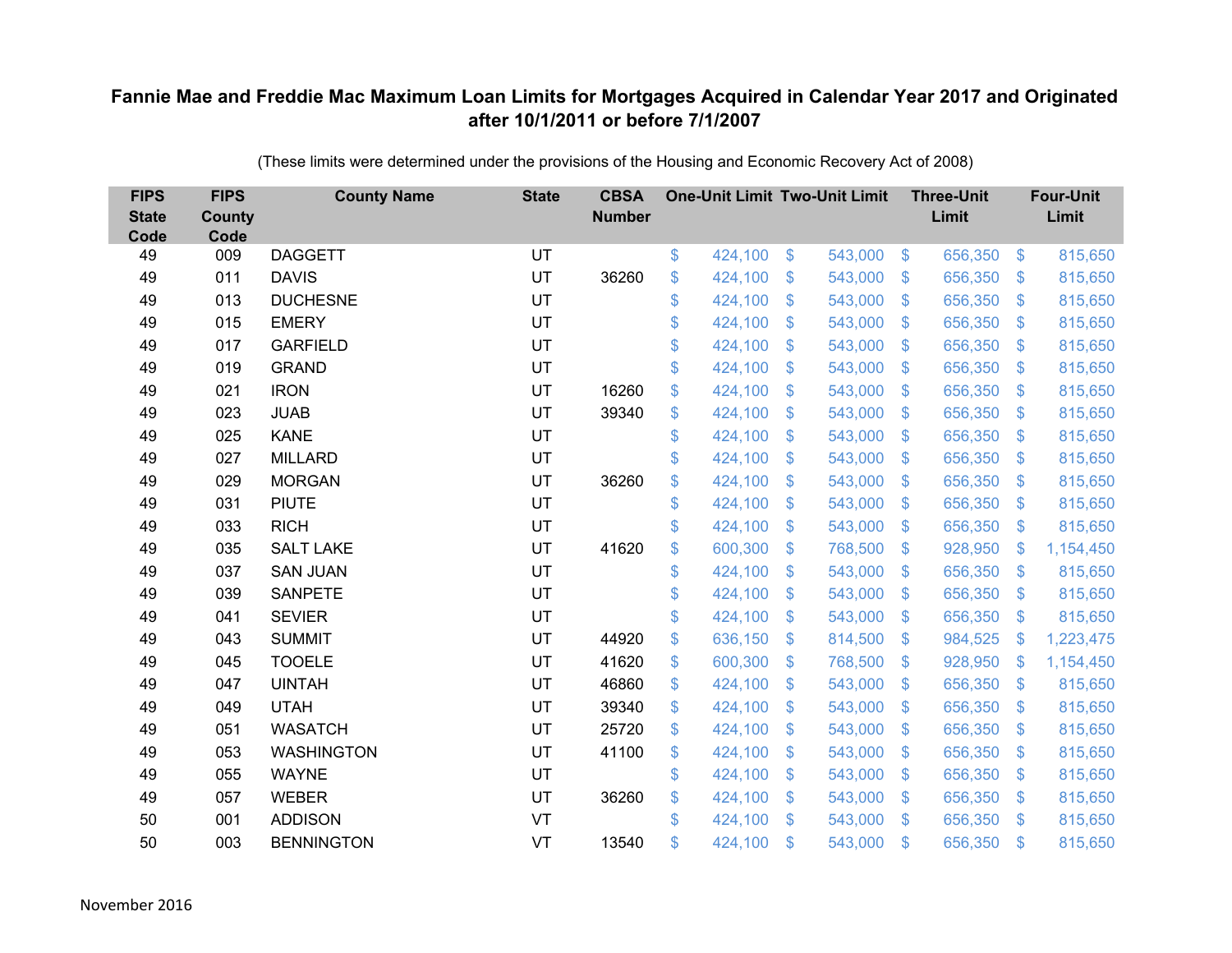| <b>FIPS</b><br><b>State</b><br>Code | <b>FIPS</b><br><b>County</b><br>Code | <b>County Name</b> | <b>State</b> | <b>CBSA</b><br><b>Number</b> | <b>One-Unit Limit Two-Unit Limit</b> |                |         |                | <b>Three-Unit</b><br>Limit |                           | <b>Four-Unit</b><br>Limit |
|-------------------------------------|--------------------------------------|--------------------|--------------|------------------------------|--------------------------------------|----------------|---------|----------------|----------------------------|---------------------------|---------------------------|
| 50                                  | 005                                  | <b>CALEDONIA</b>   | VT           |                              | \$<br>424,100                        | $\frac{3}{2}$  | 543,000 | $\sqrt[6]{3}$  | 656,350                    | $\frac{1}{2}$             | 815,650                   |
| 50                                  | 007                                  | <b>CHITTENDEN</b>  | VT           | 15540                        | \$<br>424,100                        | \$             | 543,000 | $\sqrt{3}$     | 656,350                    | $\mathcal{L}$             | 815,650                   |
| 50                                  | 009                                  | <b>ESSEX</b>       | VT           | 13620                        | \$<br>424,100                        | $\mathfrak{S}$ | 543,000 | $\mathfrak{S}$ | 656,350                    | $\mathfrak{F}$            | 815,650                   |
| 50                                  | 011                                  | <b>FRANKLIN</b>    | VT           | 15540                        | \$<br>424,100                        | \$             | 543,000 | $\mathcal{S}$  | 656,350                    | $\mathcal{L}$             | 815,650                   |
| 50                                  | 013                                  | <b>GRAND ISLE</b>  | VT           | 15540                        | \$<br>424,100                        | \$             | 543,000 | $\sqrt[6]{3}$  | 656,350                    | $\mathbf{\$}$             | 815,650                   |
| 50                                  | 015                                  | <b>LAMOILLE</b>    | VT           |                              | \$<br>424,100                        | $\mathcal{S}$  | 543,000 | $\mathbf{\$}$  | 656,350                    | $\mathbf{\$}$             | 815,650                   |
| 50                                  | 017                                  | ORANGE             | VT           | 17200                        | \$<br>424,100                        | \$             | 543,000 | $\sqrt{3}$     | 656,350                    | $\mathcal{L}$             | 815,650                   |
| 50                                  | 019                                  | <b>ORLEANS</b>     | VT           |                              | \$<br>424,100                        | \$             | 543,000 | $\mathbf{\$}$  | 656,350                    | $\mathcal{L}$             | 815,650                   |
| 50                                  | 021                                  | <b>RUTLAND</b>     | VT           | 40860                        | \$<br>424,100                        | $\mathcal{S}$  | 543,000 | $\mathsf{\$}$  | 656,350                    | $\mathfrak{F}$            | 815,650                   |
| 50                                  | 023                                  | <b>WASHINGTON</b>  | VT           | 12740                        | \$<br>424,100                        | \$             | 543,000 | $\mathbf{\$}$  | 656,350                    | $\mathfrak{F}$            | 815,650                   |
| 50                                  | 025                                  | <b>WINDHAM</b>     | VT           |                              | \$<br>424,100                        | $\mathfrak{S}$ | 543,000 | $\mathfrak{S}$ | 656,350                    | $\mathcal{L}$             | 815,650                   |
| 50                                  | 027                                  | <b>WINDSOR</b>     | VT           | 17200                        | \$<br>424,100                        | $\mathfrak{S}$ | 543,000 | $\mathfrak{S}$ | 656,350                    | $\mathfrak{F}$            | 815,650                   |
| 51                                  | 001                                  | <b>ACCOMACK</b>    | VA           |                              | \$<br>424,100                        | \$             | 543,000 | \$             | 656,350                    | $\mathcal{L}$             | 815,650                   |
| 51                                  | 003                                  | <b>ALBEMARLE</b>   | VA           | 16820                        | \$<br>437,000                        | \$             | 559,450 | \$.            | 676,200                    | $\mathbf{\$}$             | 840,400                   |
| 51                                  | 005                                  | <b>ALLEGHANY</b>   | VA           |                              | \$<br>424,100                        | \$             | 543,000 | \$             | 656,350                    | $\boldsymbol{\mathsf{S}}$ | 815,650                   |
| 51                                  | 007                                  | <b>AMELIA</b>      | VA           | 40060                        | \$<br>535,900                        | \$             | 686,050 | $\mathfrak{F}$ | 829,250                    | \$                        | 1,030,600                 |
| 51                                  | 009                                  | <b>AMHERST</b>     | VA           | 31340                        | \$<br>424,100                        | $\mathfrak{S}$ | 543,000 | $\mathfrak{S}$ | 656,350                    | $\mathfrak{F}$            | 815,650                   |
| 51                                  | 011                                  | <b>APPOMATTOX</b>  | <b>VA</b>    | 31340                        | \$<br>424,100                        | \$             | 543,000 | \$             | 656,350                    | $\boldsymbol{\mathsf{S}}$ | 815,650                   |
| 51                                  | 013                                  | <b>ARLINGTON</b>   | <b>VA</b>    | 47900                        | \$<br>636,150                        | $\mathfrak{S}$ | 814,500 | $\mathcal{S}$  | 984,525                    | $\mathcal{L}$             | 1,223,475                 |
| 51                                  | 015                                  | <b>AUGUSTA</b>     | VA           | 44420                        | \$<br>424,100                        | $\mathfrak{S}$ | 543,000 | $\mathfrak{S}$ | 656,350                    | $\boldsymbol{\mathsf{S}}$ | 815,650                   |
| 51                                  | 017                                  | <b>BATH</b>        | <b>VA</b>    |                              | \$<br>424,100                        | \$             | 543,000 | $\mathcal{S}$  | 656,350                    | $\mathfrak{F}$            | 815,650                   |
| 51                                  | 019                                  | <b>BEDFORD</b>     | <b>VA</b>    | 31340                        | \$<br>424,100                        | $\mathfrak{S}$ | 543,000 | $\mathfrak{S}$ | 656,350                    | $\mathcal{L}$             | 815,650                   |
| 51                                  | 021                                  | <b>BLAND</b>       | VA           |                              | \$<br>424,100                        | \$             | 543,000 | $\mathbf{\$}$  | 656,350                    | $\boldsymbol{\mathsf{S}}$ | 815,650                   |
| 51                                  | 023                                  | <b>BOTETOURT</b>   | VA           | 40220                        | \$<br>424,100                        | \$             | 543,000 | \$             | 656,350                    | $\mathcal{L}$             | 815,650                   |
| 51                                  | 025                                  | <b>BRUNSWICK</b>   | VA           |                              | \$<br>424,100                        | \$             | 543,000 | $\mathcal{S}$  | 656,350                    | $\mathcal{L}$             | 815,650                   |
| 51                                  | 027                                  | <b>BUCHANAN</b>    | VA           |                              | \$<br>424,100                        | $\mathfrak{S}$ | 543,000 | $\mathbf{\$}$  | 656,350                    | $\mathbf{\$}$             | 815,650                   |
| 51                                  | 029                                  | <b>BUCKINGHAM</b>  | VA           | 16820                        | \$<br>437,000                        | \$             | 559,450 | \$             | 676,200                    | $\mathbf{\$}$             | 840,400                   |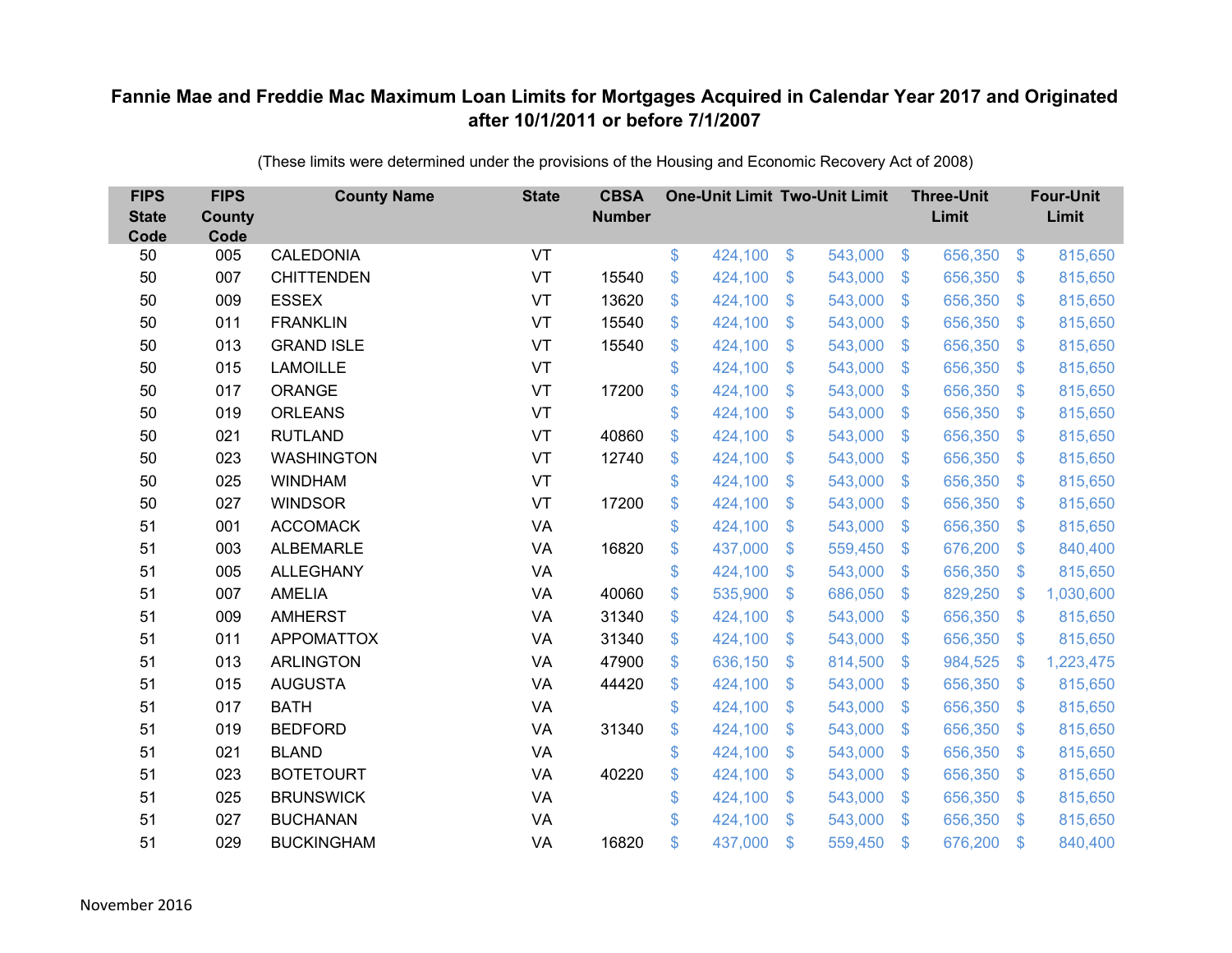| <b>FIPS</b><br><b>State</b><br>Code | <b>FIPS</b><br><b>County</b><br>Code | <b>County Name</b>  | <b>State</b> | <b>CBSA</b><br><b>Number</b> | <b>One-Unit Limit Two-Unit Limit</b> |                |         |                           | <b>Three-Unit</b><br>Limit |                           | <b>Four-Unit</b><br>Limit |
|-------------------------------------|--------------------------------------|---------------------|--------------|------------------------------|--------------------------------------|----------------|---------|---------------------------|----------------------------|---------------------------|---------------------------|
| 51                                  | 031                                  | <b>CAMPBELL</b>     | VA           | 31340                        | \$<br>424,100                        | $\frac{1}{2}$  | 543,000 | $\sqrt[6]{3}$             | 656,350                    | $\frac{3}{2}$             | 815,650                   |
| 51                                  | 033                                  | <b>CAROLINE</b>     | VA           | 40060                        | \$<br>535,900                        | \$             | 686,050 | $\sqrt[6]{3}$             | 829,250                    | $\mathcal{L}$             | 1,030,600                 |
| 51                                  | 035                                  | <b>CARROLL</b>      | VA           |                              | \$<br>424,100                        | \$             | 543,000 | $\boldsymbol{\mathsf{S}}$ | 656,350                    | $\mathcal{L}$             | 815,650                   |
| 51                                  | 036                                  | <b>CHARLES CITY</b> | VA           | 40060                        | \$<br>535,900                        | \$             | 686,050 | $\boldsymbol{\mathsf{S}}$ | 829,250                    | $\mathcal{L}$             | 1,030,600                 |
| 51                                  | 037                                  | <b>CHARLOTTE</b>    | VA           |                              | \$<br>424,100                        | \$             | 543,000 | $\mathfrak{F}$            | 656,350                    | $\mathcal{L}$             | 815,650                   |
| 51                                  | 041                                  | <b>CHESTERFIELD</b> | <b>VA</b>    | 40060                        | \$<br>535,900                        | \$             | 686,050 | $\mathfrak{S}$            | 829,250                    | $\boldsymbol{\mathsf{S}}$ | 1,030,600                 |
| 51                                  | 043                                  | <b>CLARKE</b>       | VA           | 47900                        | \$<br>636,150                        | \$             | 814,500 | $\mathfrak{F}$            | 984,525                    | $\boldsymbol{\mathsf{S}}$ | 1,223,475                 |
| 51                                  | 045                                  | <b>CRAIG</b>        | VA           | 40220                        | \$<br>424,100                        | $\mathfrak{S}$ | 543,000 | $\mathbb{S}$              | 656,350                    | $\sqrt[6]{3}$             | 815,650                   |
| 51                                  | 047                                  | <b>CULPEPER</b>     | VA           | 47900                        | \$<br>636,150                        | \$             | 814,500 | $\boldsymbol{\mathsf{S}}$ | 984,525                    | $\boldsymbol{\mathsf{S}}$ | 1,223,475                 |
| 51                                  | 049                                  | <b>CUMBERLAND</b>   | VA           |                              | \$<br>535,900                        | \$             | 686,050 | $\mathbf{\$}$             | 829,250                    | $\mathbf{\$}$             | 1,030,600                 |
| 51                                  | 051                                  | <b>DICKENSON</b>    | <b>VA</b>    | 13720                        | \$<br>424,100                        | \$             | 543,000 | $\mathfrak{S}$            | 656,350                    | $\boldsymbol{\$}$         | 815,650                   |
| 51                                  | 053                                  | <b>DINWIDDIE</b>    | VA           | 40060                        | \$<br>535,900                        | \$             | 686,050 | $\mathcal{L}$             | 829,250                    | $\mathcal{L}$             | 1,030,600                 |
| 51                                  | 057                                  | <b>ESSEX</b>        | VA           |                              | \$<br>424,100                        | $\mathfrak{S}$ | 543,000 | $\mathfrak{F}$            | 656,350                    | $\mathcal{L}$             | 815,650                   |
| 51                                  | 059                                  | <b>FAIRFAX</b>      | <b>VA</b>    | 47900                        | \$<br>636,150                        | $\mathfrak{F}$ | 814,500 | $\mathcal{S}$             | 984,525                    | <sup>\$</sup>             | 1,223,475                 |
| 51                                  | 061                                  | <b>FAUQUIER</b>     | VA           | 47900                        | \$<br>636,150                        | \$             | 814,500 | $\mathfrak{S}$            | 984,525                    | $\mathcal{L}$             | 1,223,475                 |
| 51                                  | 063                                  | <b>FLOYD</b>        | VA           | 13980                        | \$<br>424,100                        | \$             | 543,000 | $\frac{1}{2}$             | 656,350                    | $\boldsymbol{\mathsf{S}}$ | 815,650                   |
| 51                                  | 065                                  | <b>FLUVANNA</b>     | VA           | 16820                        | \$<br>437,000                        | \$             | 559,450 | $\mathcal{S}$             | 676,200                    | $\mathcal{L}$             | 840,400                   |
| 51                                  | 067                                  | <b>FRANKLIN</b>     | <b>VA</b>    | 40220                        | \$<br>424,100                        | $\mathfrak{S}$ | 543,000 | $\mathfrak{F}$            | 656,350                    | $\mathcal{L}$             | 815,650                   |
| 51                                  | 069                                  | <b>FREDERICK</b>    | <b>VA</b>    | 49020                        | \$<br>424,100                        | \$             | 543,000 | $\mathcal{S}$             | 656,350                    | $\mathcal{L}$             | 815,650                   |
| 51                                  | 071                                  | <b>GILES</b>        | <b>VA</b>    | 13980                        | \$<br>424,100                        | \$             | 543,000 | $\mathfrak{F}$            | 656,350                    | $\sqrt[6]{3}$             | 815,650                   |
| 51                                  | 073                                  | <b>GLOUCESTER</b>   | VA           | 47260                        | \$<br>458,850                        | $\mathfrak{S}$ | 587,400 | $\mathbb{S}$              | 710,050                    | $\sqrt[6]{3}$             | 882,400                   |
| 51                                  | 075                                  | <b>GOOCHLAND</b>    | <b>VA</b>    | 40060                        | \$<br>535,900                        | \$             | 686,050 | $\mathfrak{F}$            | 829,250                    | $\mathcal{L}$             | 1,030,600                 |
| 51                                  | 077                                  | <b>GRAYSON</b>      | VA           |                              | \$<br>424,100                        | \$             | 543,000 | $\boldsymbol{\mathsf{S}}$ | 656,350                    | $\sqrt[6]{3}$             | 815,650                   |
| 51                                  | 079                                  | <b>GREENE</b>       | <b>VA</b>    | 16820                        | \$<br>437,000                        | \$             | 559,450 | $\frac{1}{2}$             | 676,200                    | \$                        | 840,400                   |
| 51                                  | 081                                  | <b>GREENSVILLE</b>  | VA           |                              | \$<br>424,100                        | \$             | 543,000 | $\mathcal{S}$             | 656,350                    | $\mathcal{L}$             | 815,650                   |
| 51                                  | 083                                  | <b>HALIFAX</b>      | VA           |                              | \$<br>424,100                        | $\mathfrak{S}$ | 543,000 | $\mathbf{\$}$             | 656,350                    | $\mathfrak{s}$            | 815,650                   |
| 51                                  | 085                                  | <b>HANOVER</b>      | VA           | 40060                        | \$<br>535,900                        | $\mathfrak{S}$ | 686,050 | $\mathfrak{s}$            | 829,250                    | <sup>\$</sup>             | 1,030,600                 |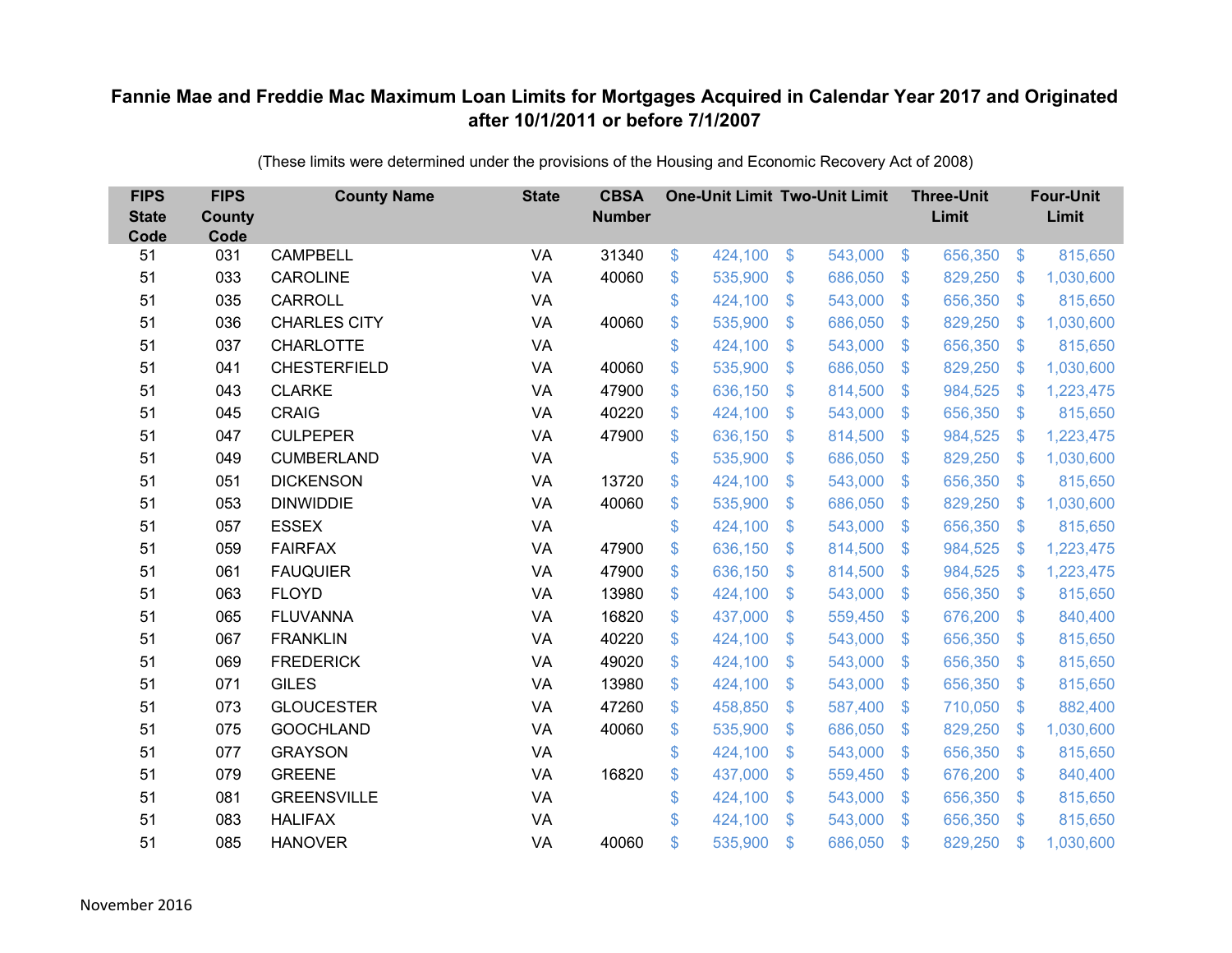| <b>FIPS</b><br><b>State</b><br>Code | <b>FIPS</b><br><b>County</b><br>Code | <b>County Name</b>    | <b>State</b> | <b>CBSA</b><br><b>Number</b> | <b>One-Unit Limit Two-Unit Limit</b> |                |         |               | <b>Three-Unit</b><br>Limit |                           | <b>Four-Unit</b><br>Limit |
|-------------------------------------|--------------------------------------|-----------------------|--------------|------------------------------|--------------------------------------|----------------|---------|---------------|----------------------------|---------------------------|---------------------------|
| 51                                  | 087                                  | <b>HENRICO</b>        | VA           | 40060                        | \$<br>535,900                        | $\$\$          | 686,050 | $\sqrt[6]{3}$ | 829,250                    | $\sqrt[6]{3}$             | 1,030,600                 |
| 51                                  | 089                                  | <b>HENRY</b>          | VA           | 32300                        | \$<br>424,100                        | \$             | 543,000 | $\mathcal{S}$ | 656,350                    | $\mathcal{S}$             | 815,650                   |
| 51                                  | 091                                  | <b>HIGHLAND</b>       | VA           |                              | \$<br>424,100                        | $\mathfrak{S}$ | 543,000 | $\mathbf{\$}$ | 656,350                    | $\mathbf{\$}$             | 815,650                   |
| 51                                  | 093                                  | <b>ISLE OF WIGHT</b>  | <b>VA</b>    | 47260                        | \$<br>458,850                        | \$             | 587,400 | $\sqrt{3}$    | 710,050                    | $\mathcal{S}$             | 882,400                   |
| 51                                  | 095                                  | <b>JAMES CITY</b>     | VA           | 47260                        | \$<br>458,850                        | \$             | 587,400 | $\mathbf{\$}$ | 710,050                    | $\boldsymbol{\mathsf{S}}$ | 882,400                   |
| 51                                  | 097                                  | <b>KING AND QUEEN</b> | VA           |                              | \$<br>535,900                        | $\mathfrak{S}$ | 686,050 | $\mathbf{\$}$ | 829,250                    | $\mathbf{\$}$             | 1,030,600                 |
| 51                                  | 099                                  | <b>KING GEORGE</b>    | VA           |                              | \$<br>424,100                        | \$             | 543,000 | $\mathcal{S}$ | 656,350                    | $\mathcal{S}$             | 815,650                   |
| 51                                  | 101                                  | <b>KING WILLIAM</b>   | VA           | 40060                        | \$<br>535,900                        | \$             | 686,050 | $\mathbf{\$}$ | 829,250                    | $\mathcal{L}$             | 1,030,600                 |
| 51                                  | 103                                  | <b>LANCASTER</b>      | VA           |                              | \$<br>442,750                        | $\mathfrak{S}$ | 566,800 | $\mathbf{\$}$ | 685,100                    | S.                        | 851,450                   |
| 51                                  | 105                                  | LEE                   | <b>VA</b>    |                              | \$<br>424,100                        | \$             | 543,000 | $\mathbf{\$}$ | 656,350                    | $\mathcal{S}$             | 815,650                   |
| 51                                  | 107                                  | <b>LOUDOUN</b>        | VA           | 47900                        | \$<br>636,150                        | \$             | 814,500 | $\mathbf{\$}$ | 984,525                    | \$                        | 1,223,475                 |
| 51                                  | 109                                  | <b>LOUISA</b>         | VA           |                              | \$<br>535,900                        | $\mathfrak{S}$ | 686,050 | \$.           | 829,250                    | \$                        | 1,030,600                 |
| 51                                  | 111                                  | <b>LUNENBURG</b>      | VA           |                              | \$<br>424,100                        | \$             | 543,000 | $\mathbf{\$}$ | 656,350                    | $\mathfrak{F}$            | 815,650                   |
| 51                                  | 113                                  | <b>MADISON</b>        | VA           |                              | \$<br>424,100                        | \$             | 543,000 | \$.           | 656,350                    | S.                        | 815,650                   |
| 51                                  | 115                                  | <b>MATHEWS</b>        | VA           | 47260                        | \$<br>458,850                        | \$             | 587,400 | $\sqrt{3}$    | 710,050                    | $\mathfrak{F}$            | 882,400                   |
| 51                                  | 117                                  | <b>MECKLENBURG</b>    | VA           |                              | \$<br>424,100                        | $\mathfrak{F}$ | 543,000 | \$            | 656,350                    | $\mathcal{L}$             | 815,650                   |
| 51                                  | 119                                  | <b>MIDDLESEX</b>      | VA           |                              | \$<br>424,100                        | $\mathfrak{S}$ | 543,000 | $\mathbf{\$}$ | 656,350                    | S.                        | 815,650                   |
| 51                                  | 121                                  | <b>MONTGOMERY</b>     | <b>VA</b>    | 13980                        | \$<br>424,100                        | \$             | 543,000 | $\mathbf{\$}$ | 656,350                    | $\mathfrak{S}$            | 815,650                   |
| 51                                  | 125                                  | <b>NELSON</b>         | VA           | 16820                        | \$<br>437,000                        | \$             | 559,450 | $\sqrt[6]{3}$ | 676,200                    | $\mathfrak{S}$            | 840,400                   |
| 51                                  | 127                                  | <b>NEW KENT</b>       | VA           | 40060                        | \$<br>535,900                        | \$             | 686,050 | $\mathbf{\$}$ | 829,250                    | $\mathfrak{s}$            | 1,030,600                 |
| 51                                  | 131                                  | <b>NORTHAMPTON</b>    | <b>VA</b>    |                              | \$<br>424,100                        | \$             | 543,000 | $\sqrt{3}$    | 656,350                    | $\mathfrak{S}$            | 815,650                   |
| 51                                  | 133                                  | NORTHUMBERLAND        | <b>VA</b>    |                              | \$<br>424,100                        | \$             | 543,000 | $\mathbf{\$}$ | 656,350                    | $\mathcal{L}$             | 815,650                   |
| 51                                  | 135                                  | <b>NOTTOWAY</b>       | VA           |                              | \$<br>424,100                        | \$             | 543,000 | $\sqrt{3}$    | 656,350                    | $\mathbb{S}$              | 815,650                   |
| 51                                  | 137                                  | ORANGE                | VA           |                              | \$<br>424,100                        | \$             | 543,000 | $\sqrt{3}$    | 656,350                    | $\mathcal{L}$             | 815,650                   |
| 51                                  | 139                                  | <b>PAGE</b>           | VA           |                              | \$<br>424,100                        | \$             | 543,000 | -\$           | 656,350                    | $\mathfrak{F}$            | 815,650                   |
| 51                                  | 141                                  | <b>PATRICK</b>        | VA           |                              | \$<br>424,100                        | $\mathfrak{S}$ | 543,000 | $\mathbf{\$}$ | 656,350                    | $\mathfrak{F}$            | 815,650                   |
| 51                                  | 143                                  | PITTSYLVANIA          | VA           | 19260                        | \$<br>424,100                        | \$             | 543,000 | \$            | 656,350                    | $\mathfrak{s}$            | 815,650                   |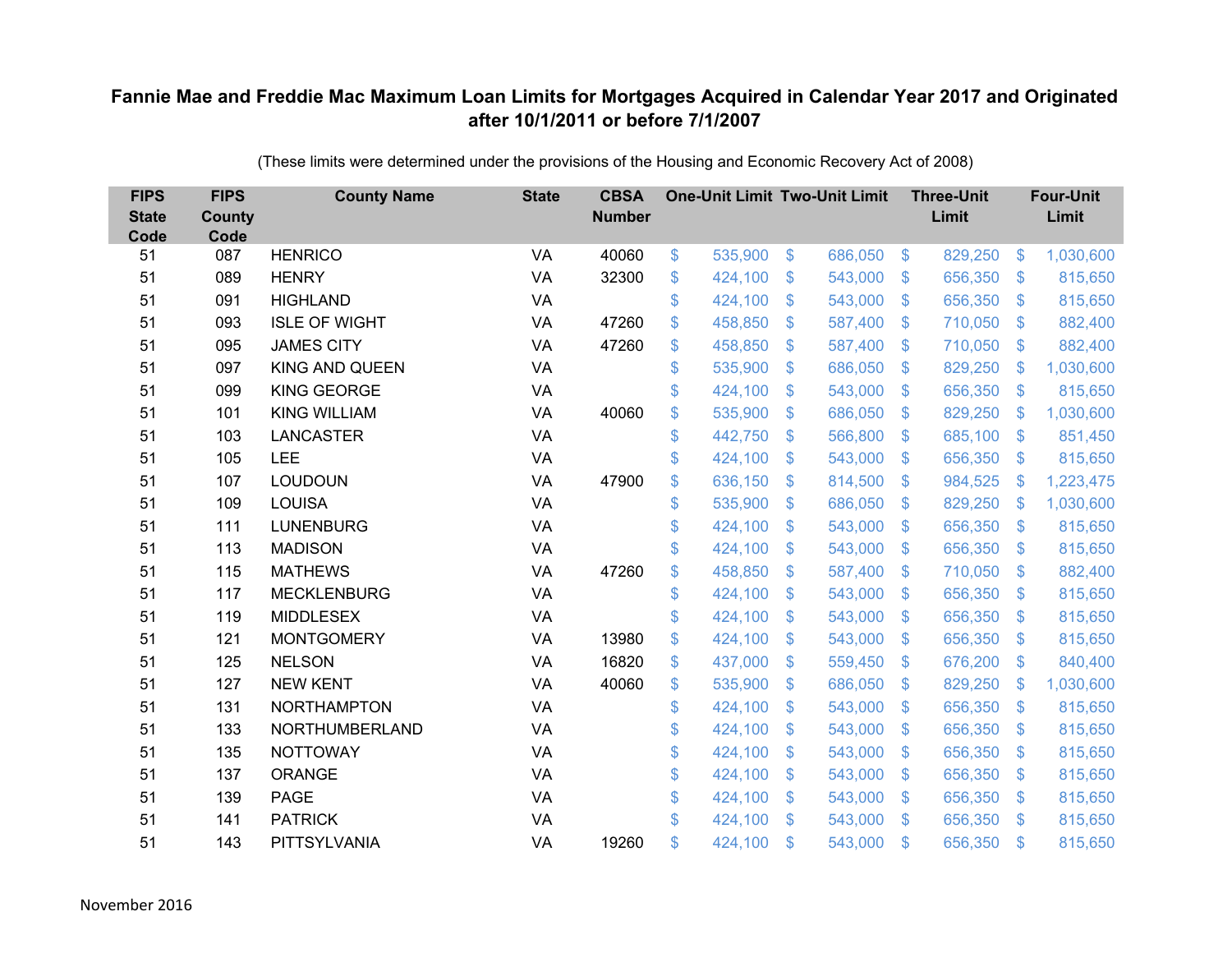| <b>FIPS</b><br><b>State</b><br>Code | <b>FIPS</b><br><b>County</b><br>Code | <b>County Name</b>  | <b>State</b> | <b>CBSA</b><br><b>Number</b> |              | <b>One-Unit Limit Two-Unit Limit</b> |                |         |                | <b>Three-Unit</b><br>Limit |                           | <b>Four-Unit</b><br>Limit |
|-------------------------------------|--------------------------------------|---------------------|--------------|------------------------------|--------------|--------------------------------------|----------------|---------|----------------|----------------------------|---------------------------|---------------------------|
| 51                                  | 145                                  | <b>POWHATAN</b>     | VA           | 40060                        | \$           | 535,900                              | $\sqrt[6]{3}$  | 686,050 | $\sqrt[6]{3}$  | 829,250                    | $\sqrt[6]{3}$             | 1,030,600                 |
| 51                                  | 147                                  | PRINCE EDWARD       | VA           |                              | \$           | 424,100                              | \$             | 543,000 | $\mathcal{S}$  | 656,350                    | $\mathfrak{F}$            | 815,650                   |
| 51                                  | 149                                  | PRINCE GEORGE       | <b>VA</b>    | 40060                        | \$           | 535,900                              | $\mathfrak{S}$ | 686,050 | $\mathbf{\$}$  | 829,250                    | \$                        | 1,030,600                 |
| 51                                  | 153                                  | PRINCE WILLIAM      | VA           | 47900                        | \$           | 636,150                              | $\mathfrak{S}$ | 814,500 | $\mathbf{\$}$  | 984,525                    | $\mathcal{L}$             | 1,223,475                 |
| 51                                  | 155                                  | <b>PULASKI</b>      | VA           | 13980                        | \$           | 424,100                              | \$             | 543,000 | $\sqrt{3}$     | 656,350                    | $\mathcal{L}$             | 815,650                   |
| 51                                  | 157                                  | <b>RAPPAHANNOCK</b> | VA           | 47900                        | \$           | 636,150                              | \$             | 814,500 | $\mathbf{\$}$  | 984,525                    | $\mathcal{L}$             | 1,223,475                 |
| 51                                  | 159                                  | <b>RICHMOND</b>     | VA           |                              | \$           | 424,100                              | $\mathfrak{S}$ | 543,000 | $\mathbf{\$}$  | 656,350                    | $\mathfrak{F}$            | 815,650                   |
| 51                                  | 161                                  | <b>ROANOKE</b>      | VA           | 40220                        | \$           | 424,100                              | $\mathfrak{F}$ | 543,000 | $\mathcal{S}$  | 656,350                    | $\mathfrak{F}$            | 815,650                   |
| 51                                  | 163                                  | <b>ROCKBRIDGE</b>   | VA           |                              | \$           | 424,100                              | $\mathfrak{S}$ | 543,000 | $\mathbf{\$}$  | 656,350                    | $\mathfrak{F}$            | 815,650                   |
| 51                                  | 165                                  | <b>ROCKINGHAM</b>   | VA           | 25500                        | \$           | 424,100                              | $\mathfrak{S}$ | 543,000 | $\mathbf{\$}$  | 656,350                    | $\mathbb{S}$              | 815,650                   |
| 51                                  | 167                                  | <b>RUSSELL</b>      | <b>VA</b>    |                              | \$           | 424,100                              | \$             | 543,000 | $\mathcal{S}$  | 656,350                    | $\mathfrak{F}$            | 815,650                   |
| 51                                  | 169                                  | <b>SCOTT</b>        | VA           | 28700                        | \$           | 424,100                              | \$             | 543,000 | \$.            | 656,350                    | S.                        | 815,650                   |
| 51                                  | 171                                  | SHENANDOAH          | VA           |                              | \$           | 424,100                              | $\mathfrak{S}$ | 543,000 | $\mathbf{\$}$  | 656,350                    | S.                        | 815,650                   |
| 51                                  | 173                                  | <b>SMYTH</b>        | VA           |                              | \$           | 424,100                              | \$             | 543,000 | \$.            | 656,350                    | $\mathfrak{F}$            | 815,650                   |
| 51                                  | 175                                  | SOUTHAMPTON         | VA           |                              | \$           | 424,100                              | $\mathfrak{F}$ | 543,000 | \$.            | 656,350                    | $\mathcal{L}$             | 815,650                   |
| 51                                  | 177                                  | SPOTSYLVANIA        | VA           | 47900                        | $\mathbb{S}$ | 636,150                              | $\mathfrak{S}$ | 814,500 | $\mathfrak{S}$ | 984,525                    | \$                        | 1,223,475                 |
| 51                                  | 179                                  | <b>STAFFORD</b>     | <b>VA</b>    | 47900                        | \$           | 636,150                              | \$             | 814,500 | $\sqrt{3}$     | 984,525                    | $\mathcal{L}$             | 1,223,475                 |
| 51                                  | 181                                  | <b>SURRY</b>        | <b>VA</b>    |                              | \$           | 458,850                              | \$             | 587,400 | \$.            | 710,050                    | $\mathbf{\$}$             | 882,400                   |
| 51                                  | 183                                  | <b>SUSSEX</b>       | VA           | 40060                        | \$           | 535,900                              | $\mathfrak{S}$ | 686,050 | $\mathbf{\$}$  | 829,250                    | $\mathcal{L}$             | 1,030,600                 |
| 51                                  | 185                                  | <b>TAZEWELL</b>     | VA           | 14140                        | \$           | 424,100                              | \$             | 543,000 | $\sqrt{3}$     | 656,350                    | $\boldsymbol{\mathsf{S}}$ | 815,650                   |
| 51                                  | 187                                  | <b>WARREN</b>       | <b>VA</b>    | 47900                        | \$           | 636,150                              | $\mathfrak{F}$ | 814,500 | $\mathcal{S}$  | 984,525                    | $\mathcal{L}$             | 1,223,475                 |
| 51                                  | 191                                  | <b>WASHINGTON</b>   | <b>VA</b>    | 28700                        | \$           | 424,100                              | $\mathfrak{S}$ | 543,000 | $\mathbf{\$}$  | 656,350                    | $\mathfrak{F}$            | 815,650                   |
| 51                                  | 193                                  | WESTMORELAND        | VA           |                              | \$           | 424,100                              | \$             | 543,000 | $\mathbf{\$}$  | 656,350                    | $\mathbb{S}$              | 815,650                   |
| 51                                  | 195                                  | <b>WISE</b>         | VA           | 13720                        | \$           | 424,100                              | \$             | 543,000 | $\sqrt{3}$     | 656,350                    | $\mathcal{L}$             | 815,650                   |
| 51                                  | 197                                  | <b>WYTHE</b>        | VA           |                              | \$           | 424,100                              | \$             | 543,000 | $\mathbf{\$}$  | 656,350                    | $\mathfrak{F}$            | 815,650                   |
| 51                                  | 199                                  | <b>YORK</b>         | VA           | 47260                        | \$           | 458,850                              | $\mathfrak{S}$ | 587,400 | $\mathbb{S}$   | 710,050                    | $\mathfrak{s}$            | 882,400                   |
| 51                                  | 510                                  | <b>ALEXANDRIA</b>   | VA           | 47900                        | \$           | 636,150                              | \$             | 814,500 | \$             | 984,525                    | \$                        | 1,223,475                 |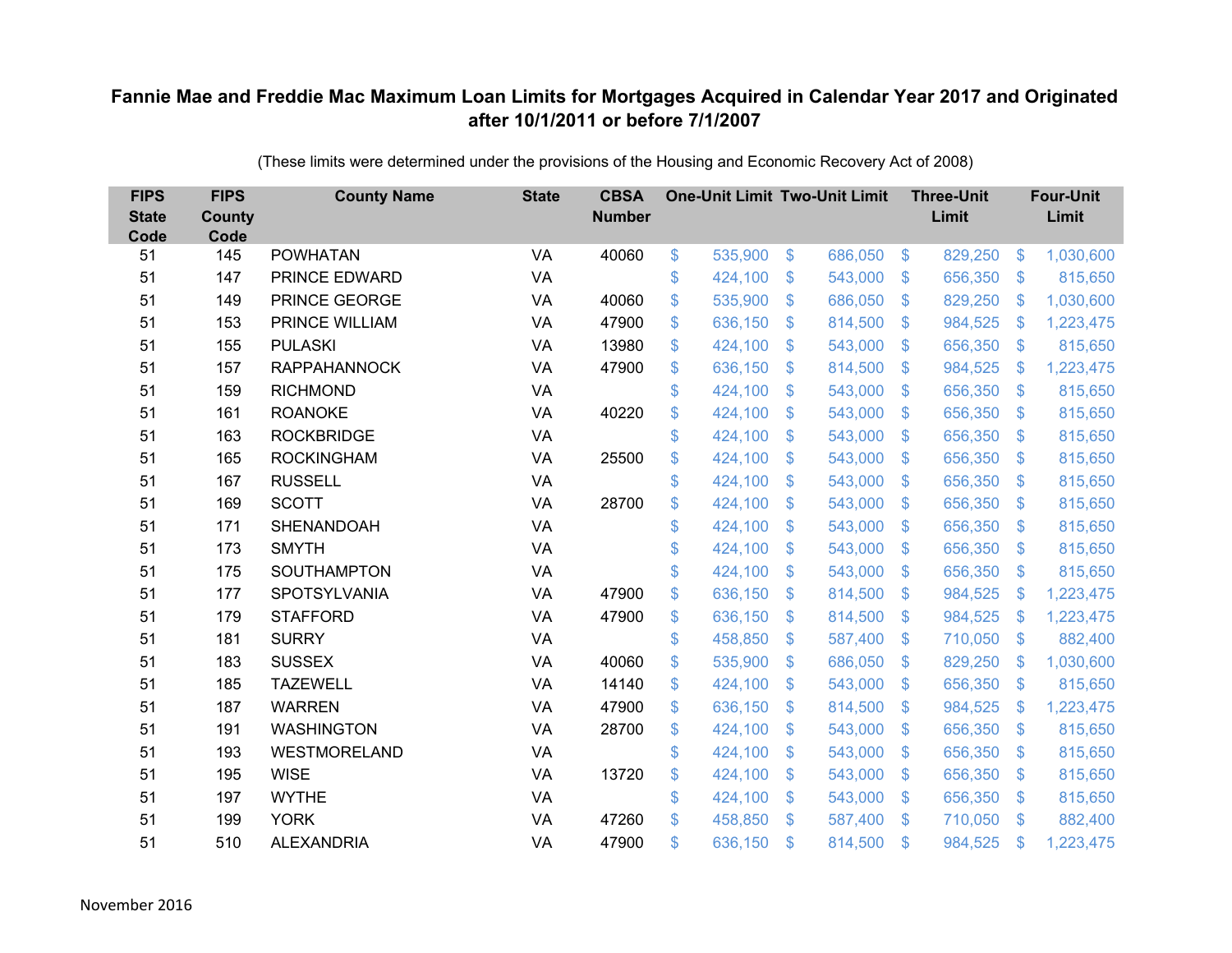| <b>FIPS</b><br><b>State</b><br>Code | <b>FIPS</b><br><b>County</b><br>Code | <b>County Name</b>     | <b>State</b> | <b>CBSA</b><br><b>Number</b> | <b>One-Unit Limit Two-Unit Limit</b> |                |         |                           | <b>Three-Unit</b><br>Limit |                           | <b>Four-Unit</b><br>Limit |
|-------------------------------------|--------------------------------------|------------------------|--------------|------------------------------|--------------------------------------|----------------|---------|---------------------------|----------------------------|---------------------------|---------------------------|
| 51                                  | 515                                  | <b>BEDFORD IND</b>     | VA           | 31340                        | \$<br>424,100                        | \$             | 543,000 | $\sqrt[6]{3}$             | 656,350                    | $\frac{3}{2}$             | 815,650                   |
| 51                                  | 520                                  | <b>BRISTOL</b>         | VA           | 28700                        | \$<br>424,100                        | \$             | 543,000 | $\mathbb{S}$              | 656,350                    | $\mathbb{S}$              | 815,650                   |
| 51                                  | 530                                  | <b>BUENA VISTA</b>     | VA           |                              | \$<br>424,100                        | $\mathfrak{S}$ | 543,000 | $\mathbb{S}$              | 656,350                    | $\mathfrak{S}$            | 815,650                   |
| 51                                  | 540                                  | <b>CHARLOTTESVILLE</b> | VA           | 16820                        | \$<br>437,000                        | \$             | 559,450 | $\sqrt[6]{3}$             | 676,200                    | $\mathcal{L}$             | 840,400                   |
| 51                                  | 550                                  | <b>CHESAPEAKE</b>      | VA           | 47260                        | \$<br>458,850                        | \$             | 587,400 | $\mathfrak{F}$            | 710,050                    | $\mathfrak{S}$            | 882,400                   |
| 51                                  | 570                                  | <b>COLONIAL HEIGHT</b> | VA           | 40060                        | \$<br>535,900                        | $\mathfrak{S}$ | 686,050 | $\mathbb{S}$              | 829,250                    | $\mathbf{\$}$             | 1,030,600                 |
| 51                                  | 580                                  | <b>COVINGTON</b>       | <b>VA</b>    |                              | \$<br>424,100                        | \$             | 543,000 | $\mathfrak{F}$            | 656,350                    | $\mathcal{L}$             | 815,650                   |
| 51                                  | 590                                  | <b>DANVILLE</b>        | VA           | 19260                        | \$<br>424,100                        | \$             | 543,000 | $\mathbb{S}$              | 656,350                    | $\mathcal{L}$             | 815,650                   |
| 51                                  | 595                                  | <b>EMPORIA</b>         | VA           |                              | \$<br>424,100                        | $\mathfrak{S}$ | 543,000 | $\mathbb{S}$              | 656,350                    | $\mathfrak{S}$            | 815,650                   |
| 51                                  | 600                                  | <b>FAIRFAX IND</b>     | <b>VA</b>    | 47900                        | \$<br>636,150                        | \$             | 814,500 | S.                        | 984,525                    | $\mathcal{L}$             | 1,223,475                 |
| 51                                  | 610                                  | <b>FALLS CHURCH</b>    | VA           | 47900                        | \$<br>636,150                        | $\mathfrak{S}$ | 814,500 | $\mathbb{S}$              | 984,525                    | $\mathbf{\$}$             | 1,223,475                 |
| 51                                  | 620                                  | <b>FRANKLIN IND</b>    | VA           |                              | \$<br>424,100                        | $\mathfrak{S}$ | 543,000 | $\mathbb{S}$              | 656,350                    | $\mathfrak{S}$            | 815,650                   |
| 51                                  | 630                                  | <b>FREDERICKSBURG</b>  | VA           | 47900                        | \$<br>636,150                        | \$             | 814,500 | $\mathbb{S}$              | 984,525                    | $\boldsymbol{\mathsf{S}}$ | 1,223,475                 |
| 51                                  | 640                                  | <b>GALAX</b>           | VA           |                              | \$<br>424,100                        | $\mathfrak{S}$ | 543,000 | S.                        | 656,350                    | $\mathbb{S}$              | 815,650                   |
| 51                                  | 650                                  | <b>HAMPTON</b>         | VA           | 47260                        | \$<br>458,850                        | \$             | 587,400 | $\mathfrak{S}$            | 710,050                    | $\sqrt[6]{\frac{1}{2}}$   | 882,400                   |
| 51                                  | 660                                  | <b>HARRISONBURG</b>    | VA           | 25500                        | \$<br>424,100                        | \$             | 543,000 | \$.                       | 656,350                    | $\mathcal{L}$             | 815,650                   |
| 51                                  | 670                                  | <b>HOPEWELL</b>        | VA           | 40060                        | \$<br>535,900                        | $\mathfrak{S}$ | 686,050 | $\mathbb{S}$              | 829,250                    | $\mathcal{L}$             | 1,030,600                 |
| 51                                  | 678                                  | <b>LEXINGTON</b>       | <b>VA</b>    |                              | \$<br>424,100                        | \$             | 543,000 | $\mathbb{S}$              | 656,350                    | $\mathcal{L}$             | 815,650                   |
| 51                                  | 680                                  | <b>LYNCHBURG</b>       | <b>VA</b>    | 31340                        | \$<br>424,100                        | \$             | 543,000 | S.                        | 656,350                    | $\mathcal{L}$             | 815,650                   |
| 51                                  | 683                                  | <b>MANASSAS</b>        | VA           | 47900                        | \$<br>636,150                        | $\mathfrak{S}$ | 814,500 | $\mathfrak{F}$            | 984,525                    | -\$                       | 1,223,475                 |
| 51                                  | 685                                  | <b>MANASSAS PARK</b>   | VA           | 47900                        | \$<br>636,150                        | \$             | 814,500 | $\mathcal{S}$             | 984,525                    | $\frac{1}{2}$             | 1,223,475                 |
| 51                                  | 690                                  | <b>MARTINSVILLE</b>    | <b>VA</b>    | 32300                        | \$<br>424,100                        | $\mathfrak{S}$ | 543,000 | $\mathbb{S}$              | 656,350                    | $\mathbb{S}$              | 815,650                   |
| 51                                  | 700                                  | <b>NEWPORT NEWS</b>    | VA           | 47260                        | \$<br>458,850                        | \$             | 587,400 | $\mathbb{S}$              | 710,050                    | $\mathfrak{S}$            | 882,400                   |
| 51                                  | 710                                  | <b>NORFOLK</b>         | VA           | 47260                        | \$<br>458,850                        | \$             | 587,400 | $\boldsymbol{\mathsf{S}}$ | 710,050                    | $\mathfrak{S}$            | 882,400                   |
| 51                                  | 720                                  | <b>NORTON</b>          | <b>VA</b>    | 13720                        | \$<br>424,100                        | \$             | 543,000 | $\mathcal{S}$             | 656,350                    | $\mathfrak{S}$            | 815,650                   |
| 51                                  | 730                                  | <b>PETERSBURG</b>      | VA           | 40060                        | \$<br>535,900                        | $\mathfrak{S}$ | 686,050 | $\mathbf{\$}$             | 829,250                    | -\$                       | 1,030,600                 |
| 51                                  | 735                                  | <b>POQUOSON</b>        | VA           | 47260                        | \$<br>458,850                        | $\mathfrak{S}$ | 587,400 | $\mathfrak{s}$            | 710,050                    | $\mathbf{\$}$             | 882,400                   |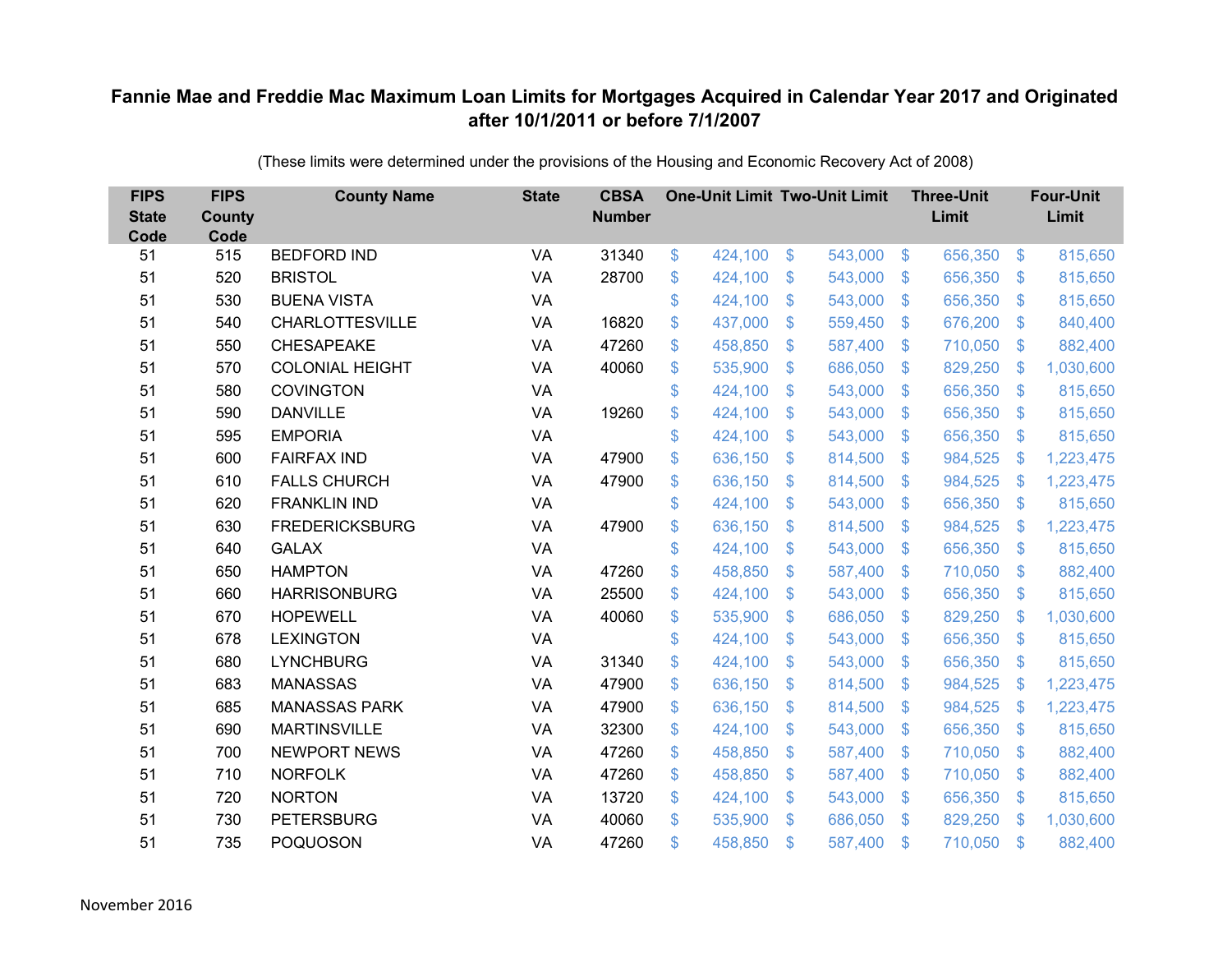| <b>FIPS</b><br><b>State</b><br>Code | <b>FIPS</b><br><b>County</b><br>Code | <b>County Name</b>    | <b>State</b> | <b>CBSA</b><br><b>Number</b> | <b>One-Unit Limit Two-Unit Limit</b> |                |         |                           | <b>Three-Unit</b><br>Limit |                           | <b>Four-Unit</b><br>Limit |
|-------------------------------------|--------------------------------------|-----------------------|--------------|------------------------------|--------------------------------------|----------------|---------|---------------------------|----------------------------|---------------------------|---------------------------|
| 51                                  | 740                                  | PORTSMOUTH            | VA           | 47260                        | \$<br>458,850                        | \$             | 587,400 | $\sqrt[6]{3}$             | 710,050                    | $\frac{3}{2}$             | 882,400                   |
| 51                                  | 750                                  | <b>RADFORD</b>        | VA           | 13980                        | \$<br>424,100                        | \$             | 543,000 | $\mathfrak{S}$            | 656,350                    | $\mathfrak{S}$            | 815,650                   |
| 51                                  | 760                                  | <b>RICHMOND IND</b>   | VA           | 40060                        | \$<br>535,900                        | $\mathfrak{S}$ | 686,050 | $\mathcal{S}$             | 829,250                    | $\mathbf{\$}$             | 1,030,600                 |
| 51                                  | 770                                  | <b>ROANOKE IND</b>    | VA           | 40220                        | \$<br>424,100                        | \$             | 543,000 | $\mathfrak{S}$            | 656,350                    | $\sqrt[6]{3}$             | 815,650                   |
| 51                                  | 775                                  | <b>SALEM</b>          | <b>VA</b>    | 40220                        | \$<br>424,100                        | \$             | 543,000 | $\mathfrak{F}$            | 656,350                    | $\mathfrak{S}$            | 815,650                   |
| 51                                  | 790                                  | <b>STAUNTON</b>       | VA           | 44420                        | \$<br>424,100                        | $\mathcal{S}$  | 543,000 | $\mathcal{S}$             | 656,350                    | $\mathbb{S}$              | 815,650                   |
| 51                                  | 800                                  | <b>SUFFOLK</b>        | <b>VA</b>    | 47260                        | \$<br>458,850                        | \$             | 587,400 | $\mathfrak{S}$            | 710,050                    | $\mathfrak{S}$            | 882,400                   |
| 51                                  | 810                                  | <b>VIRGINIA BEACH</b> | VA           | 47260                        | \$<br>458,850                        | \$             | 587,400 | $\mathfrak{S}$            | 710,050                    | $\mathfrak{S}$            | 882,400                   |
| 51                                  | 820                                  | WAYNESBORO            | VA           | 44420                        | \$<br>424,100                        | $\mathcal{S}$  | 543,000 | $\mathbb{S}$              | 656,350                    | $\mathfrak{S}$            | 815,650                   |
| 51                                  | 830                                  | <b>WILLIAMSBURG</b>   | <b>VA</b>    | 47260                        | \$<br>458,850                        | \$             | 587,400 | S.                        | 710,050                    | $\mathfrak{S}$            | 882,400                   |
| 51                                  | 840                                  | <b>WINCHESTER</b>     | <b>VA</b>    | 49020                        | \$<br>424,100                        | \$             | 543,000 | $\mathbb{S}$              | 656,350                    | $\mathfrak{S}$            | 815,650                   |
| 53                                  | 001                                  | <b>ADAMS</b>          | <b>WA</b>    | 36830                        | \$<br>424,100                        | $\mathcal{S}$  | 543,000 | $\mathfrak{F}$            | 656,350                    | $\mathbb{S}$              | 815,650                   |
| 53                                  | 003                                  | <b>ASOTIN</b>         | <b>WA</b>    | 30300                        | \$<br>424,100                        | \$             | 543,000 | S.                        | 656,350                    | $\mathfrak{S}$            | 815,650                   |
| 53                                  | 005                                  | <b>BENTON</b>         | <b>WA</b>    | 28420                        | \$<br>424,100                        | \$             | 543,000 | S.                        | 656,350                    | $\mathfrak{S}$            | 815,650                   |
| 53                                  | 007                                  | <b>CHELAN</b>         | <b>WA</b>    | 48300                        | \$<br>424,100                        | \$             | 543,000 | $\mathfrak{S}$            | 656,350                    | $\mathfrak{S}$            | 815,650                   |
| 53                                  | 009                                  | <b>CLALLAM</b>        | <b>WA</b>    | 38820                        | \$<br>424,100                        | $\mathfrak{F}$ | 543,000 | $\mathcal{L}$             | 656,350                    | $\mathfrak{S}$            | 815,650                   |
| 53                                  | 011                                  | <b>CLARK</b>          | <b>WA</b>    | 38900                        | \$<br>424,100                        | $\mathcal{S}$  | 543,000 | $\mathbb{S}$              | 656,350                    | $\mathbb{S}$              | 815,650                   |
| 53                                  | 013                                  | <b>COLUMBIA</b>       | <b>WA</b>    | 47460                        | \$<br>424,100                        | \$             | 543,000 | $\mathfrak{S}$            | 656,350                    | $\sqrt[6]{3}$             | 815,650                   |
| 53                                  | 015                                  | <b>COWLITZ</b>        | <b>WA</b>    | 31020                        | \$<br>424,100                        | \$             | 543,000 | $\sqrt[6]{3}$             | 656,350                    | $\mathfrak{S}$            | 815,650                   |
| 53                                  | 017                                  | <b>DOUGLAS</b>        | <b>WA</b>    | 48300                        | \$<br>424,100                        | \$             | 543,000 | $\mathfrak{F}$            | 656,350                    | $\mathfrak{S}$            | 815,650                   |
| 53                                  | 019                                  | <b>FERRY</b>          | <b>WA</b>    |                              | \$<br>424,100                        | \$             | 543,000 | $\sqrt[6]{3}$             | 656,350                    | $\sqrt[6]{\frac{1}{2}}$   | 815,650                   |
| 53                                  | 021                                  | <b>FRANKLIN</b>       | <b>WA</b>    | 28420                        | \$<br>424,100                        | \$             | 543,000 | $\mathfrak{F}$            | 656,350                    | $\mathcal{L}$             | 815,650                   |
| 53                                  | 023                                  | <b>GARFIELD</b>       | <b>WA</b>    |                              | \$<br>424,100                        | \$             | 543,000 | $\mathfrak{S}$            | 656,350                    | $\mathfrak{S}$            | 815,650                   |
| 53                                  | 025                                  | <b>GRANT</b>          | <b>WA</b>    | 34180                        | \$<br>424,100                        | \$             | 543,000 | $\boldsymbol{\mathsf{S}}$ | 656,350                    | $\boldsymbol{\mathsf{S}}$ | 815,650                   |
| 53                                  | 027                                  | <b>GRAYS HARBOR</b>   | <b>WA</b>    | 10140                        | \$<br>424,100                        | \$             | 543,000 | $\sqrt[6]{3}$             | 656,350                    | $\mathcal{L}$             | 815,650                   |
| 53                                  | 029                                  | <b>ISLAND</b>         | <b>WA</b>    | 36020                        | \$<br>424,100                        | $\mathfrak{S}$ | 543,000 | $\mathbf{\$}$             | 656,350                    | $\mathbb{S}$              | 815,650                   |
| 53                                  | 031                                  | <b>JEFFERSON</b>      | <b>WA</b>    |                              | \$<br>424,100                        | $\mathfrak{S}$ | 543,000 | $\mathfrak{s}$            | 656,350                    | $\mathbf{\$}$             | 815,650                   |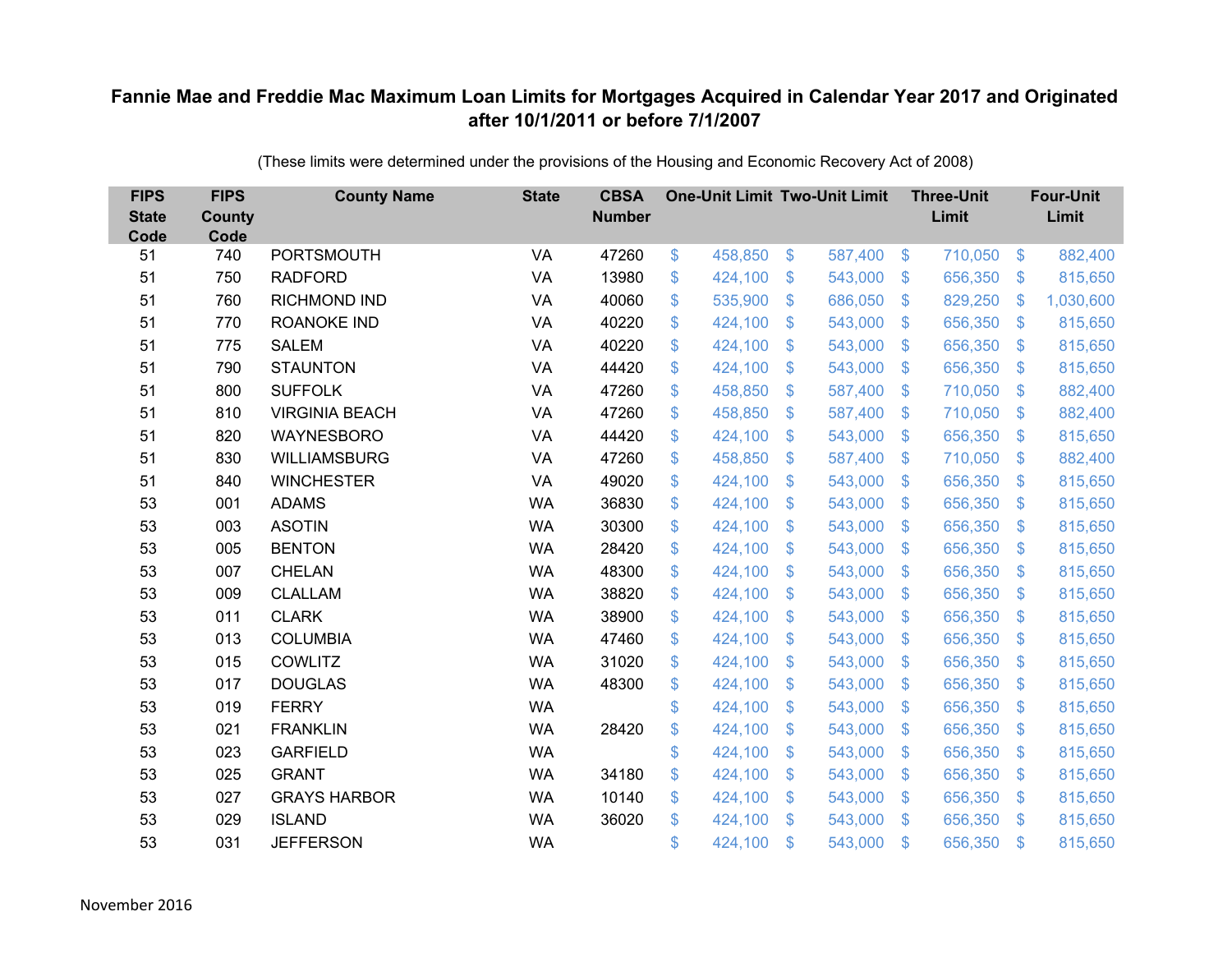| <b>FIPS</b><br><b>State</b><br>Code | <b>FIPS</b><br><b>County</b><br>Code | <b>County Name</b> | <b>State</b> | <b>CBSA</b><br><b>Number</b> | <b>One-Unit Limit Two-Unit Limit</b> |                           |         |                         | <b>Three-Unit</b><br>Limit |                | <b>Four-Unit</b><br>Limit |
|-------------------------------------|--------------------------------------|--------------------|--------------|------------------------------|--------------------------------------|---------------------------|---------|-------------------------|----------------------------|----------------|---------------------------|
| 53                                  | 033                                  | <b>KING</b>        | <b>WA</b>    | 42660                        | \$<br>592,250                        | \$                        | 758,200 | $\sqrt{3}$              | 916,450                    | $\sqrt[6]{3}$  | 1,138,950                 |
| 53                                  | 035                                  | <b>KITSAP</b>      | <b>WA</b>    | 14740                        | \$<br>424,100                        | \$                        | 543,000 | $\sqrt[6]{\frac{1}{2}}$ | 656,350                    | $\mathcal{S}$  | 815,650                   |
| 53                                  | 037                                  | <b>KITTITAS</b>    | <b>WA</b>    | 21260                        | \$<br>424,100                        | $\mathcal{S}$             | 543,000 | $\mathfrak{S}$          | 656,350                    | $\mathbf{\$}$  | 815,650                   |
| 53                                  | 039                                  | <b>KLICKITAT</b>   | <b>WA</b>    |                              | \$<br>424,100                        | $\boldsymbol{\mathsf{S}}$ | 543,000 | $\sqrt[6]{\frac{1}{2}}$ | 656,350                    | $\mathcal{S}$  | 815,650                   |
| 53                                  | 041                                  | <b>LEWIS</b>       | <b>WA</b>    | 16500                        | \$<br>424,100                        | $\boldsymbol{\mathsf{S}}$ | 543,000 | $\mathfrak{S}$          | 656,350                    | \$.            | 815,650                   |
| 53                                  | 043                                  | <b>LINCOLN</b>     | <b>WA</b>    |                              | \$<br>424,100                        | $\mathcal{S}$             | 543,000 | $\mathfrak{S}$          | 656,350                    | $\mathcal{S}$  | 815,650                   |
| 53                                  | 045                                  | <b>MASON</b>       | <b>WA</b>    | 43220                        | \$<br>424,100                        | \$                        | 543,000 | $\sqrt[6]{\frac{1}{2}}$ | 656,350                    | $\mathcal{S}$  | 815,650                   |
| 53                                  | 047                                  | <b>OKANOGAN</b>    | <b>WA</b>    |                              | \$<br>424,100                        | \$                        | 543,000 | $\sqrt[6]{\frac{1}{2}}$ | 656,350                    | $\mathcal{S}$  | 815,650                   |
| 53                                  | 049                                  | <b>PACIFIC</b>     | <b>WA</b>    |                              | \$<br>424,100                        | \$                        | 543,000 | $\mathfrak{S}$          | 656,350                    | $\mathfrak{S}$ | 815,650                   |
| 53                                  | 051                                  | PEND OREILLE       | <b>WA</b>    | 44060                        | \$<br>424,100                        | $\boldsymbol{\mathsf{S}}$ | 543,000 | $\mathbb{S}$            | 656,350                    | $\mathcal{S}$  | 815,650                   |
| 53                                  | 053                                  | <b>PIERCE</b>      | <b>WA</b>    | 42660                        | \$<br>592,250                        | \$                        | 758,200 | $\sqrt[6]{\frac{1}{2}}$ | 916,450                    | $\mathcal{S}$  | 1,138,950                 |
| 53                                  | 055                                  | <b>SAN JUAN</b>    | <b>WA</b>    |                              | \$<br>483,000                        | \$                        | 618,300 | $\mathfrak{S}$          | 747,400                    | $\mathcal{S}$  | 928,850                   |
| 53                                  | 057                                  | <b>SKAGIT</b>      | <b>WA</b>    | 34580                        | \$<br>424,100                        | \$                        | 543,000 | $\sqrt[6]{\frac{1}{2}}$ | 656,350                    | $\mathfrak{F}$ | 815,650                   |
| 53                                  | 059                                  | <b>SKAMANIA</b>    | <b>WA</b>    | 38900                        | \$<br>424,100                        | $\boldsymbol{\mathsf{S}}$ | 543,000 | $\mathbb{S}$            | 656,350                    | $\mathcal{S}$  | 815,650                   |
| 53                                  | 061                                  | <b>SNOHOMISH</b>   | <b>WA</b>    | 42660                        | \$<br>592,250                        | \$                        | 758,200 | $\sqrt[6]{3}$           | 916,450                    | $\mathcal{S}$  | 1,138,950                 |
| 53                                  | 063                                  | <b>SPOKANE</b>     | <b>WA</b>    | 44060                        | \$<br>424,100                        | $\boldsymbol{\mathsf{S}}$ | 543,000 | $\sqrt[6]{3}$           | 656,350                    | $\mathcal{S}$  | 815,650                   |
| 53                                  | 065                                  | <b>STEVENS</b>     | <b>WA</b>    | 44060                        | \$<br>424,100                        | $\mathcal{S}$             | 543,000 | $\mathfrak{S}$          | 656,350                    | $\mathcal{S}$  | 815,650                   |
| 53                                  | 067                                  | <b>THURSTON</b>    | <b>WA</b>    | 36500                        | \$<br>424,100                        | $\boldsymbol{\mathsf{S}}$ | 543,000 | $\sqrt[6]{\frac{1}{2}}$ | 656,350                    | $\sqrt{3}$     | 815,650                   |
| 53                                  | 069                                  | <b>WAHKIAKUM</b>   | <b>WA</b>    |                              | \$<br>424,100                        | $\boldsymbol{\mathsf{S}}$ | 543,000 | $\sqrt[6]{3}$           | 656,350                    | $\mathcal{S}$  | 815,650                   |
| 53                                  | 071                                  | <b>WALLA WALLA</b> | <b>WA</b>    | 47460                        | \$<br>424,100                        | $\boldsymbol{\mathsf{S}}$ | 543,000 | $\mathfrak{S}$          | 656,350                    | $\mathbf{\$}$  | 815,650                   |
| 53                                  | 073                                  | <b>WHATCOM</b>     | <b>WA</b>    | 13380                        | \$<br>424,100                        | $\boldsymbol{\mathsf{S}}$ | 543,000 | $\sqrt[6]{3}$           | 656,350                    | $\sqrt{3}$     | 815,650                   |
| 53                                  | 075                                  | <b>WHITMAN</b>     | <b>WA</b>    | 39420                        | \$<br>424,100                        | $\boldsymbol{\mathsf{S}}$ | 543,000 | $\mathfrak{S}$          | 656,350                    | $\mathcal{S}$  | 815,650                   |
| 53                                  | 077                                  | <b>YAKIMA</b>      | <b>WA</b>    | 49420                        | \$<br>424,100                        | $\boldsymbol{\mathsf{S}}$ | 543,000 | $\sqrt[6]{\frac{1}{2}}$ | 656,350                    | $\mathbf{\$}$  | 815,650                   |
| 54                                  | 001                                  | <b>BARBOUR</b>     | WV           |                              | \$<br>424,100                        | $\boldsymbol{\mathsf{S}}$ | 543,000 | $\sqrt[6]{\frac{1}{2}}$ | 656,350                    | $\mathfrak{F}$ | 815,650                   |
| 54                                  | 003                                  | <b>BERKELEY</b>    | WV           | 25180                        | \$<br>424,100                        | $\boldsymbol{\mathsf{S}}$ | 543,000 | $\sqrt[6]{\frac{1}{2}}$ | 656,350                    | $\mathcal{S}$  | 815,650                   |
| 54                                  | 005                                  | <b>BOONE</b>       | WV           | 16620                        | \$<br>424,100                        | $\mathcal{S}$             | 543,000 | $\mathbb{S}$            | 656,350                    | \$.            | 815,650                   |
| 54                                  | 007                                  | <b>BRAXTON</b>     | WV           |                              | \$<br>424,100                        | $\mathcal{S}$             | 543,000 | $\mathbf{\$}$           | 656,350                    | $\mathbf{\$}$  | 815,650                   |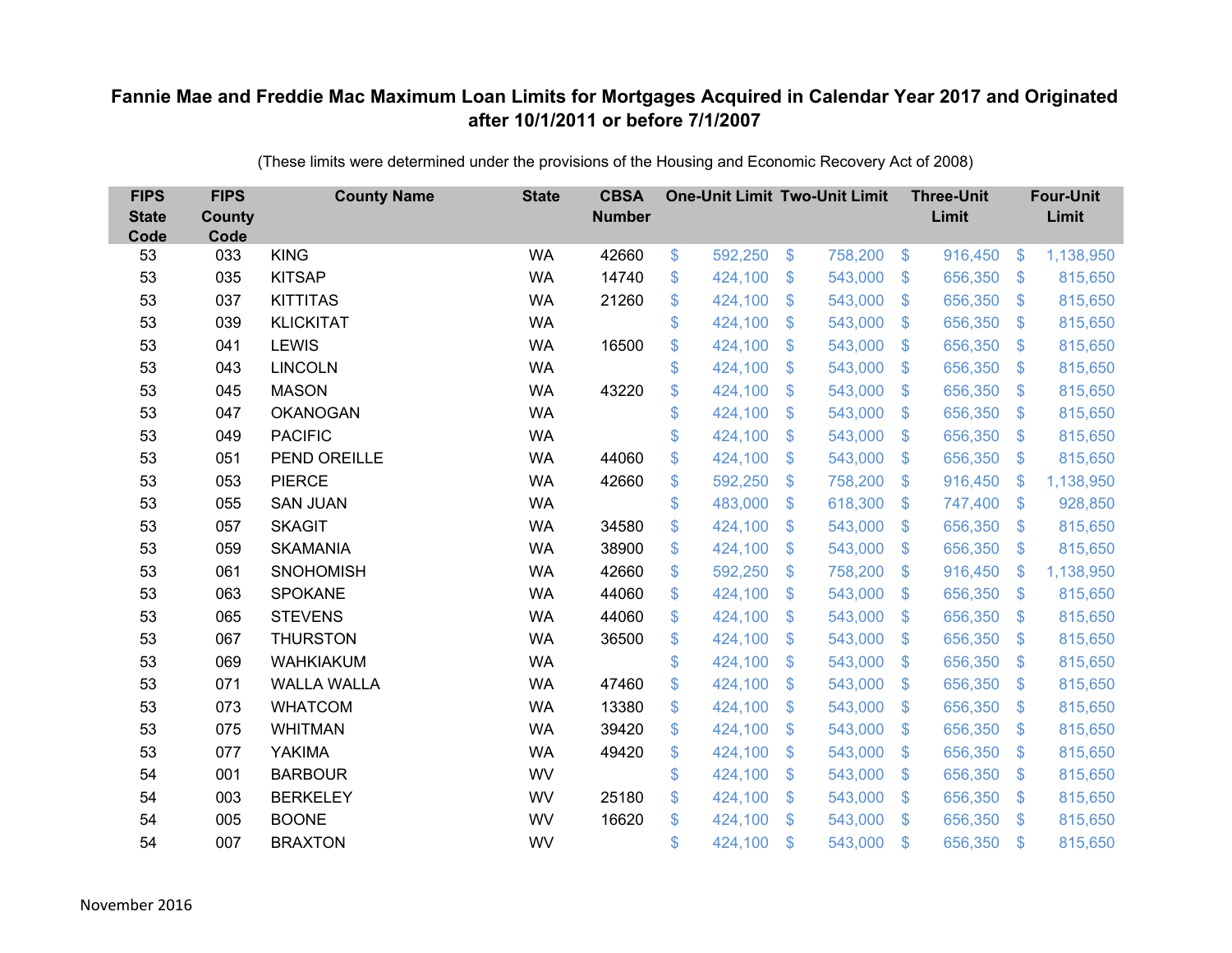| <b>FIPS</b><br><b>State</b><br>Code | <b>FIPS</b><br><b>County</b><br>Code | <b>County Name</b> | <b>State</b> | <b>CBSA</b><br><b>Number</b> | <b>One-Unit Limit Two-Unit Limit</b> |                           |         |                           | <b>Three-Unit</b><br>Limit |                | <b>Four-Unit</b><br>Limit |
|-------------------------------------|--------------------------------------|--------------------|--------------|------------------------------|--------------------------------------|---------------------------|---------|---------------------------|----------------------------|----------------|---------------------------|
| 54                                  | 009                                  | <b>BROOKE</b>      | WV           | 48260                        | \$<br>424,100                        | $\$\$                     | 543,000 | $\sqrt{3}$                | 656,350                    | $\frac{3}{2}$  | 815,650                   |
| 54                                  | 011                                  | <b>CABELL</b>      | WV           | 26580                        | \$<br>424,100                        | \$                        | 543,000 | $\sqrt[6]{\frac{1}{2}}$   | 656,350                    | $\mathfrak{F}$ | 815,650                   |
| 54                                  | 013                                  | CALHOUN            | WV           |                              | \$<br>424,100                        | $\mathcal{S}$             | 543,000 | $\mathfrak{S}$            | 656,350                    | $\mathbf{\$}$  | 815,650                   |
| 54                                  | 015                                  | <b>CLAY</b>        | WV           | 16620                        | \$<br>424,100                        | $\boldsymbol{\mathsf{S}}$ | 543,000 | $\sqrt[6]{\frac{1}{2}}$   | 656,350                    | $\sqrt{3}$     | 815,650                   |
| 54                                  | 017                                  | <b>DODDRIDGE</b>   | WV           | 17220                        | \$<br>424,100                        | $\boldsymbol{\mathsf{S}}$ | 543,000 | $\mathfrak{S}$            | 656,350                    | $\mathfrak{S}$ | 815,650                   |
| 54                                  | 019                                  | <b>FAYETTE</b>     | WV           | 13220                        | \$<br>424,100                        | $\mathcal{S}$             | 543,000 | $\mathfrak{S}$            | 656,350                    | $\mathbf{\$}$  | 815,650                   |
| 54                                  | 021                                  | <b>GILMER</b>      | WV           |                              | \$<br>424,100                        | $\boldsymbol{\mathsf{S}}$ | 543,000 | $\sqrt[6]{\frac{1}{2}}$   | 656,350                    | $\mathcal{S}$  | 815,650                   |
| 54                                  | 023                                  | <b>GRANT</b>       | WV           |                              | \$<br>424,100                        | \$                        | 543,000 | $\sqrt[6]{\frac{1}{2}}$   | 656,350                    | $\mathcal{S}$  | 815,650                   |
| 54                                  | 025                                  | <b>GREENBRIER</b>  | WV           |                              | \$<br>424,100                        | \$                        | 543,000 | $\mathfrak{S}$            | 656,350                    | $\mathfrak{S}$ | 815,650                   |
| 54                                  | 027                                  | <b>HAMPSHIRE</b>   | WV           | 49020                        | \$<br>424,100                        | $\boldsymbol{\mathsf{S}}$ | 543,000 | \$.                       | 656,350                    | <sup>\$</sup>  | 815,650                   |
| 54                                  | 029                                  | <b>HANCOCK</b>     | WV           | 48260                        | \$<br>424,100                        | \$                        | 543,000 | $\sqrt{2}$                | 656,350                    | $\mathfrak{F}$ | 815,650                   |
| 54                                  | 031                                  | <b>HARDY</b>       | WV           |                              | \$<br>424,100                        | $\boldsymbol{\mathsf{S}}$ | 543,000 | $\mathfrak{S}$            | 656,350                    | $\mathbf{\$}$  | 815,650                   |
| 54                                  | 033                                  | <b>HARRISON</b>    | WV           | 17220                        | \$<br>424,100                        | \$                        | 543,000 | $\sqrt[6]{\frac{1}{2}}$   | 656,350                    | $\mathfrak{F}$ | 815,650                   |
| 54                                  | 035                                  | <b>JACKSON</b>     | WV           |                              | \$<br>424,100                        | $\boldsymbol{\mathsf{S}}$ | 543,000 | $\mathbb{S}$              | 656,350                    | $\mathcal{S}$  | 815,650                   |
| 54                                  | 037                                  | <b>JEFFERSON</b>   | WV           | 47900                        | \$<br>636,150                        | $\boldsymbol{\mathsf{S}}$ | 814,500 | $\sqrt[6]{\frac{1}{2}}$   | 984,525                    | $\mathcal{S}$  | 1,223,475                 |
| 54                                  | 039                                  | <b>KANAWHA</b>     | WV           | 16620                        | \$<br>424,100                        | $\boldsymbol{\mathsf{S}}$ | 543,000 | $\mathcal{S}$             | 656,350                    | $\mathcal{S}$  | 815,650                   |
| 54                                  | 041                                  | <b>LEWIS</b>       | WV           |                              | \$<br>424,100                        | $\mathfrak{s}$            | 543,000 | $\mathfrak{S}$            | 656,350                    | $\mathcal{S}$  | 815,650                   |
| 54                                  | 043                                  | <b>LINCOLN</b>     | WV           | 26580                        | \$<br>424,100                        | $\boldsymbol{\mathsf{S}}$ | 543,000 | $\sqrt[6]{\frac{1}{2}}$   | 656,350                    | $\sqrt{3}$     | 815,650                   |
| 54                                  | 045                                  | <b>LOGAN</b>       | WV           | 30880                        | \$<br>424,100                        | $\boldsymbol{\mathsf{S}}$ | 543,000 | $\sqrt{2}$                | 656,350                    | $\mathcal{S}$  | 815,650                   |
| 54                                  | 047                                  | <b>MCDOWELL</b>    | WV           |                              | \$<br>424,100                        | $\boldsymbol{\mathsf{S}}$ | 543,000 | $\mathfrak{S}$            | 656,350                    | $\mathbf{\$}$  | 815,650                   |
| 54                                  | 049                                  | <b>MARION</b>      | WV           | 21900                        | \$<br>424,100                        | $\boldsymbol{\mathsf{S}}$ | 543,000 | $\sqrt[6]{\frac{1}{2}}$   | 656,350                    | $\sqrt{3}$     | 815,650                   |
| 54                                  | 051                                  | <b>MARSHALL</b>    | WV           | 48540                        | \$<br>424,100                        | $\boldsymbol{\mathsf{S}}$ | 543,000 | $\mathfrak{S}$            | 656,350                    | $\mathcal{S}$  | 815,650                   |
| 54                                  | 053                                  | <b>MASON</b>       | WV           | 38580                        | \$<br>424,100                        | $\$\$                     | 543,000 | $\$\$                     | 656,350                    | $\mathbf{\$}$  | 815,650                   |
| 54                                  | 055                                  | <b>MERCER</b>      | WV           | 14140                        | \$<br>424,100                        | $\boldsymbol{\mathsf{S}}$ | 543,000 | $\boldsymbol{\mathsf{S}}$ | 656,350                    | $\mathfrak{F}$ | 815,650                   |
| 54                                  | 057                                  | <b>MINERAL</b>     | WV           | 19060                        | \$<br>424,100                        | $\boldsymbol{\mathsf{S}}$ | 543,000 | $\sqrt[6]{\frac{1}{2}}$   | 656,350                    | $\mathcal{S}$  | 815,650                   |
| 54                                  | 059                                  | <b>MINGO</b>       | WV           |                              | \$<br>424,100                        | $\mathfrak{s}$            | 543,000 | $\mathfrak{S}$            | 656,350                    | \$.            | 815,650                   |
| 54                                  | 061                                  | <b>MONONGALIA</b>  | WV           | 34060                        | \$<br>424,100                        | $\mathfrak{s}$            | 543,000 | $\mathfrak{s}$            | 656,350                    | $\mathbf{\$}$  | 815,650                   |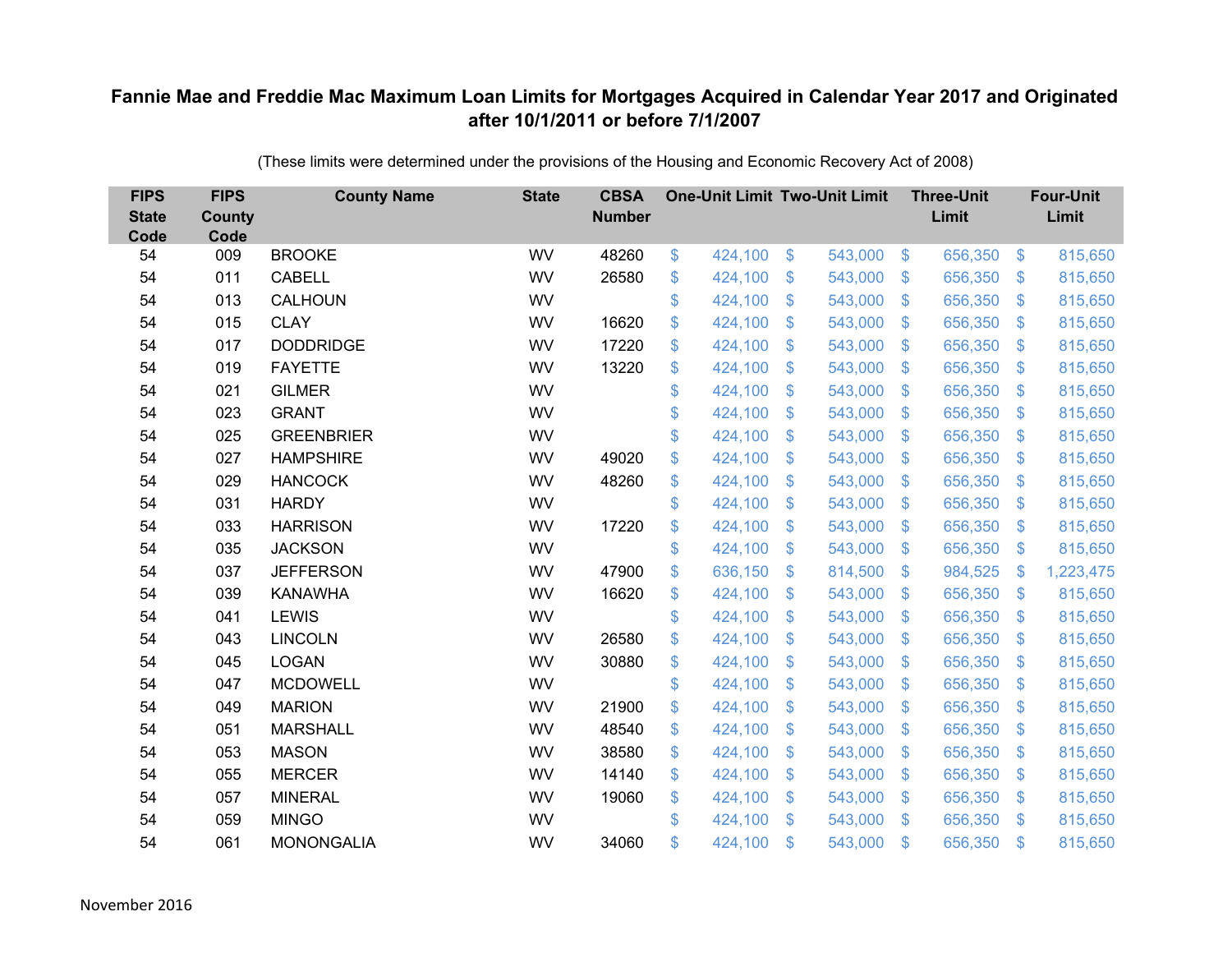| <b>FIPS</b><br><b>State</b><br>Code | <b>FIPS</b><br>County<br>Code | <b>County Name</b> | <b>State</b> | <b>CBSA</b><br><b>Number</b> | <b>One-Unit Limit Two-Unit Limit</b> |                |         |                | <b>Three-Unit</b><br>Limit |                         | <b>Four-Unit</b><br>Limit |
|-------------------------------------|-------------------------------|--------------------|--------------|------------------------------|--------------------------------------|----------------|---------|----------------|----------------------------|-------------------------|---------------------------|
| 54                                  | 063                           | <b>MONROE</b>      | WV           |                              | \$<br>424,100                        | $\$\$          | 543,000 | $\sqrt[6]{3}$  | 656,350                    | $\frac{3}{2}$           | 815,650                   |
| 54                                  | 065                           | <b>MORGAN</b>      | WV           |                              | \$<br>424,100                        | \$             | 543,000 | $\mathbf{\$}$  | 656,350                    | $\mathfrak{S}$          | 815,650                   |
| 54                                  | 067                           | <b>NICHOLAS</b>    | WV           |                              | \$<br>424,100                        | \$             | 543,000 | $\mathfrak{S}$ | 656,350                    | $\sqrt[6]{\frac{1}{2}}$ | 815,650                   |
| 54                                  | 069                           | <b>OHIO</b>        | WV           | 48540                        | \$<br>424,100                        | \$             | 543,000 | $\sqrt[6]{3}$  | 656,350                    | $\mathbb{S}$            | 815,650                   |
| 54                                  | 071                           | <b>PENDLETON</b>   | WV           |                              | \$<br>424,100                        | $\mathfrak{S}$ | 543,000 | $\mathbb{S}$   | 656,350                    | $\mathfrak{S}$          | 815,650                   |
| 54                                  | 073                           | <b>PLEASANTS</b>   | WV           |                              | \$<br>424,100                        | \$             | 543,000 | $\sqrt[6]{3}$  | 656,350                    | $\mathfrak{S}$          | 815,650                   |
| 54                                  | 075                           | <b>POCAHONTAS</b>  | WV           |                              | \$<br>424,100                        | \$             | 543,000 | $\mathbf{\$}$  | 656,350                    | $\mathbb{S}$            | 815,650                   |
| 54                                  | 077                           | <b>PRESTON</b>     | WV           | 34060                        | \$<br>424,100                        | $\mathfrak{S}$ | 543,000 | $\mathbf{\$}$  | 656,350                    | $\mathfrak{S}$          | 815,650                   |
| 54                                  | 079                           | <b>PUTNAM</b>      | WV           | 26580                        | \$<br>424,100                        | \$             | 543,000 | $\mathbf{\$}$  | 656,350                    | $\mathfrak{S}$          | 815,650                   |
| 54                                  | 081                           | <b>RALEIGH</b>     | WV           | 13220                        | \$<br>424,100                        | $\mathfrak{S}$ | 543,000 | $\mathbf{\$}$  | 656,350                    | $\mathfrak{S}$          | 815,650                   |
| 54                                  | 083                           | <b>RANDOLPH</b>    | WV           | 21180                        | \$<br>424,100                        | \$             | 543,000 | $\mathfrak{S}$ | 656,350                    | $\sqrt[6]{\frac{1}{2}}$ | 815,650                   |
| 54                                  | 085                           | <b>RITCHIE</b>     | WV           |                              | \$<br>424,100                        | \$             | 543,000 | $\mathfrak{S}$ | 656,350                    | $\sqrt[6]{\frac{1}{2}}$ | 815,650                   |
| 54                                  | 087                           | <b>ROANE</b>       | WV           |                              | \$<br>424,100                        | $\mathfrak{S}$ | 543,000 | $\mathbb{S}$   | 656,350                    | $\mathfrak{S}$          | 815,650                   |
| 54                                  | 089                           | <b>SUMMERS</b>     | WV           |                              | \$<br>424,100                        | \$             | 543,000 | $\sqrt[6]{3}$  | 656,350                    | $\mathfrak{S}$          | 815,650                   |
| 54                                  | 091                           | <b>TAYLOR</b>      | WV           | 17220                        | \$<br>424,100                        | $\mathfrak{S}$ | 543,000 | $\mathbb{S}$   | 656,350                    | $\mathfrak{S}$          | 815,650                   |
| 54                                  | 093                           | <b>TUCKER</b>      | WV           |                              | \$<br>424,100                        | \$             | 543,000 | $\mathcal{L}$  | 656,350                    | $\sqrt[6]{\frac{1}{2}}$ | 815,650                   |
| 54                                  | 095                           | <b>TYLER</b>       | WV           |                              | \$<br>424,100                        | \$             | 543,000 | $\sqrt[6]{3}$  | 656,350                    | $\mathfrak{S}$          | 815,650                   |
| 54                                  | 097                           | <b>UPSHUR</b>      | WV           |                              | \$<br>424,100                        | \$             | 543,000 | S.             | 656,350                    | $\mathbb{S}$            | 815,650                   |
| 54                                  | 099                           | <b>WAYNE</b>       | WV           | 26580                        | \$<br>424,100                        | \$             | 543,000 | $\mathfrak{F}$ | 656,350                    | $\mathfrak{S}$          | 815,650                   |
| 54                                  | 101                           | <b>WEBSTER</b>     | WV           |                              | \$<br>424,100                        | \$             | 543,000 | $\mathfrak{S}$ | 656,350                    | $\mathfrak{S}$          | 815,650                   |
| 54                                  | 103                           | <b>WETZEL</b>      | WV           |                              | \$<br>424,100                        | \$             | 543,000 | $\sqrt[6]{3}$  | 656,350                    | $\mathfrak{S}$          | 815,650                   |
| 54                                  | 105                           | <b>WIRT</b>        | WV           | 37620                        | \$<br>424,100                        | \$             | 543,000 | S.             | 656,350                    | $\mathfrak{S}$          | 815,650                   |
| 54                                  | 107                           | <b>WOOD</b>        | WV           | 37620                        | \$<br>424,100                        | $\mathfrak{S}$ | 543,000 | $\mathbf{\$}$  | 656,350                    | $\mathfrak{S}$          | 815,650                   |
| 54                                  | 109                           | <b>WYOMING</b>     | WV           |                              | \$<br>424,100                        | \$             | 543,000 | $\mathfrak{S}$ | 656,350                    | $\sqrt[6]{\frac{1}{2}}$ | 815,650                   |
| 55                                  | 001                           | <b>ADAMS</b>       | WI           |                              | \$<br>424,100                        | \$             | 543,000 | $\sqrt[6]{3}$  | 656,350                    | $\mathcal{L}$           | 815,650                   |
| 55                                  | 003                           | <b>ASHLAND</b>     | WI           |                              | \$<br>424,100                        | \$             | 543,000 | $\mathbb{S}$   | 656,350                    | $\mathbf{\$}$           | 815,650                   |
| 55                                  | 005                           | <b>BARRON</b>      | WI           |                              | \$<br>424,100                        | \$             | 543,000 | $\mathfrak{F}$ | 656,350                    | $\mathbf{\$}$           | 815,650                   |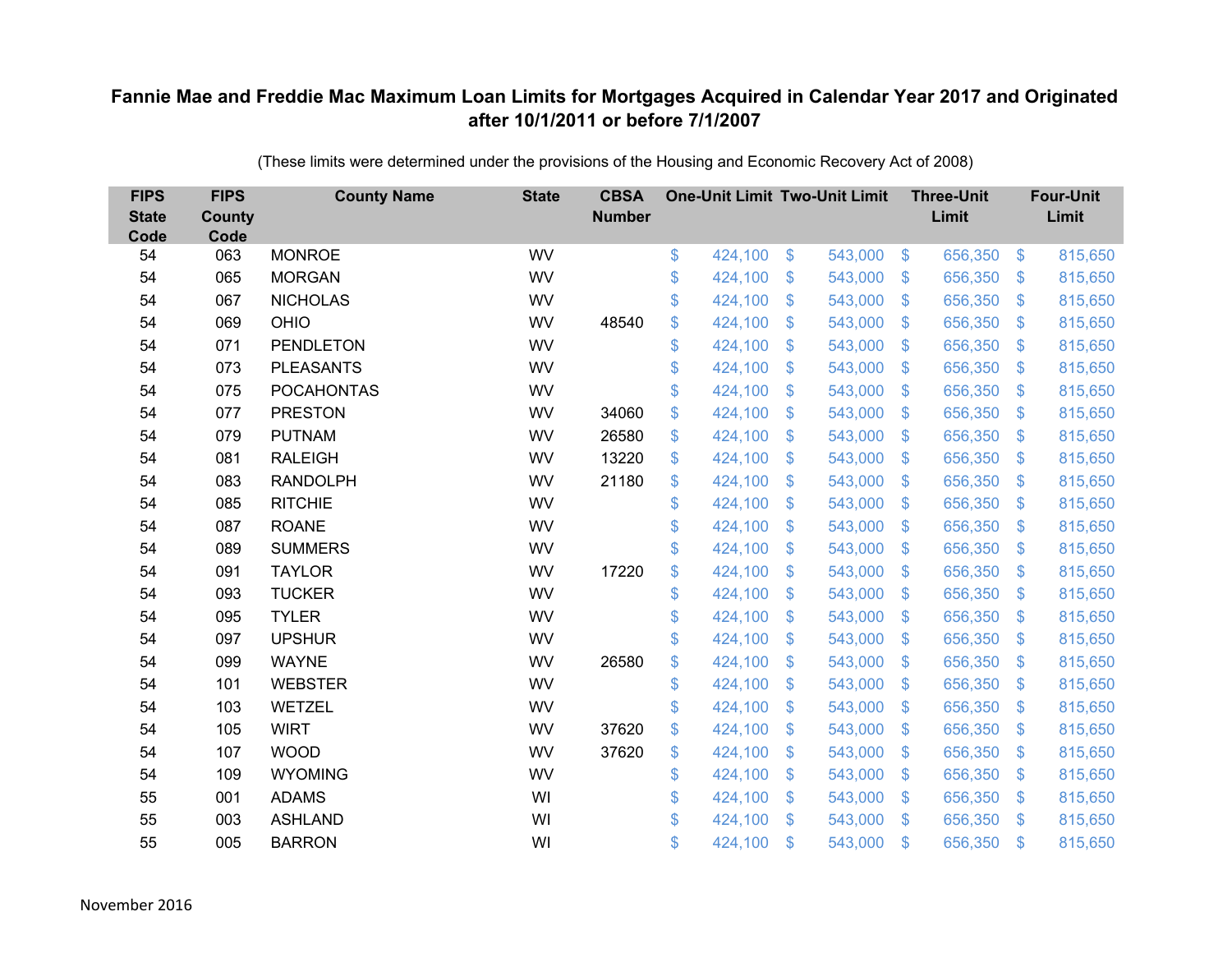| <b>FIPS</b><br><b>State</b><br>Code | <b>FIPS</b><br><b>County</b><br>Code | <b>County Name</b> | <b>State</b> | <b>CBSA</b><br><b>Number</b> | <b>One-Unit Limit Two-Unit Limit</b> |                |         |                | <b>Three-Unit</b><br>Limit |                           | <b>Four-Unit</b><br>Limit |
|-------------------------------------|--------------------------------------|--------------------|--------------|------------------------------|--------------------------------------|----------------|---------|----------------|----------------------------|---------------------------|---------------------------|
| 55                                  | 007                                  | <b>BAYFIELD</b>    | WI           |                              | \$<br>424,100                        | $\frac{3}{2}$  | 543,000 | $\sqrt[6]{3}$  | 656,350                    | $\frac{1}{2}$             | 815,650                   |
| 55                                  | 009                                  | <b>BROWN</b>       | WI           | 24580                        | \$<br>424,100                        | \$             | 543,000 | $\sqrt{3}$     | 656,350                    | $\mathcal{L}$             | 815,650                   |
| 55                                  | 011                                  | <b>BUFFALO</b>     | WI           |                              | \$<br>424,100                        | $\mathfrak{S}$ | 543,000 | $\mathbf{\$}$  | 656,350                    | $\mathfrak{F}$            | 815,650                   |
| 55                                  | 013                                  | <b>BURNETT</b>     | WI           |                              | \$<br>424,100                        | \$             | 543,000 | $\mathcal{S}$  | 656,350                    | $\mathcal{L}$             | 815,650                   |
| 55                                  | 015                                  | <b>CALUMET</b>     | WI           | 11540                        | \$<br>424,100                        | \$             | 543,000 | $\sqrt{3}$     | 656,350                    | <sup>\$</sup>             | 815,650                   |
| 55                                  | 017                                  | <b>CHIPPEWA</b>    | WI           | 20740                        | \$<br>424,100                        | $\mathfrak{S}$ | 543,000 | $\mathbf{\$}$  | 656,350                    | S.                        | 815,650                   |
| 55                                  | 019                                  | <b>CLARK</b>       | WI           |                              | \$<br>424,100                        | \$             | 543,000 | $\sqrt{3}$     | 656,350                    | $\mathcal{L}$             | 815,650                   |
| 55                                  | 021                                  | <b>COLUMBIA</b>    | WI           | 31540                        | \$<br>424,100                        | \$             | 543,000 | $\mathbf{\$}$  | 656,350                    | $\mathcal{L}$             | 815,650                   |
| 55                                  | 023                                  | <b>CRAWFORD</b>    | WI           |                              | \$<br>424,100                        | $\mathfrak{S}$ | 543,000 | $\mathbf{\$}$  | 656,350                    | $\mathfrak{F}$            | 815,650                   |
| 55                                  | 025                                  | <b>DANE</b>        | WI           | 31540                        | \$<br>424,100                        | $\mathbb{S}$   | 543,000 | $\mathbf{\$}$  | 656,350                    | $\mathfrak{F}$            | 815,650                   |
| 55                                  | 027                                  | <b>DODGE</b>       | WI           | 13180                        | \$<br>424,100                        | $\mathfrak{S}$ | 543,000 | $\mathbf{\$}$  | 656,350                    | $\mathcal{L}$             | 815,650                   |
| 55                                  | 029                                  | <b>DOOR</b>        | WI           |                              | \$<br>424,100                        | $\mathfrak{S}$ | 543,000 | $\mathfrak{S}$ | 656,350                    | $\mathfrak{F}$            | 815,650                   |
| 55                                  | 031                                  | <b>DOUGLAS</b>     | WI           | 20260                        | \$<br>424,100                        | \$             | 543,000 | \$             | 656,350                    | $\mathcal{L}$             | 815,650                   |
| 55                                  | 033                                  | <b>DUNN</b>        | WI           | 32860                        | \$<br>424,100                        | \$             | 543,000 | \$.            | 656,350                    | $\mathfrak{F}$            | 815,650                   |
| 55                                  | 035                                  | <b>EAU CLAIRE</b>  | WI           | 20740                        | \$<br>424,100                        | \$             | 543,000 | \$             | 656,350                    | $\boldsymbol{\mathsf{S}}$ | 815,650                   |
| 55                                  | 037                                  | <b>FLORENCE</b>    | WI           | 27020                        | \$<br>424,100                        | $\mathfrak{F}$ | 543,000 | \$             | 656,350                    | $\mathcal{L}$             | 815,650                   |
| 55                                  | 039                                  | FOND DU LAC        | WI           | 22540                        | \$<br>424,100                        | $\mathfrak{S}$ | 543,000 | $\mathfrak{S}$ | 656,350                    | $\mathfrak{F}$            | 815,650                   |
| 55                                  | 041                                  | <b>FOREST</b>      | WI           |                              | \$<br>424,100                        | \$             | 543,000 | \$             | 656,350                    | $\mathcal{L}$             | 815,650                   |
| 55                                  | 043                                  | <b>GRANT</b>       | WI           | 38420                        | \$<br>424,100                        | $\mathfrak{F}$ | 543,000 | $\mathcal{S}$  | 656,350                    | $\mathfrak{F}$            | 815,650                   |
| 55                                  | 045                                  | <b>GREEN</b>       | WI           | 31540                        | \$<br>424,100                        | $\mathfrak{S}$ | 543,000 | $\mathfrak{S}$ | 656,350                    | $\mathfrak{F}$            | 815,650                   |
| 55                                  | 047                                  | <b>GREEN LAKE</b>  | WI           |                              | \$<br>424,100                        | $\mathfrak{F}$ | 543,000 | $\mathcal{S}$  | 656,350                    | $\mathcal{S}$             | 815,650                   |
| 55                                  | 049                                  | <b>IOWA</b>        | WI           | 31540                        | \$<br>424,100                        | $\mathfrak{S}$ | 543,000 | $\mathfrak{S}$ | 656,350                    | $\mathcal{L}$             | 815,650                   |
| 55                                  | 051                                  | <b>IRON</b>        | WI           |                              | \$<br>424,100                        | \$             | 543,000 | $\mathbf{\$}$  | 656,350                    | $\mathfrak{S}$            | 815,650                   |
| 55                                  | 053                                  | <b>JACKSON</b>     | WI           |                              | \$<br>424,100                        | \$             | 543,000 | \$             | 656,350                    | $\mathcal{L}$             | 815,650                   |
| 55                                  | 055                                  | <b>JEFFERSON</b>   | WI           | 48020                        | \$<br>424,100                        | \$             | 543,000 | $\mathcal{S}$  | 656,350                    | $\mathcal{L}$             | 815,650                   |
| 55                                  | 057                                  | <b>JUNEAU</b>      | WI           |                              | \$<br>424,100                        | $\mathfrak{S}$ | 543,000 | $\mathbf{\$}$  | 656,350                    | $\mathfrak{F}$            | 815,650                   |
| 55                                  | 059                                  | <b>KENOSHA</b>     | WI           | 16980                        | \$<br>424,100                        | \$             | 543,000 | \$             | 656,350                    | $\mathfrak{s}$            | 815,650                   |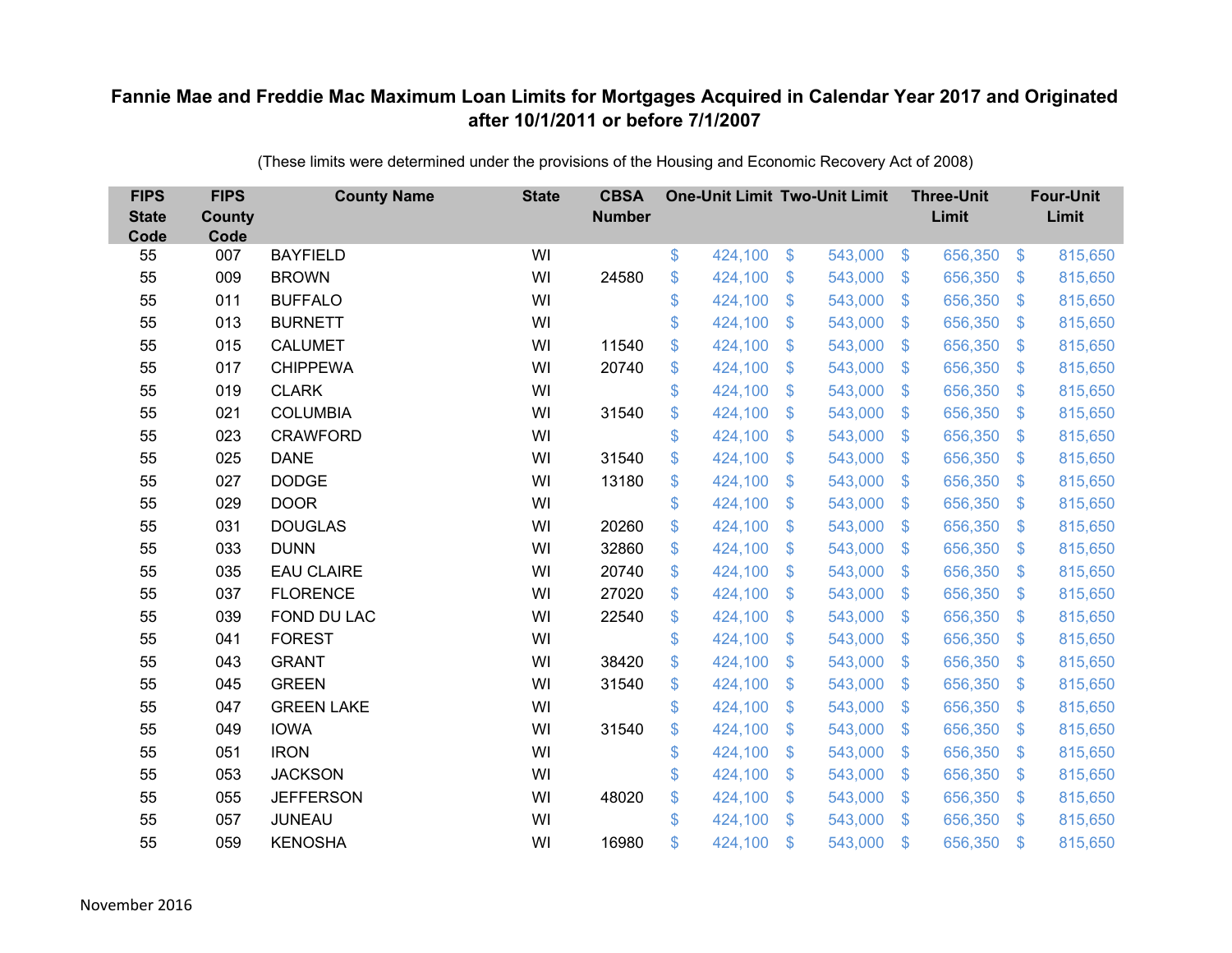| <b>FIPS</b><br><b>State</b><br>Code | <b>FIPS</b><br><b>County</b><br>Code | <b>County Name</b> | <b>State</b> | <b>CBSA</b><br><b>Number</b> | <b>One-Unit Limit Two-Unit Limit</b> |                |         |                | <b>Three-Unit</b><br>Limit |                   | <b>Four-Unit</b><br>Limit |
|-------------------------------------|--------------------------------------|--------------------|--------------|------------------------------|--------------------------------------|----------------|---------|----------------|----------------------------|-------------------|---------------------------|
| 55                                  | 061                                  | <b>KEWAUNEE</b>    | WI           | 24580                        | \$<br>424,100                        | \$             | 543,000 | $\sqrt[6]{3}$  | 656,350                    | $\boldsymbol{\$}$ | 815,650                   |
| 55                                  | 063                                  | <b>LA CROSSE</b>   | WI           | 29100                        | \$<br>424,100                        | \$             | 543,000 | $\sqrt[6]{3}$  | 656,350                    | $\mathcal{L}$     | 815,650                   |
| 55                                  | 065                                  | <b>LAFAYETTE</b>   | WI           |                              | \$<br>424,100                        | $\mathfrak{S}$ | 543,000 | $\mathbf{\$}$  | 656,350                    | $\mathfrak{S}$    | 815,650                   |
| 55                                  | 067                                  | <b>LANGLADE</b>    | WI           |                              | \$<br>424,100                        | \$             | 543,000 | $\sqrt[6]{3}$  | 656,350                    | $\sqrt[6]{3}$     | 815,650                   |
| 55                                  | 069                                  | <b>LINCOLN</b>     | WI           | 32980                        | \$<br>424,100                        | $\mathfrak{S}$ | 543,000 | $\mathbf{\$}$  | 656,350                    | $\mathfrak{S}$    | 815,650                   |
| 55                                  | 071                                  | <b>MANITOWOC</b>   | WI           | 31820                        | \$<br>424,100                        | $\mathfrak{S}$ | 543,000 | $\mathbf{\$}$  | 656,350                    | $\mathfrak{S}$    | 815,650                   |
| 55                                  | 073                                  | <b>MARATHON</b>    | WI           | 48140                        | \$<br>424,100                        | \$             | 543,000 | $\mathfrak{S}$ | 656,350                    | $\mathcal{L}$     | 815,650                   |
| 55                                  | 075                                  | <b>MARINETTE</b>   | WI           | 31940                        | \$<br>424,100                        | \$             | 543,000 | $\mathfrak{S}$ | 656,350                    | $\mathcal{L}$     | 815,650                   |
| 55                                  | 077                                  | <b>MARQUETTE</b>   | WI           |                              | \$<br>424,100                        | $\mathfrak{S}$ | 543,000 | $\mathbb{S}$   | 656,350                    | $\mathfrak{S}$    | 815,650                   |
| 55                                  | 078                                  | <b>MENOMINEE</b>   | WI           | 43020                        | \$<br>424,100                        | \$             | 543,000 | S.             | 656,350                    | $\mathcal{L}$     | 815,650                   |
| 55                                  | 079                                  | <b>MILWAUKEE</b>   | WI           | 33340                        | \$<br>424,100                        | \$             | 543,000 | $\mathfrak{S}$ | 656,350                    | $\mathfrak{S}$    | 815,650                   |
| 55                                  | 081                                  | <b>MONROE</b>      | WI           |                              | \$<br>424,100                        | $\mathfrak{S}$ | 543,000 | $\mathbb{S}$   | 656,350                    | $\mathbb{S}$      | 815,650                   |
| 55                                  | 083                                  | <b>OCONTO</b>      | WI           | 24580                        | \$<br>424,100                        | \$             | 543,000 | $\mathcal{S}$  | 656,350                    | $\mathfrak{S}$    | 815,650                   |
| 55                                  | 085                                  | <b>ONEIDA</b>      | WI           |                              | \$<br>424,100                        | \$             | 543,000 | S.             | 656,350                    | $\mathbb{S}$      | 815,650                   |
| 55                                  | 087                                  | <b>OUTAGAMIE</b>   | WI           | 11540                        | \$<br>424,100                        | \$             | 543,000 | $\mathfrak{S}$ | 656,350                    | $\sqrt[6]{3}$     | 815,650                   |
| 55                                  | 089                                  | <b>OZAUKEE</b>     | WI           | 33340                        | \$<br>424,100                        | \$             | 543,000 | $\mathfrak{S}$ | 656,350                    | $\mathfrak{S}$    | 815,650                   |
| 55                                  | 091                                  | <b>PEPIN</b>       | WI           |                              | \$<br>424,100                        | $\mathfrak{S}$ | 543,000 | $\mathcal{S}$  | 656,350                    | $\mathbb{S}$      | 815,650                   |
| 55                                  | 093                                  | <b>PIERCE</b>      | WI           | 33460                        | \$<br>424,100                        | \$             | 543,000 | $\sqrt[6]{3}$  | 656,350                    | $\sqrt[6]{3}$     | 815,650                   |
| 55                                  | 095                                  | <b>POLK</b>        | WI           |                              | \$<br>424,100                        | \$             | 543,000 | $\sqrt[6]{3}$  | 656,350                    | $\mathfrak{S}$    | 815,650                   |
| 55                                  | 097                                  | <b>PORTAGE</b>     | WI           | 44620                        | \$<br>424,100                        | $\mathfrak{S}$ | 543,000 | $\mathbb{S}$   | 656,350                    | $\mathfrak{S}$    | 815,650                   |
| 55                                  | 099                                  | <b>PRICE</b>       | WI           |                              | \$<br>424,100                        | \$             | 543,000 | $\sqrt[6]{3}$  | 656,350                    | $\sqrt[6]{3}$     | 815,650                   |
| 55                                  | 101                                  | <b>RACINE</b>      | WI           | 39540                        | \$<br>424,100                        | \$             | 543,000 | $\mathbb{S}$   | 656,350                    | $\mathbb{S}$      | 815,650                   |
| 55                                  | 103                                  | <b>RICHLAND</b>    | WI           |                              | \$<br>424,100                        | \$             | 543,000 | $\sqrt[6]{3}$  | 656,350                    | $\mathfrak{S}$    | 815,650                   |
| 55                                  | 105                                  | <b>ROCK</b>        | WI           | 27500                        | \$<br>424,100                        | \$             | 543,000 | $\mathfrak{S}$ | 656,350                    | \$                | 815,650                   |
| 55                                  | 107                                  | <b>RUSK</b>        | WI           |                              | \$<br>424,100                        | \$             | 543,000 | $\sqrt[6]{3}$  | 656,350                    | $\mathbb{S}$      | 815,650                   |
| 55                                  | 109                                  | ST. CROIX          | WI           | 33460                        | \$<br>424,100                        | $\mathfrak{S}$ | 543,000 | $\mathbb{S}$   | 656,350                    | $\mathbf{\$}$     | 815,650                   |
| 55                                  | 111                                  | <b>SAUK</b>        | WI           | 12660                        | \$<br>424,100                        | \$             | 543,000 | $\mathfrak{F}$ | 656,350                    | \$                | 815,650                   |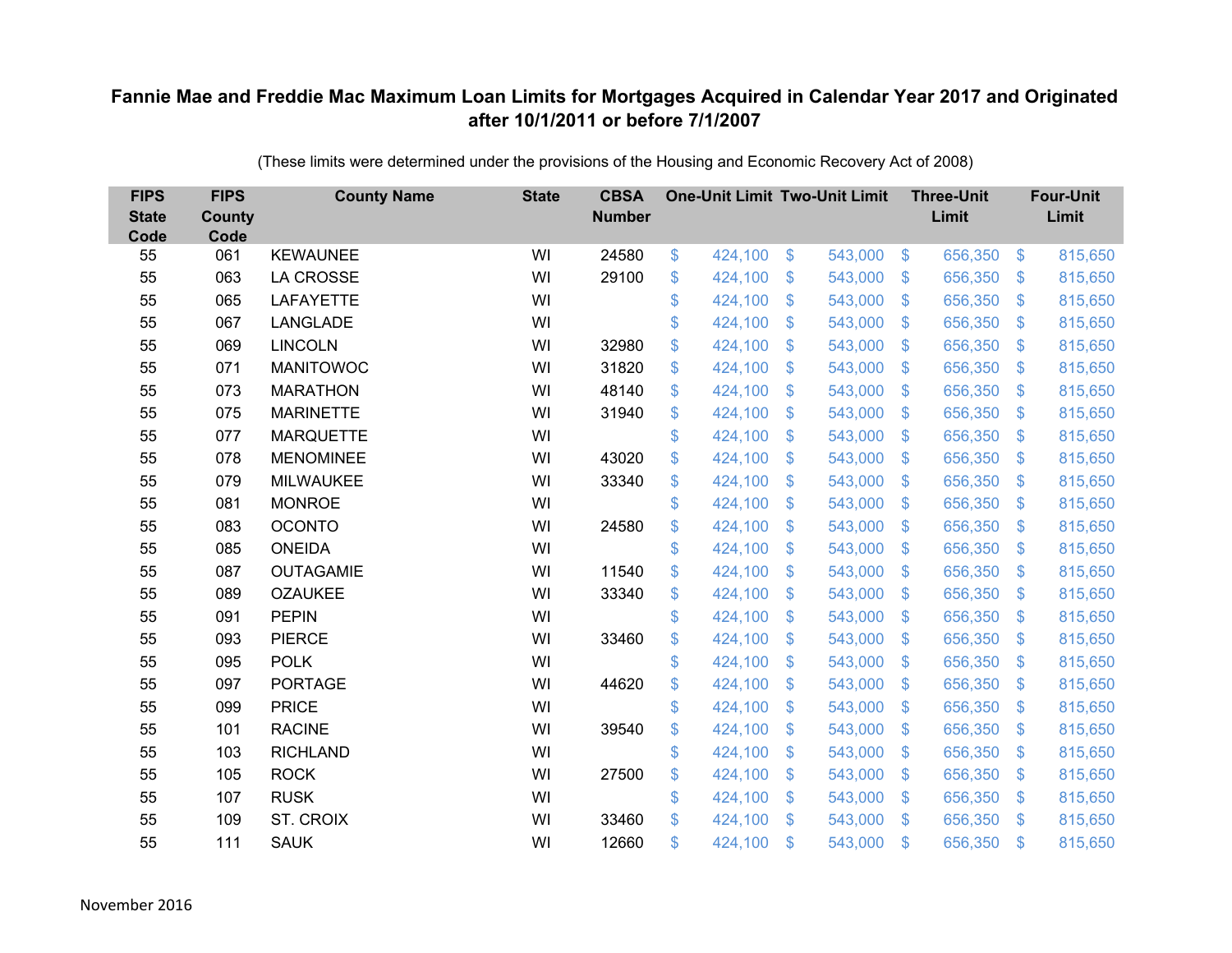| <b>FIPS</b><br><b>State</b><br>Code | <b>FIPS</b><br><b>County</b><br>Code | <b>County Name</b> | <b>State</b> | <b>CBSA</b><br><b>Number</b> | <b>One-Unit Limit Two-Unit Limit</b> |                |         |                           | <b>Three-Unit</b><br>Limit |                           | <b>Four-Unit</b><br>Limit |
|-------------------------------------|--------------------------------------|--------------------|--------------|------------------------------|--------------------------------------|----------------|---------|---------------------------|----------------------------|---------------------------|---------------------------|
| 55                                  | 113                                  | <b>SAWYER</b>      | WI           |                              | \$<br>424,100                        | \$             | 543,000 | $\sqrt[6]{3}$             | 656,350                    | $\frac{3}{2}$             | 815,650                   |
| 55                                  | 115                                  | <b>SHAWANO</b>     | WI           | 43020                        | \$<br>424,100                        | \$             | 543,000 | $\mathbf{\$}$             | 656,350                    | $\mathfrak{S}$            | 815,650                   |
| 55                                  | 117                                  | <b>SHEBOYGAN</b>   | WI           | 43100                        | \$<br>424,100                        | $\mathfrak{S}$ | 543,000 | $\mathbb{S}$              | 656,350                    | $\mathfrak{S}$            | 815,650                   |
| 55                                  | 119                                  | <b>TAYLOR</b>      | WI           |                              | \$<br>424,100                        | \$             | 543,000 | $\mathcal{S}$             | 656,350                    | $\mathfrak{S}$            | 815,650                   |
| 55                                  | 121                                  | TREMPEALEAU        | WI           |                              | \$<br>424,100                        | \$             | 543,000 | $\mathfrak{F}$            | 656,350                    | $\mathbf{\$}$             | 815,650                   |
| 55                                  | 123                                  | <b>VERNON</b>      | WI           |                              | \$<br>424,100                        | $\mathfrak{S}$ | 543,000 | $\mathbb{S}$              | 656,350                    | $\mathbb{S}$              | 815,650                   |
| 55                                  | 125                                  | <b>VILAS</b>       | WI           |                              | \$<br>424,100                        | \$             | 543,000 | $\mathfrak{F}$            | 656,350                    | $\mathfrak{S}$            | 815,650                   |
| 55                                  | 127                                  | <b>WALWORTH</b>    | WI           | 48580                        | \$<br>424,100                        | \$             | 543,000 | $\mathbb{S}$              | 656,350                    | $\mathfrak{S}$            | 815,650                   |
| 55                                  | 129                                  | <b>WASHBURN</b>    | WI           |                              | \$<br>424,100                        | $\mathfrak{S}$ | 543,000 | $\mathfrak{F}$            | 656,350                    | $\mathfrak{S}$            | 815,650                   |
| 55                                  | 131                                  | <b>WASHINGTON</b>  | WI           | 33340                        | \$<br>424,100                        | \$             | 543,000 | $\mathbf{\$}$             | 656,350                    | $\mathfrak{S}$            | 815,650                   |
| 55                                  | 133                                  | <b>WAUKESHA</b>    | WI           | 33340                        | \$<br>424,100                        | $\mathfrak{S}$ | 543,000 | $\mathbb{S}$              | 656,350                    | $\mathbb{S}$              | 815,650                   |
| 55                                  | 135                                  | <b>WAUPACA</b>     | WI           |                              | \$<br>424,100                        | $\mathfrak{S}$ | 543,000 | $\mathbb{S}$              | 656,350                    | $\mathfrak{S}$            | 815,650                   |
| 55                                  | 137                                  | <b>WAUSHARA</b>    | WI           |                              | \$<br>424,100                        | \$             | 543,000 | S.                        | 656,350                    | \$                        | 815,650                   |
| 55                                  | 139                                  | <b>WINNEBAGO</b>   | WI           | 36780                        | \$<br>424,100                        | \$             | 543,000 | S.                        | 656,350                    | $\mathfrak{S}$            | 815,650                   |
| 55                                  | 141                                  | <b>WOOD</b>        | WI           | 49220                        | \$<br>424,100                        | \$             | 543,000 | $\mathfrak{S}$            | 656,350                    | $\mathfrak{S}$            | 815,650                   |
| 56                                  | 001                                  | <b>ALBANY</b>      | <b>WY</b>    | 29660                        | \$<br>424,100                        | \$             | 543,000 | $\mathcal{S}$             | 656,350                    | $\mathfrak{S}$            | 815,650                   |
| 56                                  | 003                                  | <b>BIG HORN</b>    | <b>WY</b>    |                              | \$<br>424,100                        | \$             | 543,000 | $\mathbb{S}$              | 656,350                    | $\mathbb{S}$              | 815,650                   |
| 56                                  | 005                                  | <b>CAMPBELL</b>    | <b>WY</b>    | 23940                        | \$<br>424,100                        | \$             | 543,000 | $\boldsymbol{\mathsf{S}}$ | 656,350                    | $\mathfrak{S}$            | 815,650                   |
| 56                                  | 007                                  | <b>CARBON</b>      | <b>WY</b>    |                              | \$<br>424,100                        | \$             | 543,000 | S.                        | 656,350                    | $\mathfrak{S}$            | 815,650                   |
| 56                                  | 009                                  | <b>CONVERSE</b>    | <b>WY</b>    |                              | \$<br>424,100                        | $\mathfrak{S}$ | 543,000 | $\mathfrak{F}$            | 656,350                    | $\mathfrak{S}$            | 815,650                   |
| 56                                  | 011                                  | <b>CROOK</b>       | <b>WY</b>    |                              | \$<br>424,100                        | \$             | 543,000 | $\mathcal{S}$             | 656,350                    | $\mathfrak{S}$            | 815,650                   |
| 56                                  | 013                                  | <b>FREMONT</b>     | <b>WY</b>    | 40180                        | \$<br>424,100                        | \$             | 543,000 | S.                        | 656,350                    | $\mathfrak{S}$            | 815,650                   |
| 56                                  | 015                                  | <b>GOSHEN</b>      | <b>WY</b>    |                              | \$<br>424,100                        | \$             | 543,000 | $\mathbb{S}$              | 656,350                    | $\mathfrak{S}$            | 815,650                   |
| 56                                  | 017                                  | <b>HOT SPRINGS</b> | <b>WY</b>    |                              | \$<br>424,100                        | \$             | 543,000 | $\boldsymbol{\mathsf{S}}$ | 656,350                    | $\boldsymbol{\mathsf{S}}$ | 815,650                   |
| 56                                  | 019                                  | <b>JOHNSON</b>     | <b>WY</b>    |                              | \$<br>424,100                        | \$             | 543,000 | $\mathbf{\$}$             | 656,350                    | $\mathcal{L}$             | 815,650                   |
| 56                                  | 021                                  | <b>LARAMIE</b>     | <b>WY</b>    | 16940                        | \$<br>424,100                        | $\mathfrak{S}$ | 543,000 | $\mathbf{\$}$             | 656,350                    | $\mathbb{S}$              | 815,650                   |
| 56                                  | 023                                  | <b>LINCOLN</b>     | <b>WY</b>    |                              | \$<br>424,100                        | \$             | 543,000 | $\mathfrak{s}$            | 656,350                    | $\mathbf{\$}$             | 815,650                   |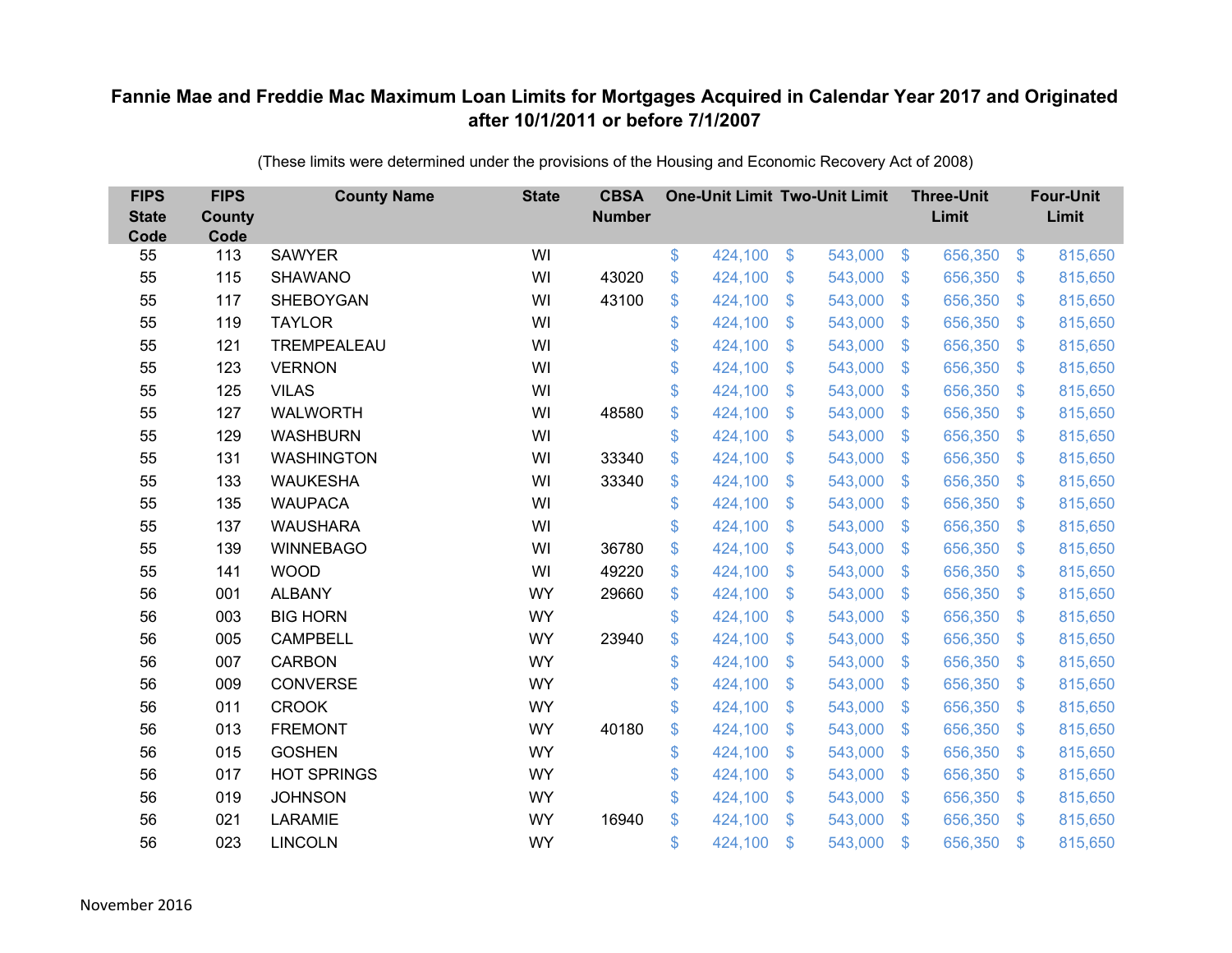| <b>FIPS</b><br><b>State</b><br>Code | <b>FIPS</b><br><b>County</b><br>Code | <b>County Name</b>   | <b>State</b> | <b>CBSA</b><br><b>Number</b> | <b>One-Unit Limit Two-Unit Limit</b> |                |         |                | <b>Three-Unit</b><br>Limit |                         | <b>Four-Unit</b><br>Limit |
|-------------------------------------|--------------------------------------|----------------------|--------------|------------------------------|--------------------------------------|----------------|---------|----------------|----------------------------|-------------------------|---------------------------|
| 56                                  | 025                                  | <b>NATRONA</b>       | <b>WY</b>    | 16220                        | \$<br>424,100                        | $\$\$          | 543,000 | $\sqrt[6]{3}$  | 656,350                    | $\boldsymbol{\$}$       | 815,650                   |
| 56                                  | 027                                  | <b>NIOBRARA</b>      | <b>WY</b>    |                              | \$<br>424,100                        | \$             | 543,000 | $\mathbf{\$}$  | 656,350                    | $\mathbb{S}$            | 815,650                   |
| 56                                  | 029                                  | <b>PARK</b>          | <b>WY</b>    |                              | \$<br>424,100                        | $\mathfrak{S}$ | 543,000 | $\mathcal{S}$  | 656,350                    | $\mathfrak{S}$          | 815,650                   |
| 56                                  | 031                                  | <b>PLATTE</b>        | <b>WY</b>    |                              | \$<br>424,100                        | \$             | 543,000 | $\sqrt[6]{3}$  | 656,350                    | $\sqrt[6]{\frac{1}{2}}$ | 815,650                   |
| 56                                  | 033                                  | <b>SHERIDAN</b>      | <b>WY</b>    | 43260                        | \$<br>424,100                        | $\mathcal{S}$  | 543,000 | $\mathcal{S}$  | 656,350                    | $\mathfrak{S}$          | 815,650                   |
| 56                                  | 035                                  | <b>SUBLETTE</b>      | <b>WY</b>    |                              | \$<br>424,100                        | $\mathfrak{S}$ | 543,000 | $\mathcal{S}$  | 656,350                    | $\mathbb{S}$            | 815,650                   |
| 56                                  | 037                                  | <b>SWEETWATER</b>    | <b>WY</b>    | 40540                        | \$<br>424,100                        | $\mathfrak{F}$ | 543,000 | $\mathfrak{S}$ | 656,350                    | $\mathcal{L}$           | 815,650                   |
| 56                                  | 039                                  | <b>TETON</b>         | <b>WY</b>    | 27220                        | \$<br>636,150                        | $\mathfrak{F}$ | 814,500 | $\mathfrak{F}$ | 984,525                    | $\mathcal{L}$           | 1,223,475                 |
| 56                                  | 041                                  | <b>UINTA</b>         | <b>WY</b>    | 21740                        | \$<br>424,100                        | $\mathcal{S}$  | 543,000 | $\mathbb{S}$   | 656,350                    | $\mathfrak{S}$          | 815,650                   |
| 56                                  | 043                                  | <b>WASHAKIE</b>      | <b>WY</b>    |                              | \$<br>424,100                        | \$             | 543,000 | S.             | 656,350                    | $\mathbb{S}$            | 815,650                   |
| 56                                  | 045                                  | <b>WESTON</b>        | <b>WY</b>    |                              | \$<br>424,100                        | $\mathcal{S}$  | 543,000 | $\mathbb{S}$   | 656,350                    | $\mathbb{S}$            | 815,650                   |
| 60                                  | 010                                  | <b>EASTERN</b>       | <b>AS</b>    |                              | \$<br>424,100                        | $\mathcal{S}$  | 543,000 | $\mathbb{S}$   | 656,350                    | $\mathbb{S}$            | 815,650                   |
| 60                                  | 020                                  | <b>MANUA</b>         | <b>AS</b>    |                              | \$<br>424,100                        | \$             | 543,000 | $\sqrt[6]{3}$  | 656,350                    | $\mathcal{L}$           | 815,650                   |
| 60                                  | 030                                  | <b>ROSE ISLAND</b>   | AS           |                              | \$<br>424,100                        | \$             | 543,000 | S.             | 656,350                    | $\mathbb{S}$            | 815,650                   |
| 60                                  | 040                                  | <b>SWAINS ISLAND</b> | <b>AS</b>    |                              | \$<br>424,100                        | \$             | 543,000 | $\mathfrak{S}$ | 656,350                    | $\mathcal{L}$           | 815,650                   |
| 60                                  | 050                                  | <b>WESTERN</b>       | <b>AS</b>    |                              | \$<br>424,100                        | $\mathfrak{F}$ | 543,000 | $\mathfrak{S}$ | 656,350                    | $\mathcal{L}$           | 815,650                   |
| 66                                  | 010                                  | <b>GUAM</b>          | GU           |                              | \$<br>636,150                        | $\mathfrak{S}$ | 814,500 | $\mathcal{S}$  | 984,525                    | $\mathcal{L}$           | 1,223,475                 |
| 69                                  | 085                                  | NORTHERN ISLAND      | <b>MP</b>    |                              | \$<br>524,400                        | \$             | 671,300 | $\sqrt[6]{3}$  | 811,450                    | $\mathcal{S}$           | 1,008,450                 |
| 69                                  | 100                                  | <b>ROTA</b>          | <b>MP</b>    |                              | \$<br>424,100                        | \$             | 543,000 | $\sqrt[6]{3}$  | 656,350                    | $\mathcal{L}$           | 815,650                   |
| 69                                  | 110                                  | <b>SAIPAN</b>        | <b>MP</b>    |                              | \$<br>529,000                        | $\mathcal{S}$  | 677,200 | $\mathcal{S}$  | 818,600                    | $\mathfrak{F}$          | 1,017,300                 |
| 69                                  | 120                                  | <b>TINIAN</b>        | <b>MP</b>    |                              | \$<br>532,450                        | \$             | 681,650 | $\sqrt[6]{3}$  | 823,950                    | $\mathcal{L}$           | 1,023,950                 |
| 72                                  | 001                                  | <b>ADJUNTAS</b>      | <b>PR</b>    | 10260                        | \$<br>424,100                        | $\mathcal{S}$  | 543,000 | $\mathbb{S}$   | 656,350                    | $\mathbb{S}$            | 815,650                   |
| 72                                  | 003                                  | <b>AGUADA</b>        | <b>PR</b>    | 10380                        | \$<br>424,100                        | \$             | 543,000 | $\mathcal{S}$  | 656,350                    | $\mathfrak{S}$          | 815,650                   |
| 72                                  | 005                                  | <b>AGUADILLA</b>     | <b>PR</b>    | 10380                        | \$<br>424,100                        | \$             | 543,000 | $\mathfrak{S}$ | 656,350                    | \$                      | 815,650                   |
| 72                                  | 007                                  | <b>AGUAS BUENAS</b>  | <b>PR</b>    | 41980                        | \$<br>424,100                        | \$             | 543,000 | $\sqrt[6]{3}$  | 656,350                    | $\mathbb{S}$            | 815,650                   |
| 72                                  | 009                                  | <b>AIBONITO</b>      | <b>PR</b>    | 41980                        | \$<br>424,100                        | $\mathcal{S}$  | 543,000 | $\mathbb{S}$   | 656,350                    | $\mathbf{\$}$           | 815,650                   |
| 72                                  | 011                                  | <b>ANASCO</b>        | <b>PR</b>    | 10380                        | \$<br>424,100                        | \$             | 543,000 | $\mathfrak{s}$ | 656,350                    | \$                      | 815,650                   |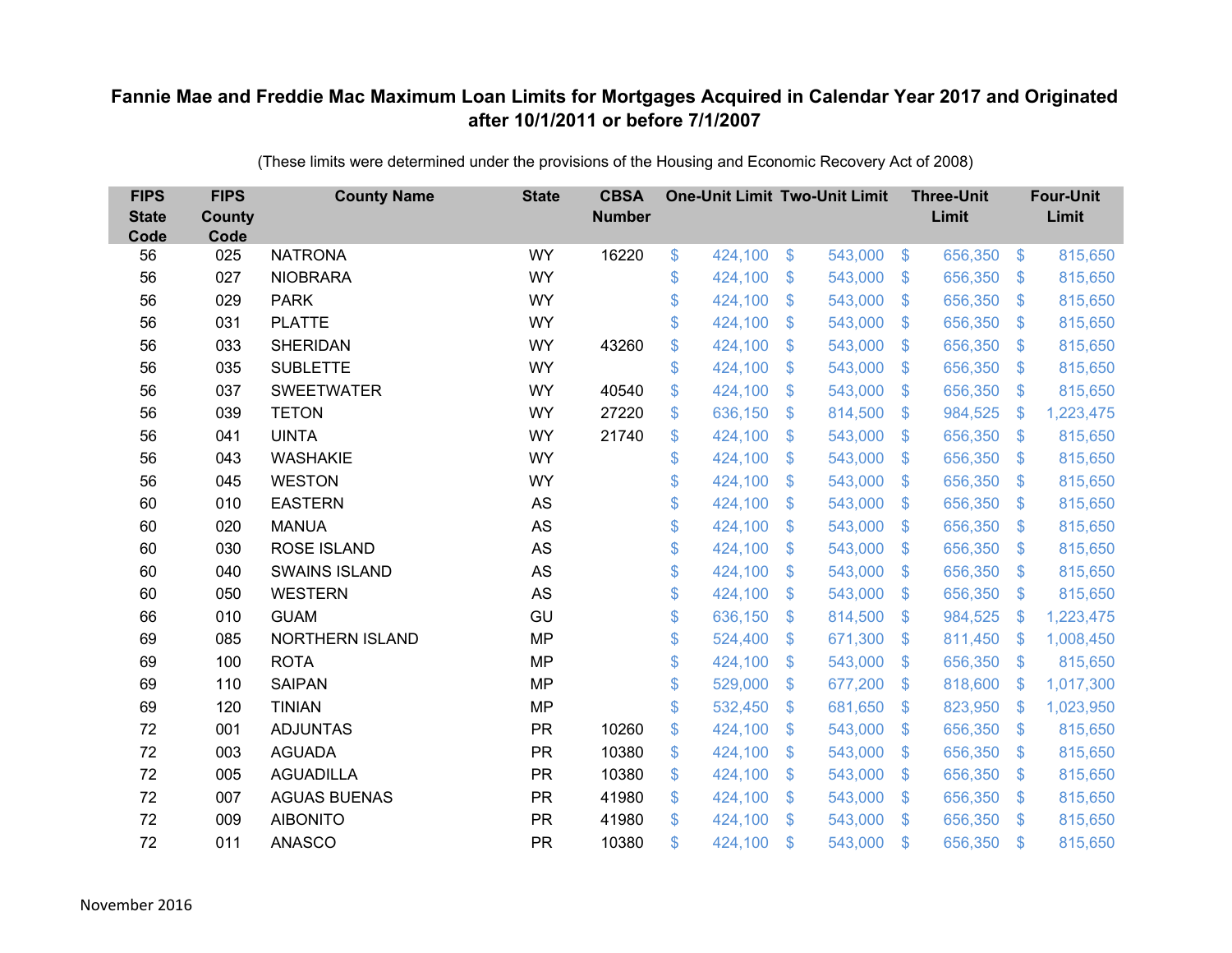| <b>FIPS</b><br><b>State</b><br>Code | <b>FIPS</b><br><b>County</b><br>Code | <b>County Name</b>  | <b>State</b> | <b>CBSA</b><br><b>Number</b> | <b>One-Unit Limit Two-Unit Limit</b> |                |         |                           | <b>Three-Unit</b><br>Limit |                           | <b>Four-Unit</b><br>Limit |
|-------------------------------------|--------------------------------------|---------------------|--------------|------------------------------|--------------------------------------|----------------|---------|---------------------------|----------------------------|---------------------------|---------------------------|
| 72                                  | 013                                  | <b>ARECIBO</b>      | <b>PR</b>    | 11640                        | \$<br>424,100                        | $\mathfrak{F}$ | 543,000 | $\sqrt[6]{3}$             | 656,350                    | $\frac{1}{2}$             | 815,650                   |
| 72                                  | 015                                  | <b>ARROYO</b>       | <b>PR</b>    | 25020                        | \$<br>424,100                        | \$             | 543,000 | $\mathbf{\$}$             | 656,350                    | $\mathfrak{F}$            | 815,650                   |
| 72                                  | 017                                  | <b>BARCELONETA</b>  | <b>PR</b>    | 41980                        | \$<br>424,100                        | \$             | 543,000 | $\boldsymbol{\mathsf{S}}$ | 656,350                    | $\boldsymbol{\mathsf{S}}$ | 815,650                   |
| 72                                  | 019                                  | <b>BARRANQUITAS</b> | <b>PR</b>    | 41980                        | \$<br>424,100                        | \$             | 543,000 | $\sqrt[6]{3}$             | 656,350                    | $\mathcal{L}$             | 815,650                   |
| 72                                  | 021                                  | <b>BAYAMON</b>      | <b>PR</b>    | 41980                        | \$<br>424,100                        | \$             | 543,000 | $\mathfrak{F}$            | 656,350                    | $\mathfrak{F}$            | 815,650                   |
| 72                                  | 023                                  | CABO ROJO           | <b>PR</b>    | 41900                        | \$<br>424,100                        | \$             | 543,000 | $\sqrt[6]{3}$             | 656,350                    | $\mathfrak{S}$            | 815,650                   |
| 72                                  | 025                                  | <b>CAGUAS</b>       | <b>PR</b>    | 41980                        | \$<br>424,100                        | \$             | 543,000 | $\mathbf{\$}$             | 656,350                    | $\mathfrak{F}$            | 815,650                   |
| 72                                  | 027                                  | <b>CAMUY</b>        | <b>PR</b>    | 11640                        | \$<br>424,100                        | \$             | 543,000 | $\mathbf{\$}$             | 656,350                    | S.                        | 815,650                   |
| 72                                  | 029                                  | CANOVANAS           | <b>PR</b>    | 41980                        | \$<br>424,100                        | \$             | 543,000 | $\boldsymbol{\mathsf{S}}$ | 656,350                    | $\mathcal{L}$             | 815,650                   |
| 72                                  | 031                                  | <b>CAROLINA</b>     | <b>PR</b>    | 41980                        | \$<br>424,100                        | \$             | 543,000 | $\mathfrak{F}$            | 656,350                    | S.                        | 815,650                   |
| 72                                  | 033                                  | CATANO              | <b>PR</b>    | 41980                        | \$<br>424,100                        | \$             | 543,000 | $\mathfrak{S}$            | 656,350                    | $\frac{1}{2}$             | 815,650                   |
| 72                                  | 035                                  | <b>CAYEY</b>        | <b>PR</b>    | 41980                        | \$<br>424,100                        | \$             | 543,000 | $\mathcal{L}$             | 656,350                    | $\mathcal{L}$             | 815,650                   |
| 72                                  | 037                                  | <b>CEIBA</b>        | <b>PR</b>    | 41980                        | \$<br>424,100                        | \$             | 543,000 | $\mathfrak{F}$            | 656,350                    | $\mathfrak{F}$            | 815,650                   |
| 72                                  | 039                                  | <b>CIALES</b>       | <b>PR</b>    | 41980                        | \$<br>424,100                        | \$             | 543,000 | $\mathcal{L}$             | 656,350                    | \$.                       | 815,650                   |
| 72                                  | 041                                  | <b>CIDRA</b>        | <b>PR</b>    | 41980                        | \$<br>424,100                        | \$             | 543,000 | $\mathfrak{S}$            | 656,350                    | $\mathfrak{F}$            | 815,650                   |
| 72                                  | 043                                  | COAMO               | <b>PR</b>    | 17620                        | \$<br>424,100                        | \$             | 543,000 | $\boldsymbol{\mathsf{S}}$ | 656,350                    | $\boldsymbol{\mathsf{S}}$ | 815,650                   |
| 72                                  | 045                                  | <b>COMERIO</b>      | <b>PR</b>    | 41980                        | \$<br>424,100                        | \$             | 543,000 | $\mathfrak{F}$            | 656,350                    | $\mathfrak{F}$            | 815,650                   |
| 72                                  | 047                                  | COROZAL             | <b>PR</b>    | 41980                        | \$<br>424,100                        | \$             | 543,000 | $\mathfrak{F}$            | 656,350                    | $\mathcal{L}$             | 815,650                   |
| 72                                  | 049                                  | <b>CULEBRA</b>      | <b>PR</b>    |                              | \$<br>424,100                        | \$             | 543,000 | $\sqrt[6]{3}$             | 656,350                    | $\mathfrak{F}$            | 815,650                   |
| 72                                  | 051                                  | <b>DORADO</b>       | <b>PR</b>    | 41980                        | \$<br>424,100                        | \$             | 543,000 | $\mathfrak{F}$            | 656,350                    | $\boldsymbol{\mathsf{S}}$ | 815,650                   |
| 72                                  | 053                                  | <b>FAJARDO</b>      | <b>PR</b>    | 41980                        | \$<br>424,100                        | \$             | 543,000 | $\mathcal{S}$             | 656,350                    | $\mathfrak{F}$            | 815,650                   |
| 72                                  | 054                                  | <b>FLORIDA</b>      | <b>PR</b>    | 41980                        | \$<br>424,100                        | \$             | 543,000 | $\mathbf{\$}$             | 656,350                    | $\mathcal{L}$             | 815,650                   |
| 72                                  | 055                                  | <b>GUANICA</b>      | <b>PR</b>    | 38660                        | \$<br>424,100                        | \$             | 543,000 | $\mathcal{S}$             | 656,350                    | $\mathfrak{S}$            | 815,650                   |
| 72                                  | 057                                  | <b>GUAYAMA</b>      | <b>PR</b>    | 25020                        | \$<br>424,100                        | \$             | 543,000 | $\sqrt[6]{\frac{1}{2}}$   | 656,350                    | $\boldsymbol{\mathsf{S}}$ | 815,650                   |
| 72                                  | 059                                  | <b>GUAYANILLA</b>   | <b>PR</b>    | 38660                        | \$<br>424,100                        | \$             | 543,000 | $\mathcal{S}$             | 656,350                    | $\mathfrak{F}$            | 815,650                   |
| 72                                  | 061                                  | <b>GUAYNABO</b>     | <b>PR</b>    | 41980                        | \$<br>424,100                        | \$             | 543,000 | $\mathbf{\$}$             | 656,350                    | $\mathbf{\$}$             | 815,650                   |
| 72                                  | 063                                  | <b>GURABO</b>       | <b>PR</b>    | 41980                        | \$<br>424,100                        | \$             | 543,000 | $\mathfrak{s}$            | 656,350                    | $\mathbf{\$}$             | 815,650                   |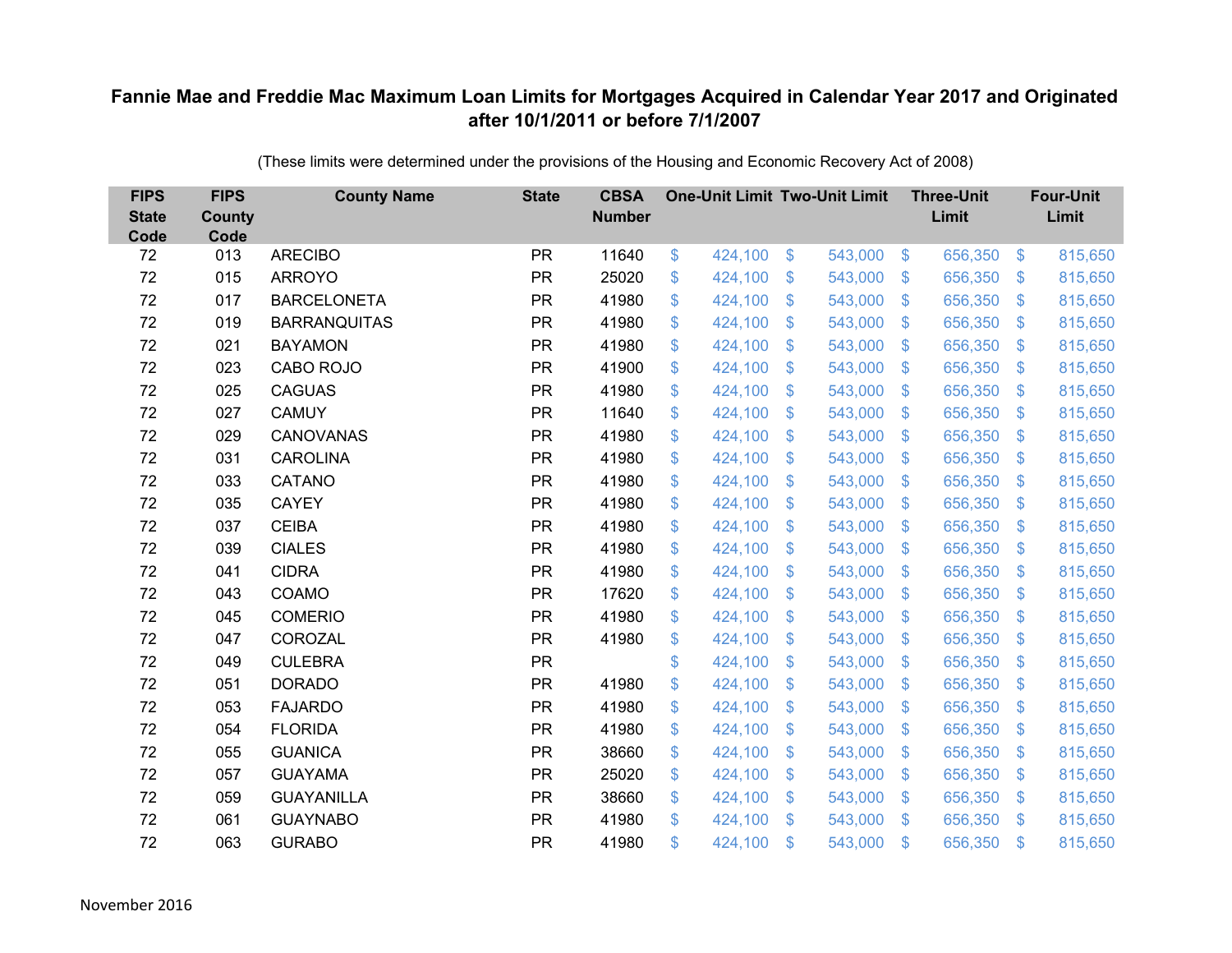| <b>FIPS</b><br><b>State</b><br>Code | <b>FIPS</b><br>County<br>Code | <b>County Name</b>  | <b>State</b> | <b>CBSA</b><br><b>Number</b> | <b>One-Unit Limit Two-Unit Limit</b> |               |         |                           | <b>Three-Unit</b><br>Limit |                           | <b>Four-Unit</b><br>Limit |
|-------------------------------------|-------------------------------|---------------------|--------------|------------------------------|--------------------------------------|---------------|---------|---------------------------|----------------------------|---------------------------|---------------------------|
| 72                                  | 065                           | <b>HATILLO</b>      | <b>PR</b>    | 11640                        | \$<br>424,100                        | \$            | 543,000 | $\sqrt[6]{5}$             | 656,350                    | $\sqrt[6]{3}$             | 815,650                   |
| 72                                  | 067                           | <b>HORMIGUEROS</b>  | <b>PR</b>    | 32420                        | \$<br>424,100                        | \$            | 543,000 | $\sqrt[6]{3}$             | 656,350                    | $\mathbb{S}$              | 815,650                   |
| 72                                  | 069                           | <b>HUMACAO</b>      | <b>PR</b>    | 41980                        | \$<br>424,100                        | $\mathcal{S}$ | 543,000 | $\mathbb{S}$              | 656,350                    | $\mathfrak{S}$            | 815,650                   |
| 72                                  | 071                           | <b>ISABELA</b>      | <b>PR</b>    | 10380                        | \$<br>424,100                        | $\mathcal{S}$ | 543,000 | $\mathcal{S}$             | 656,350                    | $\mathfrak{S}$            | 815,650                   |
| 72                                  | 073                           | <b>JAYUYA</b>       | <b>PR</b>    | 27580                        | \$<br>424,100                        | \$            | 543,000 | $\boldsymbol{\mathsf{S}}$ | 656,350                    | $\mathbf{\$}$             | 815,650                   |
| 72                                  | 075                           | <b>JUANA DIAZ</b>   | <b>PR</b>    | 38660                        | \$<br>424,100                        | $\mathcal{S}$ | 543,000 | $\mathbb{S}$              | 656,350                    | $\mathbb{S}$              | 815,650                   |
| 72                                  | 077                           | <b>JUNCOS</b>       | <b>PR</b>    | 41980                        | \$<br>424,100                        | $\mathcal{S}$ | 543,000 | $\mathbb{S}$              | 656,350                    | $\mathfrak{S}$            | 815,650                   |
| 72                                  | 079                           | <b>LAJAS</b>        | <b>PR</b>    | 41900                        | \$<br>424,100                        | \$            | 543,000 | $\mathcal{S}$             | 656,350                    | $\mathcal{L}$             | 815,650                   |
| 72                                  | 081                           | <b>LARES</b>        | <b>PR</b>    | 10380                        | \$<br>424,100                        | $\mathcal{S}$ | 543,000 | $\mathbb{S}$              | 656,350                    | $\mathfrak{S}$            | 815,650                   |
| 72                                  | 083                           | <b>LAS MARIAS</b>   | <b>PR</b>    |                              | \$<br>424,100                        | $\mathcal{S}$ | 543,000 | $\mathbb{S}$              | 656,350                    | $\mathfrak{S}$            | 815,650                   |
| 72                                  | 085                           | <b>LAS PIEDRAS</b>  | <b>PR</b>    | 41980                        | \$<br>424,100                        | \$            | 543,000 | $\mathcal{S}$             | 656,350                    | $\mathcal{L}$             | 815,650                   |
| 72                                  | 087                           | <b>LOIZA</b>        | <b>PR</b>    | 41980                        | \$<br>424,100                        | \$            | 543,000 | $\mathcal{S}$             | 656,350                    | $\mathcal{L}$             | 815,650                   |
| 72                                  | 089                           | <b>LUQUILLO</b>     | <b>PR</b>    | 41980                        | \$<br>424,100                        | $\mathcal{S}$ | 543,000 | $\mathbb{S}$              | 656,350                    | $\mathfrak{S}$            | 815,650                   |
| 72                                  | 091                           | <b>MANATI</b>       | <b>PR</b>    | 41980                        | \$<br>424,100                        | \$            | 543,000 | $\mathcal{S}$             | 656,350                    | $\mathcal{L}$             | 815,650                   |
| 72                                  | 093                           | <b>MARICAO</b>      | <b>PR</b>    |                              | \$<br>424,100                        | \$            | 543,000 | $\mathcal{S}$             | 656,350                    | $\mathcal{L}$             | 815,650                   |
| 72                                  | 095                           | <b>MAUNABO</b>      | <b>PR</b>    | 41980                        | \$<br>424,100                        | $\mathcal{S}$ | 543,000 | $\mathbb{S}$              | 656,350                    | $\sqrt[6]{3}$             | 815,650                   |
| 72                                  | 097                           | <b>MAYAGUEZ</b>     | <b>PR</b>    | 32420                        | \$<br>424,100                        | \$            | 543,000 | $\sqrt[6]{3}$             | 656,350                    | $\sqrt[6]{3}$             | 815,650                   |
| 72                                  | 099                           | <b>MOCA</b>         | <b>PR</b>    | 10380                        | \$<br>424,100                        | \$            | 543,000 | S.                        | 656,350                    | $\mathcal{L}$             | 815,650                   |
| 72                                  | 101                           | <b>MOROVIS</b>      | <b>PR</b>    | 41980                        | \$<br>424,100                        | $\mathcal{S}$ | 543,000 | $\mathcal{S}$             | 656,350                    | $\mathbb{S}$              | 815,650                   |
| 72                                  | 103                           | <b>NAGUABO</b>      | <b>PR</b>    | 41980                        | \$<br>424,100                        | \$            | 543,000 | $\mathfrak{S}$            | 656,350                    | $\sqrt[6]{3}$             | 815,650                   |
| 72                                  | 105                           | <b>NARANJITO</b>    | <b>PR</b>    | 41980                        | \$<br>424,100                        | \$            | 543,000 | $\sqrt[6]{3}$             | 656,350                    | $\mathcal{L}$             | 815,650                   |
| 72                                  | 107                           | <b>OROCOVIS</b>     | <b>PR</b>    | 41980                        | \$<br>424,100                        | $\mathcal{S}$ | 543,000 | $\mathbb{S}$              | 656,350                    | $\mathfrak{S}$            | 815,650                   |
| 72                                  | 109                           | <b>PATILLAS</b>     | <b>PR</b>    | 25020                        | \$<br>424,100                        | \$            | 543,000 | $\mathbb{S}$              | 656,350                    | $\mathfrak{S}$            | 815,650                   |
| 72                                  | 111                           | <b>PENUELAS</b>     | <b>PR</b>    | 38660                        | \$<br>424,100                        | \$            | 543,000 | $\boldsymbol{\mathsf{S}}$ | 656,350                    | $\boldsymbol{\mathsf{S}}$ | 815,650                   |
| 72                                  | 113                           | <b>PONCE</b>        | <b>PR</b>    | 38660                        | \$<br>424,100                        | \$            | 543,000 | $\sqrt[6]{3}$             | 656,350                    | $\mathbb{S}$              | 815,650                   |
| 72                                  | 115                           | <b>QUEBRADILLAS</b> | <b>PR</b>    | 11640                        | \$<br>424,100                        | \$            | 543,000 | $\mathbf{\$}$             | 656,350                    | $\mathbf{\$}$             | 815,650                   |
| 72                                  | 117                           | <b>RINCON</b>       | <b>PR</b>    | 10380                        | \$<br>424,100                        | \$            | 543,000 | $\mathfrak{s}$            | 656,350                    | \$                        | 815,650                   |